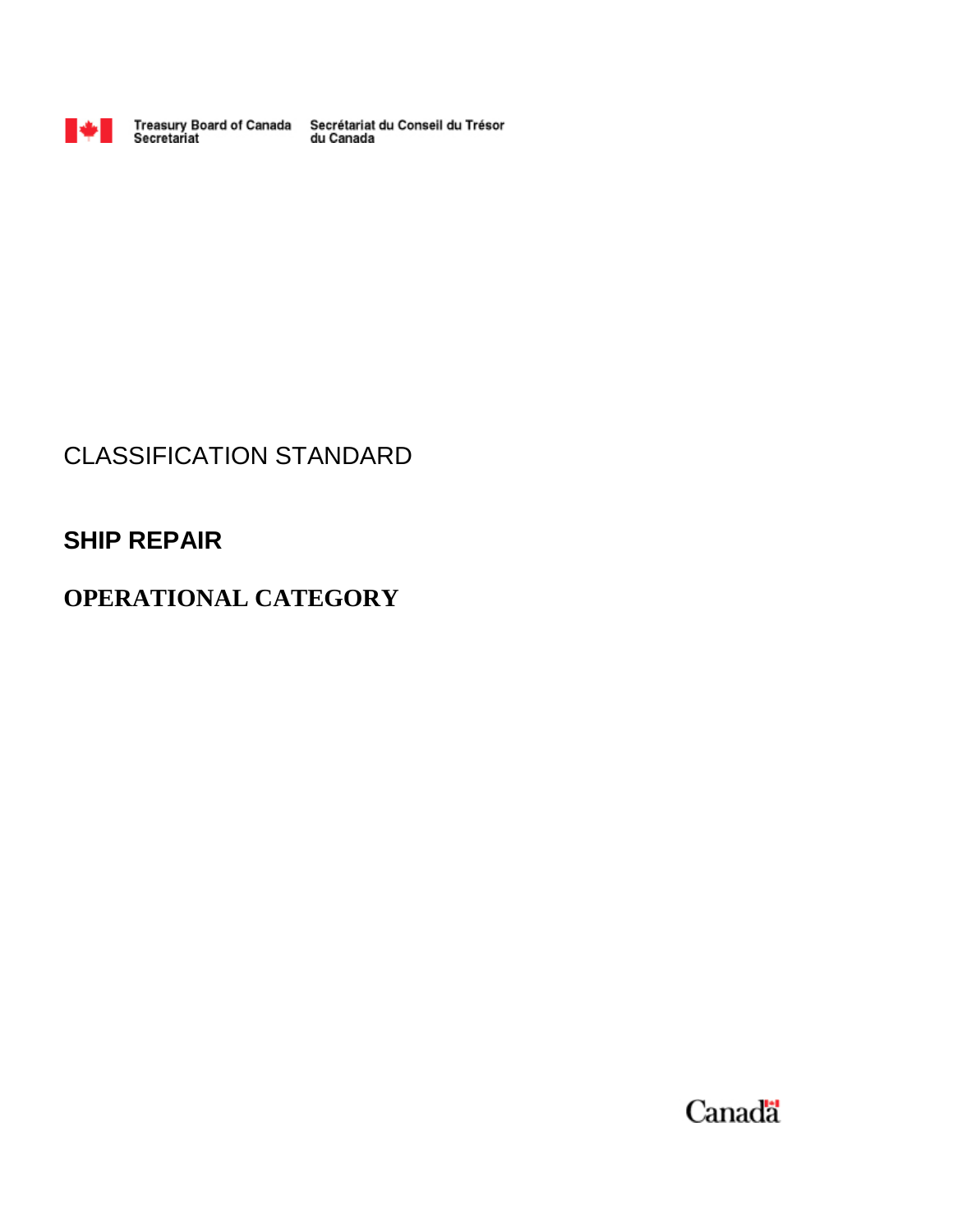## Classification Standard

# SHIP REPAIR

# RECORD OF AMENDMENTS

| Amendment<br>No. | Date | Inserted<br>by | Remarks |  |
|------------------|------|----------------|---------|--|
|                  | 8/73 | T. B.          |         |  |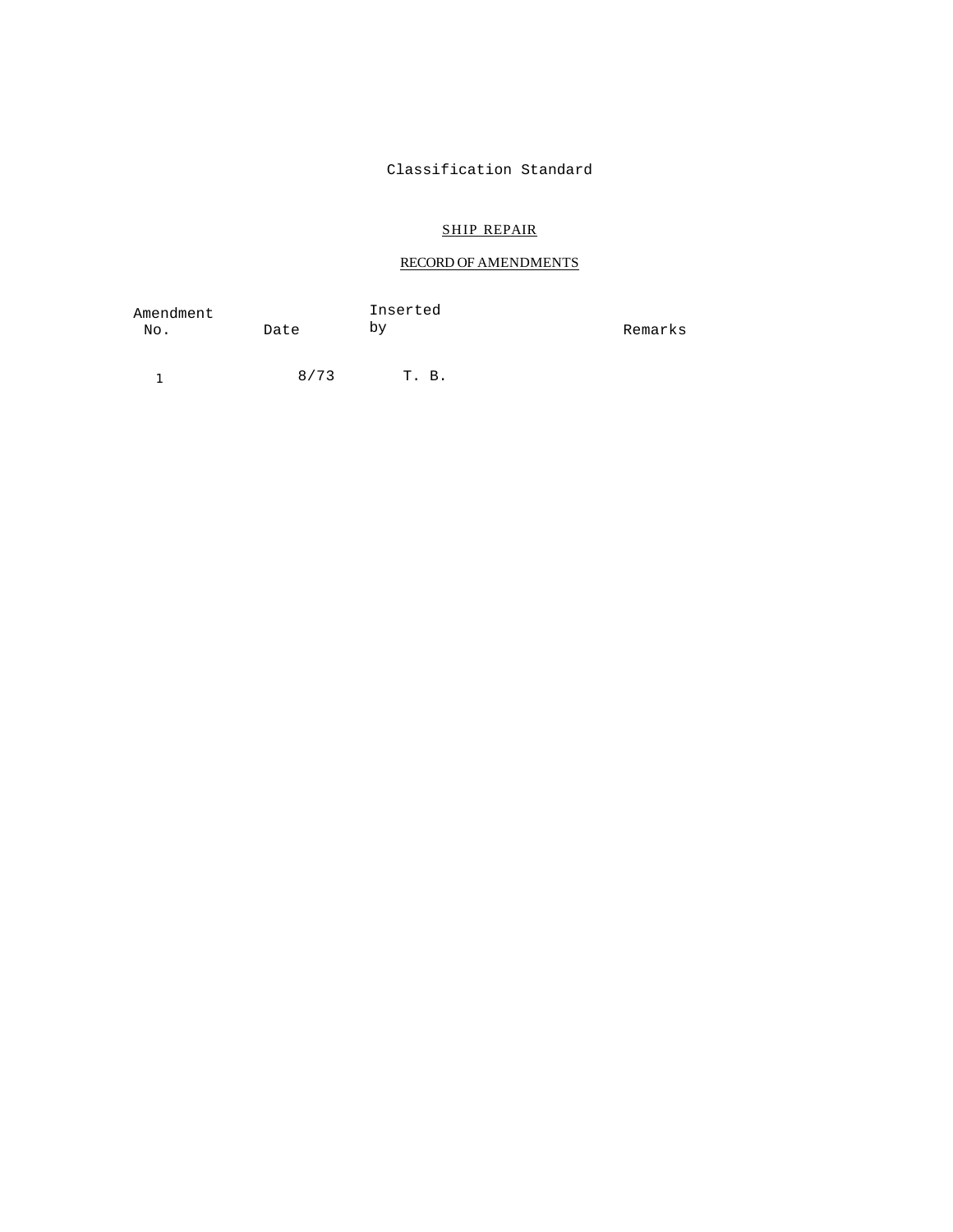- 
- 

Attached is an amendment to the Est jointe une modification de la approved under TB 797233, effective<br>1 March 1985.

created for employees of National distinct a été établi dans le cas=des The main reasons for a separate group chantiers maritimes de Halifax et employing department and the Dockyard and les longs antécédents des relations<br>Trades and Labour Council and and and patronales/syndicales entre le minis positions engaged in the repair of travail des chantiers maritimes, ainsi<br>ships were allocated to the General que la relativité traditionnelle sur le Labour and Trades Group. **plan salarial.** D'autres emplois

application of the classification de la norme de classification. standard.

DATE: July 22, 1985 DATE: le 22 juillet 1985

TO: Chiefs of Classification and AUX: Chefs de la classification et Heads of Bargaining Agents chefs d' agents négociateurs

SUBJECT: Amendment to the Definition OBJET: Modification de la définition du for the Ship Repair Group Groupe de la réparation des navires

definition for the Ship Repair Group definition du Groupe de la réparation des<br>approved under TB 797233, effective superanties approuvée en vertu de la délibération CT 797233 prenant effet le ler mars 1985.

At conversion, a separate group was Lors de la transposition, un groupe Defence engaged in Ship Repair at the employés de la Défense nationale qui se Halifax and Esquimalt Dockyards. consacrent à la réparation de navires aux were the long history of labour/ d'Esquimalt. Les principales raisons de management relations between the l'établissement d'un groupe distinct sont patronales/syndicales entre le ministère traditional pay relativities. Other employeur et le Conseil des métiers et du que la relativité traditionnelle sur le afférents à la réparation de navires ont été attribués au Groupe des manoeuvres et hommes de métier.

This amendment clarifies the Cette modification précise l'application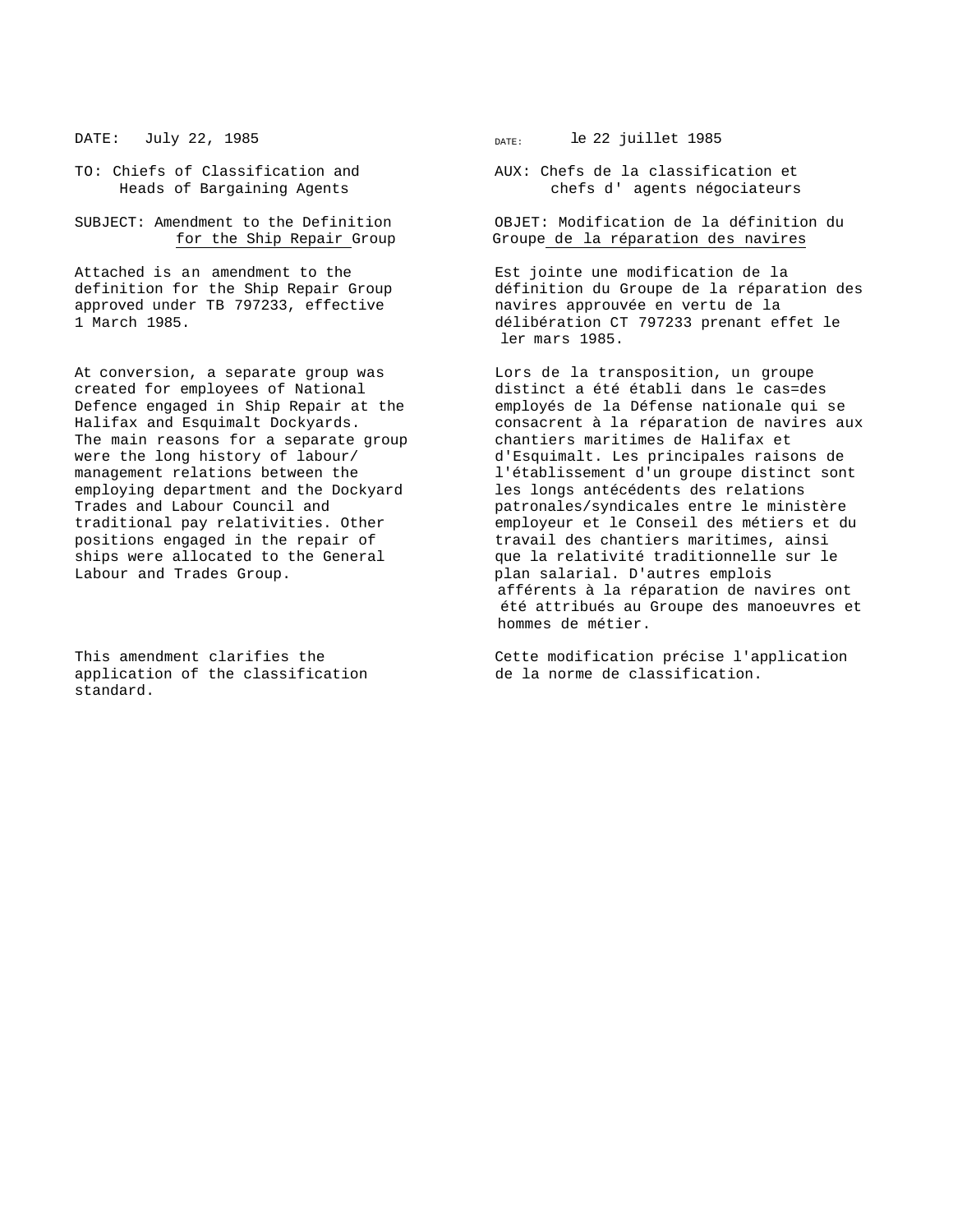Departments are requested to make any Il est demandé aux ministères de faire

additional copies required as the toutes les photocopies qu'il faudra,<br>standard is not scheduled for the tourne extent donné qu'il n'est pas actueller standard is not scheduled for  $\begin{array}{ccc} \text{etant} & \text{dom\'e} & \text{qu'il} & \text{n'est} & \text{pas} & \text{actuellement} \\ \text{republishing.} & \text{prevublication} & \text{de} & \text{pufu} \end{array}$ prévu de nouvelle publication de la norme.

> Le secrétaire adjoint, Division de la classification, de la paie et des systèmes d'information sur les ressources humaines.

Lise Ouimet, Assistant Secretary, Classification, Pay and Human Resources Information, Systems Division.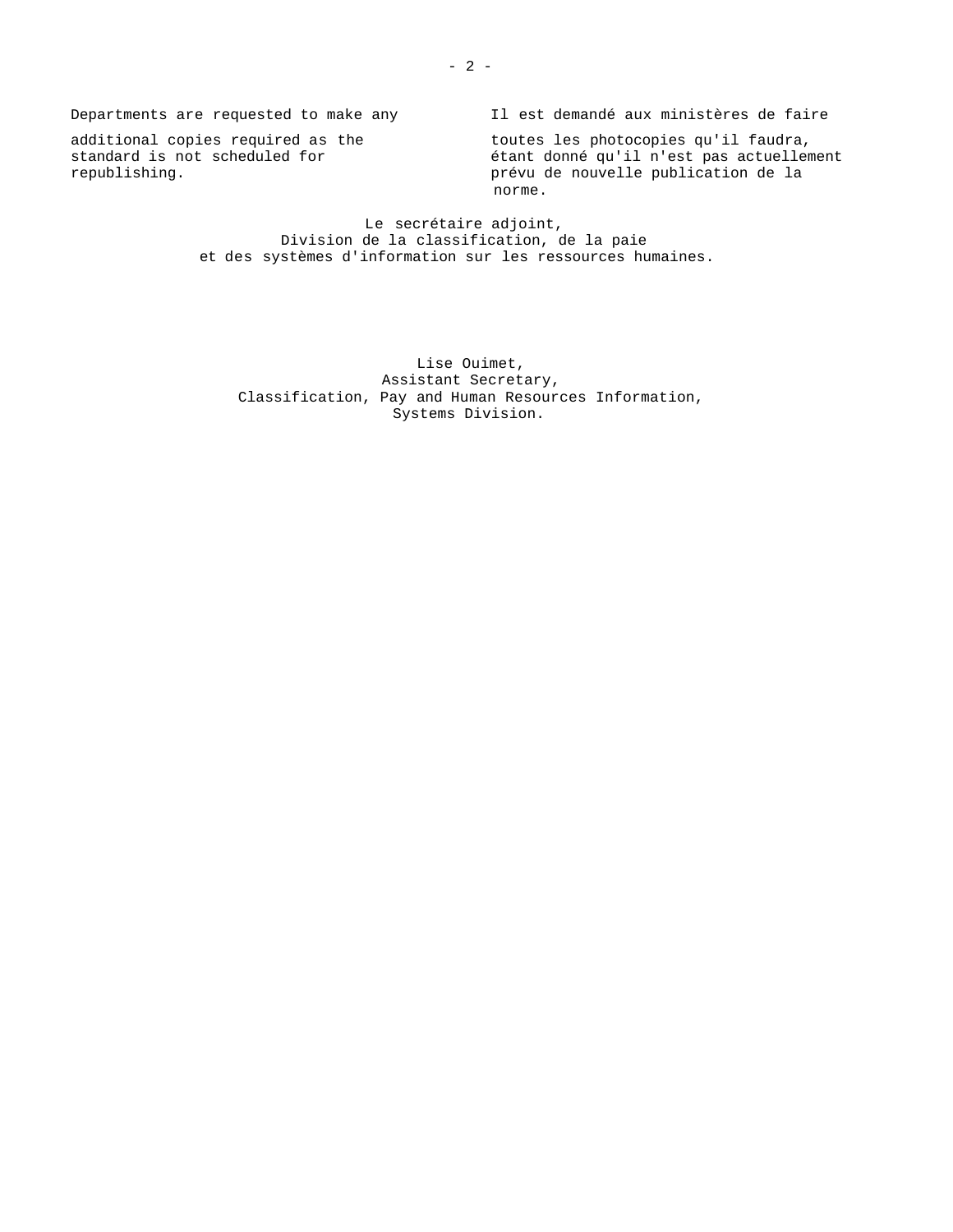Treasury Board of Canada Secretariat Ottawa, Canada K1A OR5

 ${\tt navires} \_\_$ 

TO: Directors of Personnel AUX : Directeurs du personnel Chiefs of Classification Chefs de la classification SUBJECT: Amendments to the OBJET : Modifications à la Ship Repair  $\sim$  2008 and  $\sim$  100 and  $\sim$  100 and  $\sim$  100 and  $\sim$  100 and  $\sim$  100 and  $\sim$  100 and  $\sim$  100 and  $\sim$  100 and  $\sim$  100 and  $\sim$  100 and  $\sim$  100 and  $\sim$  100 and  $\sim$  100 and  $\sim$  100 and  $\sim$  100 and Classification and the contraction of the Réparation des \_\_\_\_\_\_\_\_\_\_\_\_\_\_\_\_\_\_\_\_\_\_\_\_\_\_\_\_\_\_\_\_\_\_\_\_\_\_\_\_\_\_\_\_\_ Standard

The Treasury Board Le Secrétariat du Conseil du Minute 822612 dated March 16, no 822612, du 16 mars 1995, Repair Classification and Morme de classification -Ship Repair Apprentice création du sous-groupe des

A copy of the Ship Repair Une copie du texte de la definition has been included apprentis en réparation des standard; the new SR-Level and the lanorme. Les nouveaux Determinants are on page 12A. déterminants de niveaux (SR

Secretariat has received and the Trésor a reçu, en vertu de la approval under Treasury Board décision du Conseil du Trésor 1995, to amend the Ship l'autorisation de modifier la Standard by creation of the The Réparation des navires, par la (SR-APP) sub-group and apprentis en réparation de navires approval of job (SR-APP), et de reclassifier les reclassification to postes comme mode de rémunération compensate apprentice skill des apprentis à chacune des étapes progression to journeyman qui leur permettront d'atteindre (trade worker) level in the le niveau d'ouvrier spécialisé Ship Repair Trades.  $\qquad \qquad \qquad$  dans les corps de métier de la réparation des navires.

Apprentice sub-group définition du sous-groupe des on page 12, number 20 of the navires a été jointe à la page 12, English version of the numéro 20, de la version anglaise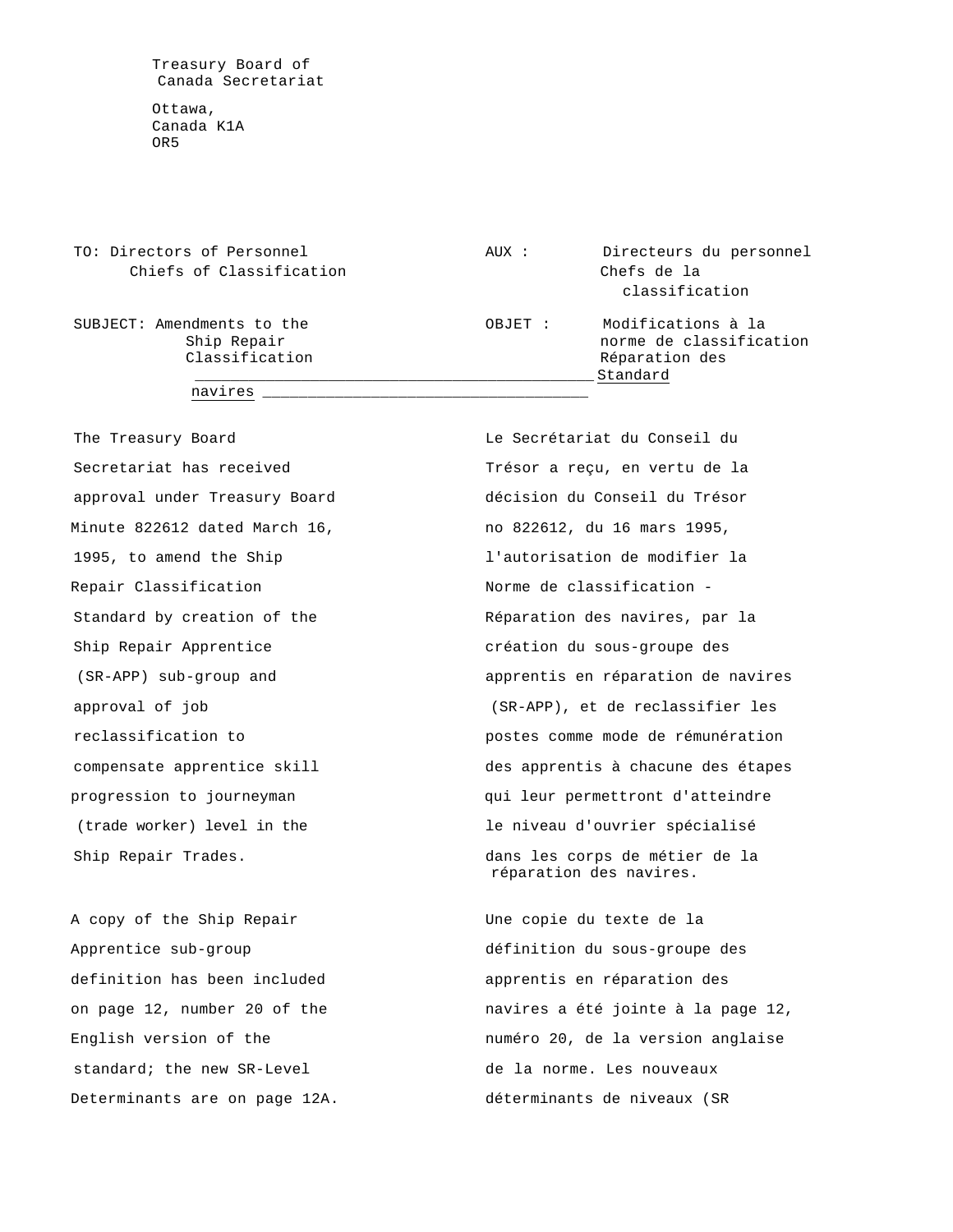Standard Operational **Norme** de classification -

In the French version of the niveau) se trouvent à la page 12A standard the amended pages de la version anglaise. Dans la are 12 and 12A. Please version française de la norme, les insert the attached modifications se trouvent aux documentation into the Ship **pages 12 et 12A**. Veuillez insérer Repair Classification and les documents ci-joints dans la Category. The contraction of the categorie of the Réparation des navires - Catégorie de l'exploitation.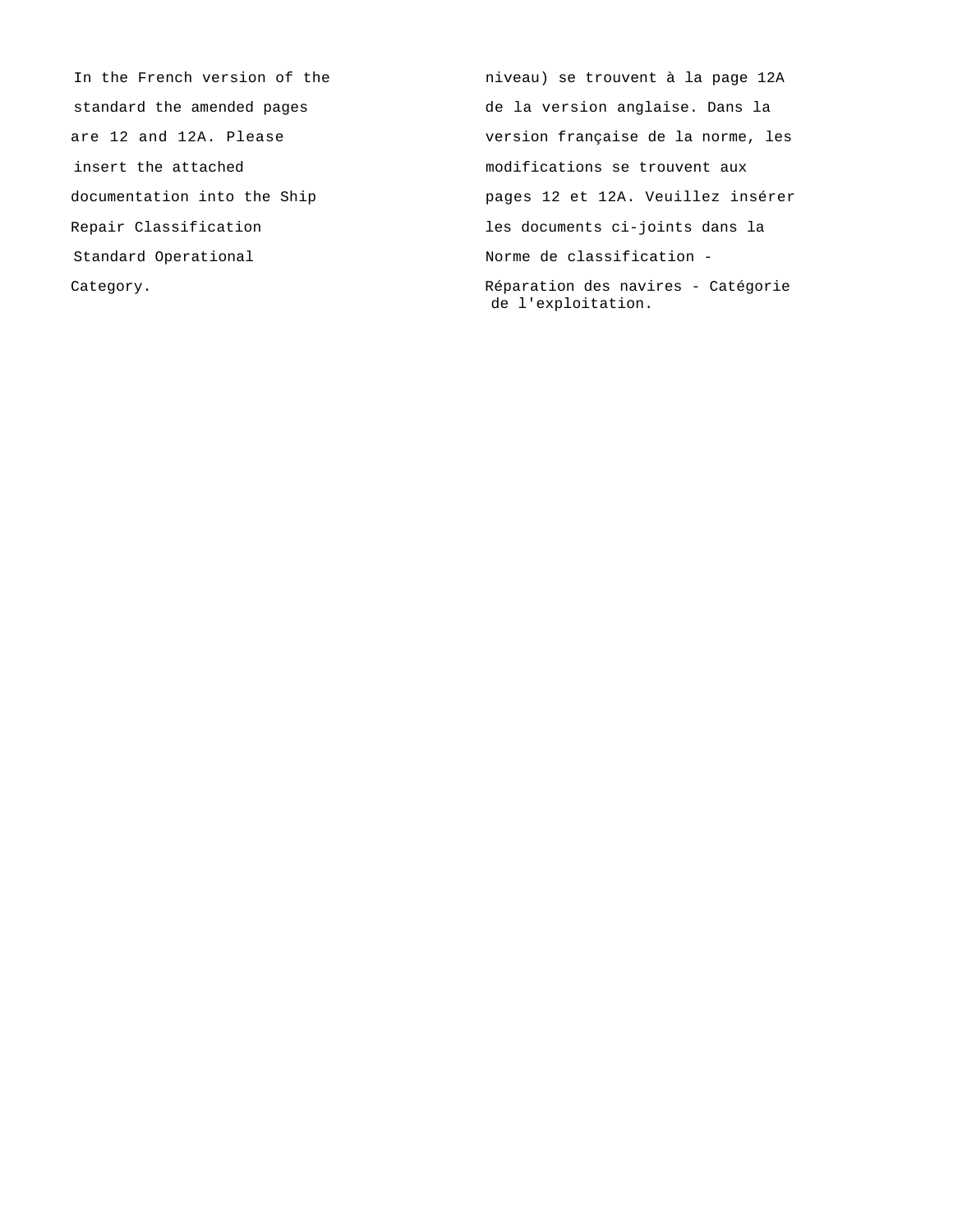Additional copies of the amendment may be obtained from:

Heather Anne Massey Publications/Administration

Coordinator

Classification Simplification Group

Treasury Board Secretariat 3rd Floor, West Tower L'Esplanade Laurier 300 Laurier Avenue West Ottawa, Ontario K1A OR5

Pour obtenir des copies supplémentaires du texte des modifications, prière de vous adresser à

Heather Anne Massey Coordonnatrice des publications/de l'administration

Groupe de la simplification de la classification

Secrétariat du Conseil du Trésor 3e étage, Tour ouest L'Esplanade Laurier 300, avenue Laurier ouest Ottawa (Ontario) K1A OR5

Le secrétaire adjoint par intérim, Division de la classification, de la parité salariale et de l'adminis

Enclosure Pièce jointe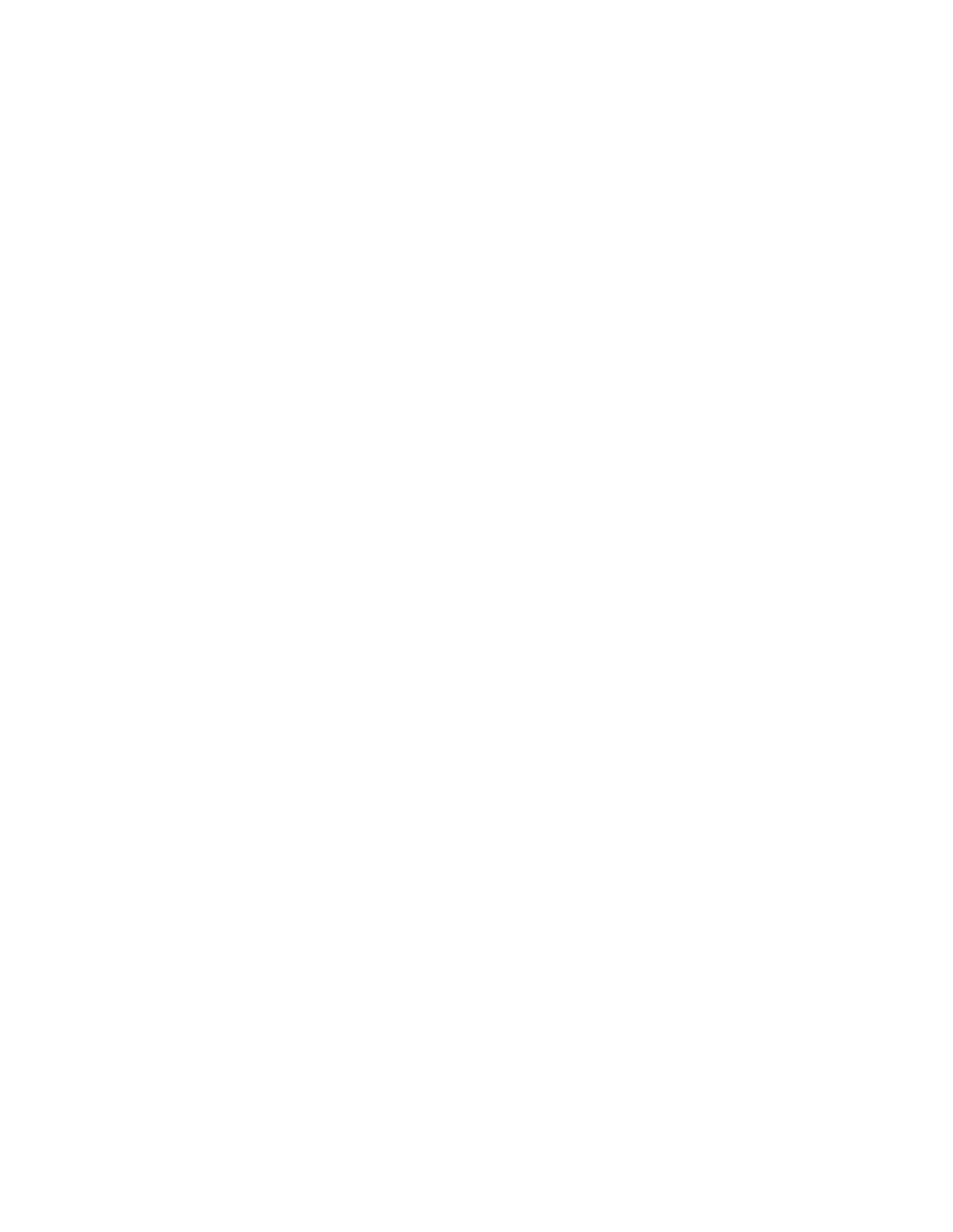### CONTENTS

|                                       | PAGE         |
|---------------------------------------|--------------|
| INTRODUCTION                          | $\mathbf{1}$ |
| CATEGORY DEFINITION                   | 5            |
| GROUP DEFINITION                      | 7            |
| SUB-GROUP DEFINITIONS                 | 9            |
| BASIC POINT-RATING PLAN               | 13           |
| SHIP REPAIR MANAGEMENT SUB-GROUP      | 33           |
| BENCH-MARK POSITION DESCRIPTION INDEX |              |
| In Sub-group and Alphabetical Order   | 41           |
| In Ascending Order of Point Values    | 44           |

September, 1969 Amended August 1973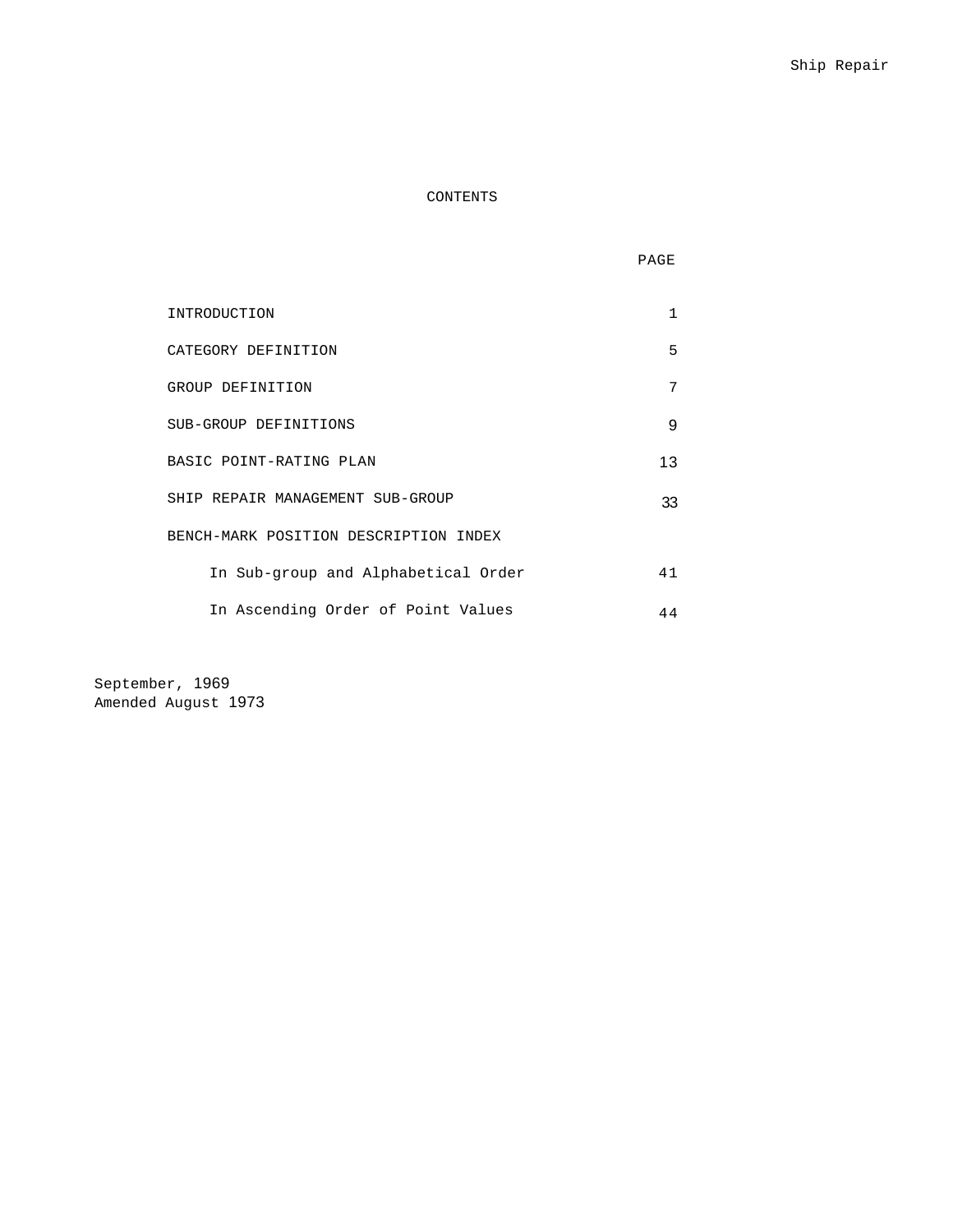# MEMORANDUM OF' UNDERSTANDING

The Treasury Board of Canada

 $-$  and  $-$ 

The Federal Government Dockyards Trades and Labour Council

- 1. Without prejudice to any position it may take with respect to similar questions in the future the Treasury Board agrees to transfer Messrs. R. Zeitz and L.D. Annear back to the Ship Repair Group from the General Labour and Trades Group.
- 2. The Federal Government Dockyards Trades and Labour Council agrees to withdraw its application under section 18 of the **Public Service Staff Relations Act** re membership of Mssrs. R. Zeitz and L.D. Annear, Royal Canadian Mounted Police Board file no. 148-2-117.
- 3. The foregoing is without publicity and without creating a precedent.

Sheila Ray, W. Knight

Counsel for Treasury/Board

J. Kearney

For the Federal Government. Dockyards Trades and Labour Council.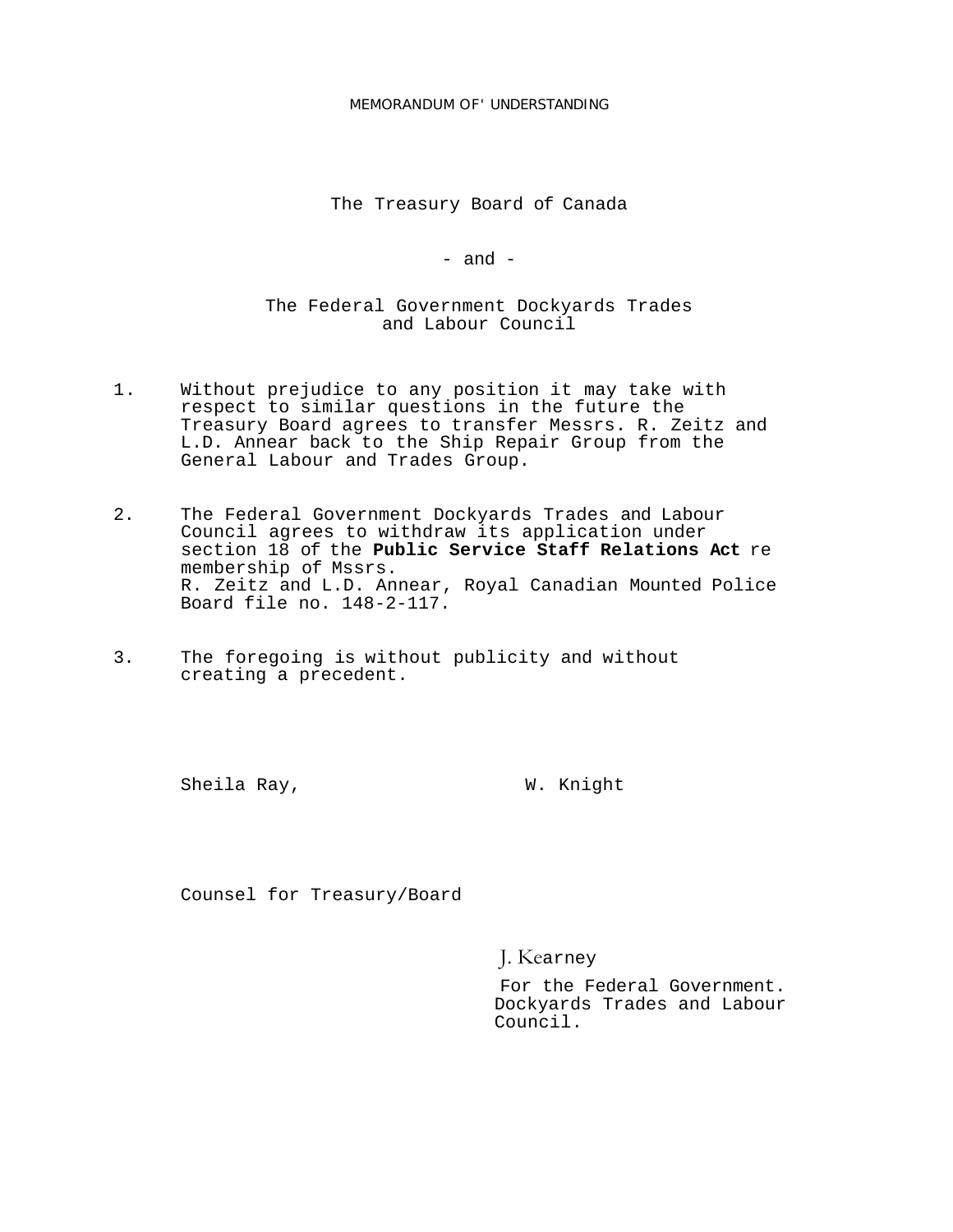#### INTRODUCTION

This standard describes the rating plans to be used to evaluate positions allocated to the Ship Repair Group. In consists of an introduction, definitions of the Operational Category, the occupational group and sub-groups, a basic point-rating plan for all positions at or below the Charge hand level including bench-mark position descriptions, and a level description rating plan for all management excluded positions.

The level description method of classification is a non-quantitative method of determining the relative difficulty of jobs. The level descriptions are reflective of the demands of jobs found at each level.

All methods of job evaluation require the exercise of judgement and the orderly collection and analysis of information in order that consistent judgements can be made. The point-rating method facilitates rational discussion and resolution of differences in determining the relative values of jobs.

#### Sub-grouping

This occupational group is divided into 19 sub-groups, which are defined in the standard.

#### Factors

The combined factors do not necessarily describe all aspects of jobs. They deal only with those characteristics that can be defined and distinguished and that are useful in determining the relative values of jobs.

Four factors are used in the basic plan. Each factor is defined in terms of related elements.

#### Point Values

The maximum point value assigned to each factor in the basic plan reflects its relative importance. Similarly, point values have been assigned to the degrees of the elements in the basic plan.

In the basic plan, the point values for the degrees of the elements of each factor increase arithmetically. With two exceptions, the minimum point value assigned to each element is one-fifth of the maximum. In the Hazards element of the Working Conditions factor, the minimum point value is one-tenth of the maximum. In the Specific Vocational Training element of the Skill and Knowledge factor the minimum point value is onefifteenth of the maximum.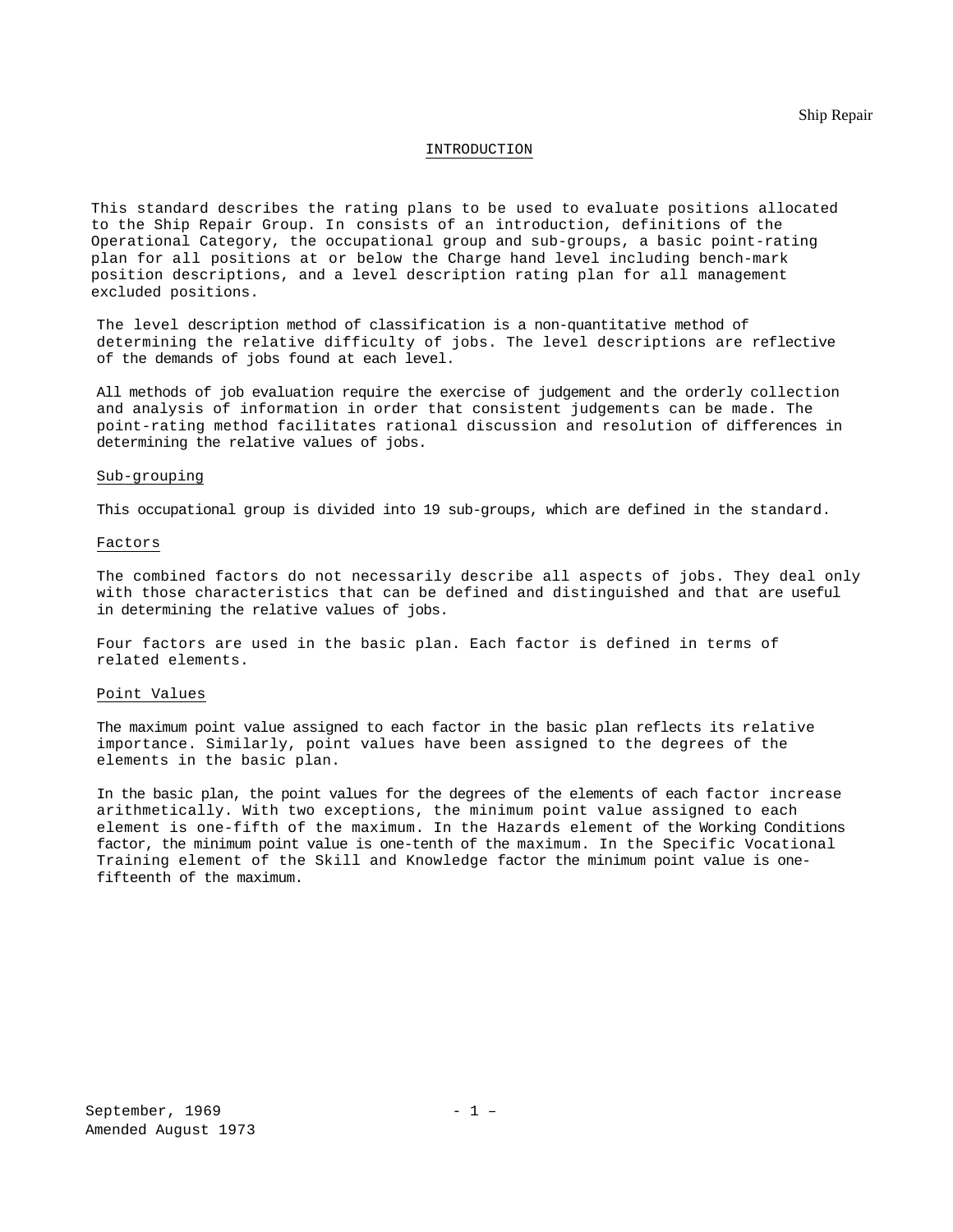# Ship Repair

# Rating Plans (trade)

in the basic rating plan following factors, elements, weights and point values are used:

| Factor              | Element                         | Percentage of total<br>points |                          | points<br>Minimum | values<br>Maximum |
|---------------------|---------------------------------|-------------------------------|--------------------------|-------------------|-------------------|
| Skill and knowledge |                                 | 60                            |                          |                   |                   |
|                     | Basic knowledge                 |                               | 24                       |                   | 120               |
|                     | Comprehension and<br>judgement  |                               | 36                       |                   | 180               |
|                     | specific vocational<br>training |                               | 20                       |                   | 300               |
| Effort              |                                 | 15                            |                          |                   |                   |
|                     | mental effort                   |                               | 15                       |                   | 75                |
|                     | physical effort                 |                               | 15                       |                   | 75                |
| Responsibility      |                                 | 15                            |                          |                   |                   |
|                     | resources                       |                               | 20                       |                   | 50                |
|                     | Safety of others                |                               | 10                       |                   | 100               |
| Working conditions  |                                 | 10                            |                          |                   |                   |
|                     | Environment                     |                               | 12                       |                   | 40                |
|                     | Hazards                         |                               | $\overline{\mathcal{L}}$ |                   | 60                |
|                     |                                 | 100                           |                          |                   |                   |

# **Supervisory**

In the supervisory rating plan, positions are evaluated by comparing the duties and responsibilities with the level descriptions.

# Bench-mark

Bench-mark positions descriptions are used to exemplify degrees of elements. Each descriptions consists of a brief summary, a list of the principal duties with the percentage of time devoted to each, and a specification describing each of the elements as it appears in the position. The bench-mark positions have been evaluated , and the degree and, where applicable, the point values assigned to each element are shown in the specifications.

The rating scales identify the bench-mark position descriptions that exemplify each degree. These descriptions are an integral part of the rating plans and are used to ensure consistency in applying the rating scales.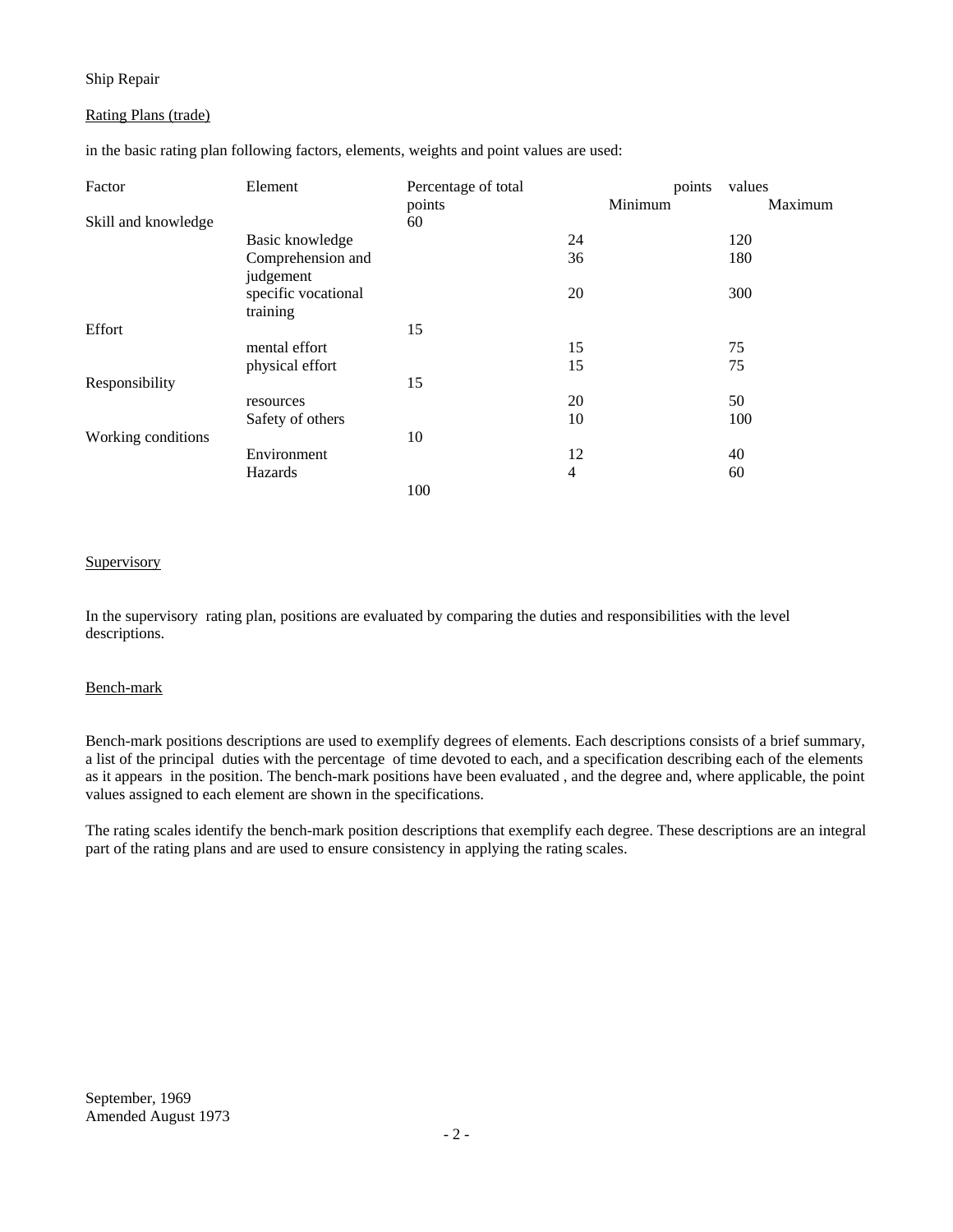### Use of the Standard

There are eight steps in the application of this standard.

- 1. Allocation of the position to the category and the group is confirmed by reference to the definitions and the descriptions of inclusions and exclusions.
- 2. Allocation of the position to the sub-group is confirmed by reference to the sub-group definitions and to the bench-mark position descriptions.
- 3. The position description is studied to ensure understanding of the position as a whole and its relation to positions with similar duties and to positions above and below it in the organization.
- 4. The tentative degree of each element in the position being rated is determined by comparison with degree definitions in the rating scales. The Specific Vocational Training and the Resources elements do not have degree definitions, and for these the tentative degree is determined by the comparative ranking of the position being rated with the bench-mark positions.
- 5. The description of the element in each of the bench-mark positions exemplifying the degree tentatively established is compared with the description of the element in the position being rated. Comparisons are also made with descriptions of the element in bench-mark positions for the degrees above and below the one tentatively established.
- 6. The point values for all elements are added to determine the tentative total point rating in the basic plan.
- 7. The position being rated is compared as a whole to positions in the same sub-group or in other sub-groups to which similar total point values and degree co-ordinates have been assigned, as a check on the validity of the total rating.
- 8. The supervisory position must meet the sub-group definition and the level determinants.

### Determination of Levels

The ultimate objective of job evaluation is the determination of the relative values of positions in each occupational group or sub-group. Non-supervisory positions that fall within a designated range of points in terms of the point values assigned using the basic plan will be regarded as of equal difficulty and will be allocated to the same level.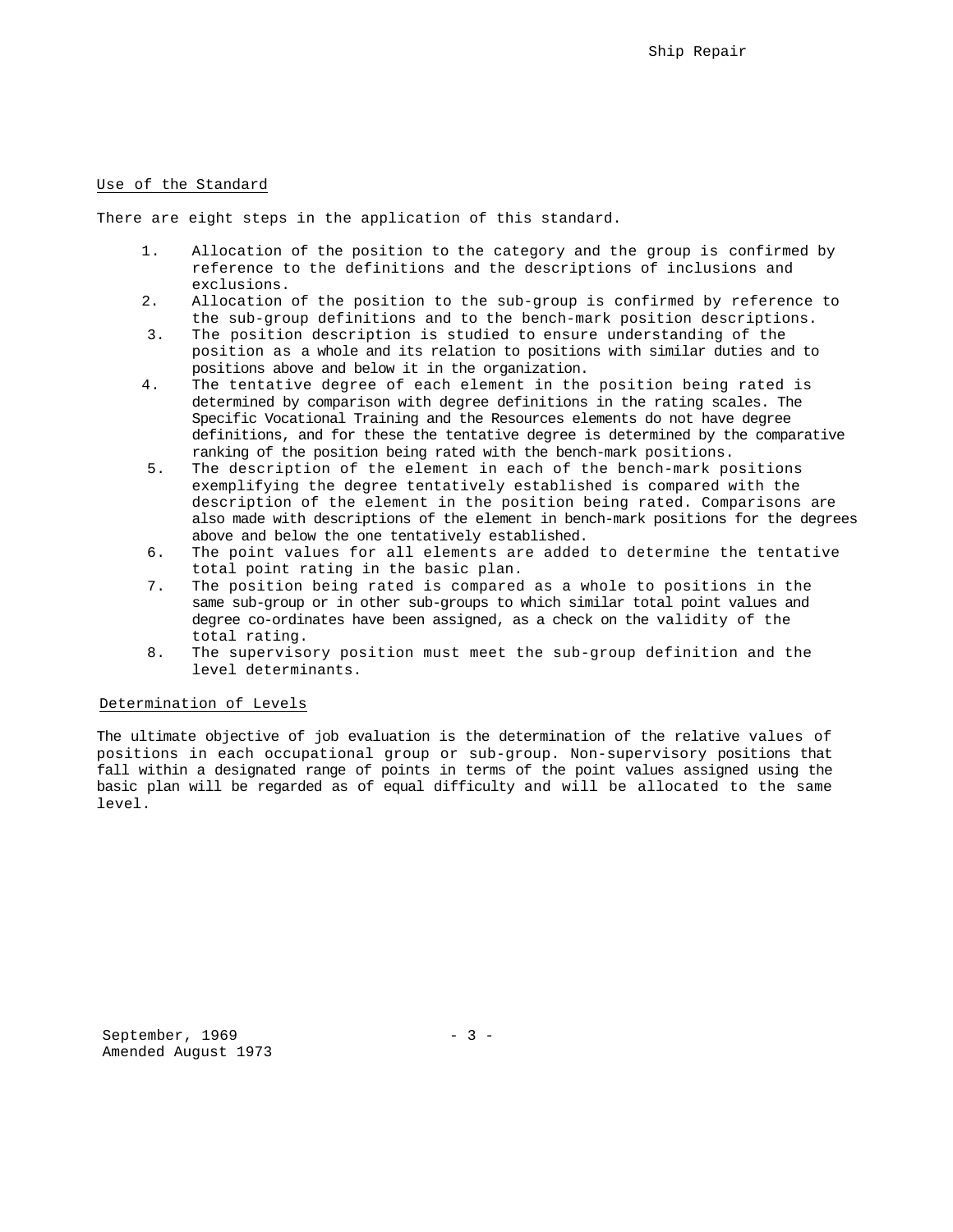Ship Repair

## CATEGORY DEFINITION

Occupational categories were repealed by the Public Service Reform Act (PSRA), effective April 1, 1993. Therefore, the occupational category definitions have been deleted from the classification standards.

September, 1969 - 5 -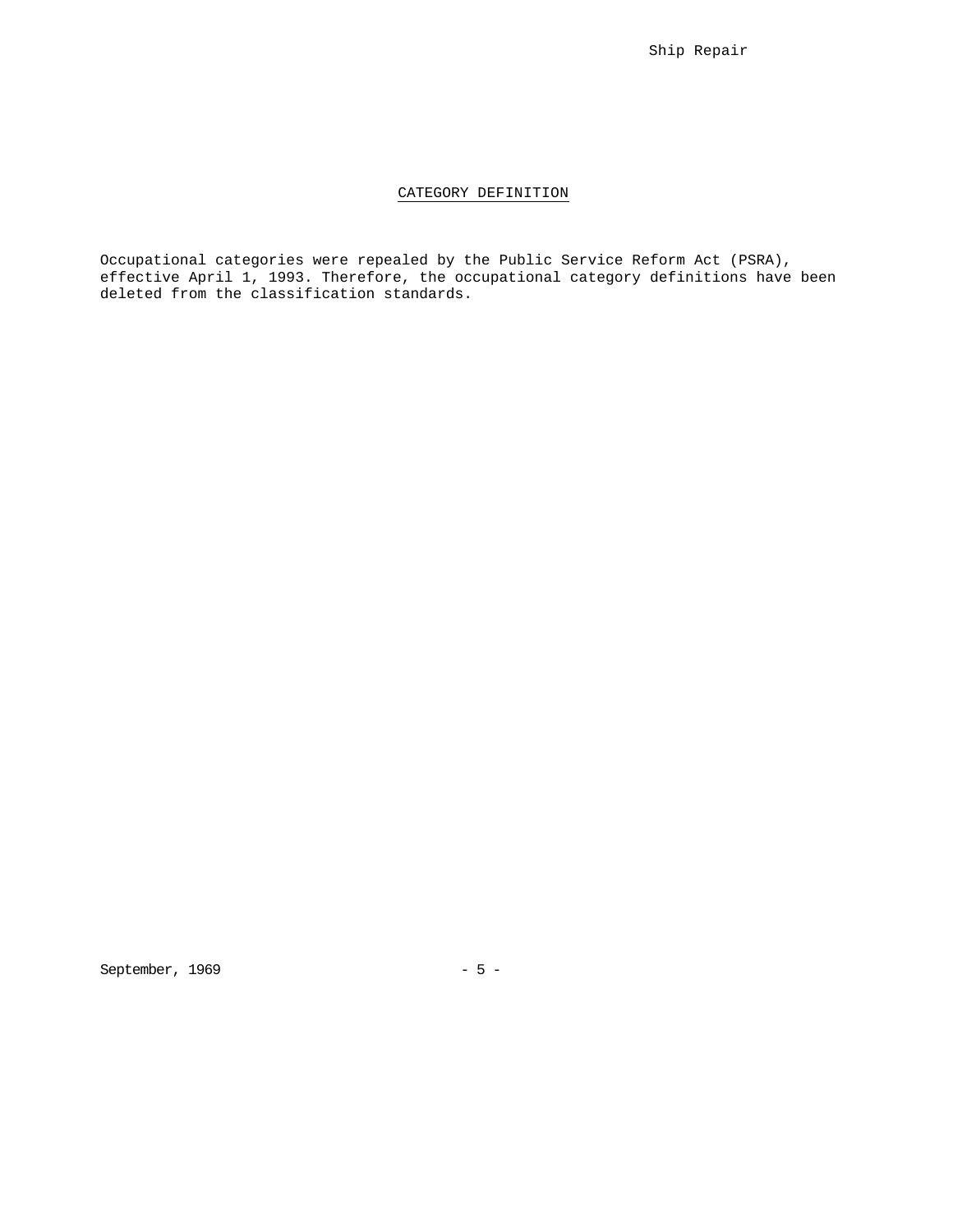### GROUP DEFINITION

For occupational group allocation, it is recommended that you use the Occupational Group Definition Maps, which provide the 1999 group definition and their corresponding inclusion and exclusion statements. The maps explicitly link the relevant parts of the overall 1999 occupational group definition to each classification standard.

September, 1969 Amended August 1973 - 7 -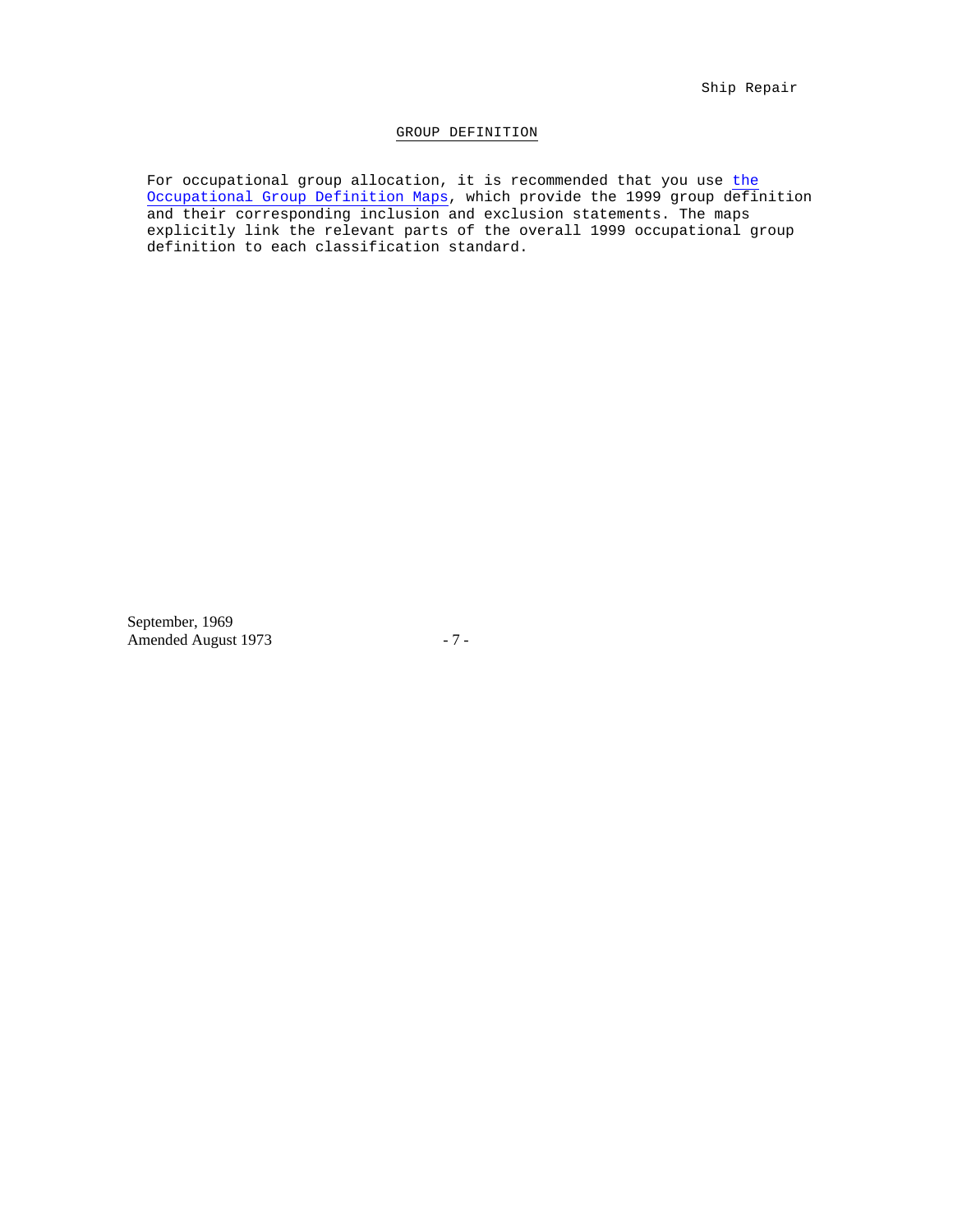### SUB-GROUP DEFINITIONS

### 1. Elemental

The performance of routine duties where adherence to rigid standards or specifications is not required and where little or no latitude exists for judgement.

This sub-group includes such occupations as labourer, and trades helper.

#### 2. Machine Tending

The performance of duties that require starting, stopping and observing the functioning of machines and equipment where the worker must be alert in changing guides, adjusting timers and temperature controls, turning valves, pushing buttons, flipping switches, and making other minor adjustments. There is no requirement for precision set-up of equipment.

This sub-group includes such occupations as air-compressor operator and sandblast operator.

#### 3. Manipulating

The performance of duties that require the dexterous use of hands, hand tools or special devices to work, move, guide or place objects or materials where some latitude exists for judgement in selecting appropriate tools, objects, or materials, in determining work procedure and conformance to standard, and in improvising to meet special conditions, although all of these requirements are fairly obvious. The work most frequently occurs away from a machine-oriented environment and is prevalent in bench-crafts and structural work.

This sub-group includes such occupations as armature winder, caulker, chipper and caulker, cementer (underlay), cradleman, lagger, ody-acetylene flame burner, riveter, and welder.

#### 4. Machine Driving - Operating

The performance of duties that require starting, stopping and moving the controls of machines that must be steered or guided in order to transport people or move tools, equipment or materials. The work is usually performed at the given signals of others.

This sub-group includes such occupations as gantry and hammerhead-crane operator.

#### 5. Machine Operating - Controlling

The performance of duties that require setting up, starting, adjusting, watching and stopping machines and equipment to fabricate or process materials or products. Typically the worker operates one kind of machine or equipment and is concerned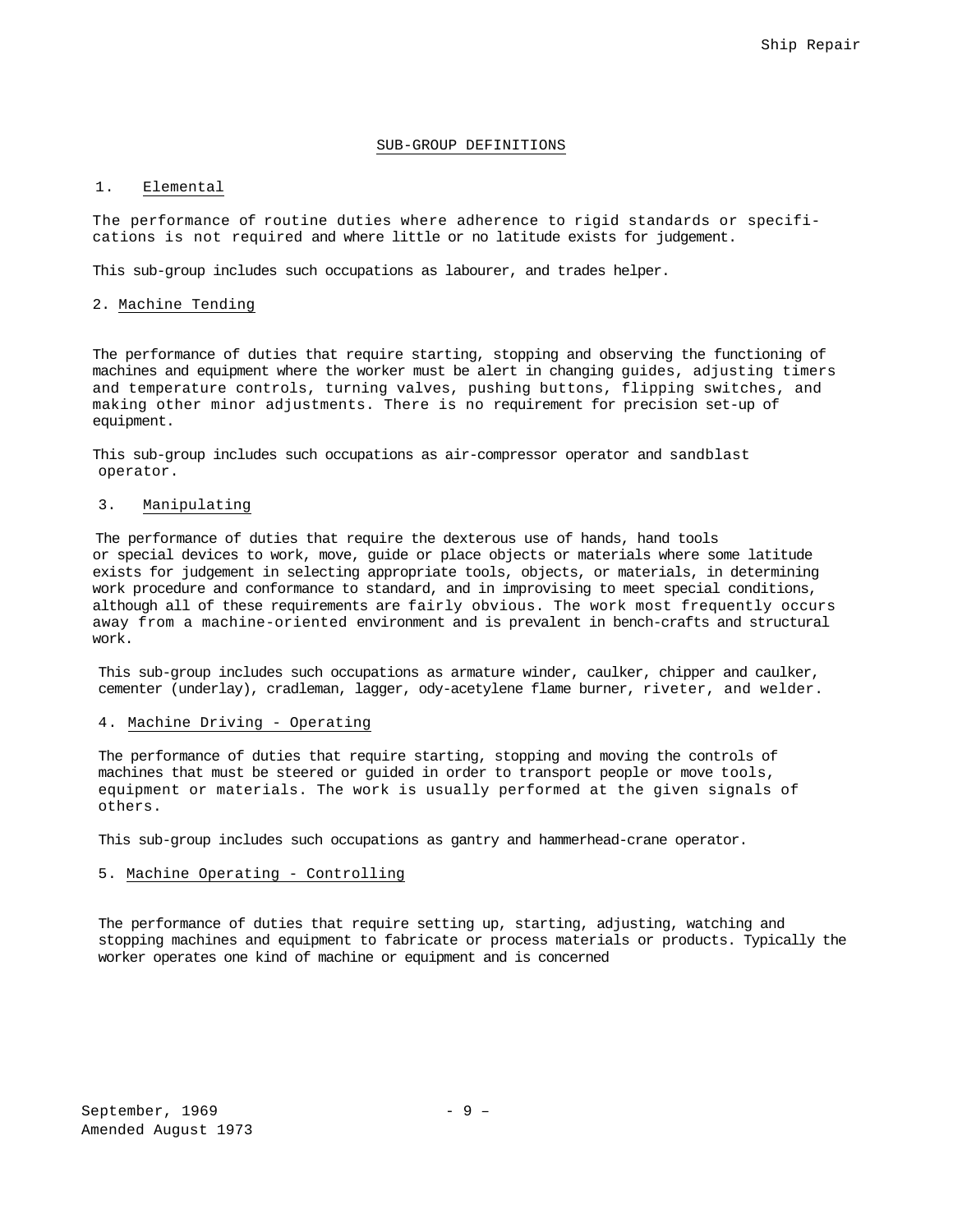with selecting and installing tools and holding devices, with observing the functioning of the machine and making necessary adjustments to allow for such variables as temperature changes, flow of material or things, and angles or cut, with removing materials or products from the machine and verifying their accuracy with measuring devices, and with making minor repairs to the machine. Considerable latitude exists for judgement in determining conformance to standards.

This sub-group includes such occupations as air-compressor-station engineer, metalcutting-machine operator, pantograph operator, and punch-press operator.

#### 6. Ship Painting and Surface Protecting

The performance of duties that require the preparation of surfaces, the removal of grease, rust, scale, dirt and old finish, the application of solvents, primers, fillers and a variety of surface protecting materials, the mixing and matching of colours to achieve specified decorative effect, and the installation and weather-proofing of glass.

This sub-group includes such occupations as painter, brush; painter, finish; painter, spray; and painter, glazier.

### 7. Precision Working

The performance of duties that require skilful working with hands, hand tools or work aids according to prescribed standards. Although the techniques and procedures are established, the responsibility for achievement of the ultimate goal rests with the individual worker. Considerable latitude exists for judgement in determining the work procedures, selecting tools and materials, and modifying techniques to meet varying job requirements.

This sub-group includes such occupations as battery man, canvas worker, glazier, life-raft repairman, painter and rigger.

#### Skilled Trades, Journeyman and Higher

(This definition applies to the following sub-groups).

The performance of duties that require fabricating, processing, inspecting or repairing materials, equipment, products or structural units, including the lay-out of work, the setup of equipment and the operation of precision tools and instruments. The work performed requires the application of an organized body of knowledge related to materials, tools and principles associated with skilled crafts and a thorough knowledge of machine capabilities, properties of materials and craft practices. Workers plan the order of successive operations, use manuals and technical data to position work, adjust machines, establish datum points, verify accuracy, and assume responsibility for the completion of each assignment.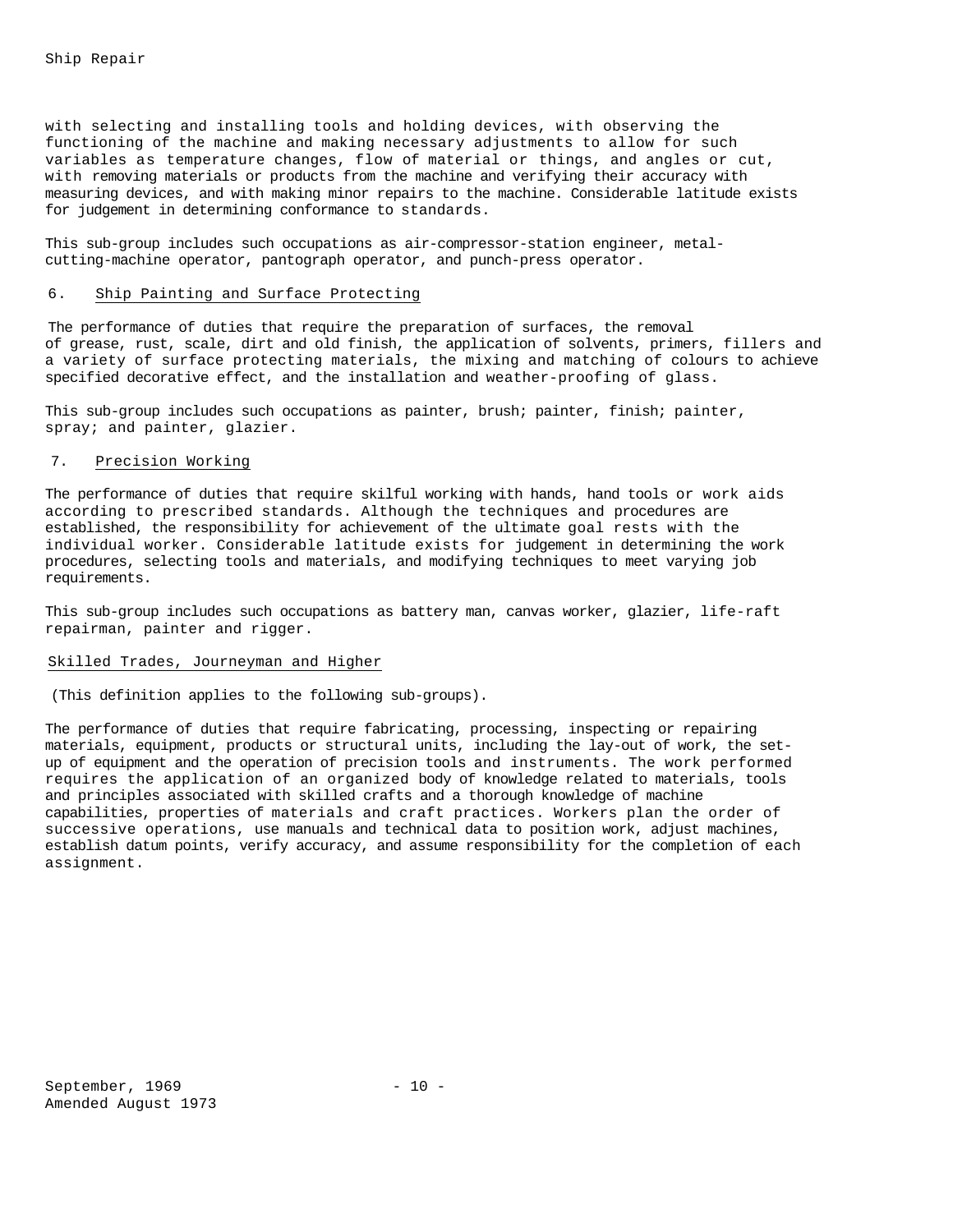#### 8. Instrument Maintaining

This sub-group includes such occupations as instrument mechanic, optical and navigational instrument repairman.

### 9. Machinery Maintaining

This sub-group includes such occupations as air-conditioning and refrigeration mechanic and millwright.

### 10. Engine and Mechanical Equipment Maintaining

This sub-group includes such occupations as fitter (mechanical), gasoline and diesel and steam engine mechanics.

### 11. Boiler making - Blacksmithing

This sub-group includes such occupations as blacksmith, boilermaker, Hammersmith and platter.

#### 12. Electrical and Electronics Working

This sub-group includes such occupations as electrical-instrument repairman, electrician, electric motor repairman and tester, electronic communications technician, electronic component technician, electronic mechanic, electronic systems technician and fire-control electrician.

#### 13. Pipefitting

This sub-group includes such occupations as coppersmith, pipe fitter, plumber and steamfitter.

### 14. Sheet-metal Working

This sub-group includes such occupations as sheet-metal workers.

#### 15. Woodworking

This sub-group includes such occupations as boat builder, cabinet-maker, joiner, lofts man, patternmaker (wood) and shipwright.

#### 16. Machining and Tool making

This sub-group includes such occupations as fitter (armament), machinist, mechanical systems component mechanic, tool-machine set-up operator and toolmaker.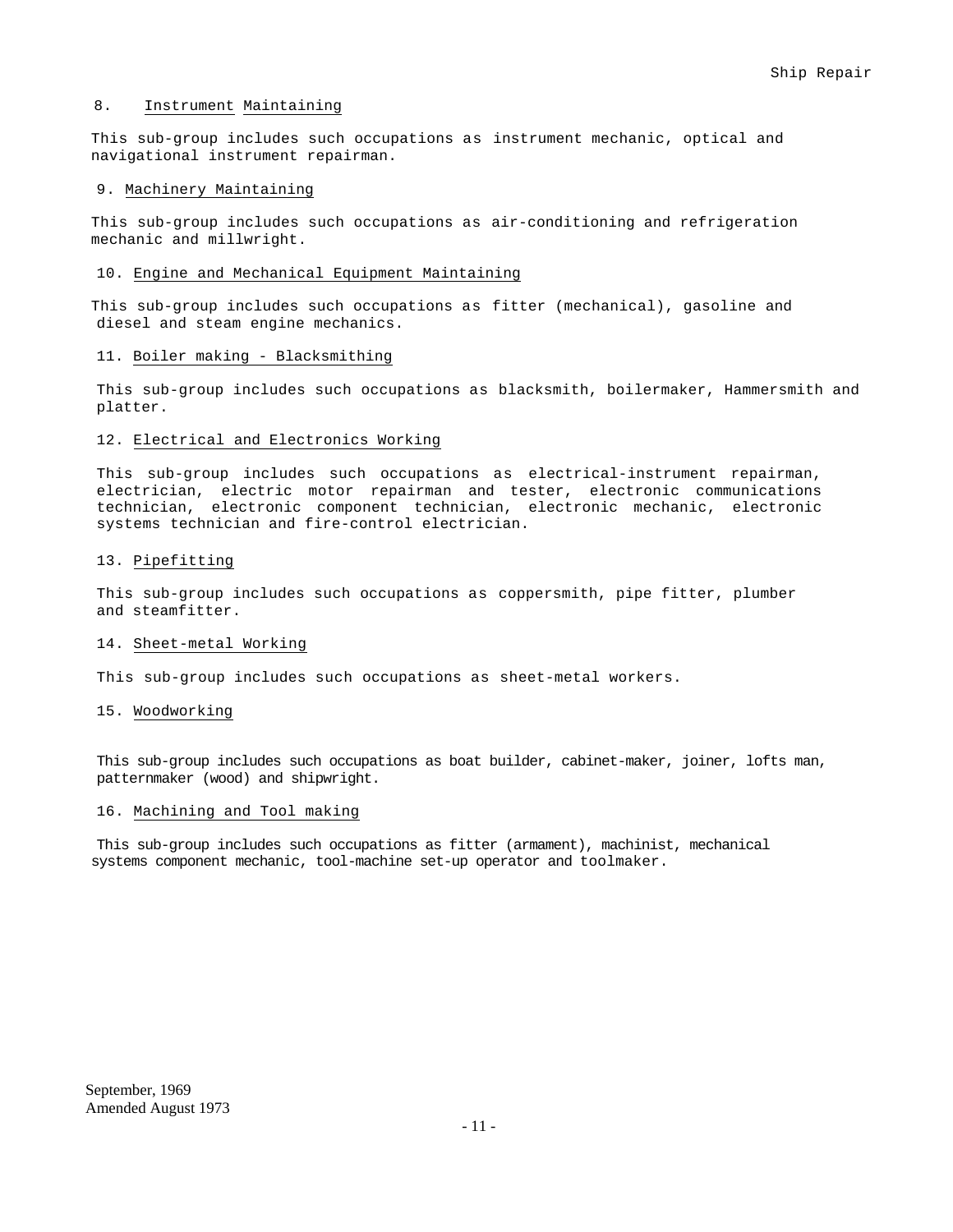### 17. Quality Control and Weapon Examining

The provision of technical advice to shop management on the degree to which equipment systems conform to specifications. Work includes running repairs, pre-refit assessment and sea trials. This sub-group also includes occupations in the examination and sentencing of weapons.

### 18. Planning - Estimating

The formulation of job plans and detailed estimates for the installation, maintenance, repair or modification of systems and equipment in ships and other vessels. This includes determining and assessing work to be performed, describing procedures in the correct sequence, estimating time and material requirements, portraying network diagramming, assigning job stages, and compiling pertinent information into logical job plans.

#### 19. Ship Repair Management Sub-Group

Positions included in this sub-group are designated as management supervisors engaged in planning, allocating, coordinating, controlling and assessing the effectiveness of the resources required to facilitate the repair, modification and refit of vessels and their equipments in Department of National Defence Dockyards

20. Sub-Group Definition This sub-group includes positions in a recognized apprenticeship program for trades personnel in the Ship Repair group.

September, 1969 - 12 -Amended August 1973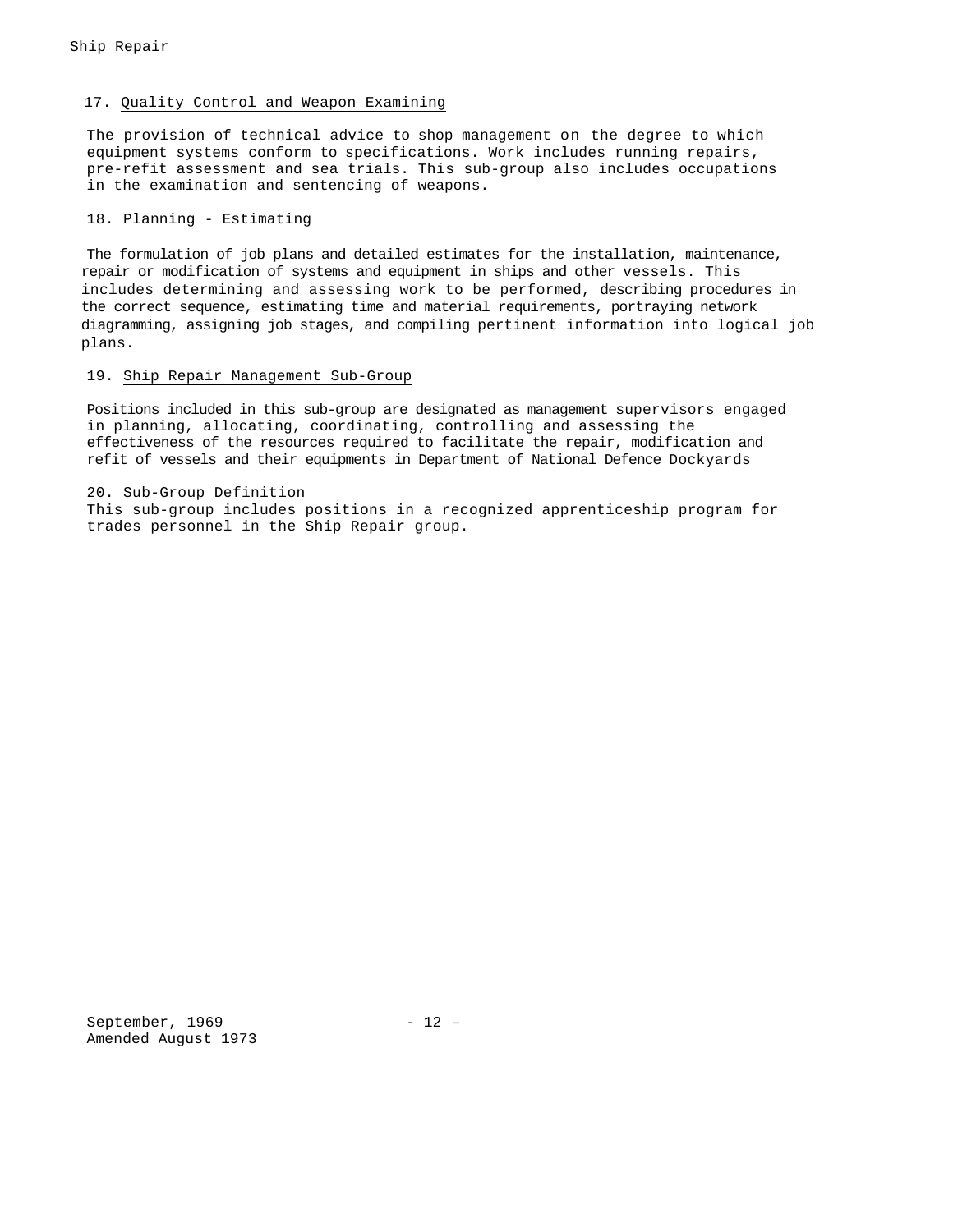### **LEVEL DETERMINANTS**

### **SR-APP LEVEL DETERMINANTS**

Duties commensurate with the criteria for apprenticeship responsibilities performed at the rates of the journeyman level responsibilities indicated below, for any designated trade or occupation.

| LEVEL          | PERCENTAGE (%) |
|----------------|----------------|
| $\mathbf{1}$   | 50             |
| 2              | 55             |
| $\mathbf{3}$   | 60             |
| $\overline{4}$ | 65             |
| 5              | 70             |
| $\sqrt{6}$     | 75             |
| $\overline{7}$ | 80             |
| $\,8\,$        | 90             |

Note: Criteria for the establishment of the above levels will be in accordance with provincial standards.

## **SHIP REPAIR TRADES**

Electronic Lagger Machinist Rigger Rectrician Rigger Rectrician Electrician Pipefitter Ship Plater/Boilermaker Mechanical Fitter **Mechanical** Fitter **Oil Burner** Hydraulic Fitter **Engine Fitter** Shipwright<br>Mechanic - Plant Maintenance Melder<br>Welder  $Mechanic - Plant Maintenance$ Mechanic - Refrigeration Mechanic - Refrigeration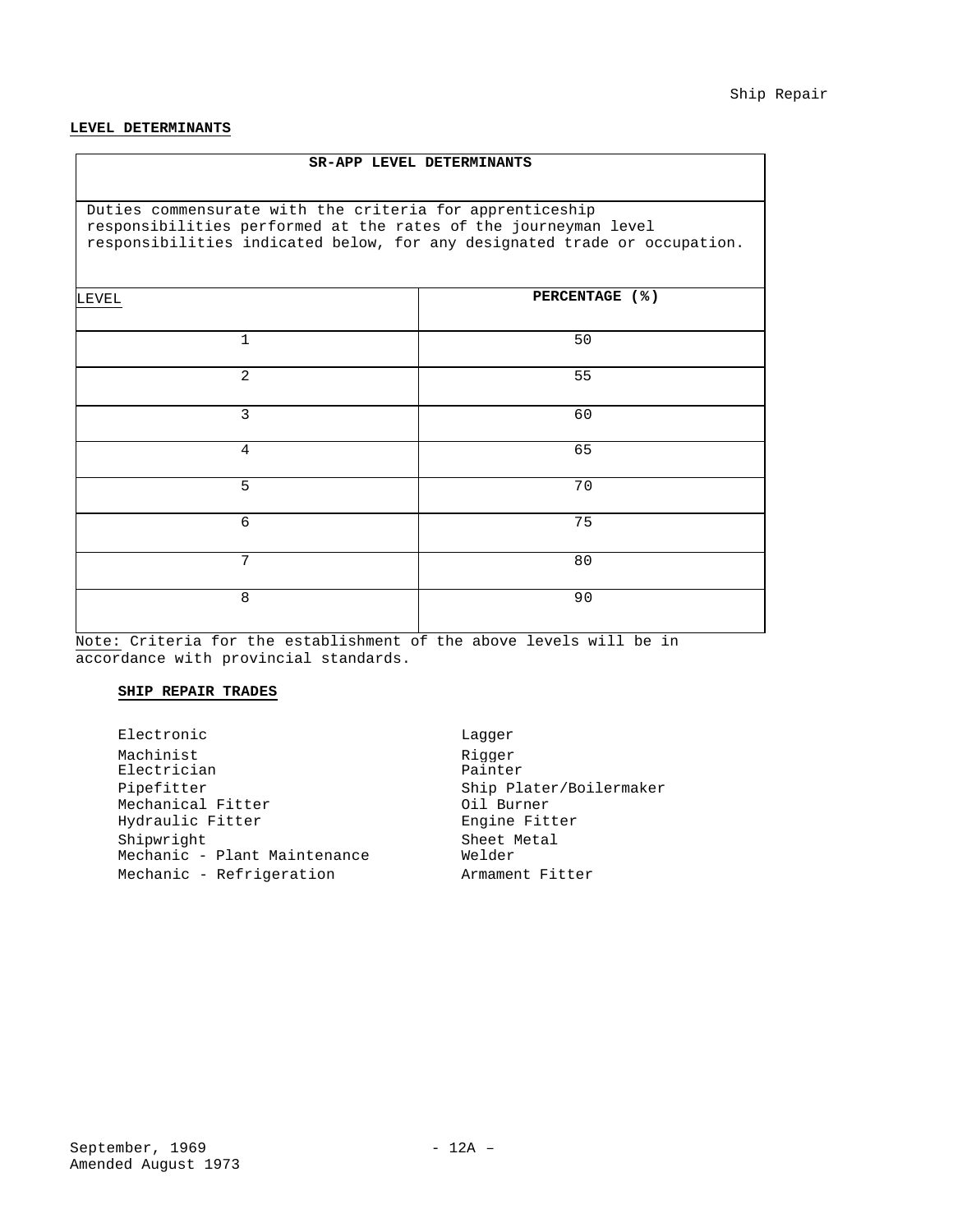BASIC POINT RATING PLAN

## RATING SCALES

| (Trades)<br>SHIP REPAIR GROUP |
|-------------------------------|
|-------------------------------|

| <b>BASIC KNOWLEDGE</b>       | 120   |
|------------------------------|-------|
| COMPREHENSION AND JUDGEMENT  | 180   |
| SPECIFIC VOCATIONAL TRAINING | 300   |
| MENTAL EFFORT                | 75    |
| PHYSICAL EFFORT              | 75    |
| RESOURCES                    | 100   |
| SAFETY OF OTHERS             | 50    |
| <b>ENVIRONMENT</b>           | 60    |
| HAZARDS                      | 40    |
|                              | 1,000 |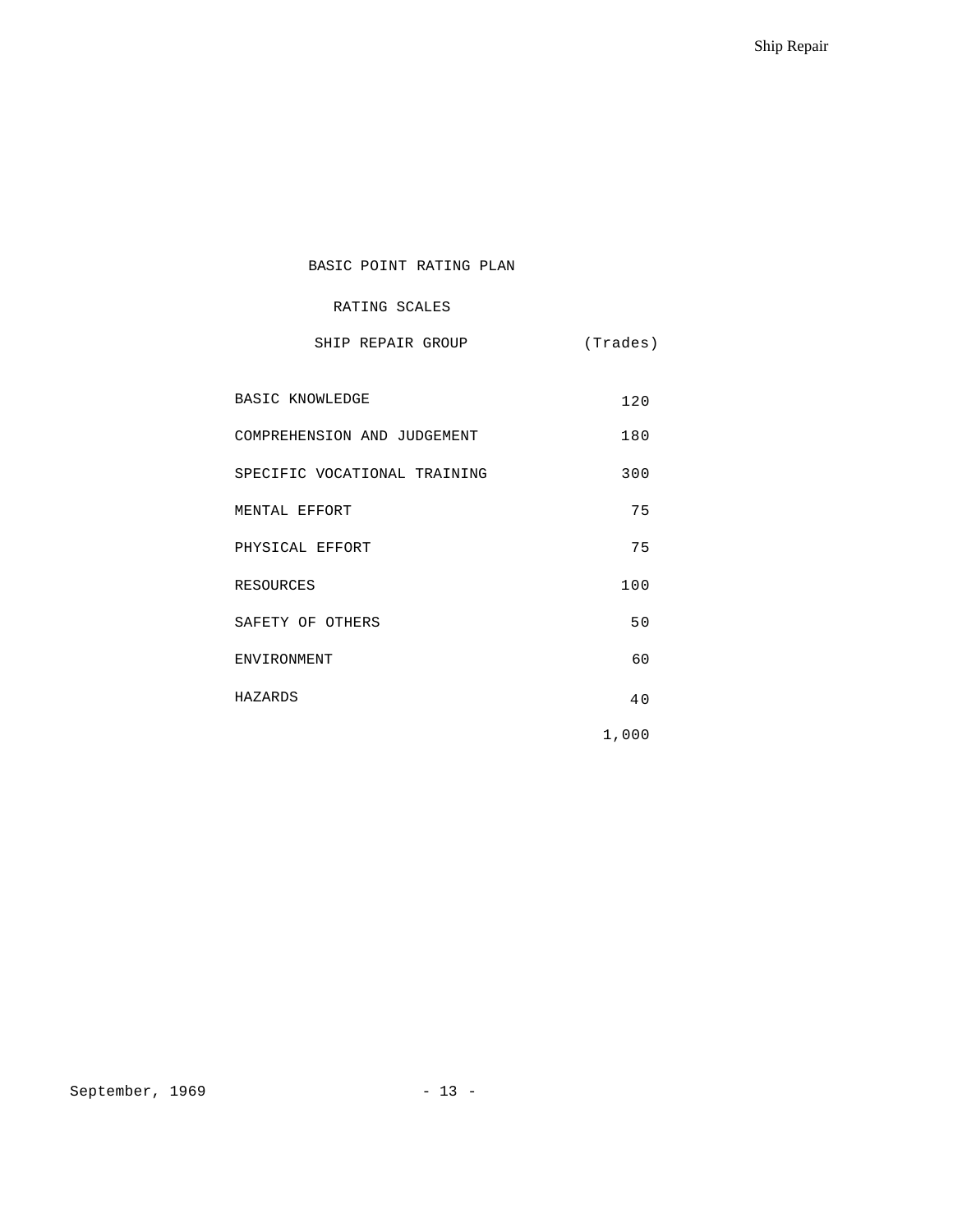#### SKILL AND KNOWLEDGE

This factor is used to measure the basic knowledge, comprehension and judgement, and specific vocational training required to perform the duties.

#### Definitions

"Basic knowledge" refers to the language, mathematical and other requirements of the work.

"Comprehension and judgement" refers to the need to understand instructions and principles and to make judgements.

"Specific vocational training" refers to the relative amount of training required to learn the techniques and develop the facility to perform the duties of the position.

"A set of relevant principles and methods" used in the Comprehension and Judgement element refers to the general facts and rules governing the working of a machine or a system, or the properties of substances and materials, and the systematic and regular ways of achieving desired results.

#### Notes to Ratters

The skill and knowledge to which the Basic Knowledge and the Comprehension and Judgement elements refer is acquired by various combinations of formal and private study and experience.

In rating positions under the Comprehension and Judgement element raters are to consider the understanding needed, the nature of the guide-lines, instructions, principles and practices that govern the work, and the latitude allowed in their interpretation.

The skill and knowledge to which the Specific Vocational Training element refers is acquired by one or more of the following means:

- 1. Vocational education in a technical school or vocational institute.<br>2. Apprentice training for apprenticeable jobs.
- Apprentice training for apprenticeable jobs.
- 3. In-plant training given by an employer in the form of organized study.
- 4. On-the-job training under the instruction of qualified workers.
- 5. Training in related work that has provided the essential skill and knowledge.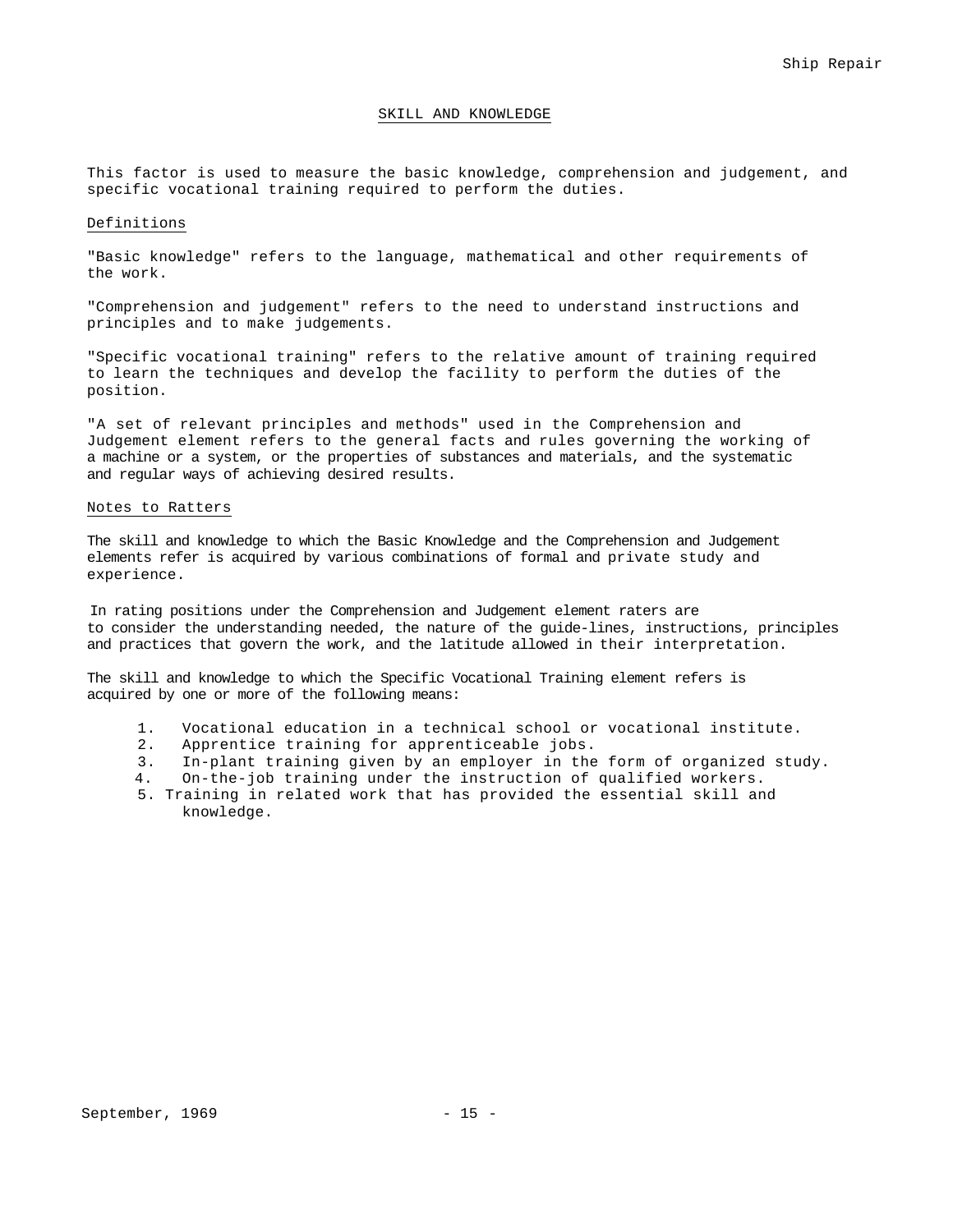As the first four degrees of the Specific Vocational Training element imply relatively short periods and the last five degrees imply relatively long periods, two separate arithmetic progressions are used to reflect the difference.

The degrees of the Specific Vocational Training element that are assigned to the bench-mark positions have been established by the comparative ranking of key positions in the occupational group. The degree tentatively selected in rating a position is to be confirmed by direct comparison of the position being rated with the duties and specifications of the bench-mark positions.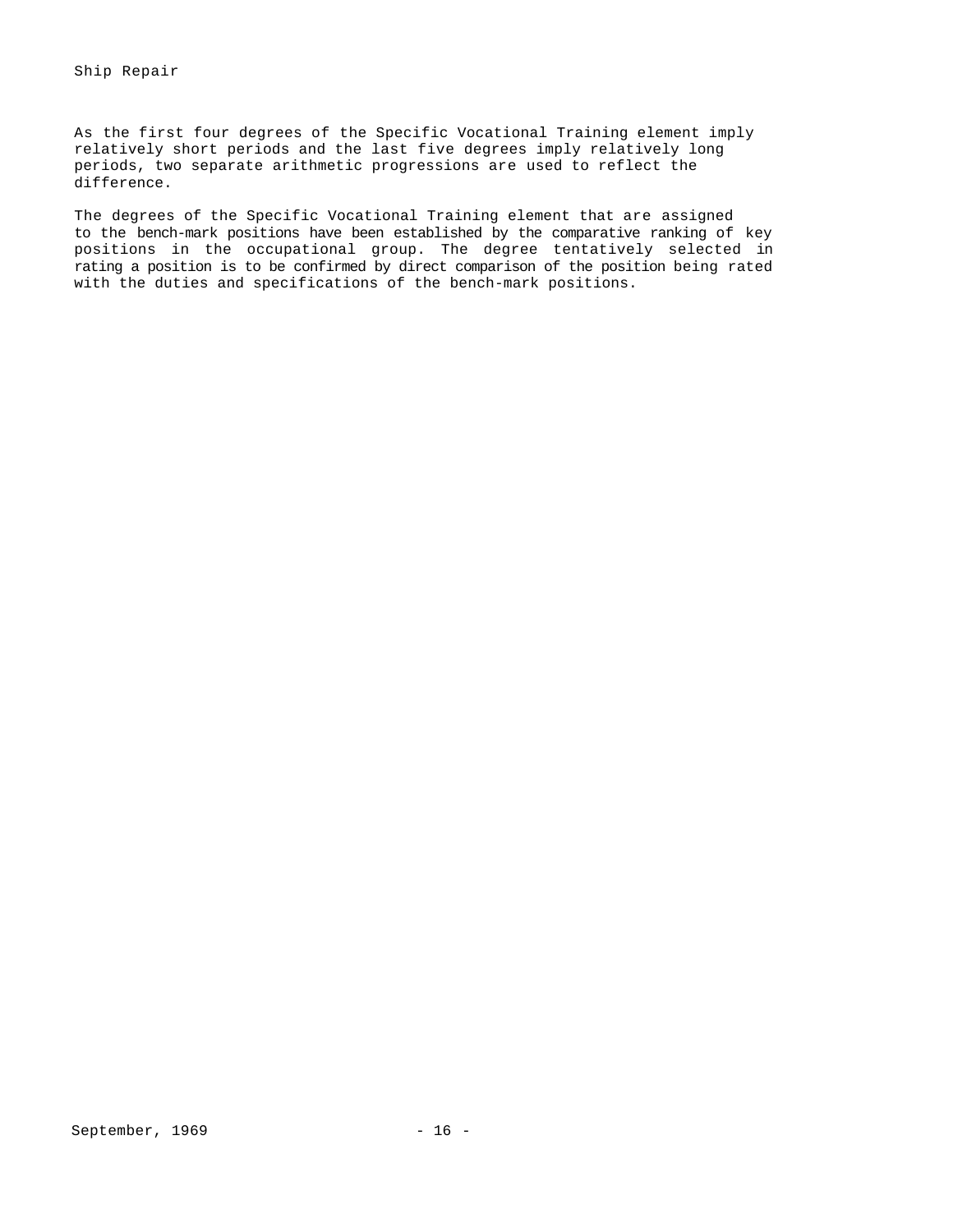## RATING SCALE - SKILL AND KNOWLEDGE

# BASIC KNOWLEDGE

| Basic Knowledge and Degree                                                                                                                                                                                             |                | Points | Bench-mark Position Descriptions                                                                                                         | Page                       |
|------------------------------------------------------------------------------------------------------------------------------------------------------------------------------------------------------------------------|----------------|--------|------------------------------------------------------------------------------------------------------------------------------------------|----------------------------|
| The work requires reading,<br>writing, speaking, adding<br>or subtracting.                                                                                                                                             | $\mathbf{1}$   | 24     | Labourer, General<br>Helper., Trades                                                                                                     | 47<br>49                   |
| The work requires recording<br>information, writing simple<br>symbols or code numbers, or<br>making calculations using<br>multiplication, division or<br>fractions.                                                    | $\overline{2}$ | 40     | Machine Operator,<br>Sandblasting<br>Cementer, Underlay<br>Air-compressor-station<br>Engineer                                            | 54<br>59<br>75             |
| The work requires transposing<br>information using tables,<br>graphs or charts, reading<br>simple drawings, keeping<br>records, or making calculations<br>using decimals.                                              | 3              | 56     | Flame Burner<br>Riveter and Steel-plate Caulker<br>Crane Operator, Gantry and<br>Hammerhead Crane<br>Canvas Worker, Lead hand<br>Rigger  | 62<br>65<br>70<br>90<br>94 |
| The work requires maintaining<br>a system of inventory records,<br>reading moderately difficult<br>drawings, preparing and<br>presenting reports, or making<br>calculations using ratios or<br>percentages.            | 4              | 72     | Fitter, Engine<br>Pipe fitter                                                                                                            | 112<br>162                 |
| The work requires projecting<br>time and material requirements,<br>reading difficult drawings, or<br>making calculations using<br>elementary algebra or geometry.                                                      | 5              | 88     | Sheet-metal Worker<br>Boat builder and Shipwright<br>Joiner                                                                              | 172<br>178<br>182          |
| The work requires preparing<br>and presenting comprehensive<br>reports, reading complex drawings,<br>or making calculations using<br>technical data and elementary<br>trigonometry.                                    | 6              | 104    | Electrician, Rotating<br>Machinery, Charge hand<br>Section Foreman, Pipefitting<br>and Lagging<br>Patternmaker, Wood<br>Fitter, Armament | 136<br>167<br>185<br>192   |
| The work requires making compre-<br>hensive cost, establishment or<br>production estimates, implementing<br>cost control systems, and making<br>calculations requiring application<br>of technical data and elementary | 7              | 120    | Shop Foreman, Mechanical<br>Fitting<br>Shop Foreman, Electronics                                                                         | 121<br>157                 |

trigonometry.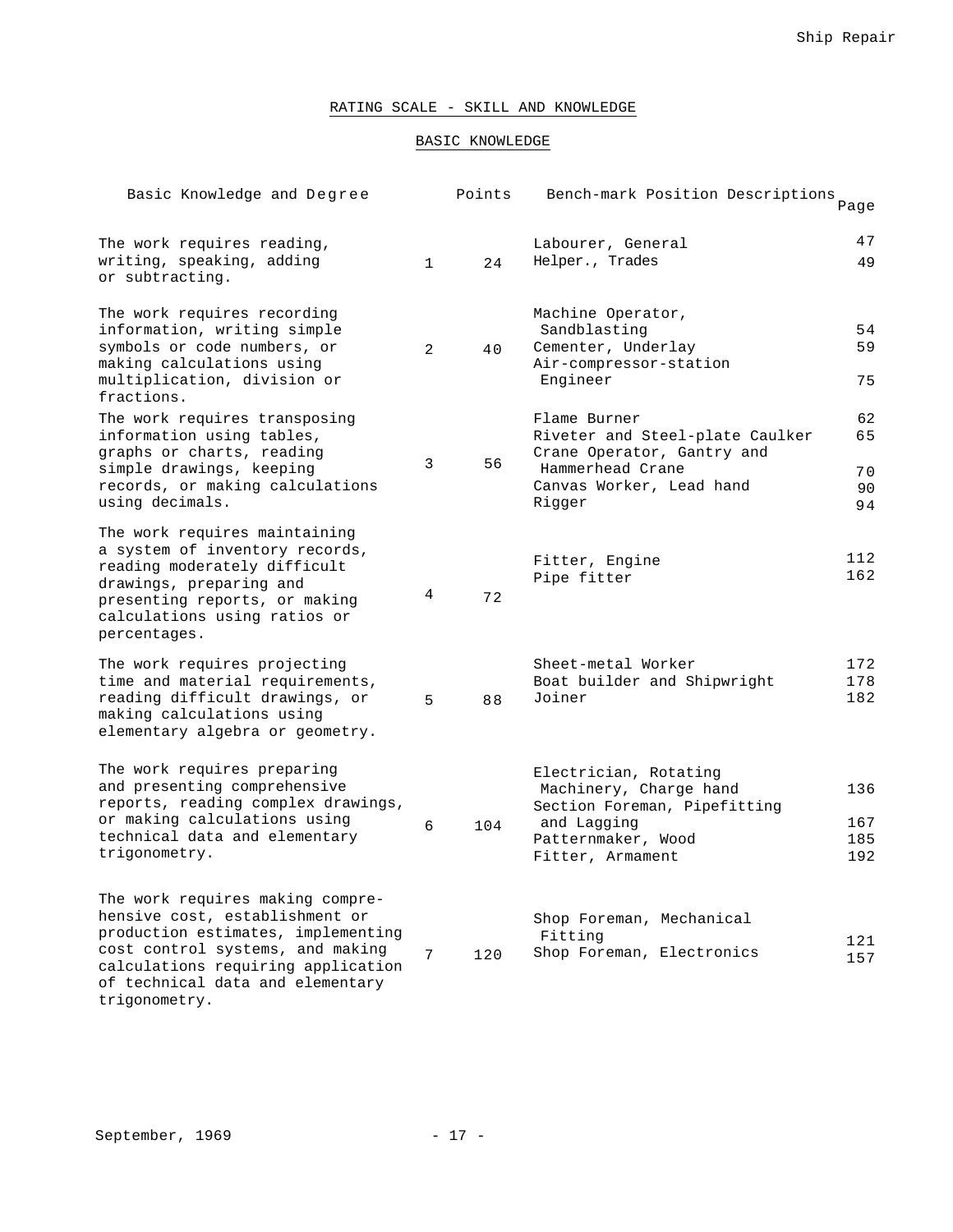# RATING SCALE - SKILL AND KNOWLEDGE COMPREHENSION AND JUDGEMENT

| Comprehension and Judgement<br>and Degree                                                                                                                                                                  |   | Points | Bench-mark Position<br>Descriptions                                                                                                                  | Pagc                                          |
|------------------------------------------------------------------------------------------------------------------------------------------------------------------------------------------------------------|---|--------|------------------------------------------------------------------------------------------------------------------------------------------------------|-----------------------------------------------|
| The work requires sufficient<br>understanding to carry out<br>one- or two-step instructions<br>and allows little latitude for<br>Judgement.                                                                | 1 | 36     | Labourer, General<br>Helper, Trades<br>Cementer, Underlay                                                                                            | 47<br>49<br>59                                |
| The work requires sufficient<br>understanding to carry out<br>detailed written or oral<br>instructions and occasionally<br>allows some latitude for<br>judgement.                                          | 2 | 64     | Machine Operator,<br>Sandblasting                                                                                                                    | 54                                            |
| The work requires sufficient<br>understanding to work within<br>established practices and<br>instructions and allows some<br>latitude for judgement in<br>their application.                               | 3 | 93     | Flame Burner<br>Crane Operator, Gantry<br>and Hammerhead Crane<br>Air-compressor-station<br>Engineer<br>Canvas Worker, Lead hand                     | 62.<br>70<br>76<br>90                         |
| The work requires some under<br>standing of relevant principles<br>and methods and allows some<br>latitude for judgement in<br>interpreting instructions or<br>in solving problems.                        | 4 | 121    | Boilermaker<br>Pipe fitter                                                                                                                           | 126<br>162                                    |
| The work requires a thorough<br>understanding of a set of<br>relevant principles and methods<br>and allows latitude for judge-<br>ment in interpreting instructions<br>or in solving problems.             | 5 | 150    | Fitter, Engine<br>Fitter, Mechanical<br>Electrician, Marine<br>Electronic Systems Technician<br>Patternmaker, Wood<br>Machinist<br>Toolmaker         | 112<br>116<br>132<br>140<br>186<br>200<br>204 |
| The work requires a thorough<br>understanding of a number of<br>sets of relevant principles<br>and methods and allows latitude<br>for judgement in interpreting<br>instructions or in solving<br>problems. | 6 | 180    | Shop Foreman, Mechanical<br>Fitting<br>Electrician, Rotating<br>Machinery, Charge hand<br>Section Foreman, Fire Control<br>Shop Foreman, Electronics | 121<br>136<br>153<br>157                      |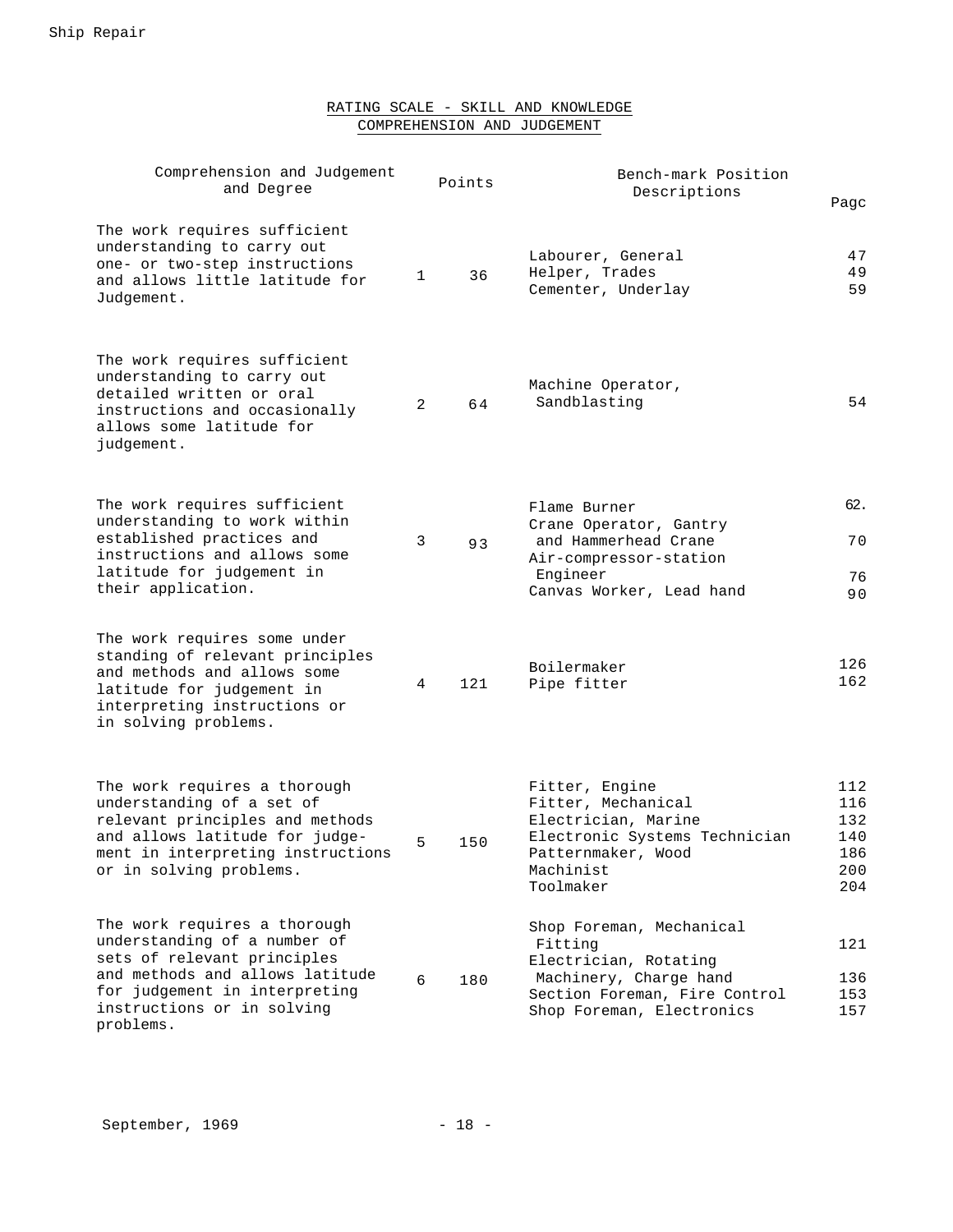## RATING SCALE - SKILL AND KNOWLEDGE

# SPECIFIC VOCATIONAL TRAINING

| Degree of Specific<br>Vocational Training | Point<br>Points | Bench-mark Position<br>Descriptions                                                                                                                                                                              | Page                            |
|-------------------------------------------|-----------------|------------------------------------------------------------------------------------------------------------------------------------------------------------------------------------------------------------------|---------------------------------|
| $\mathbf 1$                               | 20              | Labourer, General                                                                                                                                                                                                | 47                              |
| 2                                         | 40              | Helper, Trades                                                                                                                                                                                                   | 50                              |
| 3                                         | 60              | Cementer, Underlay<br>Flame Burner<br>Riveter and Steel-plate Caulker<br>Crane Operator, Gantry and<br>Hammerhead Crane<br>Machine Op., Metal Fabrication                                                        | 59<br>62<br>66<br>70<br>78      |
| 4                                         | 80              | Painter, Finish<br>Canvas Worker, Lead hand<br>Rigger                                                                                                                                                            | 86<br>90<br>94                  |
| 5                                         | 124             | Fitter, Engine<br>Boilermaker<br>Pipe fitter<br>Boat builder and Shipwright<br>Joiner                                                                                                                            | 112<br>126<br>162<br>178<br>182 |
| 6                                         | 168             | Electrician, Marine<br>Patternmaker, Wood<br>Fitter, Armament<br>Machinist                                                                                                                                       | 132<br>186<br>192<br>200        |
| 7                                         | 212             | Electrician, Rotating Machinery,<br>Charge hand<br>Electronic Sys. Tech., Lead hand<br>Electronics Technician, Components 148<br>Section Foreman, Pipefitting<br>and Lagging<br>Instrument Repairman, Mechanical | 136<br>144<br>167<br>196        |
| 8                                         | 256             | Shop Foreman, Mechanical Fitting 121<br>Section Foreman, Fire Control<br>Toolmaker                                                                                                                               | 153<br>204                      |
| 9                                         | 300             | Shop Foreman, Electronics                                                                                                                                                                                        | 157                             |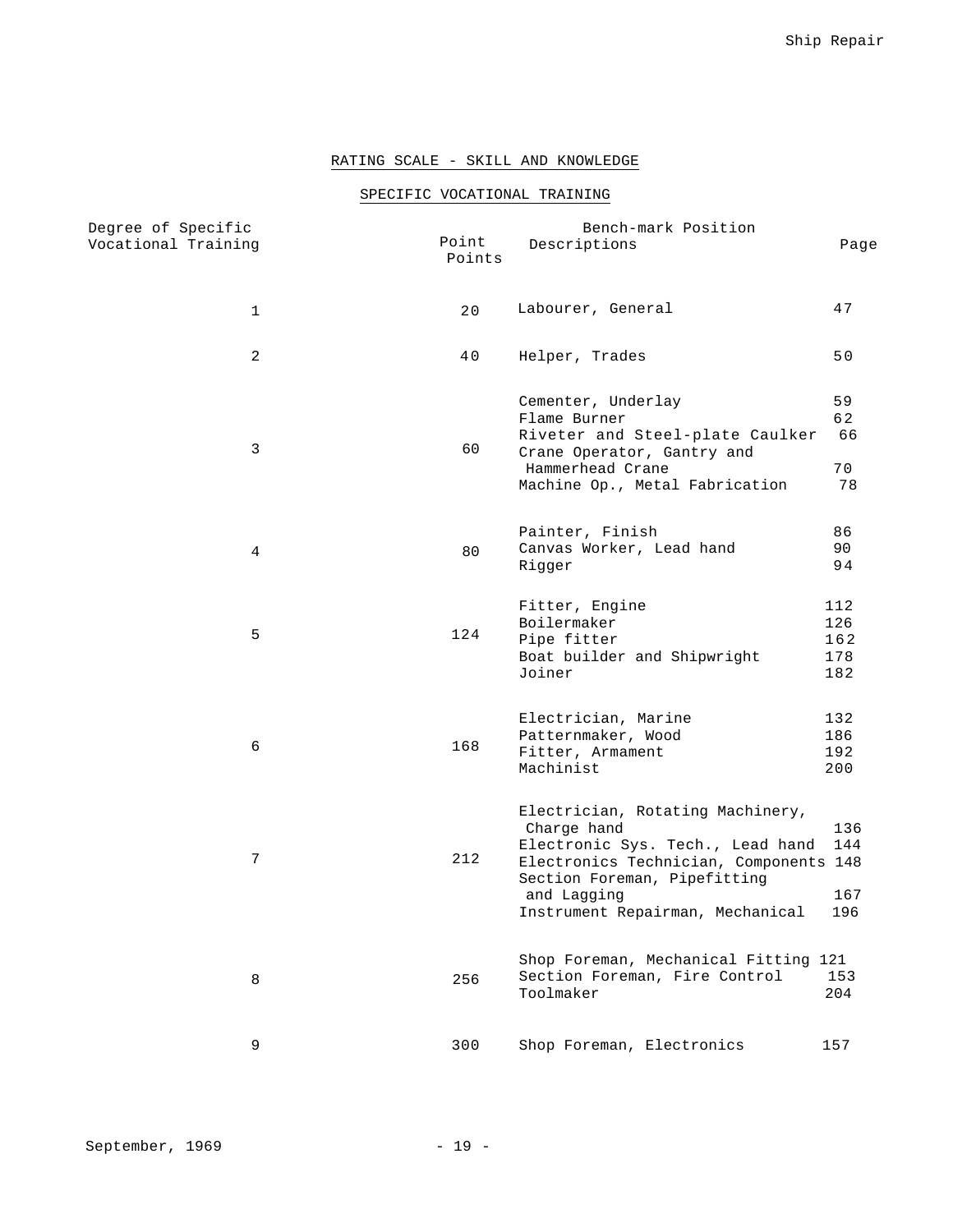### EFFORT

This factor is used to measure the demands of the work in terms of the mental and physical effort required to perform the duties.

#### Notes to Ratters

In rating positions under the Mental Effort element ratters are to consider the fatigue caused by the attention, concentration, perception and mental-sensory coordination required by the work.

In rating positions under the Physical Effort element ratters are to consider the fatigue caused by the kind, frequency, intensity and duration of muscular exertion, the work positions, and the weight of objects handled.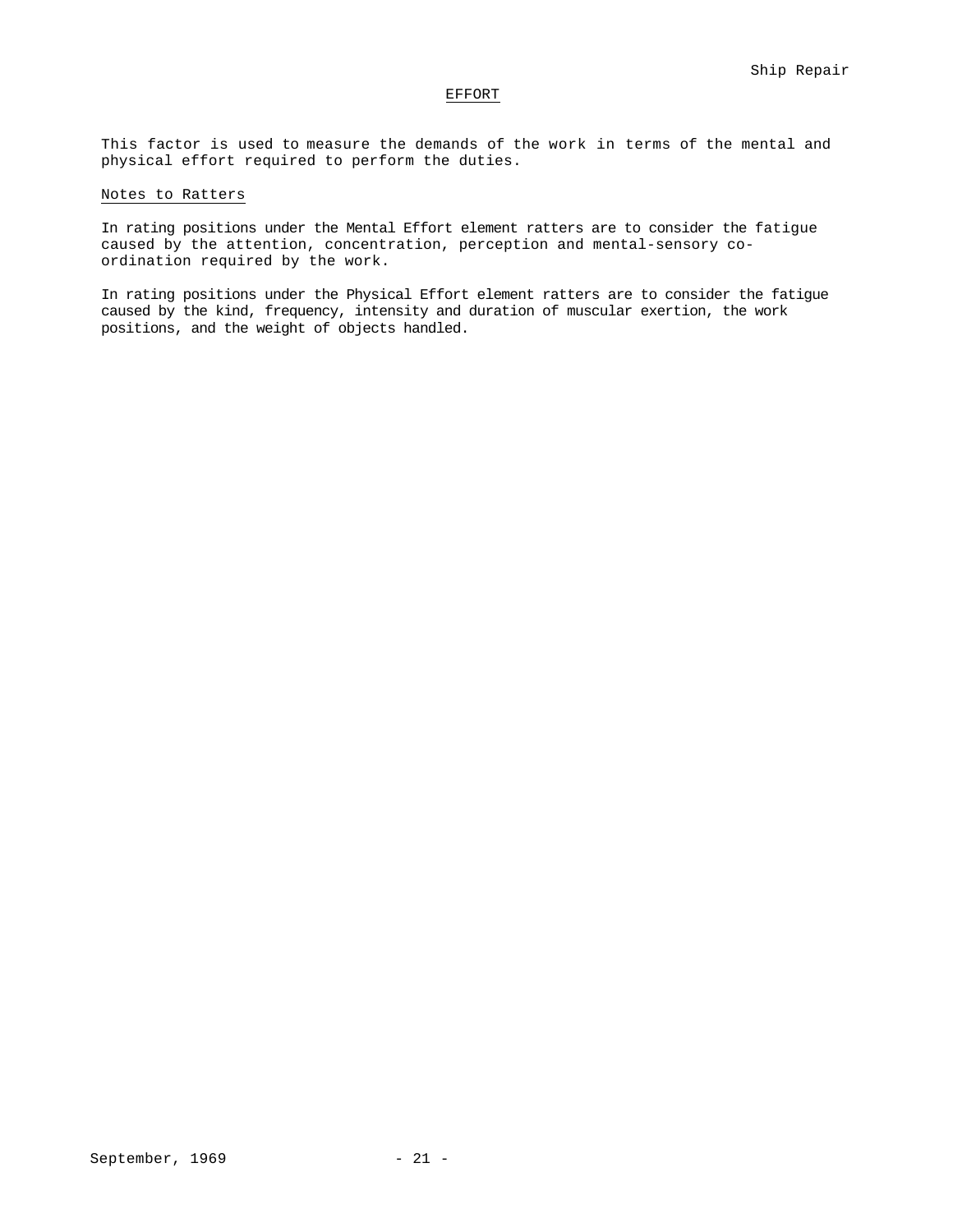# RATING SCALE - EFFORT MENTAL EFFORT

| Mental Effort and Degree                                                                                                                                                                                                   |                | Points | Bench-mark Position Descriptions                                                                                                                                                       | Page                                   |
|----------------------------------------------------------------------------------------------------------------------------------------------------------------------------------------------------------------------------|----------------|--------|----------------------------------------------------------------------------------------------------------------------------------------------------------------------------------------|----------------------------------------|
| The work requires a normal<br>level of attention, which<br>causes only limited fatigue.                                                                                                                                    | $\mathbf{1}$   | 15     | Labourer, General<br>Cementer, Underlay                                                                                                                                                | 47<br>60                               |
| The work requires a moderate<br>level of attention or mental-<br>sensory co-ordination, with<br>short periods of concentration.                                                                                            | 2              | 30     | Flame Burner<br>Air-compressor-station<br>Engineer<br>Machine Operator,<br>Metal Fabrication<br>Rigger<br>Fitter, Engine                                                               | 62<br>76<br>78<br>9 4<br>112           |
| The work requires a high<br>level of attention or mental-<br>sensory co-ordination, with<br>frequent short periods of<br>concentration.                                                                                    | 3              | 45     | Crane Operator, Gantry<br>and Hammerhead Crane<br>Canvas Worker, Lead hand<br>Sheet-metal Worker                                                                                       | 70<br>90<br>172                        |
| The work requires a high<br>level of attention or precise<br>mental-sensory co-ordination,<br>with sustained periods of<br>concentration.                                                                                  | $\overline{4}$ | 60     | Refrigeration and<br>Air-conditioning Mechanic<br>Electrician, Rotating<br>Machinery, Charge hand<br>Electronics Tech., Components<br>Fitter, Armament<br>Machinist                    | 106<br>137<br>148<br>192<br>200        |
| The work requires both an<br>exacting degree of attention<br>and concentration and precise<br>mental-sensory co-ordination<br>such as would be needed for<br>planning, visualizing or laying<br>out very complicated work. | 5              | 75     | Shop Foreman,<br>Mechanical Fitting<br>Electronic Systems<br>Technician<br>Shop Foreman, Electronics<br>Section Foreman,<br>Pipefitting and Lagging<br>Patternmaker, Wood<br>Toolmaker | 121<br>140<br>158<br>168<br>186<br>201 |

204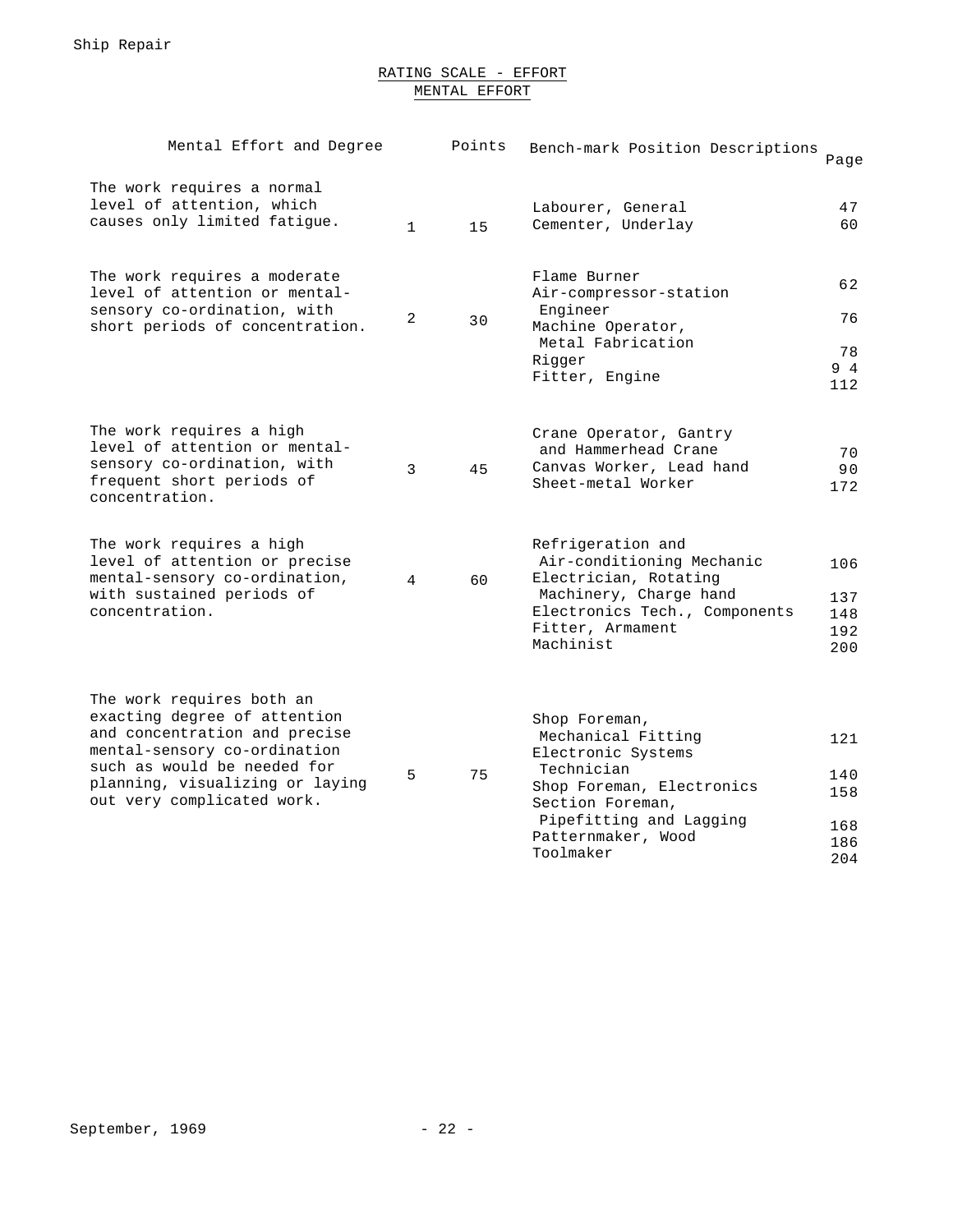# RATING SCALE - EFFORT PHYSICAL EFFORT

| Physical Effort and Degree                                                                                                                                                                                                                                                       |              | Points | Bench-mark Position<br>Descriptions                                                                                                                                             | Page                                       |
|----------------------------------------------------------------------------------------------------------------------------------------------------------------------------------------------------------------------------------------------------------------------------------|--------------|--------|---------------------------------------------------------------------------------------------------------------------------------------------------------------------------------|--------------------------------------------|
| The work requires little physical<br>effort, such as intermittent<br>standing, walking or handling of<br>light-weight objects. The duties<br>occasionally require greater<br>physical effort for short periods.                                                                  | $\mathbf{1}$ | 15     | Flame Burner<br>Instrument Repairman,<br>Optical and Navigational<br>Shop Foreman, Mechanical<br>Fitting<br>Shop Foreman, Electronics<br>Patternmaker, Wood<br>Toolmaker        | 62<br>100<br>122<br>158<br>186<br>204      |
| The work requires moderate physical<br>effort, such as continual standing or<br>walking where only limited periods of<br>relief are possible, or continual<br>handling of light-weight objects. The<br>duties occasionally require greater<br>physical effort for short periods. | 2            | 30     | Cementer, Underlay<br>Air-compressor-station<br>Engineer<br>Canvas Worker, Lead hand<br>Refrigeration and Air<br>conditioning Mechanic<br>Fitter, Engine<br>Joiner<br>Machinist | 60<br>76<br>90<br>106<br>112<br>182<br>200 |
| The work requires considerable<br>physical effort, such as frequent<br>climbing, working from ladders,<br>handling of medium-weight objects,<br>or working in a difficult position.<br>The duties occasionally require<br>greater physical effort for short<br>periods.          | 3            | 45     | Labourer, General<br>Helper, Trades<br>Fitter, Mechanical<br>Pipe fitter                                                                                                        | 48<br>50<br>117<br>163                     |
| The work requires great physical<br>effort, such as frequent handling<br>of heavy-weight objects in a<br>difficult work position. The duties<br>occasionally require greater                                                                                                     | 4            | 60     | Riveter and Steel-plate<br>Caulker<br>Boilermaker                                                                                                                               | 66<br>186                                  |

| The work requires great physical     |  |           |  |
|--------------------------------------|--|-----------|--|
| effort, such as continual handling 5 |  | 75 Rigger |  |
| of heavy-weight objects.             |  |           |  |

occasionally require greater

physical effort for short periods.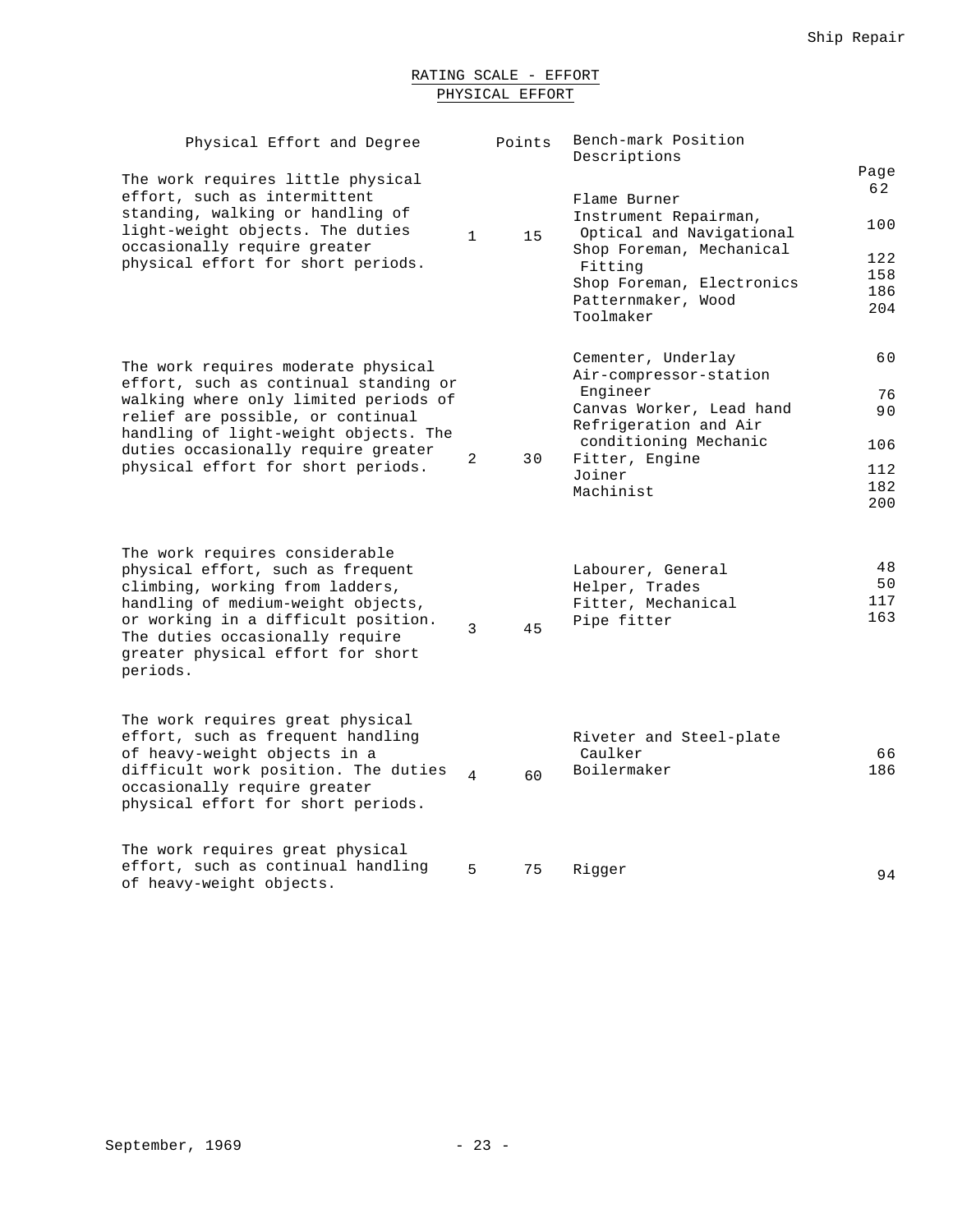#### RESPONSIBILITY

This factor is used to measure the responsibility for resources used and for the safety of others.

#### Definition

"Responsibility for safety of others" refers to the responsibility for the exercise of care to prevent injury to other people, and the usual extent of that injury.

### Notes to Ratters

The degrees of the Resources element that are assigned to the bench-mark positions have been established by the comparative ranking of key positions in the occupational group. In selecting a tentative rating for a position under this element the following characteristics of the work are to be considered:

- 1. The nature and value of the resources used.
- 2. The extent to which the description of the position implies accountability.
- 3. The consequences of an error in judgement.

Any one of these characteristics is only an indication of the degree of responsibility in this element, and the whole context within which the work is performed is to be considered. The degree tentatively selected for a position is to be confirmed by direct comparison of the position being rated with the duties and specifications of the bench-mark positions.

In rating positions under the Safety of Others element only the injuries that are probable are to be considered, and not those that are only remotely possible.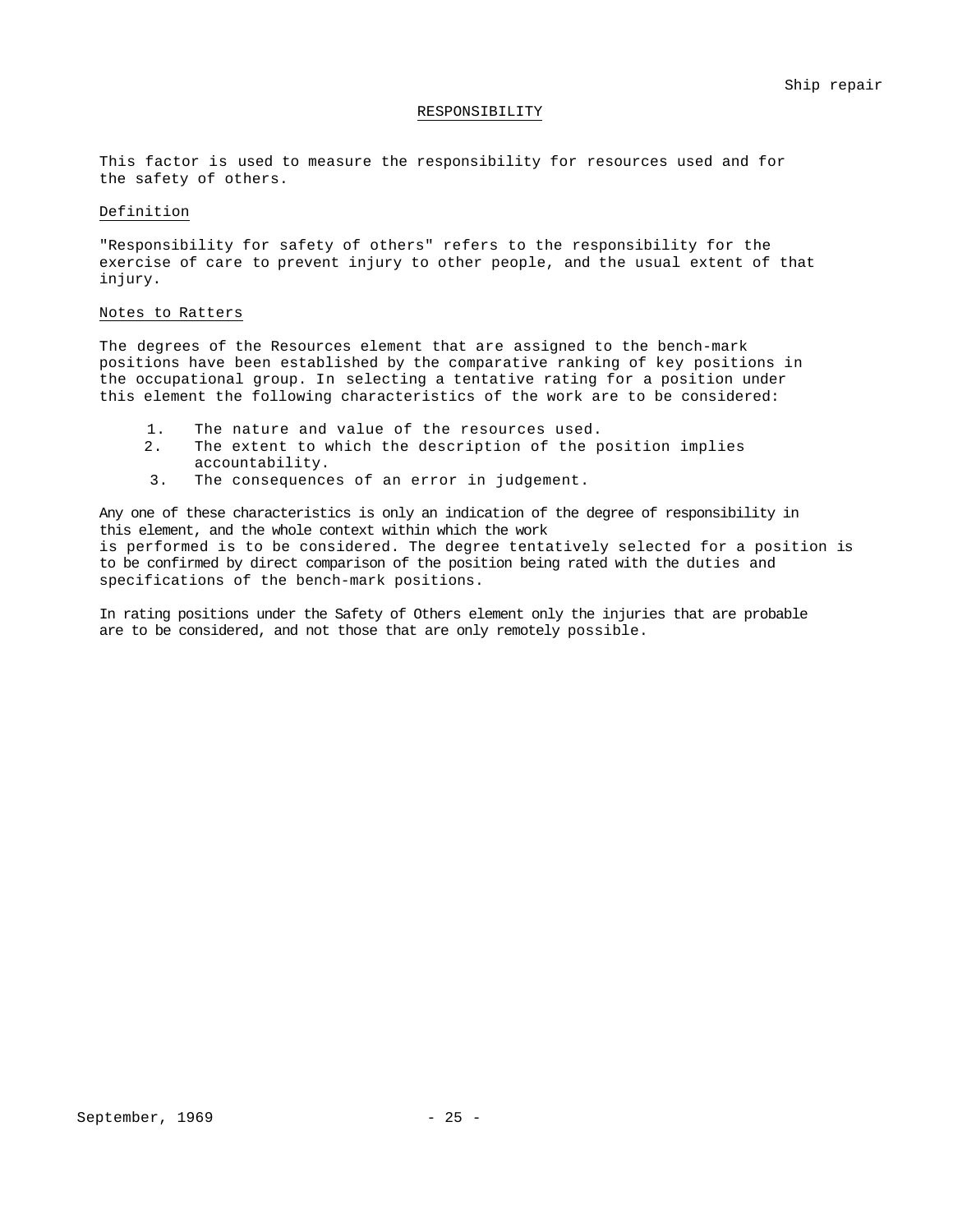# RATING SCALE - RESPONSIBILITY RESOURCES

| Degree of Responsibility<br>for Resources |              | Points | Bench-mark Position Description                                                                                                                                                                                    | Page                                                      |
|-------------------------------------------|--------------|--------|--------------------------------------------------------------------------------------------------------------------------------------------------------------------------------------------------------------------|-----------------------------------------------------------|
| Limited                                   | $\mathbf{1}$ | 20     | Helper, Trades<br>Cementer, Underlay<br>Canvas Worker, Lead hand                                                                                                                                                   | 50<br>60<br>90                                            |
| Moderate                                  | 2            | 46     | Flame Burner<br>Air-compressor-station Engineer<br>Refrigeration and Air-conditioning<br>Mechanic<br>Fitter, Engine<br>Fitter, Mechanical<br>Boilermaker<br>Electrician, Marine<br>Sheet-metal Worker<br>Toolmaker | 62<br>76<br>106<br>112<br>117<br>126<br>133<br>173<br>205 |
| Significant                               | 3            | 72     | Instrument Repairman, Optical<br>and Navigational<br>Electronic Systems Technician<br>Electronic Systems Technician,<br>Lead hand<br>Patternmaker, Wood                                                            | 101<br>141<br>145<br>186                                  |
| Major                                     | 4            | 100    | Shop Foreman, Mechanical<br>Fitting<br>Section Foreman, Pipefitting                                                                                                                                                | 122                                                       |

and Lagging

168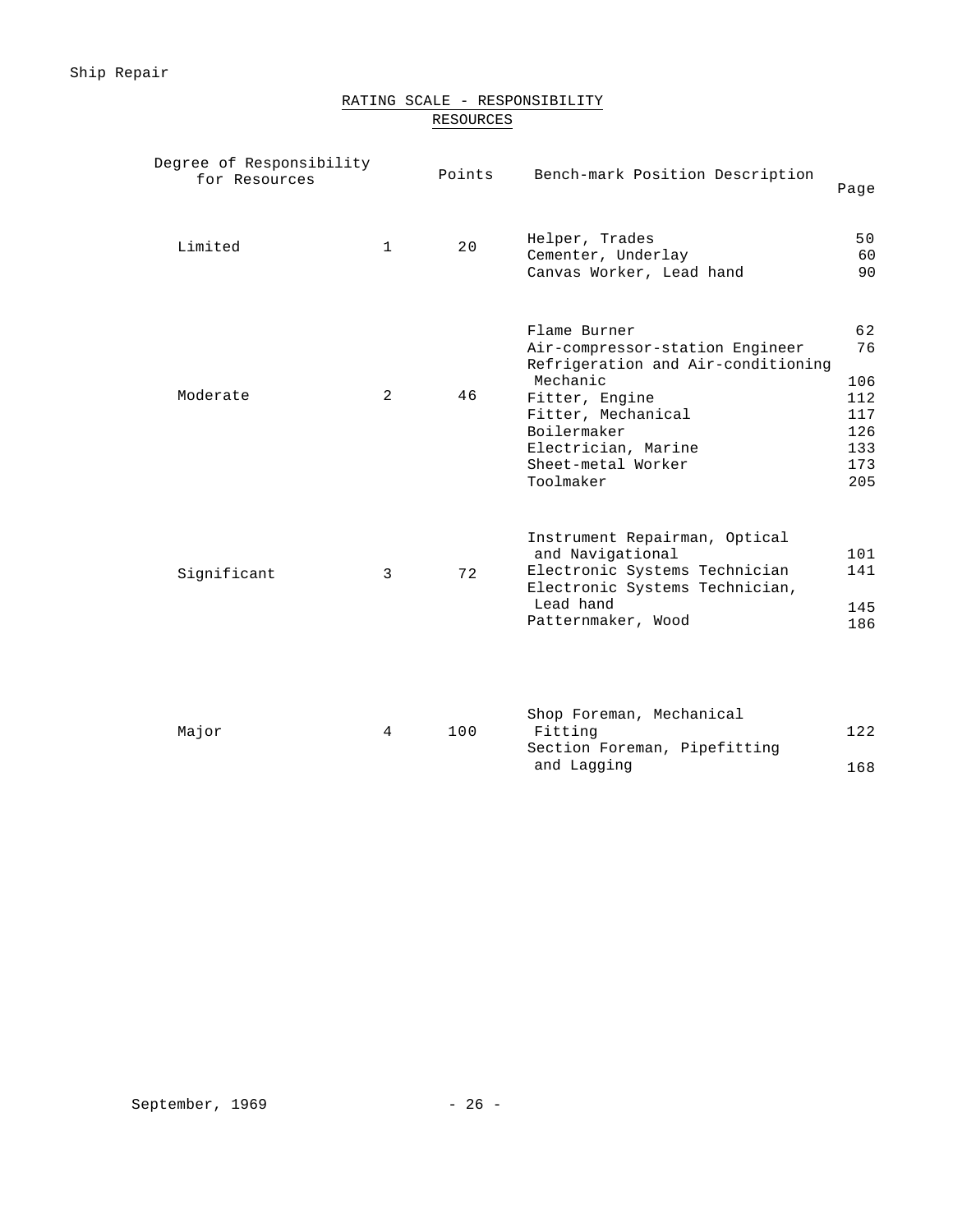Ship Repair

# RATING SCALE - RESPONSIBILITY SAFETY OF OTHERS

| Responsibility for Safety<br>of Others, and Degree       |   | Points . | Bench-mark Position Descriptions                                       | Page     |
|----------------------------------------------------------|---|----------|------------------------------------------------------------------------|----------|
| There is little possibility                              |   |          | Cementer, Underlay<br>Painter, Finish<br>Instrument Repairman, Optical | 60<br>86 |
| of injury to others. Work<br>is performed in relative    |   | 10       | and Navigational<br>Refrigeration and Air-conditioning                 | 101      |
| isolation, or no heavy objects                           |   |          | Mechanic                                                               | 107      |
| are handled.                                             |   |          | Fitter, Engine                                                         | 112      |
|                                                          |   |          | Fitter, Mechanical                                                     | 117      |
|                                                          |   |          | Patternmaker, Wood                                                     | 186      |
|                                                          |   |          | Fitter, Armament                                                       | 193      |
|                                                          |   |          | Machinist                                                              | 200      |
|                                                          |   |          | Toolmaker                                                              | 205      |
| Reasonable care is required                              |   |          | Flame Burner                                                           | 62       |
| to prevent injury to others.                             |   |          | Electrician, Marine                                                    | 133      |
| When injuries occur they                                 | 2 | 23       | Pipe fitter                                                            | 163      |
| are of a minor nature.                                   |   |          | Joiner                                                                 | 183      |
| Special care is required to                              |   |          | Air-compressor-station Engineer                                        | 76       |
| prevent injury to others.                                |   |          | Electrician, Rotating Machinery,                                       |          |
| When injuries occur they are                             |   |          | Charge hand                                                            | 137      |
| of a "lost-time" nature,<br>such as serious burns, eye   | 3 | 36       | Electronic Systems Technician<br>Electronic Systems Technician,        | 141      |
| injuries, or crushed body                                |   |          | Lead hand                                                              | 145      |
| members.                                                 |   |          | Section Foreman, Fire Control                                          | 134      |
|                                                          |   |          |                                                                        |          |
| Extreme care is required to<br>prevent injury to others. |   |          |                                                                        |          |
| When injuries occur they are                             |   |          | Crane Operator, Gantry and<br>Hammerhead Crane                         |          |
| of a "permanent impairment"                              |   |          | Rigger                                                                 | 71       |
| nature.                                                  | 4 | 50       |                                                                        | 94       |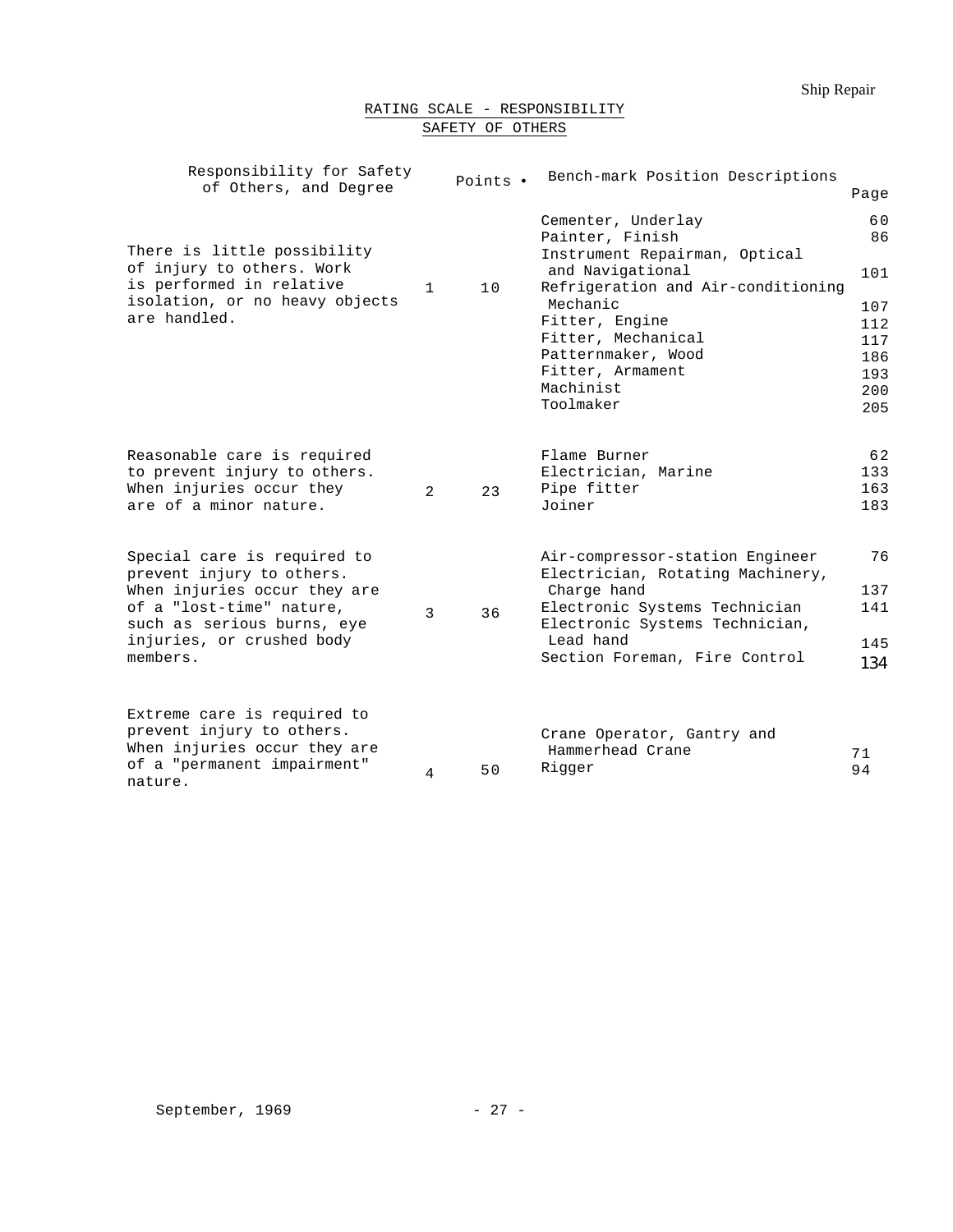#### WORKING CONDITIONS

This factor is used to measure the disagreeable conditions of the work as indicated by the environment in which the duties are performed and the exposure to hazards.

### Definitions

"Environment" refers to the disagreeable conditions under which the duties are performed such as

- exposure to dust and dirt, or to extremes of heat, cold, obnoxious odours, noise, wet or vibration,
- the required wearing of cumbersome protective clothing or equipment.

"Hazards" refers to the requirement to work under conditions that may result in sickness or injury to the employee, although usual safety measures have been taken.

### Notes to Ratters

In rating positions under the Environment element only those conditions that make the work disagreeable are to be considered. Ratters are to consider the frequency of the exposure and the severity of the disagreeable conditions.

In rating positions under the Hazards element only the hazards that are probable are to be considered, and not those that are only remotely possible. Ratters are to consider the frequency of the exposure and the probable severity of the injury.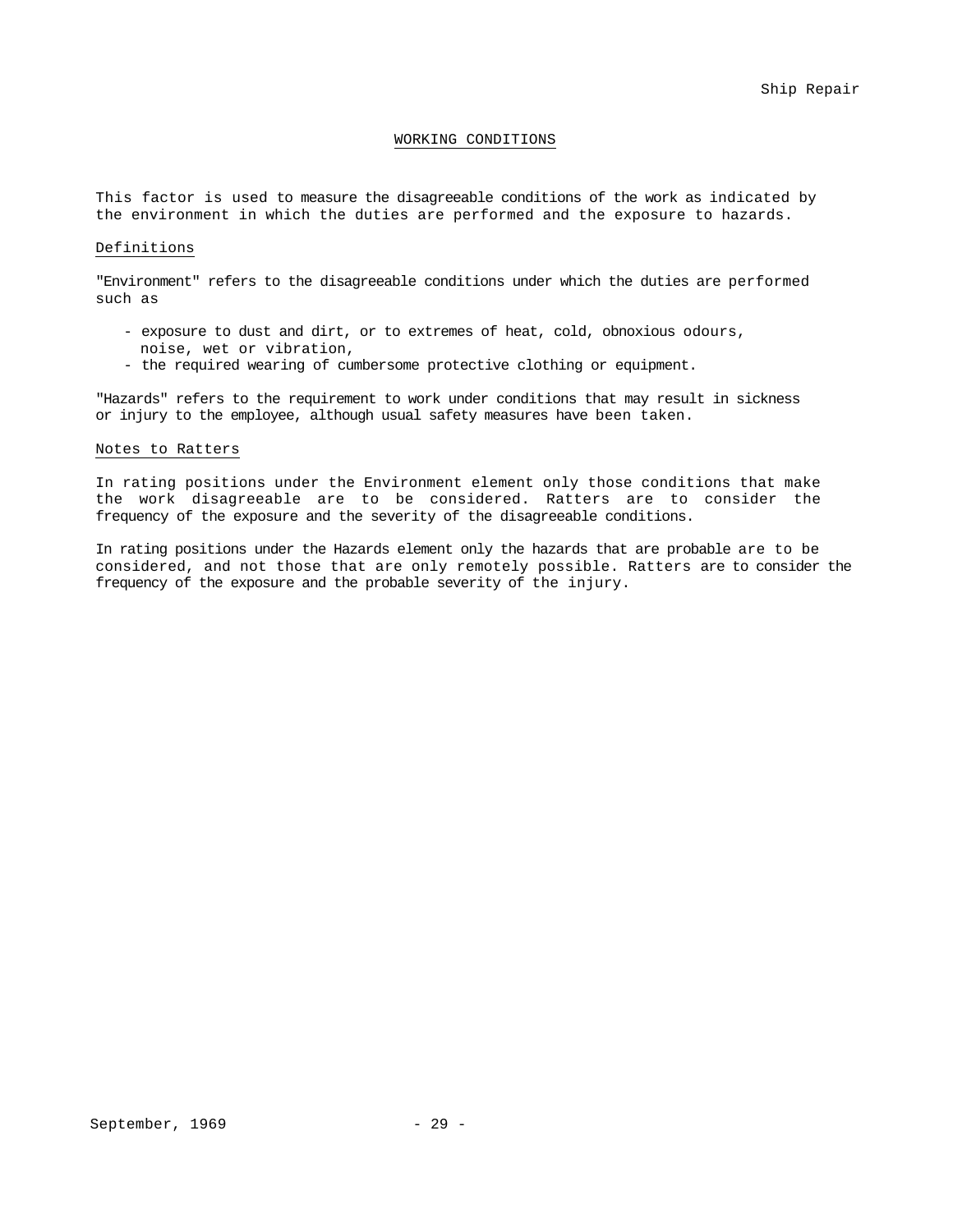# RATING SCALE - WORKING CONDITIONS ENVIRONMENT

| Environment and Degree                                                                                                                                                                                                            | Points | Bench-mark Position Descriptions                                                                                                                                                                                 |                                            |
|-----------------------------------------------------------------------------------------------------------------------------------------------------------------------------------------------------------------------------------|--------|------------------------------------------------------------------------------------------------------------------------------------------------------------------------------------------------------------------|--------------------------------------------|
|                                                                                                                                                                                                                                   |        |                                                                                                                                                                                                                  | Page                                       |
| Good working environment<br>with few disagreeable<br>conditions.<br>$\mathbf{1}$                                                                                                                                                  | 12     | Canvas Worker, Lead hand<br>Instrument Repairman, Optical<br>and Navigational<br>Electronic Systems Technician<br>Electronic Systems Technician,<br>Lead hand<br>Patternmaker, Wood<br>Toolmaker                 | 91<br>101<br>141<br>145<br>186<br>205      |
| Fair working environment,<br>such as significant exposure<br>to one disagreeable condition,<br>or occasional exposure to<br>either several disagreeable<br>$\mathfrak{D}$<br>conditions or to one very<br>disagreeable condition. | 28     | Cementer, Underlay<br>Air-compressor-station Engineer<br>Machine Operator, Metal<br>Fabrication<br>Refrigeration and Air-conditioning<br>Mechanic<br>Fitter, Engine<br>Boat builder and.<br>Shipwright<br>Joiner | 60<br>76<br>78<br>107<br>113<br>179<br>183 |
| Poor working environment,<br>such as significant exposure<br>to several disagreeable<br>3<br>conditions or to one very<br>disagreeable condition.                                                                                 | 44     | Helper, Trades<br>Machine Operator, Sandblasting<br>Flame Burner<br>Fitter, Mechanical<br>Pipe fitter                                                                                                            | 50<br>55<br>63<br>117<br>163               |
| Very poor working environment,<br>such as constant exposure to<br>several very disagreeable<br>4<br>conditions.                                                                                                                   | 60     | Labourer, General<br>Riveter and Steel-plate<br>Caulker<br>Boilermaker                                                                                                                                           | 48<br>66<br>127                            |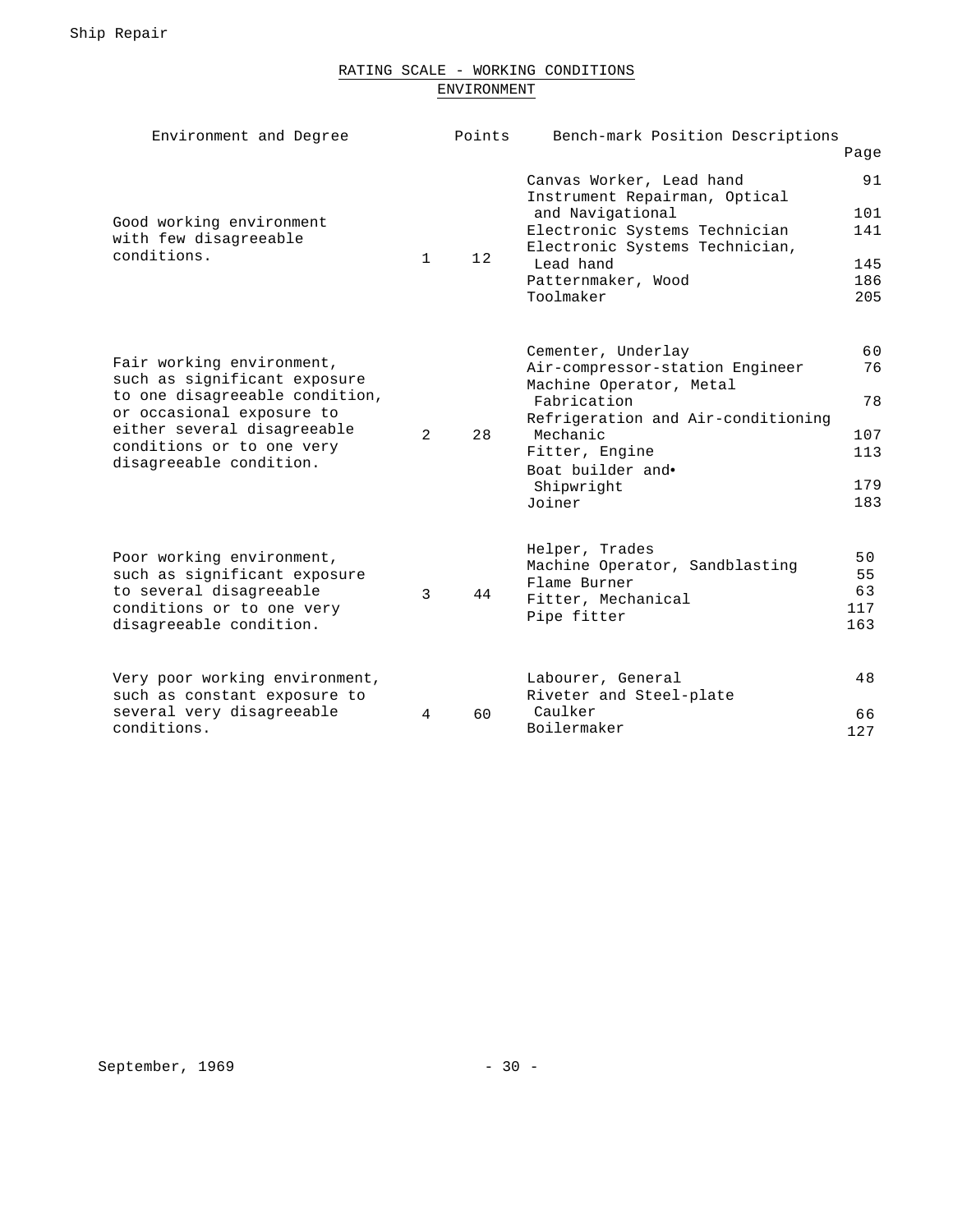# HAZARDS

|                                                                      |        | Probable Severity of Injury, and                                                                                                                                                       | Degree                   |
|----------------------------------------------------------------------|--------|----------------------------------------------------------------------------------------------------------------------------------------------------------------------------------------|--------------------------|
| Frequency of<br>Unavoidable<br>Exposure to<br>Hazards, and<br>Degree | burns. | Minor injuries such "Lost-time" injurie Incapacitating<br>as cuts, bruises or such as serious injuries such<br>burns, eye injuries as those resulting<br>or loss of finger. in serious | permanent<br>impairment. |

|            | Α                                                                                       |          | В                                                                                                                 |                            | C                                                                                                                    |  |
|------------|-----------------------------------------------------------------------------------------|----------|-------------------------------------------------------------------------------------------------------------------|----------------------------|----------------------------------------------------------------------------------------------------------------------|--|
|            | 41                                                                                      | Page 161 |                                                                                                                   | Pag                        | 29<br>Page                                                                                                           |  |
| Occasional | Instrument<br>Repairman,<br>Optical and<br>Navigational<br>Shop Foreman,<br>Electronics | 158      | Helper,<br>Trades<br>Fitter, Engine 113<br>Fitter, Mech.<br>101 Pipe fitter<br>Patternmaker,<br>Wood<br>Toolmaker | 5<br>11<br>16<br>187<br>20 | Electrician,<br>Marine<br>133<br>Electronic<br>Systems Tech. 141<br>Electronic<br>Systems Tech.,<br>Lead hand<br>145 |  |

|               | 15                                                                                 | 27                                                             | 40        |    |
|---------------|------------------------------------------------------------------------------------|----------------------------------------------------------------|-----------|----|
| 2<br>Frequent | Labourer,<br>General<br>Cementer,<br>Underlay<br>Canvas Worker,<br>Lead hand<br>91 | Flame Burner<br>48 Air-compressor<br>station Eng.<br>60 Joiner | 63 Rigger | 95 |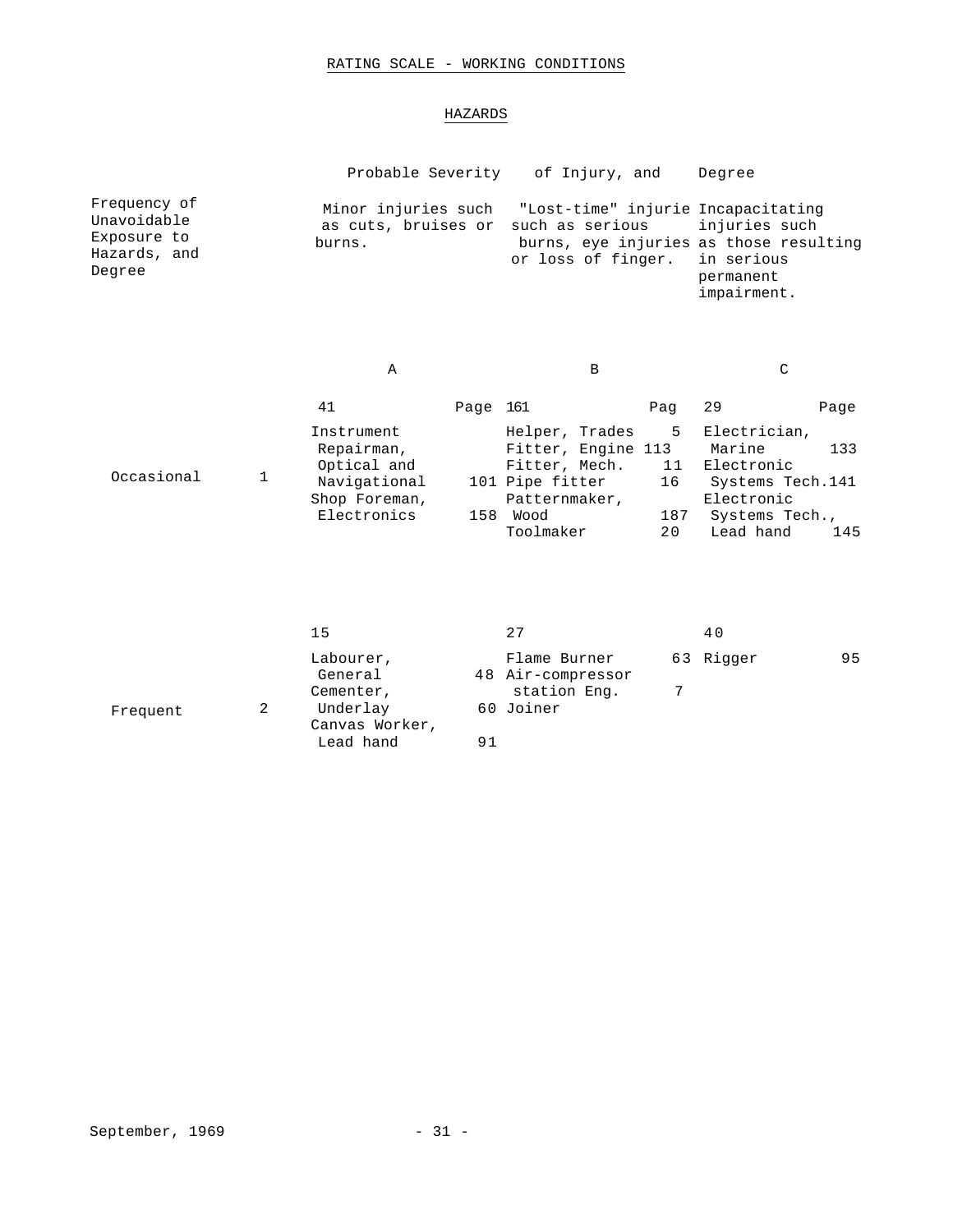### Sub-Group Definition

Positions included in this sub-group are designated as management supervisors engaged in planning, allocating, coordinating, controlling and assessing the effectiveness of the resources required to facilitate the repair, modification and refit of vessels and their equipments in Department of National Defence Dockyards.

The duties of positions included in this sub-group require:

- accountability for ensuring resource capability, quantity and quality performance and effective use of resources,
- the supervision of journeymen, unskilled and semiskilled tradesmen including charge hands, and
- responsibility for dealing with grievances at the first level.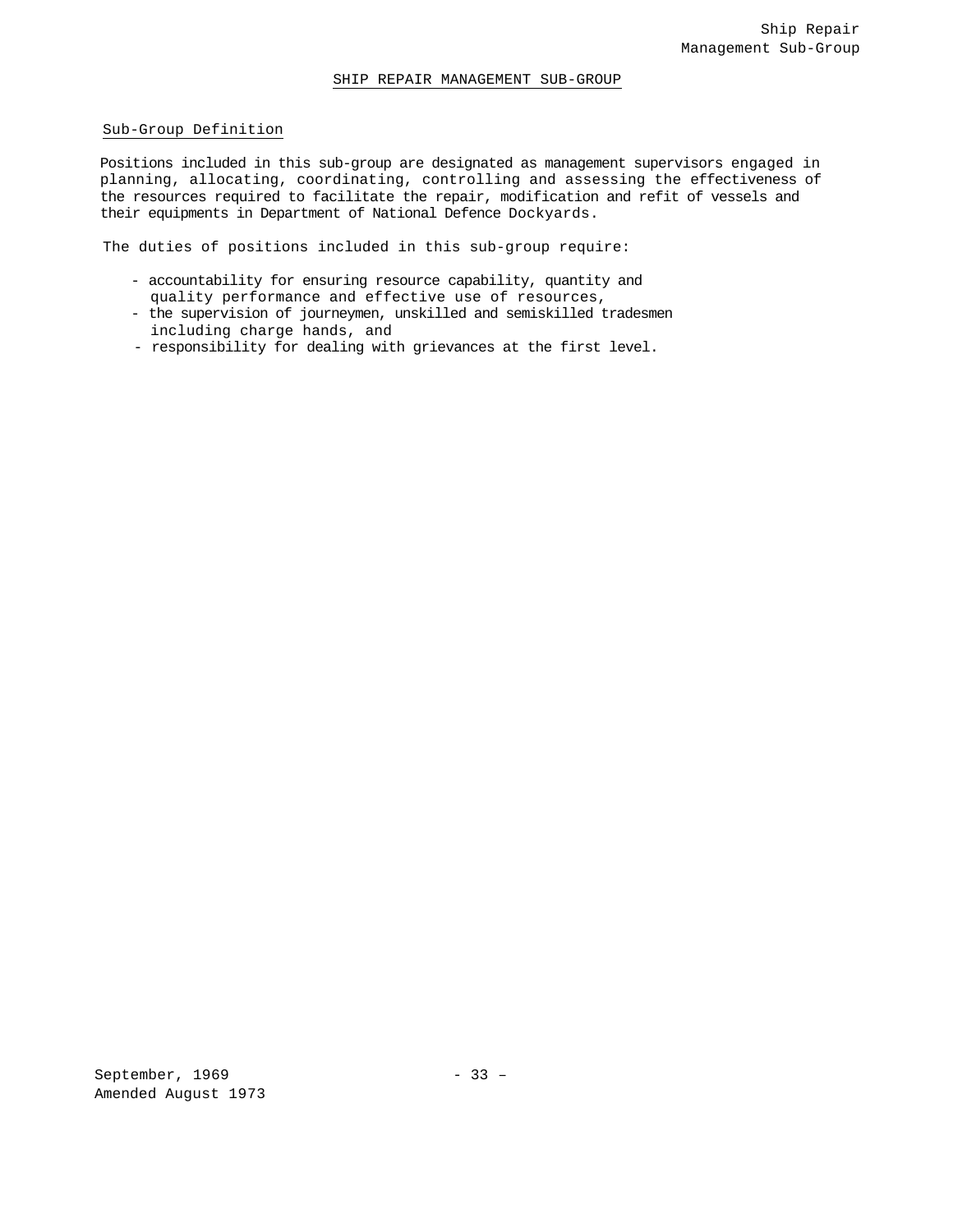Ship Repair

Management Sub-Group

#### Level 1 Shop Foreman Responsibility

A level 1 supervisor meets the sub-group definition, and is in charge of a work centre, and reports directly to a level 2 supervisor

or

is responsible for providing a specialized service such as a precision shop requiring the employment of highly skilled tradesmen and reports directly to a level 3 supervisor or equivalent,

or

is responsible for a total systems service during the major refit of a boat or ship, such as the Hull Coordinator on a submarine refit.

#### Typical Position Characteristics

Assignments are received in the form of specific job orders which contain technical specifications and performance standards such as target dates, man-hour expenditures and equipment operating performance standards that form the basis for a review on completion of the job. Supervision is also received in the form of directives regarding such matters as management policy, labour relations policy, or safety standards.

Supervision is exercised through a varying number of charge hands and lead hands dependent upon the size and complexity of the work area. Supervision is exercised over a work group which consists of a single trade or a group of various related tradesmen which may be required to fulfill the shop's function. Supervises the training of charge hands and lead hands and employees in the Apprenticeship program and the Trades Helper or Technical Training program.

Responsible for personnel management activities which include identifying needs for and making recommendations on: promotions; demotions; performance ratings; infractions of discipline; suspensions; dismissals and training requirements. Participates in the hiring and trades testing of staff and identifies the requirements and participates in the staffing of the Trades Helper or Technical Training Program. Provides liaison and follow-up with other shops on multi-trade jobs when designated as the control shop for a job.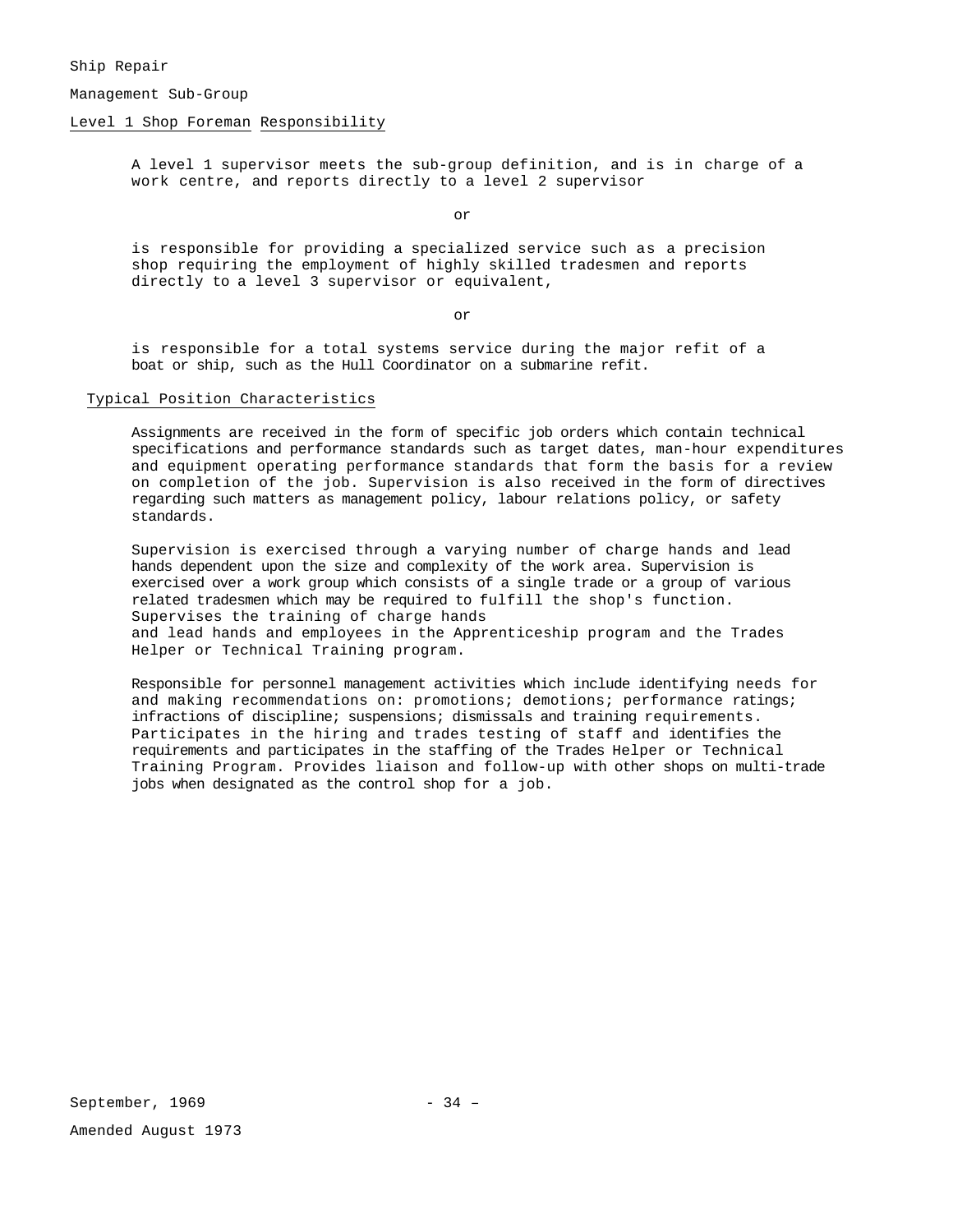Responsible for planning, organizing and controlling the detailed operations of the shop and the efficient distribution and scheduling of assignments in his work area. Responsible for the efficient use of men, material resources, facilities, tools and shop layout, and the maintenance of quality control standards. Advises on the estimates for man-hour requirements for specific jobs and arranges with the Base Supply Officer for required materials. Certifies work quality and ensures that work quality output is maintained and defined methods and procedures are used. Implements safety programs and follows-up with lectures and reviews with staff.

Responsible for maintaining a current knowledge of technological advances in the trades supervised and providing on-the-job training for all junior supervisors, journeymen, apprentices, trade helpers and other personnel. Acts as the senior trade authority in his area of responsibility. Provides detailed technical direction to subordinates and advises level 2 supervisor in his area of specialization.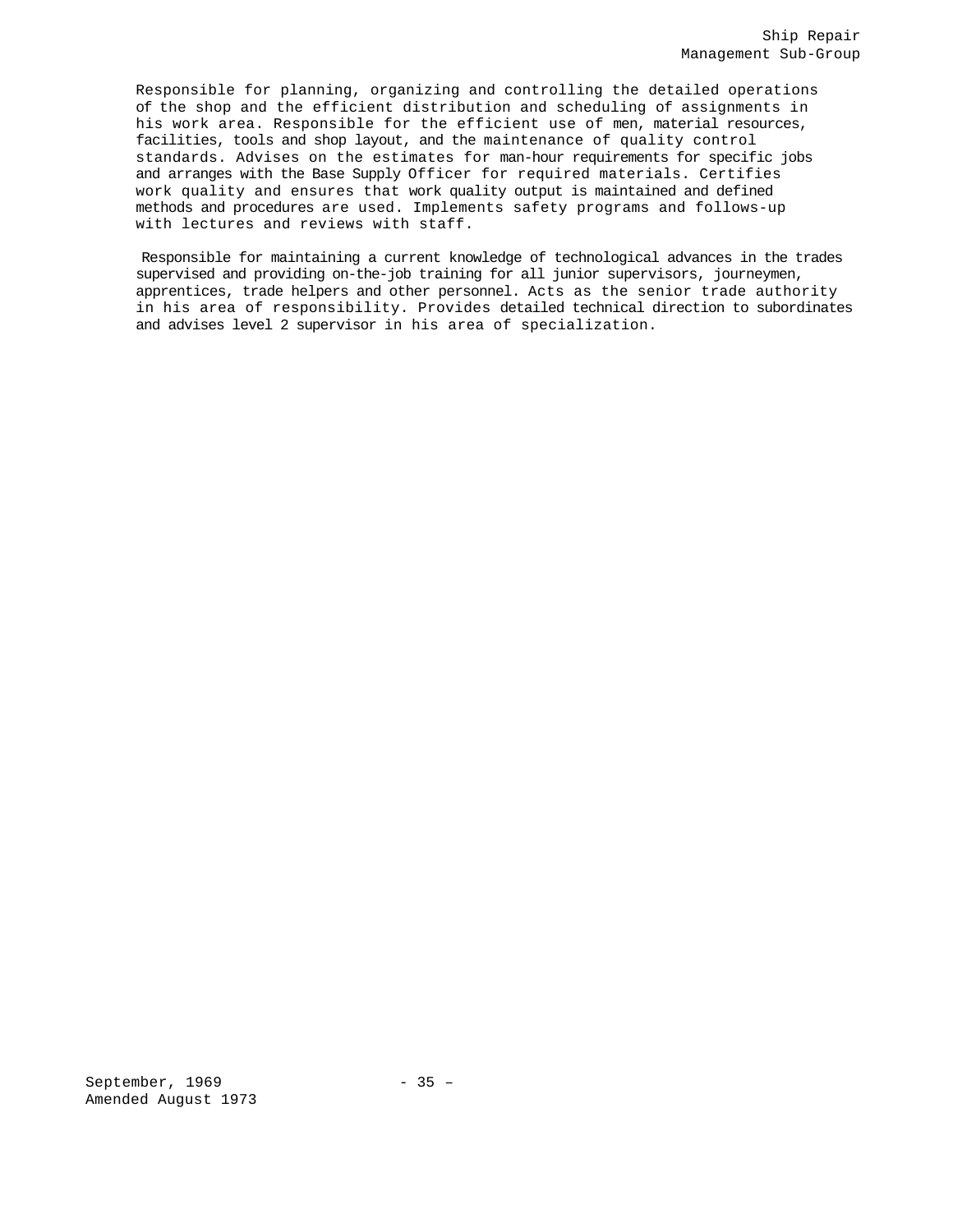### Level 2 Group Foreman Responsibility

A level 2 supervisor meets the sub-group definition and is in charge of at least two work centres which are responsible for providing related trade activities; and reports to a level 3 supervisor.

#### Typical Position Characteristics

Assignments are reviewed on completion for compliance with performance standards, technical specifications and effective systems integration. Direction is received as to implementation of changes to the reporting and control systems of the Dockyard. Work is reviewed for compliance with; estimated completion dates, documentation, and limitation of indirect and non-productive labour charges.

Supervision is normally exercised through at least two level 1 supervisors. Full responsibility is exercised in the administrative and technical training of level 1 supervisors. Supervision is exercised over the apprenticeship program and the Trades Helper or Technical Training Program.

Responsible for the personnel management activities which include approving or making recommendations on and submitting reports on: promotions; demotions; suspensions; infractions of discipline; performance ratings; and training requirements by initiating these actions or responding to recommendations from level 1 supervisors. Responsible for the overall group implementation of the Trades Helper or Technical Training Program, the Apprenticeship Program and for the hiring of and trades testing of staff within his group. Manages the on-going contract administration in the area supervised such as assignment of dirty work, dealing with threatened walkouts and trade demarcation and jurisdictional disputes. Administers the implementation of changes to organization, dockyard reporting and control systems and policy directives. Ensures efficient distribution, scheduling and completion of work through the Audit of Dockyard reporting and control systems, operating systems, target date schedules and utilization statistics. Briefs level 3 supervisor on production status of shops under his direction. Responsible for safety programs and for contact with the Base Supply Officer on material requirements for multi-trade, multi-shop jobs.

Responsible for maintaining a current knowledge of technological advances and systems developments in the ship building and repair industry and ensuring that all level 1 supervisors and journeymen are kept current in

September, 1969 Amended August 1973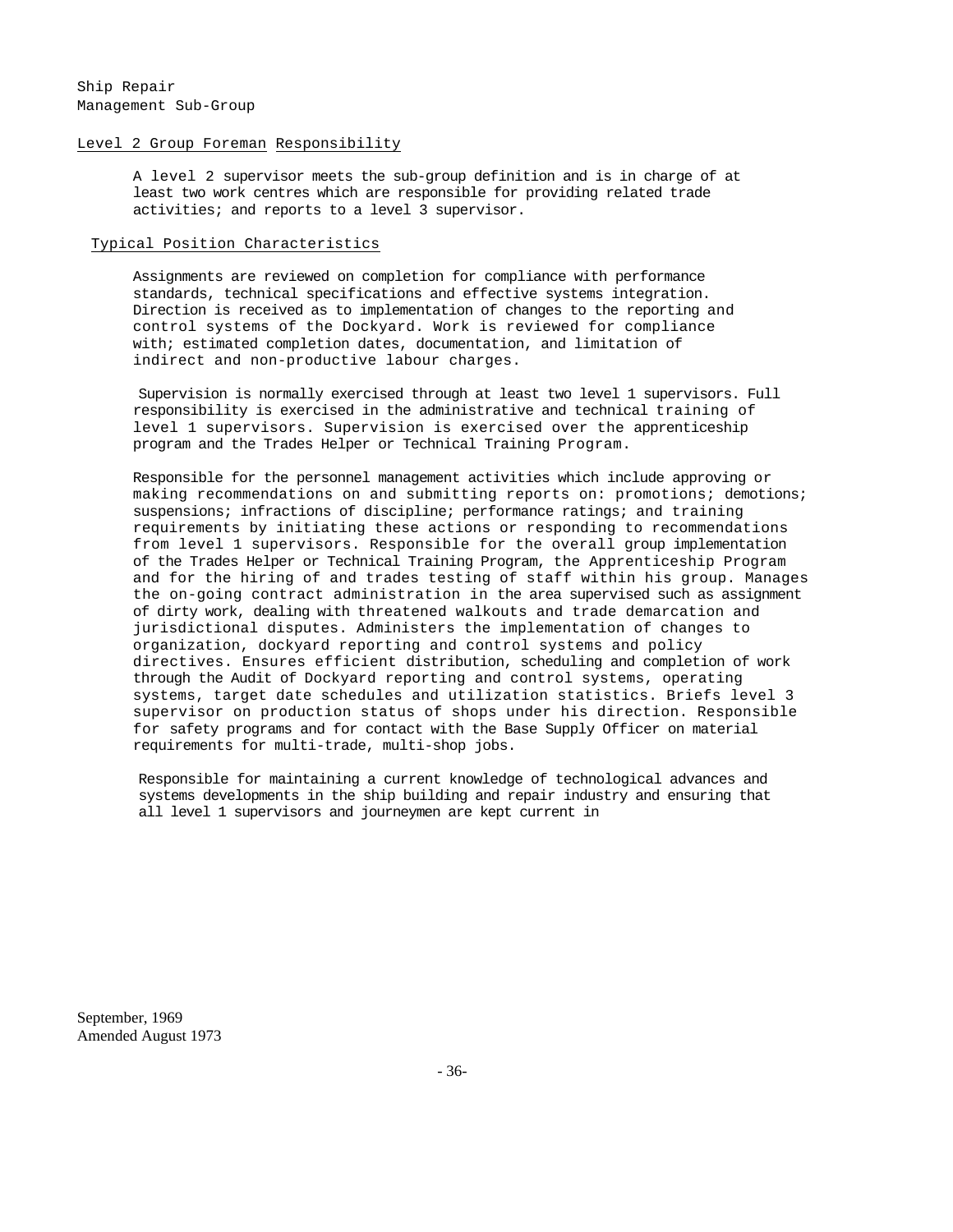trades knowledge and expertise. Provides technical advice to lower level supervisors related to production schedules and inter-trade coordination and advises level 3 supervisor on the management of the area under his supervision. Responsible for the efficient use and allocation of all resources under his supervision, the initiation of layout changes to increase productivity, the requisitioning of maintenance for machinery and plant facilities, and for ensuring that quality control standards are maintained.

September, 1969 - 37 -Amended August 1973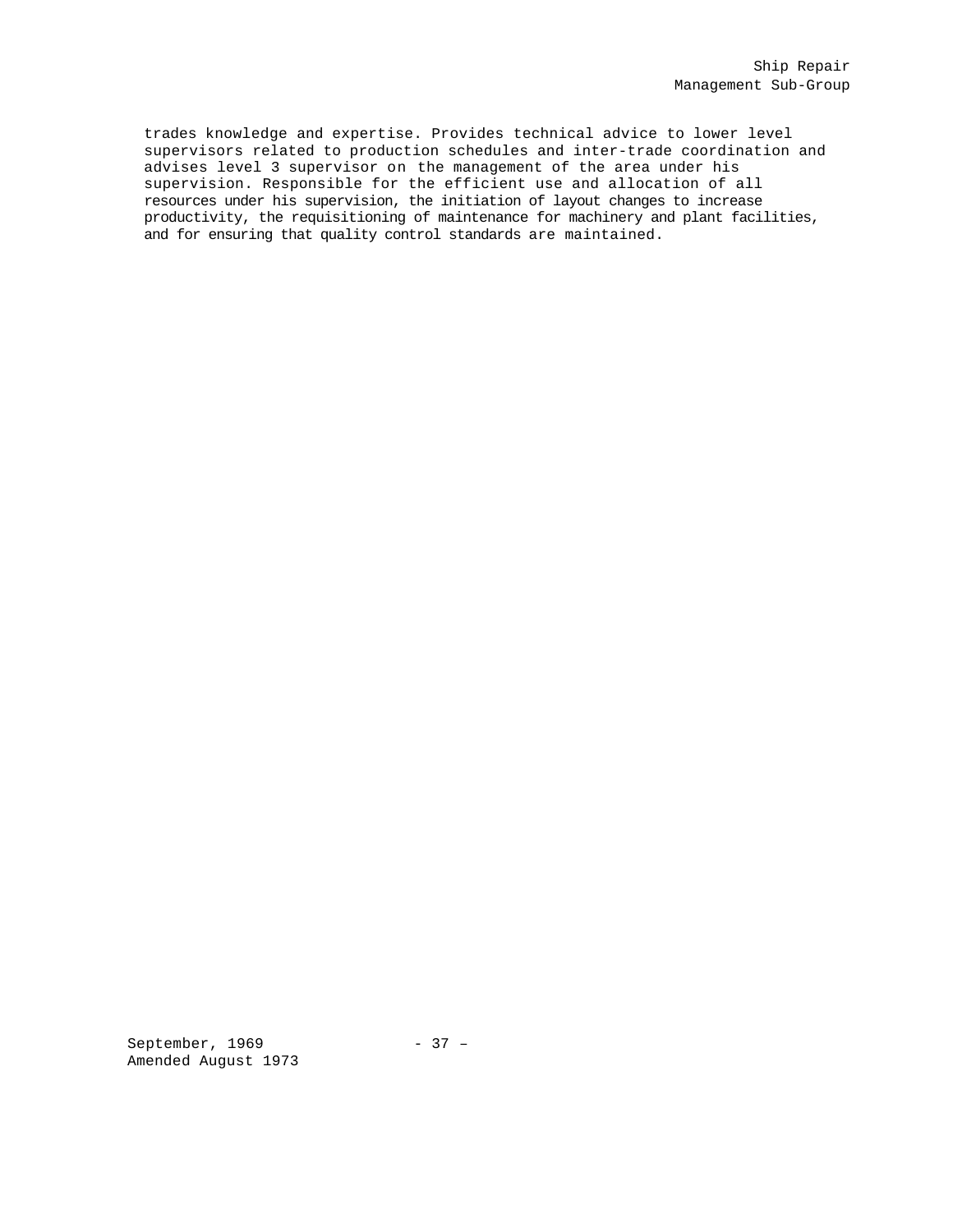#### Level 3 Assistant Production Officer/Superintendent Responsibility

A level 3 supervisor meets the sub-group definition and is in charge of a total systems service, organized into work centres, such as the hull, electrical or mechanical services in a Dockyard. A level 3 supervisor reports to the Production Officer.

## Typical Position Characteristics

Policy direction is received from the Production Officer on work priorities and on the administration of collective agreements, personnel relations and personnel development. Assignments are reviewed on completion for compliance with performance requirements and total systems integration. Direction is received on the need for special studies or reviews of Dockyard management procedures and systems. Direction is only received on projects of high urgent priority and which require alteration to any shops normal workload schedule. Review is made of the overall productivity of the services provided.

Supervision normally is exercised through three or four level 2 supervisors. Administration of the work force requires the implementation of policies pertaining to training and personal development of subordinate supervisors.

Responsible for the personnel management activities which include making decisions on: promotions; demotions; suspensions; dismissals; infractions of discipline; reinstatements; and training requirements by initiating these actions or responding to reports and recommendations from level 2 and level 1 supervisors. Manages the Apprenticeship Program and the Trades Helper or Technical Training Program within the area supervised. Provides

direction in the implementation in safety and security programs, personnel regulations, and the reporting, control and operating systems of the Dockyard MANAGEMENT. Arranges for shift work in consultation with the union and is the final arbiter for such things as "dirt pay" assignment. General administration of the collective agreement is carried out and job and man relocation problems are resolved. Carries out liaison with customers on sea trials and tests of repaired equipment. Contacts the Base Administration Officer on security and police matters, the Base Civilian Personnel Officer on staffing and other personnel matters, other bases regarding facility or equipment loans and the Queens Harbor Master on Harbor traffic movement. Informs senior Dockyard Management on the status of production, taking action on behalf of the Production Officer on all incoming correspondence related to the area of responsibility, conducting labour/management meetings to discuss and resolve potential problems and adjudicating on breaches of discipline and awarding punishment.

September, 1969 - 38 -Amended August 1973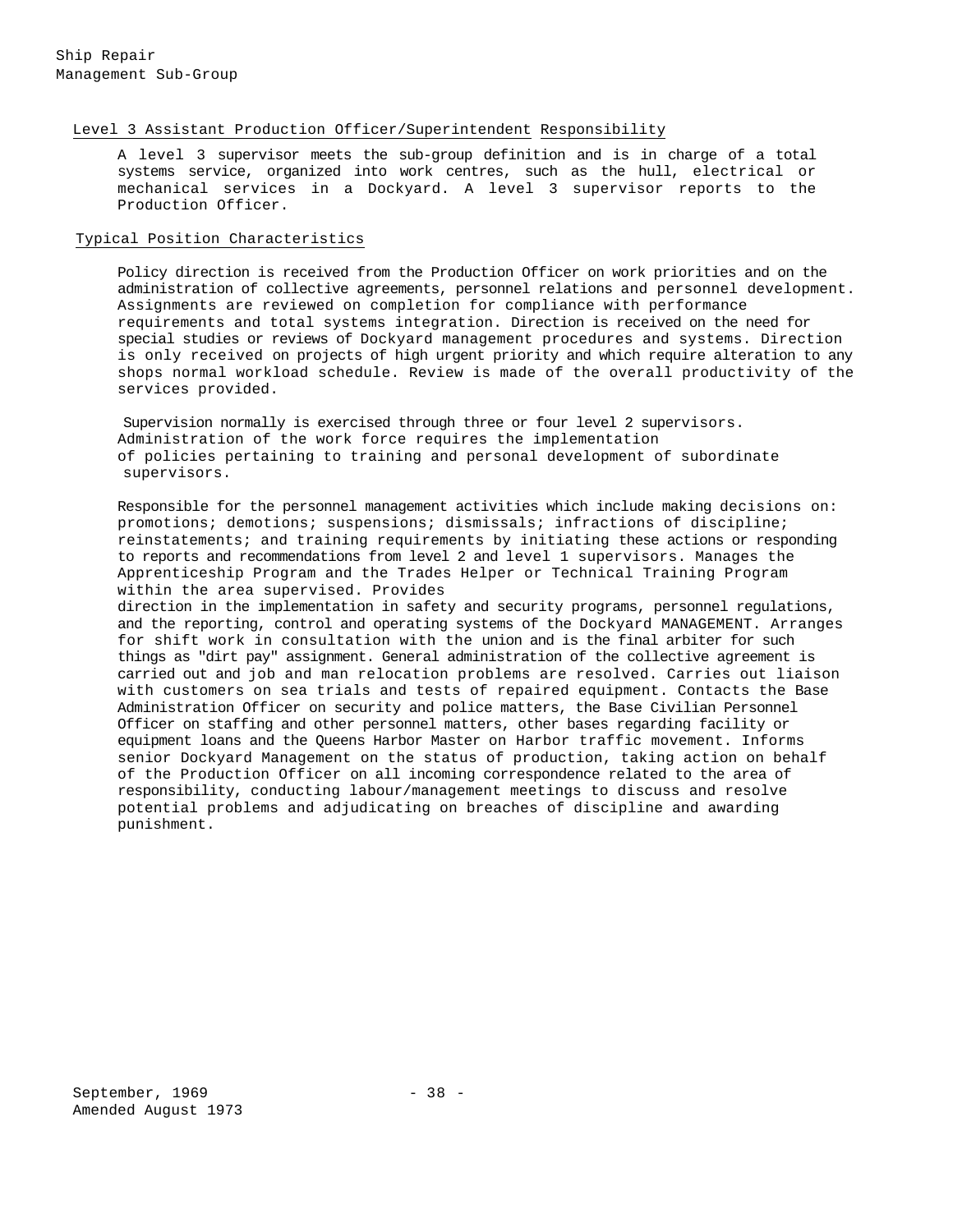Responsible for maintaining a current knowledge of technological advances and systems and management developments in the shipbuilding and repair industry to ensure that the most effective techniques, equipments and materials are used, and all level 2 supervisors are appropriately trained. Oversees the technical and administrative training of all employees in his area of supervision. Provides general technical advice to superiors in Dockyard Management on project management and technical problems. Establishes the overall level of and ensures the application of; standards of productivity, work flow, and methods and procedures. Identifies problem trends in plant and method efficiency and initiates corrective action.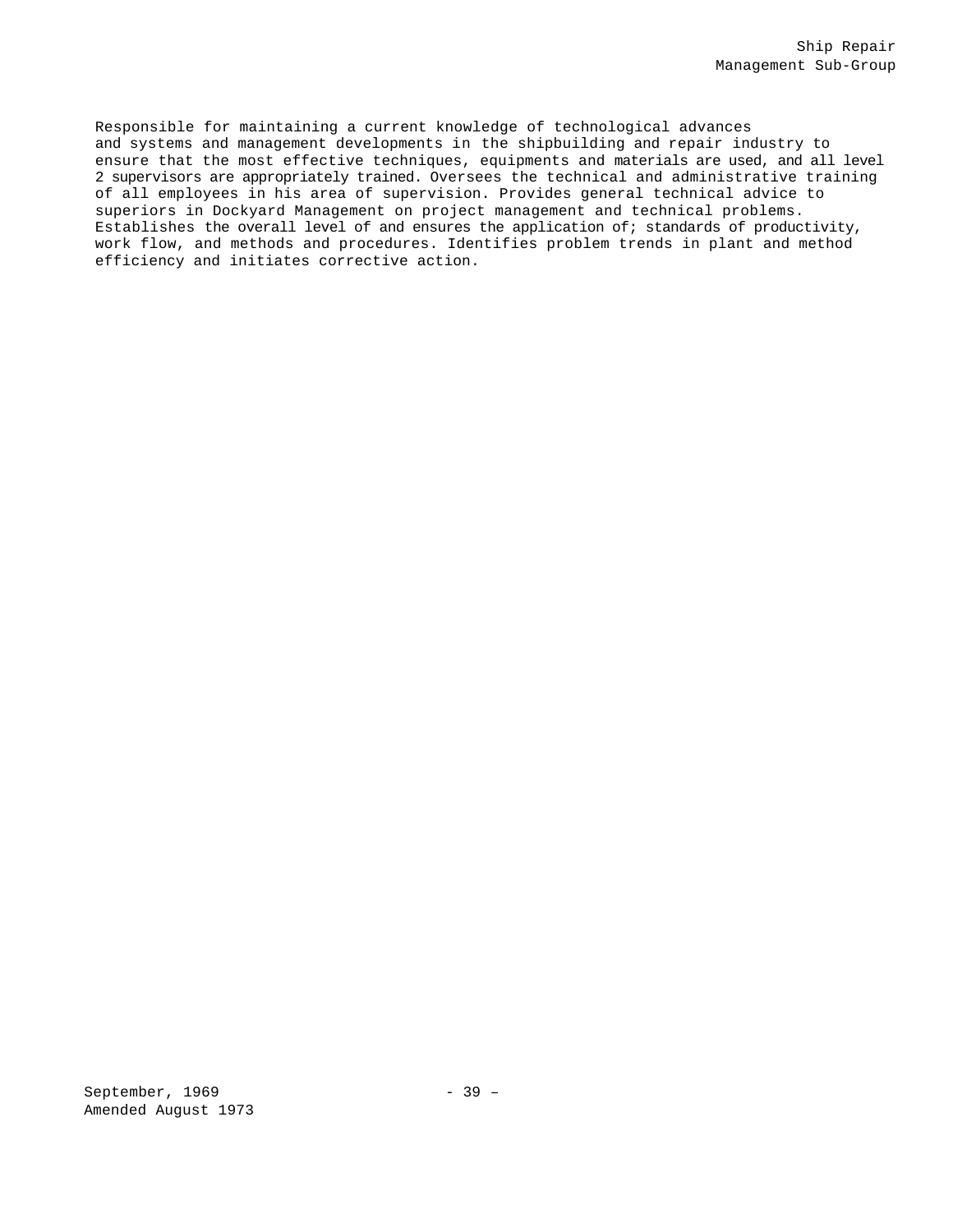# SCHEDULE A

# SHIP REPAIR MANAGEMENT SUB-GROUP SHIP REPAIR GROUP CLASSIFICATION STRUCTURE

Effective Date March 26, 1973

SHIP REPAIR MANAGEMENT SUB-GROUP

| Level | Alpha<br>Code | Numeric<br>Code   |
|-------|---------------|-------------------|
| 2     | SRMGT         | 66100-01<br>$-02$ |
| 3     |               | $-03$             |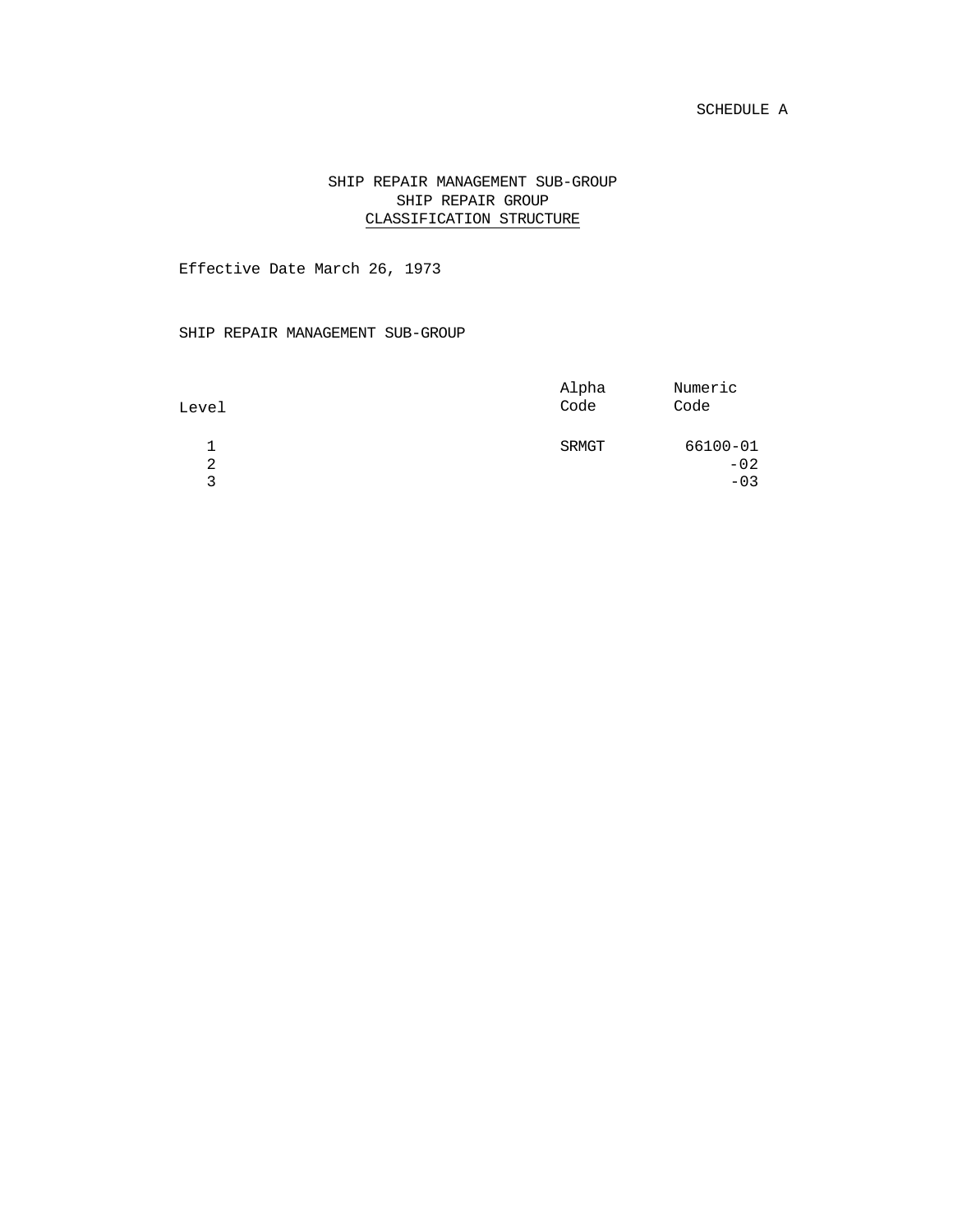C.C. R. Perry **Circulation** File D. Slader Staff Relations G.L. Tomlison J.W. Smallwood

> Our File: 8165-1/661 formerly: 84.21(611)-R

October 16, 1073.

Mr. T.G. Morry, Associate Assistant Deputy Minister (Personnel), *Department of National Defence Ottawa Ontorio. K1A OK2* 

*dear Mr. Morry:* 

# *Re: Ship repair Management Sub-Group Ship Repair Group*

*I am pleased to advise that the new management sub-group evaluation plan together with a revised pay plan and amendment to the terms and conditions of employment have been approved effective March 26, 1973 under Treasury Board minute 722613 dated September 26, 1973.* 

*The Classification structure for the new sub-group is attached as Appendix A. Attached also are3 copies of the revisions to the classification standard, the new pay plan , and the amendments to the terms and conditions of employment for this group of totally excluded employess..* 

*Copies of the revised Classification Standard will be forwarded* , *upon completion of printing.* 

*Yours sincerely ,* 

ORIGINAL S!GN BY T. N. PARROTT A SiGNÉ l'original *T.N. Parrott, Director, Compensation Policy Division.* 

*Attachment*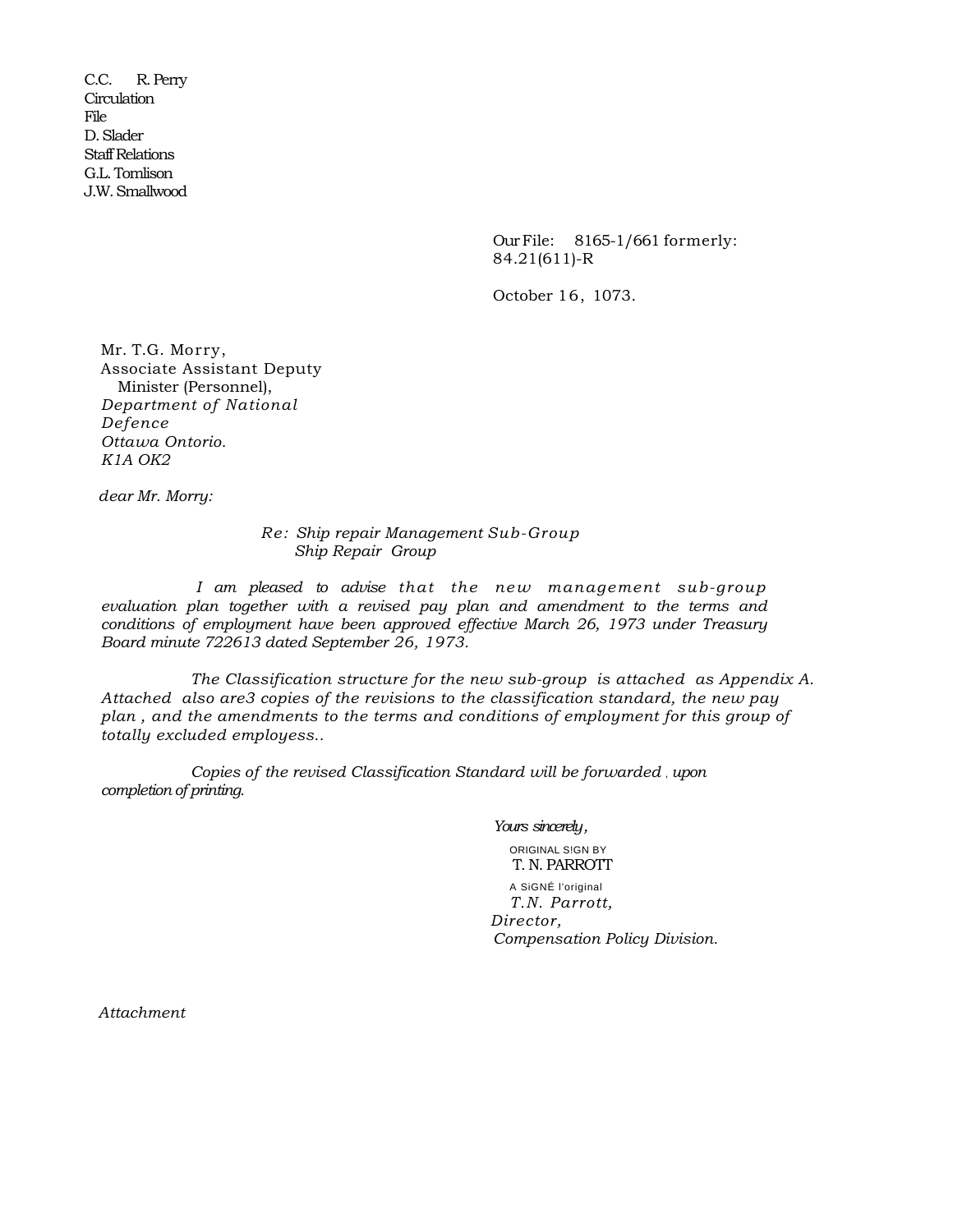## SHIP REPAIR MANAGEMENT

## Annual Ratas of Pay

## A- Effective March 26, 1973

|                            |              |                    | B- Effective March 25, 1974 |                  |                  |
|----------------------------|--------------|--------------------|-----------------------------|------------------|------------------|
| WEST COAST<br>LEVEL 1<br>B |              | \$13,359<br>14,362 | 13,966<br>15,015            | 14,573<br>15,667 | 15,180<br>16,320 |
| 2A<br>B                    |              | 14,696<br>15,805   | 15,364<br>16,523            | 16,032<br>17,241 | 16,700<br>17,960 |
| 3A<br>B                    |              | 16,166<br>17,380   | 16,901<br>18,170            | 17,635<br>18,960 | 18,370<br>19,750 |
| EAST COAST                 |              |                    |                             |                  |                  |
| LEVEL 1<br>B               | $\mathbb{A}$ | \$11,802<br>12,566 | 12,225<br>13,137            | 12,647<br>13,708 | 13,070<br>14,280 |
| 2                          |              | 1.2,989<br>14,203  | 13,579<br>14,849            | 14,169<br>15,494 | 14,760<br>16,140 |
| 3                          | A            | 16,166<br>17,380   | 16,901<br>18,170            | 17,635<br>18,960 | 18,370<br>19,750 |

## WEEKLY AND HOURLY RATES OF PAY

"Weekly rate of pay" nnwmeans an employee's annual rate of pay divided by 52.176.

- "Hourly rate of pay" means: (a) in the case of an employee at the SR-MGT-1 *Or* SR-MGT-2 level his weekly rate of pay divided by forty (40) hrs.
	- (b) in the case of an employee at level SR-MGT-3 his weekly rate of pay divided by thirty-seven and one half (37?) hours.

# Conversion Procedures

Present incumbents of levels 1 and 2 to be converted at maximum rates.

Present incumbents of level 3 to be converted to the rate corresponding to their present relationship to the pre-conversion maximum.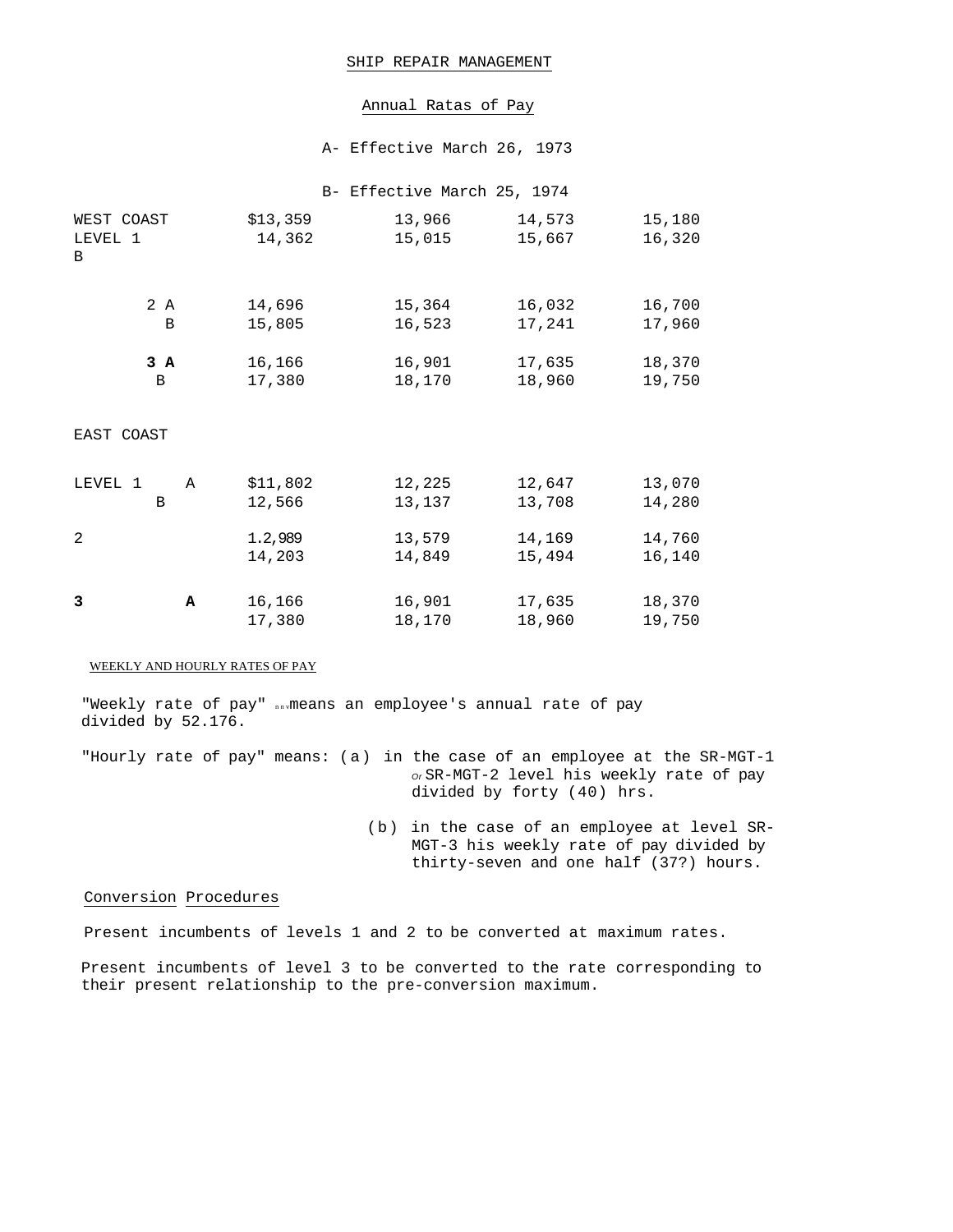#### TERMS AND CONDITIONS OF EMPLOYMENT

#### SHIP REPAIR MANAGEMENT SUB-GROUP

The terms and conditions of employment as set out in Treasury Board Minutes 665757 (amended), 692208, 696470 and 707635 shall apply except as amended hereunder.

1. HOURS OF WORK

The normal work week, unless otherwise specified by the Deputy Minister, for SR-MCT 1 and SR-MGT 2 shall be forty (40) hours from Monday to Friday inclusive and the normal work day shall be eight (8) hours.

The normal work week, unless otherwise specified by the Deputy Minister, for SR-MGT 3 shall be thirty-seven and one half (372) hours, and the normal work day shall be seven and one half (72) hours.

2. VACATION LEAVE (effective April 1, 1973)

By replacing subsections 22(l) (a) and 22(l) (b) with the following subsections  $22(1)$  (a) and  $22(1)$  (b) and adding new subsections  $22(3)$  and 22(4).

- 22 (1) (a) three (3) weeks per fiscal near if he has completed less than fifteen (15) years of continuous employment;
- 22(1) (b) four (4) weeks per fiscal year if lie has completed fifteen (15) years of continuous employment, except that an employee who has received or is entitled to receive furlough leave shall accumulate three (3) weeks only per fiscal year between his twentieth (20th) and twenty-sixth (26th) years of continuous employment;
- 22(1) (c) five (5) weeks per fiscal year if he has completed thirty (30) years of continuous service.
- 22(3) If an employee ceases to be employed or dies, he or his estate shall be paid, in lieu of the unused vacation leave which he has earned, an amount which is equal to the amount he would have been paid had he been granted the unused vacation leave on the day he ceased to be employed or died.
- 22(4) An excluded employee whose employment is terminated by reason of a declaration that he has abandoned his position is entitled to receive the payment referred to in 22(3) if he requests it within six (6) months following the date upon which he ceased to be employed.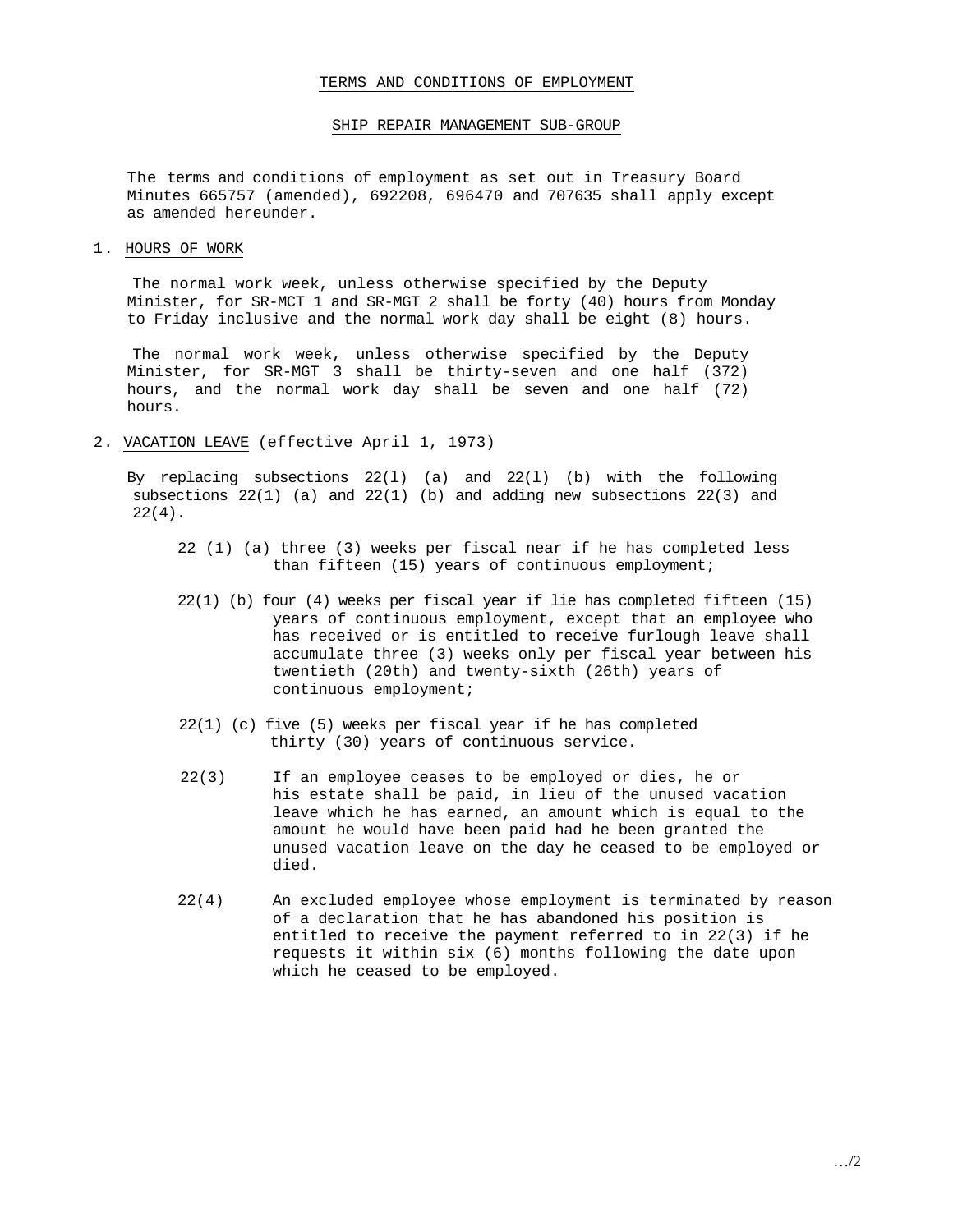- 2 -

#### 3. RECALL FROM VACATION LEAVE

By adding the following subsection 22(5) to section 22

- 22(5) When, during any period of vacation leave, an employee is recalled to duty, he shall be reimbursed for reasonable expenses, as normally defined by the Employer, that he incurs: -
	- (a) in proceeding to his place of duty, and
	- (b) in returning to the place from which he was recalled if he immediately resumes vacation upon completing the assignment for which he was recalled,

after submitting such accounts as are normally required by the Employer.

The employee shall not be considered as being on vacation leave during any period in respect of which he is entitled to be reimbursed for reasonable expenses incurred by him.

## 4. SICK LEAVE

By adding the following subsection (3) to section 36

36(3) If an employee becomes ill during a period of compensatory leave and such illness is supported by a medical certificate, the employee shall be granted sick leave with pay, in accordance with section 31, and his compensatory leave credits shall be restored to the extent of any concurrent sick leave granted.

## 5. SPECIAL LEAVE

By replacing Section 39 with the following section 39 -

- 39 The deputy head may grant special leave with pay in amounts he considers appropriate under the following circumstances:
	- a. when there is illness or death in the employee's family;
	- b. when the employee is to be married;
	- c. when circumstances not directly attributable to the employee prevent his reporting to duty; or
	- d. on the occasion of the birth of his child.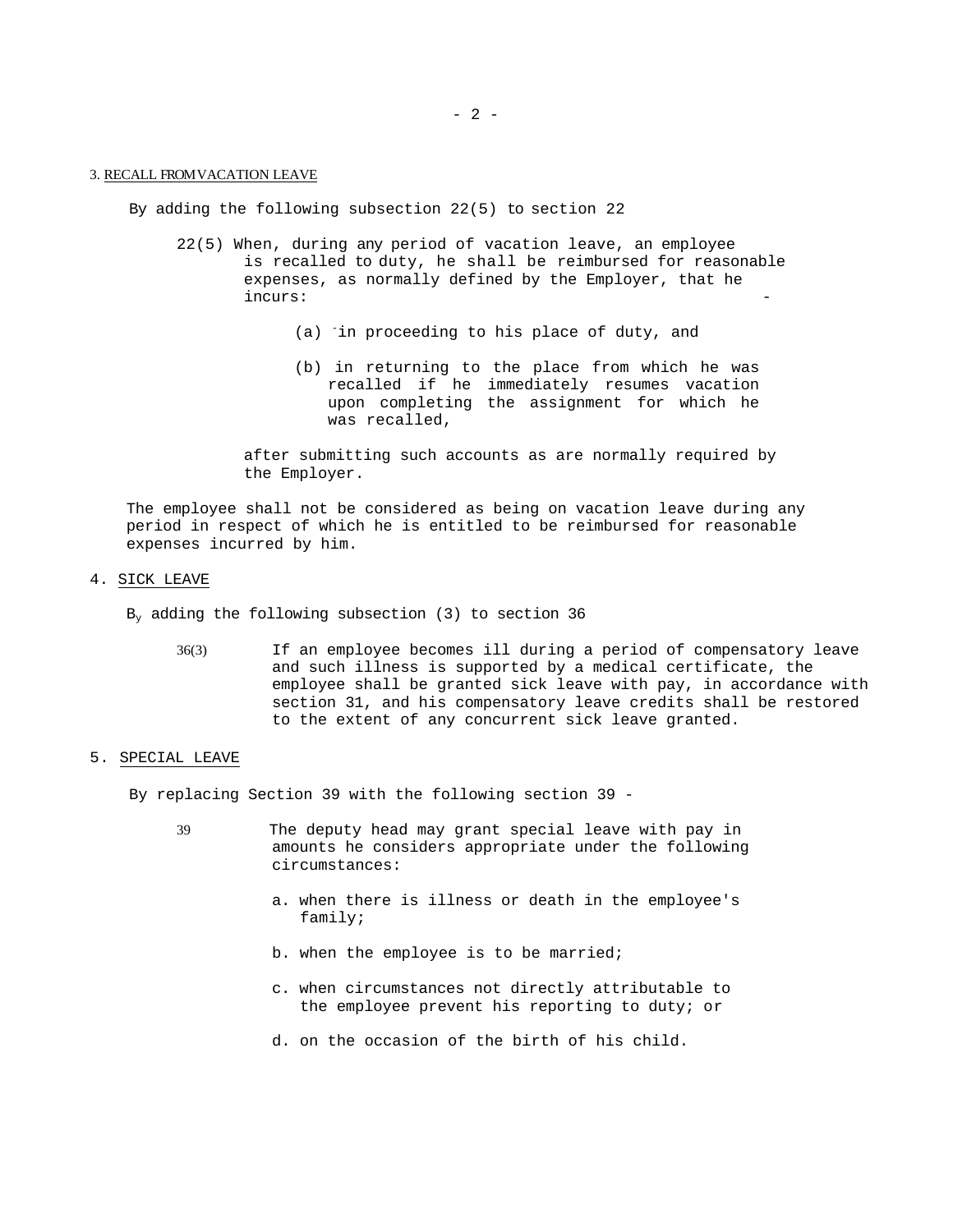By replacing Section 40 with the following Section 40 -

- 40 When an employee ceases to be subject to these special leave provisions:
	- a. any special leave credit which he may have earned prior to becoming subject to these provisions shall be restored to him;
	- b. any special leave with pay granted to him while he \_ was subject to these provisions shall not be charged against, his restored special leave credits.

#### 6. INJURY-ON-DUTY LEAVE

By replacing section 62 with the following section 62:

- 62. An employee may be granted injury-on-duty leave with pay for such reasonable period as may be determined by the Employer where it is determined by a Provincial Workmen's Compensation Board that he is unable to perform his duties because of:
	- (a) personal injury accidentally received in the performance of his duties and not caused by the employee's wilful misconduct, or
	- (b) sickness resulting from t}1C nature of, his employee t,
	- (c) over exposure to radioactivity or other hazardous conditions in the course of his employment,

if the employee agrees to pay to the Receiver General of Canada any amount received by him for loss of wages in settlement of any claim he may have in respect of such injury or sickness except in respect of a benefit received from a personal disability policy for which the employee or his agent has paid the premium,

#### 7. OTHER LEAVE WITH PAY

By adding a new section 46(d) as follows:

- 46(b) who is called as a witness by an appellant or by a Board described in paragraph (a);
	- (c) who is acting as a representative of an appellant before a Board described in paragraph (a); or
	- (d) who is appearing on his own behalf before the Public Service Staff Relations Board.

## 8. TRANSPORTATION

When an excluded employee is required to return to work or remain at work beyond his regularly scheduled hours he shall be reimbursed for actual and reasonable expenses incurred in travelling between his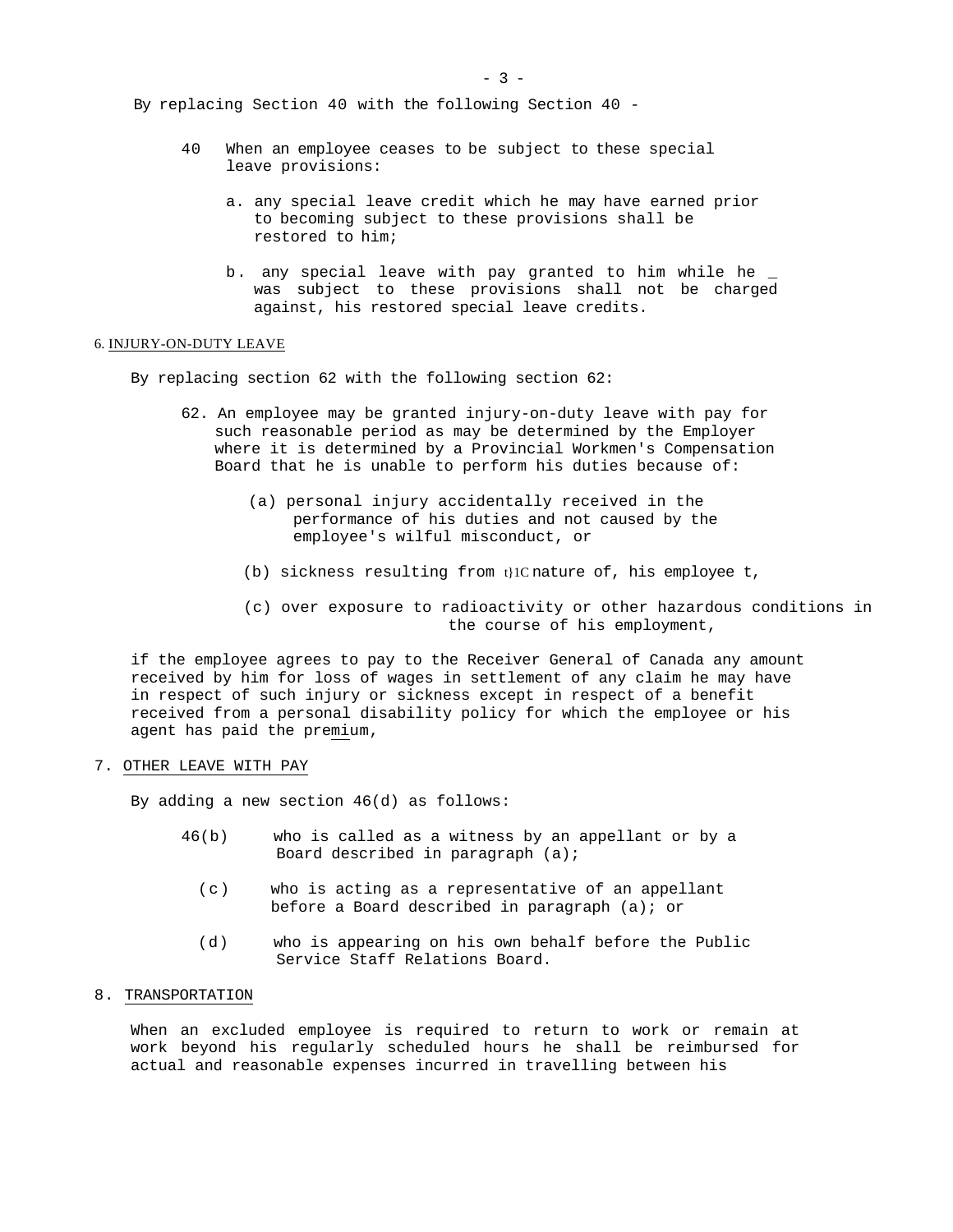#### MEAL ALLOWANCE

Amend meal allowance as set out in Treasury Board Minute 696470 dated April 7, 1960 as follows:

- (a) An excluded employee who works three or more hours proceeding or following his scheduled hours of work shall be reimbursed his expenses for one meal in the amount of two (2) dollars.
- (b) An excluded employee who works at least three but less than eight hours on his day of rest or on a designated holiday shall be reimbursed his expenses for one meal in the amount of two (2)- dollars. An employee who works more than eight hours on his day of rest or on a designated holiday shall be reimbursed his expenses for two meals in the amount of two (2) dollars each.

#### 10. SEVERANCE PAY

Amend 44A - Severance Pay on Retirement as follows:

On termination of employment, an employee who is entitled to an immediate annuity or an annual allowance under the Public Service Superannuation Act ... etc ..

By adding a new section 43(3) as follows:

43(3) In no case shall the total amount of severance pay exceed twenty-eight weeks' pay regardless of the number of times an excluded employee is laid off.

By adding new sections 44C, 44D and 44E as follows: 44C

#### Severance Pay on Rejection for Cause

- (1) An excluded employee who was about to be laid off but instead was immediately reappointed, and then subsequently ceases to be employed by reason of rejection for cause during the probationary period immediately following the date of his reappointment, shall be paid severance pay as provided for an employee who is laid off. The severance pay to which an excluded employee is entitled under this paragraph shall be calculated on the rate that he was entitled to on the day immediately prior to his reappointment.
- (2) An excluded employee who has two or more years of continuous employment and who ceases to be employed for reason of rejection for cause during the probationary period immediately following his transfer or promotion may, at the discretion of the deputy head, be paid severance pay as pay which may be granted to an employee who is laid off. The severance pay which may be granted to an employee under this paragraph shall be calculated on the rate being paid to him immediately prior to the termination of his employment.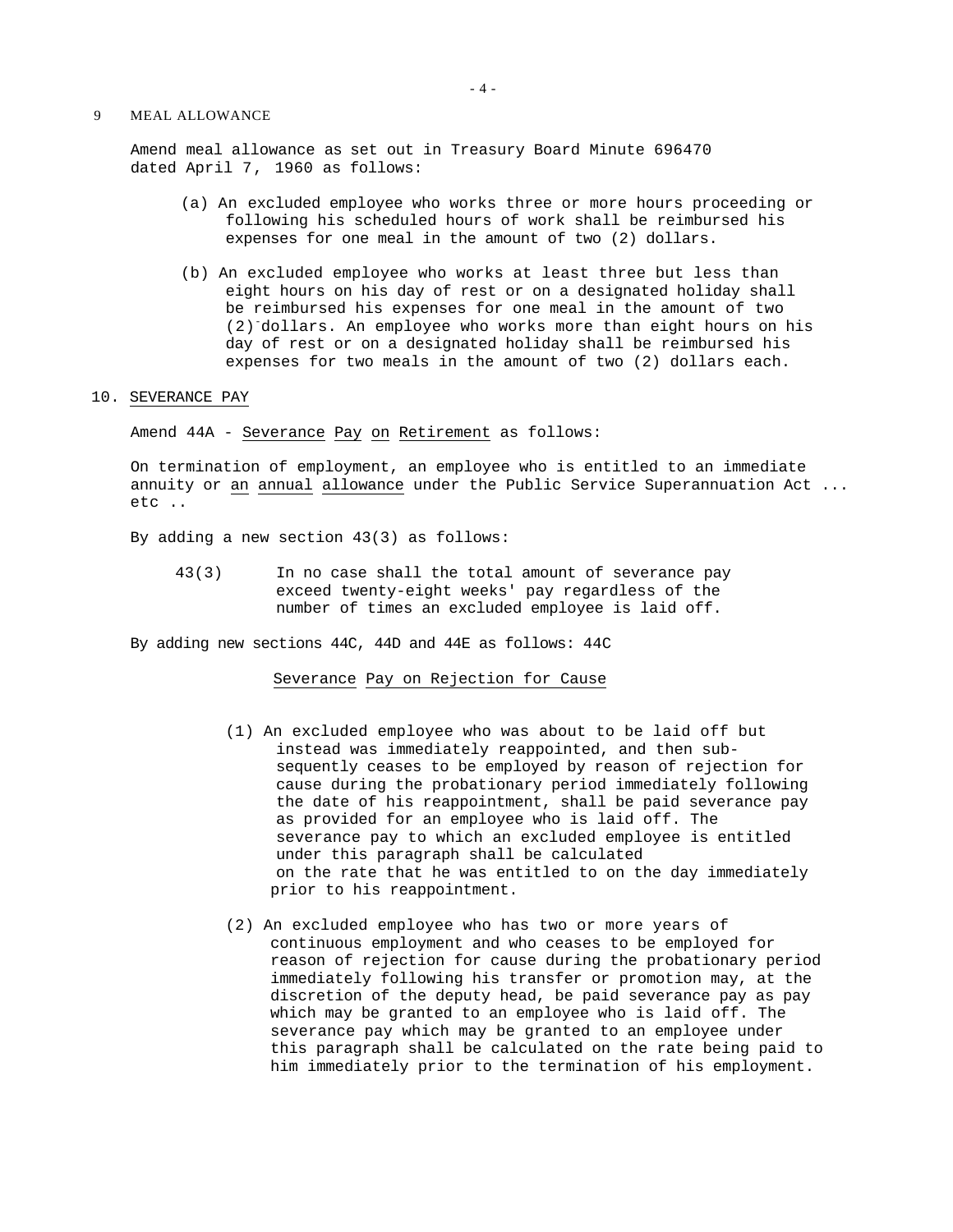- 44D Severance Pay when an excluded employee is released on grounds of Incompetence or Incapacity \_
	- (1) An excluded employee who has ten or more years of continuous employment and who is released on grounds of incompetence or incapacity pursuant to section 31 of the Public Service Employment Act, may at the discretion of the deputy head, be paid severance pay - equal to the amount obtained by multiplying half his weekly rate of pay on separation by the number of completed years of his continuous employment (to a maximum of twenty-six years less any period in respect of which he was granted severance pay, retiring leave or a cash gratuity in lieu of retiring leave).

As a guide in determining whether or not severance pay is warranted under this provision, it is suggested that there must be clear evidence of inability to cope with the work because of intellectual or physical limitations and not because of lack of willingness, motivation, or other reasons.

44E For Severance Pay purposes the weekly rate of pay shall not include "Acting Pay" unless the deputy head certifies that the duties in respect of which the employee is being paid "Acting Pay" were assigned to him on a continuing basis or for a period of more than two (2) months.

## 11. CALL-BACK PAY

By replacing benefit as set out in Proposal 2(b) of Treasury Board Minute 696470, dated April 7, 1970, with the following:

- (a) When an employee, after having completed his normal hours of work, has left the Employer's premises and is subsequently called back to work, he shall be paid the greater of:
	- (i) compensation equivalent to four *(4)* hours pay at his hourly rate of pay, or
	- (ii) compensation at the applicable overtime rate,

provided that the period of overtime worked is not contiguous to the employee's normal hours of work.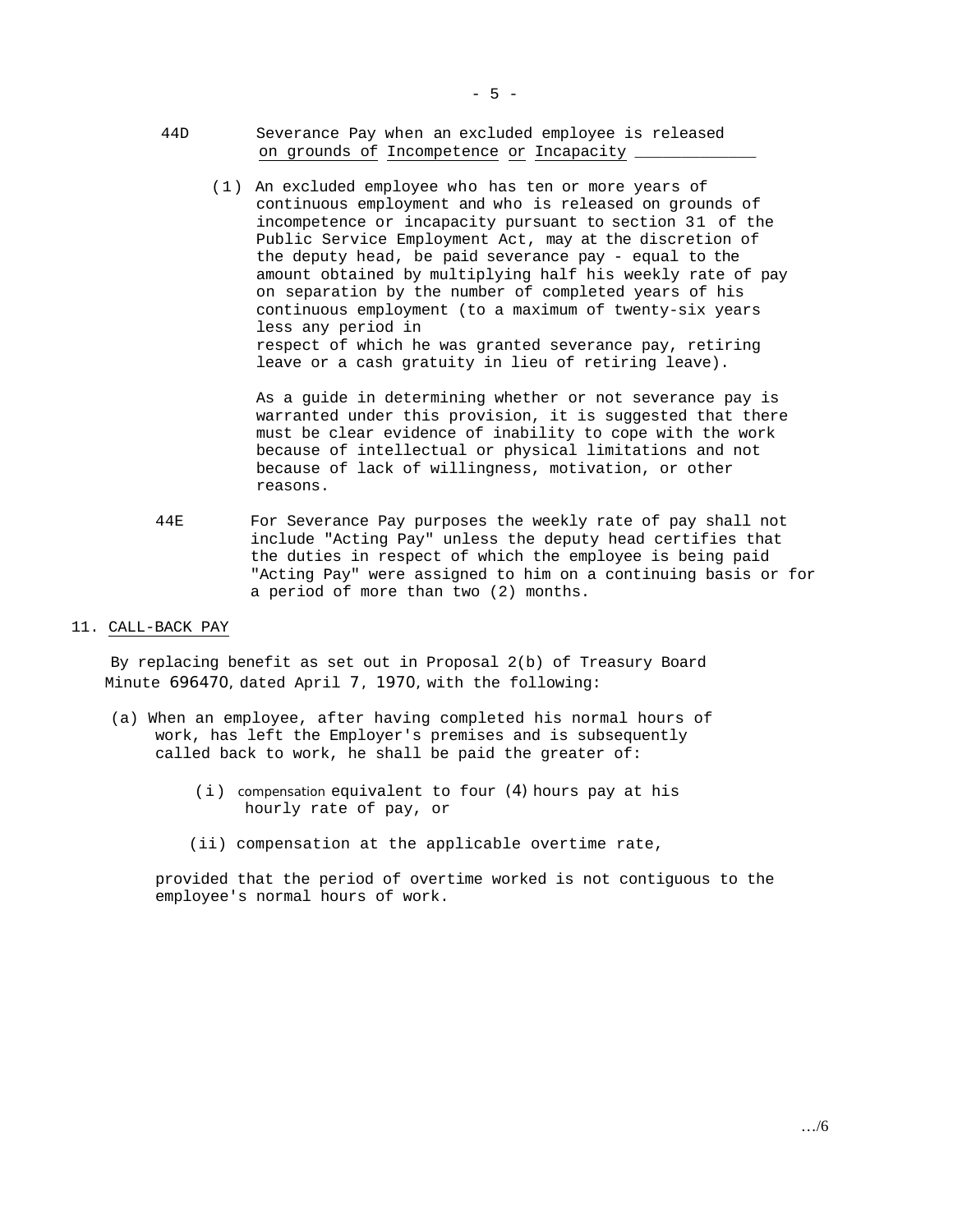$- 6 -$ 

## 12. RATES OF PAY ON A DAY OF REST OR ON A DESIGNATED PAID HOLIDAY

- (a) an excluded employee who is required to work on a day of rest shall be paid at time and one-half (1z) for all hours worked on the first day of rest and at double (2) time for all hour, worked on a second or subsequent day of rest provided that the days of rest fall on consecutive and contiguous calendar days, or
- (b) an excluded employee who works on a designated paid holiday shall be paid holiday pay plus double (2) time for all hours worked.
	- NOTE: sections (a) and (b) are a consolidation of existing benefits as set out in Treasury Board Minutes 692208 dated October 2, 1969 and 696470 dated April 7, 1970.

## 13. OVERTIME

- 1. (a) Overtime in the case of excluded employees means authorized work performed in excess of eight (8) hours per day or forty ,(40) hours per week Monday to Friday inclusive.
	- (b) An excluded employee who is required to work overtime shall be entitled to compensation at time and one-half (12) for all overtime hours worked.
- 2. (a) Overtime shall be compensated in cash except where, upon mutual agreement between the, employee and Employer, overtime may be compensated in compensatory leave with pay at times convenient to both the employee and Employer.
	- (b) Compensatory leave with pay not used by the end of a twelve (12) month period, to be determined by the Employer, will be paid for in cash.

# 14. TRAVELLING PAY

By replacing section 15A as set out in Treasury Board Minute 707635 dated September 23, 1971 with the following section 15A; and adding a new section 15B:

15(A) When an employee is required by the Employer to travel outside of his Headquarters area and on government business as these expressions are normally defined by the Employer, and such travel is approved by the Employer, his method of travel shall be determined by the Employer and he shall be compensated in the following manner:.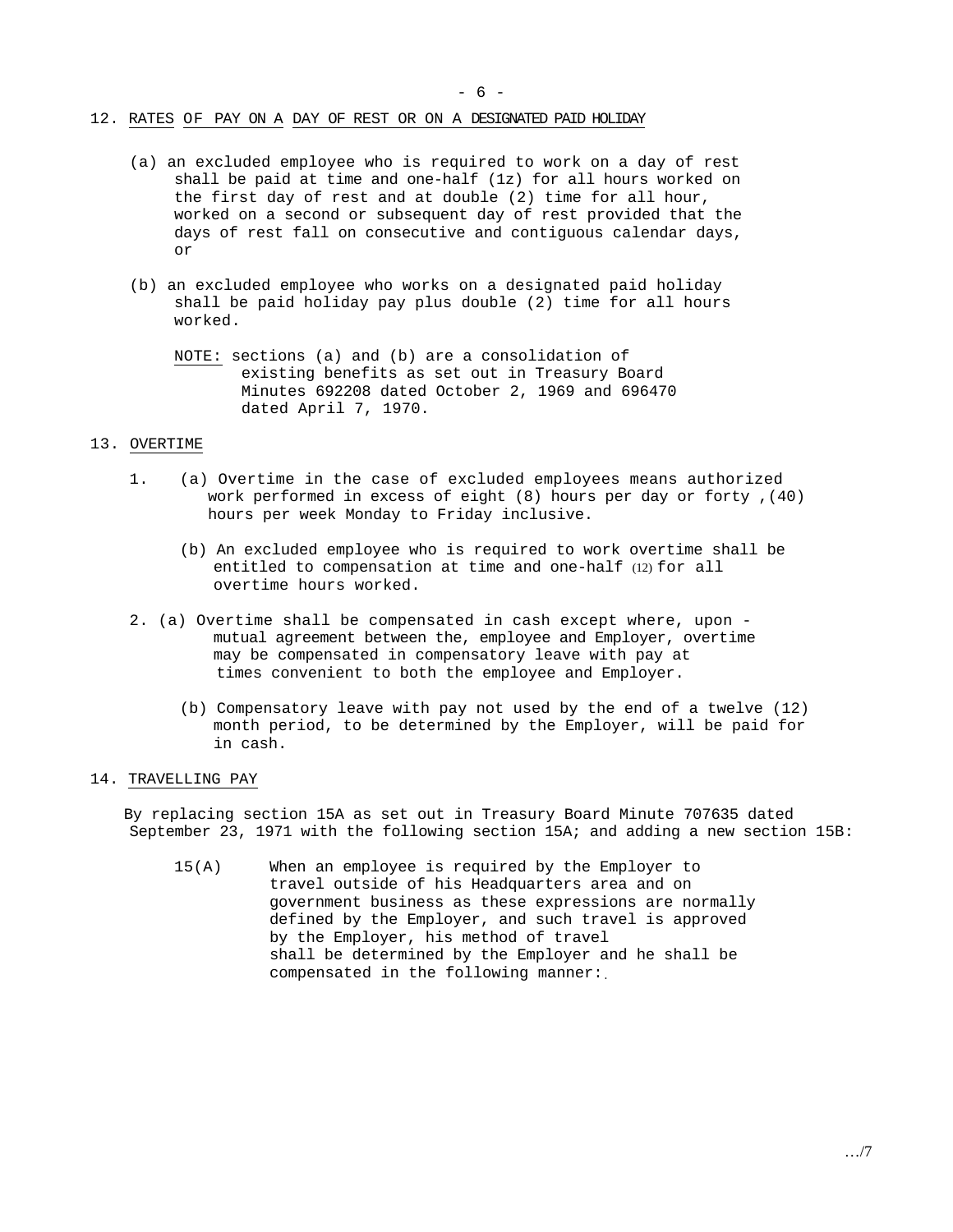- (a) On a normal working day on which he travels but does not work, the employee shall receive his regular pay for the day.
- (b) On a normal working day on which he travels and works, the employee shall be paid:
	- (i) his regular pay for the day for a combined period of travel and work not exceeding eight (8) hours, and
	- (ii) at the applicable overtime rate for additional travel time in excess of an eight (8) hour period of work and travel, with a maximum payment for such additional travel time not to exceed eight (8) hours' pay at the straight-time rate in any day.

On a day of rest or on a designated paid holiday, the employee shall be paid at the applicable overtime rate for hours travelled to a maximum of eight (8) hours' pay at the straight-time rate.

- 15(B) Clause 15A above does not apply to an employee required to perform work in any type of transport in which he is travelling. In such circumstances, the employee shall receive the greater of:
	- (a) On a normal working day, his regular pay for the day, or
	- (b) Pay for actual hours worked.

#### 15. LEAVE - GENERAL

- (a) When the employment of an employee who has been granted more vacation, sick or special leave with pay than he :.as earned is terminated by death, the employee is considered to have earned the amount of leave with pay granted to him.
- (b) When the employment of an employee who has been granted more vacation or sick leave with pay than he has earned is terminated by lay-off, he is considered to have earned the amount of leave with pay granted to him if, at the time of his lay-off, he has completed two (2) or more years of continuous employment.

## 16. CANCELLATION

Proposal 2(c) of Treasury Board Minute 696470 dated April 7, 1970 pertaining to Shift Premium is hereby cancelled.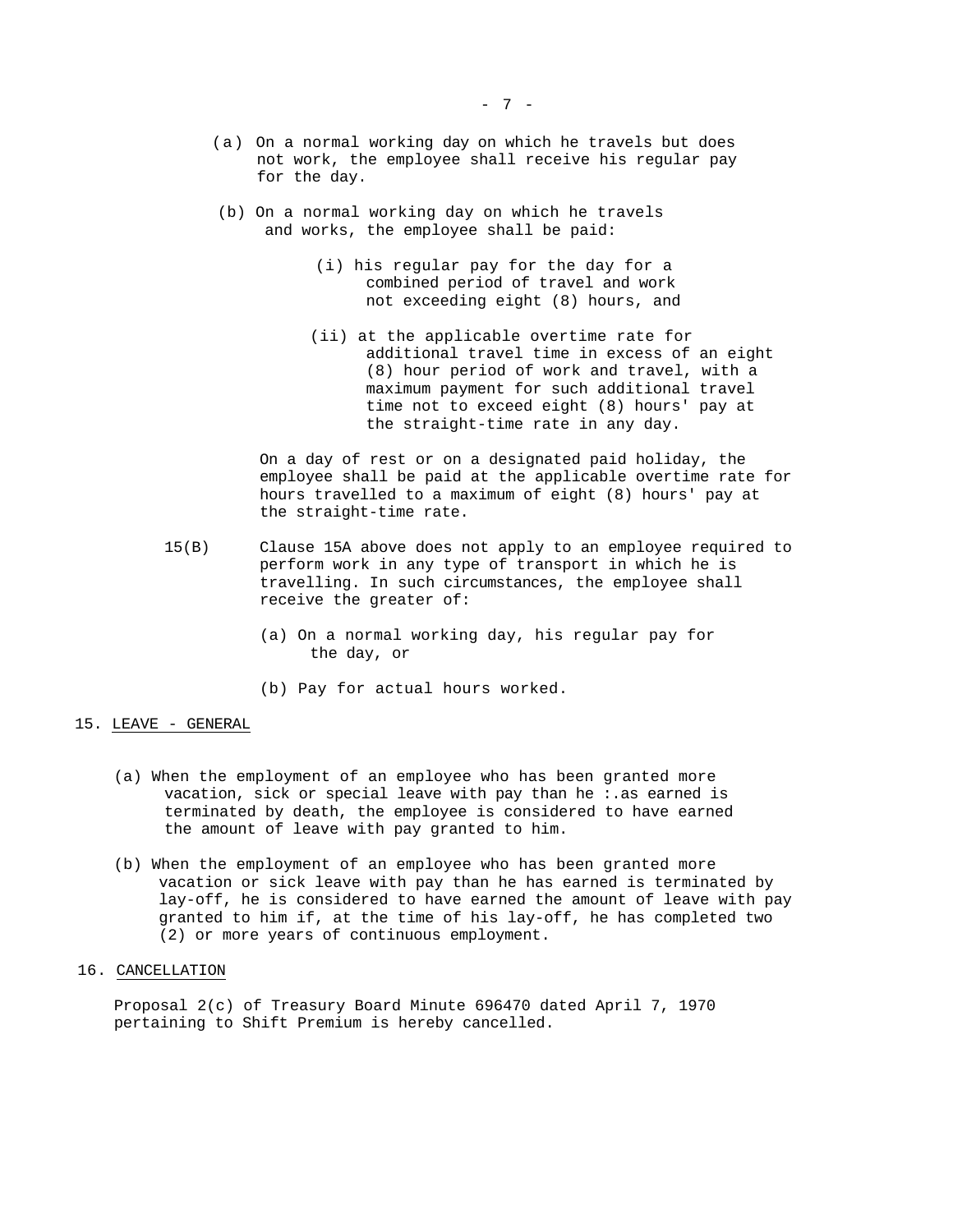Ship Repair

# BENCH-MARK POSITION DESCRIPTION INDEX

# In Sub-group and Alphabetical Order

| SUB-GROUP                               | BENCH-MARK<br>POSITION NO.    | DESCRIPTIVE<br>TITLE                                    | TOTAL<br>POINTS | DEGREE OF<br>SUPERVISION | PAGE     |
|-----------------------------------------|-------------------------------|---------------------------------------------------------|-----------------|--------------------------|----------|
| Elemental                               | $\mathbf 1$<br>$\overline{a}$ | Labourer, General<br>Helper, Trades                     | 258<br>278      |                          | 47<br>49 |
| Machine Tending                         | 3                             | Machine Operator,<br>Sandblasting                       | 354             |                          | 53       |
| Manipulating                            | $\overline{4}$<br>5<br>6      | Cementer, Underlay<br>Flame Burner<br>Riveter and Steel | 254<br>394      |                          | 59<br>61 |
| Machine Driving -<br>Operating          | $\overline{7}$                | plate Caulker<br>Crane Operator,<br>Gantry and          | 455             |                          | 65       |
| Machine Operating -                     |                               | Hammerhead Crane                                        | 450             |                          | 69       |
| Controlling                             | 8<br>9                        | Air-compressor<br>station Engineer<br>Machine Operator, | 410             |                          | 75       |
|                                         |                               | Metal Fabrication                                       | 369             |                          | 77       |
| Ship Painting and<br>Surface Protecting | 10<br>11                      | Painter, Charge hand<br>Painter, Finish                 | 476<br>404      | C <sub>4</sub>           | 81<br>85 |
| Precision Working                       | 12<br>13                      | Canvas Worker,<br>Lead hand<br>Rigger                   | 361<br>514      | $B_3$                    | 89<br>93 |
| Instrument<br>Maintaining               | 14                            | Instrument<br>Repairman, Optical<br>and Navigational    | 654             |                          | 99       |
| Machinery<br>Maintaining                | 15                            | Refrigeration and<br>Air-conditioning<br>Mechanic       | 612             |                          | 105      |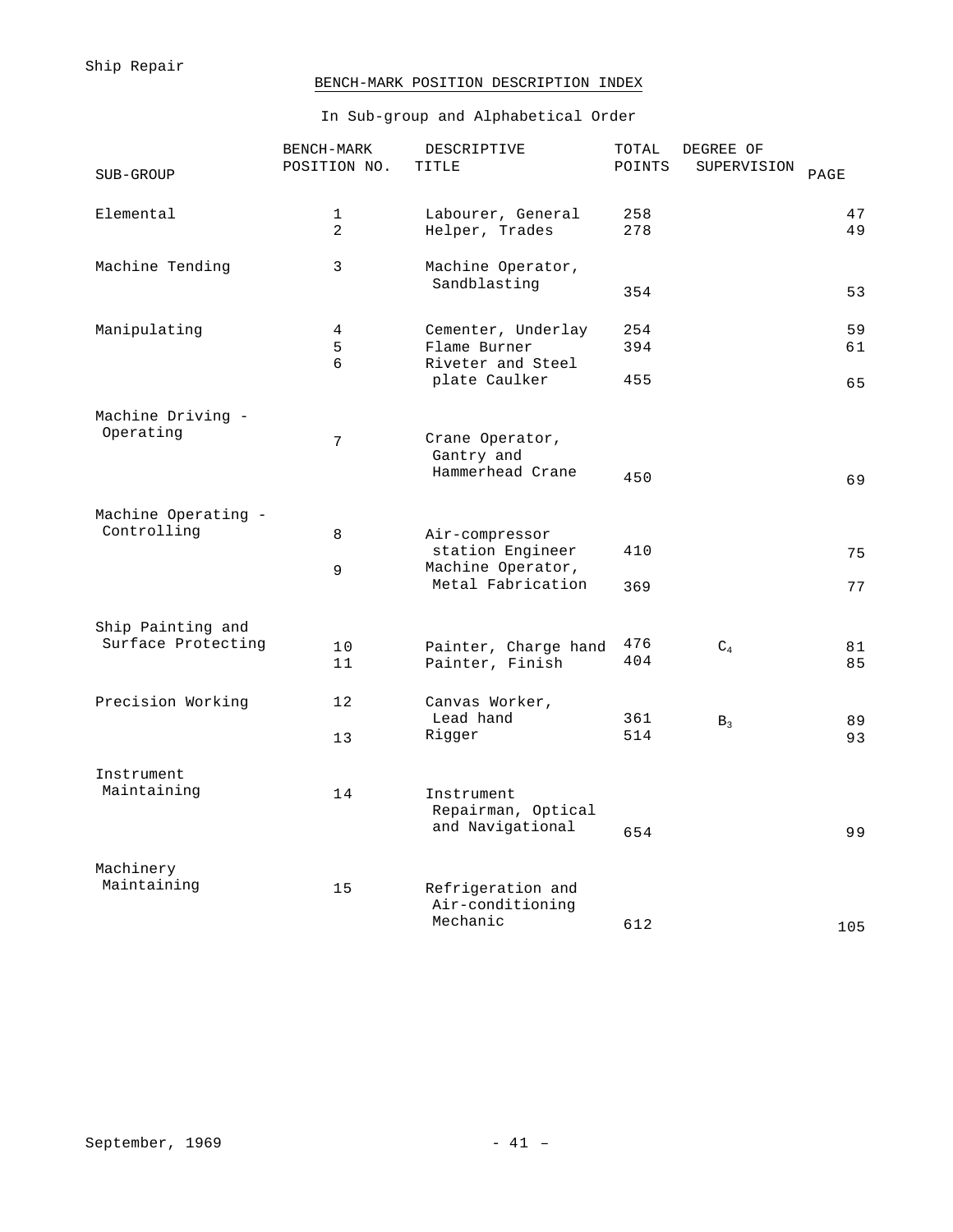# Ship Repair

| SUB-GROUP                                            | BENCH-MARK<br>POSITION NO. | DESCRIPTIVE<br>TITLE                                                                                                                                                                                                                                                                              | TOTAL<br>points                               | DEGREE OF<br>SUPERVISION                  | PAGE                                          |
|------------------------------------------------------|----------------------------|---------------------------------------------------------------------------------------------------------------------------------------------------------------------------------------------------------------------------------------------------------------------------------------------------|-----------------------------------------------|-------------------------------------------|-----------------------------------------------|
| Engine and<br>Mechanical<br>Equipment<br>Maintaining | 16<br>17<br>18             | Fitter, Engine<br>Fitter,<br>Mechanical<br>Shop Foreman,<br>Mechanical<br>Fitting                                                                                                                                                                                                                 | 506<br>643<br>785                             | $E_7$                                     | 111<br>115<br>119                             |
| Boiler making<br>Blacksmithing                       |                            | 19Boilermaker                                                                                                                                                                                                                                                                                     | 594                                           |                                           | 125                                           |
| Electrical and<br>Electronics Working                |                            | 20Electrician,<br>21Marine<br>22Electrician,<br>23Rotating Machinery,<br>24 Charge hand<br>25Electronic Systems<br>26Technician<br>Electronic Systems<br>Technician,<br>Lead hand<br>Electronics<br>Technician,<br>Components<br>Section Foreman,<br>Fire Control<br>Shop Foreman,<br>Electronics | 622<br>710<br>705<br>705<br>677<br>797<br>829 | $C_3$<br>$B_2$<br>$D_4$<br>E <sub>5</sub> | 131<br>135<br>139<br>143<br>147<br>151<br>155 |
| Pipefitting                                          |                            | 27Pipe fitter<br>28 Section Foreman,<br>Pipefitting<br>and Lagging                                                                                                                                                                                                                                | 536<br>740                                    | $D_6$                                     | 161<br>165                                    |
| Sheet-metal<br>Working                               |                            | 29Sheet-metal<br>Worker                                                                                                                                                                                                                                                                           | 524                                           |                                           | 171                                           |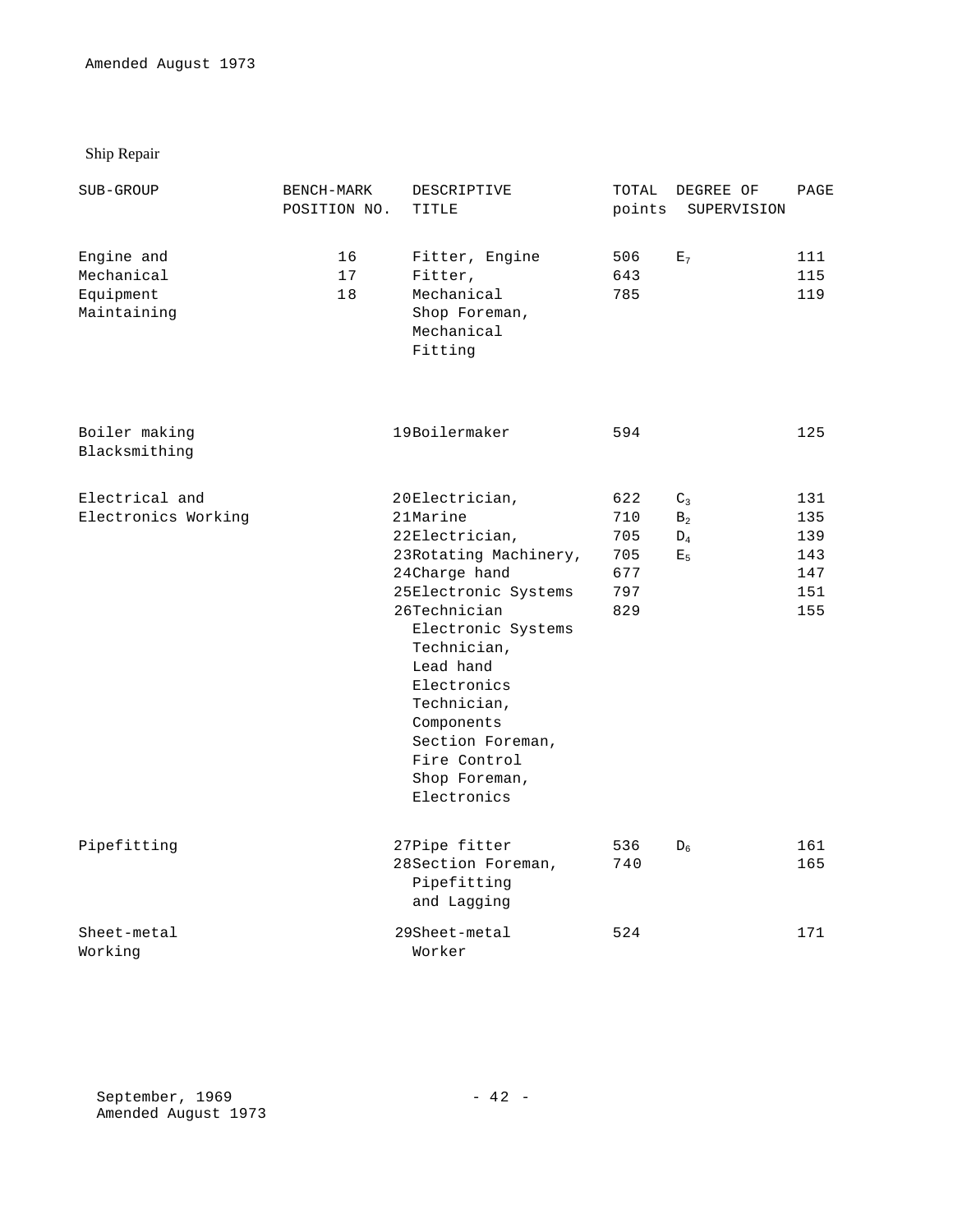| SUB-GROUP                     | BENCH-MARK<br>POSITION NO. | DESCRIPTIVE<br>TITLE           | TOTAL<br>POINTS | DEGREE OF<br>SUPERVISION | PAGE |
|-------------------------------|----------------------------|--------------------------------|-----------------|--------------------------|------|
| Woodworking                   | 30                         | Boat builder and<br>Shipwright |                 |                          | 177  |
|                               | 31<br>32                   | Joiner<br>Patternmaker,        | 532<br>532      |                          | 181  |
|                               |                            | Wood                           | 622             |                          | 185  |
| Machining and                 |                            |                                |                 |                          |      |
| Tool making                   | 33                         | Fitter,<br>Armament            | 643             |                          | 191  |
|                               | 34                         | Instrument<br>Repairman,       |                 |                          |      |
|                               |                            | Mechanical                     | 654             |                          | 195  |
|                               | 35                         | Machinist<br>Toolmaker         | 623             |                          | 199  |
|                               | 36                         |                                | 684             |                          | 203  |
| Quality Control<br>and Weapon |                            |                                |                 |                          |      |
| Examining                     | 37                         | To be developed                |                 |                          |      |
| Planning-Estimating           | 38                         | To be developed                |                 |                          |      |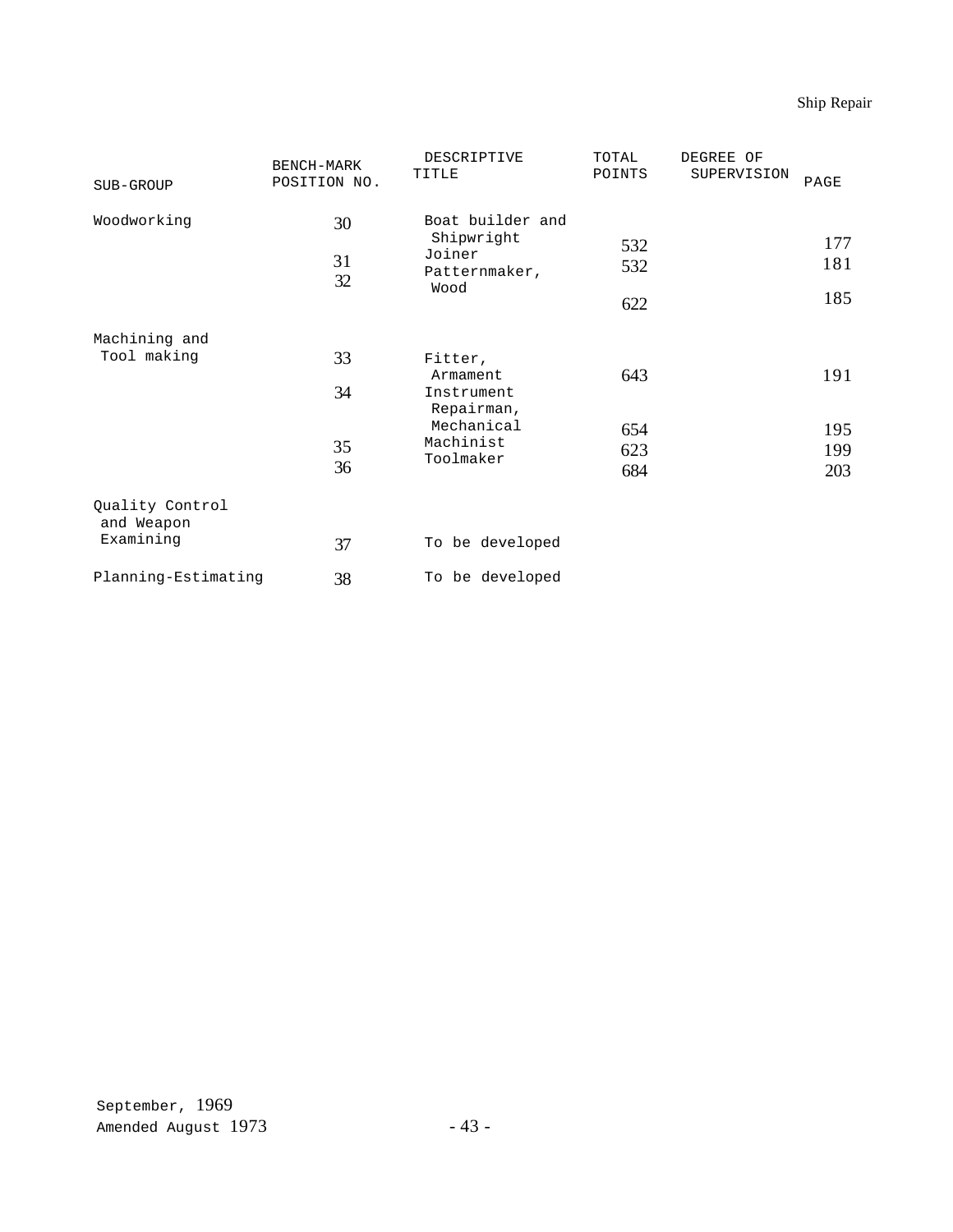# BENCH-MARK POSITION DESCRIPTION INDEX

# In Ascending Order of Point Values

|                                                | <b>BENCH-MARK</b> | TOTAL  |      |
|------------------------------------------------|-------------------|--------|------|
| DESCRIPTIVE TITLE                              | POSITION NO.      | POINTS | PAGE |
|                                                |                   |        |      |
| Cementer, Underlay                             |                   |        |      |
| Labourer, General                              | 4                 | 254    | 59   |
| Helper, Trades                                 | $\mathbf{1}$      | 258    | 47   |
| Machine Operator, Sandblasting                 | $\overline{2}$    | 278    | 49   |
| Canvas Worker, Lead hand                       | 3                 | 354    | 53   |
| Machine Operator, Metal Fabrication            | 12                | 361    | 89   |
| Flame Burner                                   | 9                 | 369    | 77   |
| Painter, Finish                                | 5                 | 394    | 61   |
| Air-compressor-station Engineer                | 11                | 404    | 85   |
| Crane Operator, Gantry and Hammerhead Crane    | 8                 | 410    | 75   |
| Riveter and Steel-plate Caulker                | 7                 | 450    | 69   |
| Painter, Charge hand                           | 6                 | 455    | 65   |
| Fitter, Engine                                 | 10                | 476    | 81   |
|                                                | 16                | 506    | 111  |
| Rigger<br>Sheet-metal Worker                   | 13                | 514    | 93   |
|                                                | 29                | 524    | 171  |
| Boat builder and Shipwright                    | 30                | 532    | 177  |
| Joiner                                         | 31                | 532    | 181  |
| Pipe fitter                                    | 27                | 536    | 161  |
| Boilermaker                                    | 19                | 594    | 125  |
| Refrigeration and Air-conditioning Mechanic    | 15                | 612    | 105  |
| Electrician, Marine                            | 20                | 622    | 131  |
| Patternmaker, Wood                             | 32                | 622    | 185  |
| Machinist                                      | 35                | 623    | 199  |
| Fitter, Armament                               | 33                | 643    | 191  |
| Fitter, Mechanical                             | 17                | 643    | 115  |
| Instrument Repairman, Mechanical               | 34                | 654    | 195  |
| Instrument Repairman, Optical and Navigational | 14                | 654    | 99   |
| Electronics Technician, Components             | 24                | 677    | 147  |
| Toolmaker                                      | 36                | 684    | 203  |
| Electronic Systems Technician                  | 22                | 705    | 139  |
| Electronic Systems Technician, Lead hand       | 23                | 705    | 143  |
| Electrician, Rotating Machinery, Charge hand   | 21                | 710    | 135  |
| Section Foreman, Pipefitting and Lagging       | 28                |        | 165  |
| Shop Foreman, Mechanical Fitting               | 18                | 740    | 119  |
| Section Foreman, Fire Control                  | 25                | 785    | 151  |
| Shop Foreman, Electronics                      | 26                | 797    | 155  |
|                                                |                   | 829    |      |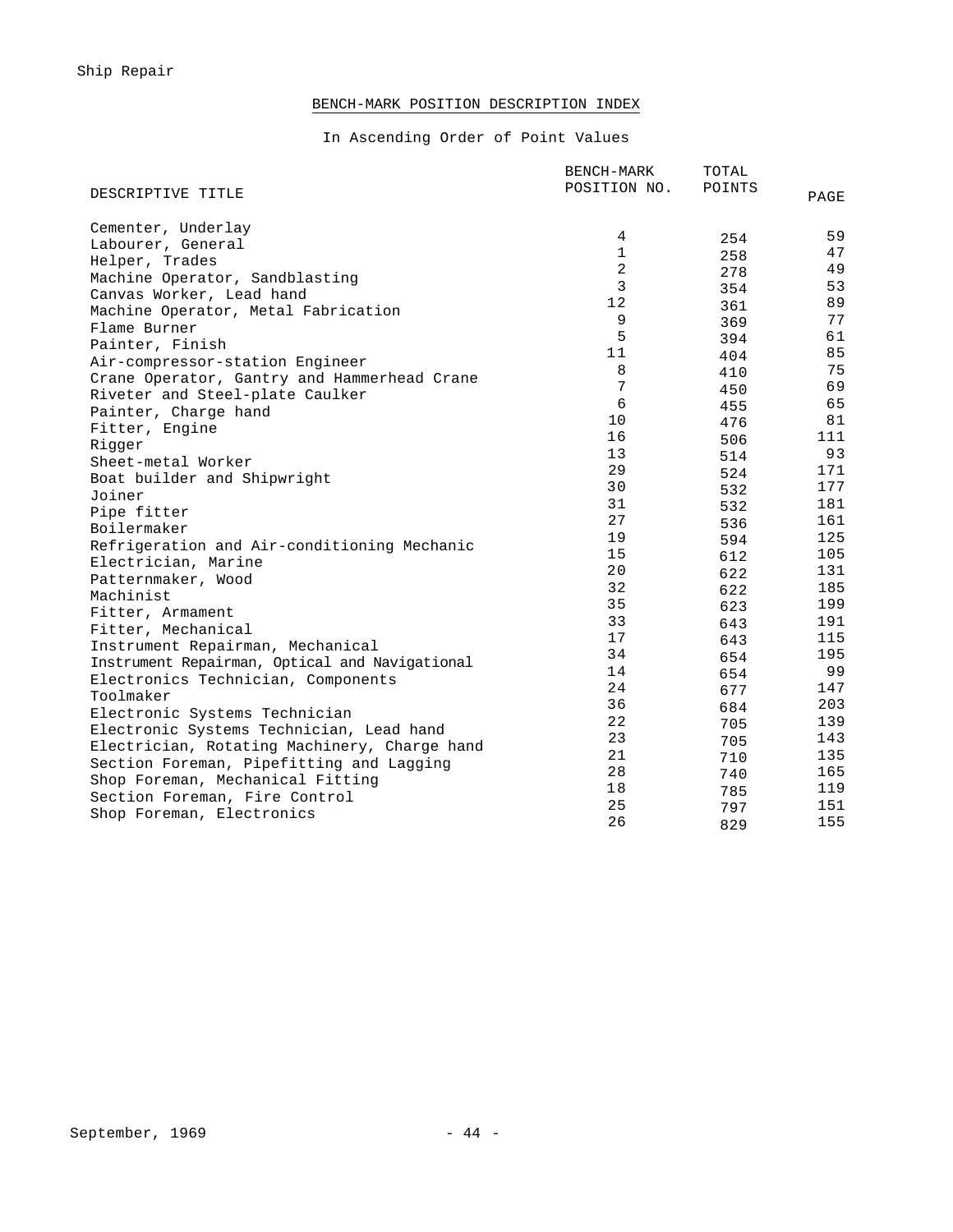# BENCH-MARK POSITION DESCRIPTIONS

# SUB-GROUP: ELEMENTAL

# BENCH-MARK<br>POSITION NO. DESCRIPTIVE TITLE PAGE 1 Labourer, General 47 2 Helper, Trades 49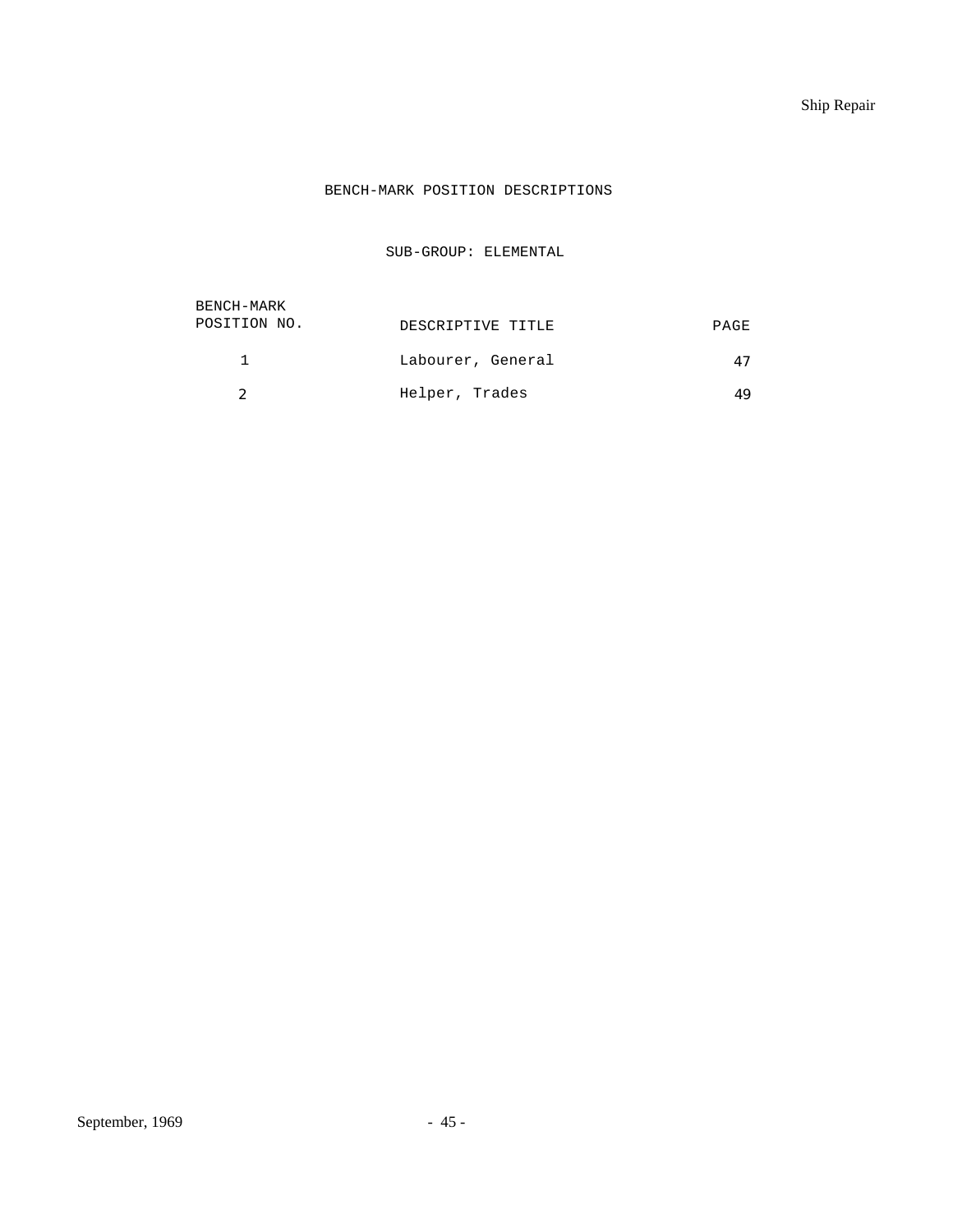Bench-mark Position Number: 1 Level:

Sub-group: ELEMENTAL

Descriptive Title: LABOURER, GENERAL

# Basic Point Rating: 258 Supervisory Rating: n/a

## Summary

Under the supervision of a lead hand or charge hand, performs work such as digging, lifting and carrying materials, and assisting in the heavy work of trades; carries out a variety of cleaning tasks; and performs other duties.

| Duties                                                                                                                                                                                                        |               | % of Time |
|---------------------------------------------------------------------------------------------------------------------------------------------------------------------------------------------------------------|---------------|-----------|
| - Lifts, carries and moves a variety of material such as<br>furniture lumber, paper and refuse.                                                                                                               |               | 25        |
| - Assists tradesmen and trades helpers in a variety of heavy<br>work such as carrying fire brick, loading and unloading<br>work materials, mixing mortar and cranking winches to raise<br>masts and antennae. |               | 25        |
| - Carries out a variety of cleaning tasks such as heavy-duty<br>cleaning, and white-washing walls, sidewalks and curbs.                                                                                       |               | 25        |
| - Performs other duties such as digging ditches, sowing grass<br>seed, mowing lawns, weeding gardens, sweeping yards and<br>shovelling snow.                                                                  |               | 25        |
| Specifications                                                                                                                                                                                                | Degree Points |           |
| Skill and Knowledge                                                                                                                                                                                           |               |           |
| Basic Knowledge - The work requires reading warning<br>and safety notices and communicating orally with<br>the supervisor and fellow workers.                                                                 | $\mathbf{1}$  | 24        |
| Comprehension and Judgement - The work requires under-<br>standing and following explicit instructions and<br>selecting one of a few simple tools.                                                            | 1             | 36        |
| Specific Vocational Training - The skills required can<br>normally be learned from demonstrations by a<br>lead hand or an experienced worker.                                                                 | $\mathbf{1}$  | 20        |
| Effort                                                                                                                                                                                                        |               |           |
| Mental - The work requires performance of tasks                                                                                                                                                               | 1             | 15        |

involving neither detail nor precision.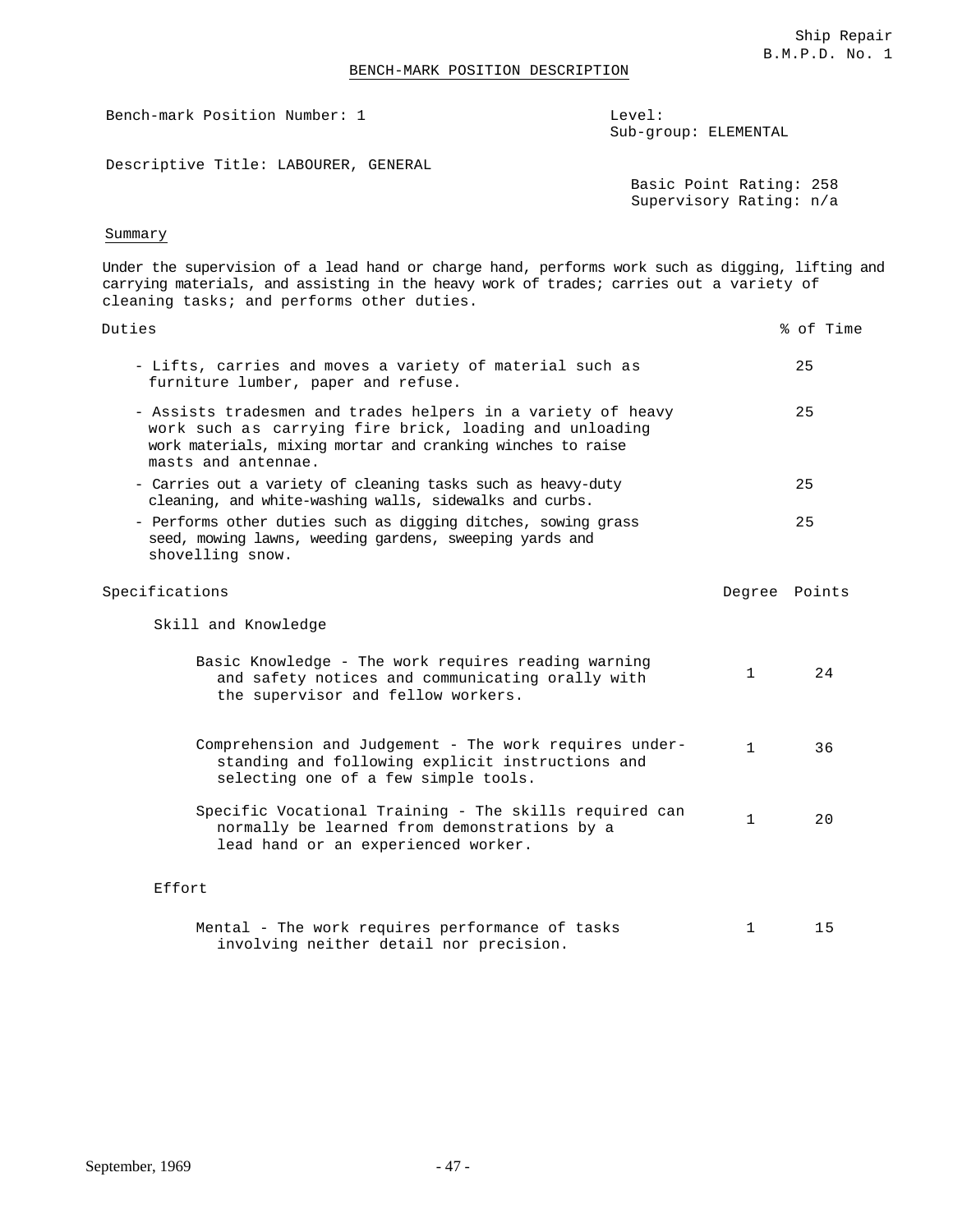|                                                                                                                                                                                                                                                                | Degree         | Points |
|----------------------------------------------------------------------------------------------------------------------------------------------------------------------------------------------------------------------------------------------------------------|----------------|--------|
| Physical - The work requires frequent shovelling;<br>lifting and carrying furniture, lumber, fire-bricks<br>and other materials; and mixing mortar, cranking<br>winches and shovelling snow.                                                                   | 3              | 45     |
| Responsibility                                                                                                                                                                                                                                                 |                |        |
| Resources - The work requires the effective use and care<br>of tools such as picks and shovels and the proper<br>handling of heavy and bulky items and materials to<br>avoid damaging them.                                                                    | $\mathbf{1}$   | 20     |
| Safety of Others - The work requires that care be taken<br>to avoid injury to fellow workers from swinging, drop<br>ping or throwing tools and materials.                                                                                                      | 2              | 23     |
| Working Conditions                                                                                                                                                                                                                                             |                |        |
| Environment - The work requires continual exposure to a<br>variety of conditions such as extremes of weather,<br>noise, wetness and dust while performing outdoor<br>duties in all weather, and performing heavy labour<br>duties in a variety of trade areas. | 4              | 60     |
| Hazards - The work requires frequent exposure to abrasions<br>and bruises from tools and materials handled by the<br>employees and to strains from shovelling and lifting.                                                                                     | A <sub>2</sub> | 15     |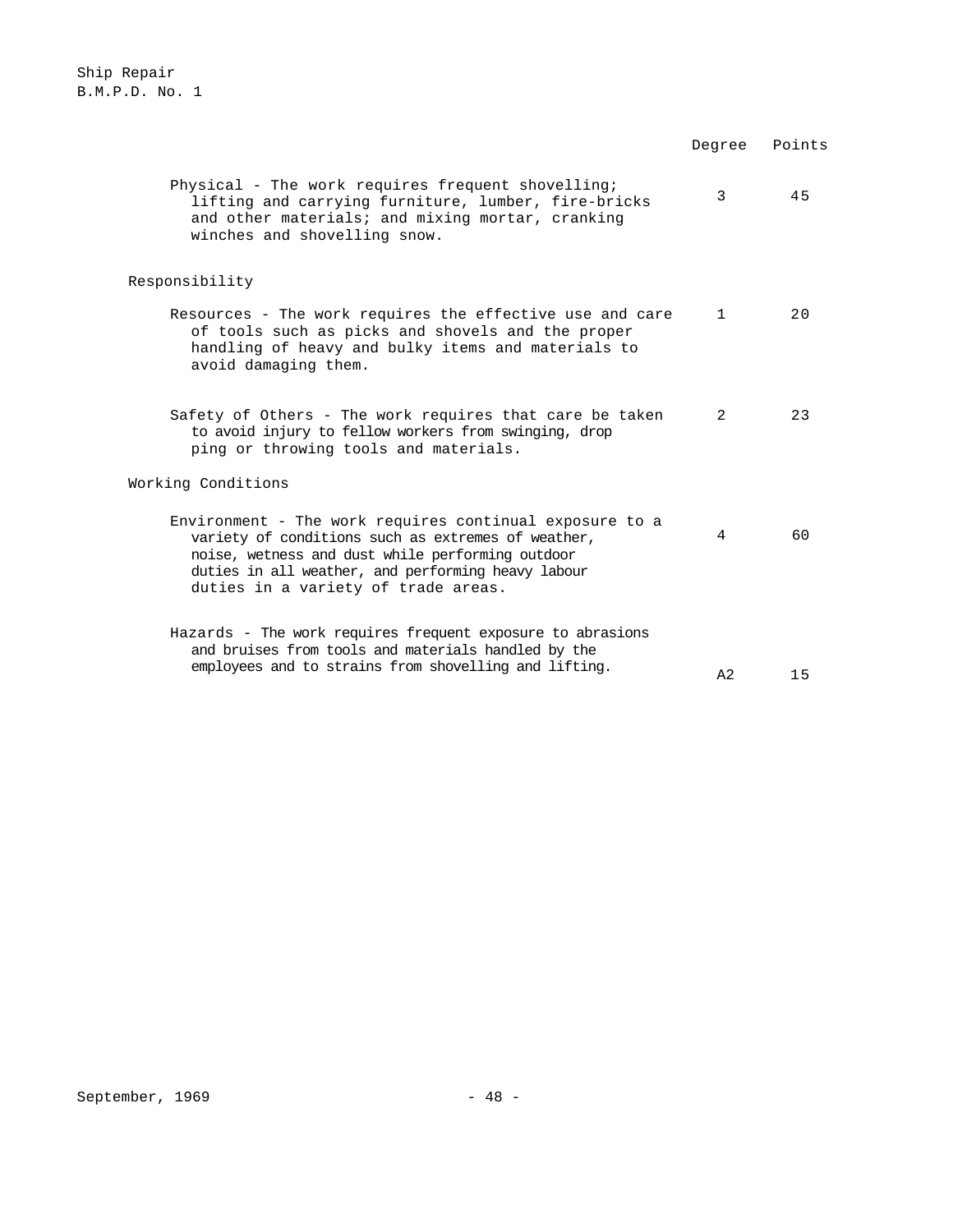Ship Repair B.M.P.D. No. 2

#### BENCH-MARK POSITION DESCRIPTION

Bench-mark Position Number: 2

Level: Sub-group: ELEMENTAL

Descriptive Title: HELPER, TRADES

Basic Point Rating: 278 Supervisory Rating: n/a

Summary

Assists tradesmen in a variety of tasks such as carrying tools and material, holding materials in position or mixing materials, and cleaning work area; and performs related work.

Duties % of Time

70

- Assists a tradesman in a variety of tasks
	- by carrying tools selected by the tradesman to the work area,
	- by carrying materials and components selected by the tradesman to the work site,
	- by fetching tools requested,
	- by climbing ladders and staging and holding plates, flanges, pipes, slings and other material in position as instructed by the tradesman for marking out, bolting or other operation,
	- by mixing materials such as deck coverings and underlay or caulking compounds, and
	- by cleaning parts, materials or equipment, work area and tools as instructed.

- Performs related work such as removing and cutting gaskets, filing burrs, removing paint, cutting material to a specified size, threading pipes and rods, and drilling and tapping holes in plates and flanges, using hand tools such as paint scrapers, hammers, wrenches, files, hole punch, hack-saw, taps and dies. 30

| specifications                                                                                                                                                                             | Degree Points |
|--------------------------------------------------------------------------------------------------------------------------------------------------------------------------------------------|---------------|
| Skill and Knowledge                                                                                                                                                                        |               |
| Basic Knowledge - The work requires reading warning<br>and safety signs and communicating orally with the<br>tradesman being assisted.                                                     | 24            |
| Comprehension and Judgement - Verbal instructions for<br>tasks such as holding, carrying and cutting are<br>given on a step-by-step basis. Tools and methods<br>to be used are prescribed. | 36            |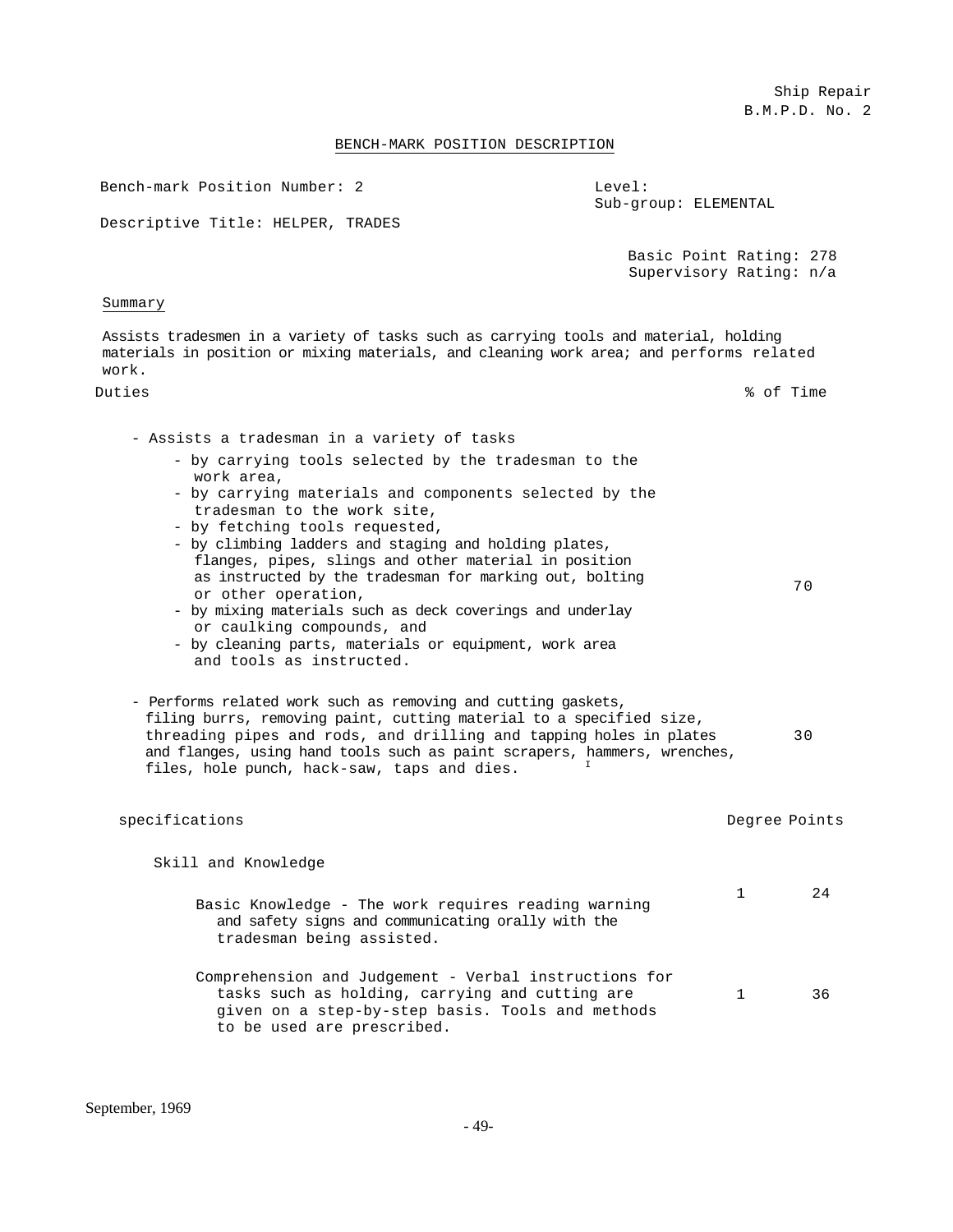Ship Repair B.M.P.D. No. 2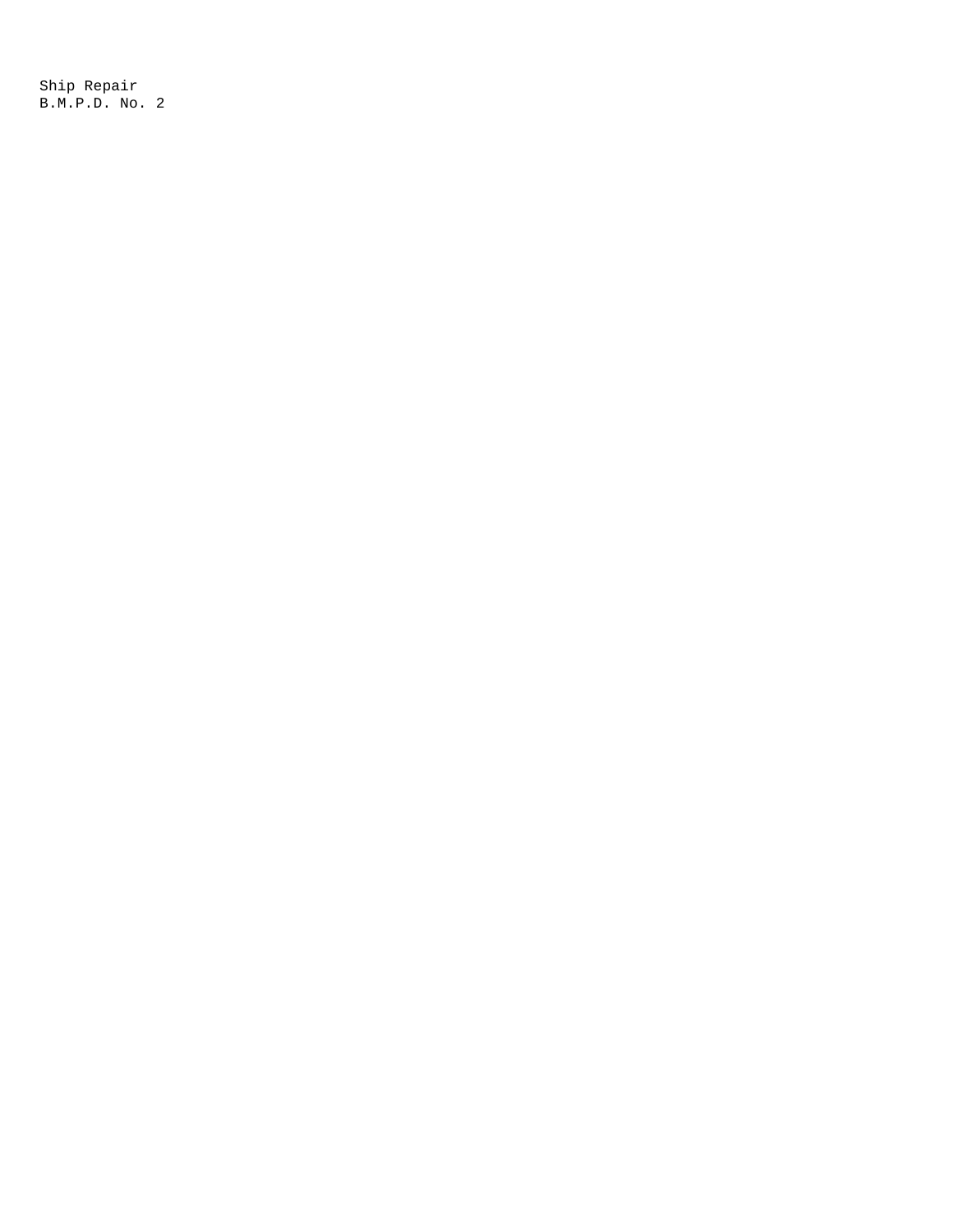|                                                                                                                                                                                                             | Degree            | Points |
|-------------------------------------------------------------------------------------------------------------------------------------------------------------------------------------------------------------|-------------------|--------|
| Specific Vocational Training - The skill required, such<br>as the use of wrenches, hammers, chisels and other<br>hand tools, are normally learned from demonstration<br>and some experience.                | $\overline{2}$    | 40     |
| Effort                                                                                                                                                                                                      |                   |        |
| Mental - Care is required when measuring and cutting<br>material to a specified size or when selecting and<br>using tools such as taps and dies.                                                            | $\overline{2}$    | 3 O    |
| Physical - The work requires climbing ladders or<br>scaffolding and handling and holding a variety of<br>objects such as pipes, plates, flanges and tools,<br>frequently from difficult work positions.     | 3                 | 45     |
| Responsibility                                                                                                                                                                                              |                   |        |
| Resources - Mistakes in the work are readily detected<br>by the tradesmen, but would cause a small loss of<br>time and material and some inconvenience.                                                     | $\mathbf{1}$      | 20     |
| Safety of Others - The work requires working with<br>others. It also requires cleaning the work site of<br>debris, materials or tools, and failure to do so<br>could cause accidents.                       | $\overline{2}$    | 23     |
| Working Conditions                                                                                                                                                                                          |                   |        |
| Environment - Normally the work requires exposure to<br>dust, dirt, noise and, when working outdoors,<br>extremes of weather.                                                                               | 3                 | 44     |
| Hazards - There is occasional exposure to injuries when<br>cutting material, lifting and moving tools and<br>components, and helping others. Loss of work time<br>is characteristic of this type of injury. | В<br>$\mathbf{1}$ | 16     |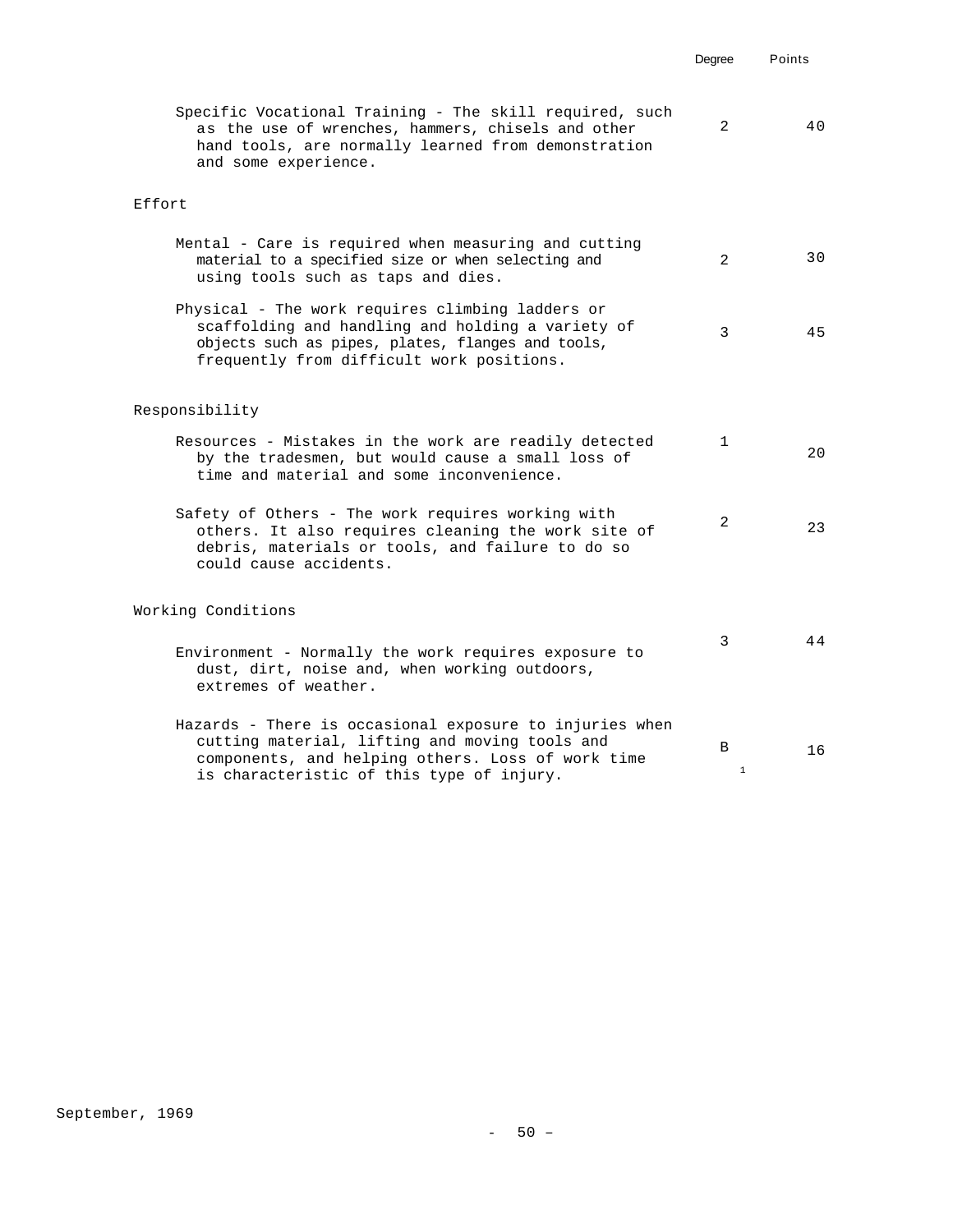# BENCH-MARK POSITION DESCRIPTION

## SUB-GROUP: MACHINE TENDING

BENCH-MARK POSITION NO. 3 DESCRIPTIVE TITLE PAGE Machine Operator, Sandblasting 53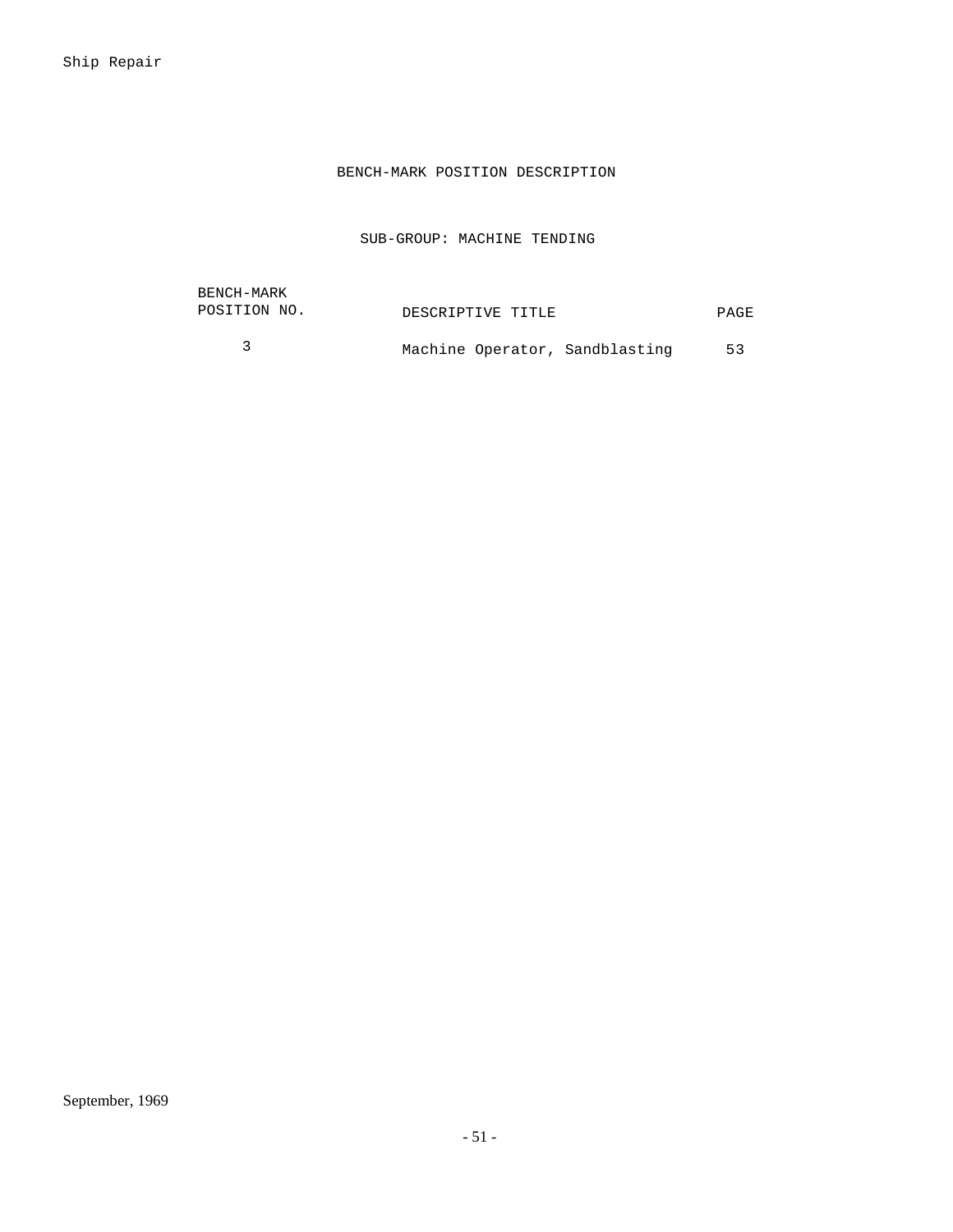Ship Repair B.M.P.D. No. 3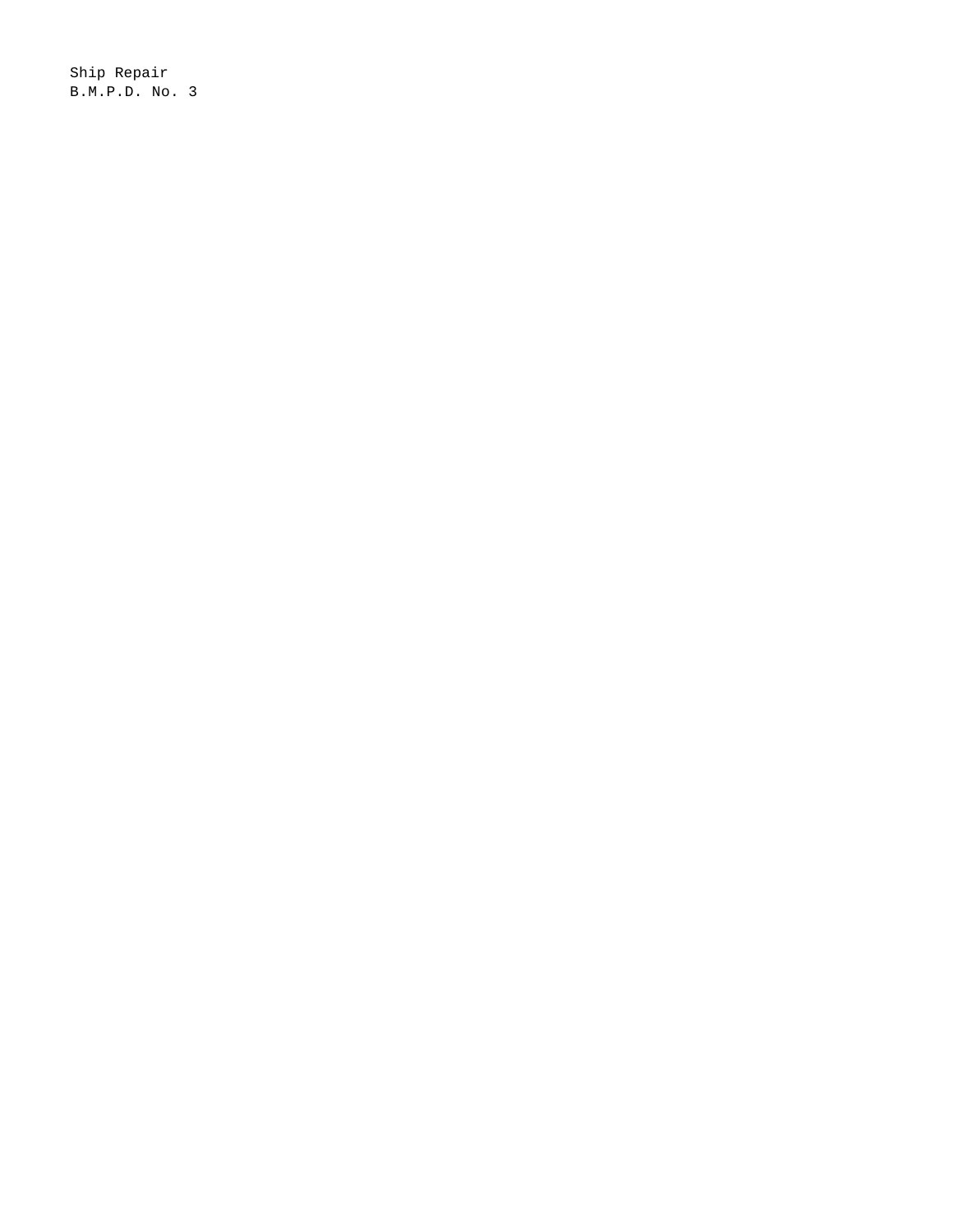|  |  | BENCH-MARK POSITION DESCRIPTION |
|--|--|---------------------------------|
|--|--|---------------------------------|

| Bench-mark Position Number: 3                                                                                                                                                                                                                                                                                                                                                                                                                                                                                                                                                                                                                                                                                                                                                                                                                                                                                       | Level:<br>Sub-group: MACHINE TENDING               |
|---------------------------------------------------------------------------------------------------------------------------------------------------------------------------------------------------------------------------------------------------------------------------------------------------------------------------------------------------------------------------------------------------------------------------------------------------------------------------------------------------------------------------------------------------------------------------------------------------------------------------------------------------------------------------------------------------------------------------------------------------------------------------------------------------------------------------------------------------------------------------------------------------------------------|----------------------------------------------------|
| Descriptive Title: MACHINE OPERATOR,<br>SANDBLASTING                                                                                                                                                                                                                                                                                                                                                                                                                                                                                                                                                                                                                                                                                                                                                                                                                                                                | Basic Point Rating: 354<br>Supervisory Rating: n/a |
| Summary                                                                                                                                                                                                                                                                                                                                                                                                                                                                                                                                                                                                                                                                                                                                                                                                                                                                                                             |                                                    |
| Under the supervision of a lead hand or charge hand, and occasionally receiving<br>technical direction from a tradesman, removes rust, paint and dirt from a variety of<br>surfaces and items, using portable and stationary sandblasting equipment; and<br>performs other duties.                                                                                                                                                                                                                                                                                                                                                                                                                                                                                                                                                                                                                                  |                                                    |
| Duties                                                                                                                                                                                                                                                                                                                                                                                                                                                                                                                                                                                                                                                                                                                                                                                                                                                                                                              | % of Time                                          |
| - Removes scale, rust, paint, tar, grease and dirt from ships'<br>hulls, from a variety of components such as armament parts,<br>anchors, tanks, air vents and radar screens, and from stocked<br>items such as plate, bars, and boats' davits according to<br>established practice and special instructions<br>- by setting up work and operating portable sandblasting<br>equipment,<br>- by assembling equipment and positioning items to be<br>cleaned,<br>- by selecting grade of abrasive and air pressure and<br>adjusting mixture of air and abrasive according to the<br>surface to be cleaned,<br>- by masking vulnerable surfaces to protect them from<br>sand damage,<br>- by directing blast of sand toward the object to be<br>cleaned, adjusting the position and direction of the<br>hose to obtain desired finish, and<br>- by blowing off sand and removing masking on completion<br>of cleaning. | 70                                                 |
| - Operates wheelabrators to blast such items as anchor cables,<br>bars and castings by placing items in the chamber, by loading<br>the hopper with shot, by setting the machine to operate for<br>a specified interval and removing articles on completion of<br>blasting.                                                                                                                                                                                                                                                                                                                                                                                                                                                                                                                                                                                                                                          | 10                                                 |
| - Operates vacu-blast machines to blast surfaces such as decks<br>prior to painting or laying tile and treads.                                                                                                                                                                                                                                                                                                                                                                                                                                                                                                                                                                                                                                                                                                                                                                                                      | 10                                                 |
| - Performs other duties such as blasting small electrical and<br>gun parts in a vacu-blast cabinet, and maintaining and<br>repairing blasting equipment.                                                                                                                                                                                                                                                                                                                                                                                                                                                                                                                                                                                                                                                                                                                                                            | 10                                                 |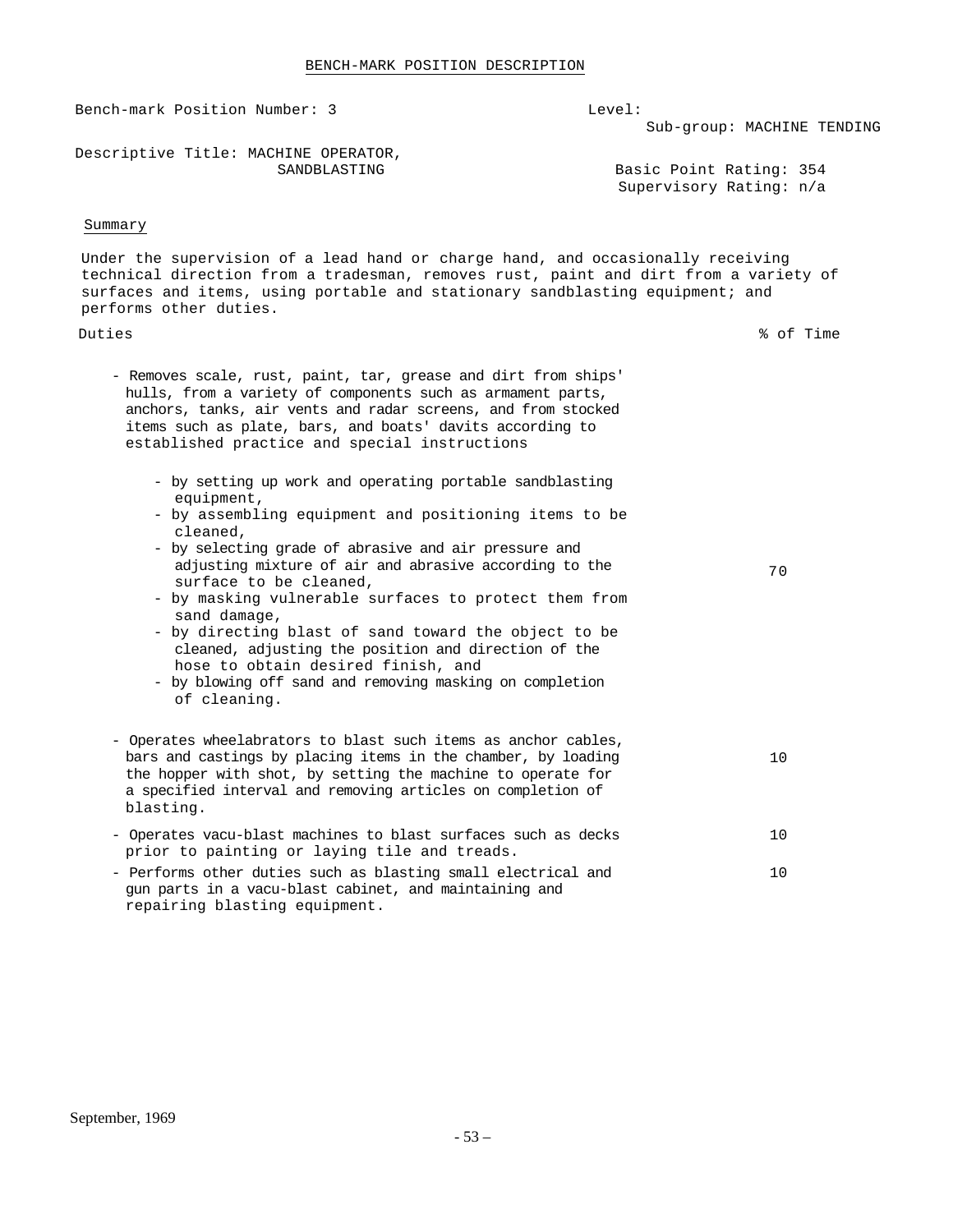| Specifications                                                                                                                                                                                                                                                                                                          | Degree | Points |
|-------------------------------------------------------------------------------------------------------------------------------------------------------------------------------------------------------------------------------------------------------------------------------------------------------------------------|--------|--------|
| Skill and Knowledge                                                                                                                                                                                                                                                                                                     |        |        |
| Basic Knowledge - The work requires recording job<br>numbers, quantities of items, and quantities of<br>abrasive used and calculating quantities of masking<br>material and abrasive required for each job.                                                                                                             | 2      | 40     |
| Comprehension and Judgement - The work requires an<br>understanding of the effect of a number of different<br>abrasives under variations in air pressure on a<br>variety of materials and surfaces, and the exercise<br>of judgement in ensuring that finished surfaces are<br>masked for protection against abrasives. | 2      | 64     |
| Specific Vocational Training - The work requires<br>training and experience in the operation of portable<br>and stationary sandblasting equipment and in the use<br>ob abrasives on various materials and surfaces.                                                                                                     | 3      | 60     |
| Effort                                                                                                                                                                                                                                                                                                                  |        |        |
| Mental - The work requires masking exposed portions of<br>polished surfaces or other vulnerable items, the careful<br>application of sandblast to surfaces of thin or soft<br>material, and adjusting air pressure and air abrasive<br>mixture according to the condition and type of material.                         | 2      | 30     |
| Physical - The work requires connecting hoses and filling<br>abrasive hoppers when setting up equipment and continually<br>directing the pressure hose at the work surface, frequently<br>working from staging during the sand-blasting operation.                                                                      | 3      | 45     |
| Responsibility                                                                                                                                                                                                                                                                                                          |        |        |
| Resources - The work requires the effective use of<br>equipment and materials. Poor workmanship results<br>in loss of time and material and inconvenience to<br>others.                                                                                                                                                 | 2      | 46     |
| Safety of Others - Sandblasting is normally done<br>remote from other workers.                                                                                                                                                                                                                                          | 1      | 10     |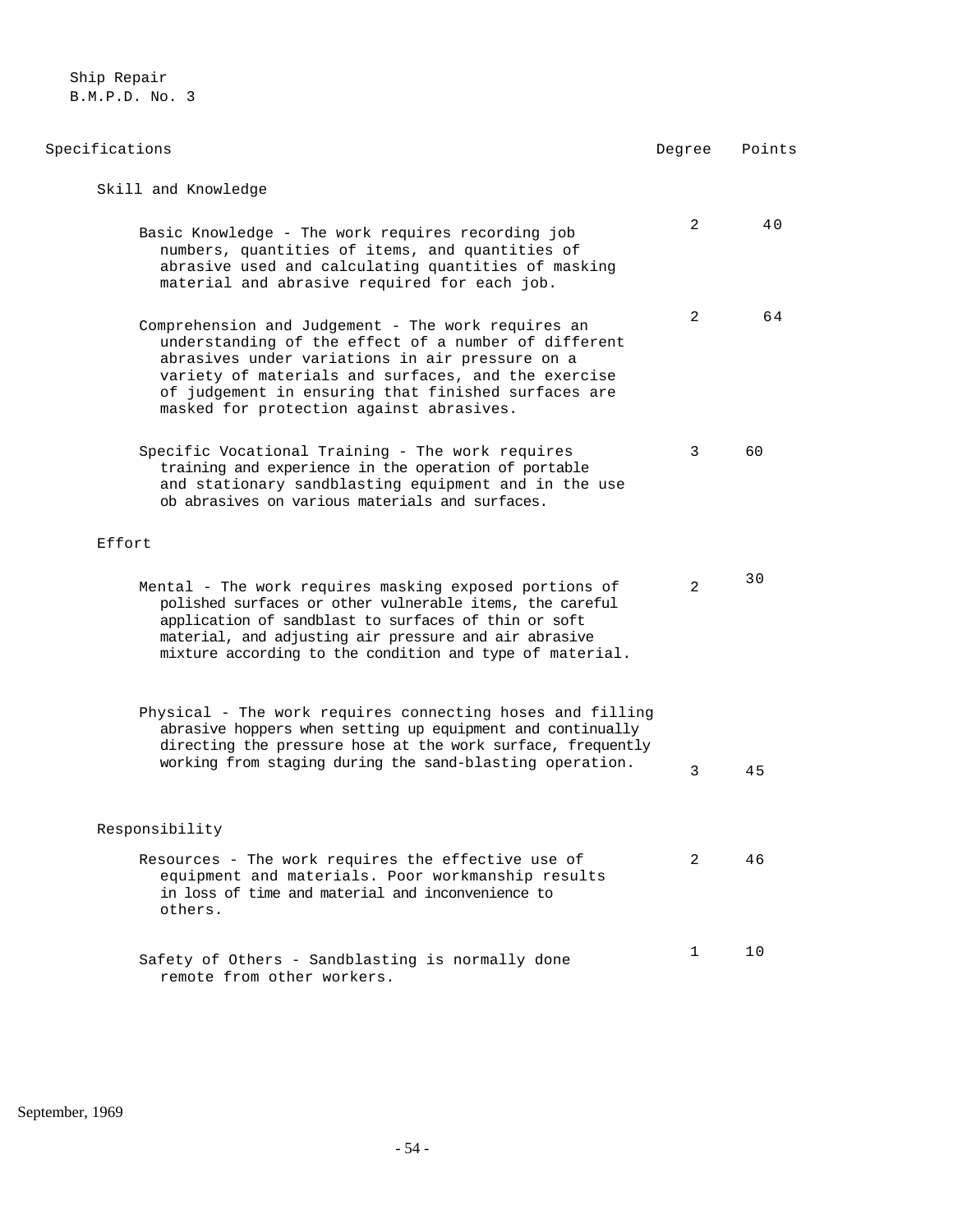# Working Conditions

| Environment - The work normally requires exposure to<br>extremely dusty and dirty conditions and the wearing<br>of uncomfortable protective clothing and equipment. |                |    |
|---------------------------------------------------------------------------------------------------------------------------------------------------------------------|----------------|----|
| Hazards - The work requires continual exposure to<br>abrasions, cuts and bruises while setting up and<br>operating equipment.                                       | A <sub>2</sub> | 15 |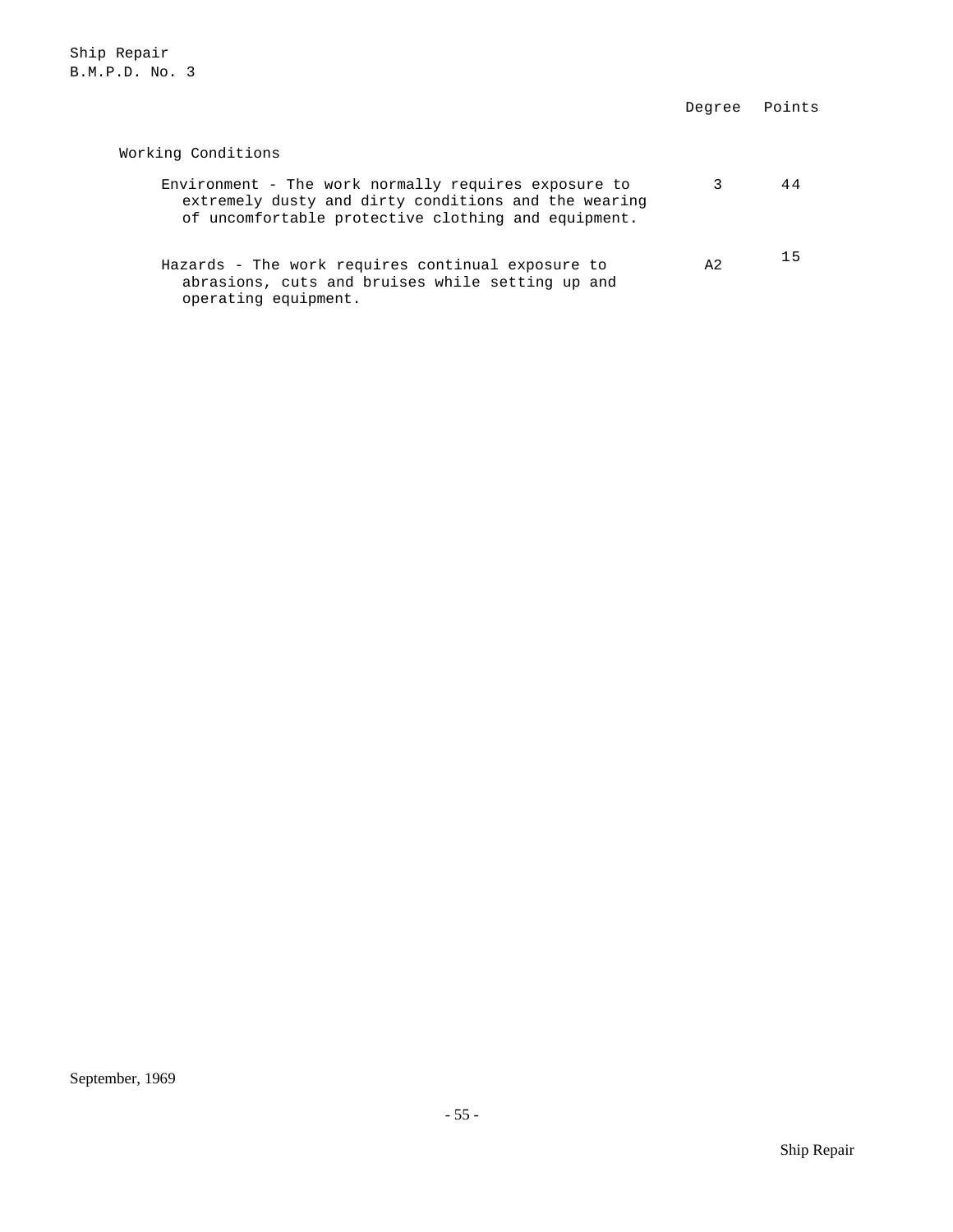# BENCH-MARK POSITION DESCRIPTIONS

# SUB-GROUP: MANIPULATING

| bench-mark   |                                 |             |
|--------------|---------------------------------|-------------|
| position no. | <b>DESCRIPTIVE TITLE</b>        | <b>PAGE</b> |
|              | Cementer, Underlay              | 59          |
| 5            | Flame burner                    | 61          |
| 6            | Riveter and steel-plate Caulker | 65          |

September, 1969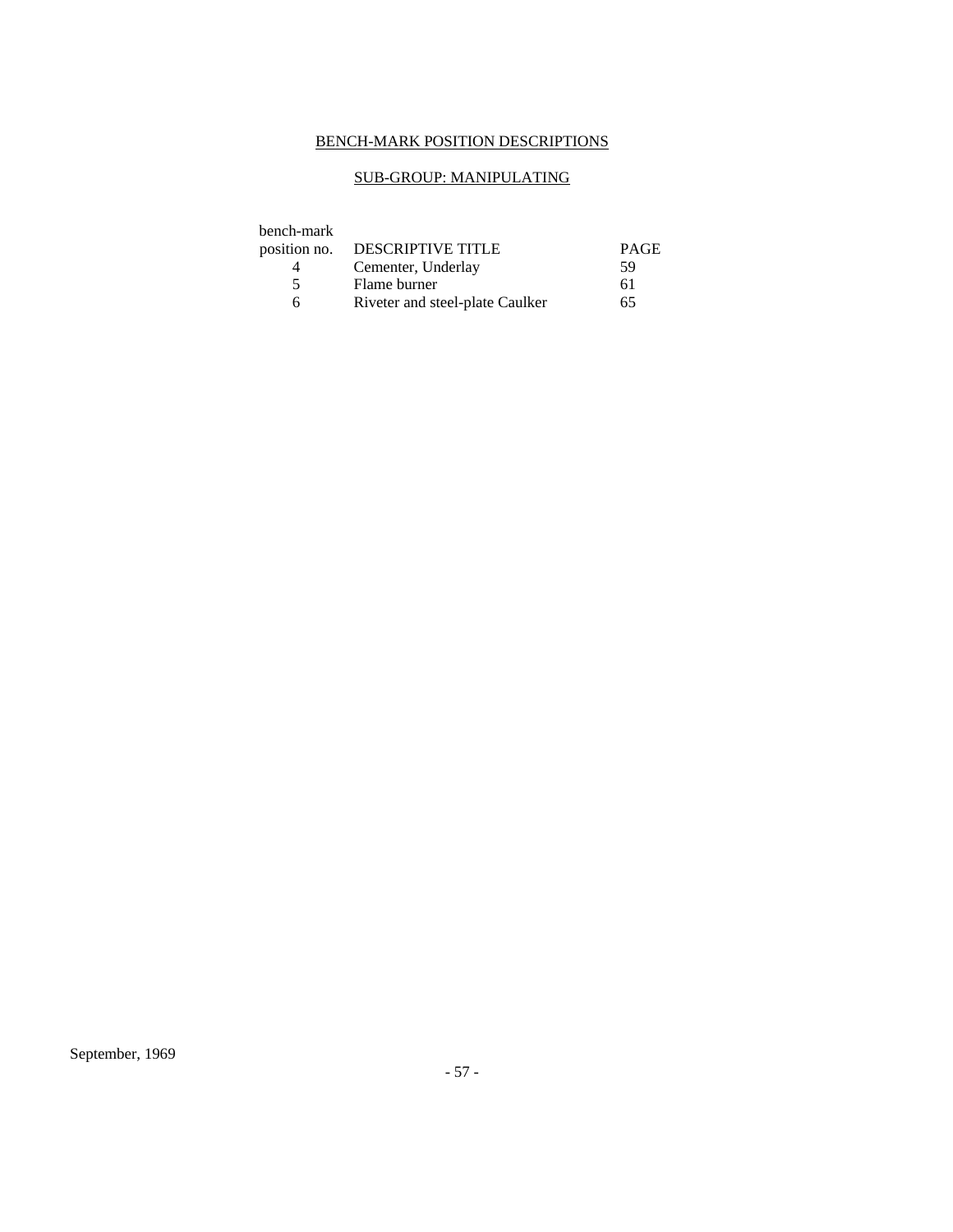# BENCH-MARK POSITION DESCRIPTION

| <b>Bench-Mark Position Number: 4</b>  | Level:                   |
|---------------------------------------|--------------------------|
|                                       | Sub-Group: Manipulating  |
| Descriptive Title: CEMENTER, UNDERLAY | Basic Point Rating : 254 |
|                                       | Supervisory Rating: n/a  |

# **Summary**

Under the supervision of a lead hand, prepares metal decks for the installation of titles; mixes, transports and applies specified underlay materials and cement; and performs other duties.

| Duties                   |    |                                                                                                                                               | % of Time |
|--------------------------|----|-----------------------------------------------------------------------------------------------------------------------------------------------|-----------|
| $\overline{\phantom{a}}$ |    | Prepares metal decks for the installation of vinyl-asbestos, quarry and other titles to ensure a good<br>bond and a smooth surface finish.    |           |
|                          |    | by treating metal surfaces already cleaned by others, with a compound specially<br>related to the metal and underlay material to be used,     |           |
|                          | ۰. | by gathering together and mixing, by hoe, specified material mixes, and by<br>transporting mixed materials to the work site,                  |           |
|                          | ۰. | by trowelling material into place, levelling and smoothing uneven surfaces, and by<br>shaping, by hand, irregular corners and deck boundaries | 50        |
| $\overline{\phantom{a}}$ |    | Mixes cement by hoe, and transports and lays mix for emergency repairs to hulls of ships.                                                     | 35        |
|                          |    | Performs other duties as assigned.                                                                                                            | 15        |

| <b>Specifications</b>                                                                                                                                                                   | Degree        | Points |
|-----------------------------------------------------------------------------------------------------------------------------------------------------------------------------------------|---------------|--------|
| Skill and Knowledge                                                                                                                                                                     |               |        |
| Basic Knowledge – The work requires using multiplication and division in the following of                                                                                               | $\mathcal{L}$ | 40     |
| mixing instructions and other specifications, and in keeping a count of materials used.                                                                                                 |               |        |
| Comprehension and judgment – The work requires understanding simple and explicit<br>instructions, and selecting ways of doing the work from a few straightforward alternative.          |               | 36     |
| Specific vocational training – The work requires training and experience in the mixing and<br>application of special underlay materials and cement to ensure a smooth level surface for |               | 40     |
| bonding tiles in heavy traffic areas.                                                                                                                                                   |               |        |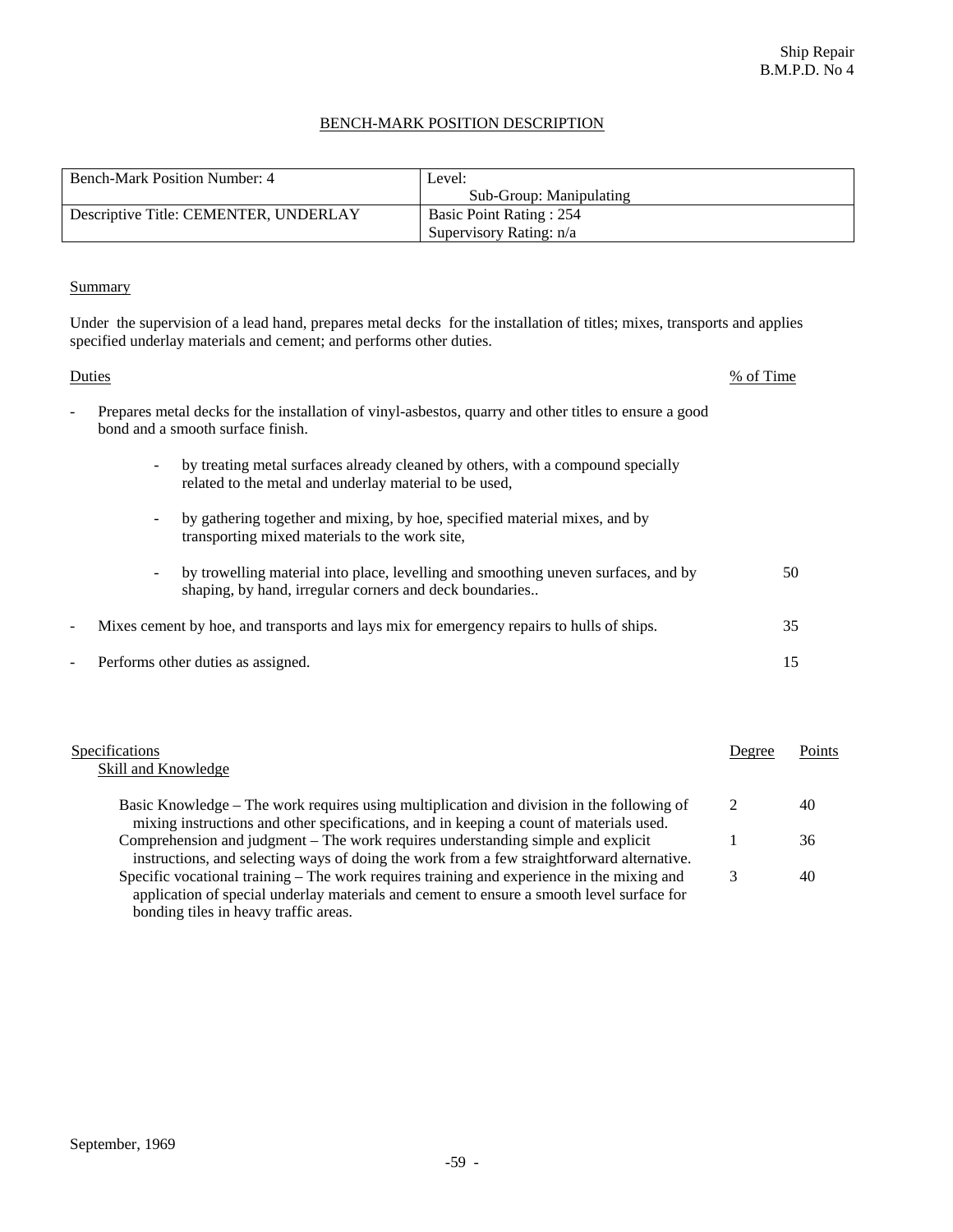# Ship Repair B.M.P.D. No. 4

| Effort                                                                                                                                                                                                   |                |    |  |
|----------------------------------------------------------------------------------------------------------------------------------------------------------------------------------------------------------|----------------|----|--|
| Mental - The work requires care in reading instructions<br>and a normal level of attention during application of<br>metal treatment and underlay material. Work is not<br>finished to precise standards. | 1              | 15 |  |
| Physical - The work requires standing, lifting<br>material and containers, and mixing, transporting<br>and applying underlay material.                                                                   | 2              | 30 |  |
| Responsibility                                                                                                                                                                                           |                |    |  |
| Resources - The work requires care of tools such as<br>mixing boxes, shovels, hoes and trowels, and of<br>inexpensive materials.                                                                         | 1              | 20 |  |
| Safety of Others - The work requires marking the area<br>to warn against slipping on a wet surface, but the<br>possibility of injury to others is limited.                                               | $\mathbf{1}$   | 10 |  |
| Working Conditions                                                                                                                                                                                       |                |    |  |
| Environment - The work requires exposure to wet and<br>occasional dirt, noise and bad weather.                                                                                                           | 2              | 28 |  |
| Hazards - The work requires frequent exposure to cuts<br>and bruises.                                                                                                                                    | A <sub>2</sub> | 15 |  |

Degree Points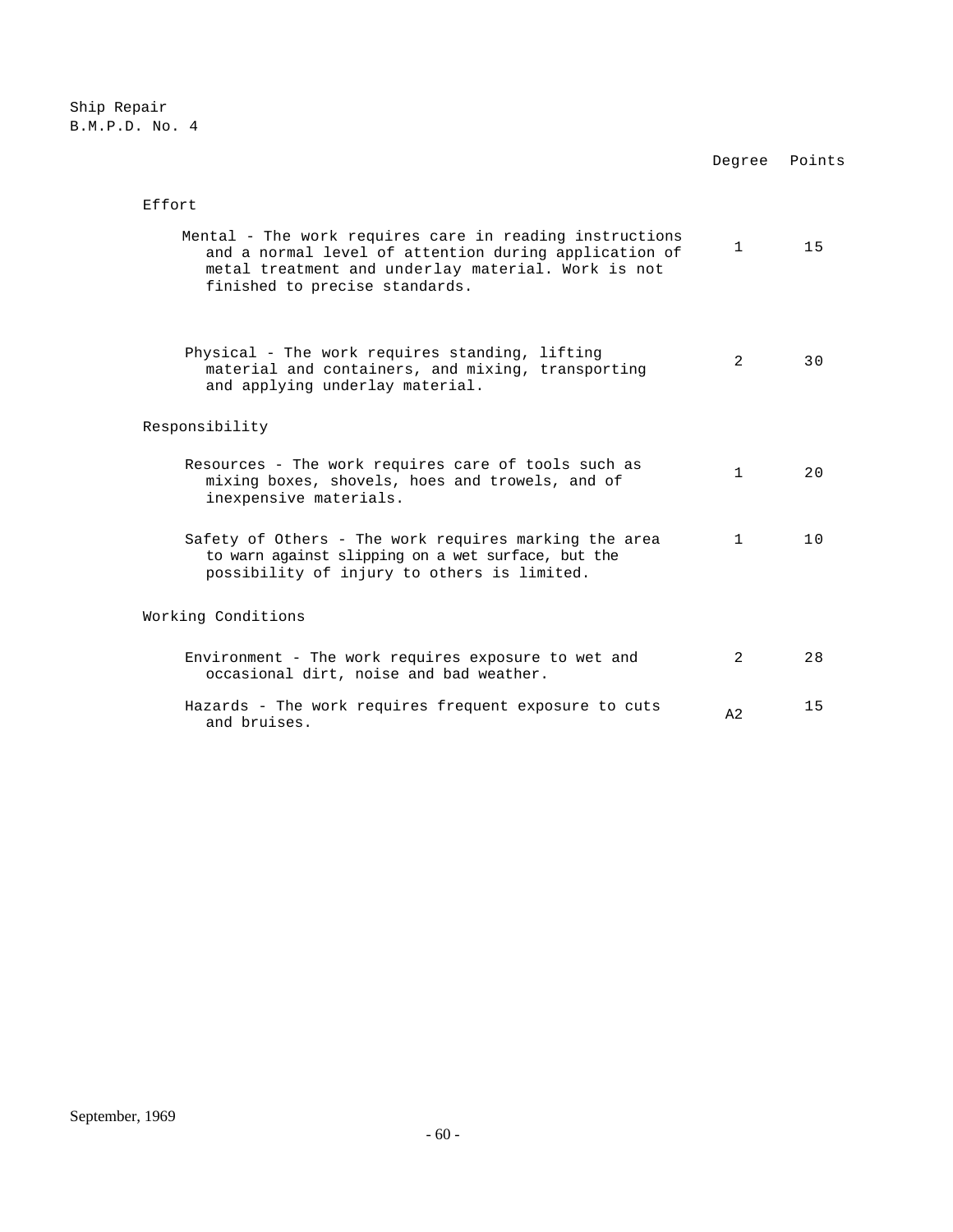#### BENCH-MARK POSITION DESCRIPTION

Bench-mark Position Number: 5

Level:

Sub-group: MANIPULATING

Descriptive Title: FLAME BURNER

Basic Point Rating: 394 Supervisory Rating: n/a

Summary

Under the supervision of a charge hand, makes a variety of shapes, using oxy-acetylene burning and cutting equipment; removes corroded nuts, bolts and other items; heats items of metal to facilitate removal, bending or straightening; and performs other duties.

Duties % of Time

50

- Makes a variety of shapes such as flanges, sections and gusset plates from cast iron and rolled and forged steel plate up to four inches thick, so that the finish is smooth and to a tolerance of  $\pm$  1/16 inch
	- by marking shapes on the material to be used, following single line drawings or sketches or verbal instructions, using trammel, rule and centre punch,
	- by selecting suitable burning tip, oxygen and acetylene gas pressures according to the thickness and nature of the material to be cut, in accordance with established practice or shop manual instructions, and
	- by preheating the material to red heat and, by using higher oxygen pressure and volume, burning through the material, following the marked line.
- Removes rivets, bolts, nuts, studs an other metal items that have become corroded and resist movement, as directed by tradesmen, and with minimum damage to adjacent materials
	- by inspecting the work site, searching for exposed wires and other flammable materials, taking precautions against possible presence of gas and arranging satisfactory ventilation, - by moving oxy-acetylene equipment to the site, and 35
	- by preheating the item to be removed and, by using higher pressure and volume of oxygen, burning out the required item.
- Heats a variety of metal parts, such as gear wheels, shafts and pipe, to facilitate their removal, bending or straightening.
- Performs other duties such as cleaning equipment and the work area.  $\frac{5}{5}$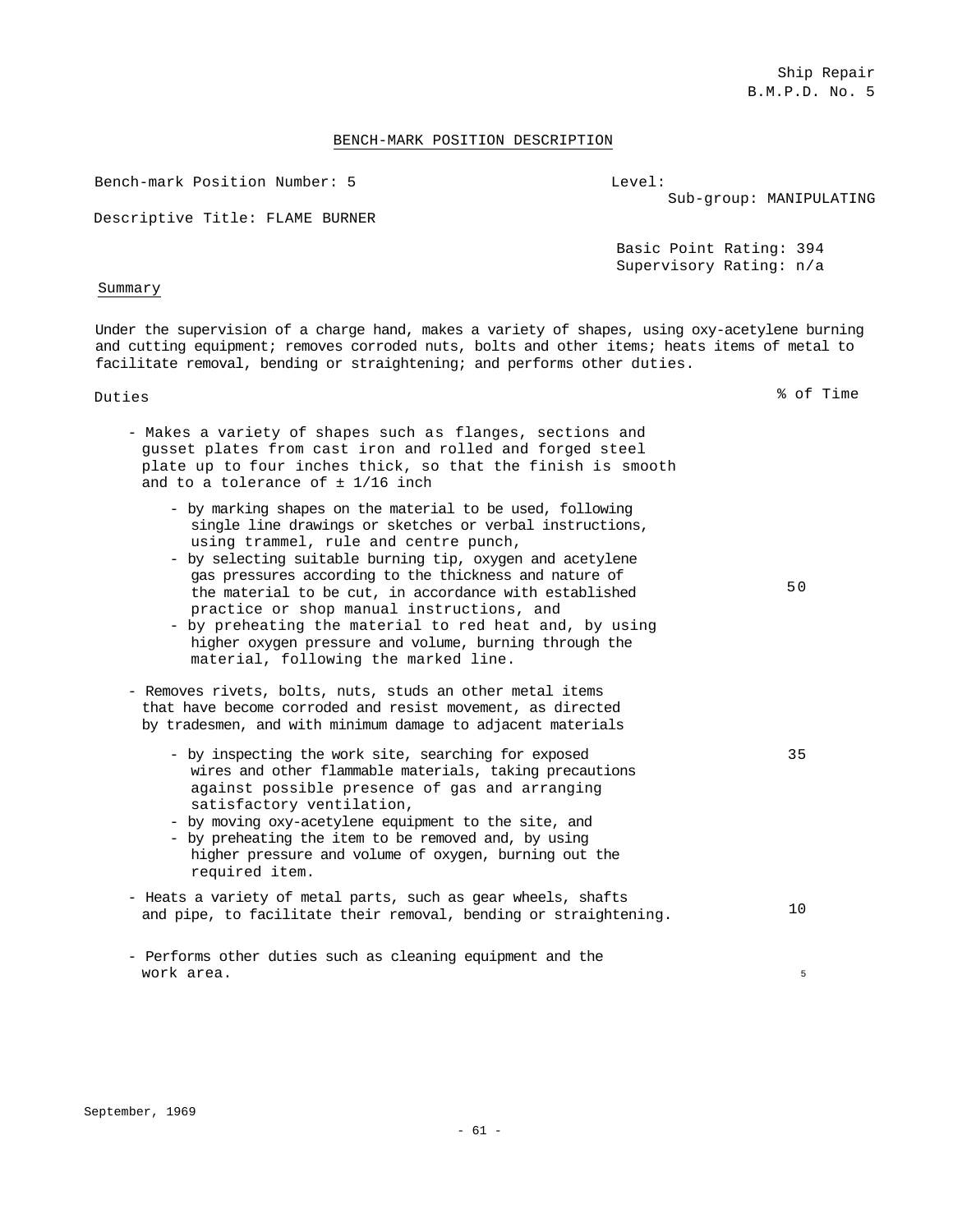Ship Repair B.M.P.D. No. 5

| Specifications                                                                                                                                                                                                                                                  |                | Degree Points |
|-----------------------------------------------------------------------------------------------------------------------------------------------------------------------------------------------------------------------------------------------------------------|----------------|---------------|
| Skill and Knowledge                                                                                                                                                                                                                                             |                |               |
| Basic Knowledge - The work requires reading single<br>line drawings, keeping records of gas quantities'<br>used, and using instructional tables concerning<br>burning tips and gas pressure to be used under<br>different circumstances.                        | 3              | 56            |
| Comprehension and Judgement - The work is done in<br>accordance with established practices and instructions.<br>Judgement is required in determining the<br>right flame to be used and positioning the flame<br>to ensure effective work.                       | 3              | 93            |
| Specific Vocational Training - The work requires training<br>and experience in using oxy-acetylene burning and cutting<br>techniques, determining the right burning tip for unusual<br>jobs, and finishing work smoothly and to tolerances of +<br>$1/16$ inch. | 3              | 60            |
| Effort                                                                                                                                                                                                                                                          |                |               |
| Mental - The work is carried out to fairly broad<br>tolerances, but care must be taken when burning out<br>rivets, studs and other items to prevent damage to<br>adjacent materials.                                                                            | 2              | 30            |
| Physical - The work normally requires little physical<br>effort; occasionally it requires hauling equipment<br>to work sites on board ship.                                                                                                                     | $\mathbf{1}$   | 15            |
| Responsibility                                                                                                                                                                                                                                                  |                |               |
| Resources - Errors in cutting or burning will result<br>in wasted material and labour, and the replacement<br>of damaged items. Care has to be taken to prevent<br>burning of gas hoses.                                                                        | $\overline{2}$ | 46            |
| Safety of Others - Care has to be taken to ensure that<br>molten metal and red-hot pieces of metal do not<br>fall on, and burn other workers.                                                                                                                   | $\overline{2}$ | 23            |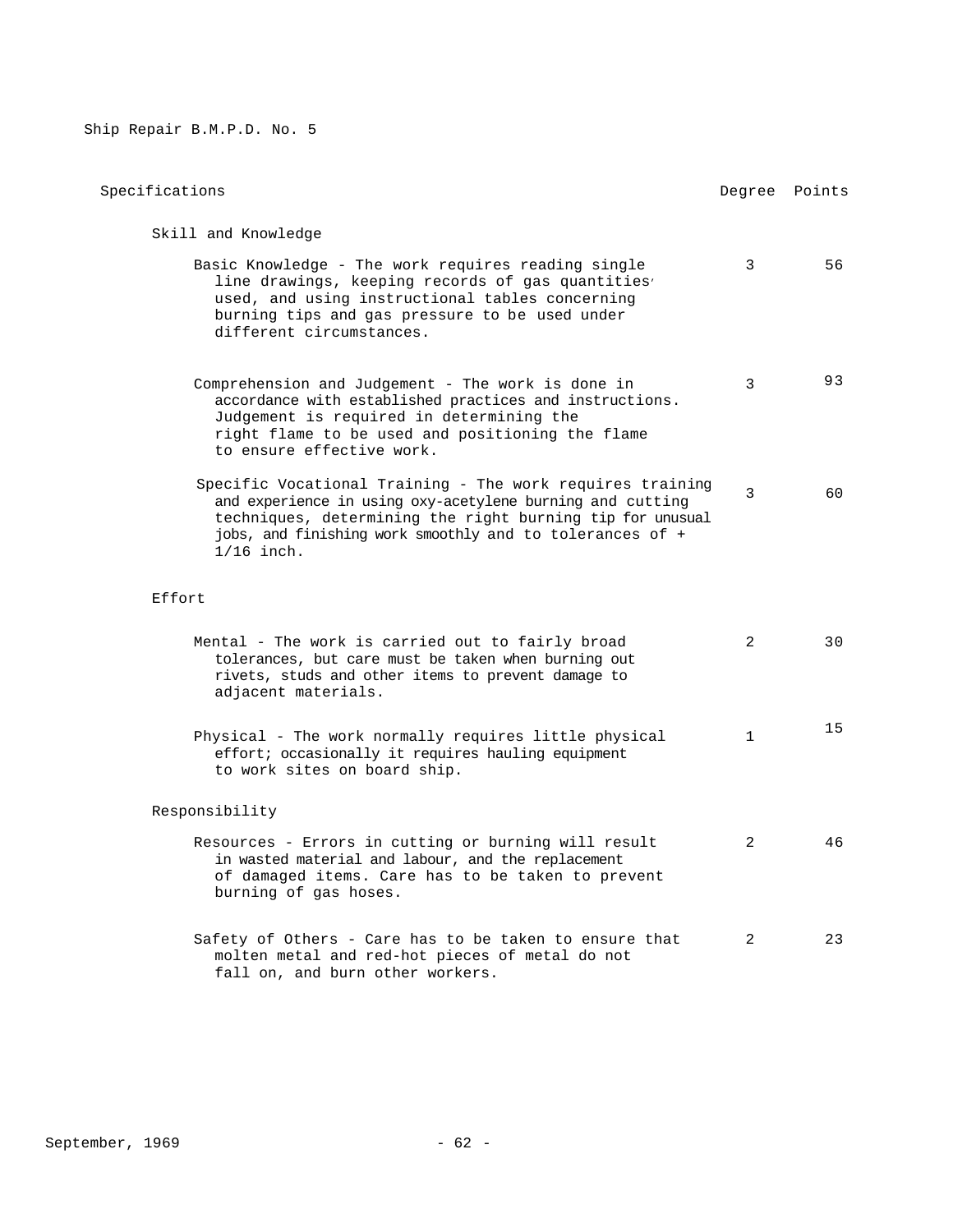|                                                                                                                                                                                                            | Degree         | Points |
|------------------------------------------------------------------------------------------------------------------------------------------------------------------------------------------------------------|----------------|--------|
| Working Conditions                                                                                                                                                                                         |                |        |
| Environment - The work requires using high-temperature<br>oxy-acetylene flame, with resulting heat, fumes and<br>spattering of molten metal. Burners' glasses, helmet<br>and heavy gloves need to be worn. | 3              | 44     |
| Hazards - There is frequent exposure to burns caused<br>by molten metal and flame.                                                                                                                         | B <sub>2</sub> | 27     |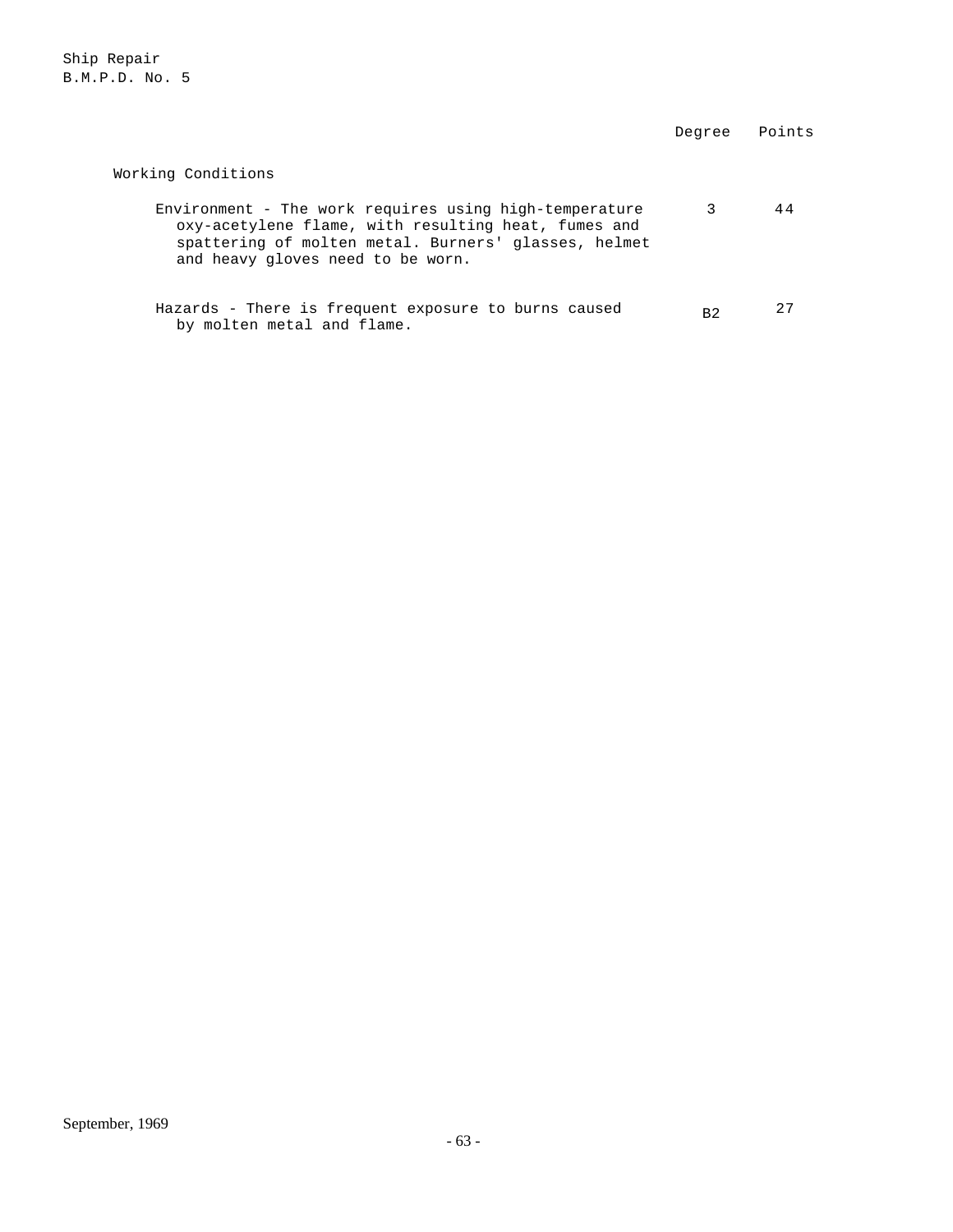| Bench-mark Position Number: 6                                                                                                                                                                                                                                                                                                                                                                                                | Level:                                             |               |                         |
|------------------------------------------------------------------------------------------------------------------------------------------------------------------------------------------------------------------------------------------------------------------------------------------------------------------------------------------------------------------------------------------------------------------------------|----------------------------------------------------|---------------|-------------------------|
| Descriptive Title: RIVETER AND STEEL-PLATE                                                                                                                                                                                                                                                                                                                                                                                   |                                                    |               | Sub-group: MANIPULATING |
|                                                                                                                                                                                                                                                                                                                                                                                                                              |                                                    |               |                         |
| <b>CAULKER</b>                                                                                                                                                                                                                                                                                                                                                                                                               | Basic Point Rating: 455<br>Supervisory Rating: n/a |               |                         |
| Summary                                                                                                                                                                                                                                                                                                                                                                                                                      |                                                    |               |                         |
| Under the supervision of a lead head or charge hand, rivets steel plates and aluminums sheets<br>together, and metal parts on the ships' hulls and other structures; caulks seams between metal<br>plates and chips plate in preparation for welding; tests compartments for leaks; and performs<br>other duties.                                                                                                            |                                                    |               |                         |
| Duties                                                                                                                                                                                                                                                                                                                                                                                                                       |                                                    |               | % of Time               |
| - Rivets steel plates and aluminums sheets together and parts<br>such as castings and structural members onto ships' hulls,<br>boilers, decks and other structures, using a portable<br>pneumatic hammer, by cleaning and aligning rivet holes,<br>inserting die in hammer, placing rivet into the rivet hole,<br>placing die against rivet shank and hammering to shape<br>rivet head, to ensure a secure mechanical joint. |                                                    |               | 60                      |
| - Caulks seams between steel plates on ships' hulls and other<br>metal structures and chips plates in preparation for welding,<br>using a portable pneumatic caulking or chipping hammer, by<br>setting up equipment, inserting chisel in hammer socket,<br>positioning chisel on edge of seam and pounding edge of<br>seam into surface of adjoining plate to ensure a watertight<br>seam.                                  |                                                    |               | 20                      |
| - Tests compartments for leaks, using standard pneumatic and<br>hydrostatic test equipment and methods, to ensure that the<br>finished job is in accordance with specifications.                                                                                                                                                                                                                                             |                                                    |               | 15                      |
| - Performs other duties such as chamfering steel plates,<br>insulating plate laps and grinding tool bits.                                                                                                                                                                                                                                                                                                                    |                                                    |               |                         |
| Specifications                                                                                                                                                                                                                                                                                                                                                                                                               |                                                    | Degree        | 5<br>Points             |
| Skill and Knowledge                                                                                                                                                                                                                                                                                                                                                                                                          |                                                    |               |                         |
| Basic Knowledge - The work requires reading plating<br>drawings to determine where caulking is required                                                                                                                                                                                                                                                                                                                      |                                                    | 3             | 56                      |
| Comprehension and Judgement - The work is done in<br>accordance with trade practices. Judgement is required<br>in aligning work pieces to ensure satisfactory<br>work completion, in determining the amount of caulking<br>needed, and in assessing hydrostatic testing.                                                                                                                                                     |                                                    | $\mathcal{E}$ | 93                      |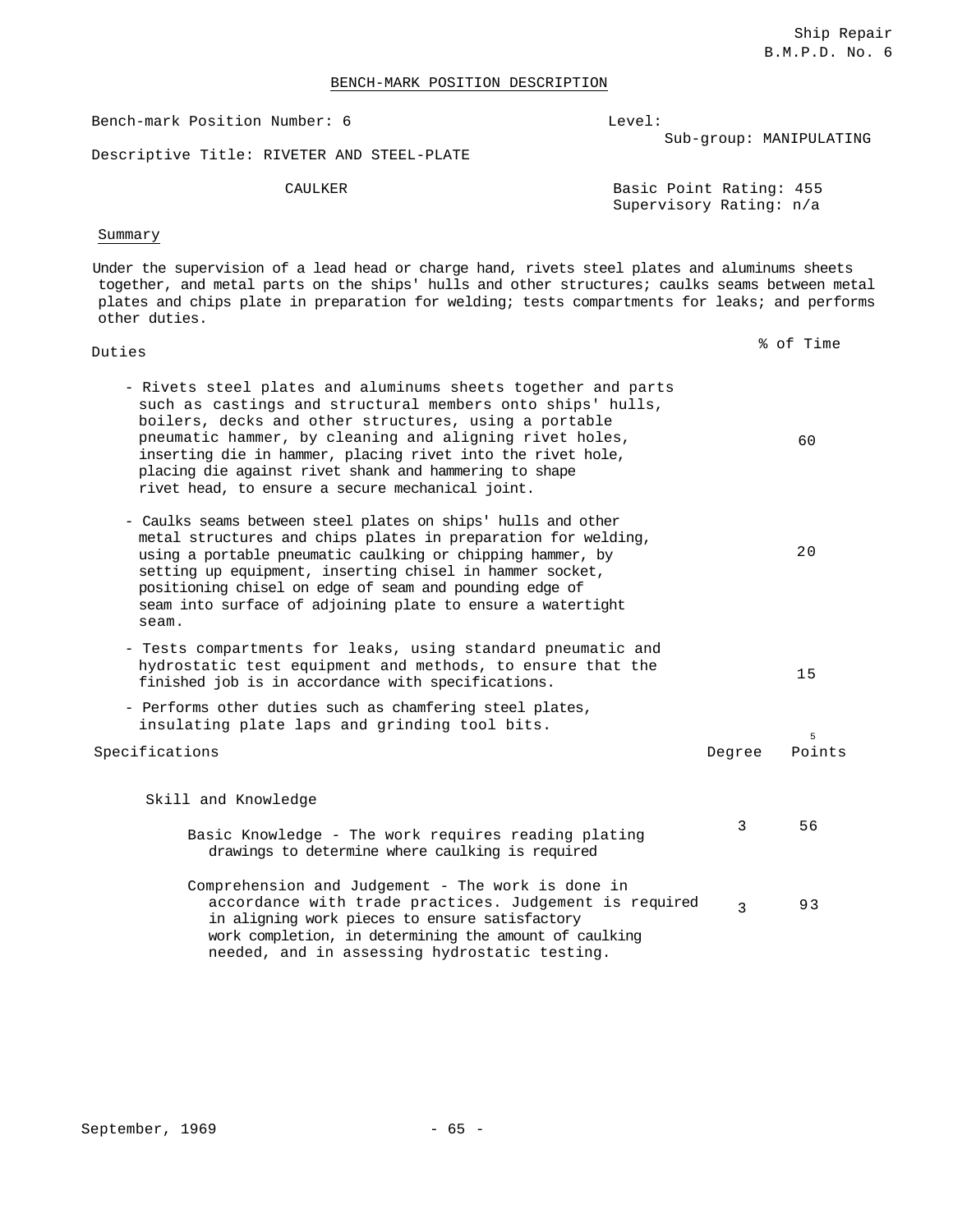|                                                                                                                                                                                                                                                                                                          | Degree         | Points |
|----------------------------------------------------------------------------------------------------------------------------------------------------------------------------------------------------------------------------------------------------------------------------------------------------------|----------------|--------|
| Specific Vocational Training - The work requires<br>training and experience in riveting and caulking<br>methods used in ship repair and in the use of a few<br>hand tools and pneumatic riveting and caulking<br>hammers.                                                                                | 3              | 60     |
| Effort                                                                                                                                                                                                                                                                                                   |                |        |
| Mental - The work is carried out to fairly broad<br>tolerances, although the testing of caulked seams<br>requires close observation of the work to detect<br>leakage.                                                                                                                                    | 2              | 30     |
| Physical - The work requires handling heavy awkward<br>plates, parts and tools, often in a difficult work<br>position.                                                                                                                                                                                   | 4              | 60     |
| Responsibility                                                                                                                                                                                                                                                                                           |                |        |
| Resources - Defective riveting and caulking requires<br>re-work and additional costs for re-testing of<br>seams.                                                                                                                                                                                         | 2              | 46     |
| Safety of Others - The work requires riveting members<br>of ships' hulls and other metal structures with the<br>help of a holder-on, and often in conjunction with<br>others.                                                                                                                            | 2              | 23     |
| Working Conditions                                                                                                                                                                                                                                                                                       |                |        |
| Environment - The work requires riveting steel plate<br>in the boiler shop and on site as well as working<br>on ships' hulls out of doors with constant exposure<br>to noise, extremes of climate and vibration. Goggles<br>and heavy gloves are also frequently worn.                                   | 4              | 60     |
| Hazards - The work requires using a pneumatic hammer to<br>set hot rivets and to chip and caulk steel plate in<br>boilers, in the boiler shop and on ships' hulls<br>from scaffolding, decking and ground level. Eye<br>injuries resulting from falls from scaffolds would<br>cause a loss of work time. | B <sub>2</sub> | 27     |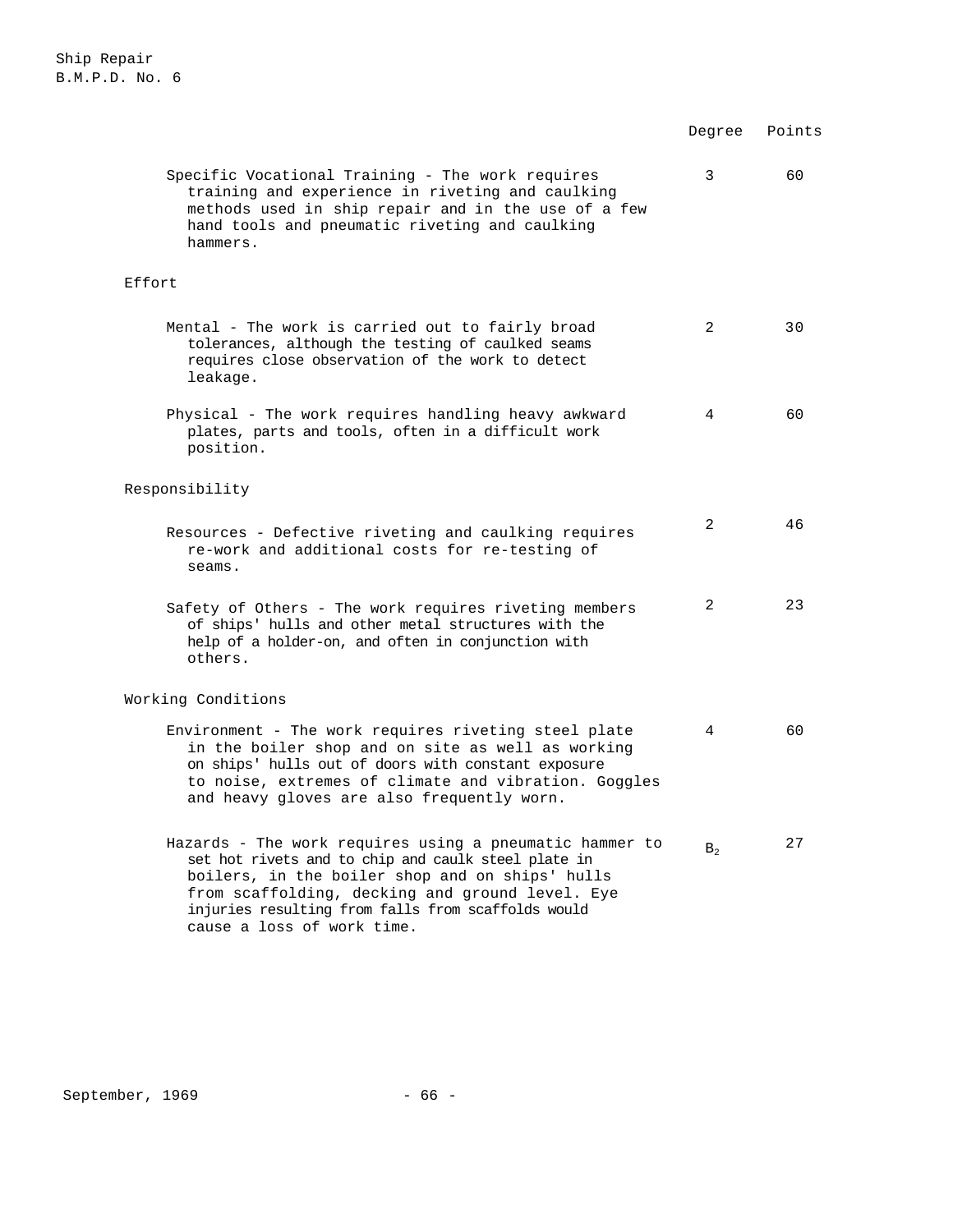SUB-GROUP: MACHINE DRIVING-OPERATING

# BENCH-MARK

| POSITION NO. | DESCRIPTIVE TITLE                              | <b>PAGE</b> |
|--------------|------------------------------------------------|-------------|
|              | Crane Operator, Gantry and<br>Hammerhead Crane | 69          |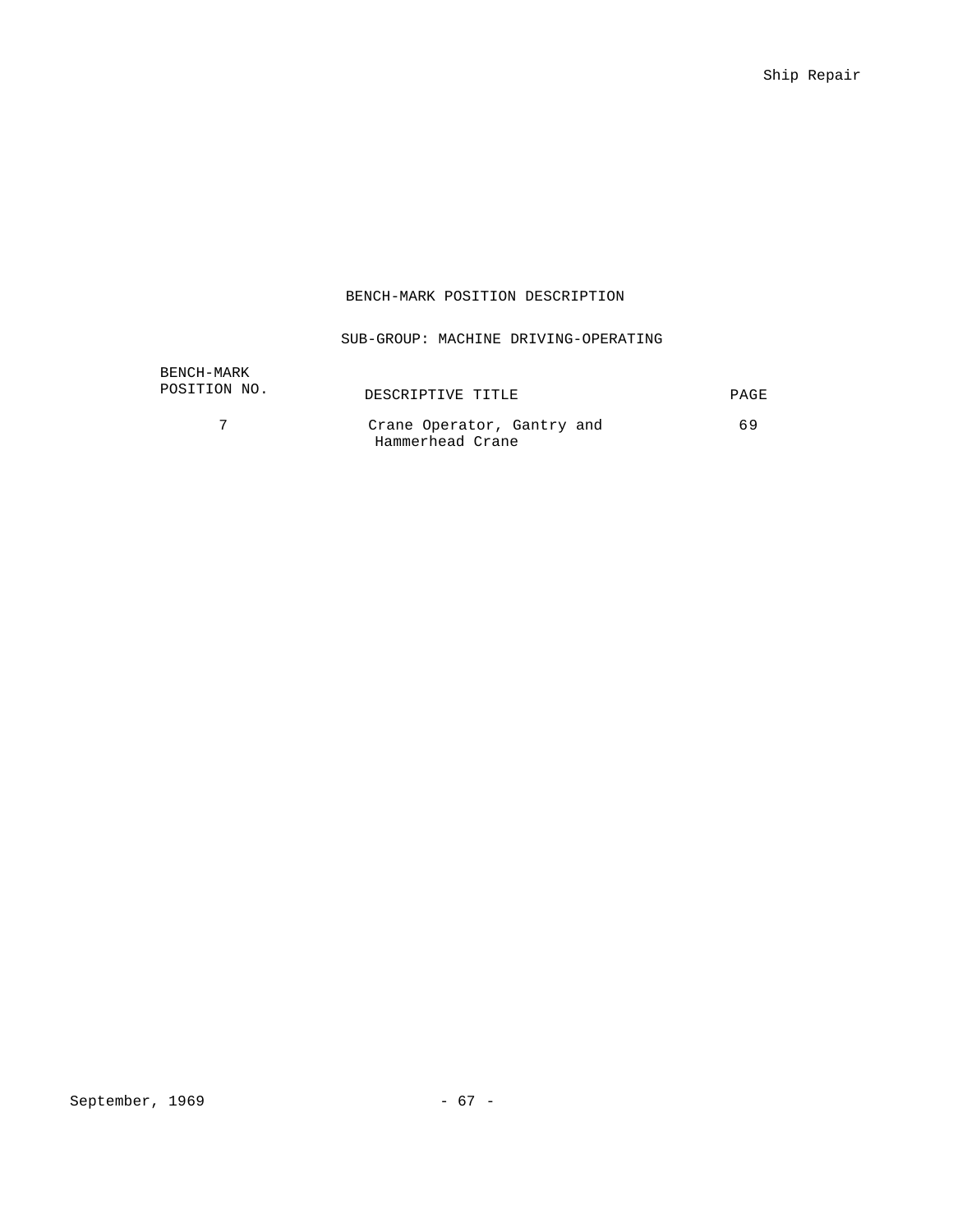Ship Repair B.M.P.D. No. 7

## BENCH-MARK POSITION DESCRIPTION

| Bench-mark Position Number: 7                                                                                                                                                                                                                                                                                                                                                                                                                                                                                                                                                                                                                                                                                                                                                                                                                                                                    | Level:<br>Sub-group: MACHINE DRIVING<br>OPERATING  |
|--------------------------------------------------------------------------------------------------------------------------------------------------------------------------------------------------------------------------------------------------------------------------------------------------------------------------------------------------------------------------------------------------------------------------------------------------------------------------------------------------------------------------------------------------------------------------------------------------------------------------------------------------------------------------------------------------------------------------------------------------------------------------------------------------------------------------------------------------------------------------------------------------|----------------------------------------------------|
| Descriptive Title: CRANE OPERATOR,<br>GANTRY AND HAMMERHEAD CRANE                                                                                                                                                                                                                                                                                                                                                                                                                                                                                                                                                                                                                                                                                                                                                                                                                                | Basic Point Rating: 450<br>Supervisory Rating: n/a |
| Summary                                                                                                                                                                                                                                                                                                                                                                                                                                                                                                                                                                                                                                                                                                                                                                                                                                                                                          |                                                    |
| Under the supervision of a rigger charge hand, hoists and moves a variety of heavy and awkward<br>loads; operates and maintains marine railway to haul out and launch boats; carries out routine<br>maintenance tasks on cranes; and performs other duties.                                                                                                                                                                                                                                                                                                                                                                                                                                                                                                                                                                                                                                      |                                                    |
| Duties                                                                                                                                                                                                                                                                                                                                                                                                                                                                                                                                                                                                                                                                                                                                                                                                                                                                                           | % of Time                                          |
| - Hoists and moves a variety of heavy and awkward loads such<br>as engines, turbines, structural components, guns and supplies<br>and also lifts workmen in a boa <sub>t</sub> swain' <sub>s</sub> chair, using an<br>electrically operated gantry or hammerhead crane<br>- by observing load hook-up, the nature of the load, wind<br>strength and direction, location of lift and visibility,<br>- by selecting and moving one or more of six levers to<br>regulate the speed, travel and position of the crane<br>and hoist movement in response to hand signals given<br>by a rigger on a ship's deck or on the dock, and<br>- by adjusting speed and travel of the load to avoid<br>obstacles such as antennae, masts and rigging, to<br>compensate for the effect of wind, ship's movement,<br>weight of load and momentum, to ensure that all<br>movements are made carefully and safely. | 50                                                 |
| - Operates and maintains the marine railway to haul boats on<br>slip-ways to the shipwright shop or to launch boats on<br>completion of repairs<br>- by observing the security of the boat on the carriage,<br>carriage hook-up and the condition of the railway, and<br>by taking necessary safety precautions during movement<br>of the carriage,<br>- by selecting and manipulating switches and levers to<br>start and stop and to control the speed and direction<br>of the carriage,<br>- by greasing and oiling mechanical components of winches,<br>- by inspecting the marine railway for wear and defective<br>parts, and<br>- by notifying the charge hand of any mechanical or electrical<br>malfunction.                                                                                                                                                                            | 30                                                 |

September, 1969 - 69 -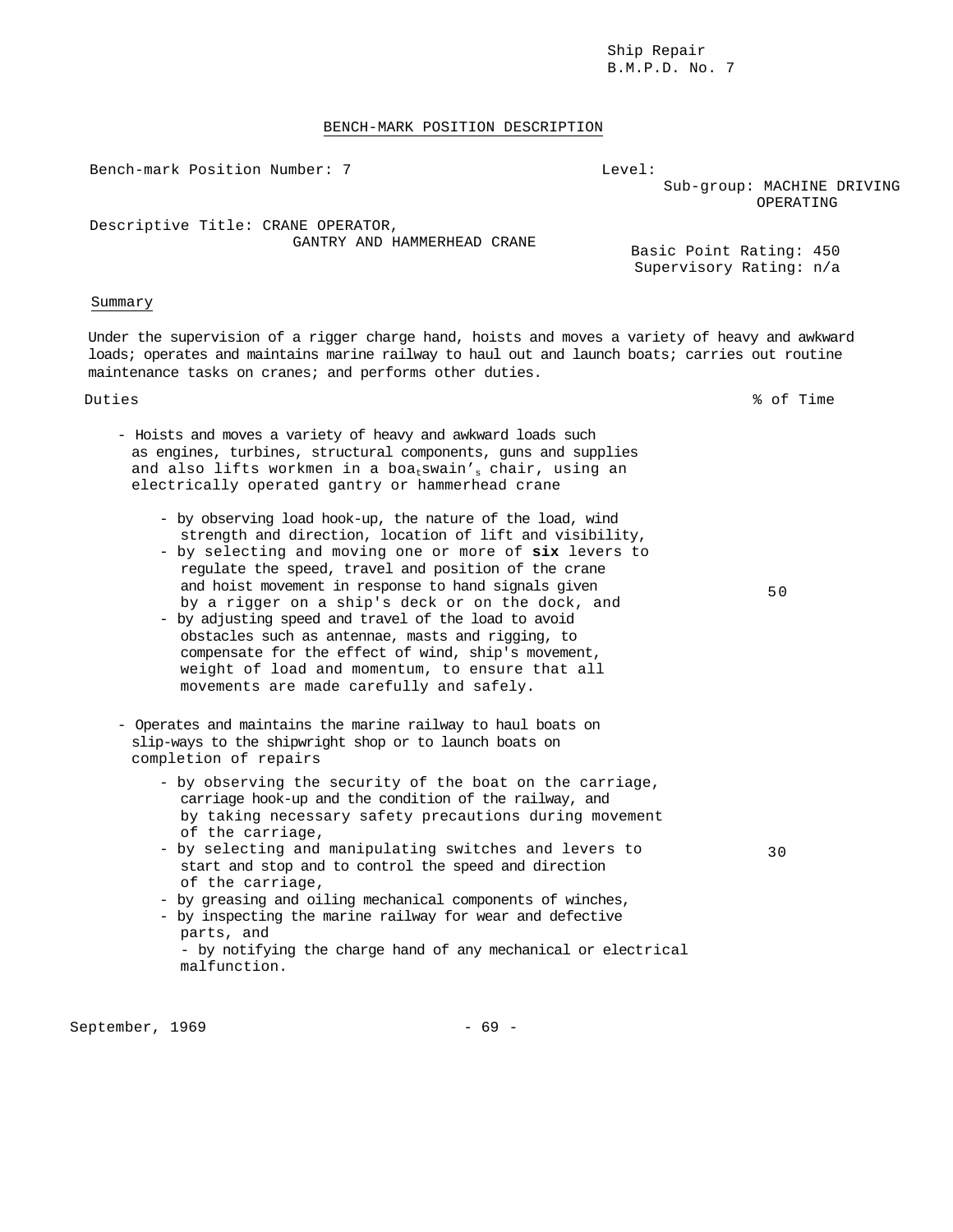|                     |                                                                                                                                                                                                                                                                                                                                                                                                                                                                                                  |        | of Time |
|---------------------|--------------------------------------------------------------------------------------------------------------------------------------------------------------------------------------------------------------------------------------------------------------------------------------------------------------------------------------------------------------------------------------------------------------------------------------------------------------------------------------------------|--------|---------|
|                     | - Carries out maintenance tasks on the crane used<br>- by cleaning and lubricating components according to<br>standard procedure and by applying grease or oil to<br>approximately 450 specified points,<br>- by inspecting the crane for defective components such<br>as sprockets, brake linings, cables, sheaves, gears,<br>bearings and track, and<br>- by recording details of mechanical or electrical<br>defects, wear and general condition of the crane in                              |        | 15      |
|                     | the daily log, and notifying the charge hand.                                                                                                                                                                                                                                                                                                                                                                                                                                                    |        |         |
|                     | - Performs other duties such as keeping work areas clean.                                                                                                                                                                                                                                                                                                                                                                                                                                        |        | 5       |
| Specifications      |                                                                                                                                                                                                                                                                                                                                                                                                                                                                                                  | Degree | Points  |
| Skill and Knowledge |                                                                                                                                                                                                                                                                                                                                                                                                                                                                                                  |        |         |
|                     | Basic Knowledge - The work requires recording and<br>reporting operating data in a daily log and deter<br>mining lead and boom limits, using load charts and<br>arithmetic.                                                                                                                                                                                                                                                                                                                      | 3      | 56      |
|                     | Comprehension and Judgement - The work requires under<br>standing of the effects of such conditions as wind,<br>ship movement and momentum of a load on the crane and<br>of marine railway operation. Regulations and<br>instructions are supplied for the operation of the crane and<br>marine railway, but the operator determines the<br>rigging, speed of operation and other adjustments<br>for each job. Judgement is required in selecting<br>the type of rigging and speed of operation. | 3      | 93      |
|                     | Specific Vocational Training - The work requires<br>training and experience in operating the controls<br>of electric motors, diesel or gasoline engines<br>driving heavy mechanical equipment, in rigging<br>heavy and bulky objects for lifting and moving,<br>and in keeping daily work logs.                                                                                                                                                                                                  | 3      | 60      |
| Effort              |                                                                                                                                                                                                                                                                                                                                                                                                                                                                                                  |        |         |
|                     | Mental - The work requires frequent periods of close                                                                                                                                                                                                                                                                                                                                                                                                                                             | 3      |         |

attention to load capacities, ship, crane and load movement hand signals, and proximity of obstacles to the load. 45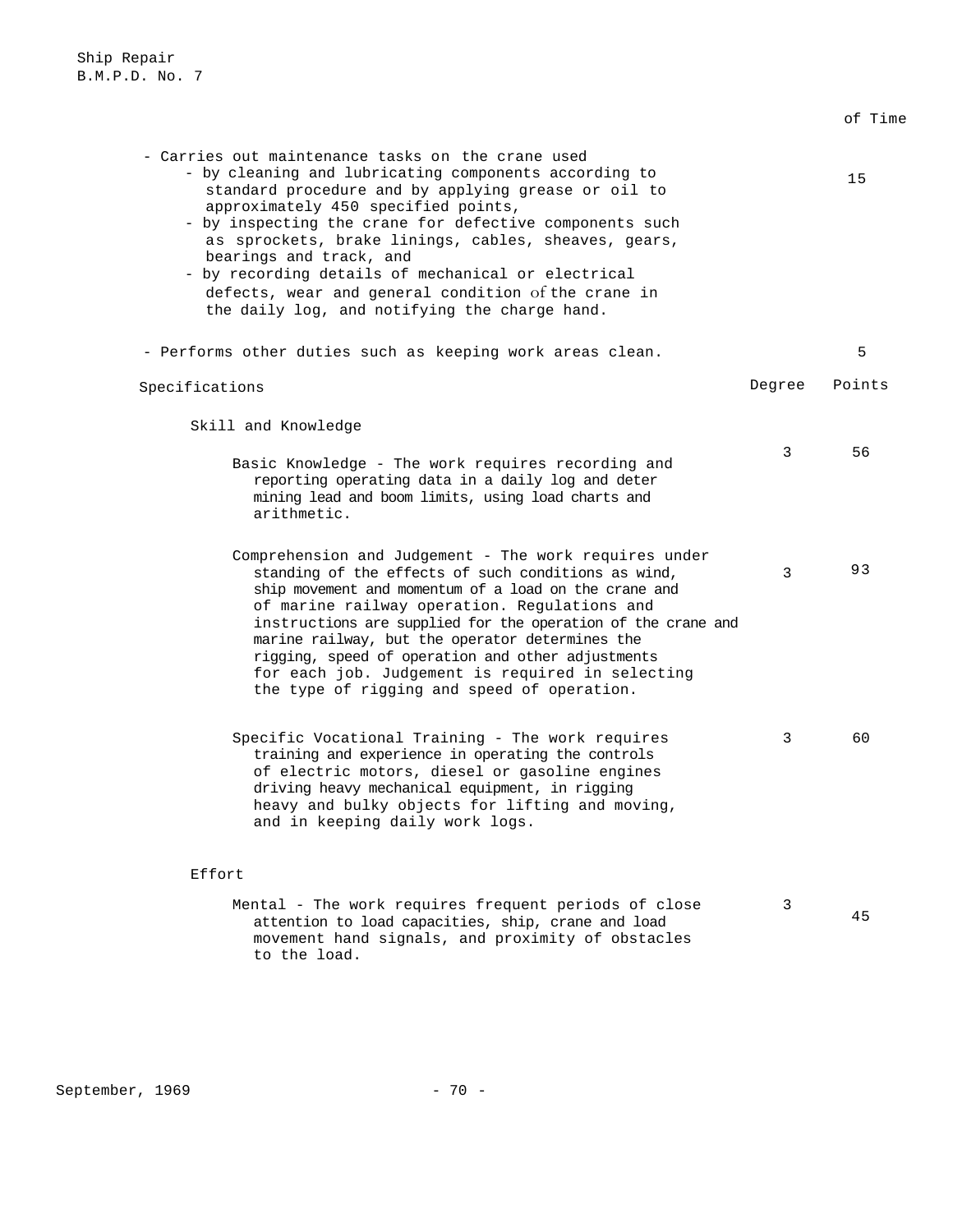Degree Points

| Physical - The work requires considerable physical<br>effort for prolonged periods in operating the crane<br>controls. Work such as adjusting the crane boom for<br>different hoists, carrying out repair and maintenance<br>tasks, rigging heavy steel cables, and securing<br>large heavy boats on the marine railway imposes<br>severe strains and frequently must be done in<br>difficult work positions. | 3              | 45 |
|---------------------------------------------------------------------------------------------------------------------------------------------------------------------------------------------------------------------------------------------------------------------------------------------------------------------------------------------------------------------------------------------------------------|----------------|----|
| Responsibility                                                                                                                                                                                                                                                                                                                                                                                                |                |    |
| Resources - Equipment must be used and maintained<br>properly to prevent a failure that can cause damage<br>to equipment or load and loss of time. Miscalculations<br>in speed of operation could result in damage<br>to equipment, to adjacent property or to the object<br>being moved.                                                                                                                     | 2              | 46 |
| Safety of Others - Misinterpretation of hand signals<br>can result in workers being pinned or crushed by<br>the load. Heavy tools and components dropped<br>during maintenance could also cause serious<br>injury.                                                                                                                                                                                            | 4              | 50 |
| Working Conditions                                                                                                                                                                                                                                                                                                                                                                                            |                |    |
| Environment - Control cabs affect protection from the<br>elements, but the work requires exposures to noise,<br>vibration and engine fumes. Repair and maintenance<br>work is carried out without any protection and<br>occasionally in extreme weather conditions.                                                                                                                                           | 2              | 28 |
| Hazards - The work requires frequent exposure to<br>injuries such as cuts, bruises, falls and strains<br>when servicing equipment or handling heavy<br>components.                                                                                                                                                                                                                                            | B <sub>2</sub> | 27 |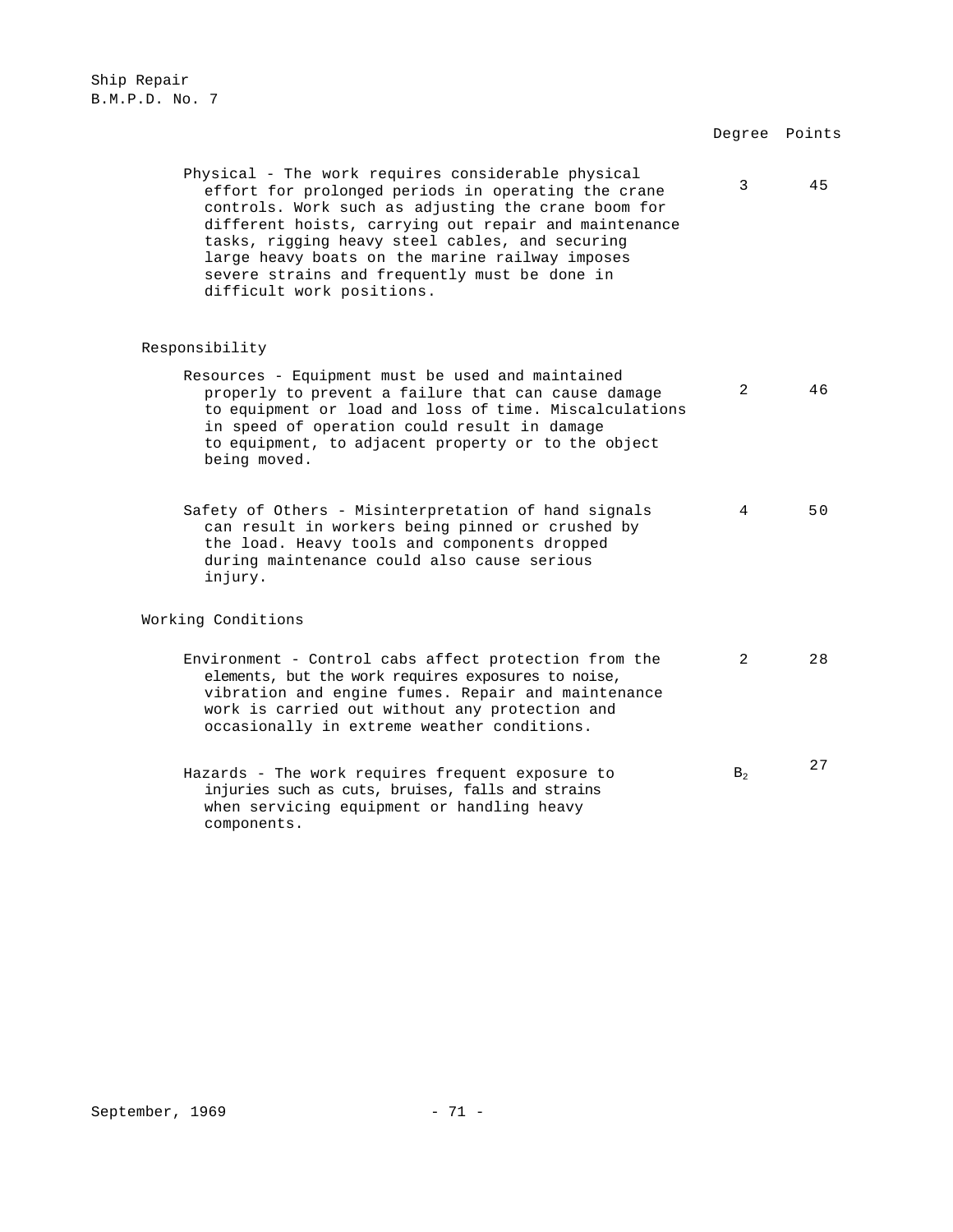## SUB-GROUP MACHINE OPERATING-CONTROLLING

| BENCH-MARK<br>POSITION NO. | DESCRIPTIVE TITLE                   | PAGE |
|----------------------------|-------------------------------------|------|
| R                          | Air-compressor-station Engineer     | 75   |
| a                          | Machine Operator, Metal Fabrication |      |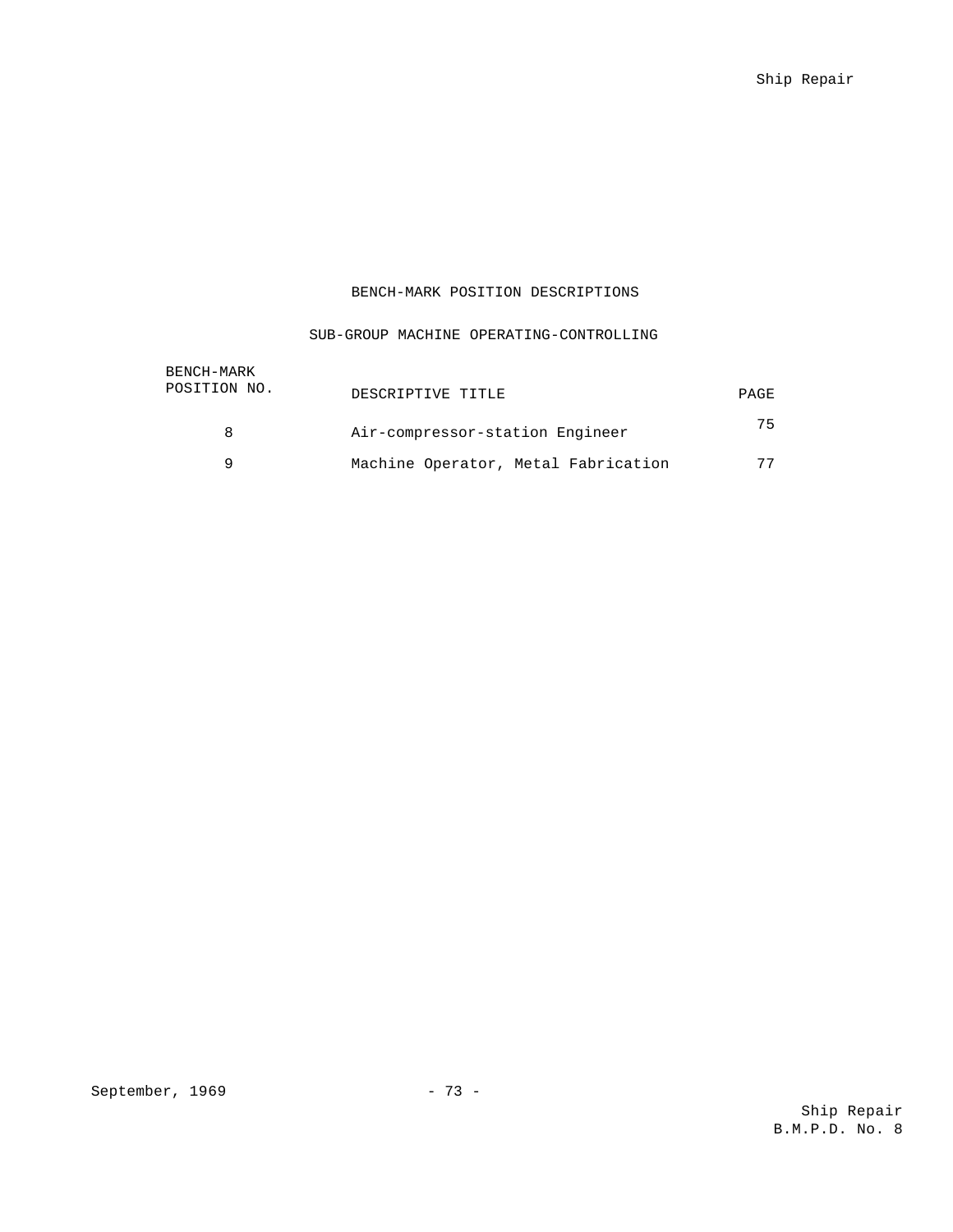| Bench-mark Position Number: 8                                                                                                                                                                                                                                                                                                                                                                                                                                                                                                                                                                                                                                                         | Level:<br>Sub-group: MACHINE OPERATING             |             |
|---------------------------------------------------------------------------------------------------------------------------------------------------------------------------------------------------------------------------------------------------------------------------------------------------------------------------------------------------------------------------------------------------------------------------------------------------------------------------------------------------------------------------------------------------------------------------------------------------------------------------------------------------------------------------------------|----------------------------------------------------|-------------|
| Descriptive Title: AIR-COMPRESSOR-STATION<br>ENGINEER                                                                                                                                                                                                                                                                                                                                                                                                                                                                                                                                                                                                                                 |                                                    | CONTROLLING |
|                                                                                                                                                                                                                                                                                                                                                                                                                                                                                                                                                                                                                                                                                       | Basic Point Rating: 410<br>Supervisory Rating: n/a |             |
| Summary                                                                                                                                                                                                                                                                                                                                                                                                                                                                                                                                                                                                                                                                               |                                                    |             |
| Under the supervision of a charge hand, operates and maintains the compressed-air systems<br>and associated controls supplying compressed air to the armament shop in the dockyard; and<br>performs other duties.                                                                                                                                                                                                                                                                                                                                                                                                                                                                     |                                                    |             |
| Duties                                                                                                                                                                                                                                                                                                                                                                                                                                                                                                                                                                                                                                                                                |                                                    | % of Time   |
| - Operates two electrically driven 4-stage high-pressure air<br>compressors rated at 60 h.p., 3,500 p.s.i., one electrically<br>driven 2-stage air compressor rated at 75 h.p., 100 p.s.i.,<br>and a control panel for a high-pressure air distribution<br>system with a number of outlets                                                                                                                                                                                                                                                                                                                                                                                            |                                                    |             |
| - by starting and stopping the compressors,<br>- by observing the operation of the system and keeping<br>an operating and maintenance log,<br>- by adjusting control valves to regulate air flows,<br>- by charging high-pressure air cylinders when empty,<br>and maintaining correct pressure in a battery of 48<br>high-pressure air cylinders,<br>- by exchanging and charging compressed air cylinders<br>from aqualung diving equipment, and<br>- by performing regular maintenance tasks such as checking<br>oil and coolant levels, cleaning filters, draining<br>condensation from air receivers, checking lines for<br>leaks, and removing and installing minor components. |                                                    | 90          |
| - Performs other duties such as assisting in major repairs in<br>the system.                                                                                                                                                                                                                                                                                                                                                                                                                                                                                                                                                                                                          |                                                    | 10          |
| Specifications                                                                                                                                                                                                                                                                                                                                                                                                                                                                                                                                                                                                                                                                        | Degree                                             | Points      |
| Skill and Knowledge                                                                                                                                                                                                                                                                                                                                                                                                                                                                                                                                                                                                                                                                   |                                                    |             |
| Basic Knowledge - The work requires recording and<br>reporting operating data in a daily log, making<br>calculations using multiplication and division, and<br>reading tables and gauges.                                                                                                                                                                                                                                                                                                                                                                                                                                                                                             | 2                                                  | 40          |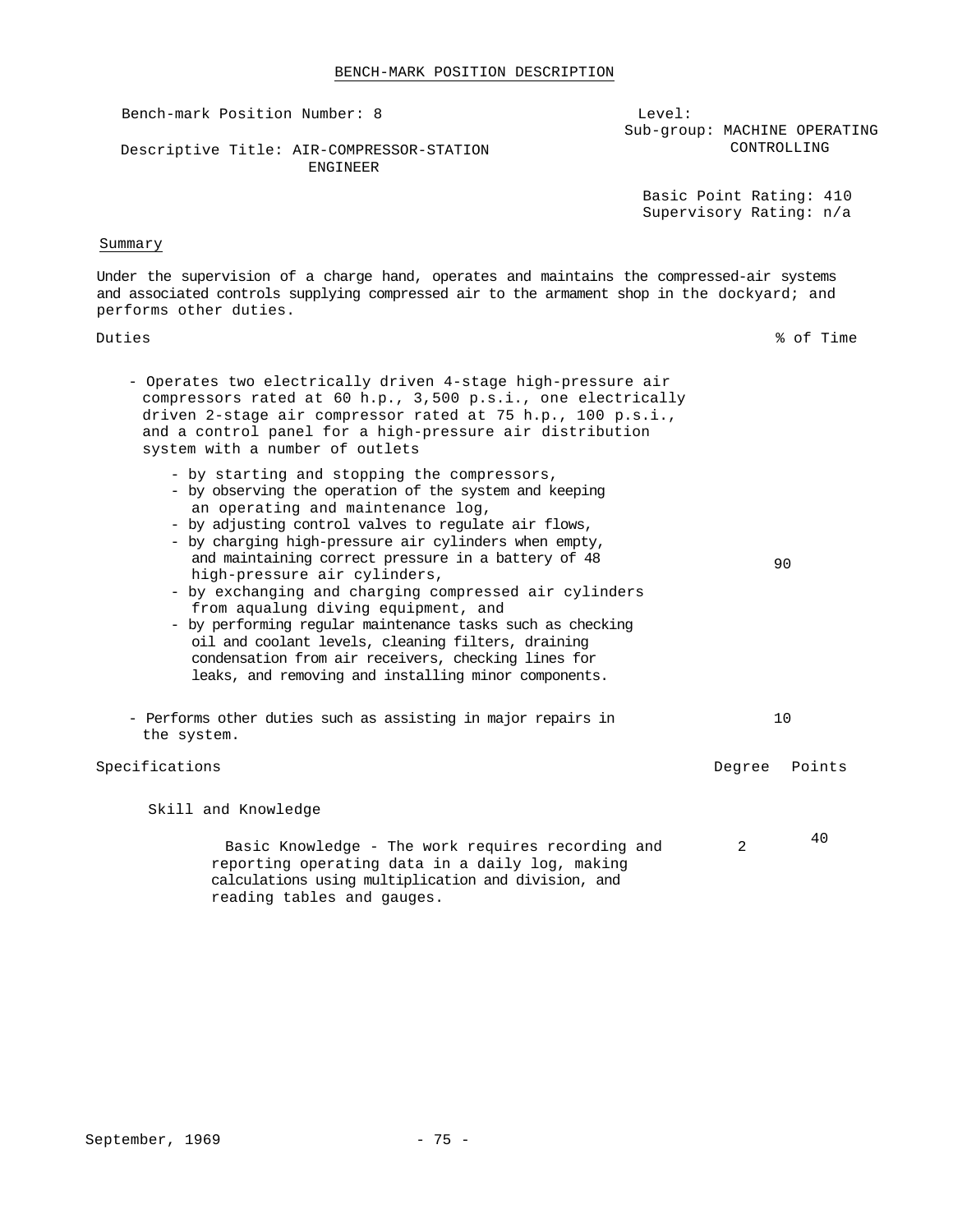Ship Repair B.M.P.D. No. 8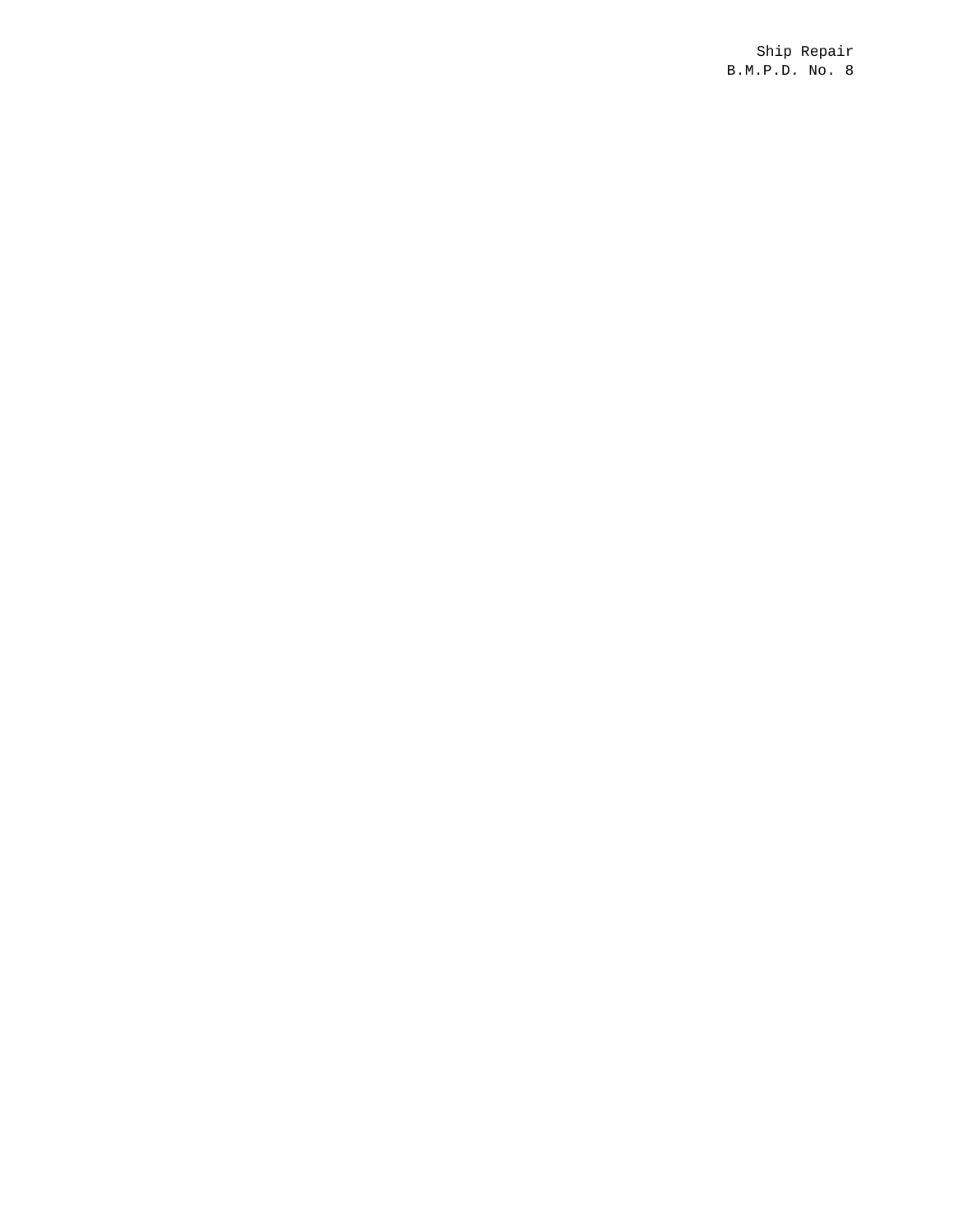|                                                                                                                                                                                                                                                                                                                                                                        | Degree  | Points |
|------------------------------------------------------------------------------------------------------------------------------------------------------------------------------------------------------------------------------------------------------------------------------------------------------------------------------------------------------------------------|---------|--------|
| Comprehension and Judgement - The work requires an<br>understanding of the application of established<br>practices and instructions concerning the operation<br>of the equipment of a high-pressure air-compressing<br>station and its systems. Judgement is required in<br>operating the compressors and control panel and in<br>charging empty cylinders.            | 3       | 93     |
| Specific Vocational Training - The work requires<br>training and experience in operating high-pressure<br>air compressors, large electric motors, and the<br>control of a high-pressure air distribution system<br>and in maintaining a supply of dry clean air to meet<br>the requirements of the station.                                                            | 4       | 80     |
| Effort                                                                                                                                                                                                                                                                                                                                                                 |         |        |
| Mental - The work requires frequent observing and<br>recording of gauge readings, and short periods of<br>concentration when operating control valves and<br>observing the distribution system.                                                                                                                                                                        | 2       | 30     |
| Physical - The work requires opening and closing of<br>hand valves and frequent lifting of compressed-air<br>cylinders.                                                                                                                                                                                                                                                | 2       | 30     |
| Responsibility                                                                                                                                                                                                                                                                                                                                                         |         |        |
| Resources - The station equipment must be maintained<br>and operated properly to prevent damage. Incorrect<br>operation of control valves can also damage equipment.                                                                                                                                                                                                   | 2       | 46     |
| Safety of Others - The work requires careful operation<br>of the high-pressure distribution system to ensure<br>that all pipe joints are properly coupled when air<br>pressure is turned on and that air pressure is turned<br>off when uncoupling cylinders from the system.<br>Careless operation can cause injuries to the eyes<br>and other "lost-time" accidents. | 3       | 36     |
| Working Conditions                                                                                                                                                                                                                                                                                                                                                     |         |        |
| Environment - The work requires exposure to noise and,<br>during periodic repair work, to some dirt, grease<br>and oil.                                                                                                                                                                                                                                                | 2       | 28     |
| Hazards - The work requires frequent exposure to "lost-<br>time" injuries.                                                                                                                                                                                                                                                                                             | $B_{2}$ | 27     |

September, 1969 - 76 -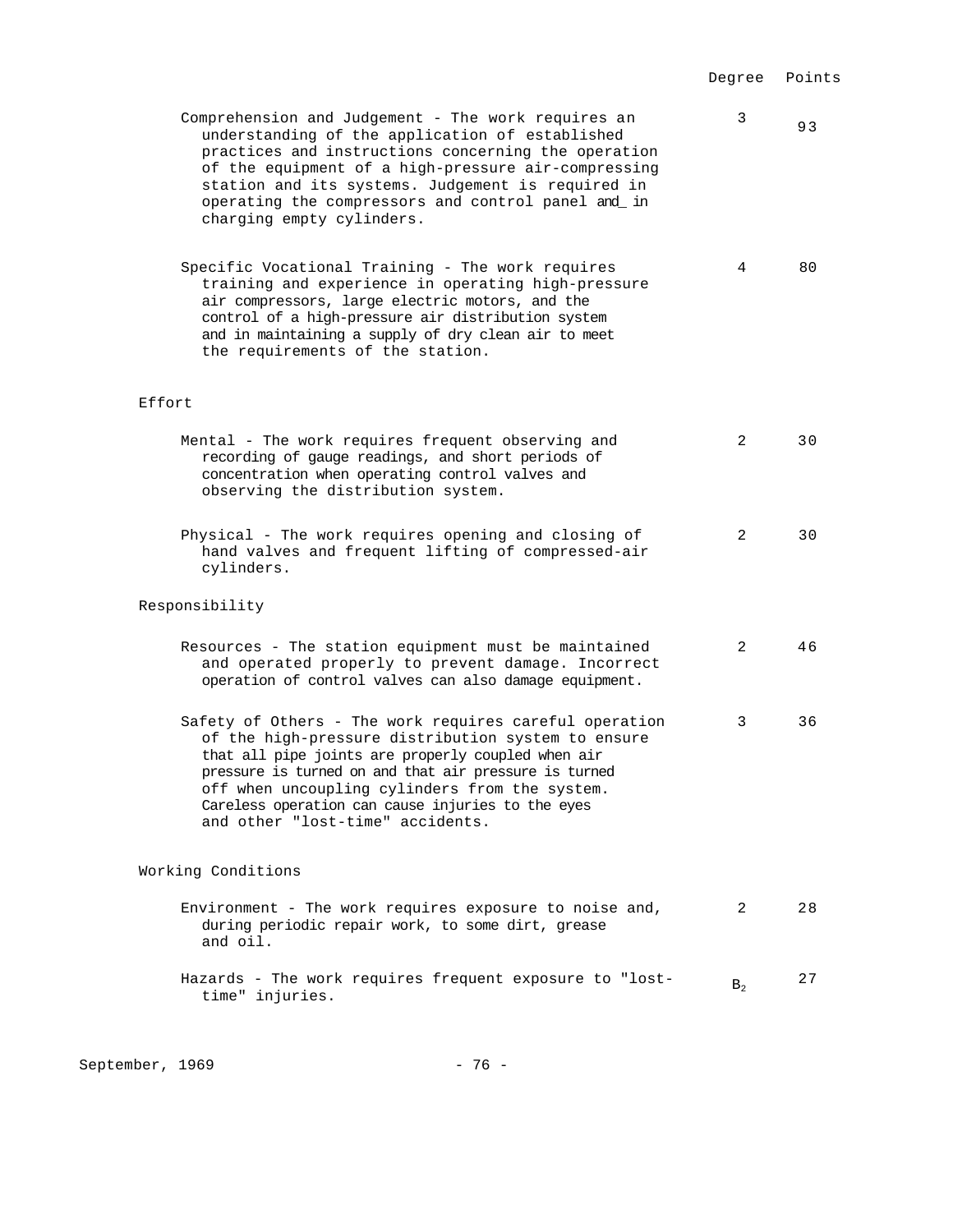| Bench-mark Position Number: 9                             | $I$ <sub>e</sub> $v$ e $\overline{I}$ :<br>Sub-group: MACHINE OPERATING |
|-----------------------------------------------------------|-------------------------------------------------------------------------|
| Descriptive Title: MACHINE OPERATOR,<br>METAL FABRICATION | CONTROLLING                                                             |
|                                                           | Basic Point Rating: 369<br>Supervisory Rating: n/a                      |

#### Summary

Under the supervision of a lead hand or charge hand, and occasionally receiving technical direction from a tradesman, cuts, bends and forms metal plates and sheets, using a variety of machines; and performs other duties.

Duties % of Time

- Cuts, bends and forms metal plates and sheets as specified by instructions or as marked on the material
	- by operating metal-fabricating machines such as brakes, rolls, shears, saws and heavy-duty presses according to standard practices,
	- by positioning and clamping dies, blades, cutters and fixtures into machines, using rule, square and shims,
	- by positioning and clamping guides and stops to control positioning of work,
	- by adjusting rolls and blades, and machine speed to provide a finished product in conformance with requirements, and 85
	- by positioning the work piece manually or by signalling the crane operator.
- Performs other duties such as tending a furnace in which metal parts are heated to relieve stress, recording quantities of items produced and material used, cleaning, greasing and oiling machines, reporting machine, defects and keeping the work area tidy. 15

Specifications and the Specifications of the Specifications of the Degree Points of the Degree  $\mathcal{D}$ Skill and Knowledge Basic Knowledge - The work requires reading simple line drawings and sketches; recording job numbers, time spent on each job, number of items produced and quantity of material used; and using decimals in set-up work. 3 56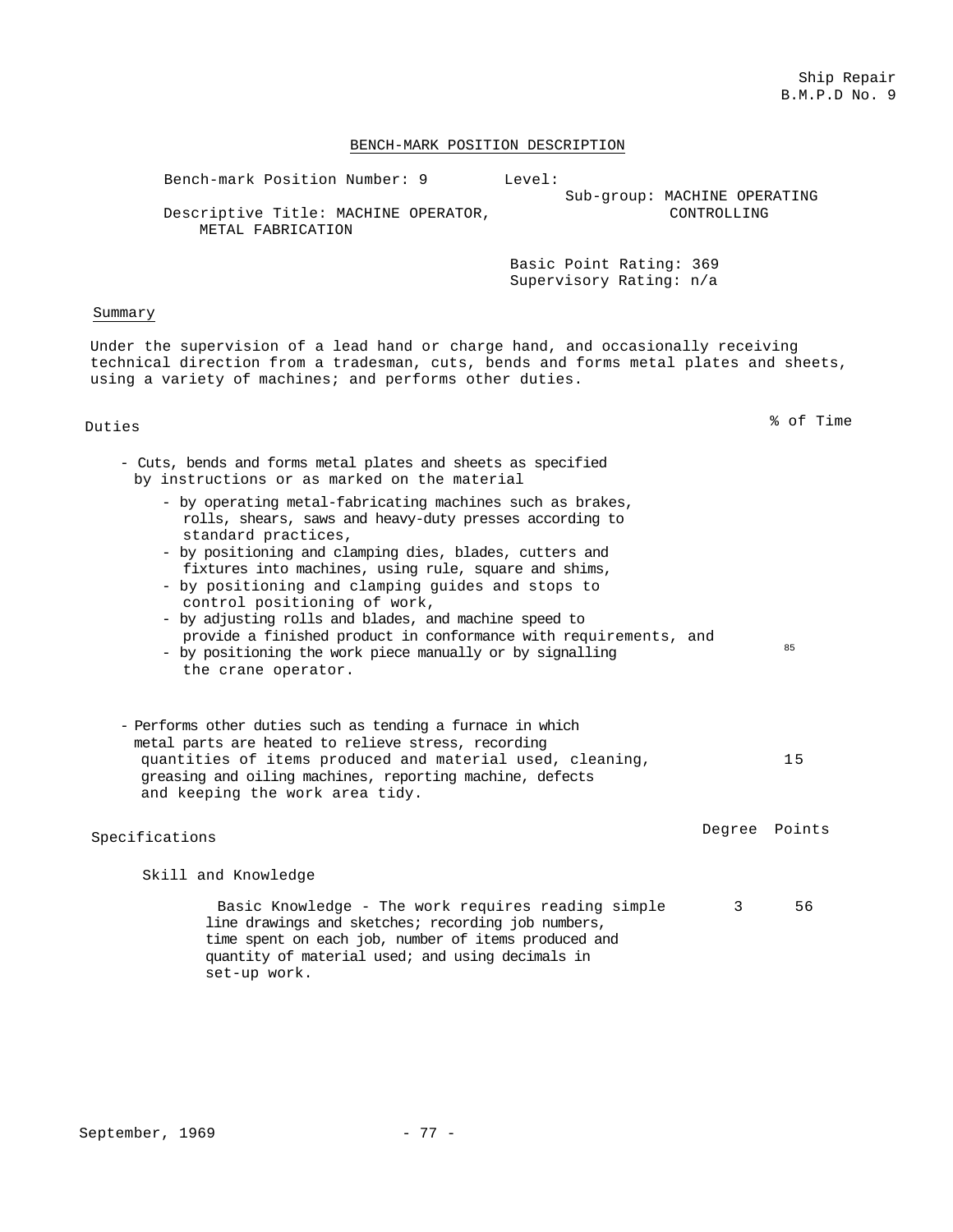|                                                                                                                                                                                                                                                                                               |              | Degree Points |
|-----------------------------------------------------------------------------------------------------------------------------------------------------------------------------------------------------------------------------------------------------------------------------------------------|--------------|---------------|
| Comprehension and Judgement - The work requires an<br>understanding of the application of shop practices<br>in the operation of bending brakes, rolls, shears<br>and saws to cut, bend and form metal plates in<br>accordance with instructions, and of how to perform<br>simple set-up work. | 3            | 93            |
| Specific Vocational Training - The work requires<br>training and experience in the use of bending<br>brakes, shears, and saws to cut, bend, and form<br>metal plates.                                                                                                                         | 3            | 60            |
| Effort                                                                                                                                                                                                                                                                                        |              |               |
| Mental - The work requires attention to detail in<br>setting up various metal cutting and forming<br>machines, but co-ordination is not critical in the<br>operation of machines by manipulation of hand and<br>foot controls.                                                                | 2            | 30            |
| Physical - The work requires assembling and mounting<br>dies, blades and cutters in machines and positioning<br>guides and stops, using hand tools. Machines are<br>operated by hand and foot switches and pedals.                                                                            | 2            | 30            |
| Responsibility                                                                                                                                                                                                                                                                                |              |               |
| Resources - The work requires the effective use of<br>machines and materials. Ineffective operation of<br>machines results in lost time, wasted material and<br>inconvenience to others.                                                                                                      | 2            | 46            |
| Safety of Others - The work requires the operation of<br>various machines, normally remote from other<br>workers.                                                                                                                                                                             | $\mathbf{1}$ | 10            |
| Working Conditions                                                                                                                                                                                                                                                                            |              |               |
| Environment - The work normally requires exposure to<br>dust and noise associated with workshop activities.                                                                                                                                                                                   | 2            | 28            |
| Hazards - The work requires occasional exposure to<br>injuries to the hand and eye from operating metal<br>bending and cutting machines. Loss of time can<br>result from such injuries.                                                                                                       | $B_1$        | 16            |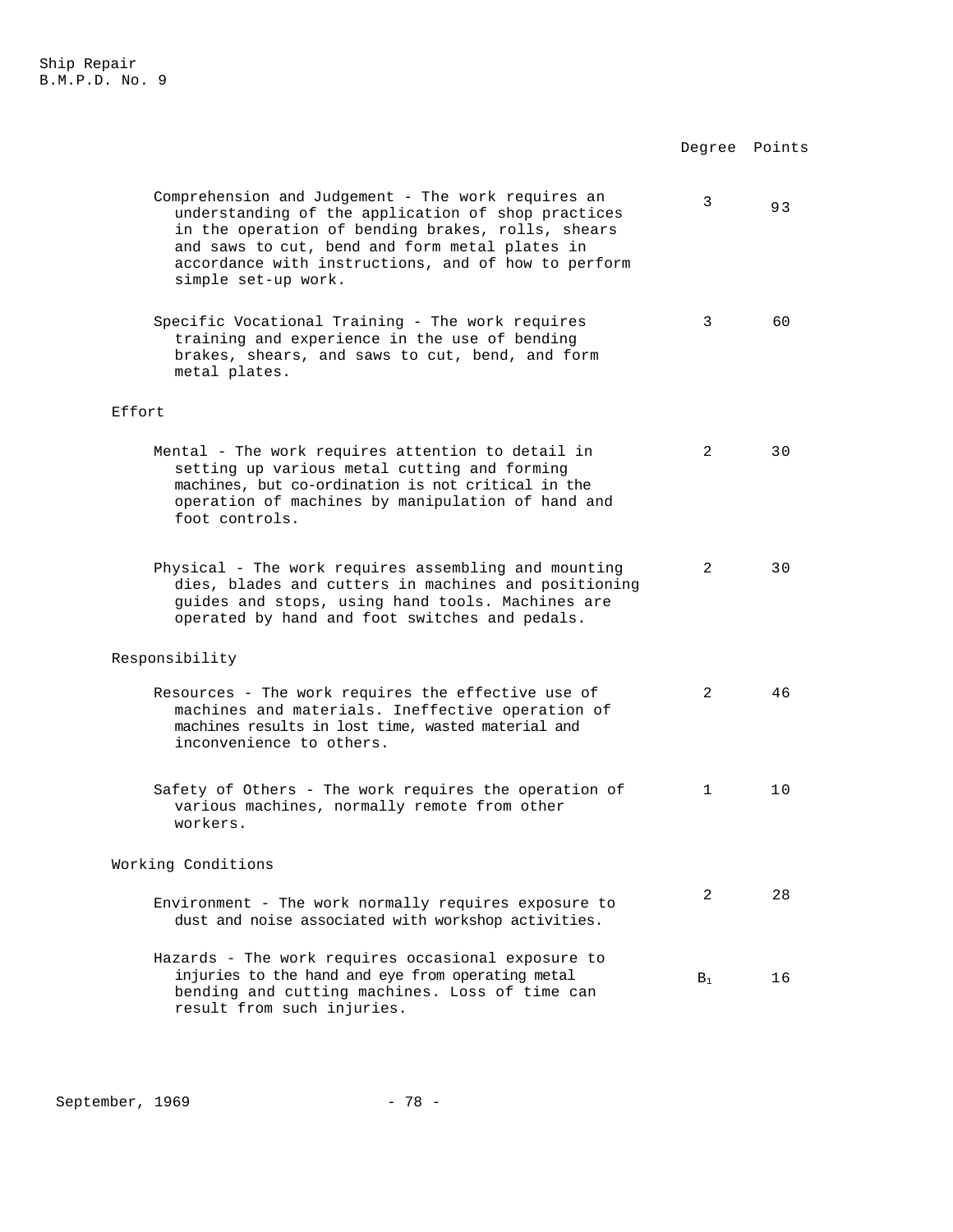Ship Repair

## BENCH-MARK POSITION DESCRIPTIONS

## SUB-GROUP SHIP PAINTING AND SURFACE PROTECTING

| BENCH-MARK<br>POSITION NO. | DESCRIPTIVE TITLE    | PAGE |
|----------------------------|----------------------|------|
| 10                         | Painter, Charge hand | 81   |
| 11                         | Painter, Finish      | 85   |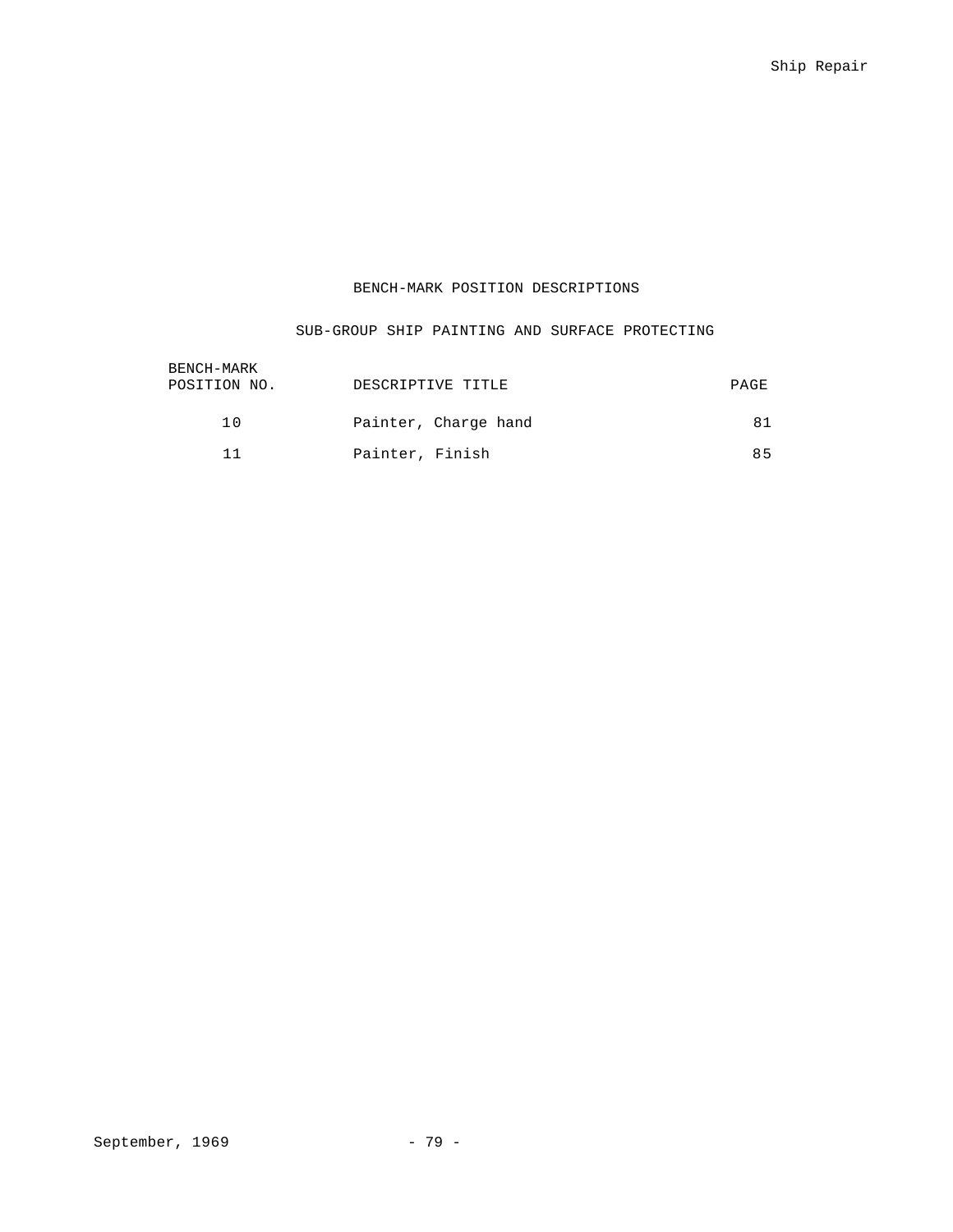Bench-mark Position Number: 10 Descriptive Title: PAINTER, CHARGE HAND Level: Sub-group: SHIP PAINTING AND SURFACE PROTECTING

> Basic Point Rating: 476 Supervisory Rating: C4

#### Summary

Under the direction of the section foreman, co-ordinates and controls a part of the paint workshop; supervises 33 painters and brush hands; and performs other duties.

Duties % of Time.

70

- Co-ordinates and controls a part of a paint shop applying primer and protective and decorative finishes to a variety of surfaces in ships and workshops ashore
	- by reviewing work orders, noting need for and initiating requests for work to be done by other trades workshops,
	- by assessing work progress, discussing progress with lead hands, and determining need for additional manpower, overtime or adjustments to the daily work schedule to ensure that production targets are met, or to advise the senior supervisor they cannot be met,
	- by determining the most effective method of work and the resources required,
	- by discussing problems with subordinates, such as methods to be used, deviations from specifications and performance standards,
	- by studying specifications to check for errors and for compatibility of finish and surface, and reporting inconsistencies to supervisors,
	- by inspecting work produced for quality and quantity, and
	- by advising stores personnel of the requirement for scarce items, and by substituting materials according to specifications.
- Supervises, through two lead hands, approximately 33 painters, brush hands, helpers and labourers
	- by assigning work to tradesmen according to its nature and complexity,
	- by instructing tradesmen in new techniques,
	- by evaluating employee performance and reviewing ratings with employees and the workshop supervisor,

25

- by enforcing safety rules and warning offenders, and
- by recommending vacation schedules to the supervisor, and considering employee preferences within the limitations of the work schedule.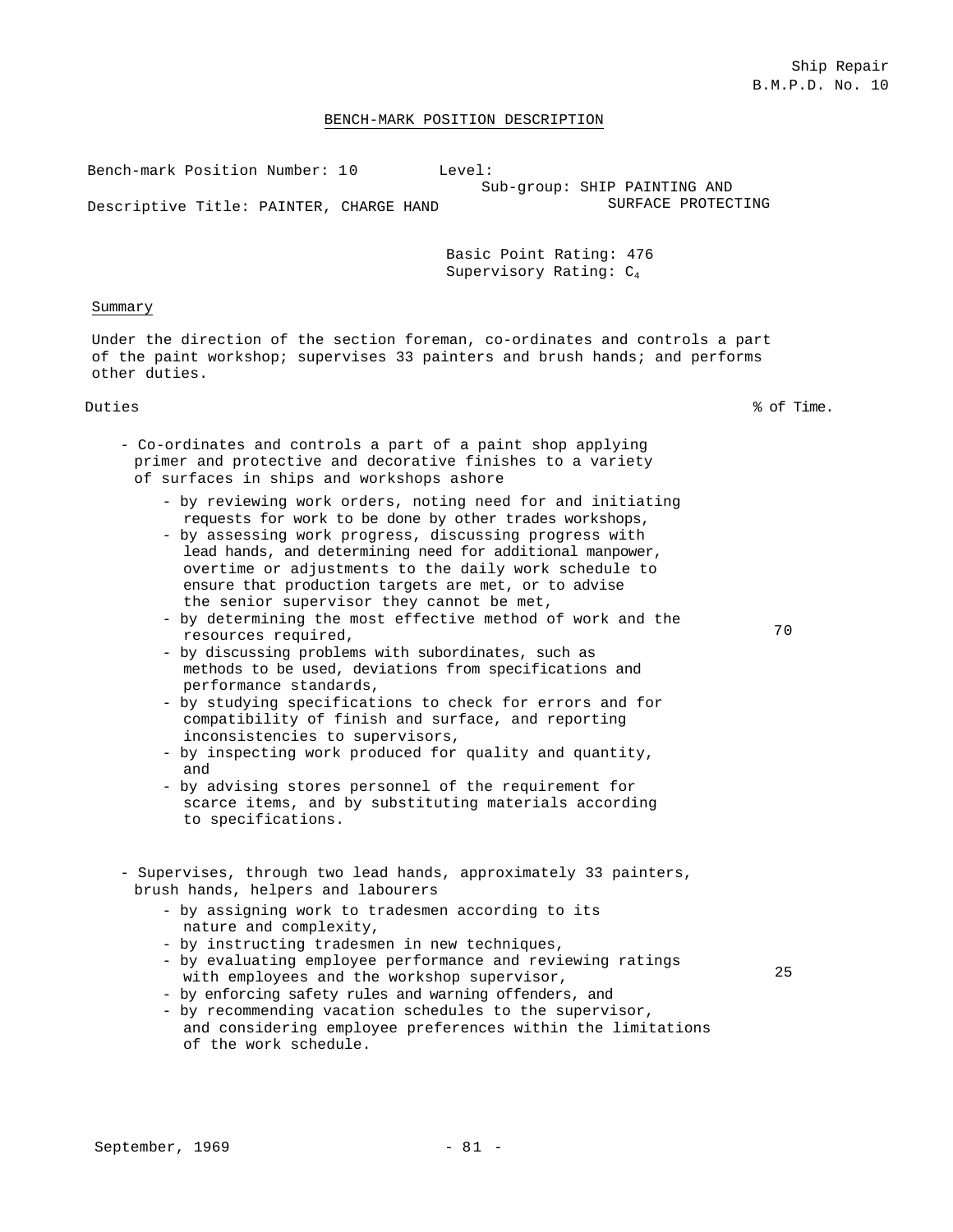|                                                                                                                                                                                                                                                                                                                                                                                 |                | % of Time |
|---------------------------------------------------------------------------------------------------------------------------------------------------------------------------------------------------------------------------------------------------------------------------------------------------------------------------------------------------------------------------------|----------------|-----------|
| - Performs other duties such as examining all work sites for<br>unsafe conditions or hazards and maintaining time and<br>material records.                                                                                                                                                                                                                                      |                | 5         |
| Specifications                                                                                                                                                                                                                                                                                                                                                                  | Degree         | Points    |
| Skill and Knowledge                                                                                                                                                                                                                                                                                                                                                             |                |           |
| Basic Knowledge - The work requires calculating paint<br>coverage through interpolation of specification data,<br>determining time and material requirements for<br>specific jobs, and maintaining time and material<br>records.                                                                                                                                                | 3              | 56        |
| Comprehension and Judgement - The work requires an<br>understanding of trade practices and of administrative<br>and supervisory procedures in organizing and control<br>ling the work of a group of painters. It also<br>requires judgement in determining work methods,<br>assigning tradesmen, evaluating work performance<br>and assessing the quality of work produced.     | 4              | 121       |
| Specific Vocational Training - The work requires training<br>and experience in the preparation of surfaces and<br>the application of various decorative and protective<br>finishes. Experience is required in evaluating pro-<br>duction quality and worker performance, in instructing<br>in work methods and techniques, and in surveying<br>work and estimating work orders. | 5              | 124       |
| Effort                                                                                                                                                                                                                                                                                                                                                                          |                |           |
| Mental - The work requires examining specifications,<br>reviewing work orders, assigning employees to work<br>areas, and appraising employee performance and work<br>quality.                                                                                                                                                                                                   | 4              | 60        |
| Physical - The work is performed in the workshop or at<br>various work sites and requires considerable walking<br>and standing.                                                                                                                                                                                                                                                 | 2              | 30        |
| Responsibility                                                                                                                                                                                                                                                                                                                                                                  |                |           |
| Resources - The work requires the effective deployment<br>of approximately 33 painters and brush hands, and<br>control of the quality of production. Errors cause<br>loss of the time and materials and inconvenience to<br>others.                                                                                                                                             | $\overline{2}$ | 46        |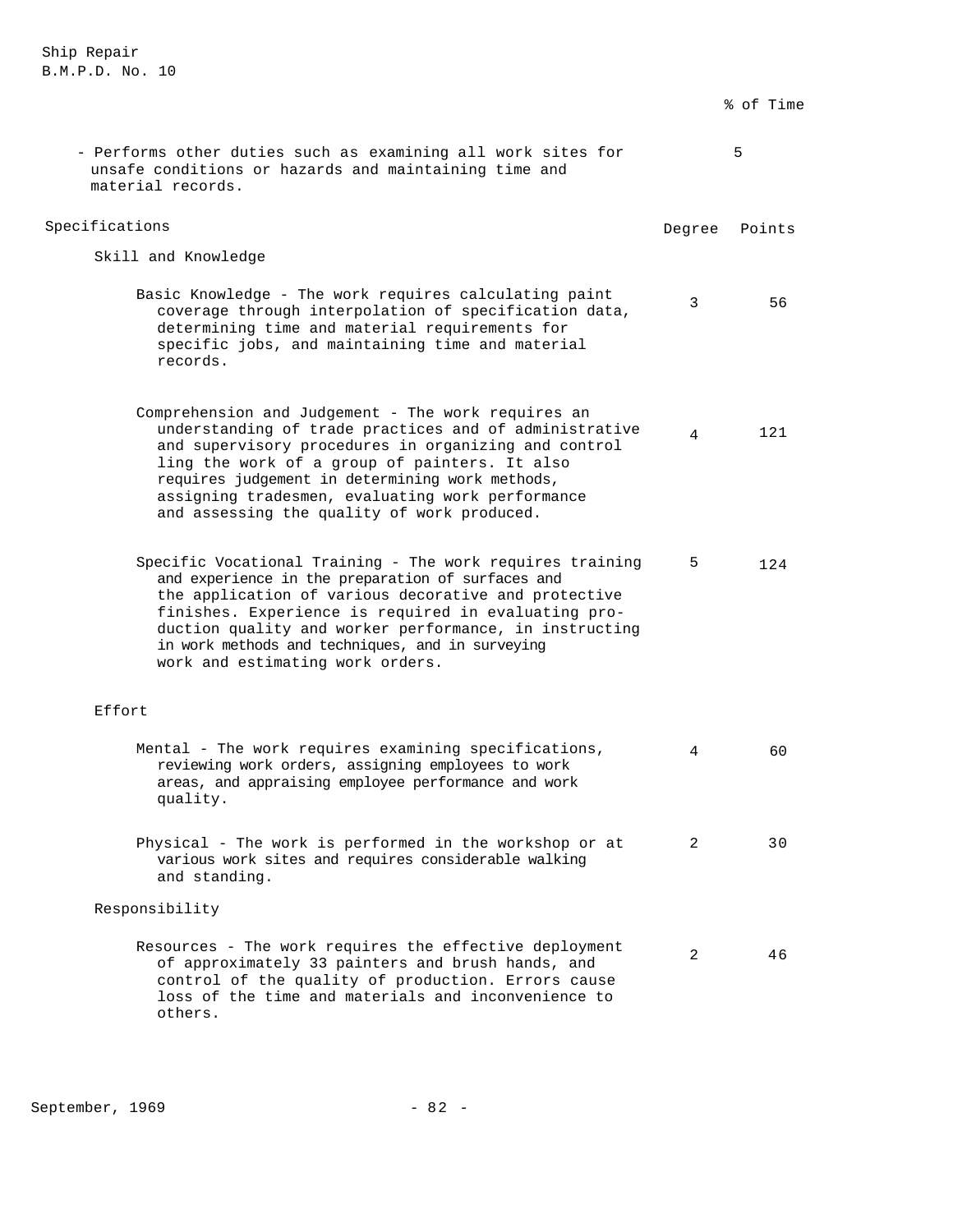Degree Points Safety of Others - The work requires maintaining safe  $\hspace{1.5cm} 2 \hspace{1.1cm} 23$ working conditions on all work sites. Working Conditions Environment - The work is normally carried out in the shop and at work sites aboard ships, with little exposure to disagreeable conditions. 1 12 Hazards - The work does not normally require exposure to hazards.  $A_1$  4 Supervision The work requires assessing the complexity of jobs; appraising the performance of approximately 33 workers; assigning work according to its complexity, priority and with a view to worker development; overseeing progress to ensure that  ${}^c4$ 

completion dates are met, and resolving disciplinary problems.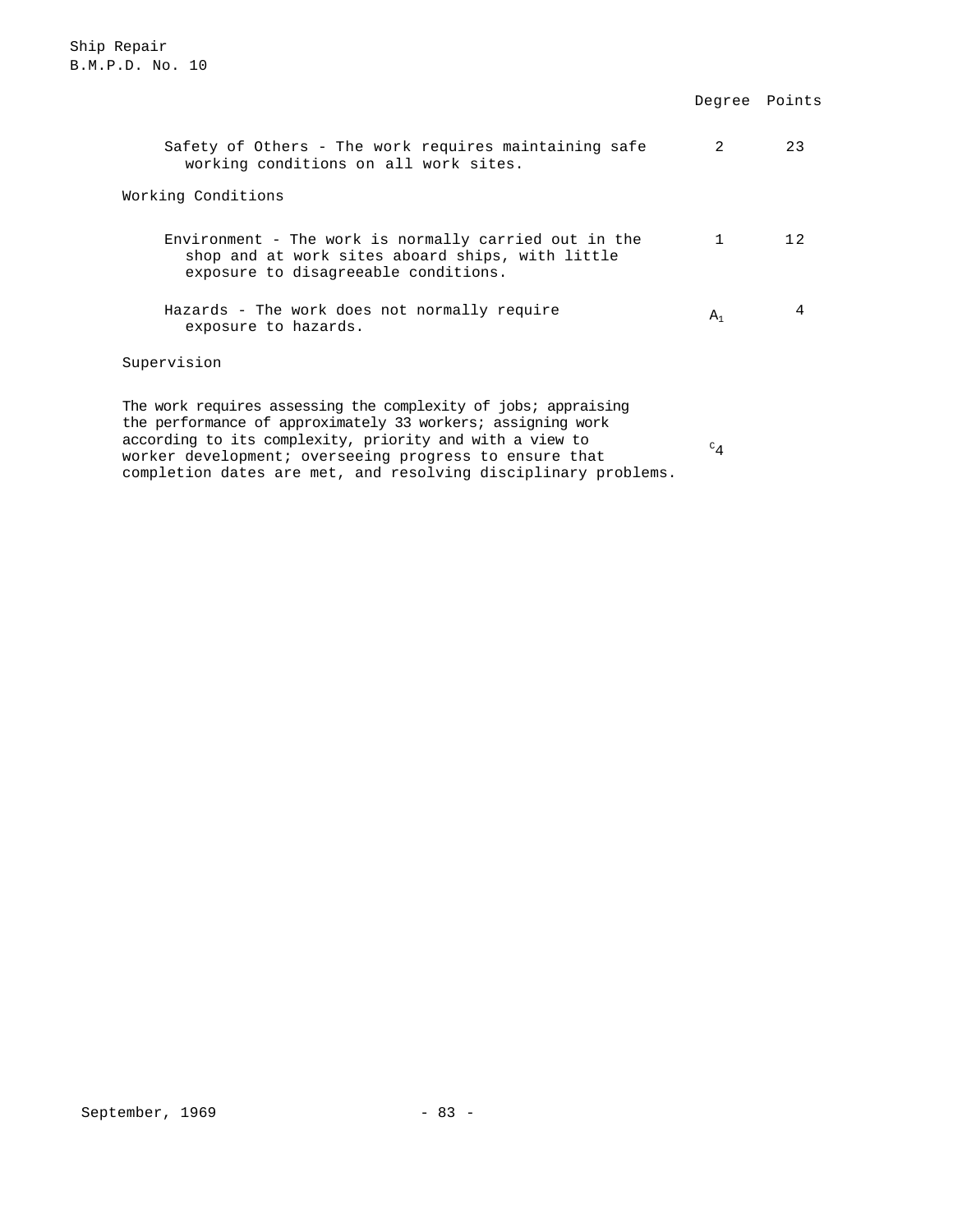Bench-mark Position Number: 11 Descriptive Title: PAINTER, FINISH Level: Sub-group: SHIP PAINTING AND SURFACE PROTECTING Basic Point Rating: 404 Supervisory Rating: n/a Summary Under the general supervision of a lead hand or charge hand, applies a variety of primer and finish coats to wood, metal, plastic, glass and other surface, using standard and specialized materials and methods of application; and performs other duties.<br>Buties % of Time - Primes, paints and finishes wood, metal, plastic, glass and other surfaces - by inspecting surfaces for cleanliness, condition and preparation, - by removing old finish, cleaning and filling surface if required, - by mixing paints according to specifications and instructions, occasionally blending paints to match previous coat or other decorative finish, - by applying specified primer and materials, such as paint, varnish, lacquer, shellac, polyurethane and epoxy type finishes, - by using standard and specialized methods of application, and - by sanding and applying additional coats to obtain the desired finish. 90 - Performs other duties, such as polishing and waxing furniture, applying gold leaf to plaques and honour boards, applying new material, and using new equipment and methods of application for testing purposes. 10 Specifications **Degree Points** Degree Points Skill and Knowledge Basic Knowledge - The work requires measuring areas to 3 56 be painted either in situ or from drawings and interpolation of specification data, to determine time and material requirements for specific jobs.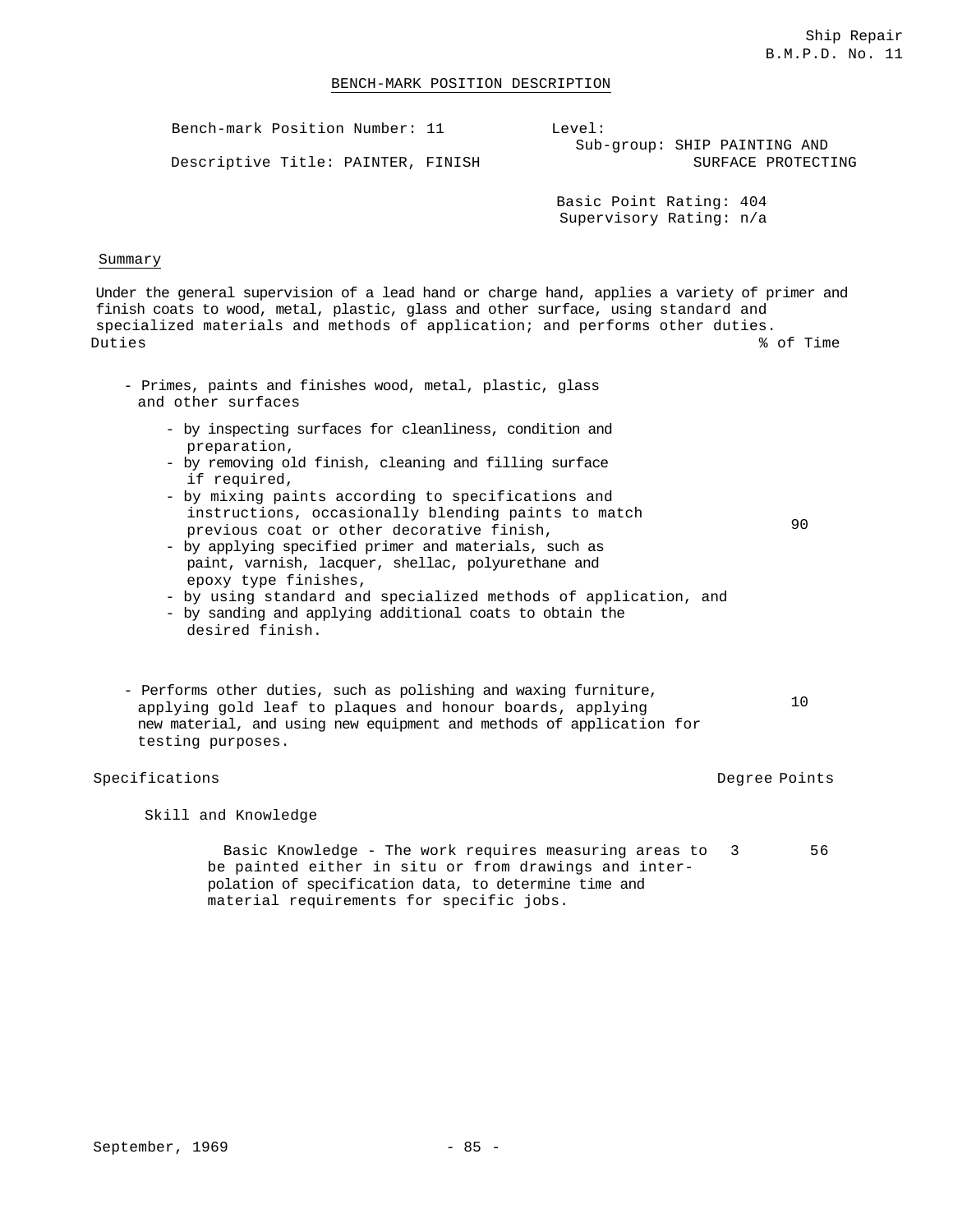|                                                                                                                                                                                                                                                            | Degree              | Points |
|------------------------------------------------------------------------------------------------------------------------------------------------------------------------------------------------------------------------------------------------------------|---------------------|--------|
| Comprehension and Judgement - The work requires an<br>understanding of trades practices and of the appli-<br>cation of specifications and general instructions to<br>individual assignments. Certain aspects of the<br>work require independent judgement. | 3                   | 93     |
| Specific Vocational Training - The work requires training<br>and experience in mixing, blending and matching paints,<br>applying gold leaf, using the tools of the trade, and<br>preparing surfaces for the application of primers and<br>finishes.        | 4                   | 80     |
| Effort                                                                                                                                                                                                                                                     |                     |        |
| Mental - The work requires matching and mixing paints,<br>painting narrow strips and awkward corners, and apply-<br>ing gold leaf to intricate patterns.                                                                                                   | 3                   | 45     |
| Physical - The work requires scraping, sanding and<br>painting deck heads and bulkheads, frequently from<br>ladders and scaffolds, with continual arm and hand motion<br>while using the other hand for support or to hold<br>paint.                       | 3                   | 45     |
| Responsibility                                                                                                                                                                                                                                             |                     |        |
| Resources - The work requires the effective use and<br>care of brushes and equipment and the effective use<br>of material. Errors result in some waste of time<br>and material.                                                                            | $\mathbf{1}$        | 20     |
| Safety of Others - The work requires the handling of<br>lightweight objects, normally remote from other<br>workers.                                                                                                                                        | $\mathbf{1}$        | 10     |
| Working Conditions                                                                                                                                                                                                                                         |                     |        |
| Environment - The work requires exposure to paint and<br>thinner fumes, frequently in small cabins and<br>compartments with little or no ventilation.                                                                                                      | 2                   | 28     |
| Hazards - The work requires exposure to falls from<br>ladders and scaffolds. There is also a continual<br>exposure to health-damaging fumes. These injuries<br>are of a "lost-time" nature.                                                                | B<br>$\overline{2}$ | 27     |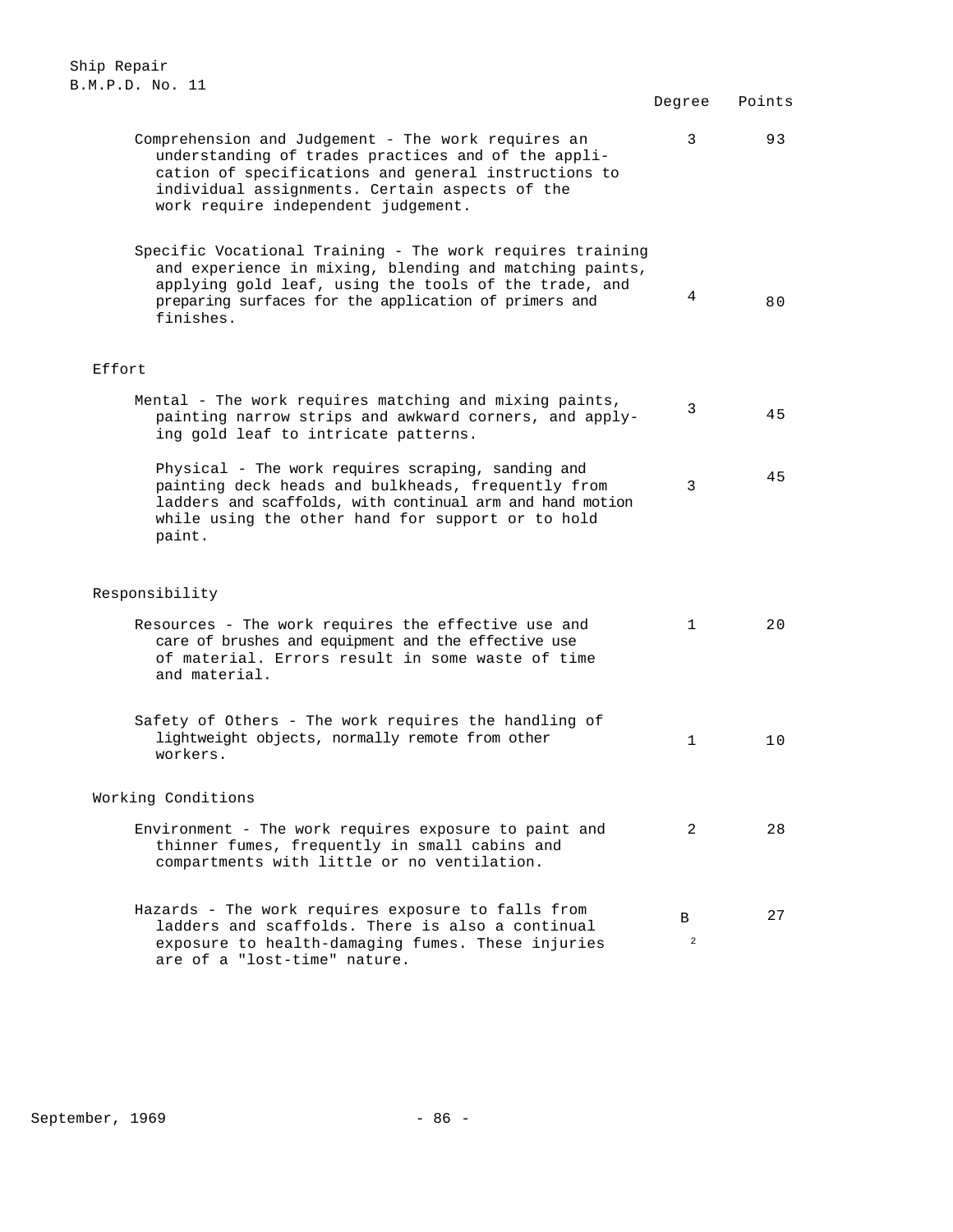## SUB-GROUP: PRECISION WORKING

| BENCH-MARK<br>POSITION NO. | DESCRIPTIVE TITLE        | PAGE |
|----------------------------|--------------------------|------|
| 12                         | Canvas Worker, Lead hand | 89   |
| า ว                        | Rigger                   |      |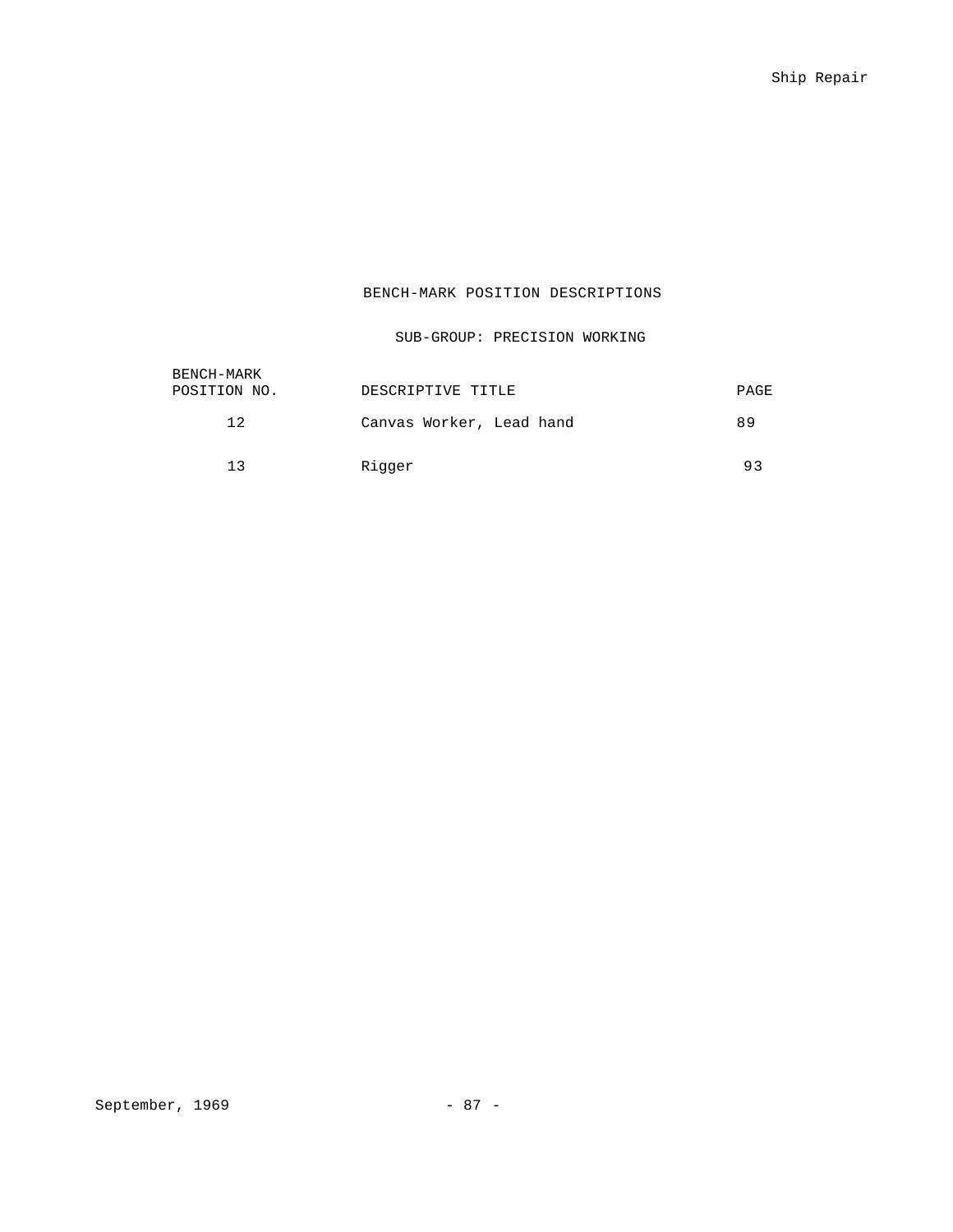| Bench-mark Position Number: 12                                                                                                                                                                                                                                                                                                                                                                                                                                                                                                                                                                                                                                                       | Level:                                               | Sub-group: PRECISION WORKING |
|--------------------------------------------------------------------------------------------------------------------------------------------------------------------------------------------------------------------------------------------------------------------------------------------------------------------------------------------------------------------------------------------------------------------------------------------------------------------------------------------------------------------------------------------------------------------------------------------------------------------------------------------------------------------------------------|------------------------------------------------------|------------------------------|
| Descriptive Title: CANVAS WORKER, LEAD HAND                                                                                                                                                                                                                                                                                                                                                                                                                                                                                                                                                                                                                                          |                                                      |                              |
|                                                                                                                                                                                                                                                                                                                                                                                                                                                                                                                                                                                                                                                                                      | Basic Point Rating: 361<br>Supervisory Rating: $B_3$ |                              |
| Summary                                                                                                                                                                                                                                                                                                                                                                                                                                                                                                                                                                                                                                                                              |                                                      |                              |
| Under the general supervision of a charge hand, makes, repairs and installs canvas items;<br>makes drapes and slip covers and upholsters furniture; makes and repairs leather items;<br>supervises a group of canvas workers and helpers; and performs other duties.                                                                                                                                                                                                                                                                                                                                                                                                                 |                                                      |                              |
| Duties                                                                                                                                                                                                                                                                                                                                                                                                                                                                                                                                                                                                                                                                               |                                                      | % of Time                    |
| - Makes, repairs and installs canvas sails, awnings and tarpaulins, and<br>covers for guns, torpedoes, funnels, boats and ammunition trucks                                                                                                                                                                                                                                                                                                                                                                                                                                                                                                                                          |                                                      |                              |
| - by examining the equipment to be covered or the items<br>to be repaired, measuring dimensions, making sketches<br>and studying blueprints, and by laying out dimensions<br>according to blueprints or sketches, and cutting<br>material to size with shears or knife,<br>- by sewing sections together using a sewing machine,<br>and by installing metal grommets, fittings and<br>fasteners according to trade practice,<br>- by splicing, inserting and hemming manila or wire<br>rope in edges to relieve strain, and<br>- by installing and fitting the completed product on<br>shipboard, making adjustments such as cutting and<br>binding holes for such items as ladders. |                                                      | 45                           |
| Makes drapes and slip covers, and upholsters and repairs<br>upholstery on ships' furniture by selecting, measuring,<br>cutting, sewing and installing material, and by stuffing<br>mattresses and cushions with kapok or foam rubber to obtain<br>proper resilience.                                                                                                                                                                                                                                                                                                                                                                                                                 |                                                      | 15                           |
| - Makes and repairs leather items such as gun seats and backs<br>and instrument cases, using leather-working tools and<br>following standard trade practice.                                                                                                                                                                                                                                                                                                                                                                                                                                                                                                                         |                                                      | 15                           |
| - Supervises approximately 17 canvas workers and trades helpers<br>by assigning work to tradesmen, checking on work performance,<br>work progress and quality of work produced, and by instructing<br>new workers in the use of sewing machines, threads and<br>materials, in the placing of grommets, cringles and other<br>fittings, and in splicing rope or wire according to standard<br>trade practice.                                                                                                                                                                                                                                                                         |                                                      | 15                           |
| - Performs other duties such as making rope rigging, scramble<br>nets, fenders and similar items.                                                                                                                                                                                                                                                                                                                                                                                                                                                                                                                                                                                    |                                                      | 10                           |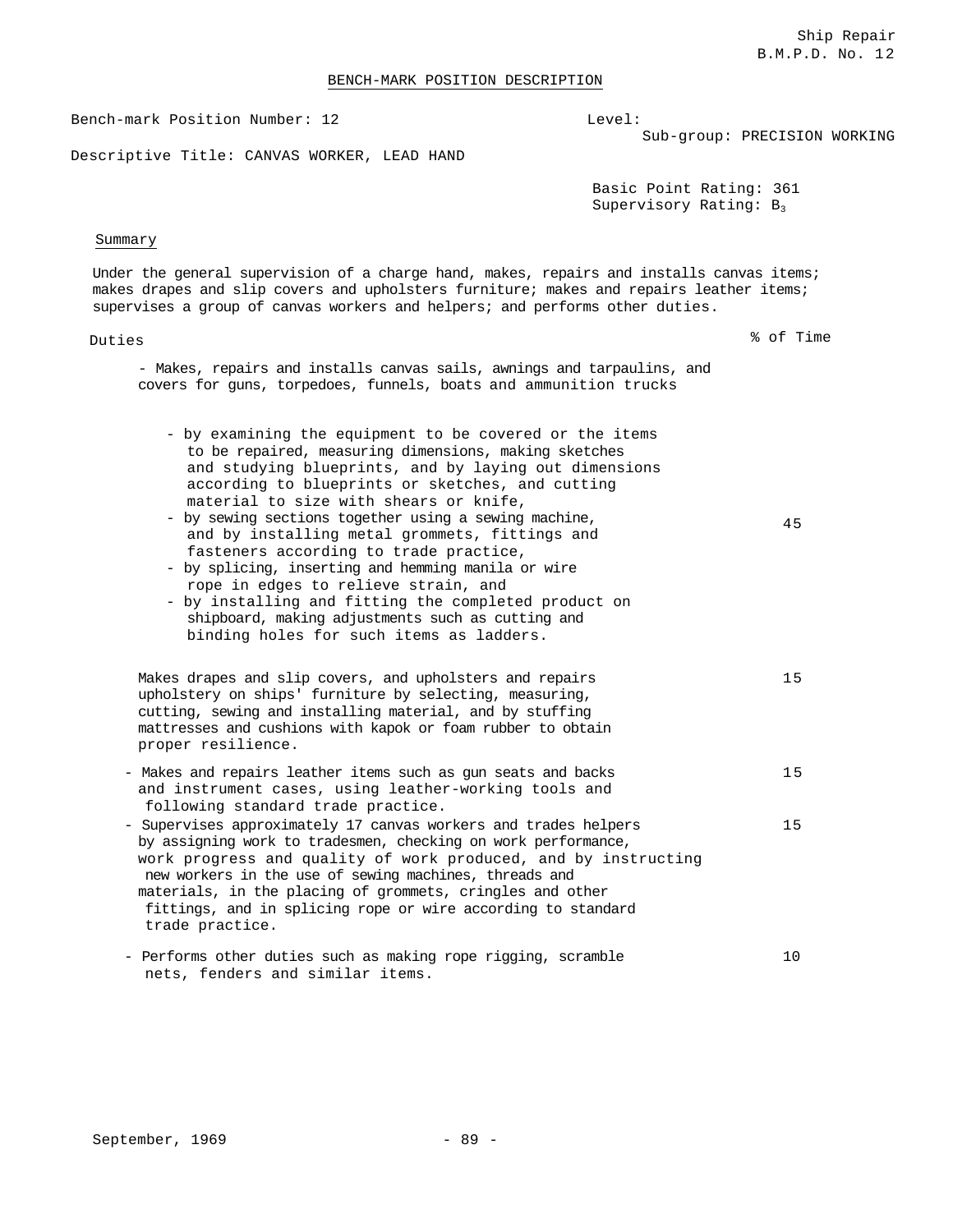#### Specifications and the set of the set of the set of the set of the set of the set of the set of the set of the set of the set of the set of the set of the set of the set of the set of the set of the set of the set of the s

Skill and Knowledge

| Basic Knowledge - The work requires reading sketches, | - 3 | 56 |
|-------------------------------------------------------|-----|----|
| drawings and charts, laying out plans and determining |     |    |
| material requirements for the fabrication and repair  |     |    |
| of canvas, leather and upholstered articles.          |     |    |

- Comprehension and Judgement The work requires an understanding of established practices in the canvas, leather-working and upholstery trades. Judgement is required in selecting material and designing covers to fit various-shaped objects. 3 93
- Specific Vocational Training The work requires training and experience in canvas, leather and rope working and upholstering techniques, and in the use of materials and their application to the fabrication and repair of such articles as furniture, covers, cases, tampons, nets and fenders. 4 80

#### Effort

- Mental The work requires measuring and laying out patterns against which material is cut or marked for riveting, sewing and other fitting work. The placing of such fittings as grommets and fasteners requires frequent periods of concentration. 3 45
	- Physical The work requires lifting, unrolling, cutting hand stitching and sewing bulky and awkward material on power-operated machines. The work also requires climbing such structures as funnels and gun mounts to take measurements for covers and other canvas work. 2 30

#### Responsibility

- Resources Materials are cut to patterns, and fitting must meet instructions. Errors in work cause some loss of material and work time for correction of the errors. 1 20
- Safety of Others The work requires cutting material and splicing wire rope assisted by a helper or other tradesman, who runs little risk of injury. 1 10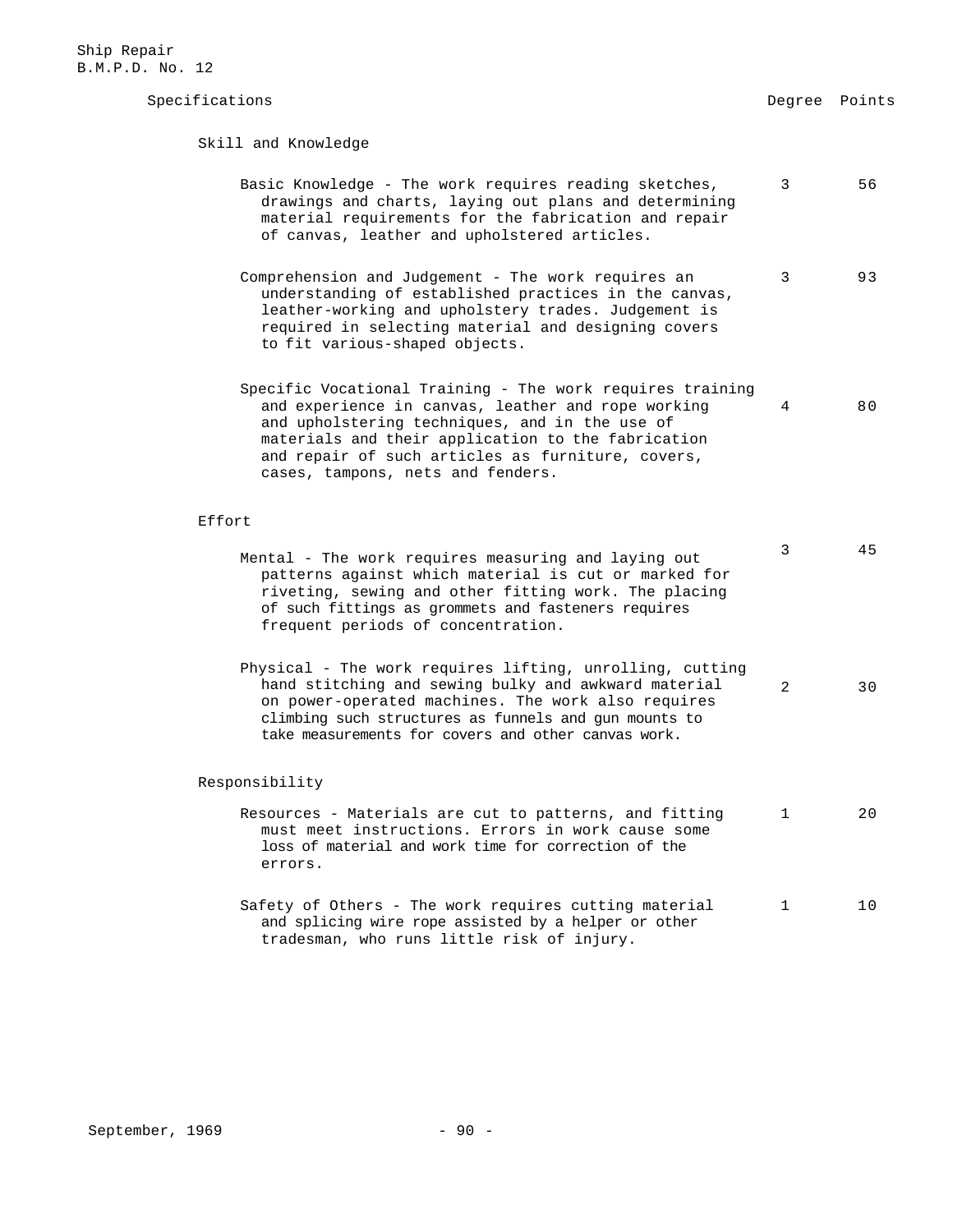|                                                                                                                                                                                                                                             | Degree                         | Points |
|---------------------------------------------------------------------------------------------------------------------------------------------------------------------------------------------------------------------------------------------|--------------------------------|--------|
| Working Conditions                                                                                                                                                                                                                          |                                |        |
| Environment - The work is normally carried out in the<br>shop, with exposure to few disagreeable conditions.                                                                                                                                | $\mathbf{1}$                   | 12     |
| Hazards - The work requires continual exposure to<br>scratches, cuts and abrasions from frayed cable,<br>rough material, hardware, furniture and springs.                                                                                   | $\mathbb{A}$<br>$\mathfrak{D}$ | 15     |
| Supervision                                                                                                                                                                                                                                 |                                |        |
| Because this is one of the very few workshops where canvas<br>workers can learn the trade, there is an important require-<br>ment to train and develop new workers, in addition to the<br>need for quality and quantity production control. | $B_3$                          |        |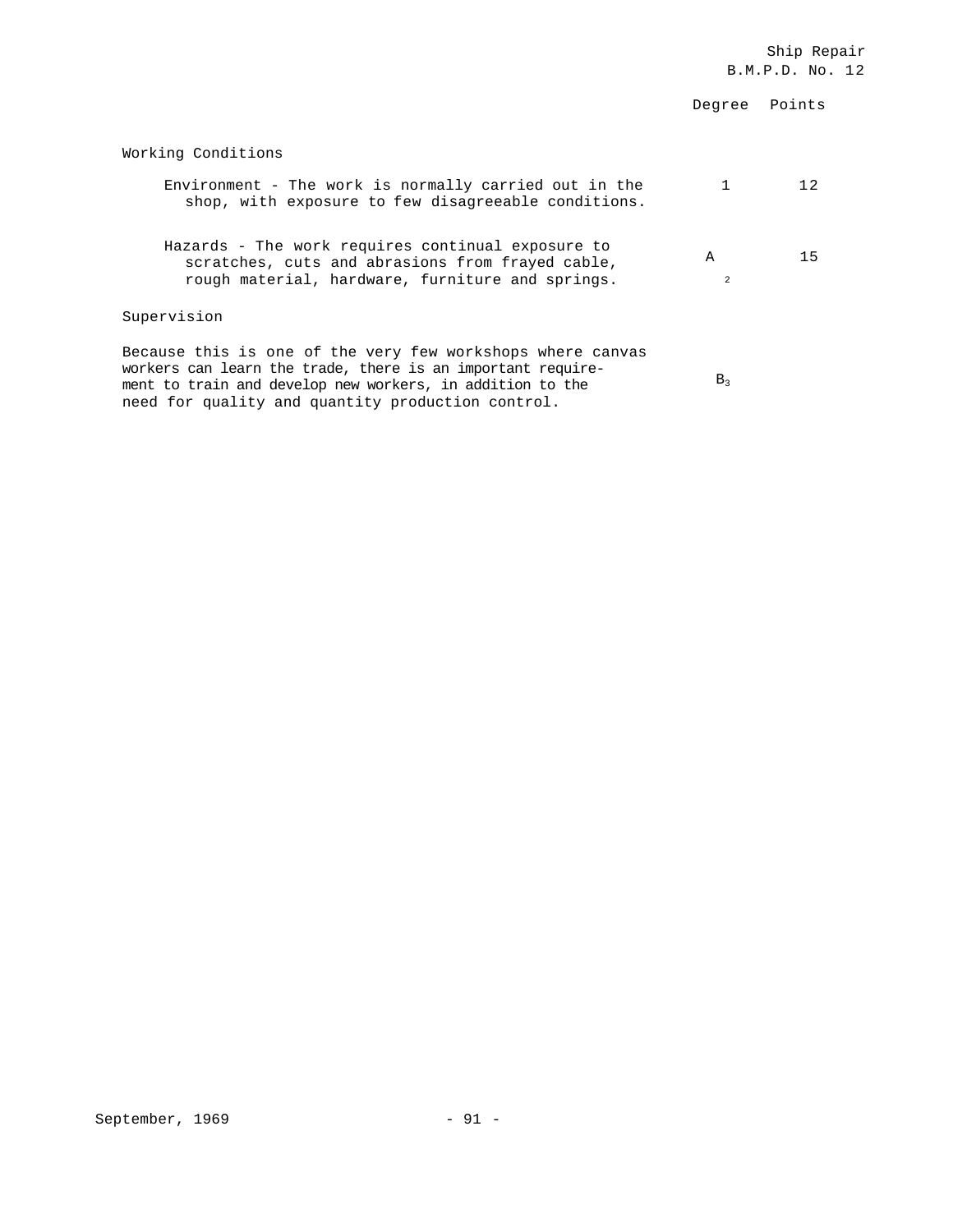| Bench-mark Position Number: 13                                                                                                                                                                                                                                                                                                                                                                                                                                                                                                                                                                                                                                                                                                                                                                                                                                                           | Level: |                                                   |  |
|------------------------------------------------------------------------------------------------------------------------------------------------------------------------------------------------------------------------------------------------------------------------------------------------------------------------------------------------------------------------------------------------------------------------------------------------------------------------------------------------------------------------------------------------------------------------------------------------------------------------------------------------------------------------------------------------------------------------------------------------------------------------------------------------------------------------------------------------------------------------------------------|--------|---------------------------------------------------|--|
| Descriptive Title: RIGGER                                                                                                                                                                                                                                                                                                                                                                                                                                                                                                                                                                                                                                                                                                                                                                                                                                                                |        | Sub-group: PRECISION WORKING                      |  |
| Summary                                                                                                                                                                                                                                                                                                                                                                                                                                                                                                                                                                                                                                                                                                                                                                                                                                                                                  |        | Basic Point Rating:<br>514<br>Supervisory Rating: |  |
| Under the general supervision of a lead hand, lifts and moves heavy equipment on board<br>ship; makes wire and cordage equipment and apparatus; performs hazardous climbing;<br>assembles moorings and buoys; and performs other duties.                                                                                                                                                                                                                                                                                                                                                                                                                                                                                                                                                                                                                                                 |        |                                                   |  |
| Duties                                                                                                                                                                                                                                                                                                                                                                                                                                                                                                                                                                                                                                                                                                                                                                                                                                                                                   |        | % of Time                                         |  |
| - Lifts and moves heavy equipment and spars on board ship<br>- by estimating weight of the load and inspecting the<br>area in which the lift is to be made, to determine the<br>method and ensure the safety of the lift,<br>- by selecting slings, cables and falls,<br>- by assembling necessary equipment such as gin poles,<br>tripods and clamps, and by signalling a crane into<br>position,<br>- by securing the load with cables or slings, selecting<br>lift points, and attaching hoisting hook to lifting<br>lugs or eye bolts,<br>- by hoisting the load with block and tackle or by<br>signalling to the crane operator to hoist and move the<br>load in the desired direction and at the right speed,<br>and by pulling on a lead chain to guide and control<br>the load movement, and<br>- by standing under heavy loads to apply stoppers, extra<br>slings and shackles. |        | 50                                                |  |
| - Makes a variety of wire and rope slings, rope ladders,<br>scramble nets, rigging, fenders, and other apparatus<br>- by referring to line drawings and specifications,<br>- by tying knots, bends and hitches, and splicing wire<br>and cordage, using a marline-spike, serving mallet and<br>other tools, and<br>- by melting and pouring zinc to form rope fittings.                                                                                                                                                                                                                                                                                                                                                                                                                                                                                                                  |        | 20                                                |  |
| - Performs hazardous work<br>- by laying and retrieving moorings and buoys,<br>- by climbing and working aloft on ships' masts and funnels,<br>and shore-based flag poles, and<br>- by greasing boom sheaves on dockyard jetty cranes.                                                                                                                                                                                                                                                                                                                                                                                                                                                                                                                                                                                                                                                   |        | 15                                                |  |
| - Assembles moorings and buoys by cutting cable and chain to<br>specified length and by securing shackles to anchors and<br>buoys.                                                                                                                                                                                                                                                                                                                                                                                                                                                                                                                                                                                                                                                                                                                                                       |        | 10                                                |  |

September, 1969 - 93 -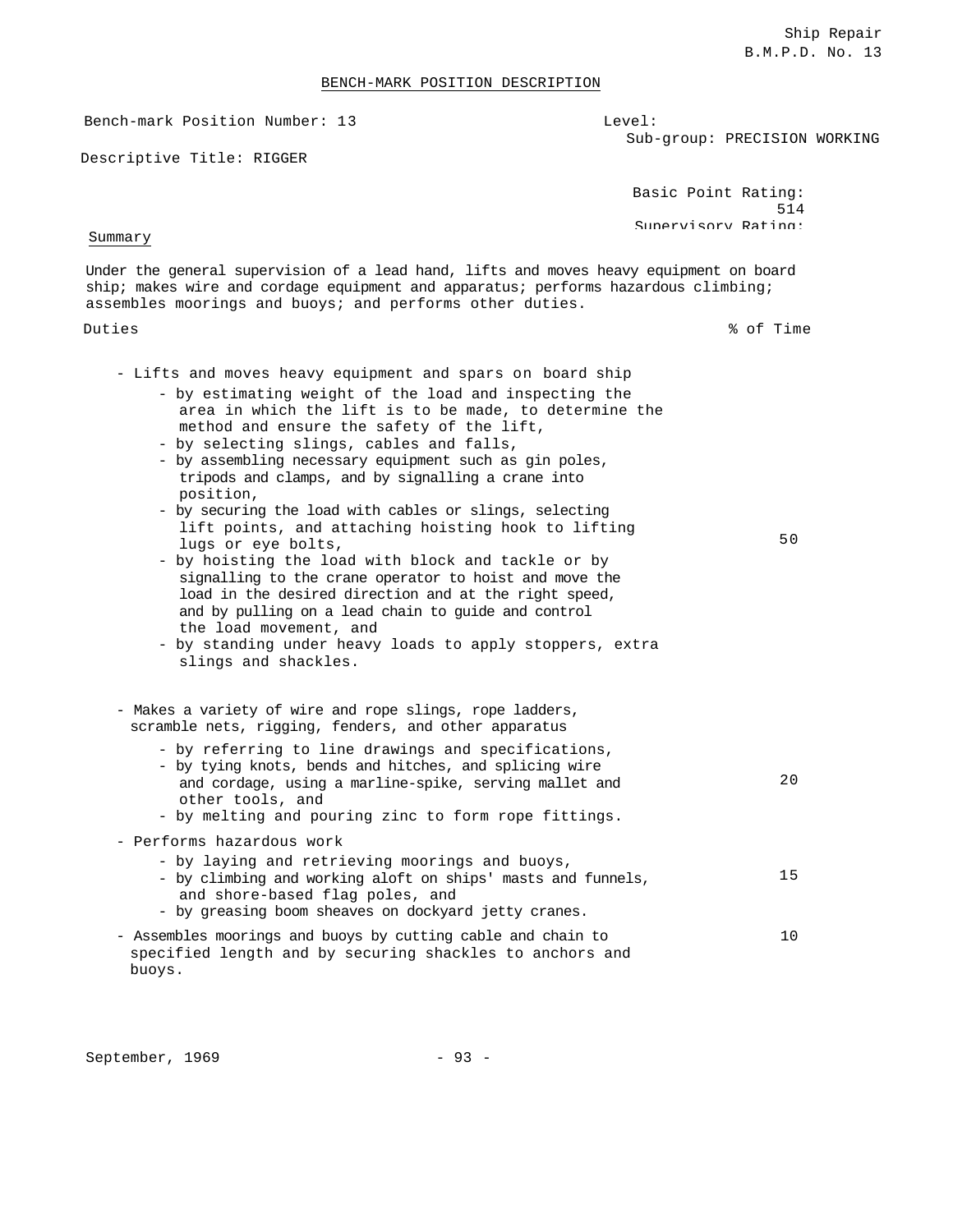% of Time

| - Performs other duties such as testing cranes and assembling<br>and securing swinging stages and boatswains' chairs.                                                                                                                                                                                             |        |        |
|-------------------------------------------------------------------------------------------------------------------------------------------------------------------------------------------------------------------------------------------------------------------------------------------------------------------|--------|--------|
| Specifications                                                                                                                                                                                                                                                                                                    | Degree | Points |
| Skill and Knowledge                                                                                                                                                                                                                                                                                               |        |        |
| Basic Knowledge - The work requires estimating the<br>weight of loads, selecting suspension points and<br>the appropriate number and type of slings to carry<br>the load safely, and reading simple drawings.                                                                                                     | 3      | 56     |
| Comprehension and Judgement - The work requires an<br>understanding of lifting equipment, to select, set<br>up and operate apparatus for lifting and moving<br>materials. Instructions are general enough to<br>require the exercise of some independent judgement<br>within the limits of established practices. | 3      | 93     |
| Specific Vocational Training - The work requires<br>training and experience in setting up lifting<br>apparatus, controlling load movements by signalling<br>crane operators, in constructing such cordage and<br>wire rope items as slings, rigging and fenders.                                                  | 4      | 80     |
| Effort                                                                                                                                                                                                                                                                                                            |        |        |
| Mental - The work requires attention when controlling<br>crane movement by signalling a crane operator and<br>when measuring and cutting rope and wire cable.                                                                                                                                                     | 2      | 30     |
| Physical - The work requires setting up gin poles and<br>tripods, securing lifting cables, and hoisting loads<br>with block and tackle, as well as splicing wire rope<br>and assembling, laying and retrieving moorings and<br>buoys.                                                                             | 5      | 75     |
| Responsibility                                                                                                                                                                                                                                                                                                    |        |        |
| Resources - If lifting apparatus fails, valuable<br>stores<br>can be damaged, with resultant waste of material and<br>loss of time.                                                                                                                                                                               | 2      | 46     |
| Safety of Others - The work requires setting up<br>lifting<br>apparatus, lifting and moving loads in proximity to<br>other workers. Defective work can result in<br>serious                                                                                                                                       | 4      | 50     |

id t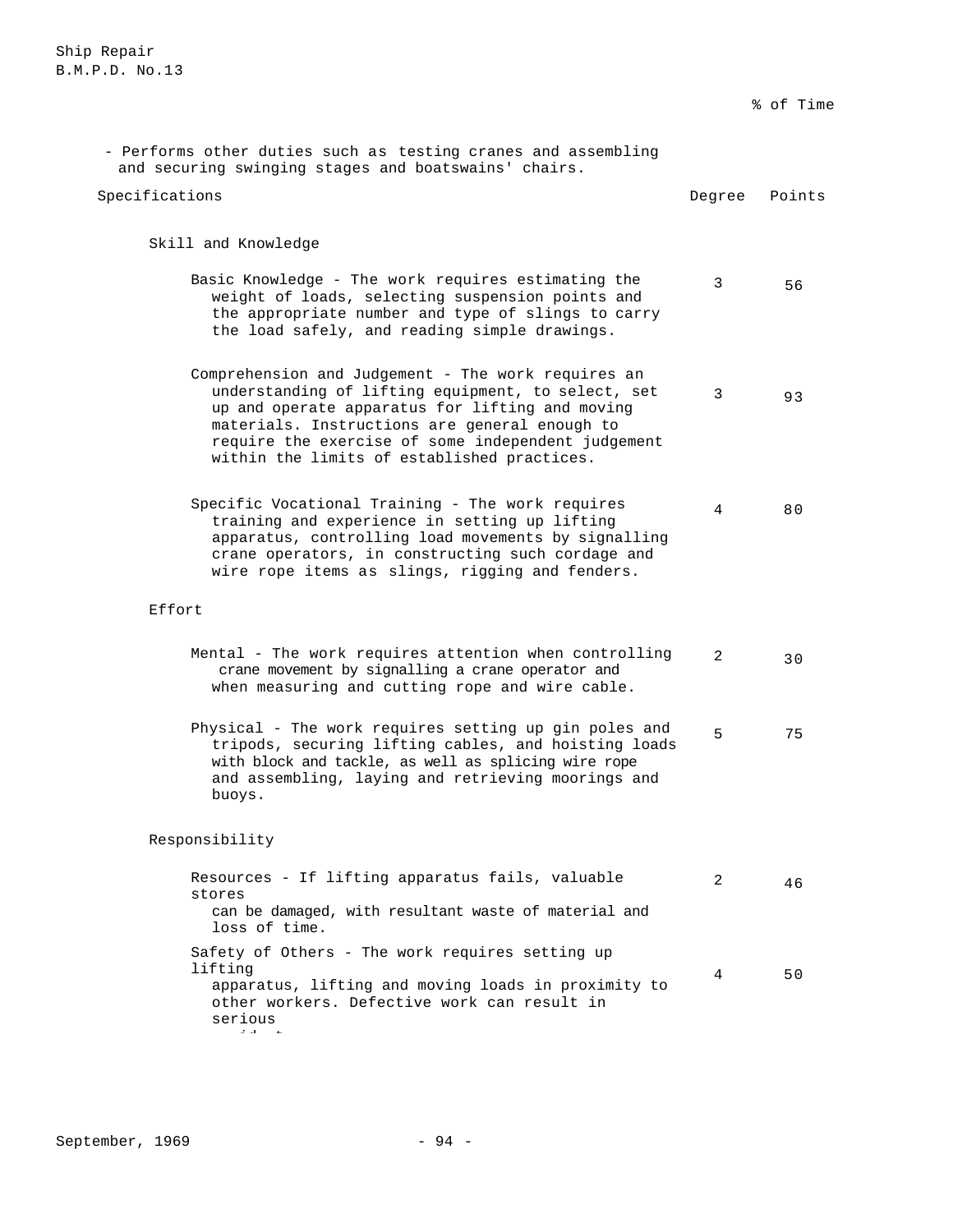|                                                                                                                                                                                                     | Degree  | Points |
|-----------------------------------------------------------------------------------------------------------------------------------------------------------------------------------------------------|---------|--------|
| Working Conditions                                                                                                                                                                                  |         |        |
| Environment - The work requires working outside regard-<br>less of weather conditions, in noisy, confined spaces<br>on board ship and in noisy shop surroundings.                                   | 3       | 44     |
| Hazards - The work requires climbing and working at<br>heights, working on buoys from small boats, and moving<br>under or close to heavy loads. There is frequent<br>exposure to serious accidents. | $C_{2}$ | 40     |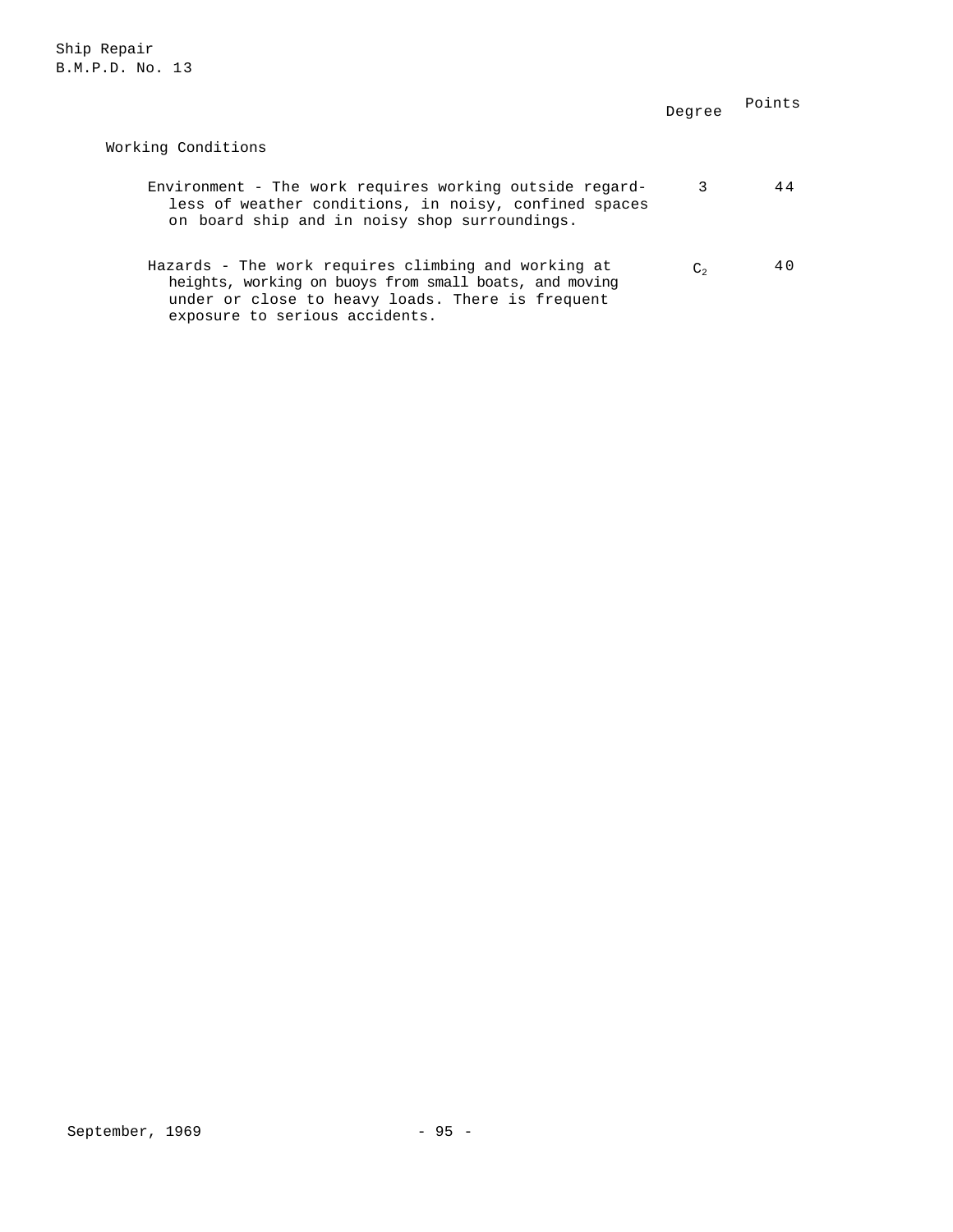SUB-GROUP: INSTRUMENT MAINTAINING

| BENCH-MARK   |                   |      |
|--------------|-------------------|------|
| POSITION NO. | DESCRIPTIVE TITLE | PAGE |

14 Instrument Repairman, Optical and Navigational 99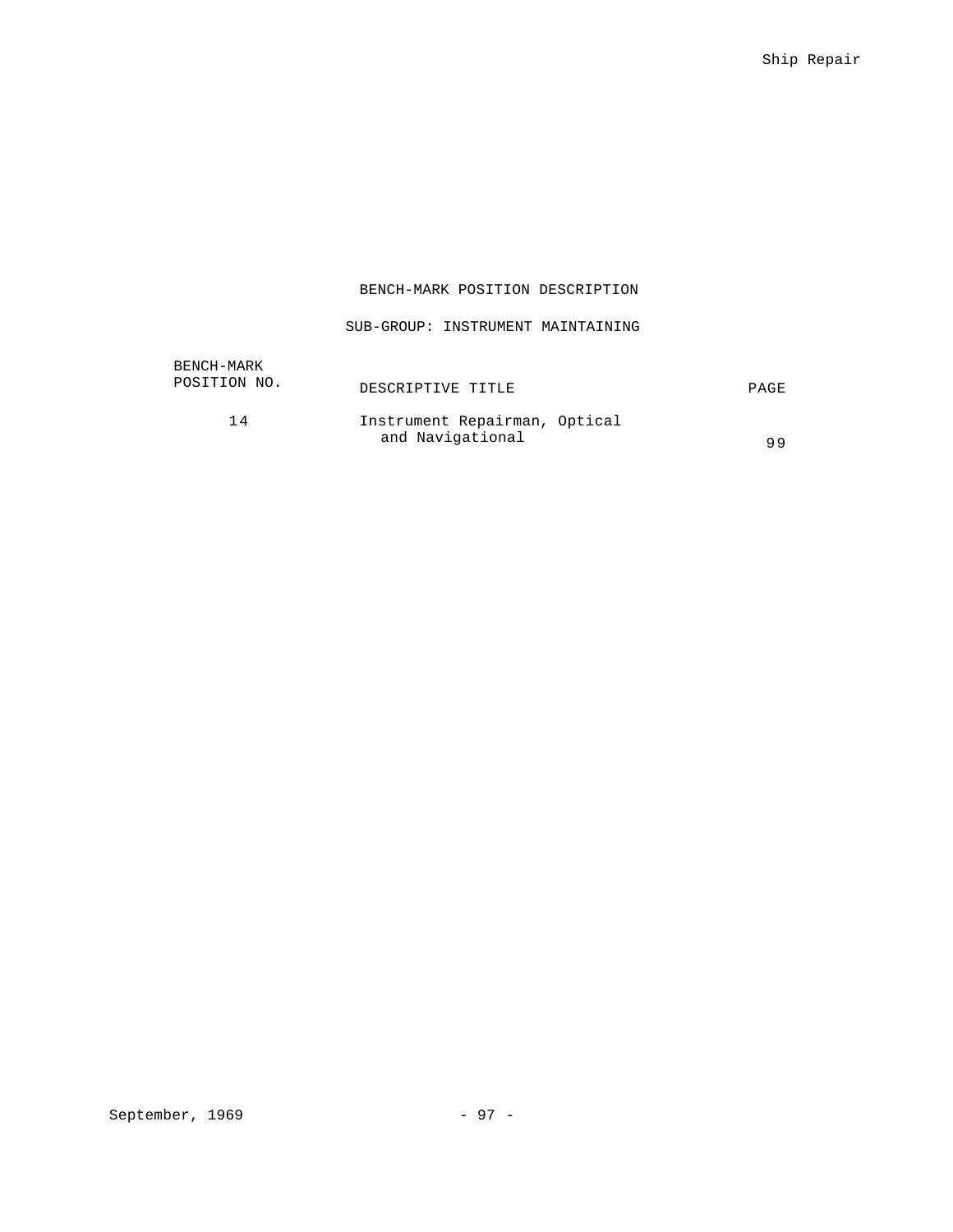Bench-mark Position Number: 14

Descriptive Title: INSTRUMENT REPAIRMAN, OPTICAL AND NAVIGATIONAL

## Level: Sub-group: INSTRUMENT MAINTAINING

Basic Point Rating: 654 Supervisory Rating: n/a

### Summary

Under the general supervision of a lead hand or charge hand, repairs and calibrates optical, mechanical and electro-mechanical instruments and measuring devices; diagnoses trouble in, repairs, tests and modifies mechanical components of fire control instrumentation; makes replacement parts; and performs other duties.

Duties % of Time

| - Repairs and calibrates such optical and mechanical instruments as<br>binoculars, telescopes, theodolites, transits,<br>sextants, compasses, chronometers and tachometers, and servo<br>mechanisms, using collimators, lens coating machine and<br>other instrument-maker tools                                                                                                                                                                                                                                |    |
|-----------------------------------------------------------------------------------------------------------------------------------------------------------------------------------------------------------------------------------------------------------------------------------------------------------------------------------------------------------------------------------------------------------------------------------------------------------------------------------------------------------------|----|
| - by dismantling defective instruments and devices and<br>examining the mechanism for worn or broken parts and<br>improper adjustment,<br>- by repairing or replacing worn or broken parts, reassembling<br>components, and<br>- by testing and adjusting completed assembly to speci-<br>fications.                                                                                                                                                                                                            | 35 |
| - Diagnoses trouble in, repairs, tests and modifies mechanical<br>components of such fire-control equipment as gyro units,<br>elevation and train receivers and receiver regulators,<br>stabilizers, sights, data computers and dead-reckoning<br>analysers                                                                                                                                                                                                                                                     |    |
| - by testing faulty equipment, studying defect characteristics<br>and determining the causes of mechanical<br>faults in fire-control systems,<br>- by dismantling defective components, to identify<br>faulty parts or improper adjustment,<br>- by reassembling units, replacing worn or broken parts,<br>adjusting clearances on bearings and moving parts to<br>specified tolerances, and<br>- by testing and adjusting the completed assembly to<br>specifications, using such equipment as gyro balancers. | 35 |
| - Makes parts when not available from stock, according to<br>blueprints, specifications and sketches, by taking and<br>applying precision measurements and by using precision hand<br>tools and machines such as jewellers' taps and dies, surface<br>gauges, fitters' blocks, watchmakers' latches, shapers,                                                                                                                                                                                                   | 20 |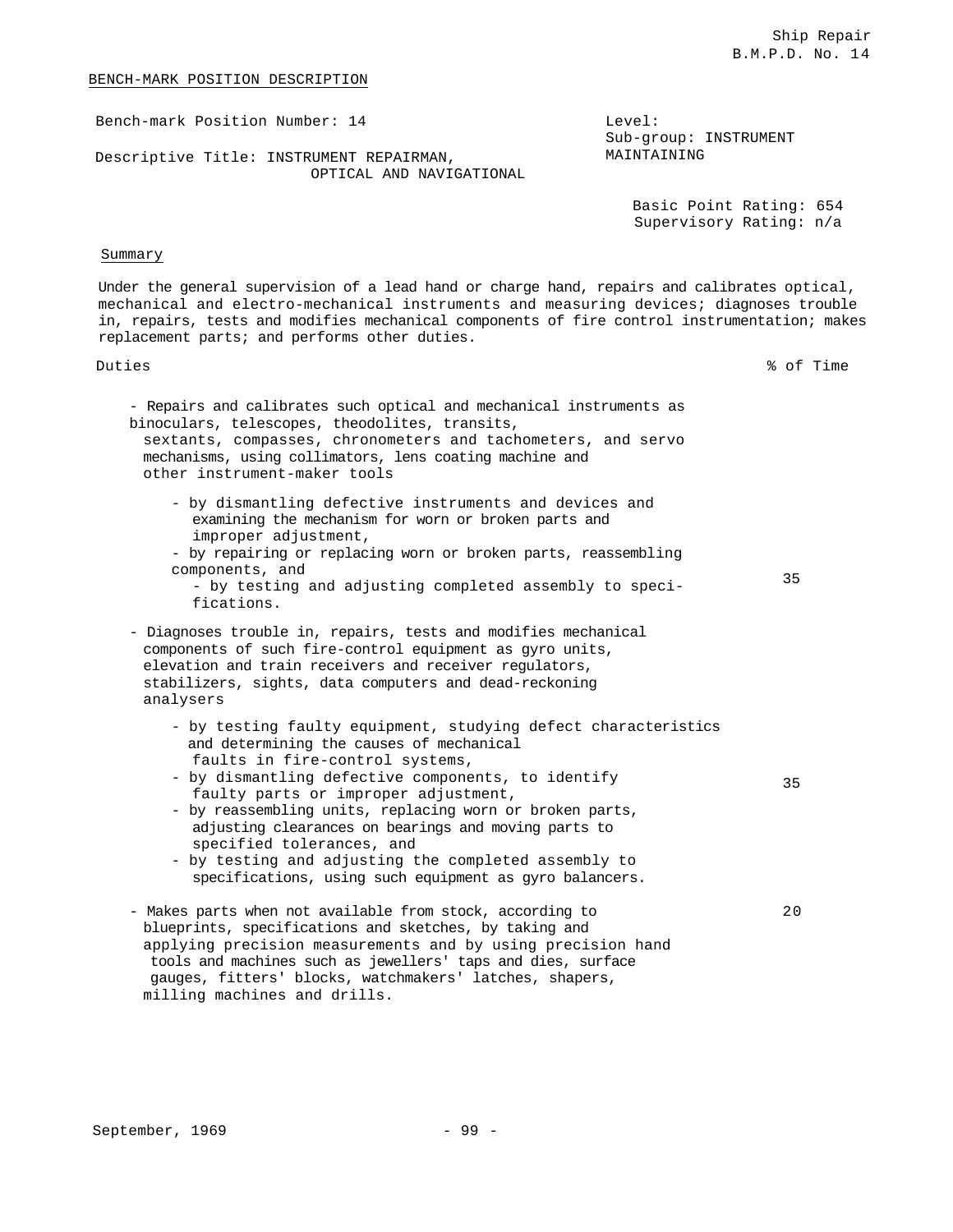|                                                                                                                                                                                                                                                                                                                                                                                                                    |              | % of Time |        |
|--------------------------------------------------------------------------------------------------------------------------------------------------------------------------------------------------------------------------------------------------------------------------------------------------------------------------------------------------------------------------------------------------------------------|--------------|-----------|--------|
| - Maintains, repairs and calibrates shop test-equipment such<br>as lens coating machine and collimators.                                                                                                                                                                                                                                                                                                           |              |           | 5      |
| - Performs other duties such as assisting in trials and mortar<br>calibration, using theodolite, and recording fall of shot.                                                                                                                                                                                                                                                                                       |              |           | 5      |
| Specifications                                                                                                                                                                                                                                                                                                                                                                                                     | Degree       |           | Points |
| Skill and Knowledge                                                                                                                                                                                                                                                                                                                                                                                                |              |           |        |
| Basic Knowledge - The work requires reading complex<br>drawings and schematic diagrams of precision<br>equipment and applying a knowledge of the physical<br>laws and mathematical formulae used in adjusting<br>and calibrating a variety of precision optical<br>instruments and measuring devices                                                                                                               | 6            |           | 104    |
| Comprehension and Judgement - The work requires a<br>thorough understanding of the physical laws of<br>optics as applied to testing, repairing, modifying<br>and calibrating precision optical instruments and<br>measuring devices. Instructions are general in<br>nature, and the work requires independent judgement.<br>Specifications provide minimum acceptable performance<br>levels as a quality standard. | 5            |           | 150    |
| Specific Vocational Training - The work requires<br>training and experience in the repair of optical<br>instruments and fire-control-system components of<br>military-type equipment and in the use of very<br>sensitive optical instruments requiring deft<br>handling.                                                                                                                                           | 7            |           | 212    |
| Effort                                                                                                                                                                                                                                                                                                                                                                                                             |              |           |        |
| Mental - The work requires making and fitting small<br>gears or fitting very small bearings in instruments<br>very close tolerances, and assembling and adjusting<br>delicate instruments.                                                                                                                                                                                                                         | 5<br>to      |           | 75     |
| Physical - The work requires handling small parts and<br>light tools associated with instrument making and<br>repair.                                                                                                                                                                                                                                                                                              | $\mathbf{1}$ |           | 15     |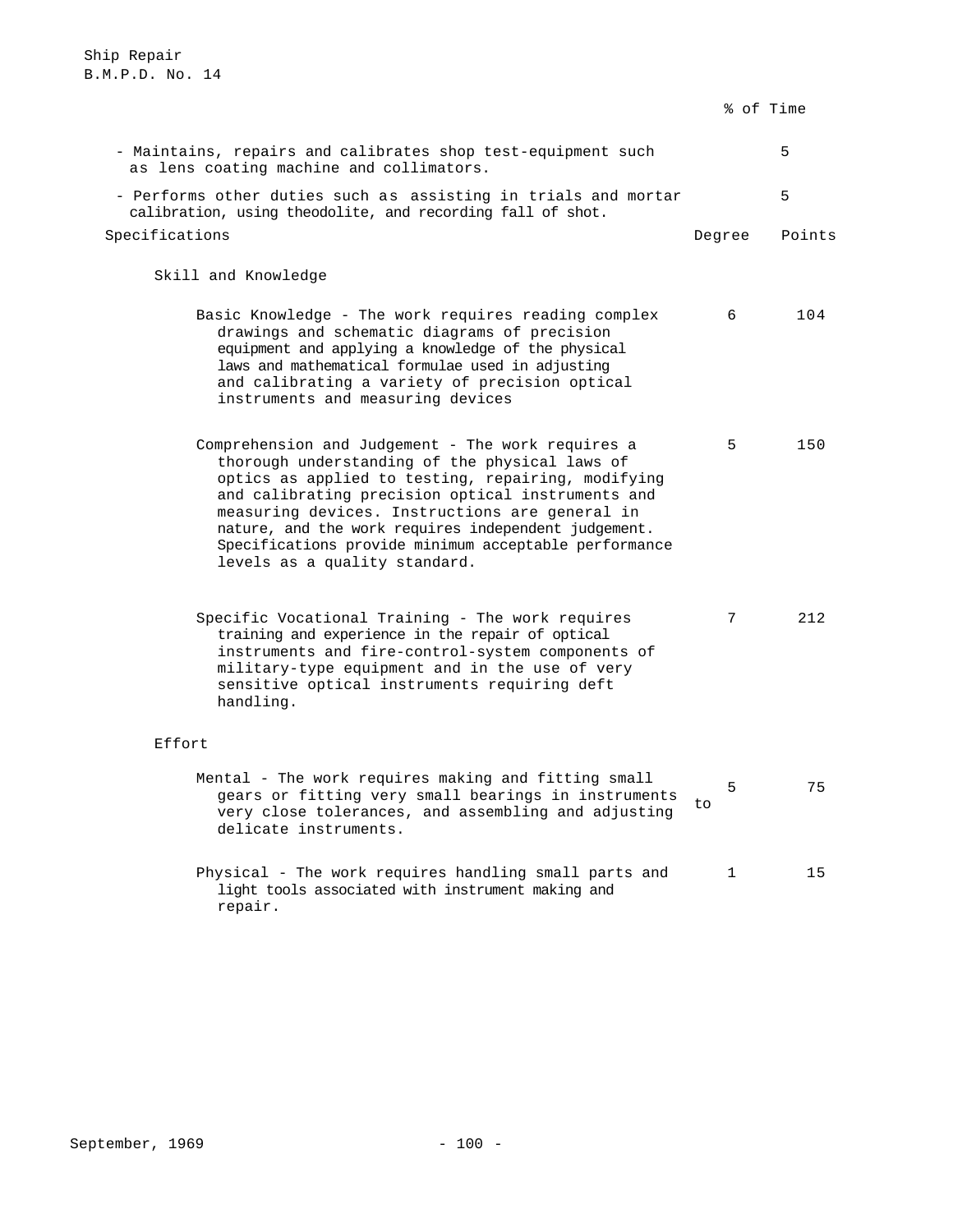Degree Points

## Responsibility

| Resources - Mistakes in calibrating precision<br>instruments and measuring devices are not readily<br>detected and would result in incorrect functioning of a<br>system. Errors in work will delay test completion,<br>waste skilled labour, and disrupt the work schedules of<br>other trades' workshops. | 3              | 72  |
|------------------------------------------------------------------------------------------------------------------------------------------------------------------------------------------------------------------------------------------------------------------------------------------------------------|----------------|-----|
| Safety of Others - The work is performed in relative<br>isolation, no heavy objects are handled, and there<br>is little possibility of injury to others.                                                                                                                                                   |                | 1 N |
| Working Conditions                                                                                                                                                                                                                                                                                         |                |     |
| Environment - The work is performed in an instrument<br>shop with little, if any, exposure to disagreeable<br>conditions.                                                                                                                                                                                  |                | 12  |
| Hazards - There is an occasional possibility of<br>injuries such as minor cuts or bruises.                                                                                                                                                                                                                 | A <sub>1</sub> |     |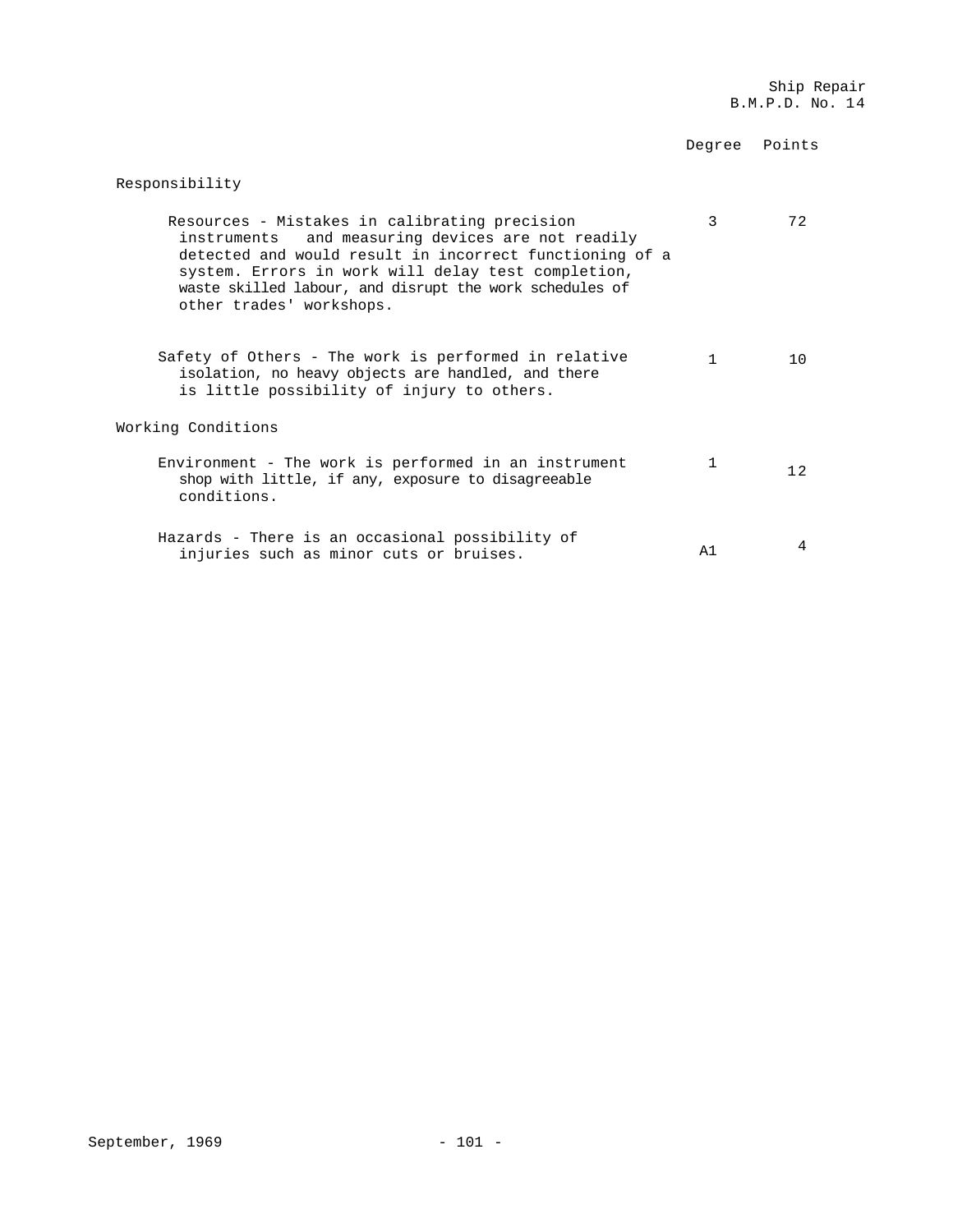SUB-GROUP: MACHINERY MAINTAINING

# BENCH-MARK POSITION NO. DESCRIPTIVE TITLE THE PAGE 15 Refrigeration and Air-conditioning Mechanic 105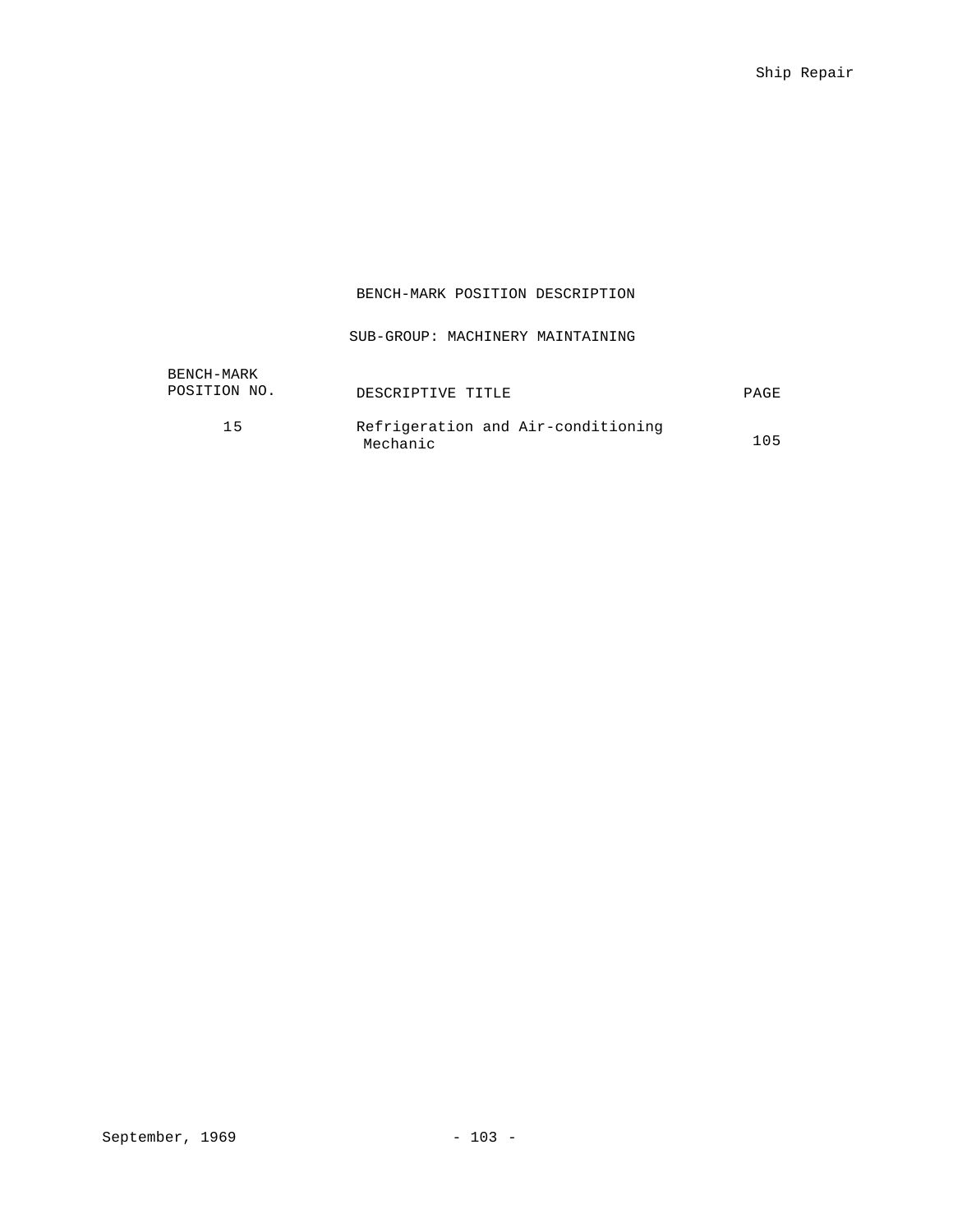Ship Repair B.M.P.D. No. 15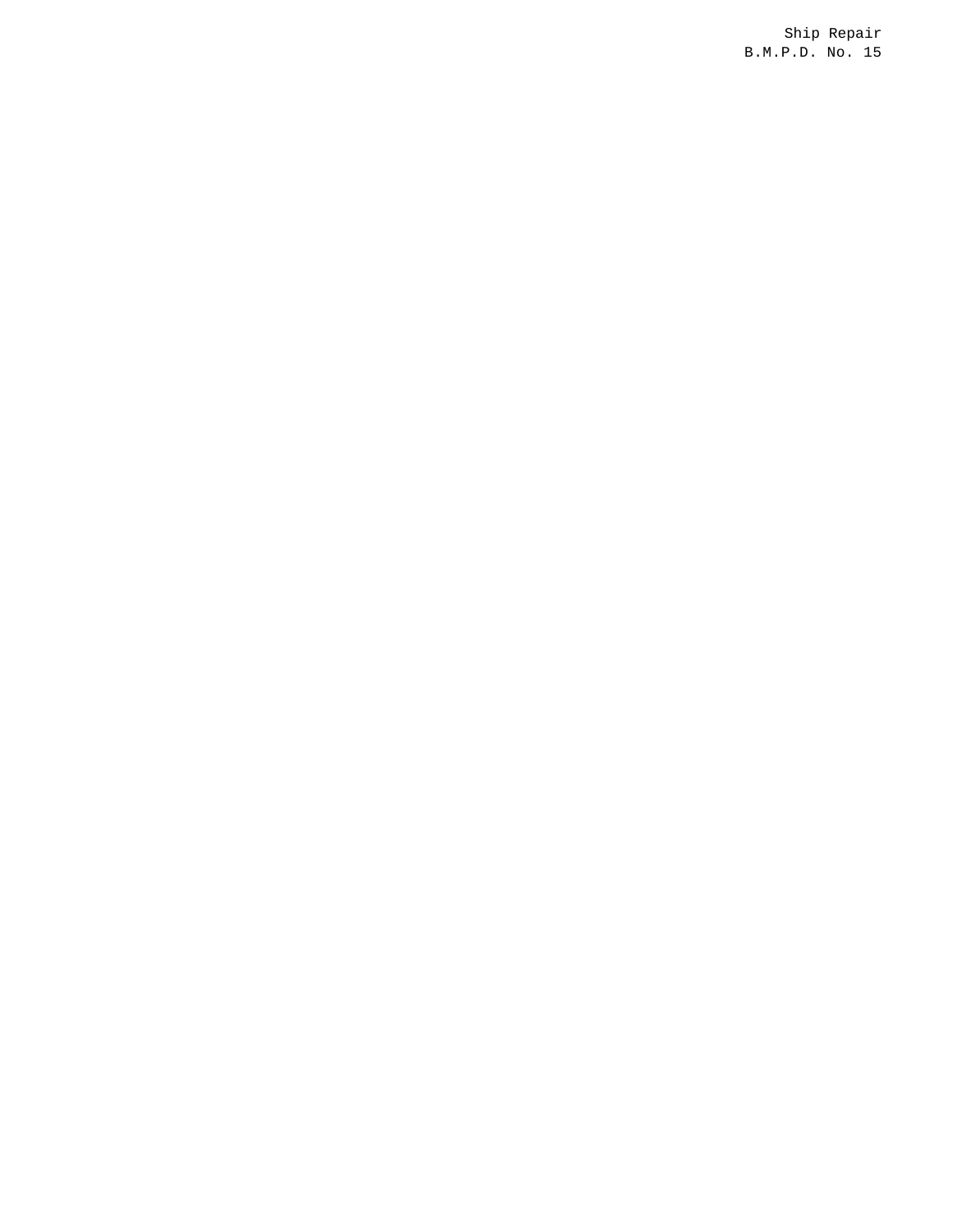CONDITIONING MECHANIC Basic Point Rating: 612 Supervisory Rating: n/a Summary Under the general supervision of a lead hand or charge hand, inspects and identifies the faulty operation of, and repairs, assembles and tests, refrigerating and air-conditioning equipment; and performs other duties. Duties % of Time - Inspects and identifies faulty operation of a variety of refrigerating and air-conditioning equipment on board ship and in workshops ashore to determine condition and need for repair - by observing equipment under normal operating conditions, testing for leakage, and noting unusual noises and vibrations, - by noting temperature and pressure readings at various points in the system and the effects of changing load and control settings, and by comparing actual performance against specifications, and - by checking oil levels, pressure reading, and the parts and components of the system. 45 - Repairs, assembles and tests refrigerating and air-conditioning equipment to ensure that it meets performance requirements, and according to trouble identified - by removing and dismantling components such as bearings, pistons, crankshafts, and valve plates, - by examining parts for wear, using precision measuring devices, - by refitting or replacing worn and damaged parts and adjusting fits to meet specifications, - by charging the system with refrigerant and dehydrates according to specified procedures. - by establishing and setting valves and other controls, and - by conducting static tests and assisting in the conduct of heat input and other operating tests. 45 - Performs other duties such as modifying equipment according to drawings and specifications, testing and preparing brine solutions, and operating an assortment of machine 10

### BENCH-MARK POSITION DESCRIPTION

Level:

Sub-group: MACHINERY

MAINTAINING

and hand tools, and test apparatus.

Bench-mark Position Number: 15

Descriptive Title: REFRIGERATION AND AIR-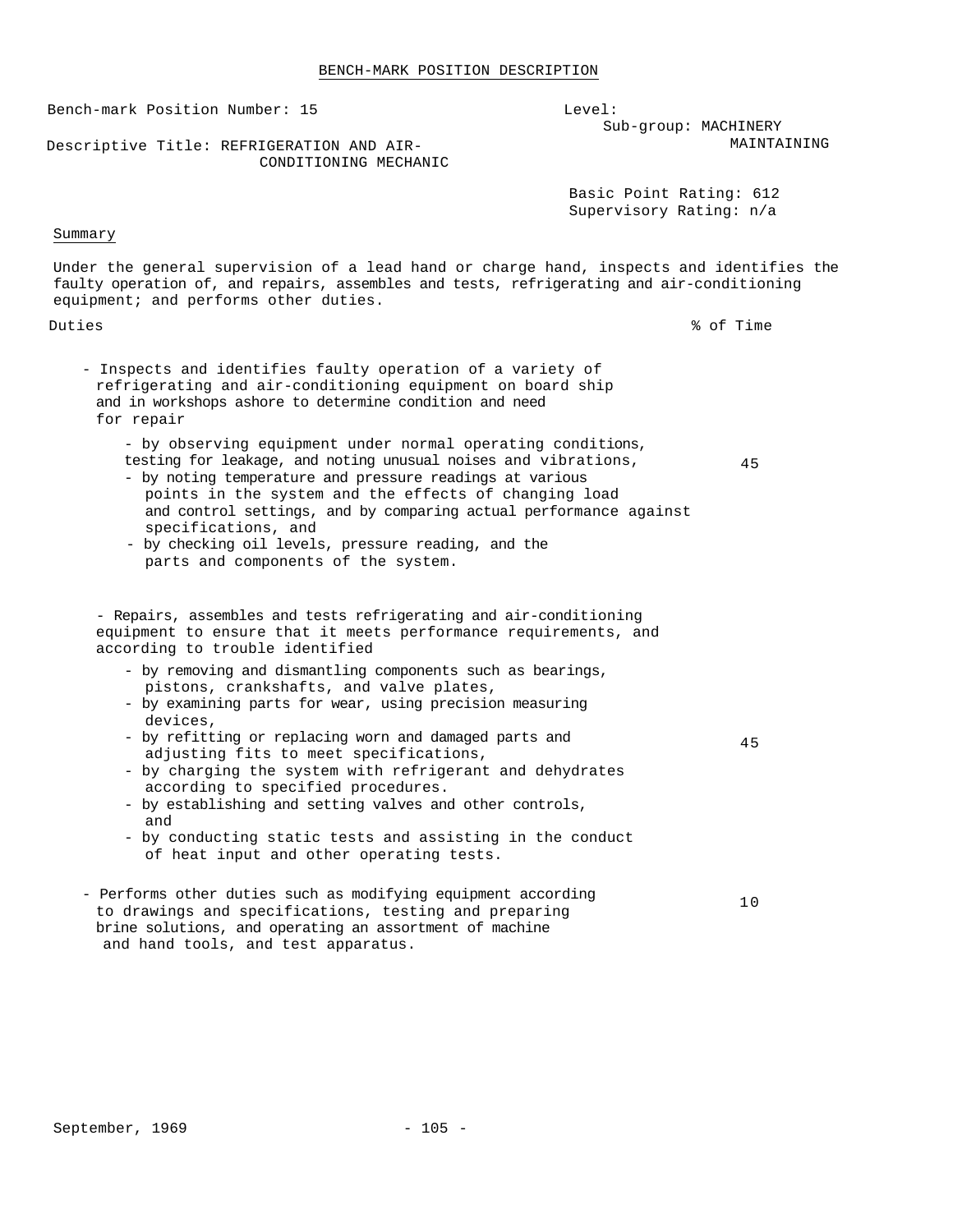| .P.D. No. 15                                                                                                                                                                                                                                                                                                                                                                                                                                                                                   |                  |        |
|------------------------------------------------------------------------------------------------------------------------------------------------------------------------------------------------------------------------------------------------------------------------------------------------------------------------------------------------------------------------------------------------------------------------------------------------------------------------------------------------|------------------|--------|
| Specifications                                                                                                                                                                                                                                                                                                                                                                                                                                                                                 | Degree           | Points |
| Skill and Knowledge                                                                                                                                                                                                                                                                                                                                                                                                                                                                            |                  |        |
| Basic Knowledge - The work requires reading complex<br>drawings, manuals and specifications. Knowledge of<br>shop mathematics is also needed to calculate equipment<br>requirements and to balance integrated mechanical and<br>electrical systems, where the operating limits of these<br>systems are precise.                                                                                                                                                                                | 6                | 104    |
| Comprehension and Judgement - The work requires a<br>thorough understanding of the use of precision<br>machine tools and measuring devices and the operating<br>principles of air-conditioning systems and equipment.<br>The work allows considerable latitude for the<br>exercise of judgement when making adjustments to<br>complicated systems.                                                                                                                                             | 5                | 150    |
| Specific Vocational Training - The work requires training<br>and experience in using machine and hand tools and<br>precision and other measuring devices, in the<br>operating characteristics of air-conditioning and<br>refrigeration equipment and systems, and in the<br>repair of air compressors, pumps, evaporators, condensers<br>and other mechanical items. The work also<br>requires fitting parts to precise tolerances in the<br>mechanical, electrical and refrigerating systems. | $6 \overline{6}$ | 168    |
| Effort                                                                                                                                                                                                                                                                                                                                                                                                                                                                                         |                  |        |
| Mental - The work requires close attention in reading<br>and interpreting complex drawings and specifications,<br>in the setting up and use of machine and hand fitting<br>tools and precision measuring devices, and in testing<br>to identify faults in the systems.                                                                                                                                                                                                                         | 4                | 60     |
| Physical - The work requires walking, standing and<br>stooping and handling light to medium-weight objects,<br>occasionally in awkward positions.                                                                                                                                                                                                                                                                                                                                              | 2                | 30     |

## Responsibility

| Resources - The work requires the effective use of  | $\mathcal{L}$ | 46 |
|-----------------------------------------------------|---------------|----|
| materials, precision tools and instruments in the   |               |    |
| repair and fitting of parts. Errors result in waste |               |    |
| of material, machine time and labour.               |               |    |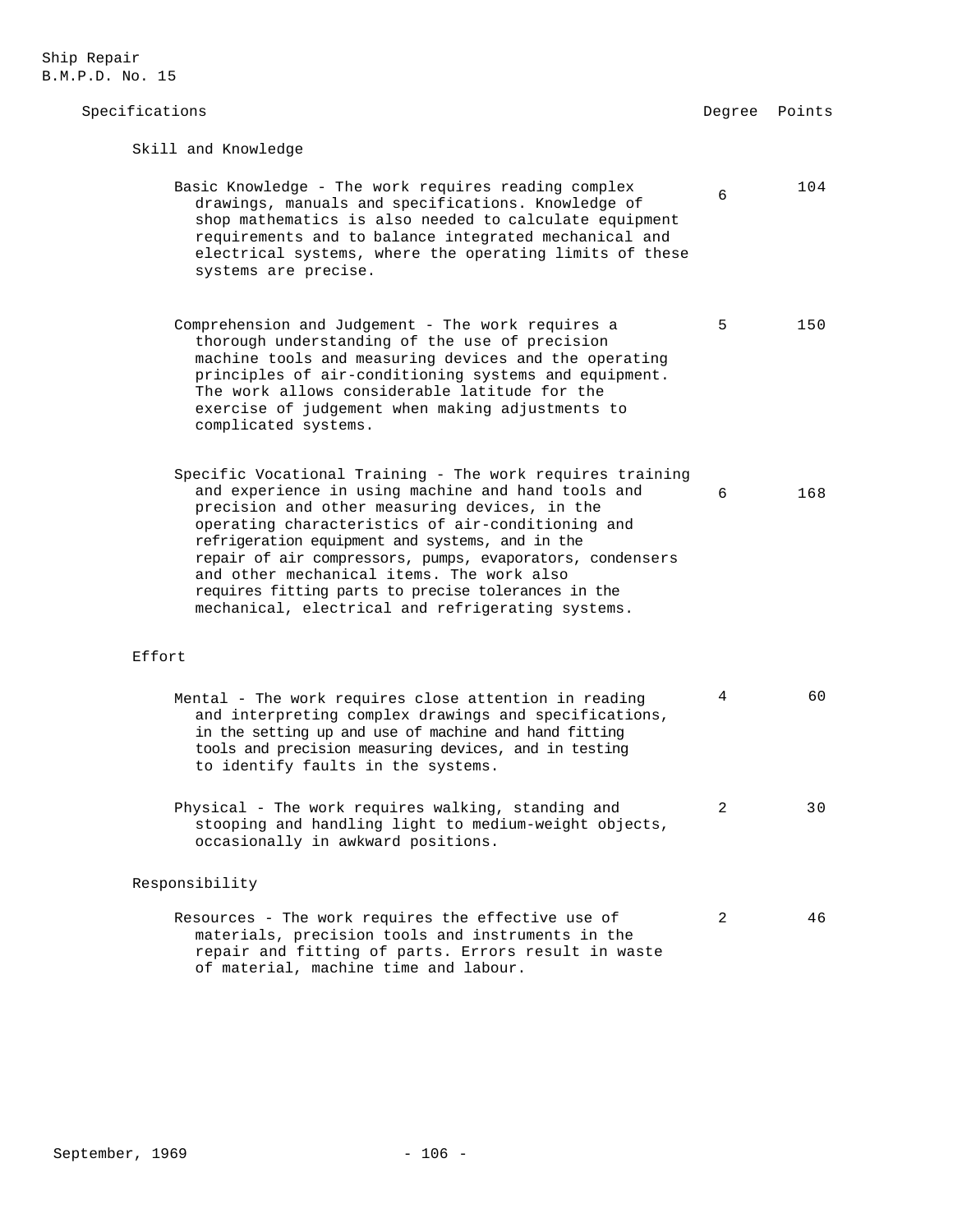|                                                                                                                                                                   | Degree       | Points |
|-------------------------------------------------------------------------------------------------------------------------------------------------------------------|--------------|--------|
| Safety of Others - The work is carried out with the<br>aid of a trades helper, or alone, and the possibility<br>of injury to others is remote.                    | $\mathbf{1}$ | 10     |
| Working Conditions                                                                                                                                                |              |        |
| Environment - The work requires occasional exposure to<br>obnoxious and dangerous fumes, and there is frequent<br>exposure to dirt in the form of oil and grease. | $2^{1}$      | 28     |
| Hazards - There is occasional exposure to "lost-time"<br>injuries while working on high-pressure piping<br>systems and around heavy motors, pulleys and belts.    | $B_1$        | 16     |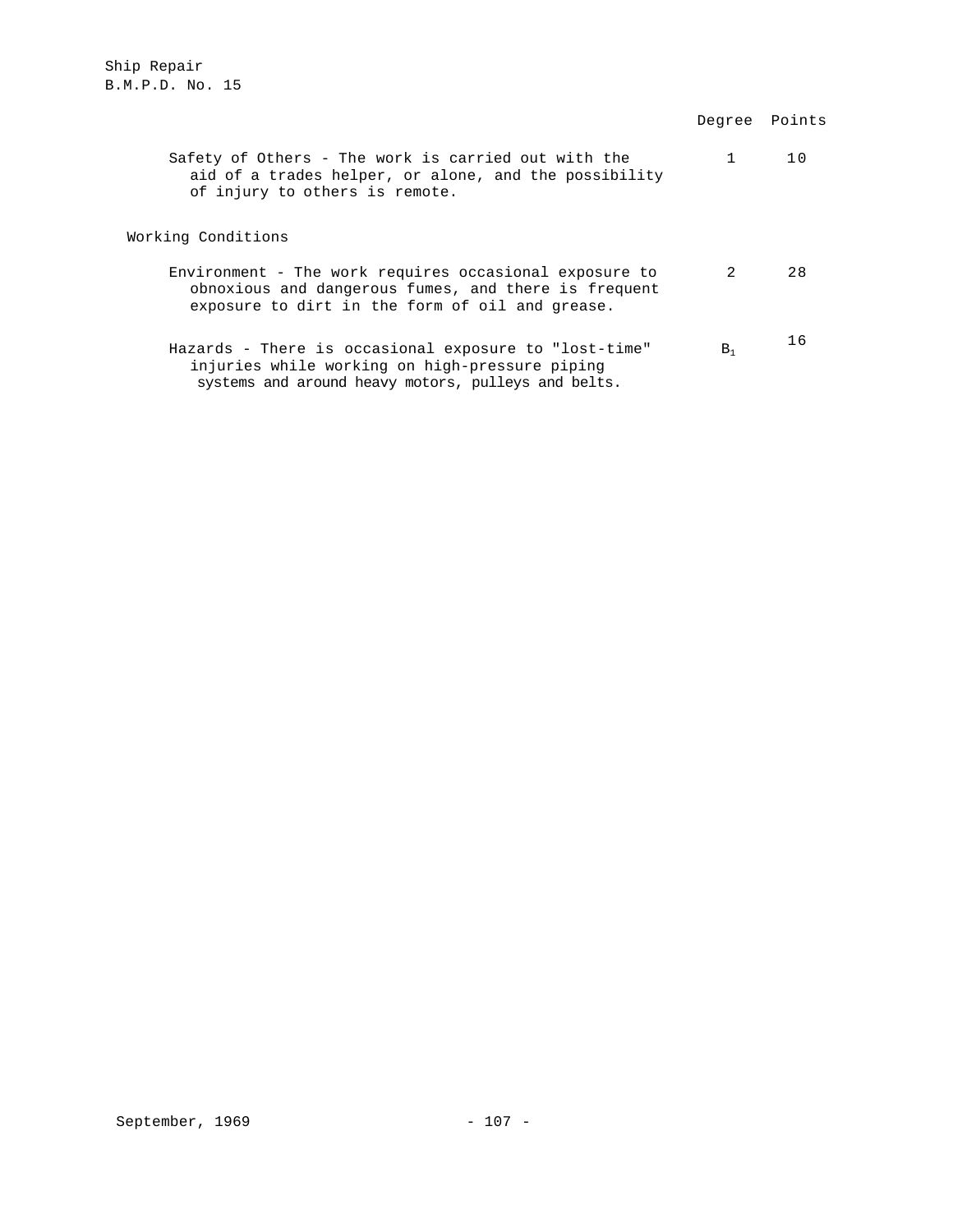Ship Repair

## BENCH-MARK POSITION DESCRIPTIONS

## SUB-GROUP: ENGINE AND MECHANICAL EQUIPMENT MAINTAINING

BENCH-MARK

| POSITION NO. | DESCRIPTIVE TITLE                | PAGE |
|--------------|----------------------------------|------|
| 16           | Fitter, Engine                   | 111  |
| 17           | Fitter, Mechanical               | 115  |
| 18           | Shop Foreman, Mechanical Fitting | 11 Q |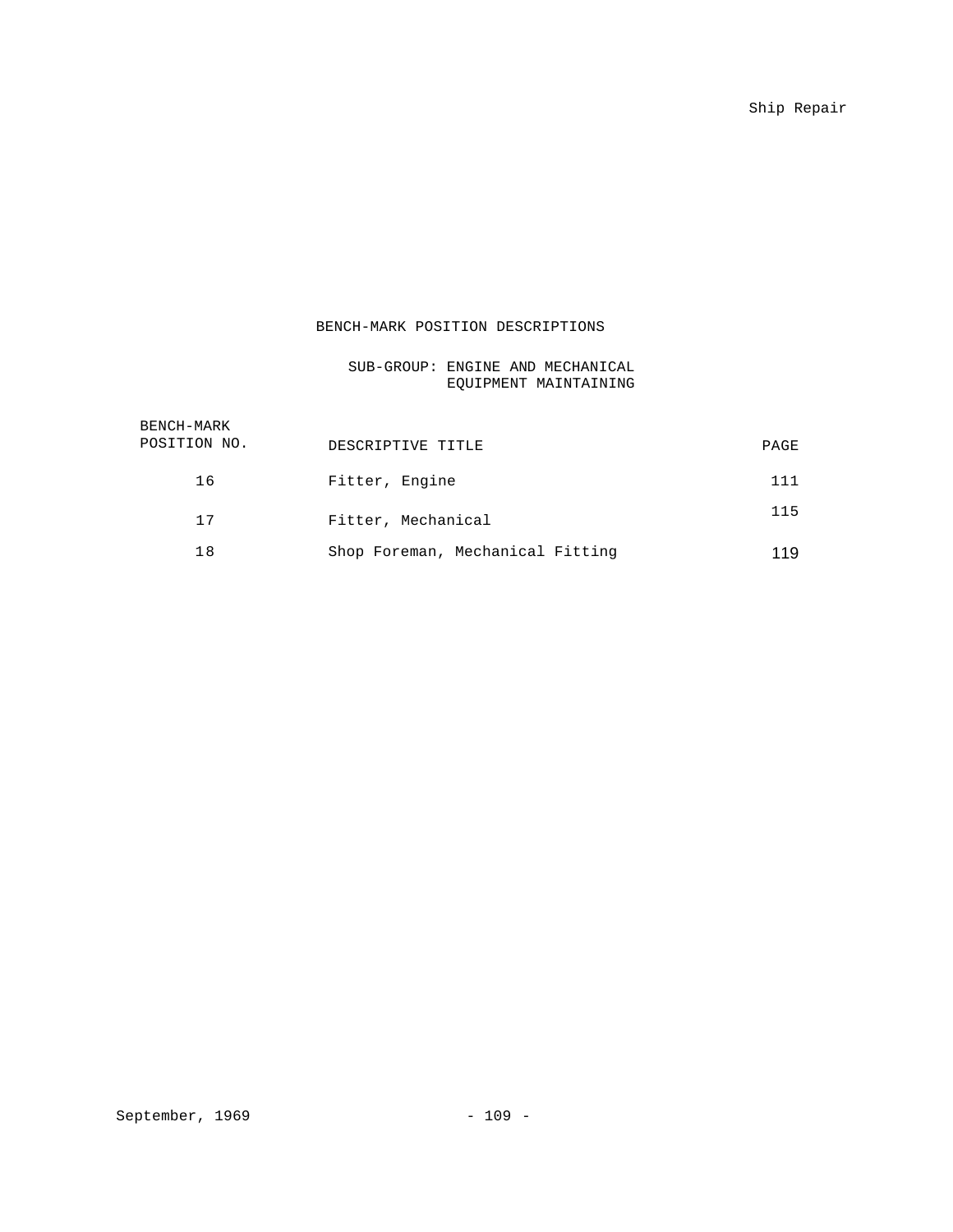### BENCH-MARK POSITION DESCRIPTION

Bench-mark Position Number: 16

Descriptive Title: FITTER, ENGINE

Level:

Sub-group: ENGINE AND MECHANICAL EQUIPMENT MAINTAINING

Basic Point Rating: 506 Supervisory Rating: n/a

Summary

Under the general supervision of a lead hand or charge hand, inspects, tests and repairs a wide variety of gasoline and diesel engines and air compressors, in ships and ashore; and performs other duties.

Duties % of Time

- Inspects, tests and repairs gasoline and diesel engines varying from  $2\frac{1}{2}$  to  $1,400$  h.p., to determine their condition and need of repair, and to renew to meet the required standards of performance
	- by observing engines under operating conditions and by reviewing reports of trouble such as loss of power, excessive noise or vibration, high fuel consumption and lack of response in controls,
	- by checking observations and taking measurements, using such instruments as pressure gauges, tachometers and thermometers,
	- by analysing trouble to determine the most probable cause,
	- by carrying out standard load tests before and after completion of repairs,
	- by dismantling the equipment and removing components such as superchargers, fuel and coolant pumps, heat exchangers and parts such as pistons, piston rings, valves and bearings,
	- by examining components and parts for wear and other defects, comparing dimensions and fits against specifications and determining the need for repair or replacement,
	- by grinding valves and shimming bearings to obtain proper fit, adjusting valve timing, fuel flow and ignition, and calibrating fuel pumps and injectors,
	- by reassembling components and engines after repair, according to manual instructions and established practice,
	- by testing repaired engines, using dynamometer and other instruments to measure power output, speed and fuel consumption, and
	- by installing repaired equipment.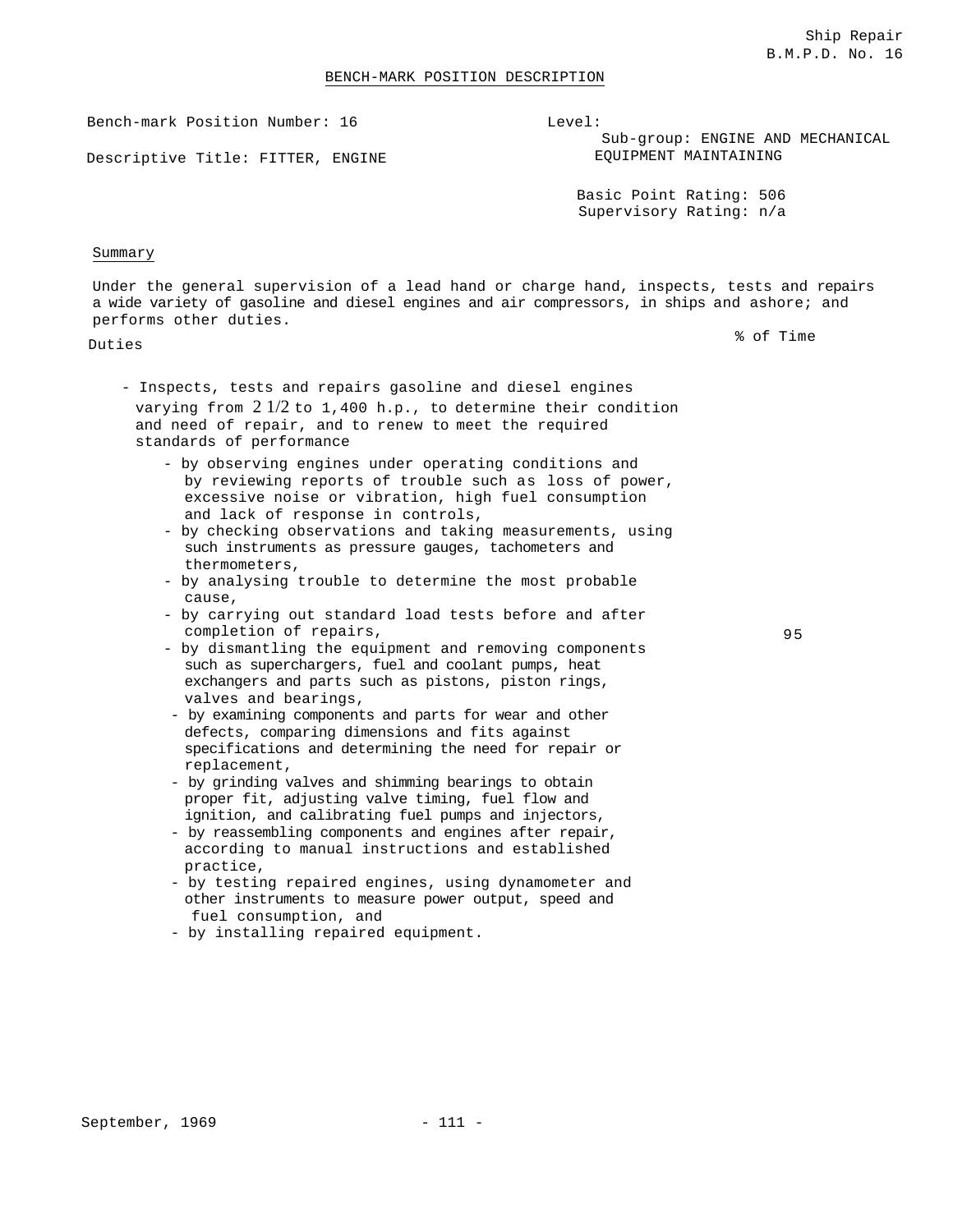|                                                                                                                                                                                                                                                                                                                                                | of Time |        |
|------------------------------------------------------------------------------------------------------------------------------------------------------------------------------------------------------------------------------------------------------------------------------------------------------------------------------------------------|---------|--------|
| - Performs other duties such as attending sea trials, carrying<br>out standard load tests on board ship, and operating engines<br>during generator trials.                                                                                                                                                                                     |         | 5      |
| Specifications                                                                                                                                                                                                                                                                                                                                 | Degree  | Points |
| Skill and Knowledge                                                                                                                                                                                                                                                                                                                            |         |        |
| Basic Knowledge - The work requires reading electrical<br>and mechanical drawings and performance specifications,<br>measuring clearances and diameters, interpreting<br>readings of test equipment, and following operating<br>and repair manual instructions.                                                                                | 4       | 72     |
| Comprehension and Judgement - The work requires an<br>understanding of the operating principles of internal<br>combustion and diesel engines and air compressors.<br>Maintenance and operating handbooks are available,<br>but judgement is required in diagnosing faults and in<br>carrying out repairs effectively.                          | 5       | 150    |
| Specific Vocational Training - The work requires<br>training and experience in repair techniques for<br>internal combustion and diesel engines, including<br>the use of specialized diagnosis equipment in repairing<br>engines to meet performance standards and in working<br>bearing surfaces to close tolerances, e.g. $\pm$ .005<br>inch. | 5       | 124    |
| Effort                                                                                                                                                                                                                                                                                                                                         |         |        |
| Mental - The work requires attention in the disassembly<br>and replacement of parts, and periods of concentration<br>when making precise fits and using test equipment.                                                                                                                                                                        | 2       | 30     |
| Physical - The work requires standing, sitting and<br>stooping, and occasionally lifting and holding heavy<br>components and working in awkward positions.                                                                                                                                                                                     | 2       | 30     |
| Responsibility                                                                                                                                                                                                                                                                                                                                 |         |        |
| Resources - Errors in the use of spare parts or in<br>rejecting parts that can be repaired can result in<br>increased costs and loss of production time.                                                                                                                                                                                       | 2       | 46     |
| Safety of Others - The work is performed in relative<br>isolation from others; ordinary care is required<br>when starting engines for test purposes.                                                                                                                                                                                           | 1       | 10     |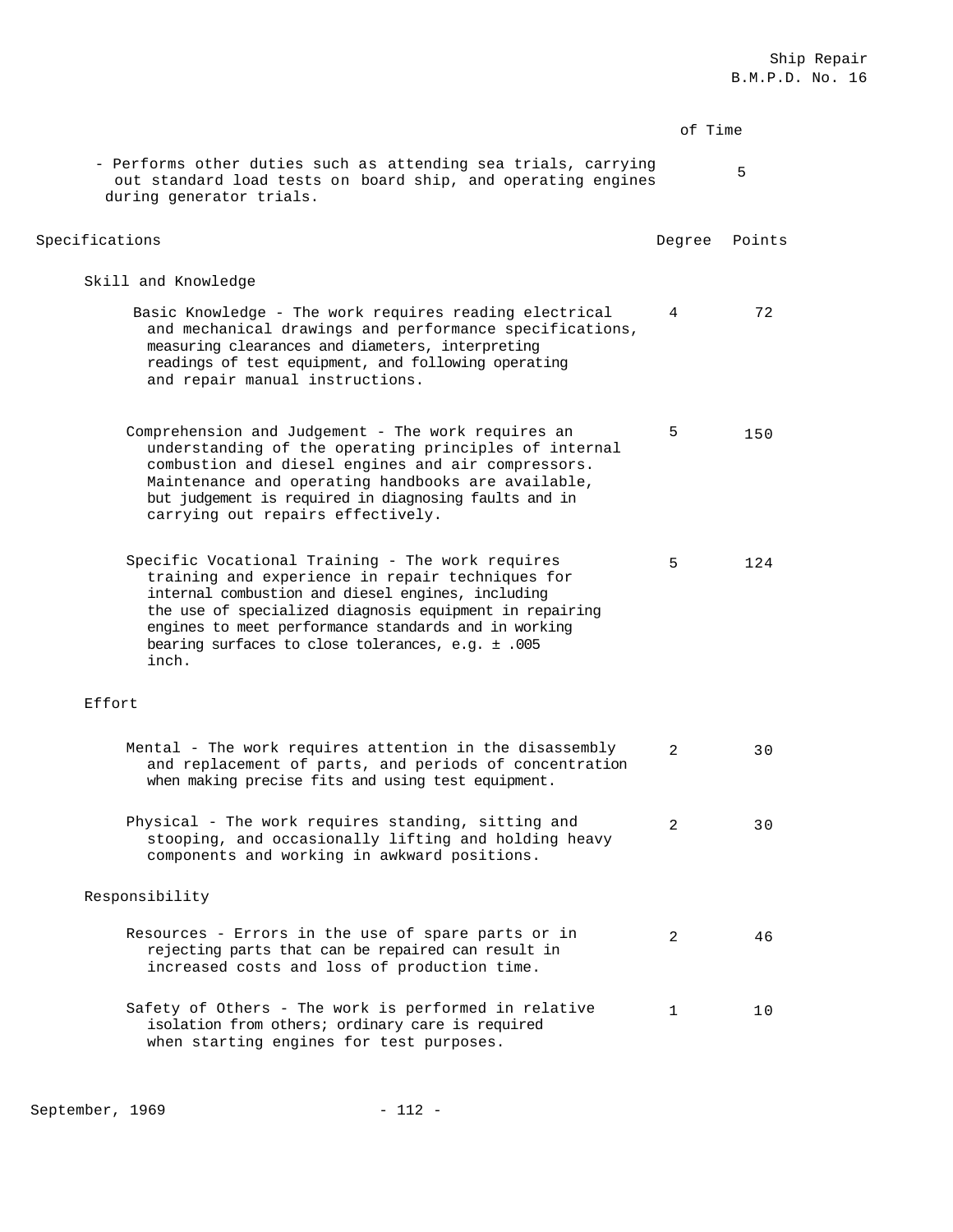Degree Points Conditions of Work Environment - The work requires exposure to dirty, greasy and oily parts, to carbon deposits, and occasionally to the noise of engines undergoing dynamometer and load tests. 2 28 Hazards - The work requires frequent exposure to cuts and abrasions caused by slipping tools and, occasion ally during load testing, to "lost-time" accidents from contact with moving parts.  $\, {\bf B}_1 \qquad \quad \, 16$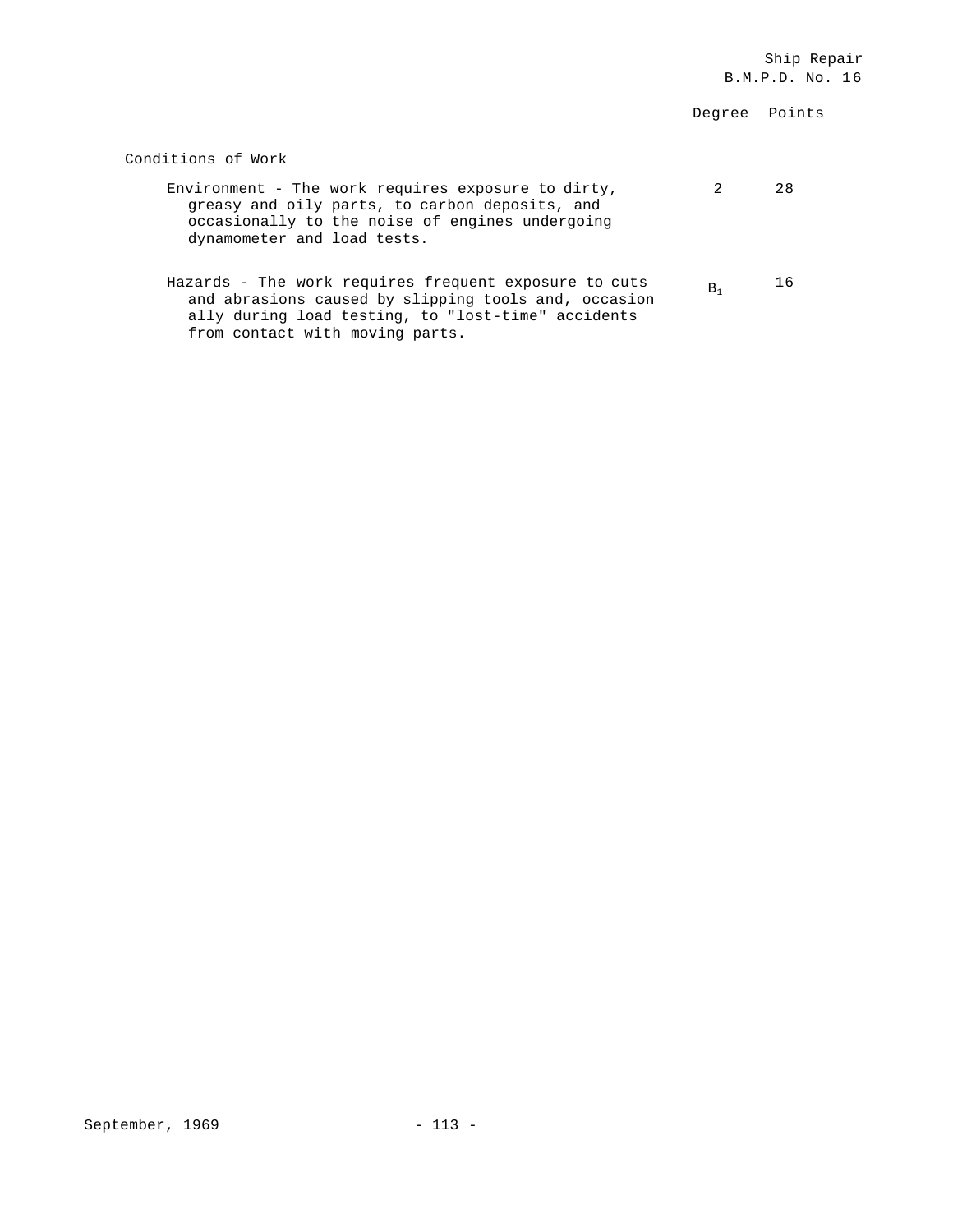### BENCH-MARK POSITION DESCRIPTION

Bench-mark Position Number: 17

Descriptive Title: FITTER, MECHANICAL

Level: Sub-group: ENGINE AND MECHANICAL EQUIPMENT REPAIRING

Basic Point Rating: 643 Supervisory Rating: n/a

### Summary

Under the general supervision of a lead hand or charge hand, inspects, tests, repairs and replaces a wide variety of mechanical equipment in ships and ashore; and performs other duties.

Duties % of Time

- Inspects, tests and repairs mechanical equipment such as steam turbines, reciprocating steam engines, compressors, steering gear and hydraulic systems, variable pitch propellers, antennae gearing and workshop machinery to determine their condition and need for repair, and to renew them to meet the required standards of performance, working in a ship during trials, at dock-side or in a workshop
	- by observing the functioning of equipment and by reviewing reports of trouble such as loss of power, excessive noise or vibration, improper response to controls, and wide fluctuations in governed speed,
	- by checking observations and taking measurements, using such instruments as micrometers, dial indicators, pressure gauges and tachometers,
	- by analysing trouble to determine the most probable cause,
	- by recording details of fits, clearances, run out or visible defects such as cracked, loose or damaged turbine blades and worn gears and bearings,
	- by installing engines in test beds and carrying out standard tests,
	- by carrying out hydrostatic and proof tests on compressed-air cylinders, and other standard tests,
	- by dismantling the equipment and removing components and parts,
	- by pressing out bushings and pins, removing bearings, valves, keys and blades, examining parts for wear and other defects, comparing dimensions against specifications, and determining the need for repair or replacement,
	- by grinding, scraping, honing and fitting parts to meet specified tolerances, using hand stones, scrapers, and other hand and machine tools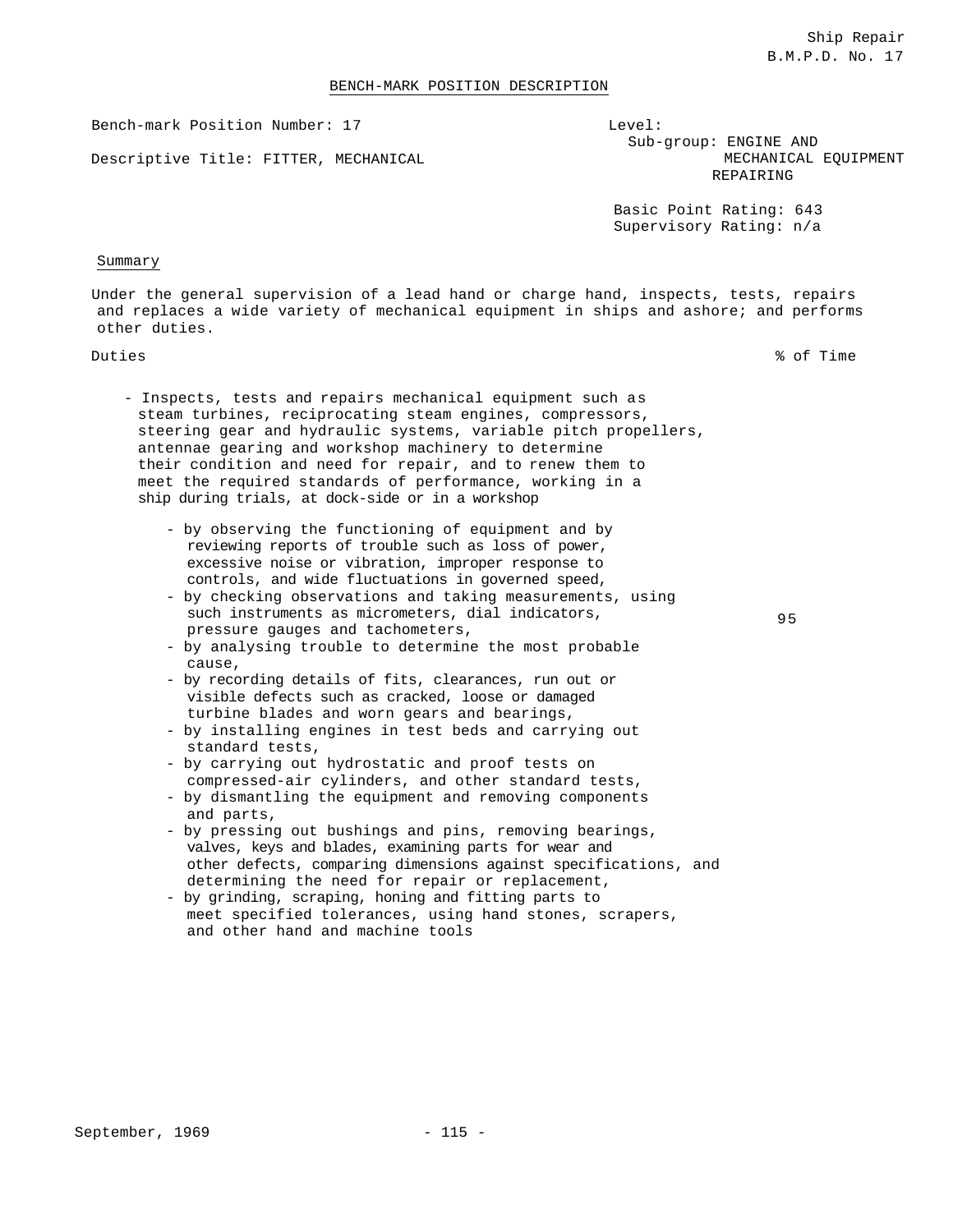| - by reassembling components and mechanical equipment<br>after repair, according to manual instructions and<br>established practice,                                                                                                                                                                                                                                                                                                                  |        |        |
|-------------------------------------------------------------------------------------------------------------------------------------------------------------------------------------------------------------------------------------------------------------------------------------------------------------------------------------------------------------------------------------------------------------------------------------------------------|--------|--------|
| - by aligning, balancing, adjusting and calibrating<br>components, using hand tools and precision measuring<br>devices,                                                                                                                                                                                                                                                                                                                               |        |        |
| - by cleaning, testing and repacking condensers, heat<br>exchangers and oil coolers,                                                                                                                                                                                                                                                                                                                                                                  |        |        |
| - by applying static and dynamic balancing tests to<br>rotating machinery,                                                                                                                                                                                                                                                                                                                                                                            |        |        |
| - by testing repaired equipment against performance<br>specifications, and                                                                                                                                                                                                                                                                                                                                                                            |        |        |
| - by installing repaired equipment,                                                                                                                                                                                                                                                                                                                                                                                                                   |        |        |
| - Performs other duties such as machining gun mounting rings,<br>within close tolerances, to the ship's datum by using a<br>deck ring planer and clinometers.                                                                                                                                                                                                                                                                                         |        | 5      |
| Specifications                                                                                                                                                                                                                                                                                                                                                                                                                                        | Degree | Points |
| Skill and Knowledge                                                                                                                                                                                                                                                                                                                                                                                                                                   |        |        |
| Basic Knowledge - The work requires reading drawings<br>and specifications in repairing parts and components<br>of a wide variety of mechanical equipment. It also<br>requires a knowledge of shop mathematics, handbook<br>formulae and elementary trigonometry to carry out<br>static and dynamic balancing of rotating machinery,<br>to achieve the degree of accuracy required in<br>machining gun-mounting rings and to carry out other<br>work. | 6      | 104    |
| Comprehension and Judgement - The work requires thorough<br>understanding of the operating principles of different<br>mechanical systems and of the effects of improper<br>clearance, wear, balance and damage in mechanical<br>systems. Judgement is required when diagnosing<br>faults, assessing the need for repair, and determining<br>the most effective method to achieve required<br>standards of performance.                                | 5      | 150    |
| Specific Vocational Training - The work requires<br>training and experience in repair techniques for a<br>variety of mechanical equipment, in the fitting of<br>bearings and parts by hand and machine to precise<br>tolerances, e.g., $\pm$ .001 inch, and in the use of                                                                                                                                                                             | 6      | 168    |

balancing equipment and other measuring devices.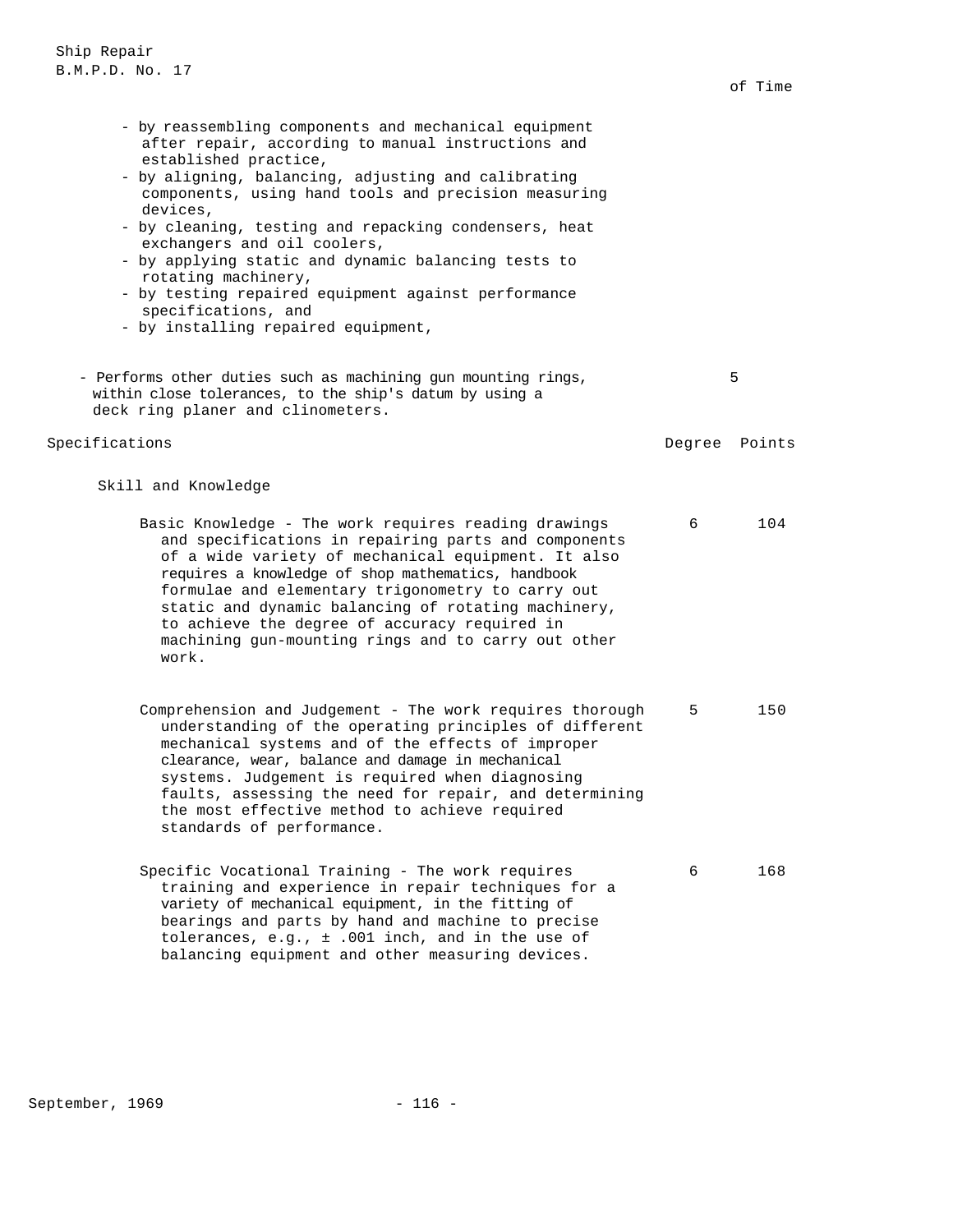## Effort

| Mental - The work requires frequent reference to<br>mechanical drawings; it also requires the use of<br>precise tools and measuring devices. Great care must<br>be taken in determining the amounts of metal to be<br>removed and the extent of adjustment to be made so<br>that the total system when reassembled will operate<br>within the specified tolerance. | 4     | 60 |
|--------------------------------------------------------------------------------------------------------------------------------------------------------------------------------------------------------------------------------------------------------------------------------------------------------------------------------------------------------------------|-------|----|
| Physical - The work requires lifting and holding heavy<br>components, frequently in awkward working positions.                                                                                                                                                                                                                                                     | 3     | 45 |
| Responsibility                                                                                                                                                                                                                                                                                                                                                     |       |    |
| Resources - The work requires fitting expensive parts<br>and using precision instruments. Mistakes cause<br>loss of time, damage to instruments, and waste of<br>material.                                                                                                                                                                                         | 2     | 46 |
| Safety of Others - The work is usually carried out<br>alone or with the assistance of a trades helper or<br>apprentice, in relative isolation from others.                                                                                                                                                                                                         | 1     | 10 |
| Working Conditions                                                                                                                                                                                                                                                                                                                                                 |       |    |
| Environment - The work is performed in a wide variety<br>of locations on board ship, as well as in a workshop,<br>in confined spaces, with exposure to dirt, drafts,<br>noise, and, at times, to the elements.                                                                                                                                                     | 3     | 44 |
| Hazards - There is frequent exposure to cuts and<br>abrasions caused by tool slippage, and occasional<br>exposure to back strain when shifting and aligning<br>heavy mechanisms.                                                                                                                                                                                   | $B_1$ | 16 |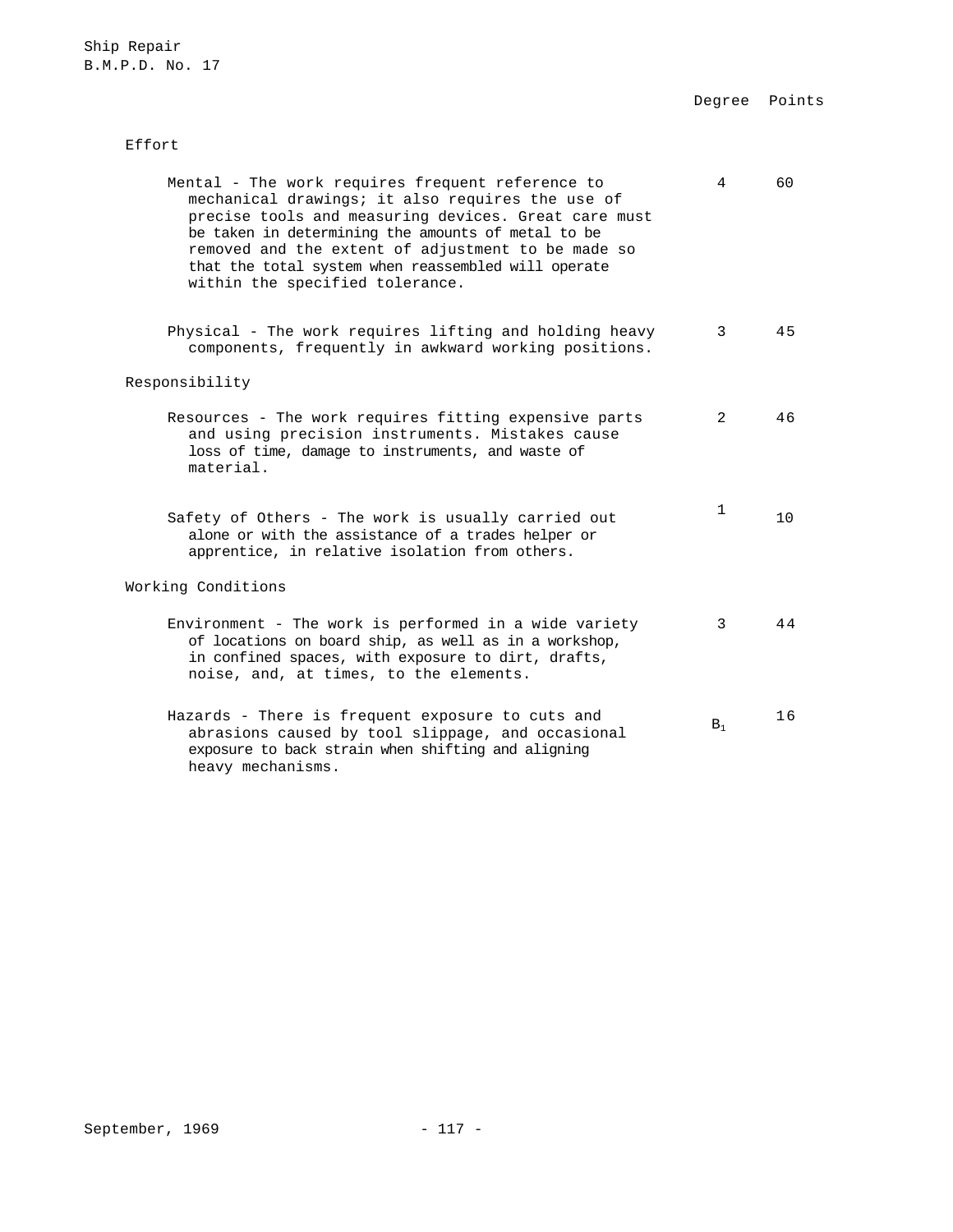### BENCH-MARK POSITION DESCRIPTION

Bench-mark Position Number: 18

Descriptive Title: SHOP FOREMAN, MECHANICAL FITTING

Sub-group: ENGINE AND MECHANICAL EQUIPMENT MAINTAINING

Basic Point Rating: 785 Supervisory Rating:  $E_7$ 

### Summary

Under direction of the Assistant Production Officer (M), plans, organizes and controls the operations of the mechanical fitting shop engaged in ship repair; supervises, trains and develops staff; provides advice to management and staff; and performs other duties.

Duties % of Time

50

- Plans, organizes and controls the operations of the mechanical fitting workshop in the installation, repair and maintenance of a wide variety of mechanical equipment aboard naval ships and auxiliary vessels and in dockyard workshops, to ensure the safe and effective use of the accommodation and facilities provided

- by participating with the dockyard production officers and other foremen in establishing work schedules and priorities, and other criteria associated with the dockyard cost control system,
- by maintaining a production schedule to meet priorities and plans directed by management, frequently adjusting the schedule to accommodate emergency requirements, coordinating work between shops, and ensuring that standard procedures are employed in scheduling, close-off and job numbering,
- by reviewing work commitments and required priorities, allocating work and priorities to workshop sections, and delegating to section supervisors the responsibility for detailed planning and scheduling of work, to ensure correct phasing of work within the workshop,
- by reviewing work orders to ensure correct estimating of time, material and financial requirements for the work described and returning incorrect orders to the respective section for revision,
- by reviewing work progress and quality of work, and maintaining a work force to meet present and projected commitments,

September, 1969 - 119 -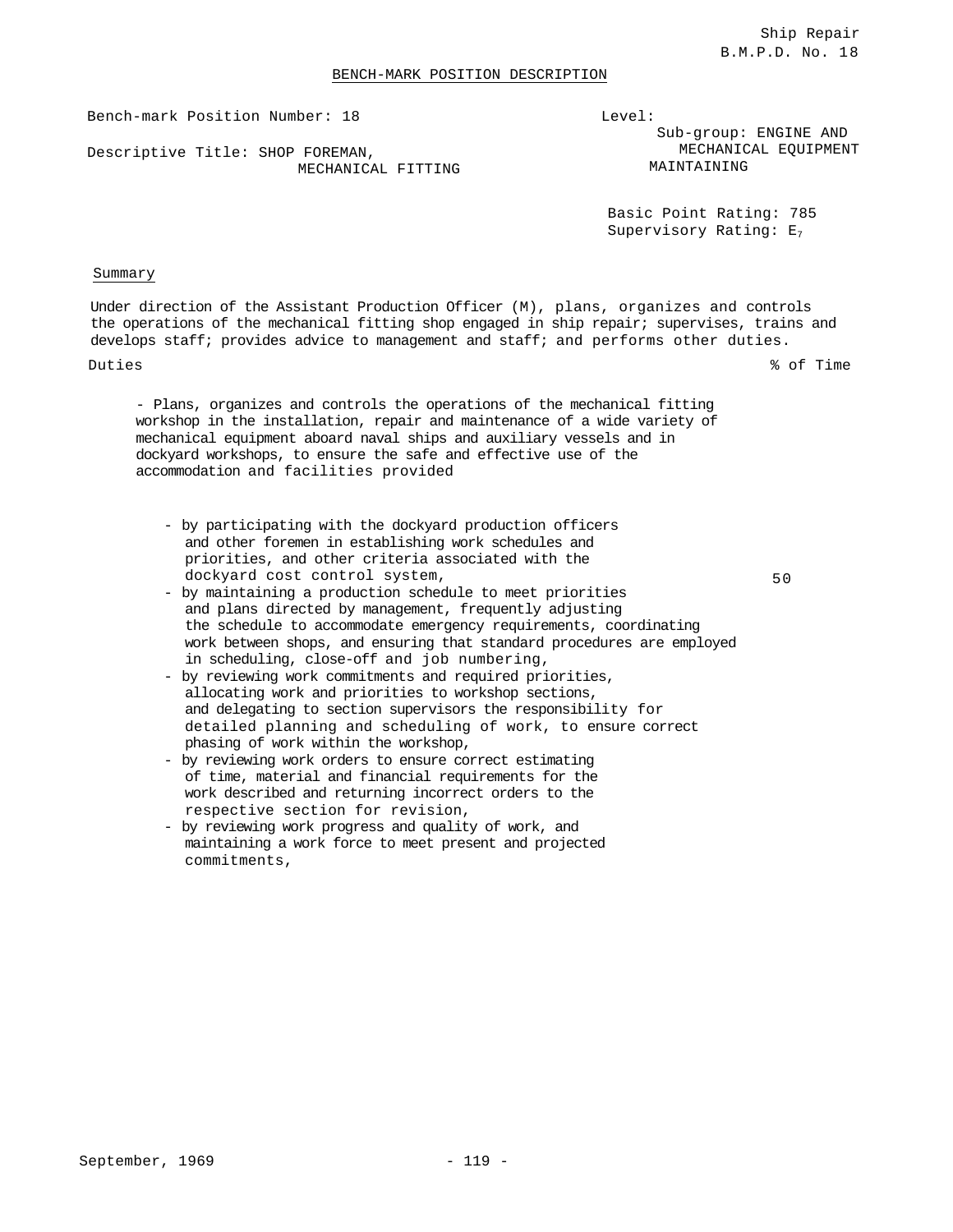- by co-ordinating inter-shopped work with other workshops,
- by approving demands for material and equipment and authorizing the movement of men and materials from the dockyard to carry out ship repair work elsewhere,
- by reviewing periodically, and implementing changes in shop layout and in routines that do not affect other shops or departments,
- by directing the maintenance of inventories covering shop furniture, machinery and equipment and by initiating demands for repair or replacement of defective items, and
- by conducting interdepartmental correspondence.
- Supervises through subordinate supervisors, and trains and develops a staff of approximately 105 fitter tradesmen and apprentices, riggers, helpers and a crane operator
	- by assigning work to subordinate supervisors and reviewing its progress,
	- by appraising the performance of subordinate supervisors and discussing the appraisals with them, and reviewing ratings made by subordinates,
	- by assessing present training programs and recommending training programs to meet future requirements,
	- by directing the development and updating of apprentice ship training syllabi and instructing apprentice counsellors,
	- by composing and marking examinations for upgrading employees,
	- by conducting a safety training program through lectures and films,
	- by reviewing leave and training schedules,
	- by taking and recommending disciplinary and promotion action, and
		- by reviewing and recommending changes to the establishment.
- Provides advice to superiors, subordinates and others on all matters concerning shop management and production
	- by initiating meetings with other foremen, shop stewards, and the assistant production officer,
	- by assessing need for new or modified machinery and making recommendations to management,
	- by maintaining liaison with other departments and shops and with suppliers for exchange of technical information, - by obtaining and maintaining up-to-date technical publications
- 15

30

and drawings for *use* in work assignments, and - by investigating equipment and material failures of a recurring nature for design fault and making recommendations to authorities on preventive or corrective measures to be taken. of *Time*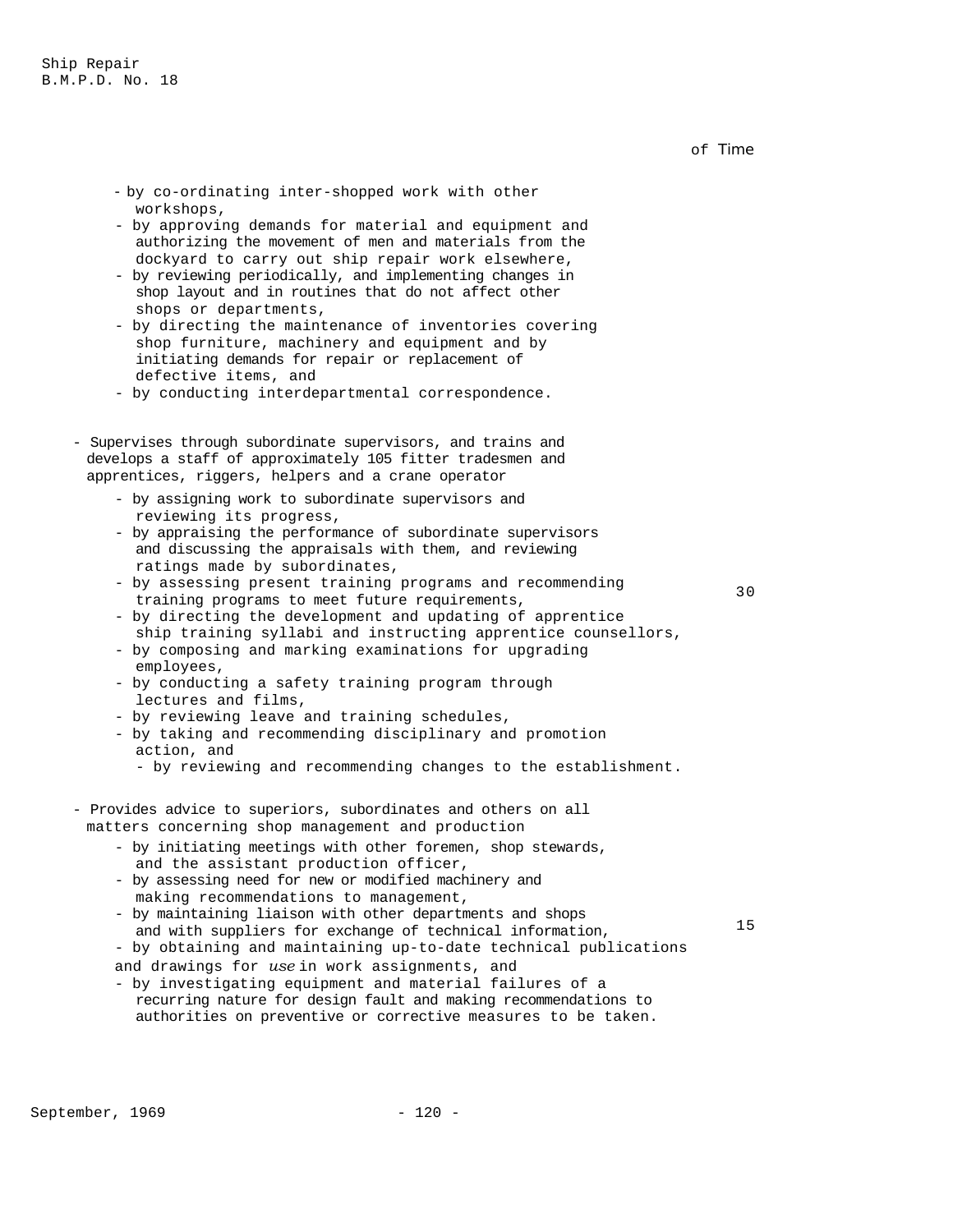|                                                                                                                                                                                                                                                                                                                                                                                                                                                                                                                                                                                                                       |           | Ship Repair<br>B.M.P.D. No. 18 |
|-----------------------------------------------------------------------------------------------------------------------------------------------------------------------------------------------------------------------------------------------------------------------------------------------------------------------------------------------------------------------------------------------------------------------------------------------------------------------------------------------------------------------------------------------------------------------------------------------------------------------|-----------|--------------------------------|
|                                                                                                                                                                                                                                                                                                                                                                                                                                                                                                                                                                                                                       | % of Time |                                |
| - Performs other duties such as enforcing security regulations<br>on classified materials and interviewing and selecting job<br>applicants.                                                                                                                                                                                                                                                                                                                                                                                                                                                                           |           | 5                              |
| Specifications                                                                                                                                                                                                                                                                                                                                                                                                                                                                                                                                                                                                        |           | Degree Points                  |
| Skill and Knowledge                                                                                                                                                                                                                                                                                                                                                                                                                                                                                                                                                                                                   |           |                                |
| Basic Knowledge - The work requires participation in<br>determining and recommending equipment, establishment<br>training and financial requirements of the mechanical<br>fitting workshop; calculating remaining life of tools<br>and equipment, and assessing economic advantages of<br>repair or write-off; estimating job costs in terms<br>of tradesmen man-hours, machine time, and use of<br>facilities; scheduling work to meet priorities and<br>implementing the cost and work control systems. This<br>work requires using technical data of an advanced<br>nature in the resolution of workshop problems. | 7         | 120                            |
| Comprehension and Judgement - The work requires a<br>thorough understanding of the practical application<br>of mechanical principles and of administrative and<br>supervisory procedures in the planning, organizing<br>and control of a workshop. It also requires judgement<br>in calculating and assessing production, quality<br>worker and workshop performance, equipment, establishment and<br>training requirements, future workloads and workshop<br>requirements, and in making recommendations to management on<br>workshop management problems.                                                           | 6         | 180                            |
| Specific Vocational Training - The work requires training<br>and experience in applying the principles, techniques<br>and practices of the mechanical fitting trades, and<br>administrative and supervisory procedures; in evaluating<br>production quality and workshop performance; in<br>assessing equipment and establishment needs and<br>training requirements; in determining future work<br>loads and related workshop requirements; and in<br>resolving personnel problems.                                                                                                                                  | 8         | 256                            |
| Effort                                                                                                                                                                                                                                                                                                                                                                                                                                                                                                                                                                                                                |           |                                |

Mental - The work of scheduling production, estimating costs, adjusting schedules to meet changing priorities and to compensate for unforeseen delays, and resolving difficult and highly technical problems requires the highest level of care, attention and concentration. 5 75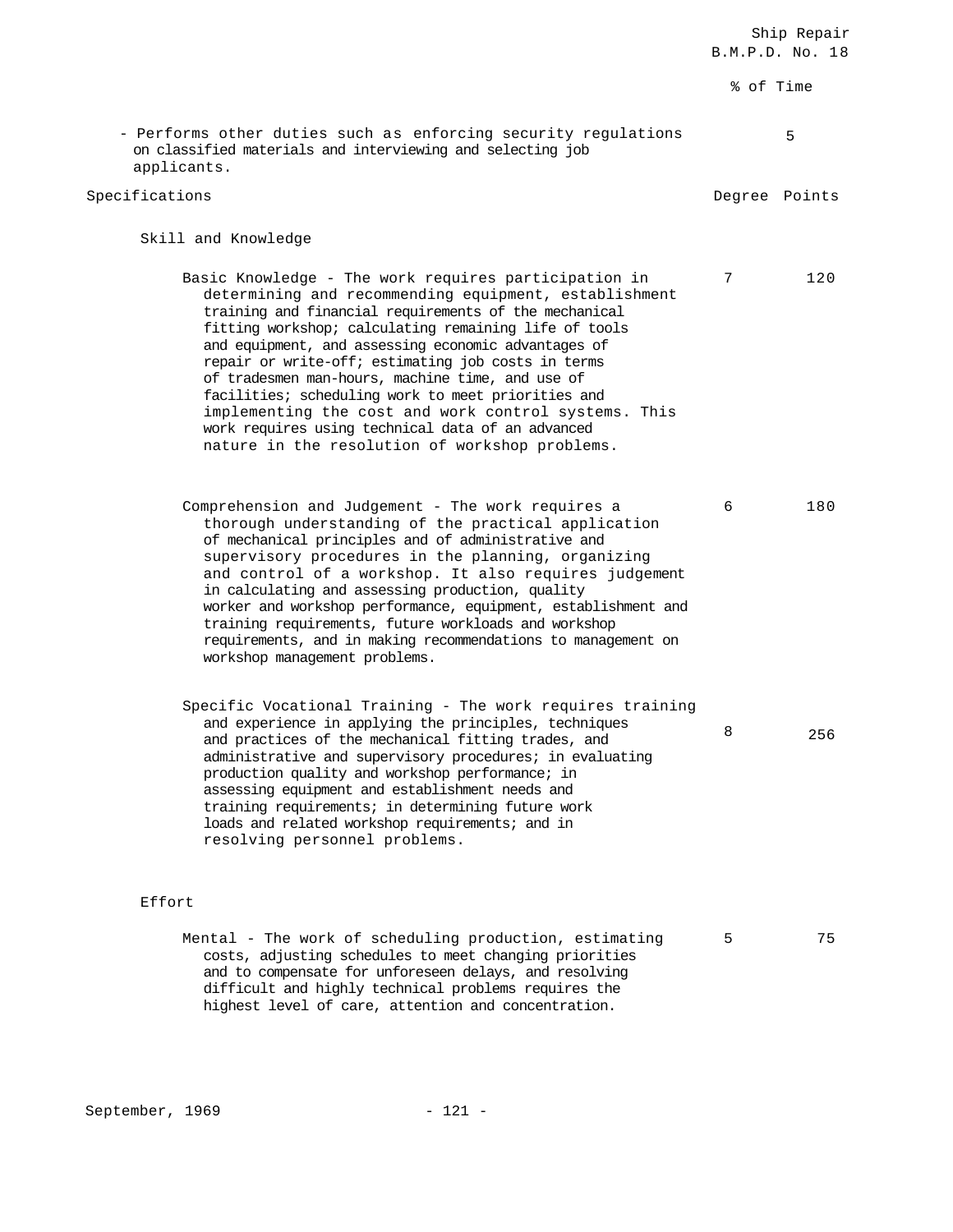|                                                                                                                                                                                                                                                                                                                                                                                          | Degree         | Points  |
|------------------------------------------------------------------------------------------------------------------------------------------------------------------------------------------------------------------------------------------------------------------------------------------------------------------------------------------------------------------------------------------|----------------|---------|
| Physical - The work is normally performed in the<br>office and physical demands are light.                                                                                                                                                                                                                                                                                               | $\mathbf{1}$   | 15      |
| Responsibility                                                                                                                                                                                                                                                                                                                                                                           |                |         |
| Resources - The work requires the control of an<br>expensively equipped workshop employing approximately<br>105 tradesmen and the safe and effective use of<br>facilities and staff.                                                                                                                                                                                                     | 4              | 100     |
| Safety of Others - The work requires supervision of the<br>implementation of the fire and accident prevention<br>program to ensure the safety of the workers.                                                                                                                                                                                                                            | $\mathfrak{D}$ | 23      |
| Working Conditions                                                                                                                                                                                                                                                                                                                                                                       |                |         |
| Environment - The work is normally performed in an<br>office,<br>with frequent visits to workshops or work sites.<br>Hazards - The work does not require exposure to<br>hazards.                                                                                                                                                                                                         | $\mathbf{1}$   | 12<br>4 |
| Supervision                                                                                                                                                                                                                                                                                                                                                                              |                |         |
| The work requires participation in load planning and work<br>phasing in establishing schedules, priorities and other cost<br>control criteria for the workshop and for a staff approximately 105.<br>It requires determining staff requirements for<br>the maintenance of scheduled output and allocating staff;<br>reviewing work progress with subordinate supervisors and<br>$\alpha$ | E <sub>7</sub> |         |

adjusting schedules; ensuring implementation and modification, as required, of such program as apprentice training and

fire and accident prevention; and resolving personnel and management problems.

September, 1969 - 122 -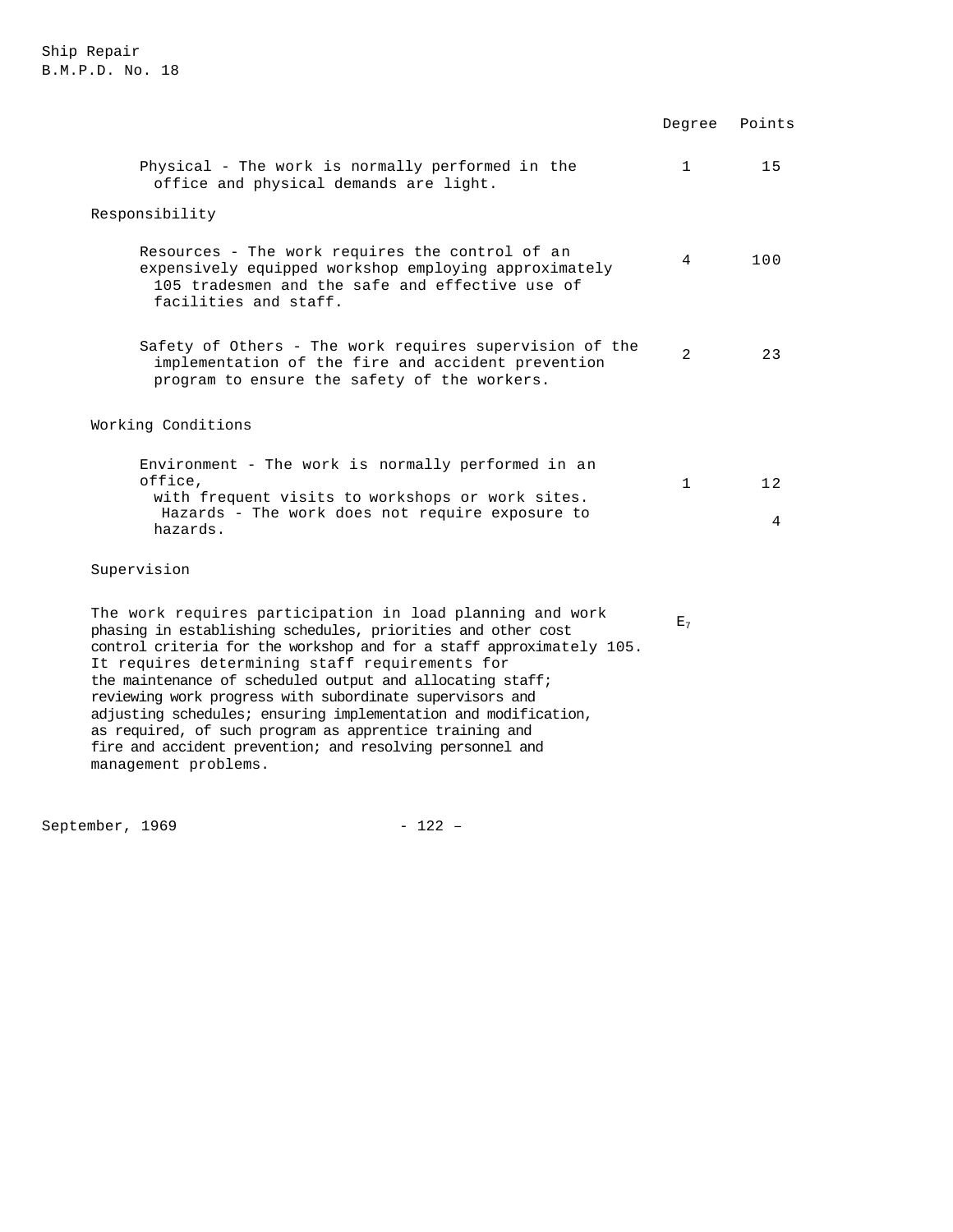## BENCH-MARK POSITION DESCRIPTION

### SUB-GROUP: BOILER MAKING-BLACKSMITHING

| BENCH-MARK   | DESCRIPTIVE TITLE | PAGE |
|--------------|-------------------|------|
| POSITION NO. |                   |      |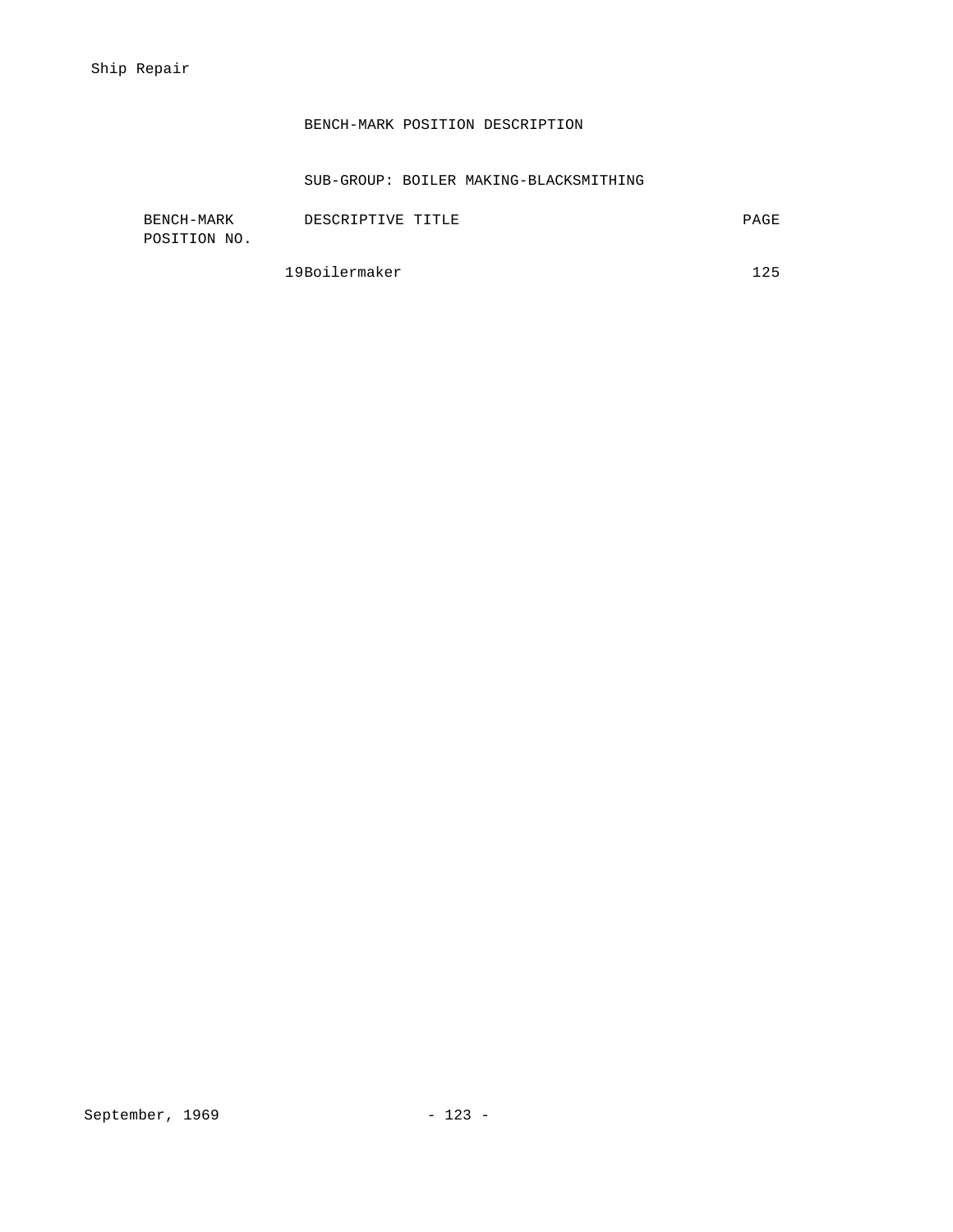### BENCH-MARK POSITION DESCRIPTION

Bench-mark Position Number: 19

Level:

Sub-group: BOILER MAKING - BLACKSMITHING

Descriptive Title: BOILERMAKER

Basic Point Rating: 594 Supervisory Rating: n/a

Summary

Under the general supervision of a lead hand or charge hand, fabricates parts for, and repairs boilers and other pressure vessels and such structures as uptakes, stacks and baffles; dismantles and reassembles boilers and other pressure vessels; and performs other duties.

Duties % of Time

65

| - Fabricates parts from metal tubing and stock shapes for the |  |  |  |  |
|---------------------------------------------------------------|--|--|--|--|
| assembly and repair of boilers and other pressure vessels     |  |  |  |  |
| and such structures as uptakes, stacks and baffles            |  |  |  |  |

- by using specifications, sketches and blueprints, and taking measurements of the required parts,
- by marking out materials, using such tools as trammels, dividers and scales,
- by making templates, forming moulds and patterns,
- by bending tubes to template, using a tube bending machine,
- by cutting, shaping and smoothing parts, using such machines and tools as squaring shears, rotary shears, punch press, bending rolls, brakes, do-all saw, grinders and sanders, and
- by heating plates or shapes for hot-working and flanging parts, using flatters, fullers and sledge hammer.
- Repairs damaged boilers and other pressure vessels
	- by removing defective tubes, stays, and other parts as specified in the defect report, using cutting tool, hack-saw, hammer and chisel,
	- by replacing tubes in drums and headers, expanding and beading tubes, using portable pneumatic tools and flaring equipment,
	- by cutting away worn or damaged parts, using a cutting torch, and welding in new material,
	- by installing hand holes and manholes, valves, gauges and water- and steam-line connections,
	- by cutting gaskets for bolted flanges and refacing seating for hand hole and manhole covers, and
	- by chamfering edges of plates, using hammer and chisel, and by caulking rivets, stay bolts and seams, using a pneumatic caulking tool.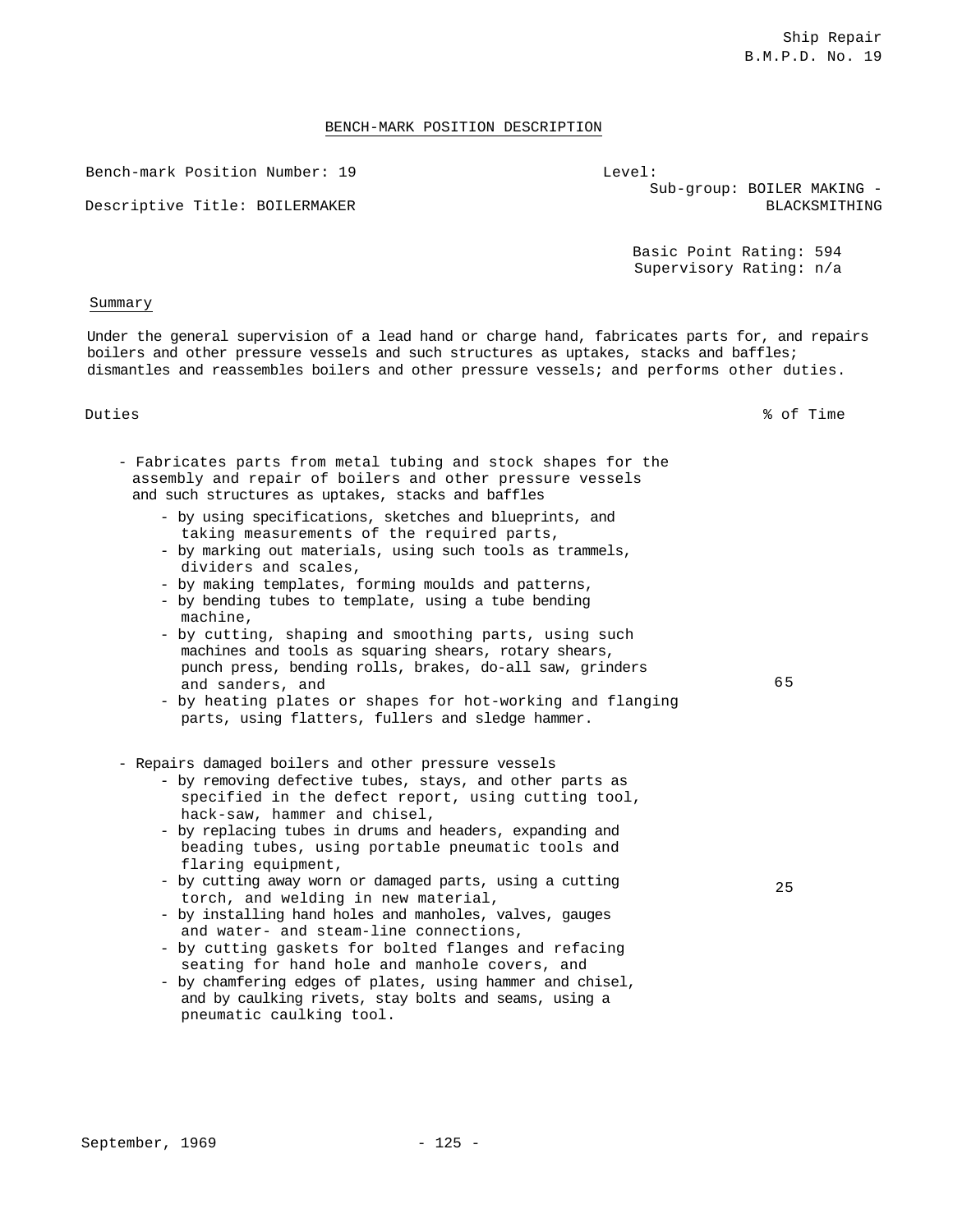% of Time

| - Performs other duties such as pressure testing vessels by<br>means of standard hydrostatic testing equipment, tightening<br>joints, applying insulating and refractory material, and<br>working as ship's platter.                                                                                                |        | 10     |
|---------------------------------------------------------------------------------------------------------------------------------------------------------------------------------------------------------------------------------------------------------------------------------------------------------------------|--------|--------|
| Specifications                                                                                                                                                                                                                                                                                                      | Degree | Points |
| Skill and Knowledge                                                                                                                                                                                                                                                                                                 |        |        |
| Basic Knowledge - The work requires reading blueprints,<br>drawings and specifications in laying out work and<br>estimating material requirements, and applying a<br>knowledge of shop mathematics in making templates,<br>patterns and moulds for complex shapes.                                                  | 5      | 88     |
| Comprehension and Judgement - The work requires some<br>understanding of the general theory of the operation<br>of pressure vessels and of trade practices, and the<br>use of judgement in making templates and in laying<br>out and cutting material for the repair of boilers<br>and other pressurized vessels.   | 4      | 121    |
| Specific Vocational Training - The work requires<br>training and experience in using materials and tools<br>and in applying trade practices in building and<br>repairing boilers and pressure vessels.                                                                                                              | 5      | 124    |
| Effort                                                                                                                                                                                                                                                                                                              |        |        |
| Mental - The work requires taking and transferring<br>measurements from blueprints to patterns and materials<br>and using various cutting and shaping power tools.                                                                                                                                                  | 3      | 45     |
| Physical - The work is performed in a variety of<br>difficult positions, often in confined areas, and<br>involves frequent handling of heavy objects such as<br>boiler plates and tubes. Greater physical effort is<br>occasionally required when hot-working heavy metal<br>plates or shapes with a sledge hammer. | 4      | 60     |
| Responsibility                                                                                                                                                                                                                                                                                                      |        |        |
| Resources - Defective work results in loss of time to<br>correct errors, a waste of material and inconvenience<br>to others.                                                                                                                                                                                        | 2      | 46     |
| Safety of Others - Reasonable care is required to<br>prevent injury to other workers from hot metal from<br>the metal-cutting torch and cuts from sharp edges of<br>newly cut plates and pieces.                                                                                                                    | 2      | 23     |
|                                                                                                                                                                                                                                                                                                                     |        |        |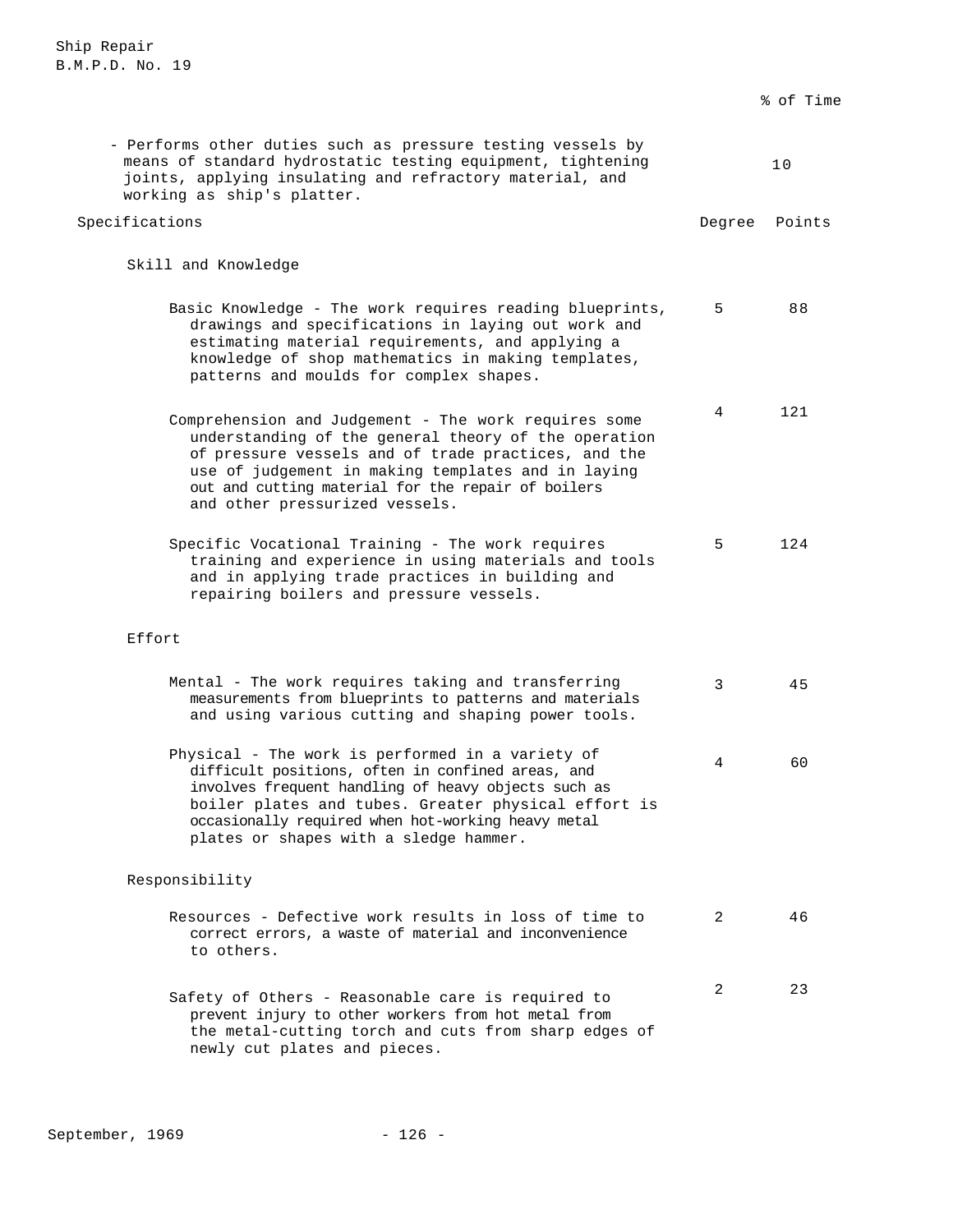Degree Points

## Working Conditions

| Environment - The work is done in extremes of<br>temperature and in cramped, dirty and wet areas with<br>excessive noise. It also requires the wearing of<br>protective clothing such as goggles or welding mask, and<br>heavy gloves.                              | 4              | 60 |
|---------------------------------------------------------------------------------------------------------------------------------------------------------------------------------------------------------------------------------------------------------------------|----------------|----|
| Hazards - The work requires continual exposure to<br>injuries such as burns from hot metal or welding<br>equipment, injuries from metal chips, and abrasions<br>and bruises from heavy tools and parts. Loss of<br>work time is a characteristic of these injuries. | B <sub>2</sub> | 27 |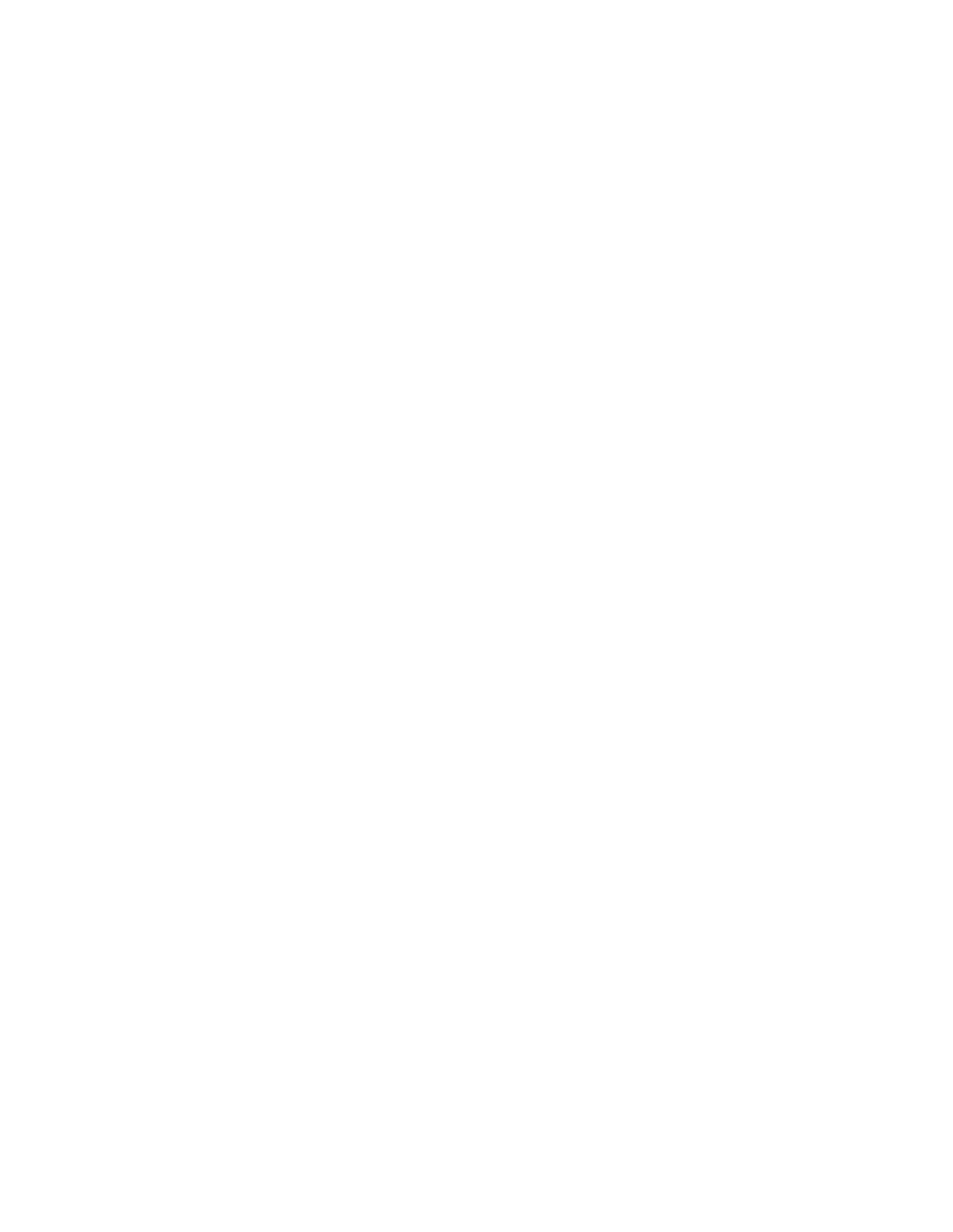# Ship Repair

## BENCH-MARK POSITION DESCRIPTIONS

## SUB-GROUP: ELECTRICAL AND ELECTRONICS WORKING

## BENCH-MARK

|    | DESCRIPTIVE TITLE                            | <b>PAGE</b> |
|----|----------------------------------------------|-------------|
| 20 | Electrician, Marine                          | 131         |
| 21 | Electrician, Rotating Machinery, Charge hand | 135         |
| 22 | Electronic Systems Technician                | 139         |
| 23 | Electronic Systems Technician. Lead hand     | 143         |
| 24 | Electronics Technician, Components           | 147         |
| 25 | Section Foreman, Fire Control                | 151         |
| 26 | Shop Foreman, Electronics                    | 155         |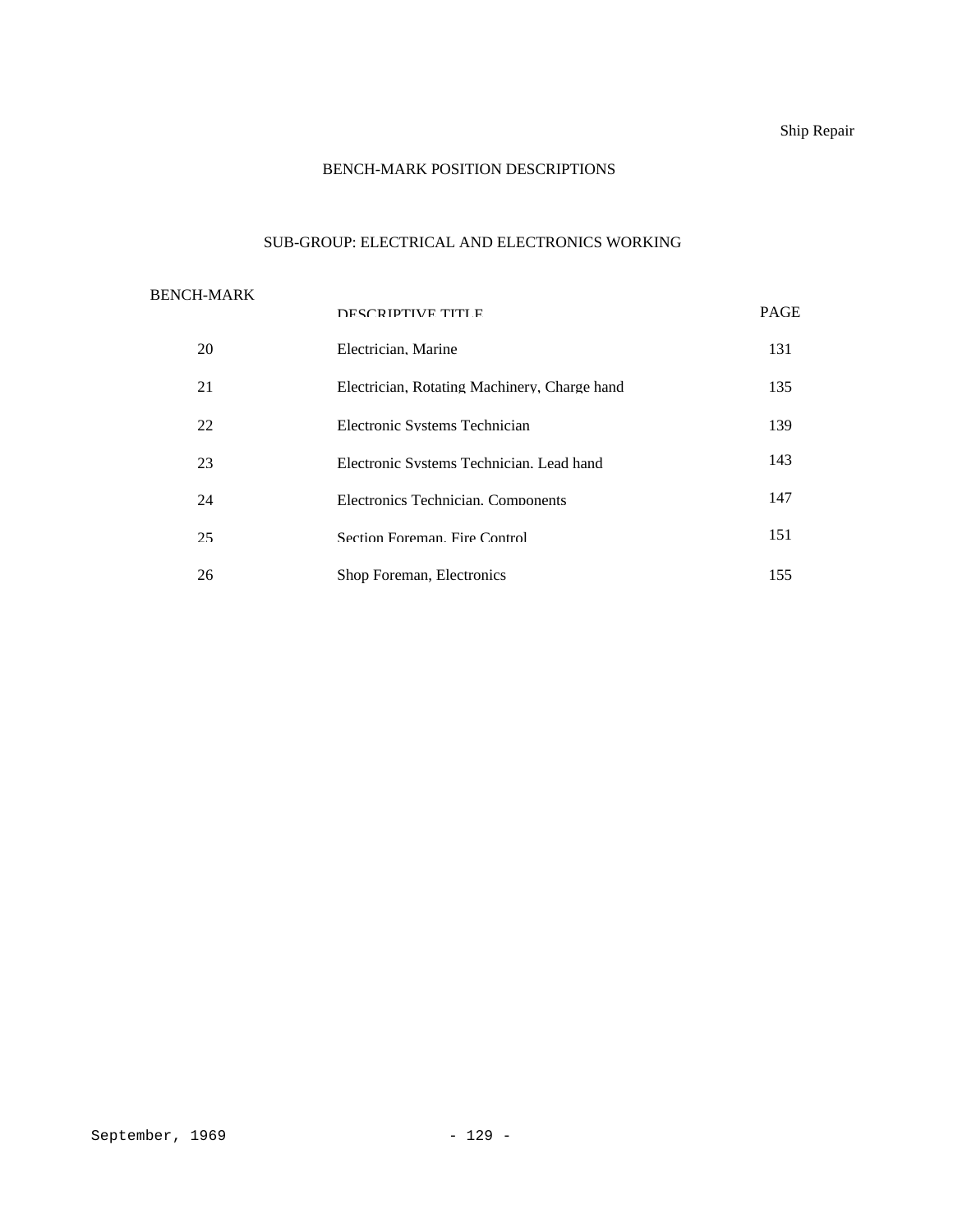### BENCH-MARK POSITION DESCRIPTION

Bench-mark Position Number: 20

Descriptive Title: ELECTRICIAN, MARINE

Sub-group: ELECTRICAL AND ELECTRONICS WORKING

Basic Point Rating: 622 Supervisory Rating: n/a

Level:

### Summary

Under the general supervision of a lead hand or charge hand, installs and repairs electrical systems; checks out electrical systems and components; and performs other duties.

Duties % of Time

- Installs, removes, repairs and modifies cable, fixtures and other electrical parts and components in all types of electrical systems, such as those serving gun controls and electronic systems aboard ships and in ship repair workshops
	- by wiring electrical systems according to blueprints, sketches and accepted practice, connecting wires to components such as slip-rings, junction boxes, lamp circuits and micro-switches, using electrician's hand tools and soldering iron, and by setting-up contacts in amplifier panels and adjusting micro-switches,
	- by making up cable retaining clips, brackets and hangers, drilling gland nuts to receive cable, and replacing insulation pads,
	- by measuring and cutting lengths of cable and conduit, making templates for bends, and assembling and installing on hangers and brackets on bulkheads,
	- by fabricating panels in accordance with specifications and mounting components, using screwdrivers, pliers, drills and taps,
	- by winding and forming coils for such components as resistors, solenoids and transformers, using forming machines,
	- by disconnecting wires and removing components such as motors and switches,
	- by dismantling motors, cleaning commutators, reassembling parts, replacing brushes, coils and bearings as required, and by setting up brakes on training and elevation drive motors, and
	- by disconnecting and removing defective parts and materials, repairing them when it is economical to do so or is required, and replacing items removed with serviceable ones.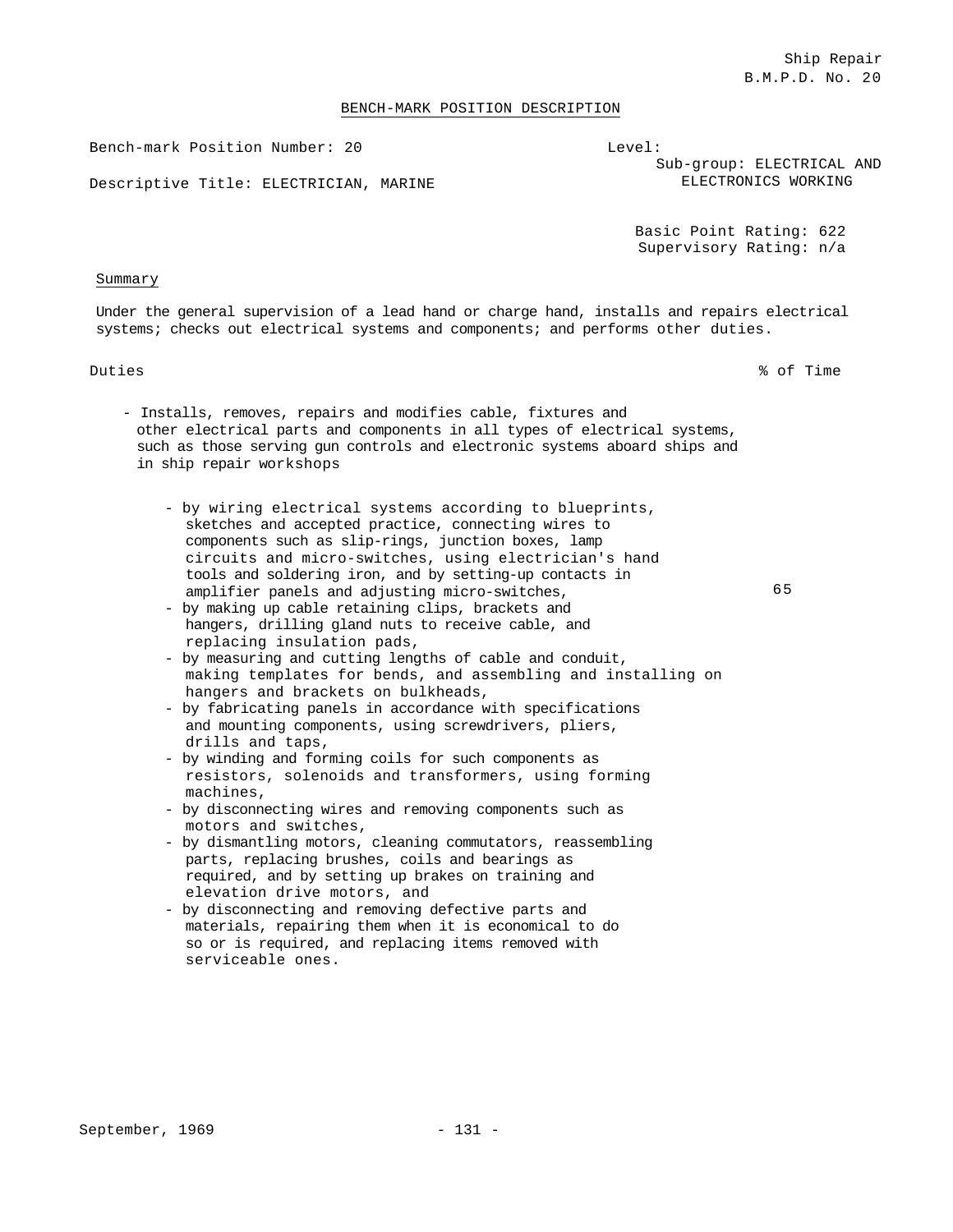|                                                                                                                                                                                                                                                                                                                                                                                                                                      |   | % of Time     |
|--------------------------------------------------------------------------------------------------------------------------------------------------------------------------------------------------------------------------------------------------------------------------------------------------------------------------------------------------------------------------------------------------------------------------------------|---|---------------|
| - Checks out electrical systems and components to ensure that<br>performance is in accordance with specifications by testing<br>circuits for continuity and measuring such characteristics<br>as voltage and resistance, using standard practices and test<br>equipment, identifying and correcting faults, and, as a<br>member of a team aboard ships and in shops ashore, by<br>testing and tuning gun mountings and power drives. |   | 30            |
| - Performs other duties such as bench-testing motors to<br>determine power output, and rebuilding such components as<br>switches and ordering parts as required.                                                                                                                                                                                                                                                                     |   | 5             |
| Specifications                                                                                                                                                                                                                                                                                                                                                                                                                       |   | Degree Points |
| Skill and Knowledge                                                                                                                                                                                                                                                                                                                                                                                                                  |   |               |
| Basic Knowledge - The work requires reading blueprints,<br>schematic drawings and specifications and applying<br>a knowledge of shop mathematics, physical laws and<br>formulae pertaining to electrical operations.                                                                                                                                                                                                                 | 5 | 88            |
| Comprehension and Judgement - The work requires a<br>thorough understanding of the principles and<br>characteristics of electrical circuits and their<br>use in the installation, repair and modification of<br>electrical circuits and components. Instructions are<br>general in nature, and judgement is required in<br>identifying defects and making repairs in accordance<br>with general trade practices.                     | 5 | 150           |
| Specific Vocational Training - The work requires<br>training and experience in applying electrical<br>principles and trade practices in the installation<br>and repair of electrical circuits and components.<br>It also requires working to precise electrical<br>tolerances.                                                                                                                                                       | 6 | 168           |
| Effort                                                                                                                                                                                                                                                                                                                                                                                                                               |   |               |
| Mental - The work requires connecting and soldering<br>multiple terminal circuits, as indicated by symbols<br>in schematic diagrams, using coded cables and leads.                                                                                                                                                                                                                                                                   | 3 | 45            |
| Physical - The work is performed standing, kneeling or<br>in prone positions in confined quarters, passageways<br>or crawl spaces. Normally, medium-weight objects are<br>handled, but occasionally heavy objects are lifted<br>or moved, with resulting greater physical effort for<br>short periods.                                                                                                                               | 3 | 45            |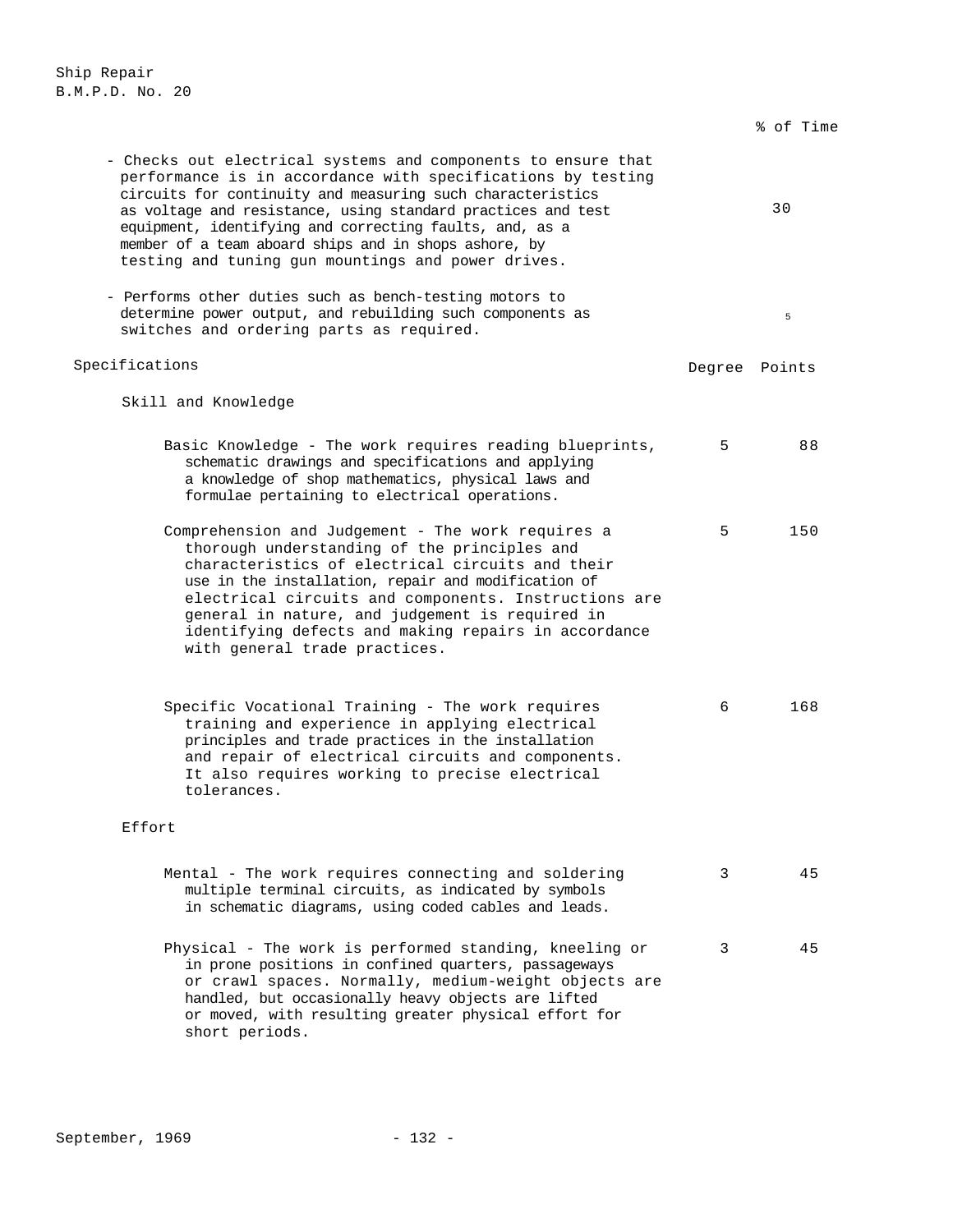|                                                                                                                                                                                                                                | Degree         | Points |
|--------------------------------------------------------------------------------------------------------------------------------------------------------------------------------------------------------------------------------|----------------|--------|
| Responsibility                                                                                                                                                                                                                 |                |        |
| Resources - The work requires the effective use of<br>tools and materials. Defective work causes loss<br>of time, waste of materials and inconvenience to<br>others.                                                           | $\mathcal{L}$  | 46     |
| Safety of Others - Care has to be taken to prevent<br>injury to other workers from open panels, trailing<br>wires, or bare or exposed portions of the system<br>carrying electric current.                                     | 2              | 23     |
| Working Conditions                                                                                                                                                                                                             |                |        |
| Environment - The work in ships requires exposure to<br>dust, dirt and noise and sometimes is performed in<br>confined quarters, passageways or crawl spaces.                                                                  | $\overline{a}$ | 28     |
| Hazards - The work requires continual exposure to<br>electrical shock while standing on wet steel decking.<br>Some work is done on ladders and scaffolds.<br>Occasionally, the exposure could cause a permanent<br>impairment. | C <sub>1</sub> | 29     |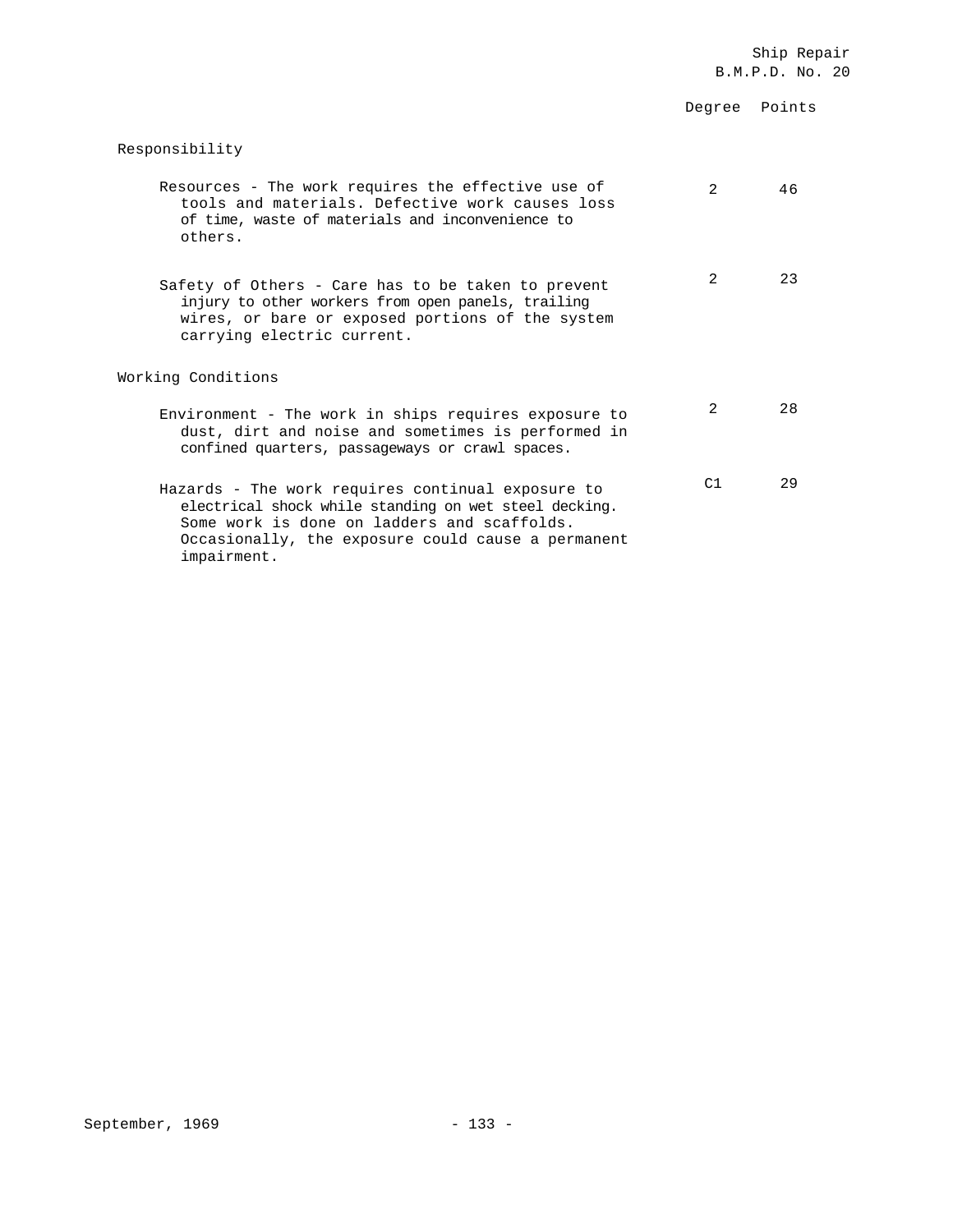### BENCH-MARK POSITION DESCRIPTION

Bench-mark Position Number: 21

Level:

Sub-group: ELECTRICAL AND ELECTRONICS WORKING

Descriptive Title: ELECTRICIAN, ROTATING MACHINERY, CHARGEHAND

> Basic Point Rating: 710 Supervisory Rating:  $C_3$

### Summary

Under the direction of the section foreman, co-ordinates and controls the operation of a part of an electrical rotating machinery workshop; supervises 15 electricians, apprentices and helpers; and performs other duties.

Duties % of Time

- Co-ordinates and controls the operation of a part of a workshop installing, maintaining and repairing electrical rotating machinery and associated equipment such as motors, generators, alternators, transformers, rectifiers, breakers and switches aboard ships and in workshops ashore
	- by reviewing work orders, noting need for and initiating requests for work to be done by other trades workshops,
	- by assessing work progress, discussing progress with lead hands, and determining need for additional manpower, overtime or adjustments to the daily work schedule to ensure that production targets are met, or to advise the senior supervisor that they cannot be met,
	- by determining the most effective method of work and the resources required,
	- by discussing with subordinates problems connected with methods to be used, deviations from blueprints, performance standards and substitutions,
	- by studying blueprints to check for errors and for conformity of installation, and reporting inconsistencies to supervisors,
	- by inspecting work produced for quality and quantity, and checking complex jobs in detail,
	- by initiating the state of maintenance surveys and examining and reporting on information received, and
	- by advising stores personnel of the requirement for scarce items, and by substituting parts according to specifications.

- Supervises, through two lead hands, approximately 15 electricians, apprentices and helpers

- by assigning work to tradesmen according to its nature and complexity, 20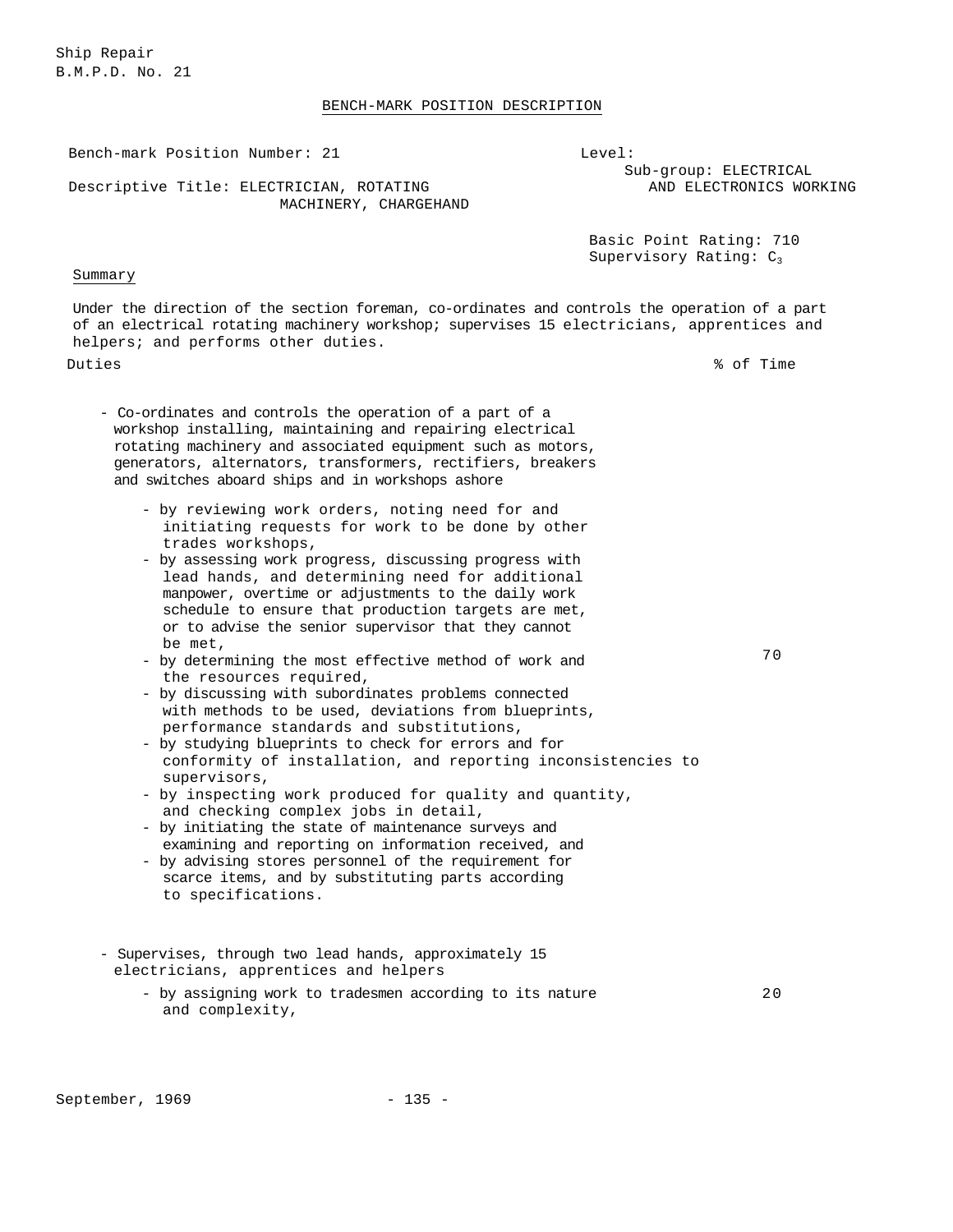| - by instructing tradesmen in new techniques,<br>- by monitoring apprentice employment to ensure that<br>apprentices are employed on work that will contribute<br>to their training,<br>- by evaluating employee performance and reviewing<br>ratings with employees and workshop supervisors,<br>- by enforcing safety rules and warning offenders, and<br>- by recommending vacation schedules to the supervisor,<br>considering employee preferences within the limitations<br>of the work schedule. |        |        |
|---------------------------------------------------------------------------------------------------------------------------------------------------------------------------------------------------------------------------------------------------------------------------------------------------------------------------------------------------------------------------------------------------------------------------------------------------------------------------------------------------------|--------|--------|
| - Performs other duties such as examining all work sites for<br>unsafe conditions or hazards, participating in trouble-<br>shooting on major items requiring knowledge of associated<br>trades, and maintaining time and material records.                                                                                                                                                                                                                                                              |        | 10     |
| Specifications                                                                                                                                                                                                                                                                                                                                                                                                                                                                                          | Degree | Points |
| Skill and Knowledge                                                                                                                                                                                                                                                                                                                                                                                                                                                                                     |        |        |
| Basic Knowledge - The work requires using blueprints<br>and schematic drawings needed in repairing,<br>modifying and installing rotating machinery<br>circuits and components. The work also requires<br>a knowledge of electrical and mechanical theory<br>in resolving technical problems.                                                                                                                                                                                                            | 6      | 104    |
| Comprehension and Judgement - The work requires a<br>thorough understanding of the principles and<br>characteristics of electrical circuits, the<br>mechanics of rotating machinery and administrative<br>and supervisory procedures in planning, organizing<br>and controlling the work of a group of tradesmen.<br>It also requires judgement in assigning work to<br>tradesmen, evaluating work performance, and<br>assessing the quality of work produced.                                          | 6      | 180    |
| Specific Vocational Training - The work requires<br>training and experience in applying electrical<br>principles and trade practices in the installation<br>and repair of electrical rotating machinery and<br>its associated equipment. Experience is also<br>required in evaluating production quality and<br>worker performance, in allocating work commensurate<br>with worker ability, in instructing in work methods<br>and techniques, and in surveying machinery and<br>estimating work orders. | 7      | 212    |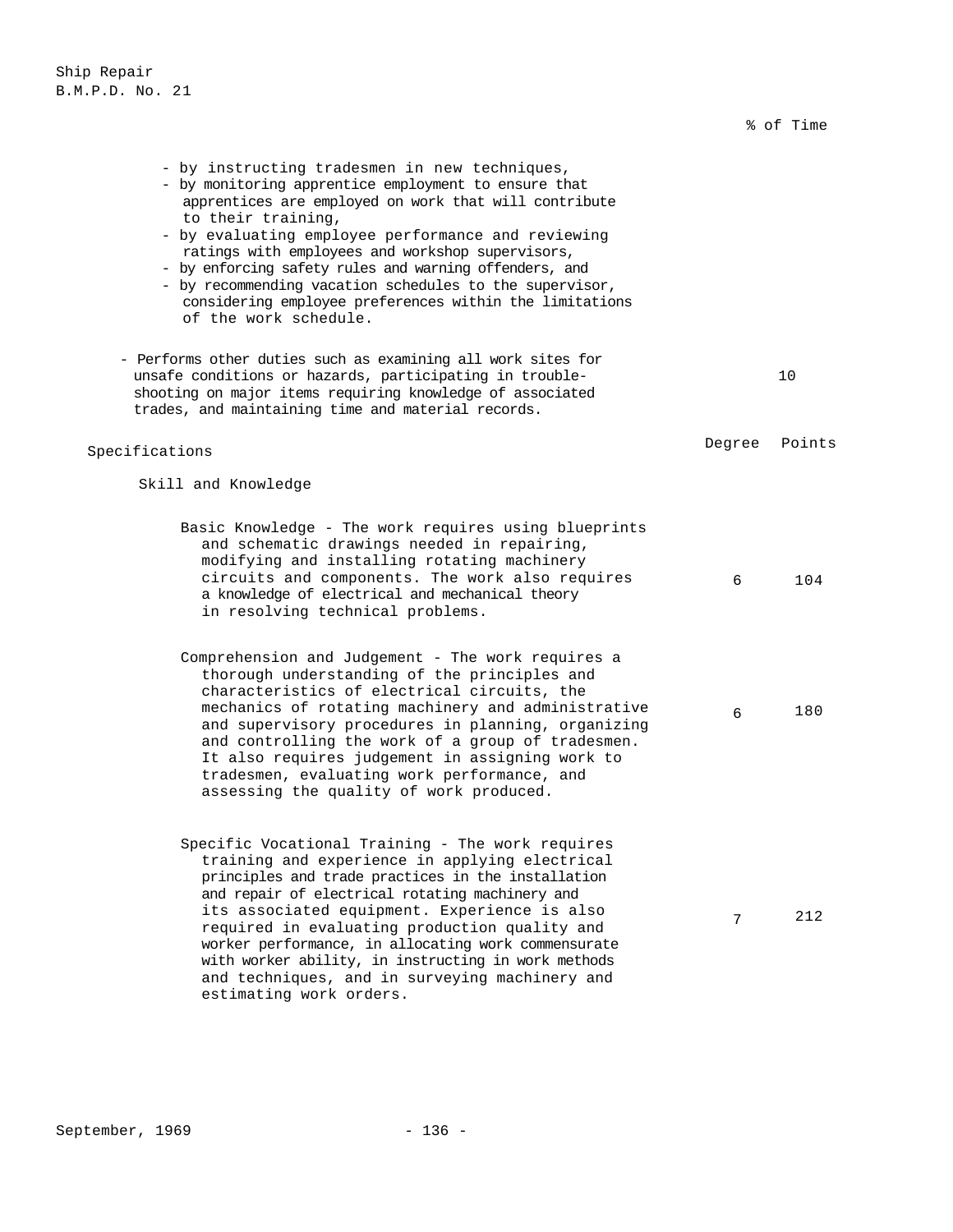Degree Points

## Effort

| Mental - The work requires planning and assigning<br>work, assessing work progress, determining needs<br>for additional manpower, adjusting the work<br>schedule to meet over-all priorities, examining<br>blueprints and specifications, resolving technical<br>and personnel problems, and presenting technical<br>reports orally or in writing. | 4              | 60 |
|----------------------------------------------------------------------------------------------------------------------------------------------------------------------------------------------------------------------------------------------------------------------------------------------------------------------------------------------------|----------------|----|
| Physical - The work is performed in the workshop or<br>at various work sites and requires considerable<br>walking and standing.                                                                                                                                                                                                                    |                | 30 |
| Responsibility                                                                                                                                                                                                                                                                                                                                     |                |    |
| Resources - The work requires the effective use of<br>the facilities of the electric rotating machinery<br>workshop and of approximately 15 tradesmen, and the<br>quality and quantity control of production. Errors<br>in judgement cause waste of materials, disruption<br>of work schedules, and waste of time of skilled<br>tradesmen.         | 3              | 72 |
| Safety of Others - The work requires maintaining<br>safe working conditions on all work sites.                                                                                                                                                                                                                                                     | 3              | 36 |
| Working Conditions                                                                                                                                                                                                                                                                                                                                 |                |    |
| Environment - The work is normally carried out in<br>the shop and at work sites aboard ships, with little<br>exposure to disagreeable conditions.                                                                                                                                                                                                  | $\mathbf{1}$   | 12 |
| Hazards - The work does not normally require exposure<br>to hazards.                                                                                                                                                                                                                                                                               | $A_1$          | 4  |
| Supervision                                                                                                                                                                                                                                                                                                                                        |                |    |
| The work requires assessing the complexity of work;<br>appraising the performance of approximately 15 workers;<br>assigning work according to its complexity, priority and<br>with a view to worker development; overseeing progress to                                                                                                            | C <sub>3</sub> |    |

disciplinary problems.

ensure that completion dates are met; and resolving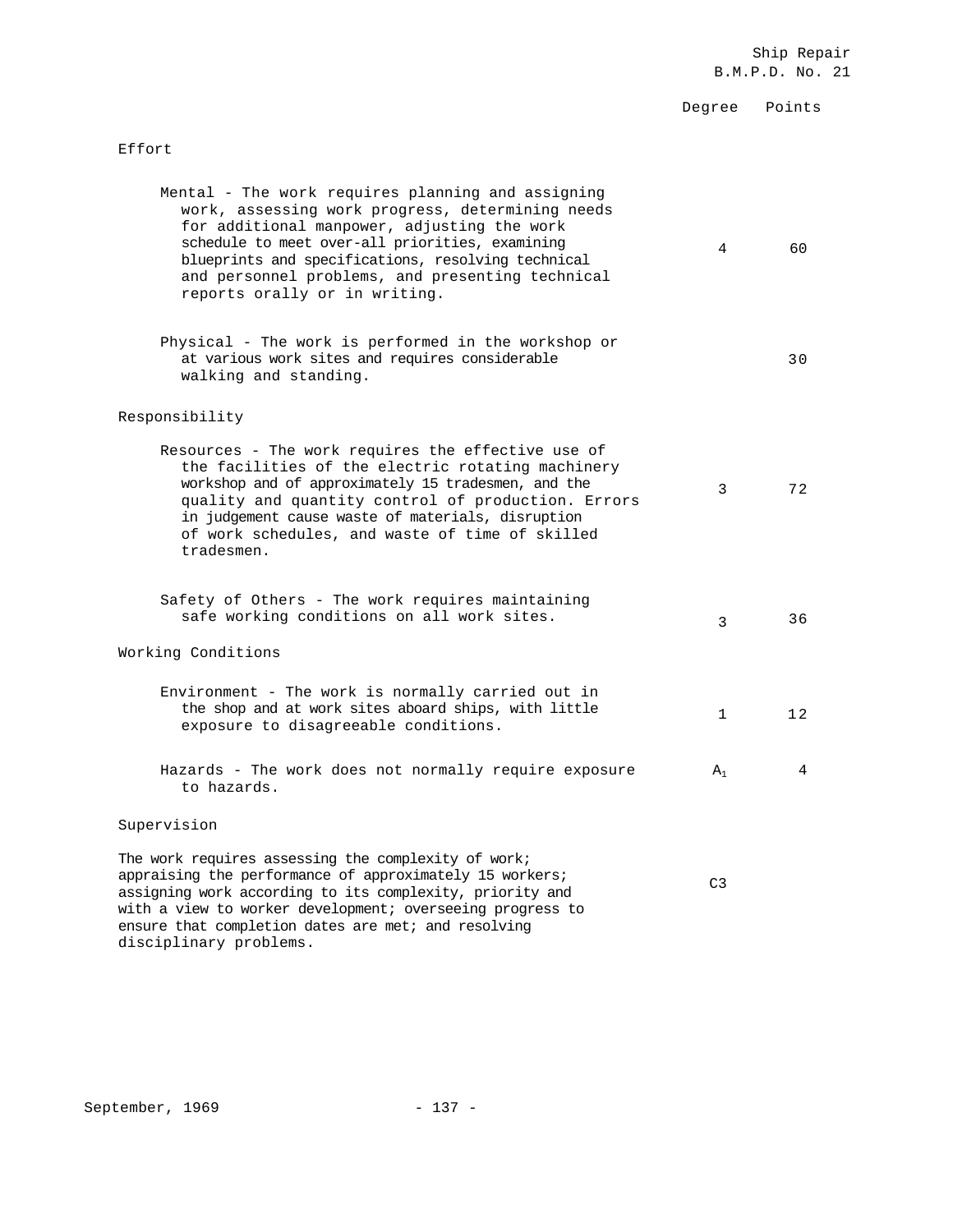## BENCH-MARK POSITION DESCRIPTION

| Bench-mark Position Number: 22                                                                                                                                                                                                                                                                                                                                                                                                                                                                                                                                                                                                                                                                                                                                                                                                                                                                                                                                                                                                                                                                                                              | Level:<br>Sub-group: ELECTRICAL                    |  |
|---------------------------------------------------------------------------------------------------------------------------------------------------------------------------------------------------------------------------------------------------------------------------------------------------------------------------------------------------------------------------------------------------------------------------------------------------------------------------------------------------------------------------------------------------------------------------------------------------------------------------------------------------------------------------------------------------------------------------------------------------------------------------------------------------------------------------------------------------------------------------------------------------------------------------------------------------------------------------------------------------------------------------------------------------------------------------------------------------------------------------------------------|----------------------------------------------------|--|
| Descriptive Title: ELECTRONIC SYSTEMS<br>TECHNICIAN                                                                                                                                                                                                                                                                                                                                                                                                                                                                                                                                                                                                                                                                                                                                                                                                                                                                                                                                                                                                                                                                                         | AND ELECTRONICS WORKING                            |  |
| Summary                                                                                                                                                                                                                                                                                                                                                                                                                                                                                                                                                                                                                                                                                                                                                                                                                                                                                                                                                                                                                                                                                                                                     | Basic Point Rating: 705<br>Supervisory Rating: n/a |  |
| Under the general supervision of a lead hand or charge hand, repairs, tests, tunes and<br>modifies sonar, radar, radio, communications electronic systems, or electronic fire-<br>control systems; installs electronic equipment; calibrates instrumentation, tunes and<br>aligns complete electronics systems; and performs other duties.                                                                                                                                                                                                                                                                                                                                                                                                                                                                                                                                                                                                                                                                                                                                                                                                  |                                                    |  |
| Duties                                                                                                                                                                                                                                                                                                                                                                                                                                                                                                                                                                                                                                                                                                                                                                                                                                                                                                                                                                                                                                                                                                                                      | % of Time                                          |  |
| - Calibrates instrumentation, tunes and aligns complete<br>electronic systems in accordance with prescribed procedures<br>and a knowledge of the peculiarities of the systems.                                                                                                                                                                                                                                                                                                                                                                                                                                                                                                                                                                                                                                                                                                                                                                                                                                                                                                                                                              | 50                                                 |  |
| - Repairs, tests, tunes and modifies sonar, radar, radio,<br>communications electronic systems, or electronic fire<br>control systems<br>- by observing component and system functioning and<br>noting deviations from standard performance,<br>- by studying such circuit characteristics as voltage,<br>frequency, waveforms and standing wave ratios, using<br>test equipment such as multimeters, oscilloscopes,<br>signal generators, capacitance bridges and multi<br>purpose test sets peculiar to each system,<br>- by comparing observations to precedent, specifications<br>and handbook data to determine causes of malfunction<br>and to isolate defective components,<br>- by removing and dismantling defective electronics<br>components and by testing, replacing and reassembling<br>parts such as condensers, resistors, transformers,<br>transistors and diodes in accordance with standard<br>procedures,<br>- by reporting apparent errors and inconsistencies to<br>the supervisor, and<br>- by replacing, removing and installing parts and<br>changing circuitry in accordance with modification<br>specifications. | 20                                                 |  |
| - Installs electronic and associated electrical equipment in<br>systems in accordance with diagrams, specifications and<br>standard procedures.                                                                                                                                                                                                                                                                                                                                                                                                                                                                                                                                                                                                                                                                                                                                                                                                                                                                                                                                                                                             | 15                                                 |  |

September, 1969 - 139 -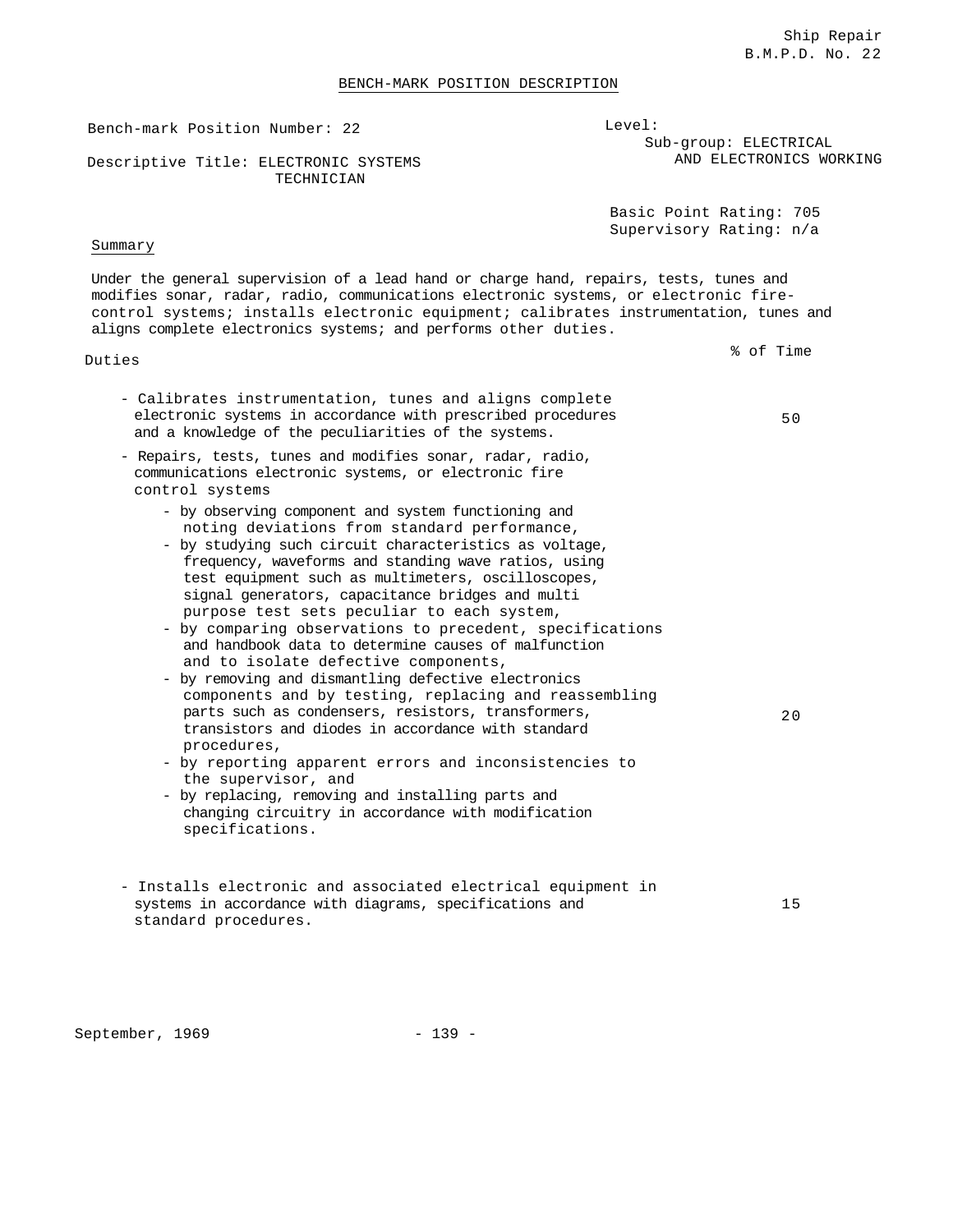|                                                                                                                                                                                                                                                                                                                                                                                                                                                                                                                                       |              | % of Time |
|---------------------------------------------------------------------------------------------------------------------------------------------------------------------------------------------------------------------------------------------------------------------------------------------------------------------------------------------------------------------------------------------------------------------------------------------------------------------------------------------------------------------------------------|--------------|-----------|
| - Performs other duties such as repairing and testing<br>repeaters, resolvers, plotting tables and servomechanisms<br>associated with electronic systems, maintaining test<br>equipment, and operating various types of machine tools.                                                                                                                                                                                                                                                                                                |              | 15        |
| Specifications                                                                                                                                                                                                                                                                                                                                                                                                                                                                                                                        | Degree       | Points    |
| Skill and Knowledge                                                                                                                                                                                                                                                                                                                                                                                                                                                                                                                   |              |           |
| Basic Knowledge - The work requires reading circuitry<br>diagrams of sonar, radar, radio and interior<br>communications or electronic fire-control systems<br>and applying a knowledge of mathematical formulae<br>and technical data used in solving problems.                                                                                                                                                                                                                                                                       | 6            | 104       |
| Comprehension and Judgement - The work requires a<br>thorough understanding of the principles involved<br>in testing, repairing, tuning and modifying<br>integrated electronic communications or fire-control<br>systems using mechanical and electronic components.<br>Instructions are general in nature and the work<br>requires the use of independent judgement in the<br>solution of a wide range of problems. Specifications<br>provide minimum acceptable performance targets but<br>no guidance on the approach to problems. | 5            | 150       |
| Specific Vocational Training - The work requires<br>training and experience in the repair and installation<br>of military-type electronic equipment and systems,<br>the use of a variety of precision electronic and<br>mechanical measuring devices, the correlating of<br>readings and measurements and their interpretation<br>and use in diagnosing and identifying faults in<br>electronic systems.                                                                                                                              | 7            | 212       |
| Effort                                                                                                                                                                                                                                                                                                                                                                                                                                                                                                                                |              |           |
| Mental - The work requires using specialized tools<br>and measuring instruments and testing, tuning and<br>aligning complex electronic systems composed of<br>several integrated components.                                                                                                                                                                                                                                                                                                                                          | 5            | 75        |
| Physical - The work requires handling small electronic<br>and electrical parts, often at a workbench.                                                                                                                                                                                                                                                                                                                                                                                                                                 | $\mathbf{1}$ | 15        |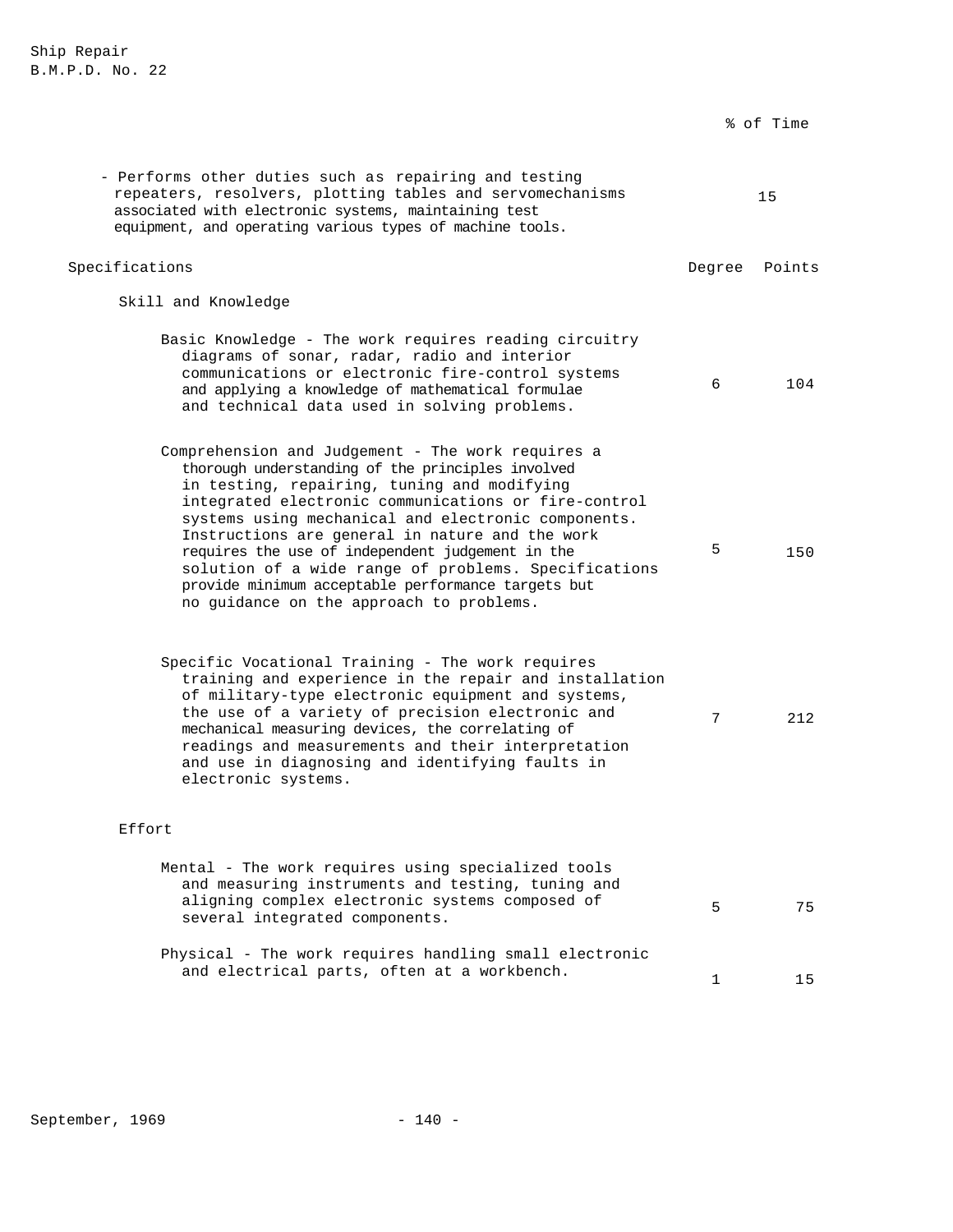## Responsibility

| Resources - The work requires working with and<br>maintaining electronic systems and test equipment.<br>Errors in work will prejudice the success of firing<br>trials, increase the cost of refit, and waste the<br>time of highly skilled tradesmen.            | $\mathcal{L}$  | 72 |
|------------------------------------------------------------------------------------------------------------------------------------------------------------------------------------------------------------------------------------------------------------------|----------------|----|
| Safety of Others - The work requires testing and<br>adjusting electronic systems with the help of<br>others under "power-on" conditions. Care is required<br>to ensure safety of others from electric shock and<br>from the movement of large components.        | $\mathcal{L}$  | 36 |
| Working Conditions                                                                                                                                                                                                                                               |                |    |
| Environment - The work is normally performed in the<br>electronics workshop or in situ on board ship, and<br>involves little exposure to disagreeable conditions.                                                                                                | $\mathbf{1}$   | 12 |
| Hazards - The work requires working on very small<br>parts in close proximity to high voltage electricity.<br>Work is done while standing on steel decking or on<br>scaffolds and ladders. Occasionally, the exposure<br>could result in a permanent impairment. | C <sub>1</sub> | 29 |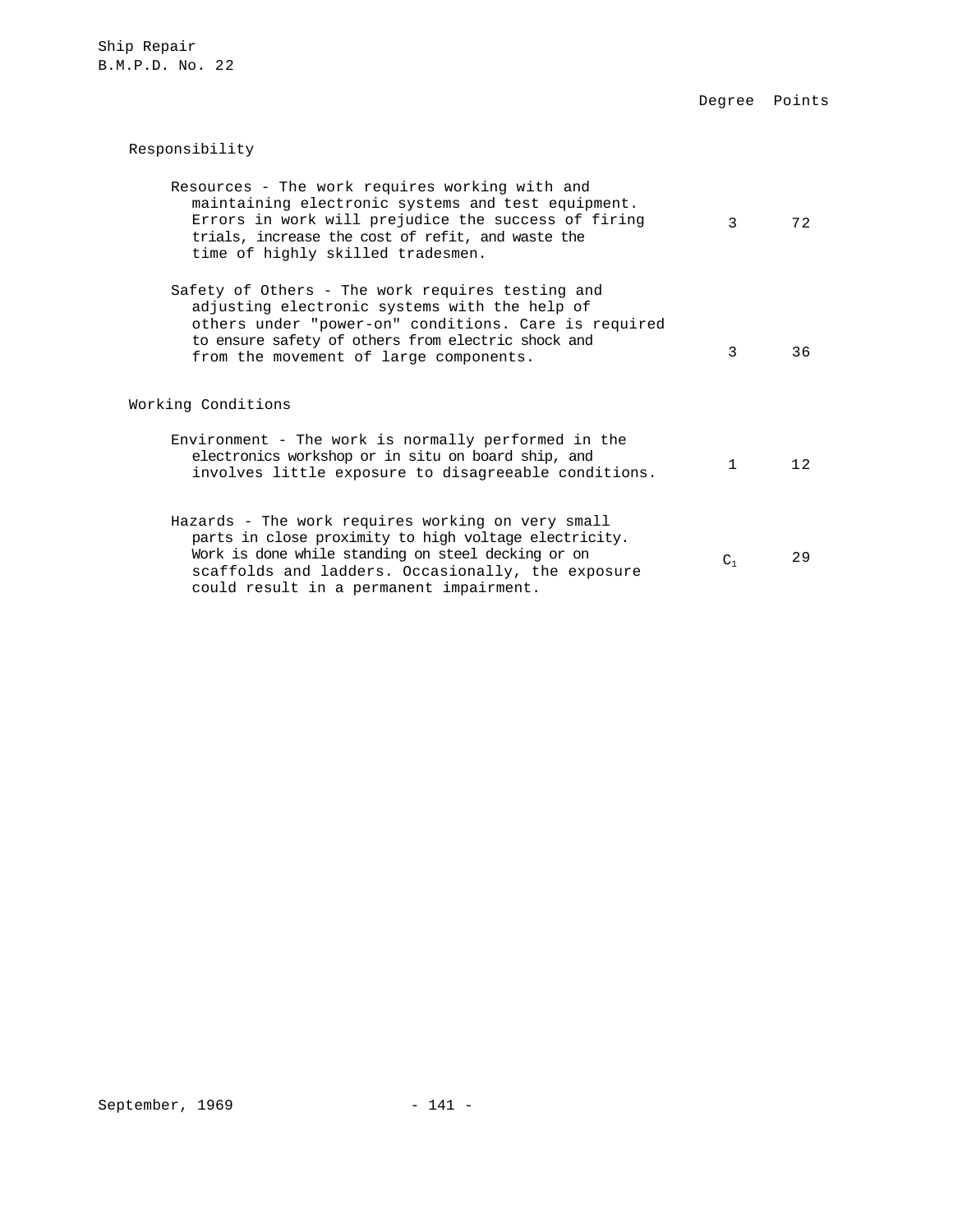### BENCH-MARK POSITION DESCRIPTION

Bench-mark Position Number: 23

Level: Sub-group: ELECTRICAL AND ELECTRONICS WORKING

Descriptive Title: ELECTRONIC SYSTEMS TECHNICIAN, LEAD HAND

> Basic Point Rating: 705 Supervisory Rating: B<sub>2</sub>

### Summary

Under the general supervision of a charge hand, repairs, tests, tunes and modifies sonar, radar, radio, communications electronic systems or electronic fire-control systems; installs electronic equipment; calibrates instrumentation, tunes and aligns complete electronics systems; leads a small group of workers; and performs other duties.

| Duties                                                                                                                                                                                                                                                                                                                                                                                                                                                                                                                                                                                                                                                                                                                                                                                                                                                                                                                                                                                             | % of Time |
|----------------------------------------------------------------------------------------------------------------------------------------------------------------------------------------------------------------------------------------------------------------------------------------------------------------------------------------------------------------------------------------------------------------------------------------------------------------------------------------------------------------------------------------------------------------------------------------------------------------------------------------------------------------------------------------------------------------------------------------------------------------------------------------------------------------------------------------------------------------------------------------------------------------------------------------------------------------------------------------------------|-----------|
| - Calibrates instrumentation, tunes and aligns complete<br>electronic systems in accordance with prescribed procedures<br>and a knowledge of the peculiarities of the systems.<br>- Repairs, tests, tunes and modifies sonar, radar, radio,<br>communications electronic systems or electronic fire<br>control systems                                                                                                                                                                                                                                                                                                                                                                                                                                                                                                                                                                                                                                                                             | 50        |
| - by observing component and system functioning and<br>noting deviations from standard performance,<br>- by studying such circuit characteristics as voltage,<br>frequency, waveforms and standing wave ratios, using<br>test equipment such as multimeters, oscilloscopes,<br>signal generators, capacitance bridges and multi<br>purpose test sets peculiar to each system,<br>- by comparing observations to precedent, specifications<br>and handbook data to determine causes of malfunction<br>and to isolate defective components,<br>- by removing and dismantling defective electronics<br>components and by testing, replacing and reassembling<br>parts such as condensers, resistors, transformers,<br>transistors and diodes in accordance with standard<br>procedures,<br>- by reporting apparent errors and inconsistencies to<br>the supervisor, and<br>- by replacing, removing and installing parts and<br>changing circuitry in accordance with modification<br>specifications. | 20        |
| Installs electronic and associated electrical equipment in<br>$-$<br>systems in accordance with diagrams, specifications and                                                                                                                                                                                                                                                                                                                                                                                                                                                                                                                                                                                                                                                                                                                                                                                                                                                                       | 15        |

September, 1969 - 143 -

standard procedures.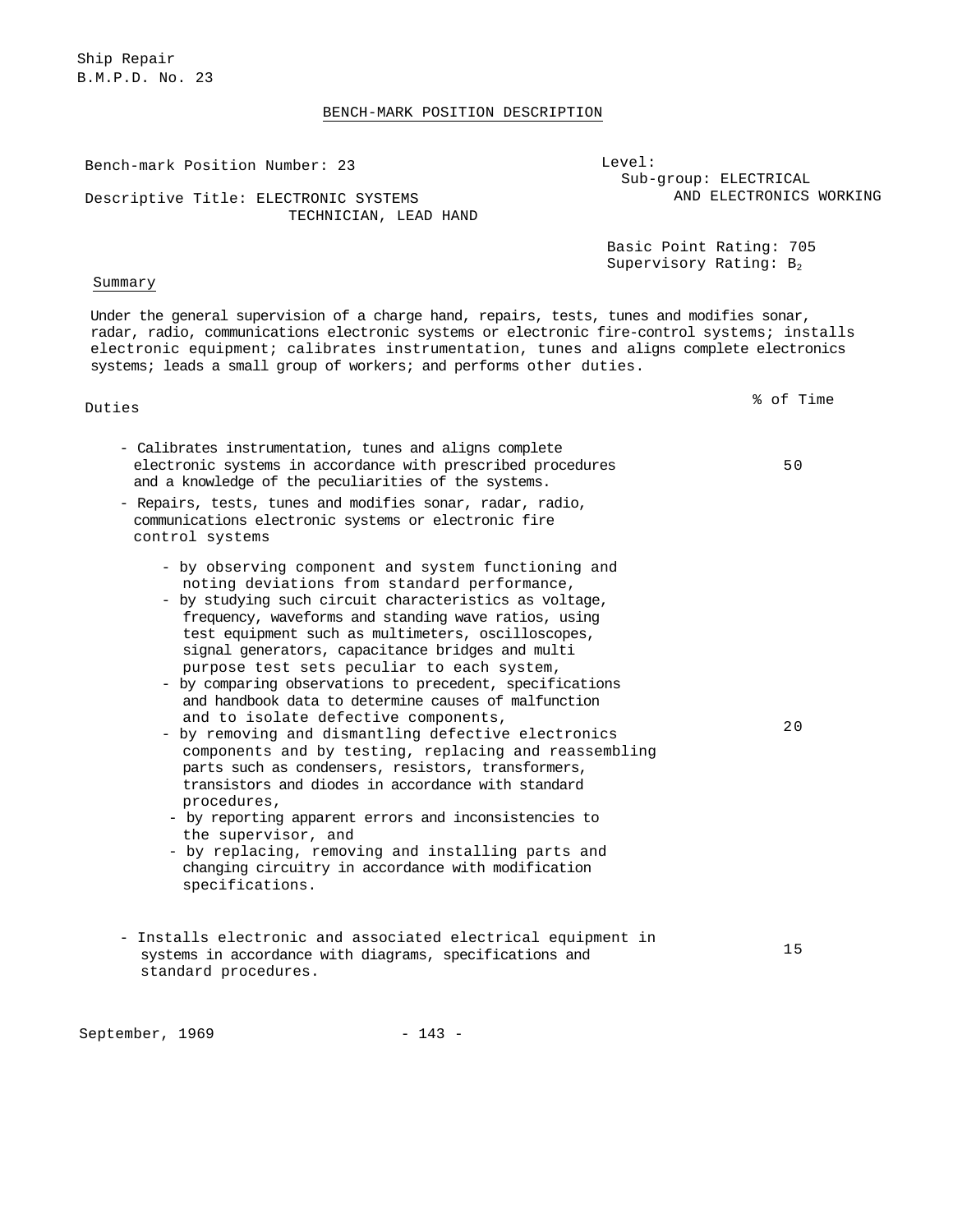|                                                                                                                                                                                                                                                                                                                                                                                                                                                                                                                                        |        | % of Time |
|----------------------------------------------------------------------------------------------------------------------------------------------------------------------------------------------------------------------------------------------------------------------------------------------------------------------------------------------------------------------------------------------------------------------------------------------------------------------------------------------------------------------------------------|--------|-----------|
| - Supervises, as a lead hand, a small group of approximately<br>five tradesmen and technicians by assigning work and<br>checking it on completion to ensure that quality and<br>quantity standards are maintained.                                                                                                                                                                                                                                                                                                                     |        | 10        |
| - Performs other duties such as repairing and testing<br>repeaters, resolvers, plotting tables and servomechanisms<br>associated with electronic systems, maintaining test<br>equipment, and operating various types of machine tools.                                                                                                                                                                                                                                                                                                 |        | 5         |
| Specifications                                                                                                                                                                                                                                                                                                                                                                                                                                                                                                                         | Degree | Points    |
| Skill and Knowledge                                                                                                                                                                                                                                                                                                                                                                                                                                                                                                                    |        |           |
| Basic Knowledge - The work requires reading circuitry<br>diagrams of sonar, radar, radio and interior<br>communications or electronic fire-control systems<br>and applying a knowledge of mathematical formulae<br>and technical data used in solving problems.                                                                                                                                                                                                                                                                        | 6      | 104       |
| Comprehension and Judgement - The work requires a<br>thorough understanding of the principles involved<br>in testing, repairing, tuning and modifying<br>integrated electronic communications or fire-control<br>systems having mechanical and electronic components.<br>Instructions are general in nature and the work<br>requires the use of independent judgement in the<br>solution of a wide range of problems. Specifications<br>provide minimum acceptable performance targets<br>but no guidance on the approach to problems. | 5      | 150       |
| Specific Vocational Training - The work requires<br>training and experience in the repair and installation<br>of military-type electronic equipment and systems, the<br>use of a variety of precision electronic and mechanical<br>measuring devices, the correlating of readings and<br>measurements and their interpretation and use in diagnosing<br>and identifying faults in electronic systems.                                                                                                                                  | 7      | 212       |
| Effort                                                                                                                                                                                                                                                                                                                                                                                                                                                                                                                                 |        |           |

| Mental - The work requires using specialized tools |                |    |
|----------------------------------------------------|----------------|----|
| and measuring instruments and testing, tuning and  |                |    |
| aligning complex electronic systems composed of    | 5 <sup>1</sup> | 75 |
| several integrated components.                     |                |    |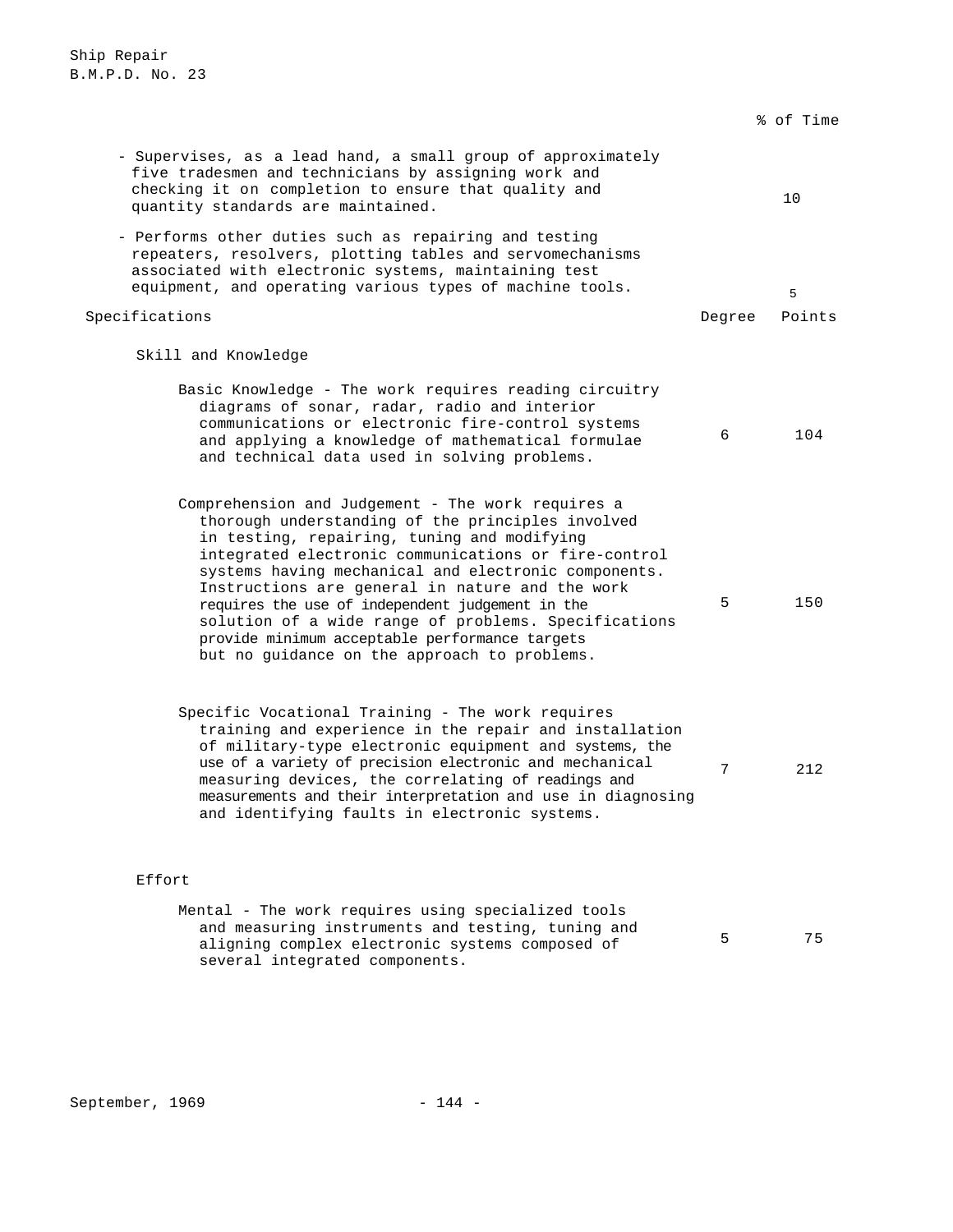|                                                                                                                                                                                                                                                                  | Degree         | Points |
|------------------------------------------------------------------------------------------------------------------------------------------------------------------------------------------------------------------------------------------------------------------|----------------|--------|
| Physical - The work requires handling small<br>electronic and electrical parts, often at a<br>workbench.                                                                                                                                                         | $\mathbf{1}$   | 15     |
| Responsibility                                                                                                                                                                                                                                                   |                |        |
| Resources - The work requires working with and<br>maintaining electronic systems and test equipment.<br>Errors in work will prejudice the success of firing<br>trials, increase the cost of refit, and waste the<br>time of highly skilled tradesmen.            | 3              | 72     |
| Safety of Others - The work requires testing and<br>adjusting electronic systems with the help of<br>others under "power-on" conditions. Care is<br>required to ensure safety of others from electric<br>shock and from the movement of large components.        | 3              | 36     |
| Working Conditions                                                                                                                                                                                                                                               |                |        |
| Environment - The work is normally performed in the<br>electronics workshop or in situ on board ship<br>and involves little exposure to disagreeable<br>conditions.                                                                                              | $\mathbf{1}$   | 12     |
| Hazards - The work requires working on very small<br>parts in close proximity to high voltage electricity.<br>Work is done while standing on steel decking or on<br>scaffolds and ladders. Occasionally, the exposure<br>could result in a permanent impairment. | C <sub>1</sub> | 29     |
| Supervision                                                                                                                                                                                                                                                      |                |        |
| The work requires co-ordinating the work of a small group<br>of highly skilled tradesmen and technicians in order to<br>meet the performance standards of integrated fire-control<br>or communications systems. Problems are discussed with                      | B <sub>2</sub> |        |

workers and adjustments recommended.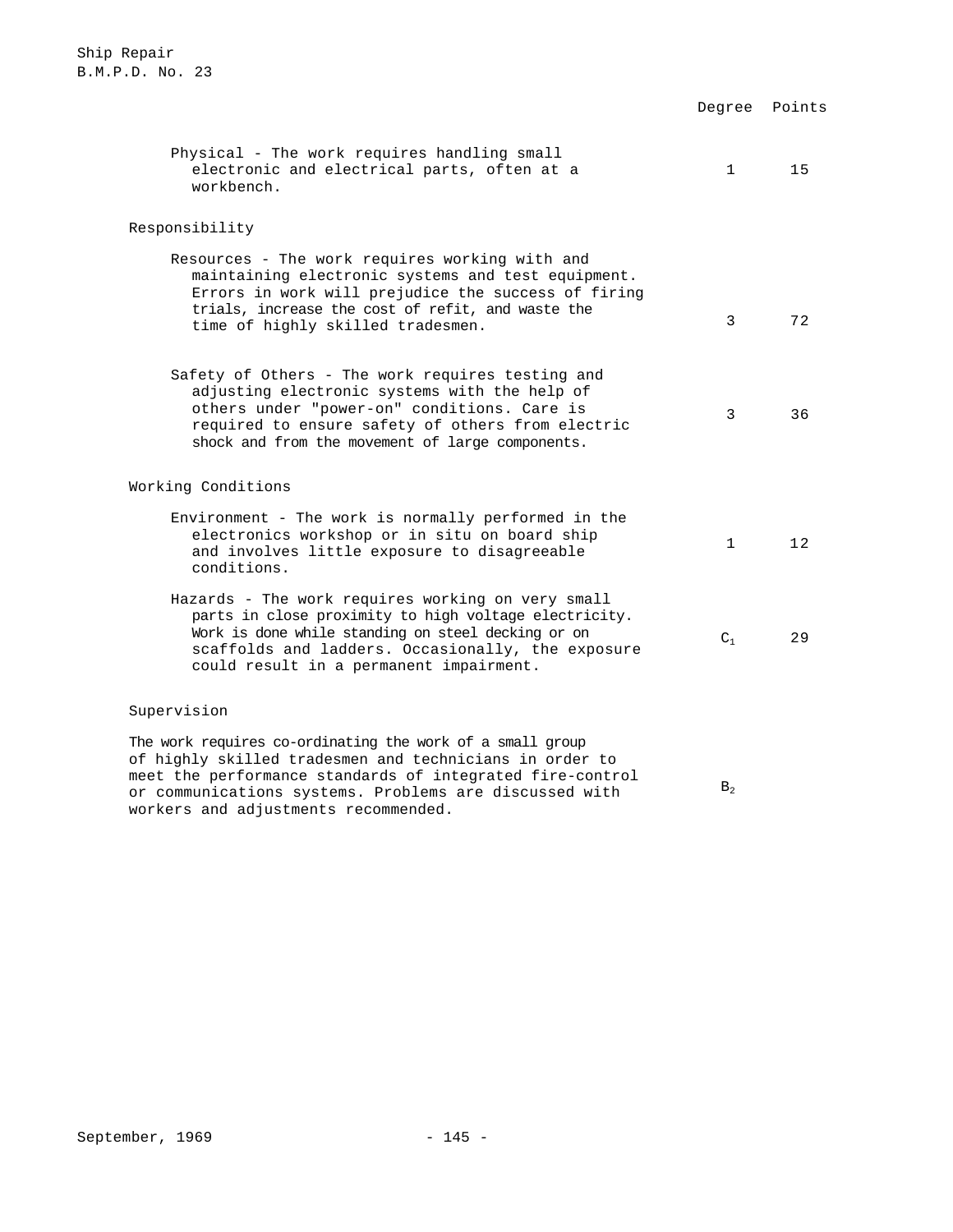10

## BENCH-MARK POSITION DESCRIPTION

| Bench-mark Position Number: 24                                                                                                                                                                                                                                                                                                                                                                                                                                                                                                                                                                                                                                                                                                                                                                                                                                                                                                                                                                                                                                          | Level:<br>Sub-group: ELECTRICAL                    |
|-------------------------------------------------------------------------------------------------------------------------------------------------------------------------------------------------------------------------------------------------------------------------------------------------------------------------------------------------------------------------------------------------------------------------------------------------------------------------------------------------------------------------------------------------------------------------------------------------------------------------------------------------------------------------------------------------------------------------------------------------------------------------------------------------------------------------------------------------------------------------------------------------------------------------------------------------------------------------------------------------------------------------------------------------------------------------|----------------------------------------------------|
| Descriptive Title: ELECTRONICS TECHNICIAN,<br>COMPONENTS                                                                                                                                                                                                                                                                                                                                                                                                                                                                                                                                                                                                                                                                                                                                                                                                                                                                                                                                                                                                                | AND ELECTRONICS WORKING                            |
| Summary                                                                                                                                                                                                                                                                                                                                                                                                                                                                                                                                                                                                                                                                                                                                                                                                                                                                                                                                                                                                                                                                 | Basic Point Rating: 677<br>Supervisory Rating: n/a |
|                                                                                                                                                                                                                                                                                                                                                                                                                                                                                                                                                                                                                                                                                                                                                                                                                                                                                                                                                                                                                                                                         |                                                    |
| Under the general supervision of a lead hand or charge hand, repairs, tests, tunes and<br>modifies components of sonar, radar, radio and communications or electronic fire-control<br>systems: installs electronic equipment; and performs other duties.                                                                                                                                                                                                                                                                                                                                                                                                                                                                                                                                                                                                                                                                                                                                                                                                                |                                                    |
| Duties                                                                                                                                                                                                                                                                                                                                                                                                                                                                                                                                                                                                                                                                                                                                                                                                                                                                                                                                                                                                                                                                  | % of Time                                          |
| - Repairs, tests, tunes and modifies components of sonar,<br>radar, radio, and communications or electronic fire-control<br>systems, to ensure that each component meets the performance<br>specifications                                                                                                                                                                                                                                                                                                                                                                                                                                                                                                                                                                                                                                                                                                                                                                                                                                                              |                                                    |
| - by observing component functioning and noting<br>deviations from standard performance,<br>- by studying such circuit characteristics as voltage,<br>frequency, waveforms and standing wave ratios, using<br>test equipment such as multimeters, oscilloscopes,<br>signal generators, capacitance bridges and multi<br>purpose test sets peculiar to each system,<br>- by comparing observations to precedent, specifications<br>and handbook data to determine causes of malfunction<br>and to isolate defective components,<br>- by removing and dismantling defective electronic<br>components and by testing, replacing and reassembling<br>parts such as condensers, resistors, transformers,<br>transistors and diodes in accordance with standard<br>procedures,<br>- by reporting apparent errors and inconsistencies<br>to the supervisor,<br>- by replacing, removing and installing parts and<br>changing circuitry in accordance with modification<br>specifications, and<br>- by calibrating instrumentation in accordance with<br>prescribed procedures. | 80                                                 |

- Installs electronic and associated electrical components in systems in accordance with diagrams, specifications and standard procedures.

September, 1969 - 147 -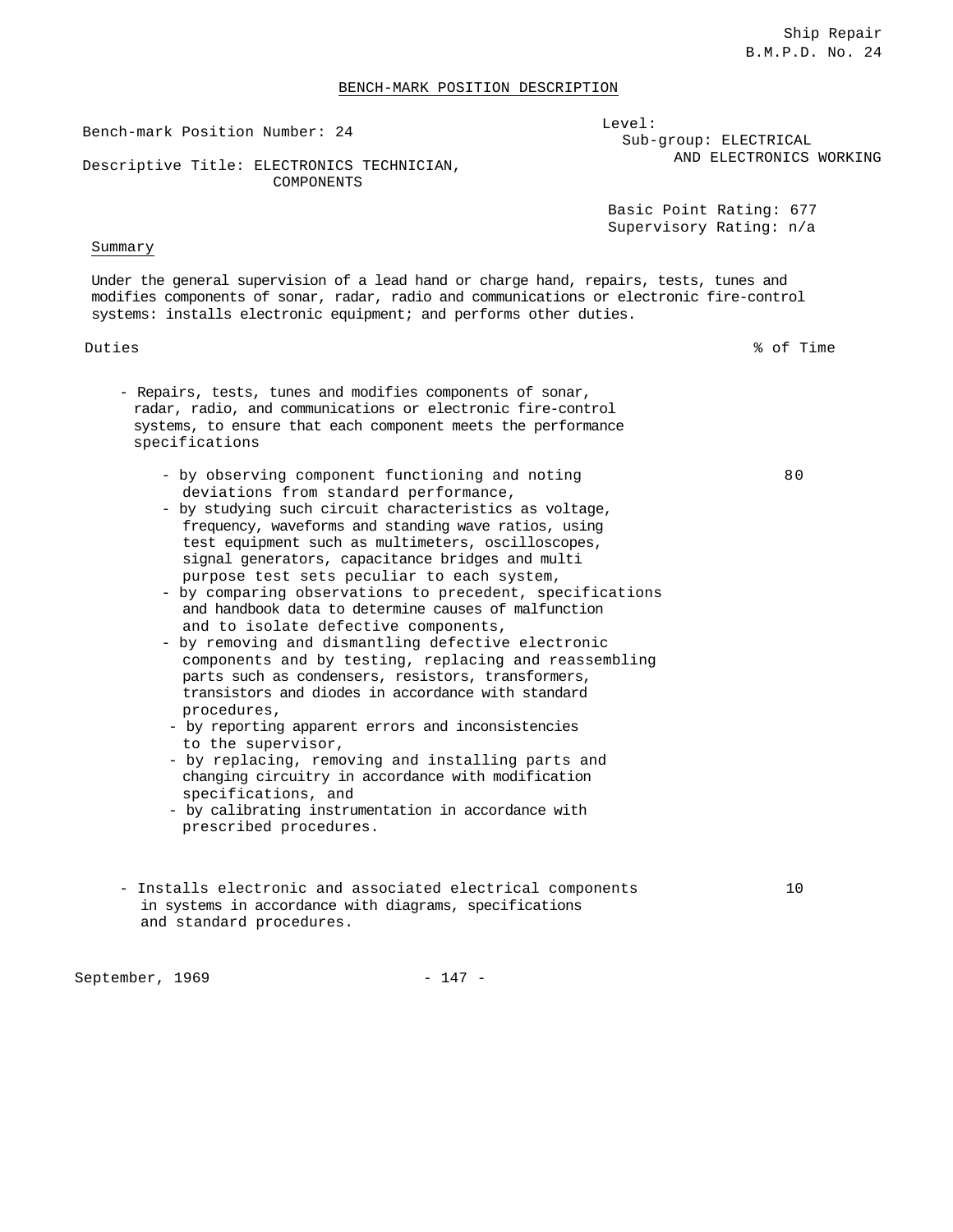|                                                                                                                                                                                                                                                                                                                                                                                                                                                                                                                                          |               | % of Time |
|------------------------------------------------------------------------------------------------------------------------------------------------------------------------------------------------------------------------------------------------------------------------------------------------------------------------------------------------------------------------------------------------------------------------------------------------------------------------------------------------------------------------------------------|---------------|-----------|
| - Performs other duties such as testing and repairing motion<br>picture projectors and weather map printing equipment,<br>assisting in aligning antennae, or inspecting for and<br>correcting distortion, friction, misalignment, and seizure<br>to moving parts in mechanical systems such as mechanical<br>coders and geneva-geared electrical clocks.                                                                                                                                                                                 |               | 10        |
| Specifications                                                                                                                                                                                                                                                                                                                                                                                                                                                                                                                           | Degree Points |           |
| Skill and Knowledge                                                                                                                                                                                                                                                                                                                                                                                                                                                                                                                      |               |           |
| Basic Knowledge - The work requires reading circuitry<br>diagrams of sonar, radar, radio, communications or<br>electronic fire-control systems, and applying a<br>knowledge of mathematical formulae and technical<br>data used in solving problems.                                                                                                                                                                                                                                                                                     | 6             | 104       |
| Comprehension and Judgement - The work requires a<br>thorough understanding of the application of electronic<br>principles to the testing, repairing, tuning and modifying<br>of the components of sonar, radar and various<br>communications or electronic fire-control equipment.<br>Instructions are general in nature and the work<br>requires using independent judgement. Specifications<br>provide the minimum acceptable performance targets, but not<br>the details of methods or approaches to be used to<br>resolve problems. | 5             | 150       |
| Specific Vocational Training - The work requires<br>training and experience in the repair and installation<br>of military-type electronic equipment, the use of a<br>variety of precision electronic instruments, the<br>correlation of readings and measurements and their<br>interpretation and use in diagnosing faults in<br>system components.                                                                                                                                                                                      | 7             | 212       |
| Effort                                                                                                                                                                                                                                                                                                                                                                                                                                                                                                                                   |               |           |
| Mental - The work requires cleaning, adjusting, wiring,<br>repairing, soldering or joining small parts and<br>wires in extremely close proximity to each other,<br>using fine, specialized tools and equipment, and<br>testing and tuning parts, and groups of parts, of<br>the component.                                                                                                                                                                                                                                               | 4             | 60        |
| Physical - The work requires handling small electronic<br>and electrical parts, often at a workbench.                                                                                                                                                                                                                                                                                                                                                                                                                                    | $\mathbf{1}$  | 15        |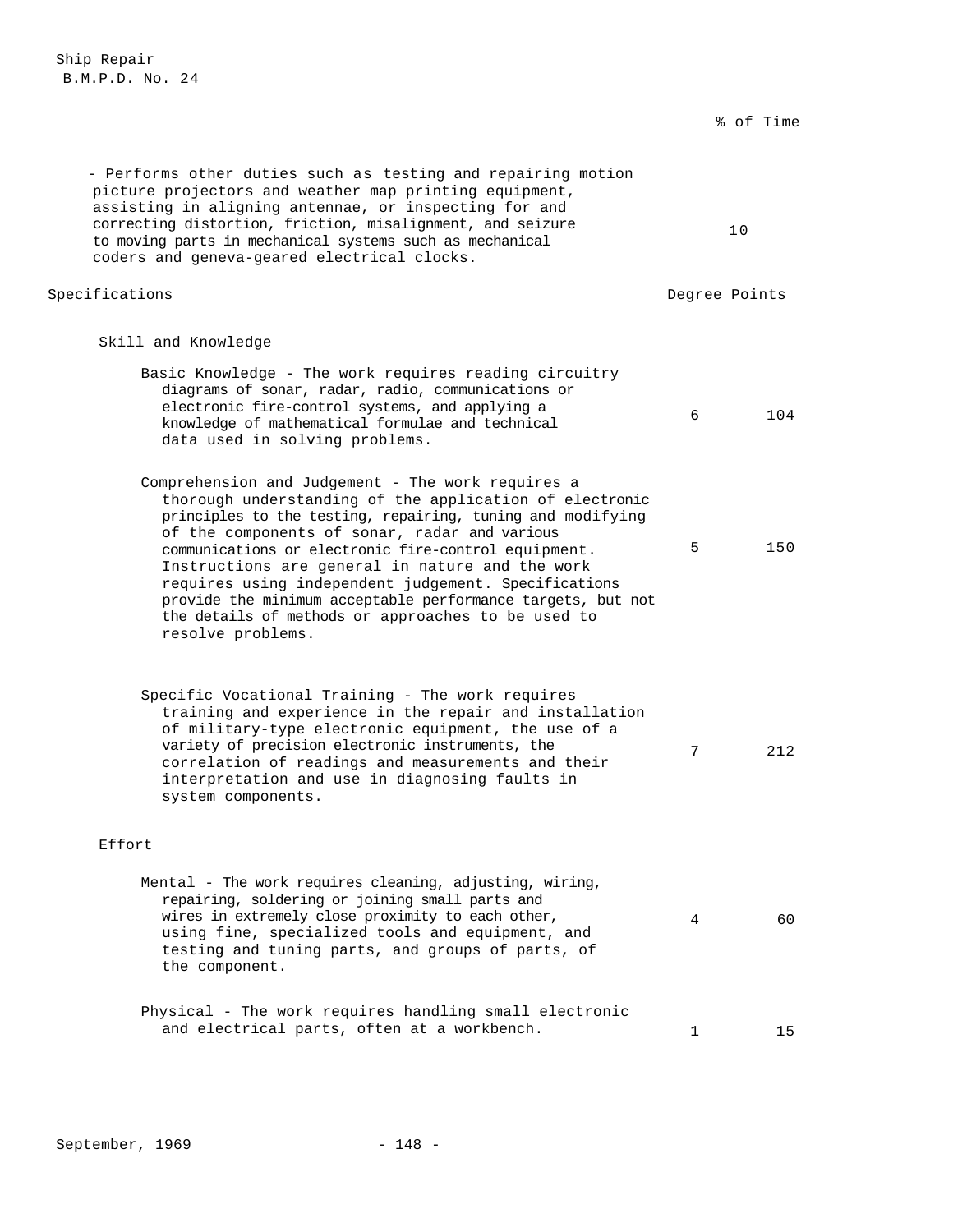## Responsibility

| Resources - The work requires working with and<br>maintaining electronic components and test equipment.<br>Errors in work will waste time of skilled labour,<br>delay test completion and disrupt the work schedules<br>of other trades workshops.               | 3              | 72  |
|------------------------------------------------------------------------------------------------------------------------------------------------------------------------------------------------------------------------------------------------------------------|----------------|-----|
| Safety of Others - The work requires testing and<br>adjusting electronic equipment with the help of<br>others under "power-on" conditions; care is required<br>to ensure safety of others from electronic shock.                                                 | $\mathfrak{D}$ | 23  |
| Working Conditions                                                                                                                                                                                                                                               |                |     |
| Environment - The work is normally performed in the<br>electronics workshop, with little exposure to<br>disagreeable conditions.                                                                                                                                 |                | 12  |
| Hazards - The work requires working on very small<br>parts in close proximity to high voltage electricity. Work<br>is done while standing on steel decking or on<br>scaffolds and ladders. Occasionally, the exposure<br>could result in a permanent impairment. | C <sub>1</sub> | 2.9 |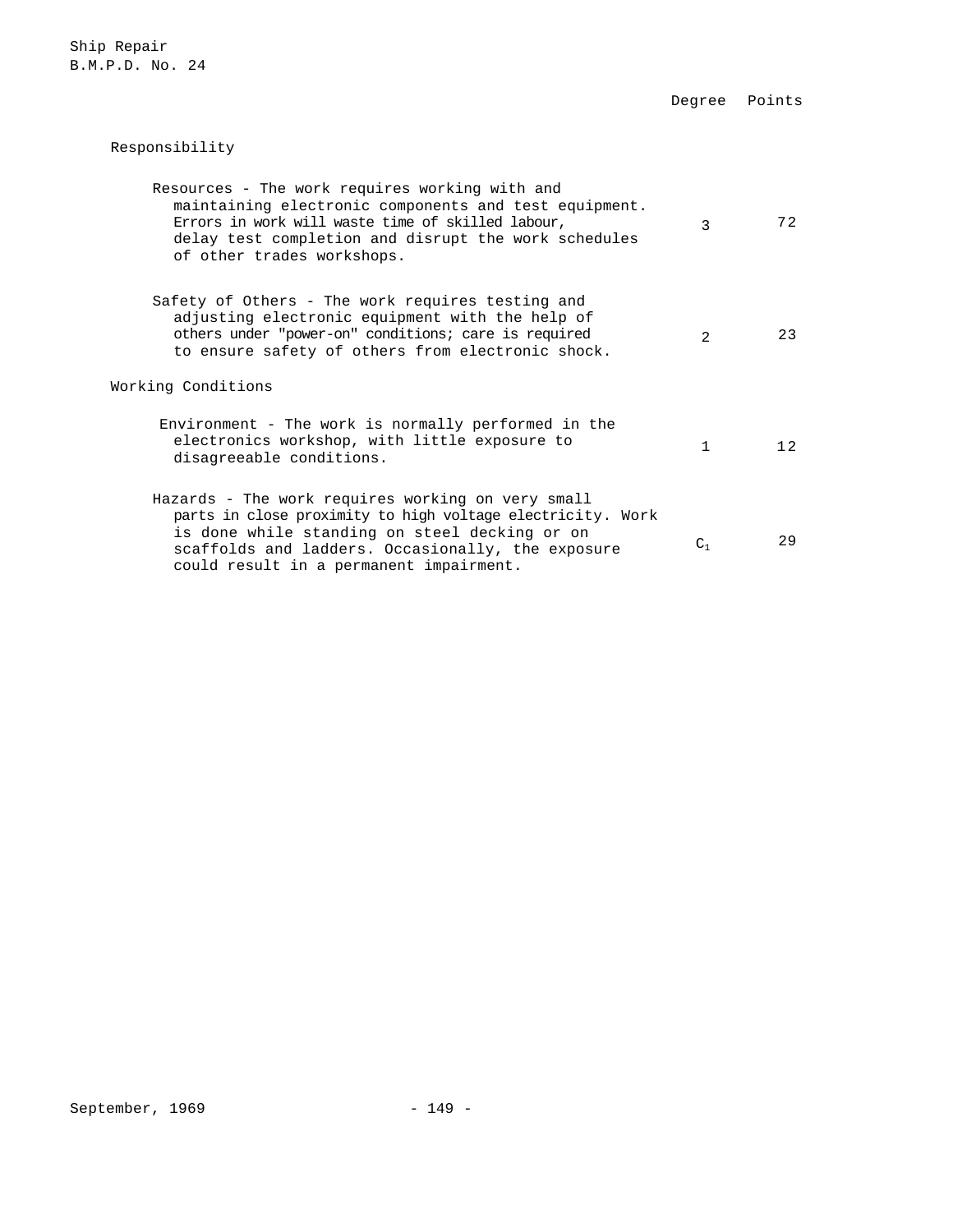45

Bench-mark Position Number: 25

Descriptive Title: SECTION FOREMAN, FIRE CONTROL Level: Sub-group: ELECTRICAL AND ELECTRONICS WORKING

Basic Point Rating: 797 Supervisory Rating: D4

### Summary

Under the direction of the shop foreman, plans, organizes and controls the operations of a section of the fire-control workshop; supervises, trains and develops staff; provides technical advice to management and staff; and performs other duties.

Duties % of Time

- Plans, organizes and controls the detailed operations of a section of the fire-control workshop in installing, maintaining, modifying and repairing mechanical and electrical components of surface, anti-aircraft and underwater weapons fire-control systems aboard naval ships and in dockyard workshops, to ensure the safe and effective use of the accommodation and facilities provided

- by estimating time, material and job costs and participating in establishing control schedules and priorities,

- by scheduling work allocated to the shop according to changing priorities,
- by establishing priorities for work in shop sections to ensure correct phasing in line with control priorities,
- by checking production against schedules, by allocating manpower to meet deadlines, and by recommending the use of overtime when required,
- by checking quality of work to ensure that standards of performance are maintained,
- by prescribing or approving work methods consistent with the requirements of the work and the economical expenditure of funds,
- by reviewing periodically, and implementing changes in section routines to improve work effectiveness,
- by monitoring expenditure of funds and initiating requests for additional funds,
- by maintaining contacts with foremen in other shops to exchange information concerning job priorities, phasing and other matters,
- by informing the shop foreman of skill shortages in manpower resources and recommending training or recruiting of workers,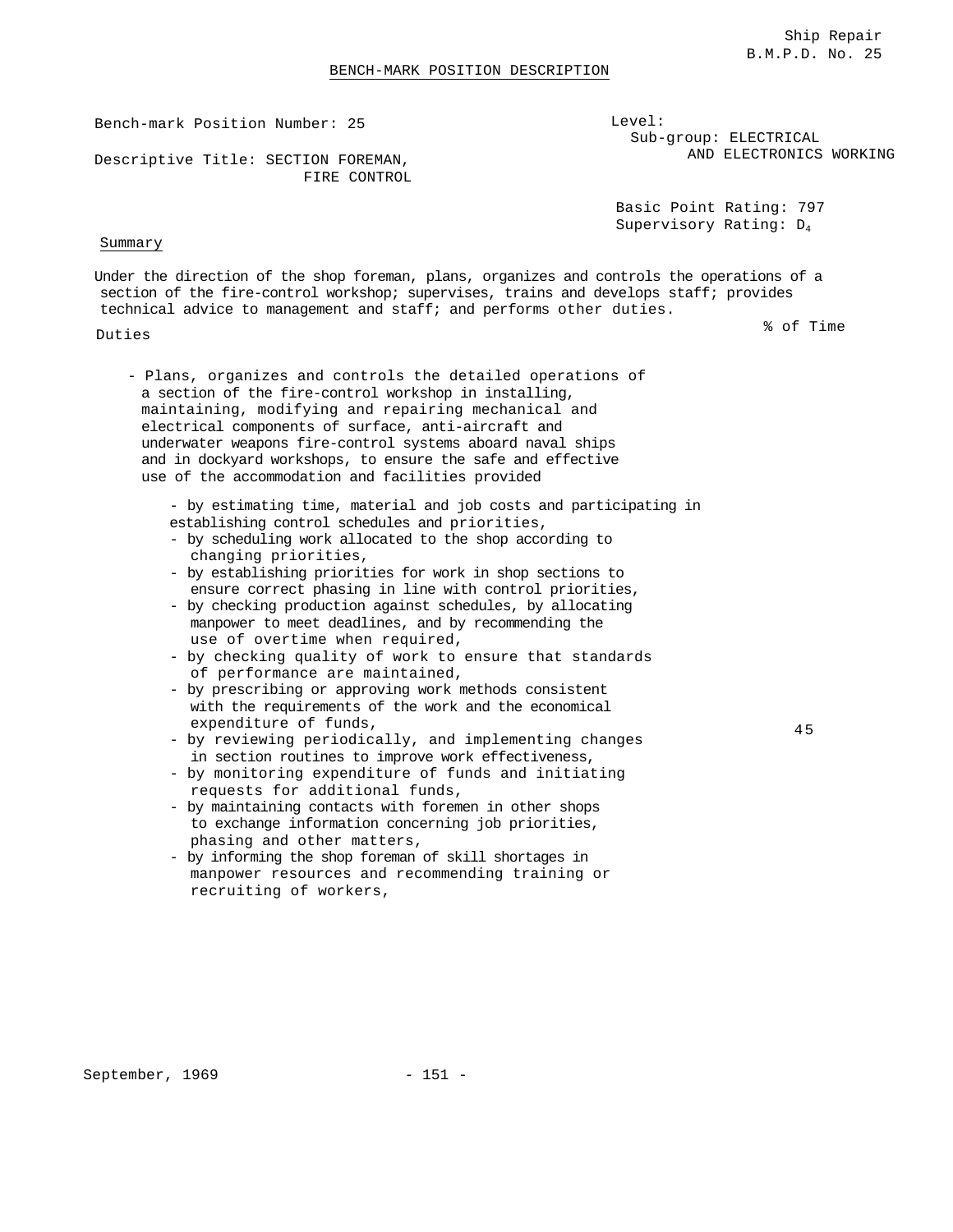- by reporting material shortages and demanding material and equipment required to meet work schedules.
- Supervises, through charge hands and lead hands, and trains and develops a staff of approximately 40 instrument repairmen, electricians, apprentices and helpers
	- by assigning work through charge hands and reviewing work progress,
	- by appraising work performance of subordinate supervisors, discussing worker performance with their supervisors, and interviewing workers,
	- by implementing the apprentice training program and providing periodic progress reports on each apprentice,
	- by proposing training programs as a means of providing required skills,
	- by taking and recommending disciplinary action and counselling workers,
	- by scheduling section leave to ensure adequate staff to meet commitments, and
	- by signing out-passes for workers to work away from dockyard aboard ship.
- Provides technical advice to superiors, subordinates and others on all matters concerning shop management and production
	- by investigating test equipment requirements and recommending procurement of new or modification of old equipment,
	- by recommending substitute materials when specified or approved alternate material is not available,
	- by providing details of new stock items for inclusion in naval catalogues,
	- by recommending the retention or replacement of materials and parts and controlling stock of reusable items,
	- by supplying technical details in written reports to the foreman for inclusion in material failure reports,
	- by surveying equipment periodically to establish state of maintenance, repairs needed and equipment replacements required, and by estimating probable down-times and costs, and
	- by giving guidance on repair procedures to ship personnel and commercial shipyards.
- Performs other duties such as representing the section at production, safety and other meetings. 5

30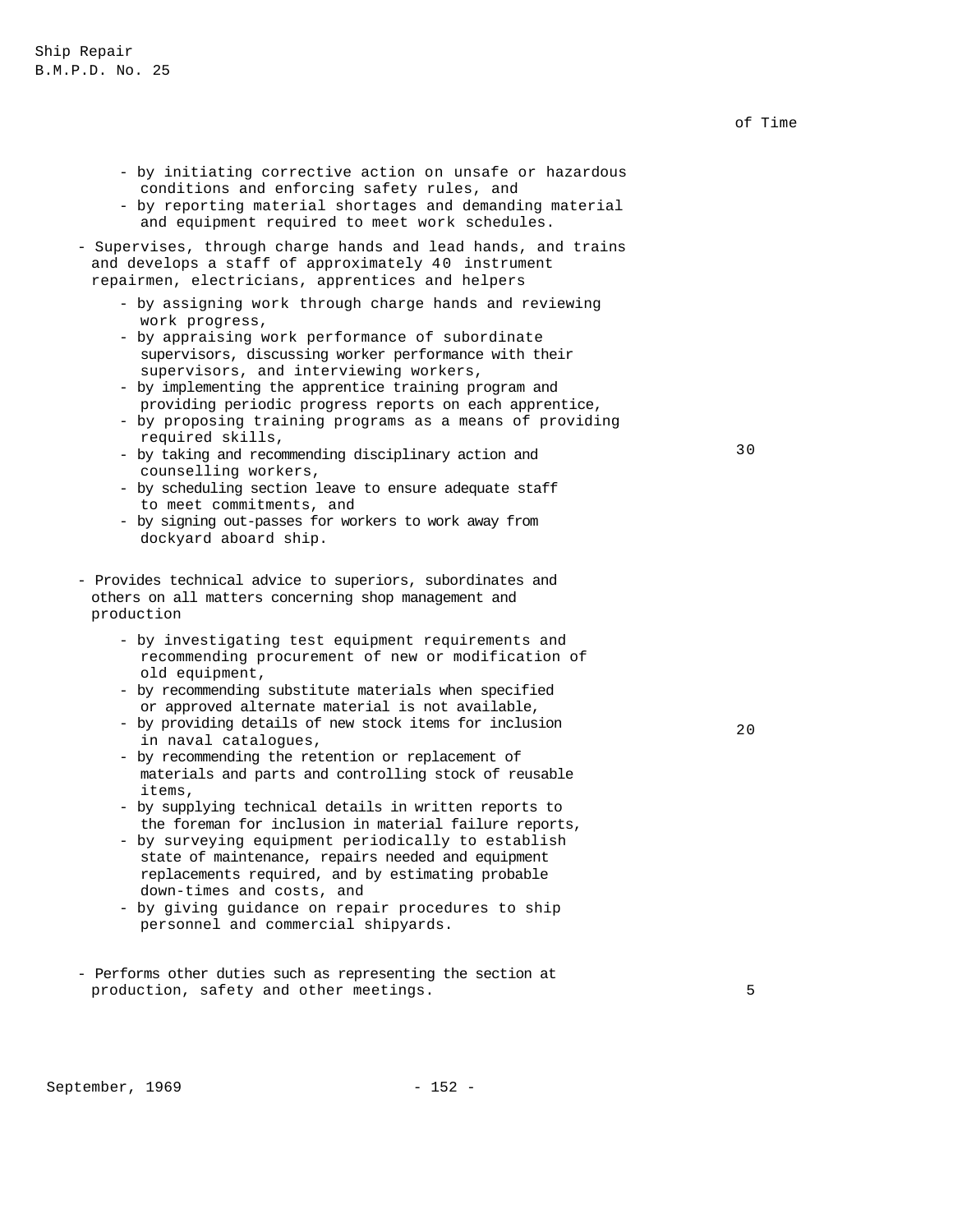# Specifications and the Specifications of the Specifications of the Degree Points of the Degree  $\alpha$

Skill and Knowledge

Basic Knowledge - The work requires participation in determining equipment, establishment, training and financial requirements for the section; monitoring production and expenditures and substantiating working of overtime and requirements for additional funds; scheduling work to meet priorities; maintaining adequate stocks of equipment and materials; providing technical details for cataloguing items; and surveying defective equipment and preparing work orders and estimates. The work also requires detailed knowledge of the technical aspects of the shop operations in solving technical problems.

Comprehension and Judgement - The work requires a thorough understanding of the practical application of methods and practices in the mechanical and electrical trades to a variety of fire-control components and systems, and of administrative and supervisory procedures in planning, organizing and controlling the section workshop operation. It also requires judgement in evaluating production quality and worker performance, in assessing equipment, establishment and training requirements, and in making recommendations on workshop management problems.

Specific Vocational Training - The work requires training and experience in the interpretation of blueprints and drawings, in the use of materials, machine and hand tools, and in machine shop practices used in the mechanical maintenance of armament systems. The work also requires experience in applying administrative and supervisory procedures; in estimating costs; in evaluating production quality and workshop performance; and in assessing equipment, establishment and training requirements.

### Effort

Mental - The work of scheduling production, estimating costs, adjusting schedules to meet changing priorities and to compensate for unforeseen delays, and resolving technical problems requires the highest level of care, attention and concentration. 5 75

6 104

6 180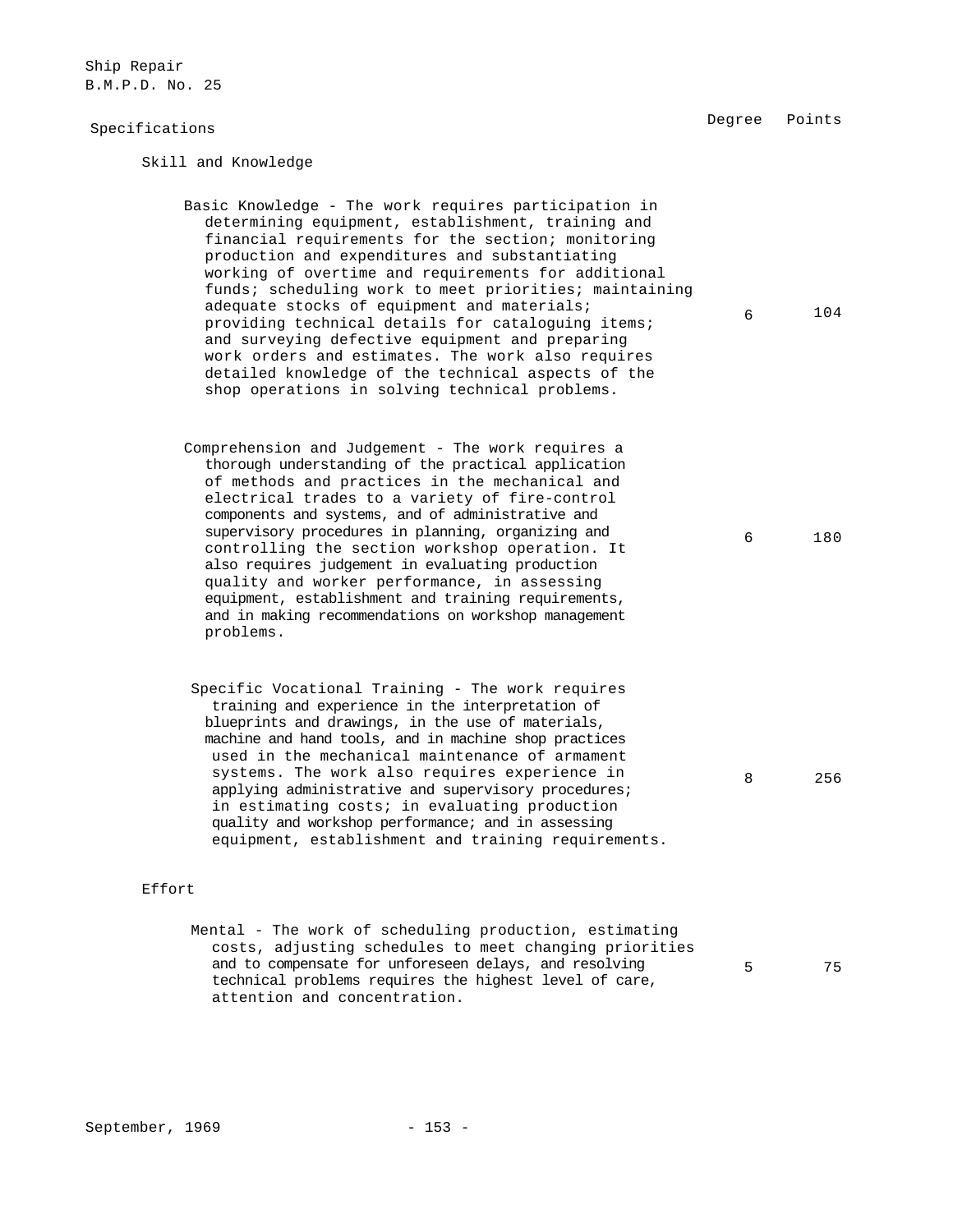|                                                                                                                                                                                                                                                                                                                                                                                                                                                                       | Degree      | Points |
|-----------------------------------------------------------------------------------------------------------------------------------------------------------------------------------------------------------------------------------------------------------------------------------------------------------------------------------------------------------------------------------------------------------------------------------------------------------------------|-------------|--------|
| Physical - The work is performed in the shop and in<br>an adjacent office and requires continual standing<br>and walking.                                                                                                                                                                                                                                                                                                                                             | 2           | 30     |
| Responsibility                                                                                                                                                                                                                                                                                                                                                                                                                                                        |             |        |
| Resources - The work requires the control and<br>effective use of the facilities and staff of a<br>section of the fire-control workshop.                                                                                                                                                                                                                                                                                                                              | 4           | 100    |
| Safety of Others - The work requires implementation<br>and enforcement of accident and fire prevention<br>programs to ensure the safe operation of the<br>section, frequently under conditions where workers<br>are exposed to moving mechanical parts and "power-on"<br>electrical circuits.                                                                                                                                                                         | 3           | 36     |
| Working Conditions                                                                                                                                                                                                                                                                                                                                                                                                                                                    |             |        |
| Environment - The work requires spending most of the<br>time in a clean workshop, with little or no exposure<br>to disagreeable conditions.                                                                                                                                                                                                                                                                                                                           | $\mathbf 1$ | 12     |
| Hazards - The work is normally performed remote from<br>machines and hazardous conditions.                                                                                                                                                                                                                                                                                                                                                                            | $A_1$       | 4      |
| Supervision                                                                                                                                                                                                                                                                                                                                                                                                                                                           |             |        |
| The work requires assessing the work content of tasks,<br>assigning them to junior supervisors, and co-ordinating<br>the output of 40 tradesmen in several sections of the<br>fire-control workshop to ensure that quantity and quality<br>standards and completion dates are met; implementing<br>apprentice training and worker development programs;<br>appraising worker performance; and formally recommending<br>establishment changes and disciplinary action. | $D_4$       |        |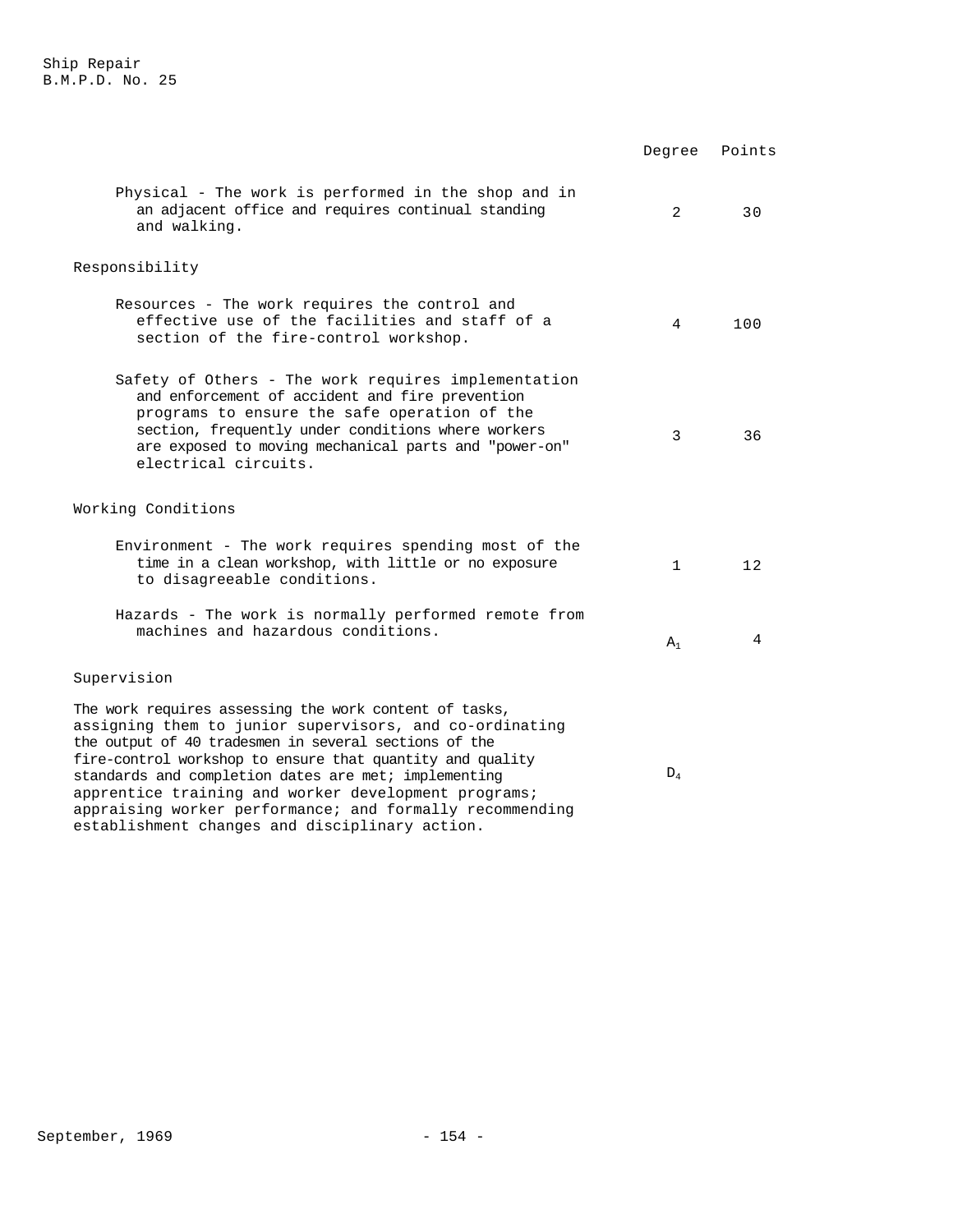### BENCH-MARK POSITION DESCRIPTION

Bench-mark Position Number: 26

Descriptive Title: SHOP FOREMAN, ELECTRONICS Level: Sub-group: ELECTRICAL AND ELECTRONICS WORKING

Basic Point Rating: 829 Supervisory Rating: E5

### Summary

Under direction of the Assistant Production Officer (L), plans, organizes and controls the operations of dockyard electrical workshops engaged in ship repair; supervises, trains and develops staff; provides advice to management and staff; and performs other duties.

Duties % of Time

- Plans, organizes and controls the operations of the dockyard radio, radar, cryptographic, and antenna workshops in the installation, repair and maintenance of all equipment aboard naval ships and auxiliary vessels and in the dockyard workshops, to ensure the safe and effective use of the accommodation and facilities provided
	- by participating with the dockyard production officers and other foremen in establishing work schedules and priorities, and other criteria associated with the dockyard cost control system,
	- by maintaining a production schedule to meet priorities and plans directed by management, frequently adjusting the schedule to accommodate emergency requirements, co-ordinating work between shops, and ensuring that standard procedures are employed in scheduling, close offs and job numbering,
	- by reviewing work commitments and required priorities, by allocating work and priorities to workshop sections, and by delegating to section supervisors the responsibility for detailed planning and scheduling of work, to ensure correct phasing of work within the workshop,
	- by reviewing work orders to ensure correct estimating of time, material and financial requirements for the work described and returning incorrect orders to the respective section for revision,
	- by reviewing work progress and quality of work, and maintaining a work force to meet present and projected commitments,
	- by co-ordinating work with other workshops when work is inter-shopped,
	- by approving demands for material and equipment and authorizing the movement of men and materials from the dockyard to carry out ship repair work elsewhere,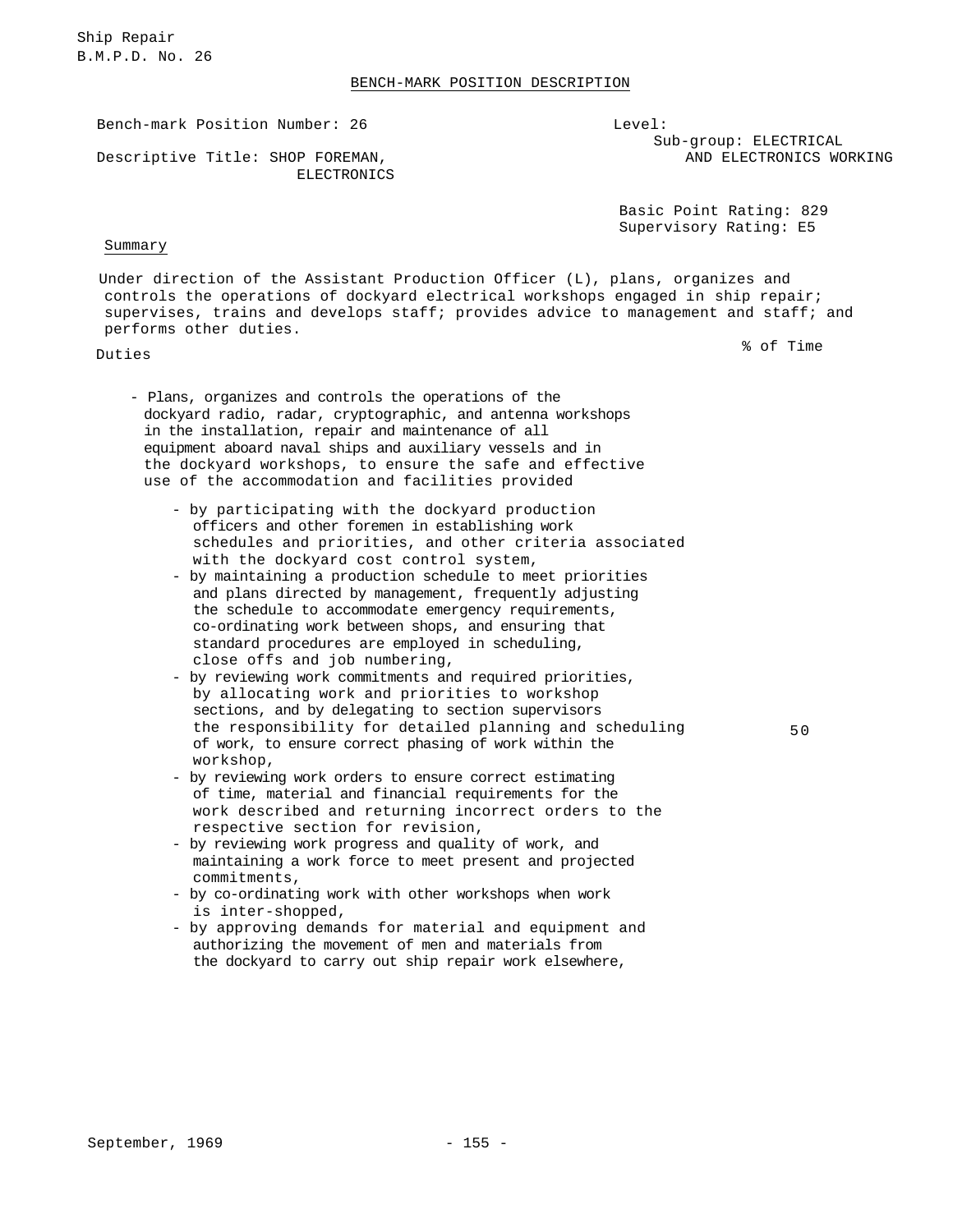- by reviewing periodically, and implementing changes in shop layout and in routines that do not affect other shops or departments,
- by directing the maintenance of inventories covering shop furniture, machinery and equipment and by initiating demands for repair or replacement of defective items, and
- by conducting interdepartmental correspondence.
- Supervises through subordinate supervisors, and trains and develops a staff of approximately 60 tradesmen, technicians, apprentices, helpers and labourers in the electronic and electrical trades
	- by assigning work to subordinate supervisors and reviewing its progress,
	- by appraising the performance of subordinate super visors and discussing the appraisals with them, and reviewing ratings made by subordinates,
	- by assessing present training programs and recommend ing training programs to meet future requirements,
	- by directing the development and updating of apprenticeship training syllabi and instructing apprentice counsellors,
	- by composing and marking examinations for upgrading employees,
	- by conducting a safety training program through lectures and films,
	- by reviewing leave and training schedules,
	- by taking and recommending disciplinary and promotion action, and
	- by reviewing and recommending changes to the establishment.
- Provides advice to superiors, subordinates and others on all matters concerning shop management and production
	- by initiating meetings with production officers, other foremen and shop stewards,
	- by assessing need for new or modified machinery and making recommendations to management,
	- by maintaining liaison with other departments and shops and with suppliers for exchange of technical information,
	- by obtaining and maintaining up-to-date technical publications and drawings for use in work assignments, and
	- by investigating equipment and material failures of a recurring nature for design fault and making recommendations to authorities on preventive or corrective measures to be taken.

30

of Time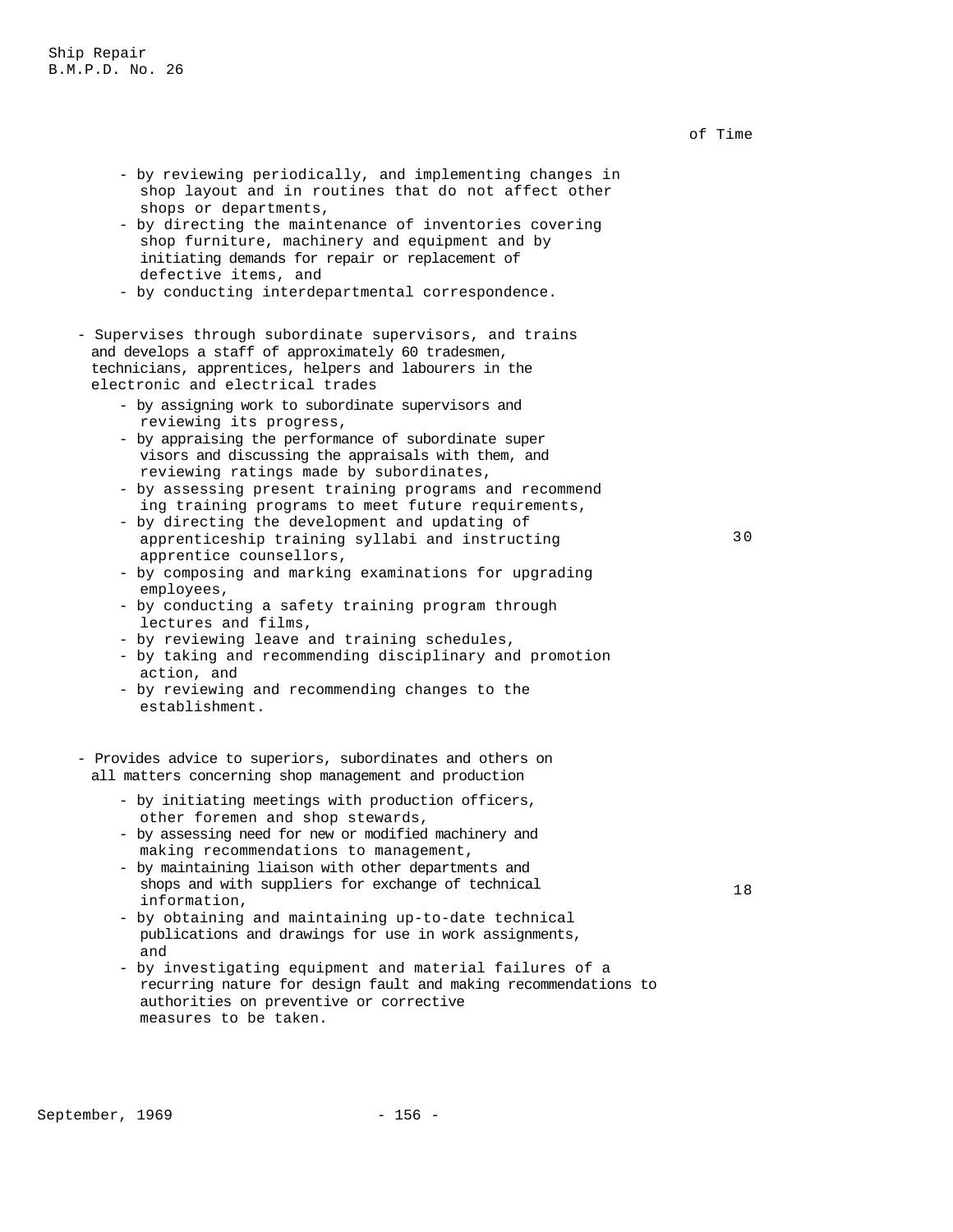- Performs other duties such as enforcing security regulations on classified materials and interviewing and assilied materials and interviewing and<br>selecting job applicants.

## Specifications **Degree Points Degree Points**

## Skill and Knowledge

Basic Knowledge - The work requires participation in determining and recommending equipment, establishment, training and financial requirements of a group of workshops; calculating remaining life of tools and equipment, and assessing economic advantages of repair or write-off; estimating job costs in terms of tradesmen manhours, machine time, and use of facilities; scheduling work to meet priorities and implementing the cost and work control system. This work requires using technical data of an advanced nature in the resolution of workshop problems.

Comprehension and Judgement - The work requires a thorough understanding of the practical application of electronic principles and of administrative and supervisory procedures in the planning, organizing and control of a group of related workshops. It also requires judgement in calculating and assessing production, quality, worker and workshop performance, equipment, establishment and training requirements, future workloads and workshop requirements, and in making recommendations to management on workshop management problems.

Specific Vocational Training - The work requires training and experience in applying the principles, techniques, and practices of the electrical and electronic trades, and administrative and supervisory procedures; in evaluating production quality and workshop performance; in assessing equipment and establishment needs and training requirements; in determining future workloads and related workshop requirements; and in resolving personnel problems.

Ship Repair B.M.P.D. No. 26

of Time

7 120

6 180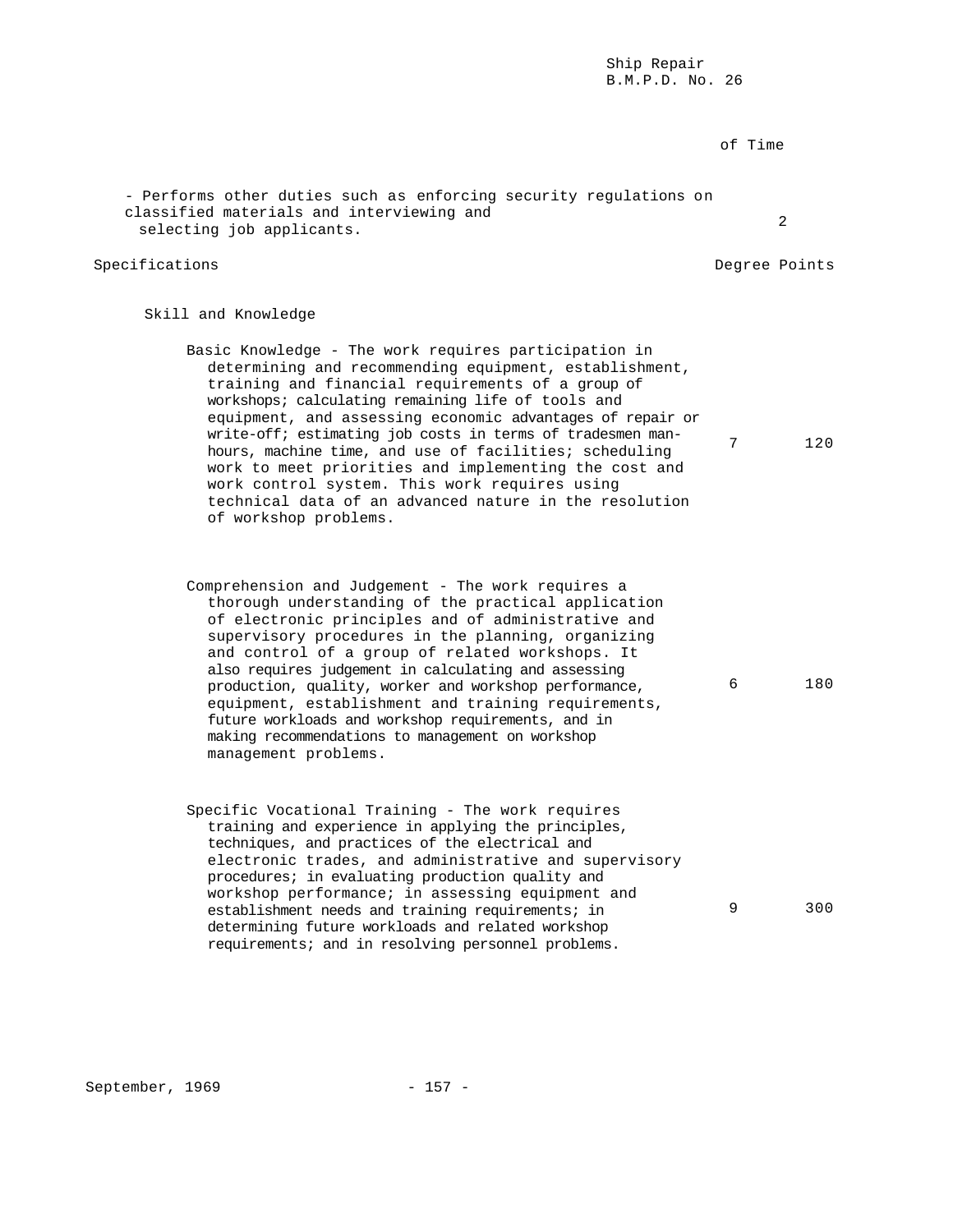Degree Points

## Effort

| Mental - The work of scheduling production, estimating<br>costs, adjusting schedules to meet changing<br>priorities and to compensate for unforeseen delays,<br>and resolving difficult and highly technical<br>problems requires the highest level of care,<br>attention and concentration.                                                                                                                                                                                                                                                                                   | 5            | 75             |
|--------------------------------------------------------------------------------------------------------------------------------------------------------------------------------------------------------------------------------------------------------------------------------------------------------------------------------------------------------------------------------------------------------------------------------------------------------------------------------------------------------------------------------------------------------------------------------|--------------|----------------|
| Physical - The work is normally performed in the<br>office and physical demands are light.                                                                                                                                                                                                                                                                                                                                                                                                                                                                                     | $\mathbf 1$  | 15             |
| Responsibility                                                                                                                                                                                                                                                                                                                                                                                                                                                                                                                                                                 |              |                |
| Resources - The work requires the control of two or<br>more expensively equipped workshops employing<br>approximately 50 tradesmen and technicians, and<br>the safe and effective use of facilities and staff.                                                                                                                                                                                                                                                                                                                                                                 | 4            | 100            |
| Safety of Others - The work requires supervision of<br>the implementation of the fire and accident<br>prevention programs to ensure the safety of the<br>workers.                                                                                                                                                                                                                                                                                                                                                                                                              | 2            | 23             |
| Working Conditions                                                                                                                                                                                                                                                                                                                                                                                                                                                                                                                                                             |              |                |
| Environment - Much of the work is performed in an<br>office, with frequent visits to workshops or work<br>sites.                                                                                                                                                                                                                                                                                                                                                                                                                                                               | $\mathbf{1}$ | 12             |
| Hazards - The work does not require exposure to<br>hazards.                                                                                                                                                                                                                                                                                                                                                                                                                                                                                                                    | $A_1$        | $\overline{4}$ |
| Supervision                                                                                                                                                                                                                                                                                                                                                                                                                                                                                                                                                                    |              |                |
| The work requires participation in load planning and work<br>phasing in establishing schedules, priorities and other<br>cost control criteria for the workshop. It requires<br>determining staff needed to maintain scheduled output<br>and allocating staff; reviewing work progress with<br>subordinate supervisors and adjusting schedules and a work<br>force of approximately 60; ensuring implementation, and<br>modification as required, of such programs as apprentice<br>training, fire and accident prevention; and resolving<br>personnel and management problems. | $E_5$        |                |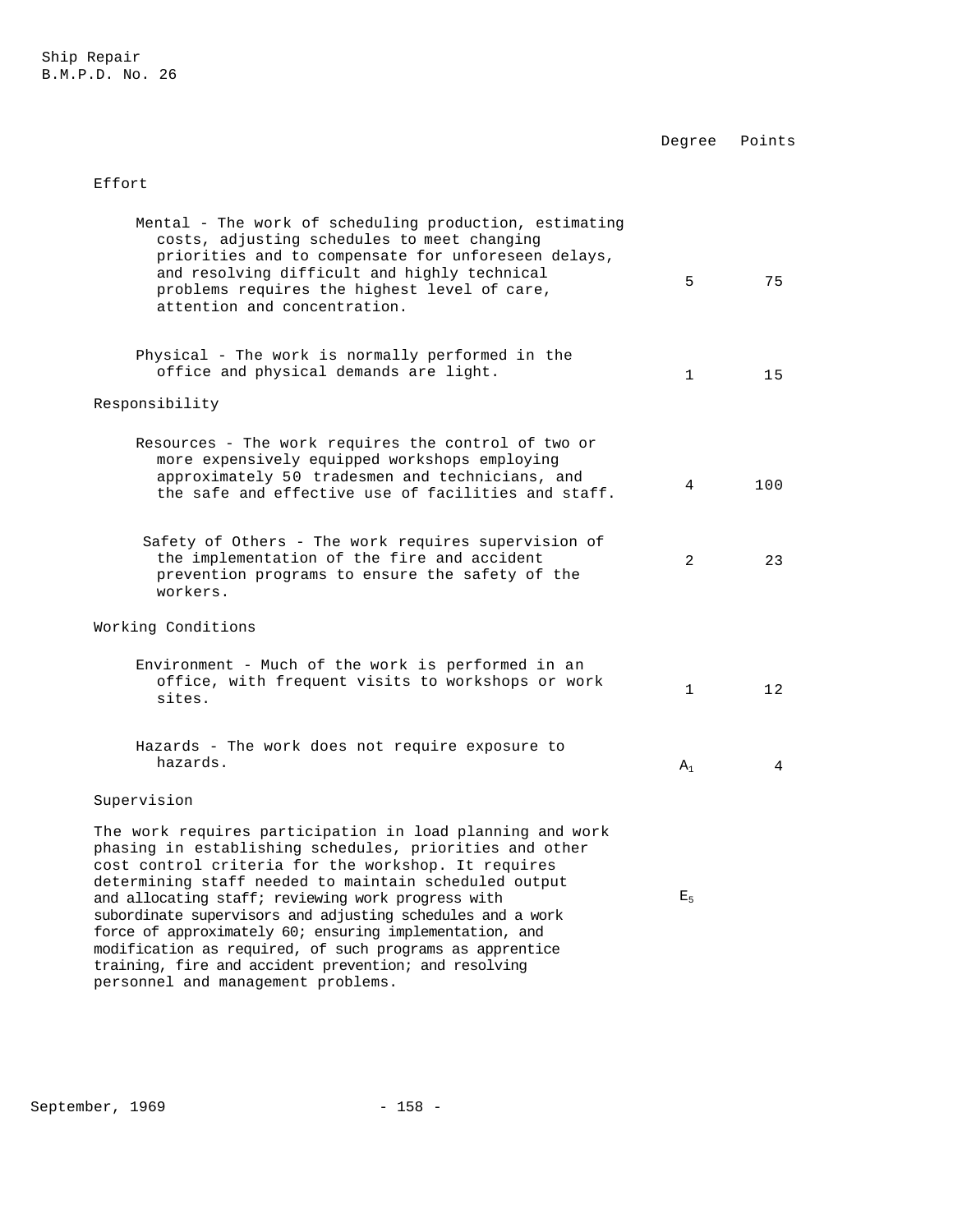Ship Repair

# BENCH-MARK POSITION DESCRIPTIONS

# SUB-GROUP: PIPEFITTING

| BENCH-MARK<br>POSITION NO. | DESCRIPTIVE TITLE                           | PAGE |
|----------------------------|---------------------------------------------|------|
| 27                         | Pipe fitter                                 | 161  |
| 28                         | Section Foreman, Pipefitting and<br>Lagging | 165  |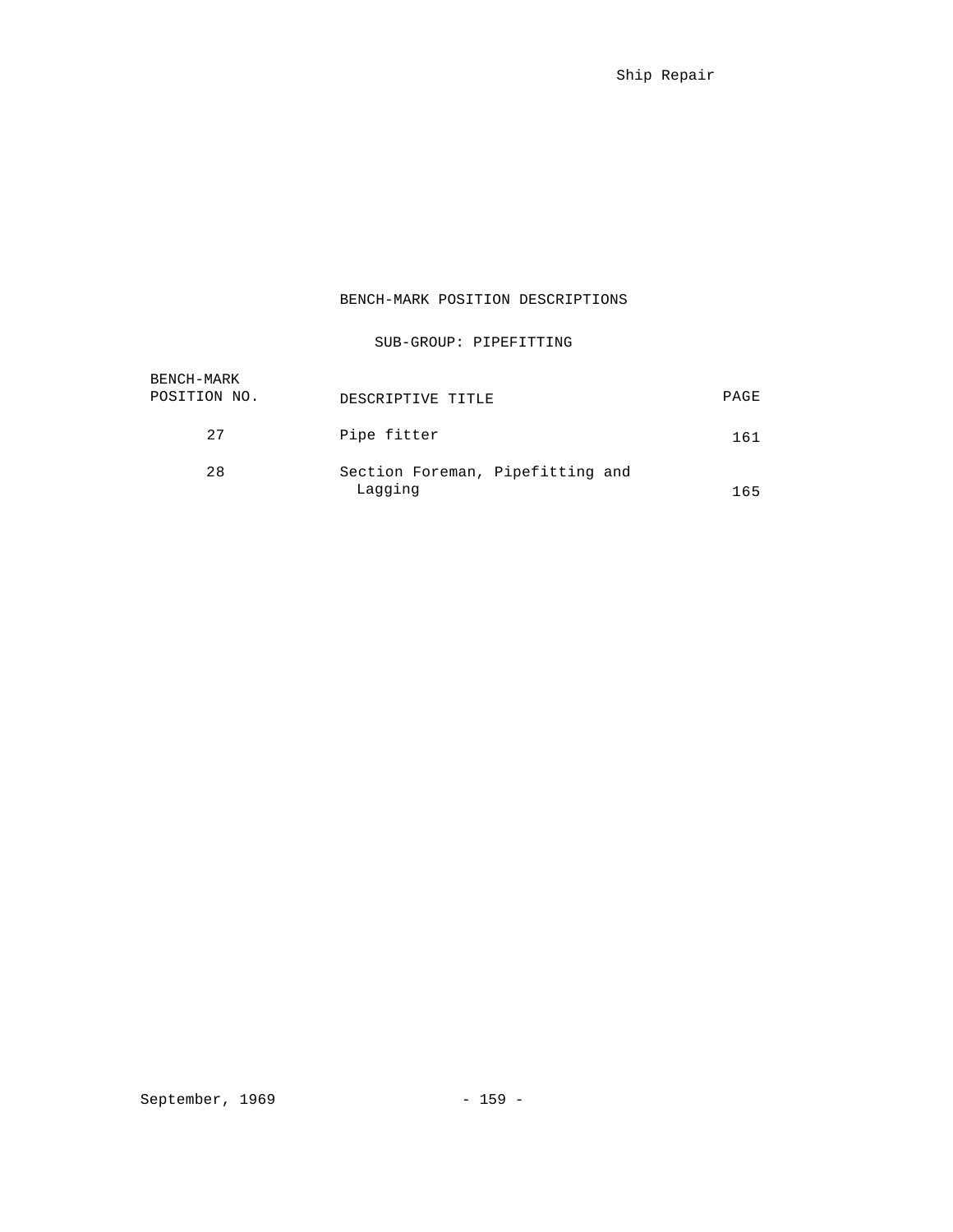#### BENCH-MARK POSITION DESCRIPTION

Bench-mark Position Number: 27

Descriptive Title: PIPE FITTER

Level: Sub-group: PIPEFITTING

> Basic Point Rating: 536 Supervisory Rating: n/a

## Summary

Under the general supervision of a lead hand or charge hand, installs and repairs high- and low-pressure and gravity-feed steam, water, oil and gas piping systems; and performs other duties.

Duties % of Time

- Installs high- and low-pressure and gravity-feed systems, using black iron, copper, galvanized seamless or drawn steel, and plastic pipe, and a variety of fittings such as valves, traps, faucets and gauges for the safe and effective distribution, control and measurement of steam, water, oil and gas
	- by examining blueprints and layout drawings to determine the specifications and dimensions of pipe and fittings, and route to be followed, for each specific job,
	- by measuring sections and lengths and sketching obstacles such as bulkheads, ducts and frames, and making wire templates of pipe bends needed to bypass obstacles,
	- by estimating quantity of pipe and number and types of fittings needed,
	- by cutting pipe to length and bending it to shape, using a variety of trade tools such as pipe cutters, hacksaws, pipe bending machines, pipe threaders, wrenches, and pipe dies,
	- by cutting or drilling openings in countertops, decks and bulkheads to accommodate pipe, fittings and plumbing fixtures, by forming lead gutters, flashings and drain-boards, using soldering and brazing torches to join pieces of material and by making joints in accordance with standard trade practices,
	- by assembling pipe lengths and bends, flanges and couplings, valves, traps, supporting hangers and other fittings comprising the system, and
	- by testing and inspecting the system for leaks, correct functioning of valves and gauges, and by tightening joints, replacing gaskets and packing valves where necessary.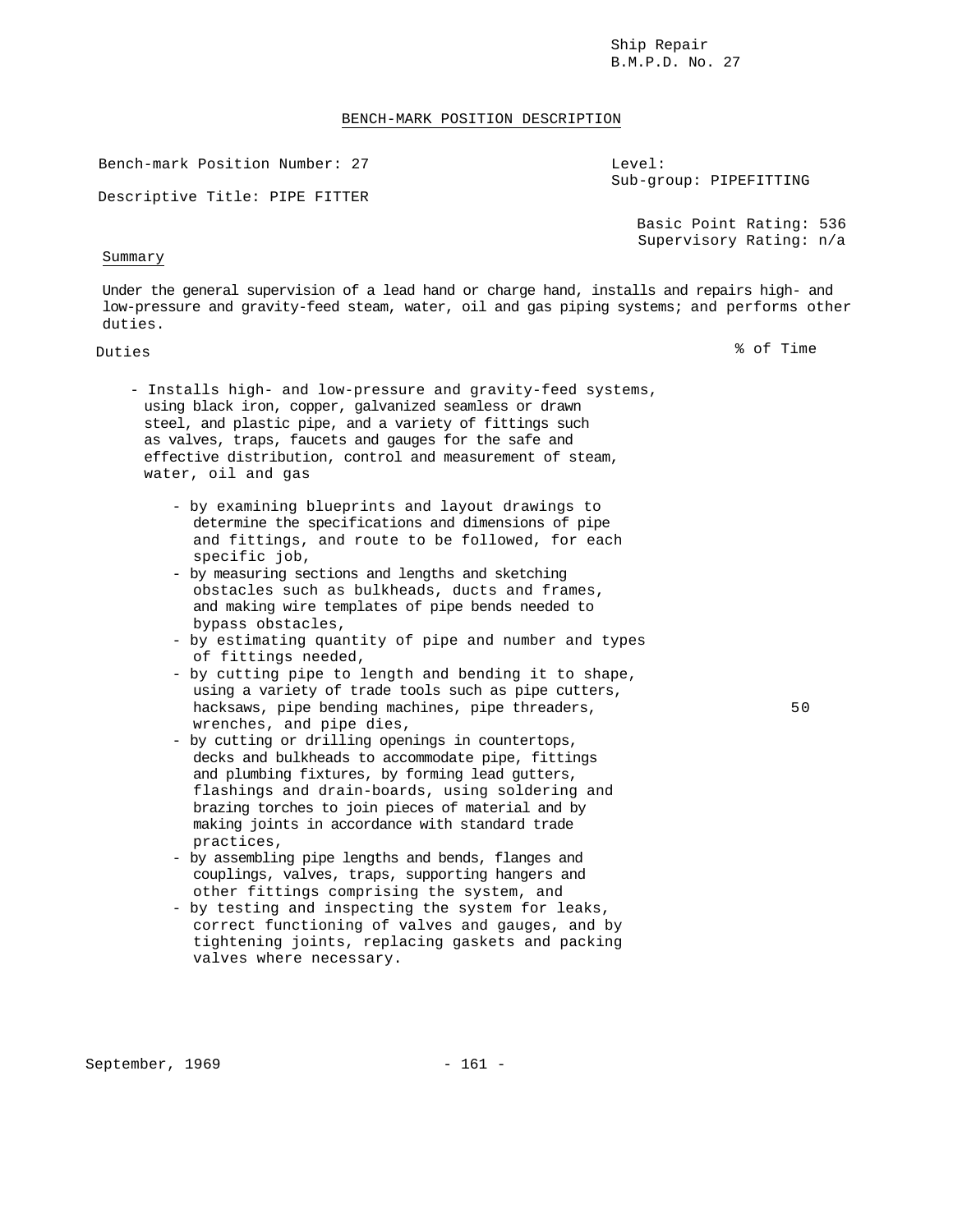% of Time

| - Repairs pipe systems and fittings in accordance with<br>operating standards                                                                                                                                                                                                                                                                                                                                                                                                                                                                                                                                                                                                                                        |        |        |
|----------------------------------------------------------------------------------------------------------------------------------------------------------------------------------------------------------------------------------------------------------------------------------------------------------------------------------------------------------------------------------------------------------------------------------------------------------------------------------------------------------------------------------------------------------------------------------------------------------------------------------------------------------------------------------------------------------------------|--------|--------|
| - by activating and testing systems for leaks and<br>defects in lines and fittings, and by bleeding lines<br>and securing controls to prevent inadvertent operation<br>of the system during repair,<br>- by inspecting system for, and by removing and<br>replacing, worn, defective or plugged pipe sections,<br>- by removing, dismantling, cleaning, reassembling,<br>replacing, caulking and packing valves, traps, faucets<br>and other fittings,<br>- by clearing blocked sanitary drains, pipes and<br>fixtures, and<br>- by cleaning or replacing boiler coils, brazing cracked<br>or replacement parts, and adjusting and setting<br>controls according to maintenance or operating manual<br>instructions. |        | 45     |
| - Performs other duties such as assisting the Naval Fire<br>Department to inspect, test and repair fire hydrant and<br>sprinkler systems; drilling holes in bulkheads and<br>partitions for pipe bracket bolts; and installing grease<br>fittings at various locations in specific systems.                                                                                                                                                                                                                                                                                                                                                                                                                          |        | 5      |
| Specifications                                                                                                                                                                                                                                                                                                                                                                                                                                                                                                                                                                                                                                                                                                       | Degree | Points |
| Skill and Knowledge                                                                                                                                                                                                                                                                                                                                                                                                                                                                                                                                                                                                                                                                                                  |        |        |
| Basic Knowledge - The work requires reading blueprints<br>and drawings to determine the specifications,<br>dimensions and quantity of pipe and the number and<br>kinds of fittings to be used, and applying a<br>knowledge of shop mathematics.                                                                                                                                                                                                                                                                                                                                                                                                                                                                      | 4      | 72     |
| Comprehension and Judgement - The work requires some<br>understanding of the general theory of different<br>piping systems and the uses of piping materials<br>and of pipefitting practices. Instructions are<br>general enough to require some independent judgement<br>within the limits of trade practices                                                                                                                                                                                                                                                                                                                                                                                                        | 4      | 121    |
| Specific Vocational Training - The work requires<br>training and experience in the use of piping and<br>associated materials in different systems and in the<br>use of pipefitting tools, equipment and trade<br>practices.                                                                                                                                                                                                                                                                                                                                                                                                                                                                                          | 5      | 124    |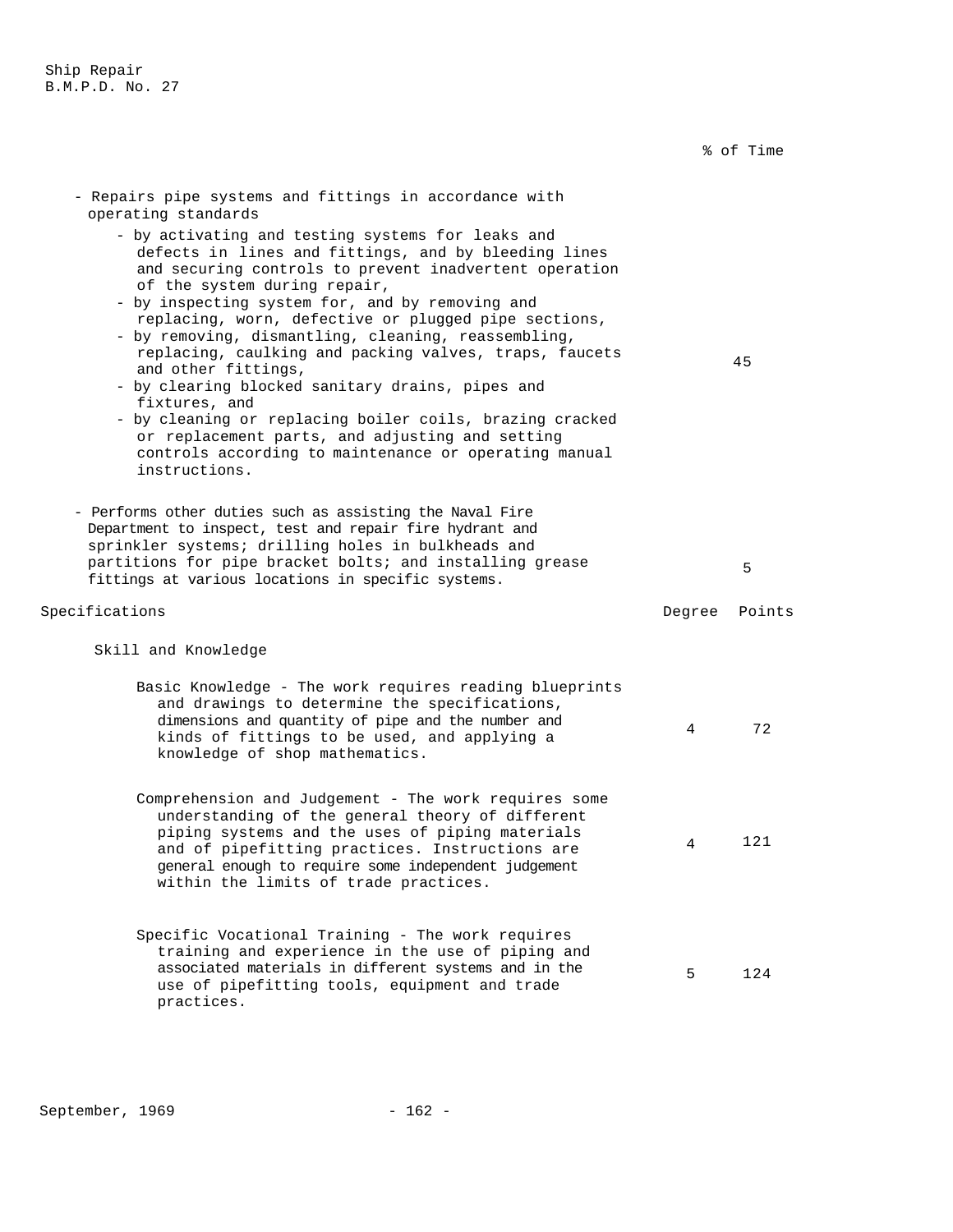Ship Repair

B.M.P.D. No. 27

Degree Points

| Effort                                                                                                                                                                                                                                               |       |    |  |
|------------------------------------------------------------------------------------------------------------------------------------------------------------------------------------------------------------------------------------------------------|-------|----|--|
| Mental - The work requires transposing measurements<br>and other specifications by referral to blueprints<br>and drawings, or taking measurements and making<br>templates at the site of installation, to cut and<br>form pipe and install fittings. | 3     | 45 |  |
| Physical - The work requires handling varied lengths<br>of pipe and using medium-weight tools, often in<br>constricted spaces.                                                                                                                       | 3     | 45 |  |
| Responsibility                                                                                                                                                                                                                                       |       |    |  |
| Resources - The work requires the effective use of<br>materials, tools and equipment. Ineffective work<br>will show up on test, and correction will require<br>additional work and sometimes waste of material.                                      | 2     | 46 |  |
| Safety of Others - The work requires testing of pipe<br>lines and fittings using live steam or high pressure<br>air or water; care has to be taken to prevent injury<br>to others.                                                                   | 2     | 23 |  |
| Working Conditions                                                                                                                                                                                                                                   |       |    |  |
| Environment - The work on board ship is normally<br>carried out in dirty, cold or hot, draftee places,<br>often in restricted space.                                                                                                                 | 3     | 44 |  |
| Hazards - The work is often done in places where<br>vision and movement are restricted or where there<br>is the possibility of coming into contact with hot<br>pipes and live steam. Injuries sustained could<br>cause some loss of work time.       | $B_1$ | 16 |  |

September, 1969 - 163 -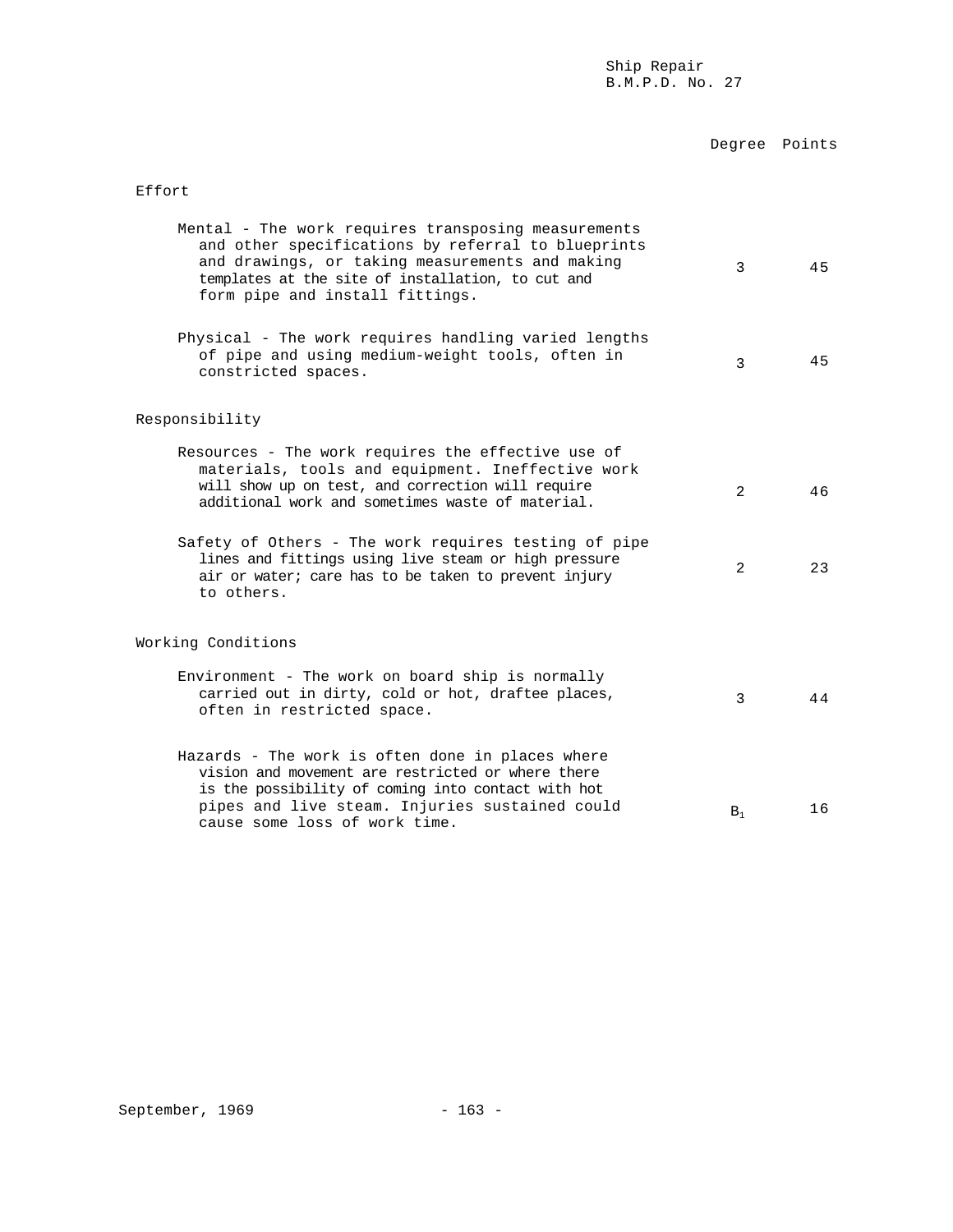#### BENCH-MARK POSITION DESCRIPTION

Bench-mark Position Number: 28

Level: Sub-group: PIPEFITTING

45

Descriptive Title: SECTION FOREMAN,

PIPEFITTING AND LAGGING Basic Point Rating: 740 Supervisory Rating: D6

## Summary

Under the direction of the shop foreman, plans, organizes and controls the operations of a section of the pipefitting and lagging workshop; supervises, trains and develops staff; provides technical advice to management and staff; and performs other duties. Duties % of Time

- Plans, organizes and controls the detailed operations of a section of the pipefitting and lagging workshop in the installation, maintenance, modification and repair of high and low-pressure and gravity-feed piping systems aboard naval ships and in dockyard workshops, to ensure the safe and effective use of the accommodation and facilities provided

- by estimating time, material and job costs and participating in establishing control schedules and priorities,
- by scheduling work allocated to the shop according to changing priorities,
- by establishing priorities for work in shop sections to ensure correct phasing in line with control priorities,
- by checking production against schedules, by allocating manpower to meet deadlines, and by recommending the use of overtime when required,
- by checking quality of work against standards to maintain standards of performance,
- by prescribing or approving work methods consistent with the requirements of the work and the economical expenditure of funds,
- by reviewing periodically, and implementing changes in section routines to improve work effectiveness,
- by monitoring expenditure of funds and initiating requests for additional funds,
- by maintaining contacts with foremen in other shops to exchange information concerning job priorities, phasing and other matters,
- by informing the shop foreman of skill shortages in manpower resources and recommending training or recruiting of workers,

September, 1969 - 165 -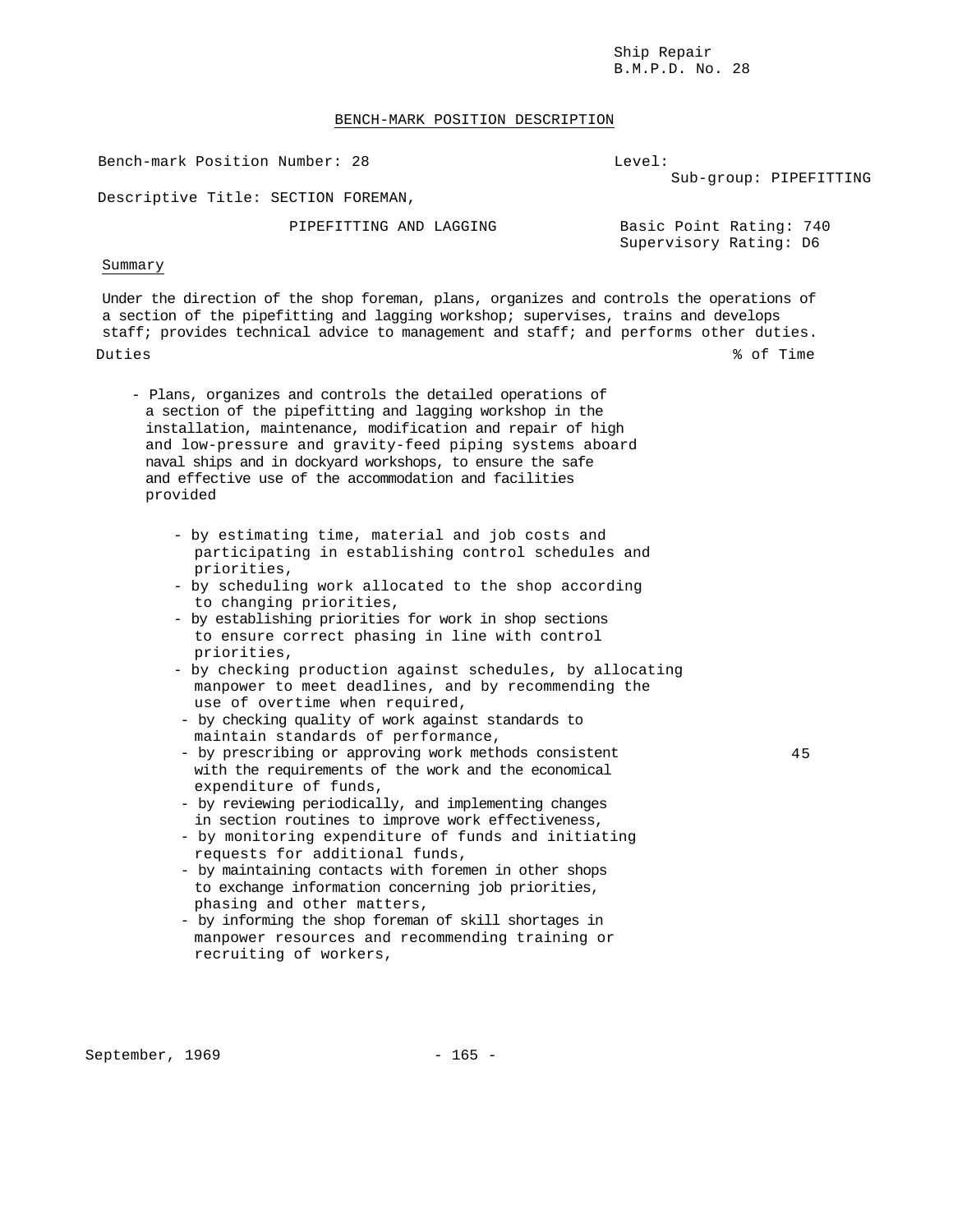- by initiating corrective action on unsafe or hazardous conditions and enforcing safety rules, and
- by reporting material shortages and demanding material and equipment required to meet work schedules.
- Supervises, through charge hands and lead hands, and trains and develops a staff of approximately 100 tradesmen, apprentices and helpers
	- by assigning work through charge hands and reviewing work progress,
	- by appraising work performance of subordinate supervisors, discussing worker performance with their supervisors, and interviewing workers,
	- by implementing the apprentice training program and providing periodic progress reports on each apprentice,
	- by proposing training programs as a means of providing required skills,
	- by taking and recommending disciplinary action and counselling workers,
	- by scheduling section leave to ensure adequate staff to meet commitments, and
	- by signing out-passes for workers to work away from dockyard aboard ship.
- Provides technical advice to superiors, subordinates and others on all matters concerning shop management and production
	- by investigating test equipment requirements and recommending procurement of new or modification of old equipment,
	- by recommending substitute materials when specified or approved alternate material is not available,
	- by providing details of new stock items for inclusion in naval catalogues,
	- by recommending the retention or replacement of materials and parts and controlling stock of reusable items,
	- by supplying technical details in written reports to the foreman for inclusion in material failure reports,
	- by surveying equipment periodically to establish state of maintenance, repairs needed, equipment replacements required, and by estimating probable down-times and costs, and
	- by giving guidance on repair procedures to ship personnel and commercial shipyards.
- Performs other duties such as representing the section at production, safety, and other meetings. 5

20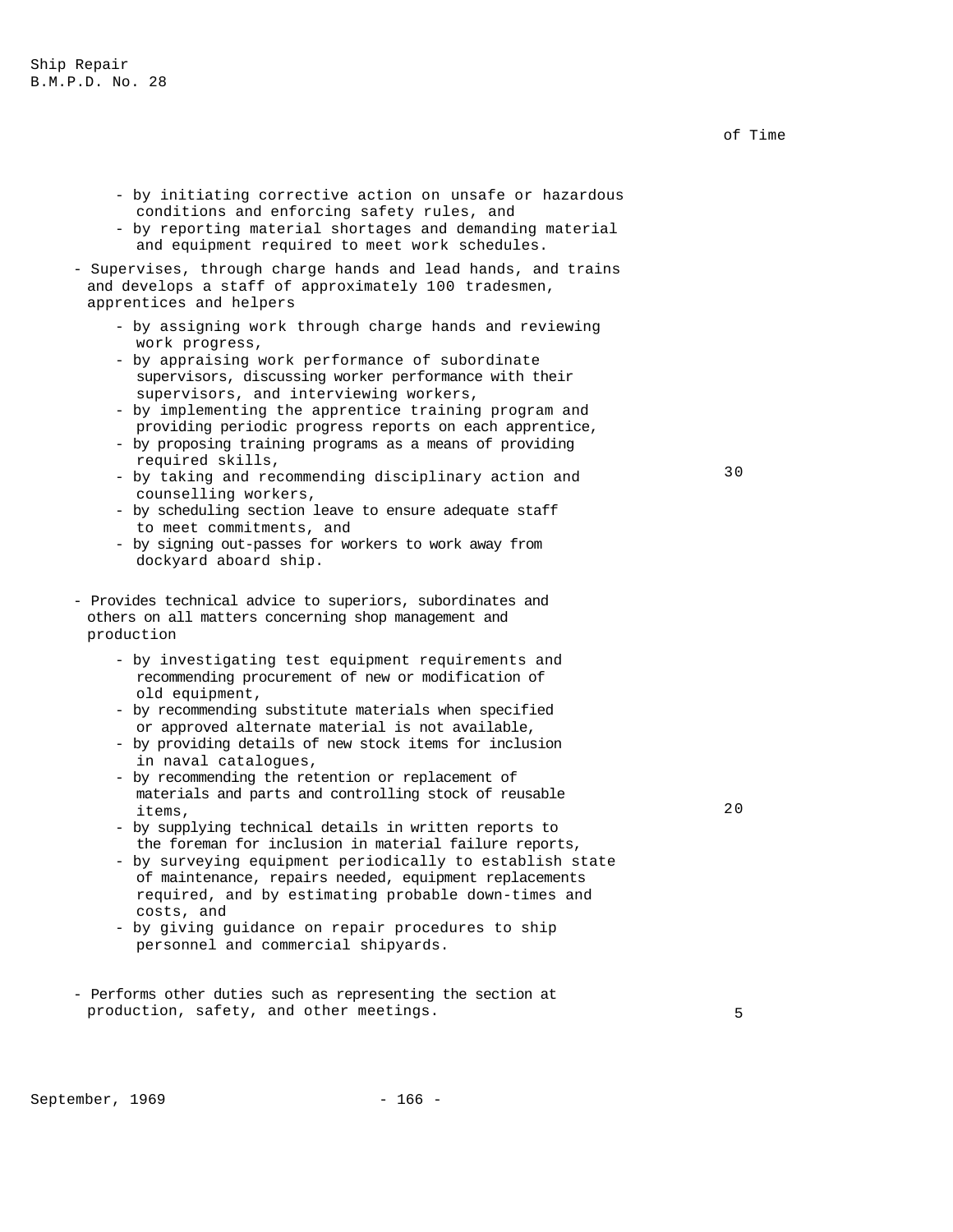Specifications Degree Points Skill and Knowledge Basic Knowledge - The work requires participation in determining equipment, establishment, training and financial requirements for the section; monitoring production and expenditures and substantiating working of overtime and requirements for additional funds; scheduling work to meet priorities; maintaining adequate stocks of equipment and materials; providing technical details for cataloguing items; and surveying defective equipment and preparing work orders and estimates. The work also requires detailed knowledge of the technical aspects of the shop operations in solving technical problems. 6 104 Comprehension and Judgement - The work requires a thorough understanding of the practical application of methods and practices in the mechanical and electrical trades to a variety of pipefitting and lagging components and systems, and of administrative and supervisory procedures in planning, organizing and controlling the section workshop operation. It also requires judgement in evaluating production quality and worker performance, in assessing equipment, establishment and training requirements, and in making recommendations on workshop management problems. 6 180 Specific Vocational Training - The work requires training and experience in the interpretation of blueprints and drawings, in the use of materials, machine and hand tools, and in machine shop practices used in the mechanical maintenance of armament systems. The work also requires experience in applying administrative and supervisory procedures; estimating costs; evaluating production quality and workshop performance; and assessing equipment, establishment and training requirements. 7 212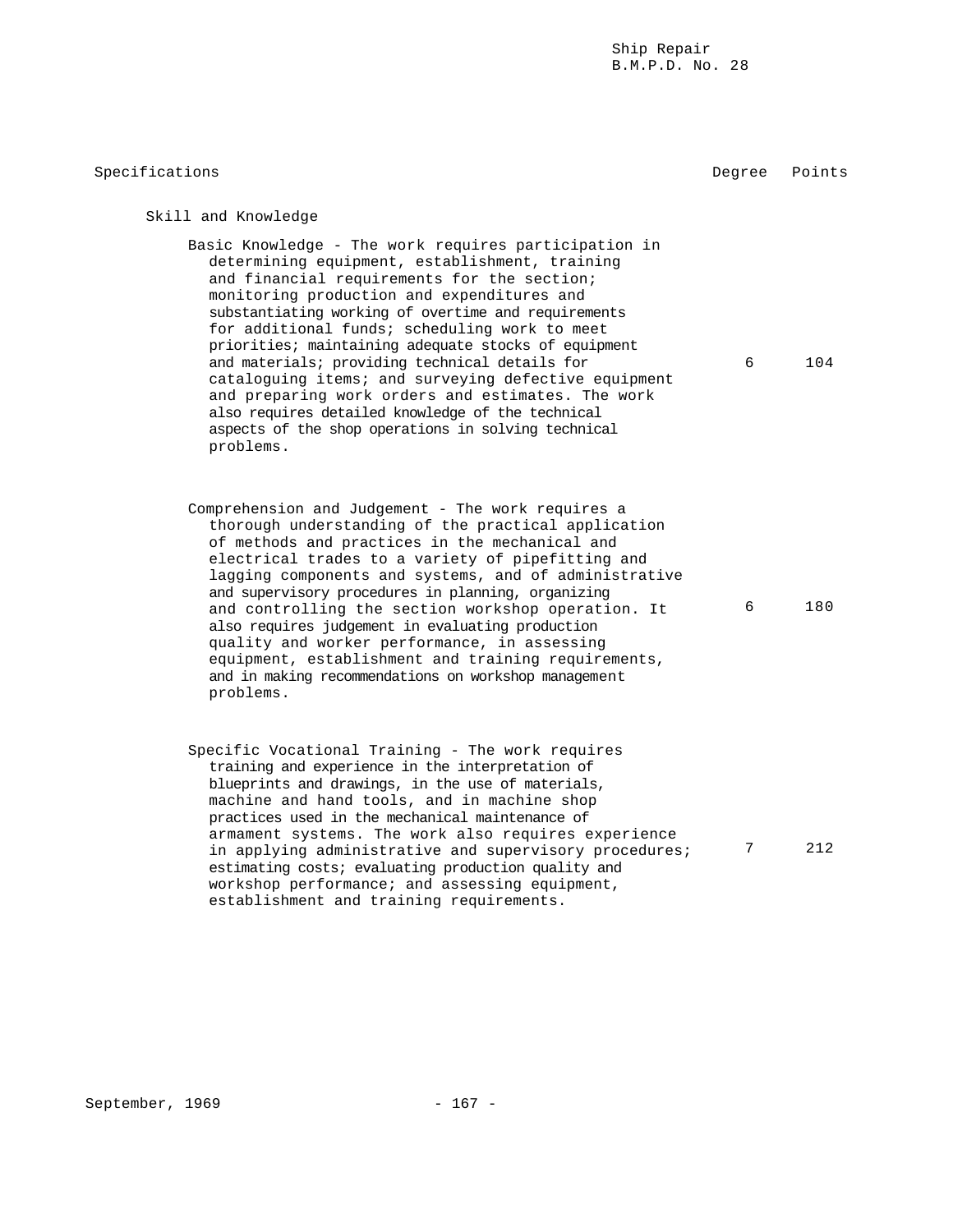Degree Points

Effort

| Mental - The work of scheduling production, estimating<br>costs, adjusting schedules to meet changing<br>priorities and to compensate for unforeseen delays,<br>and resolving technical problems requires the highest<br>level of care, attention and concentration.                                                                                                                                                                                                                | 5             | 75  |
|-------------------------------------------------------------------------------------------------------------------------------------------------------------------------------------------------------------------------------------------------------------------------------------------------------------------------------------------------------------------------------------------------------------------------------------------------------------------------------------|---------------|-----|
| Physical - The work is performed in the shop and in<br>an adjacent office and requires continual standing<br>and walking.                                                                                                                                                                                                                                                                                                                                                           | $\mathcal{L}$ | 3 O |
| Responsibility                                                                                                                                                                                                                                                                                                                                                                                                                                                                      |               |     |
| Resources - The work requires the control and<br>effective use of the facilities and staff of a<br>section of the pipefitting and lagging workshop.                                                                                                                                                                                                                                                                                                                                 | 4             | 100 |
| Safety of Others - The work requires implementation<br>and enforcement of accident and fire prevention<br>programs to ensure the safe operation of the<br>section.                                                                                                                                                                                                                                                                                                                  | 2             | 23  |
| Working Conditions                                                                                                                                                                                                                                                                                                                                                                                                                                                                  |               |     |
| Environment - The work requires spending most of the<br>time in a clean workshop, with little or no exposure<br>to disagreeable conditions.                                                                                                                                                                                                                                                                                                                                         | $\mathbf{1}$  | 12  |
| Hazards - The work is normally performed remote from<br>machines and hazardous conditions.                                                                                                                                                                                                                                                                                                                                                                                          | $\mathbb{A}$  | 4   |
| Supervision                                                                                                                                                                                                                                                                                                                                                                                                                                                                         |               |     |
| The work requires assessing the work content of jobs,<br>assigning them to junior supervisors, and co-ordinating<br>the output of 100 tradesmen in several sections of the<br>pipefitting and lagging workshop to ensure that quantity<br>and quality standards and completion dates are met;<br>implementing apprentice training and worker development<br>programs; appraising worker performance; and formally<br>recommending establishment changes and disciplinary<br>action. | D6            |     |

September, 1969 - 168 -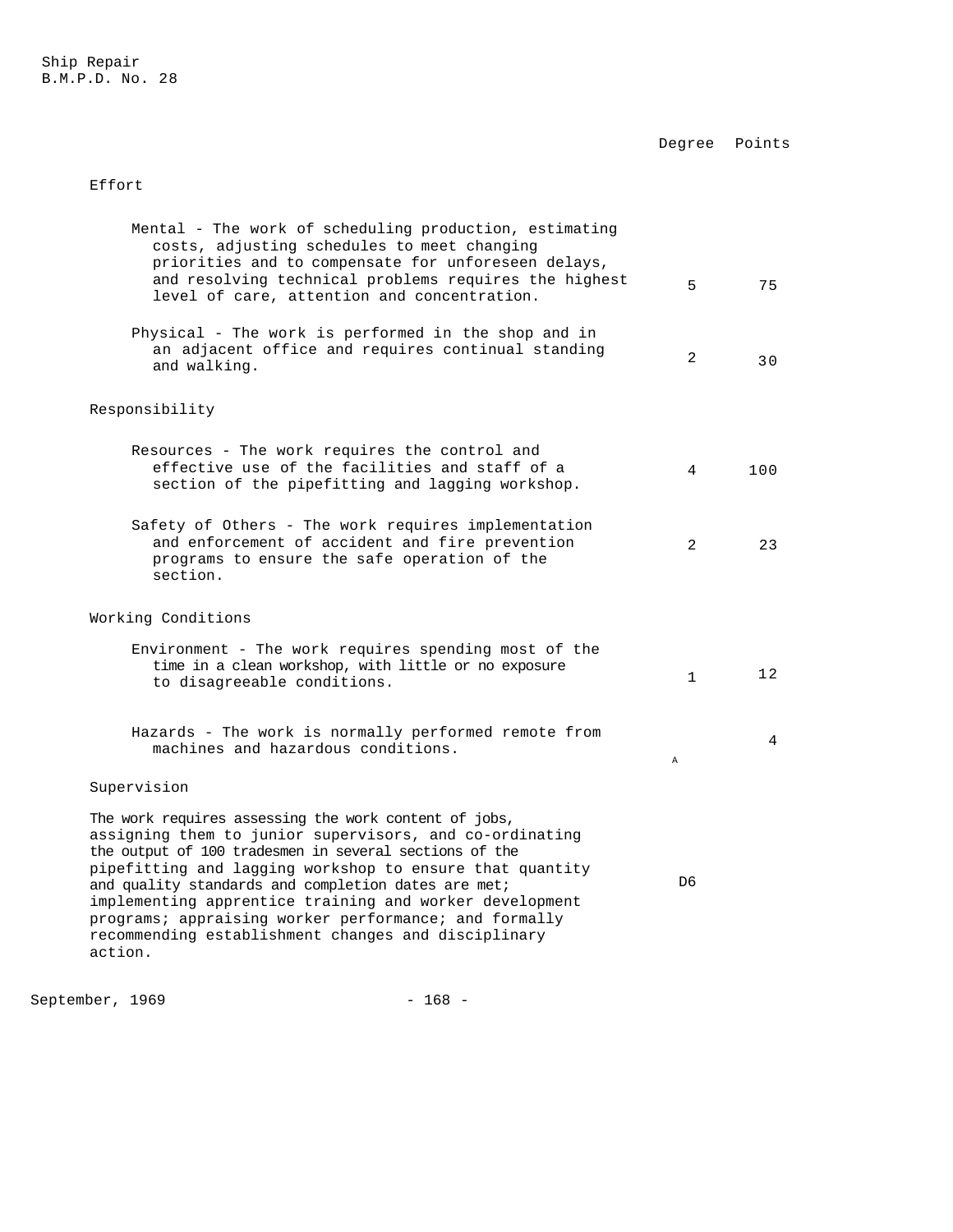Ship Repair

# BENCH-MARK POSITION DESCRIPTION

SUB-GROUP: SHEET-METAL WORKING

| BENCH-MARK   |                    |      |
|--------------|--------------------|------|
| POSITION NO. | DESCRIPTIVE TITLE  | PAGE |
| 29           | Sheet-metal Worker | 171  |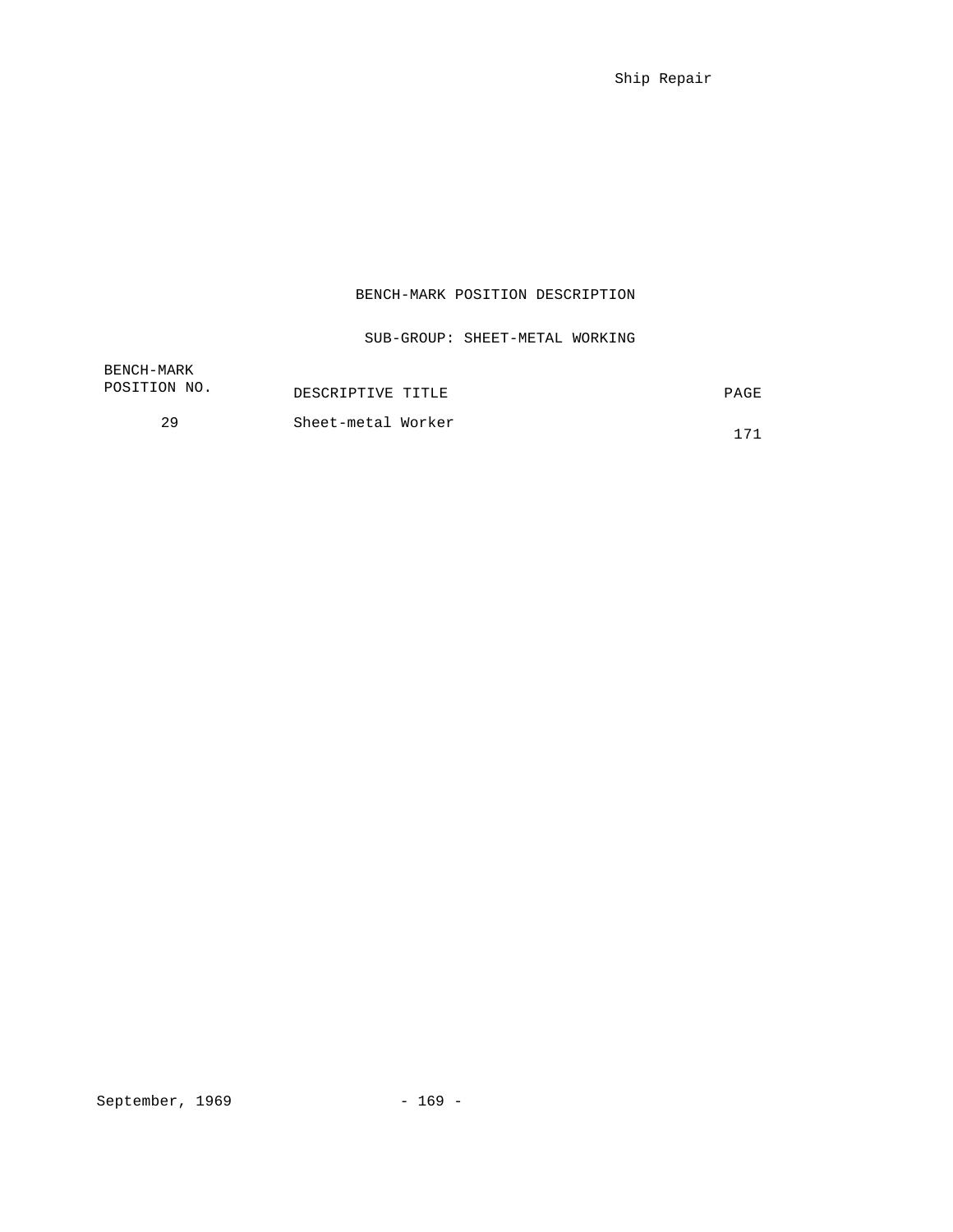### BENCH-MARK POSITION DESCRIPTION

Bench-mark Position Number: 29

Level: Sub-group: SHEET-METAL **WORKING** 

Descriptive Title: SHEET-METAL WORKER

Basic Point Rating: 524 Supervisory Rating: n/a

### Summary

Under the general supervision of a lead hand or charge hand on board ship or in workshops ashore, fabricates and repairs a variety of sheet-metal articles; installs finished articles; and performs other duties. Duties % of Time

 $60$ 

- Fabricates a variety of articles, such as ducting and trunking, for ventilating and air-conditioning systems, lockers, doors, fume hoods, tables, diffusers, radar reflectors, sinks and counter tops, from stainless steel, galvanized steel, aluminums and copper sheet of up to 1/8 inch in thickness

> - by taking measurements and angles from blueprints, specifications, sketches and samples or from the actual point and place of installation of the article, - by laying out work to plan transitions, laps, bends, seams, offsets and cones and to calculate the amount of materials required to produce the finished article, - by cutting, flanging, punching and forming pieces to

> the desired shape, using machines and hand tools such as bending brake, punch, hacksaw, hammer, shears and snips,

> - by riveting, soldering, brazing, welding and bolting or locking seams according to specifications and trade practice, to ensure that parts are assembled rigidly and seams are mechanically sound.

- Repairs a variety of sheet-metal articles

- by patching ducts and replacing locks, hinges and handles on lockers, - by soldering, riveting or folding broken joints and seams, and - by removing, and replacing broken or worn sheet-metal articles with new or repaired items.  $20$
- Installs finished articles by fabricating and attaching supports, mounting them securely on the deck head, bulkhead or deck, aligning and bolting flanges, and inspecting fastenings and joints to ensure conformance with 15

September, 1969 - 171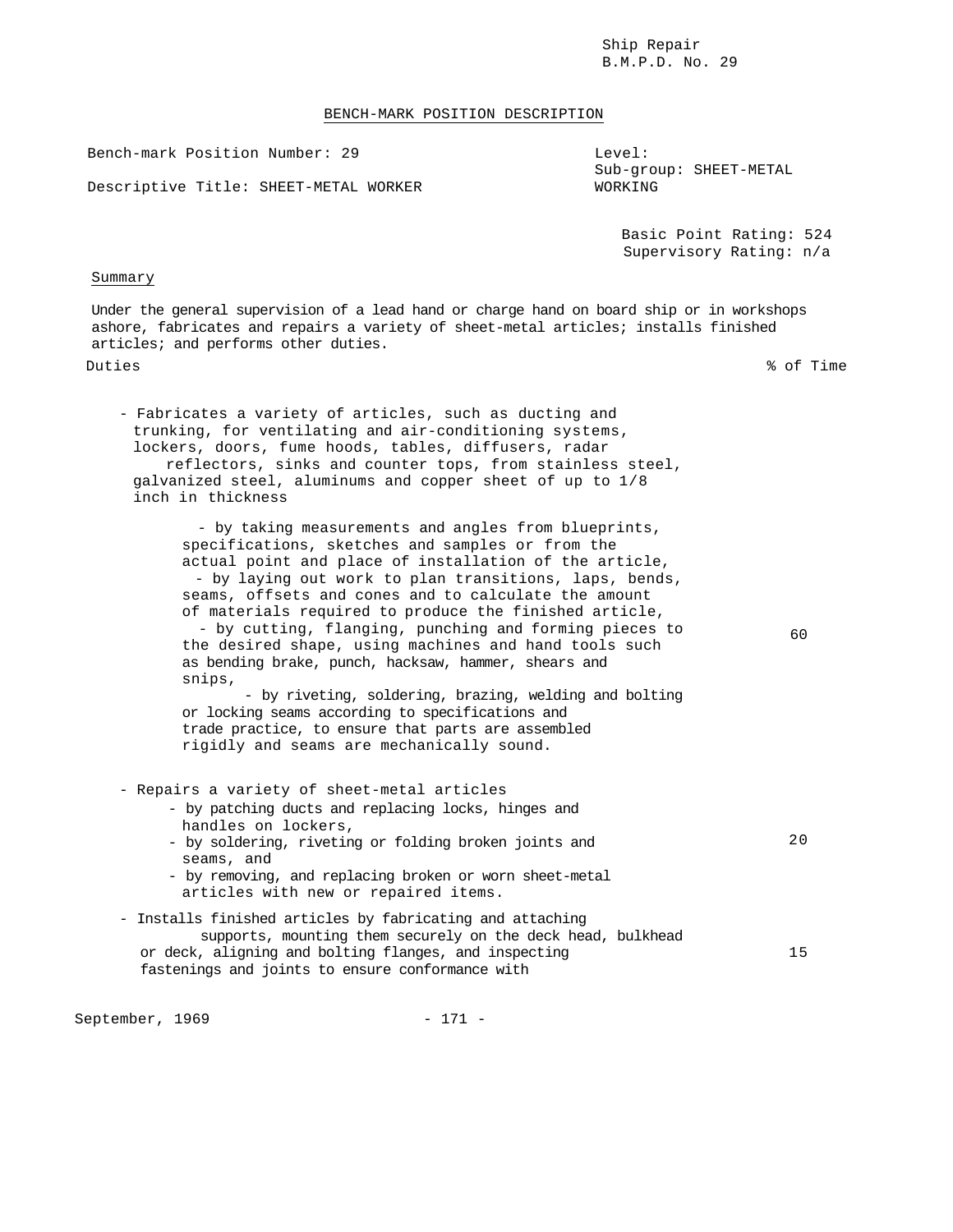|                                                                                                                                                                                                                                                                                                                                     |        | of Time |
|-------------------------------------------------------------------------------------------------------------------------------------------------------------------------------------------------------------------------------------------------------------------------------------------------------------------------------------|--------|---------|
| - Performs other duties such as removing and replacing<br>ducting, turbine and pump covers, and cable guards to<br>assist other tradesmen, and removing and replacing tank<br>and box linings.                                                                                                                                      |        | 5       |
| Specifications                                                                                                                                                                                                                                                                                                                      | Degree | Points  |
| Skill and Knowledge                                                                                                                                                                                                                                                                                                                 |        |         |
| Basic Knowledge - The work requires reading sketches<br>and blueprints and using shop mathematics in<br>laying out geometric shapes and calculating amounts<br>of materials required.                                                                                                                                               | 5      | 88      |
| Comprehension and Judgement - The work requires an<br>understanding of trade practices in fabricating,<br>repairing and installing sheet-metal products<br>according to specifications and instructions.<br>Judgement is required in making items to fit actual<br>places of installation and in determining methods<br>to be used. | 3      | 93      |
| Specific Vocational Training - The work requires<br>training and experience in the characteristics<br>and use of a variety of metal sheet and fittings,<br>in the use of hand and machine tools, and in the<br>application of trade practices in fabricating,<br>repairing and installing sheet-metal products.                     | 5      | 124     |
| Effort                                                                                                                                                                                                                                                                                                                              |        |         |
| Mental - The work requires transposing measurements<br>and other specifications from blueprints, sketches<br>and samples or taking measurements at the site of<br>the installation, laying out work and performing<br>a variety of tasks to produce the desired article.                                                            | 3      | 45      |
| Physical - The work requires handling metal sheets<br>of up to 1/8 inch in thickness and in various<br>sizes, and installing finished products in spaces<br>that often restrict movement.                                                                                                                                           | 3      | 45      |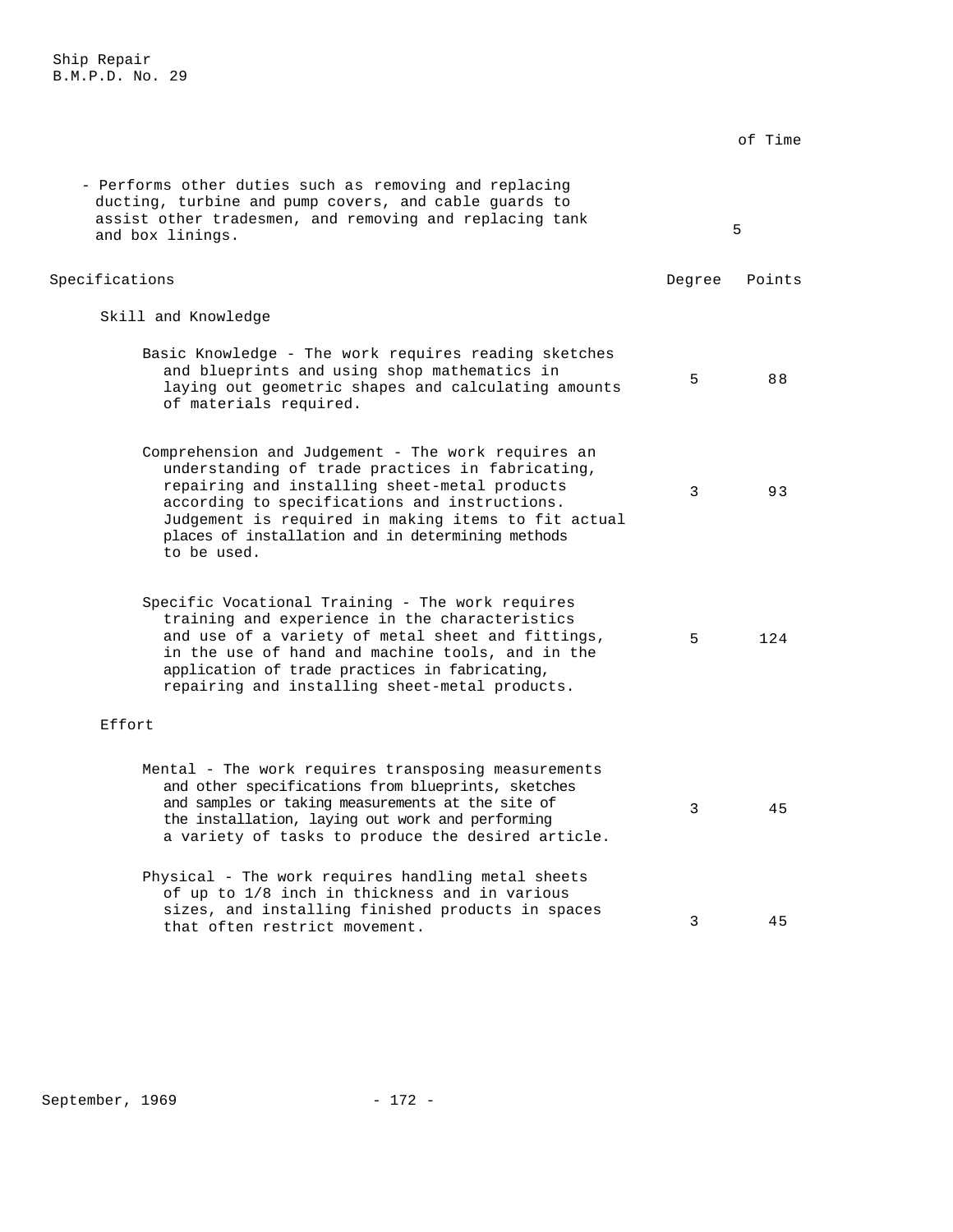Degree Points

# Responsibility

| Resources - The work requires the effective use of<br>materials, tools and equipment. Miscalculations<br>and errors in workmanship cause loss of time and<br>material and inconvenience to others. | $\mathfrak{D}$ | 46  |
|----------------------------------------------------------------------------------------------------------------------------------------------------------------------------------------------------|----------------|-----|
| Safety of Others - Fabricating and installing<br>sheet-metal products, using hammer, torches and<br>other trade tools, exposes helpers and others to<br>minor injury.                              | $\mathfrak{D}$ | 23  |
| Working Conditions                                                                                                                                                                                 |                |     |
| Environment - The work frequently requires the use<br>of welding gloves, shields or goggles; it is often<br>performed under dirty, malodorous and other<br>unpleasant conditions.                  | $\mathcal{E}$  | 44  |
| Hazards - The work is frequently performed in spaces<br>that restrict movement and vision, and there is<br>occasional exposure to burns and injuries that<br>could cause loss of time.             | $B_1$          | 1 6 |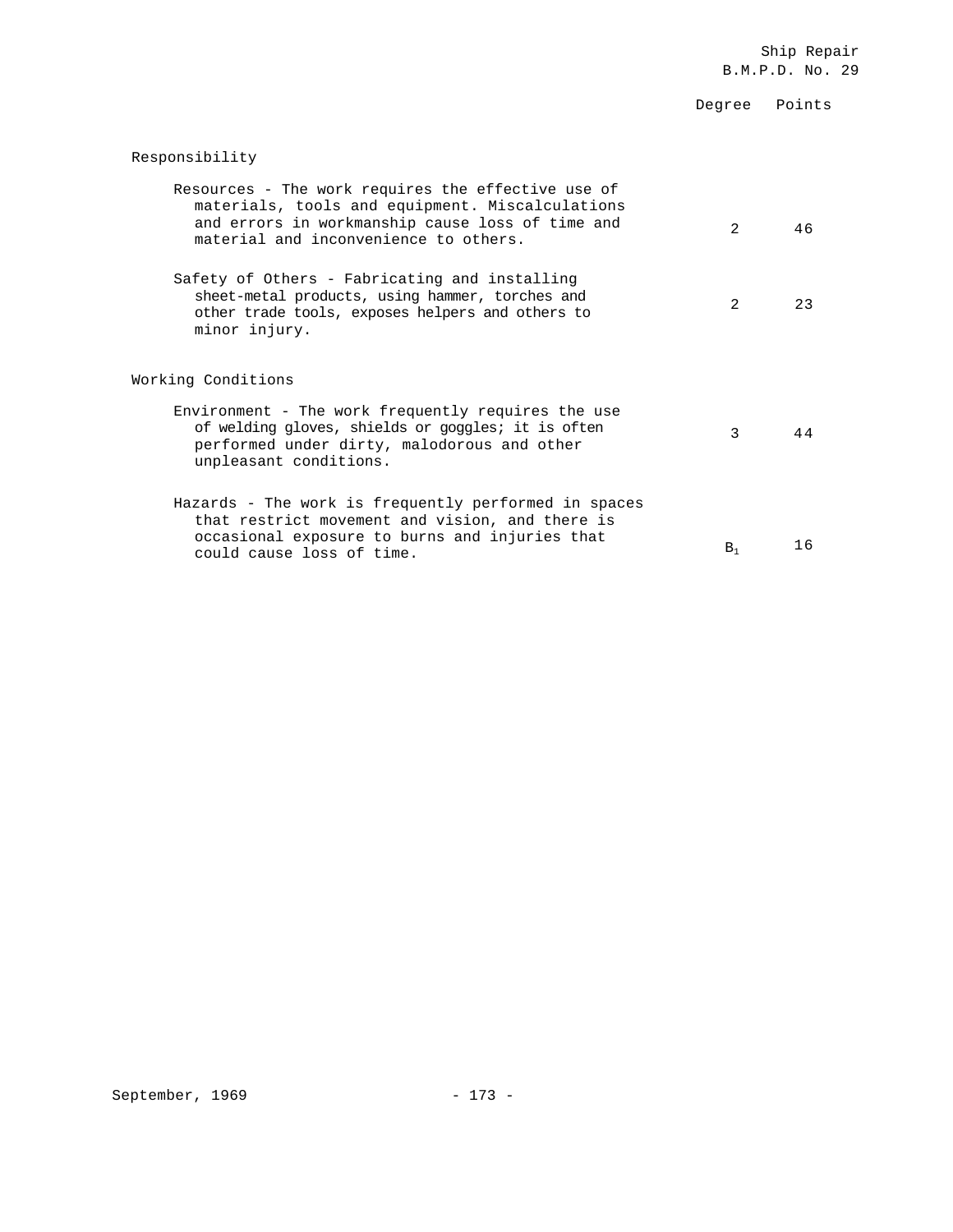# BENCH-MARK POSITION DESCRIPTIONS

# SUB-GROUP: WOODWORKING

| BENCH-MARK   |                             |      |
|--------------|-----------------------------|------|
| POSITION NO. | DESCRIPTIVE TITLE           | PAGE |
| 30           | Boat builder and Shipwright | 177  |
| 31           | Joiner                      | 181  |
| 32           | Patternmaker, Wood          | 185  |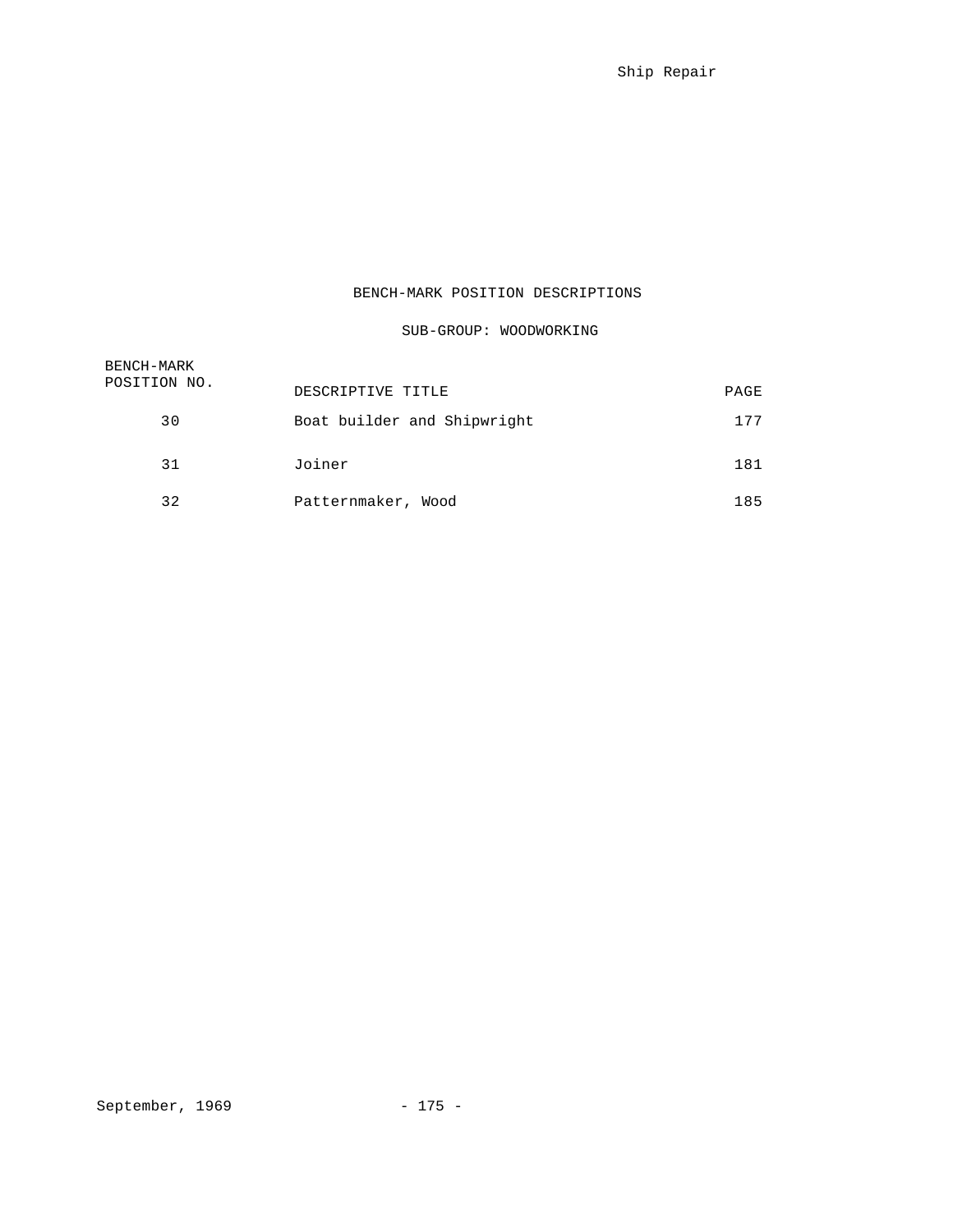## BENCH-MARK POSITION DESCRIPTION

Bench-mark Position Number: 30

Level: Sub-group: WOODWORKING

Descriptive Title: BOAT BUILDER AND

Summary

Under the general supervision of a lead hand or charge hand, builds wooden boats, rafts, pontoons and similar structures; repairs and modifies wooden boats; assists in the hauling of boats under 200 tons in weight for repair or refit; builds and repairs fibreglass reinforced plastic items; and performs other duties.

Duties % of Time

- Builds wooden boats in accordance with blueprints and specifications
	- by laying out full-scale plans on mould-loft floor, striking-in reference lines and making up plan views to full size, using crayon, scales and protractor,
	- by making templates of parts or laying out work directly on lumber, cutting and forming parts such as ribs by means of tilting arbour, cut-off and band saws, planers and sanders,
	- by steaming lumber in steam-box and bending it to shape on moulds,
	- by securing moulded siding to the keel, or by securing the ribs to the keel and installing planking, or by other methods according to the type of construction,
	- by laying decking and building pilot houses, cockpits and cabins,
	- by building and installing masts, booms and ladders, wooden foundations for machinery, and rudders and rudder controls,
	- by aligning propeller shafts, stern tubes and A-brackets, fitting wooden shims and bolting down engines to correct alignment, and
	- by installing marine hardware and fittings.

| - Builds rafts, pontoons, floats and similar structures in<br>accordance with specifications, using standard materials<br>and trade practices. | 25 |
|------------------------------------------------------------------------------------------------------------------------------------------------|----|
| - Repairs and modifies all types of wooden boats, including<br>harbour craft and auxiliary vessels                                             |    |
| - by removing and replacing damaged or deteriorated<br>parts such as keel, stem, apron, hull planking, deck<br>beams, comings and masts,       | 25 |

September, 1969 - 177 -

SHIPWRIGHT Basic Point Rating: 532 Supervisory Rating: n/a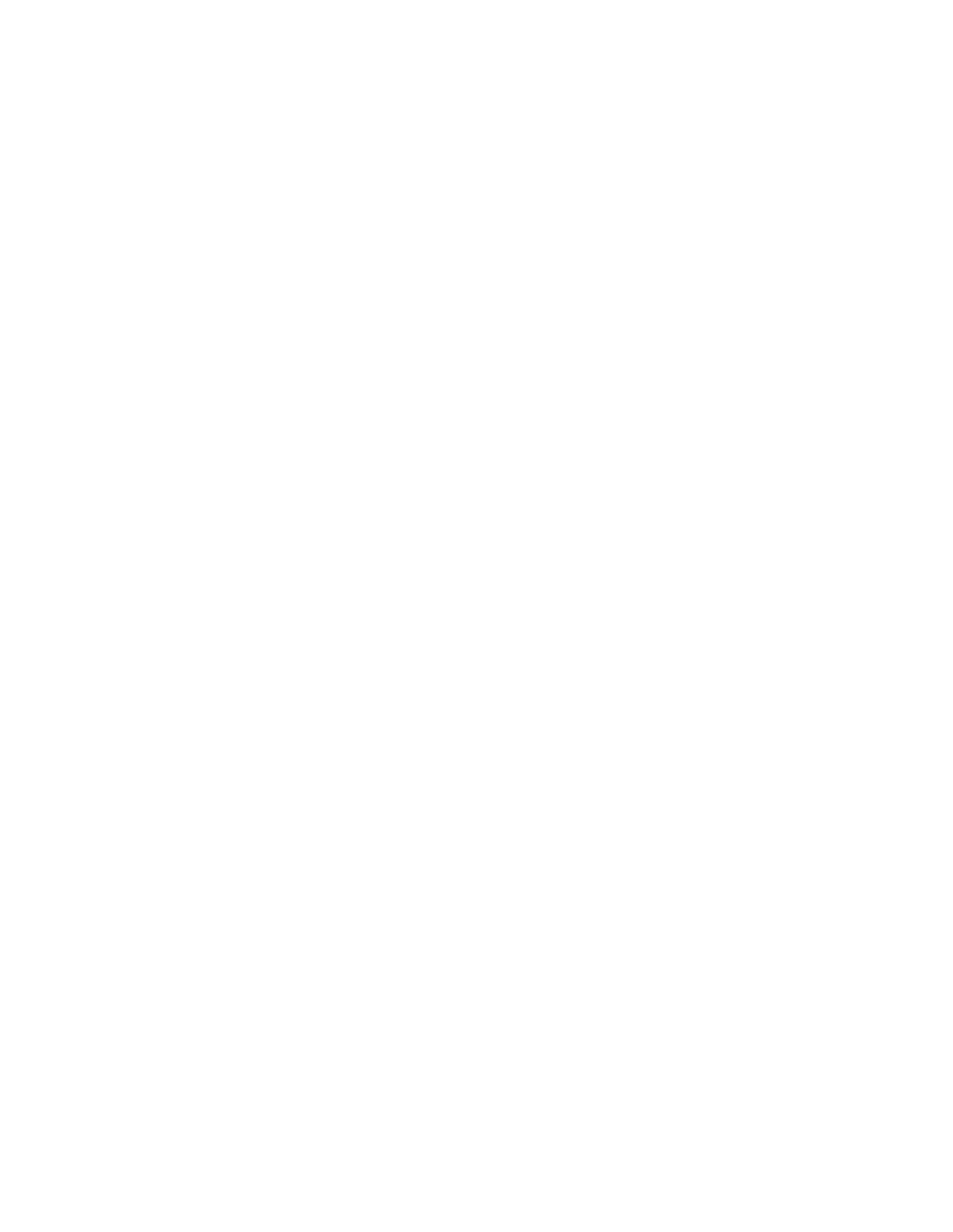- by realigning A-frames, stern bearings and shafts, refitting wooden shims and bolting down engines to correct alignment, and - by replacing or changing components in accordance with modification specifications. - Assists in the hauling of boats under 200 tons in weight on marine railways or shipways for repairs or refit, by positioning keel and bilge blocks, cradles and shoring, and by setting bilge blocks after the vessel has settled on keel blocks and installing additional shoring as required. 13 - Builds and repairs fibreglass reinforced plastic items such as boats, canopies, buoyancy tanks and gun shields - by constructing wooden moulds in accordance with specifications, - by laying up and fabricating items on moulds, and - by cutting away damaged sections of plastic items and laminating new material in place, to the original shape and thickness. 10 - Performs other duties such as removing, replacing and repairing insulation on board ship and keeping the work area tidy. 2 Specifications **Degree** Points **Degree** Points Skill and Knowledge Basic Knowledge - The work requires reading blueprints, drawings and specifications and using shop mathematics, geometry and handbook to lay out and shape parts to full scale. 5 88 Comprehension and Judgement - The work requires an understanding of the characteristics of materials used and of boat construction techniques. Instructions are general and allow scope for judgement in the selection of materials to meet the specifications and in the work method to be followed. 4 121 Specific Vocational Training - The work requires training and experience in woodworking techniques and boat-building practices and in the use of 5 124

% of Time

boat-building materials, hand tools and such power

tools as band saws, bench saws and planers.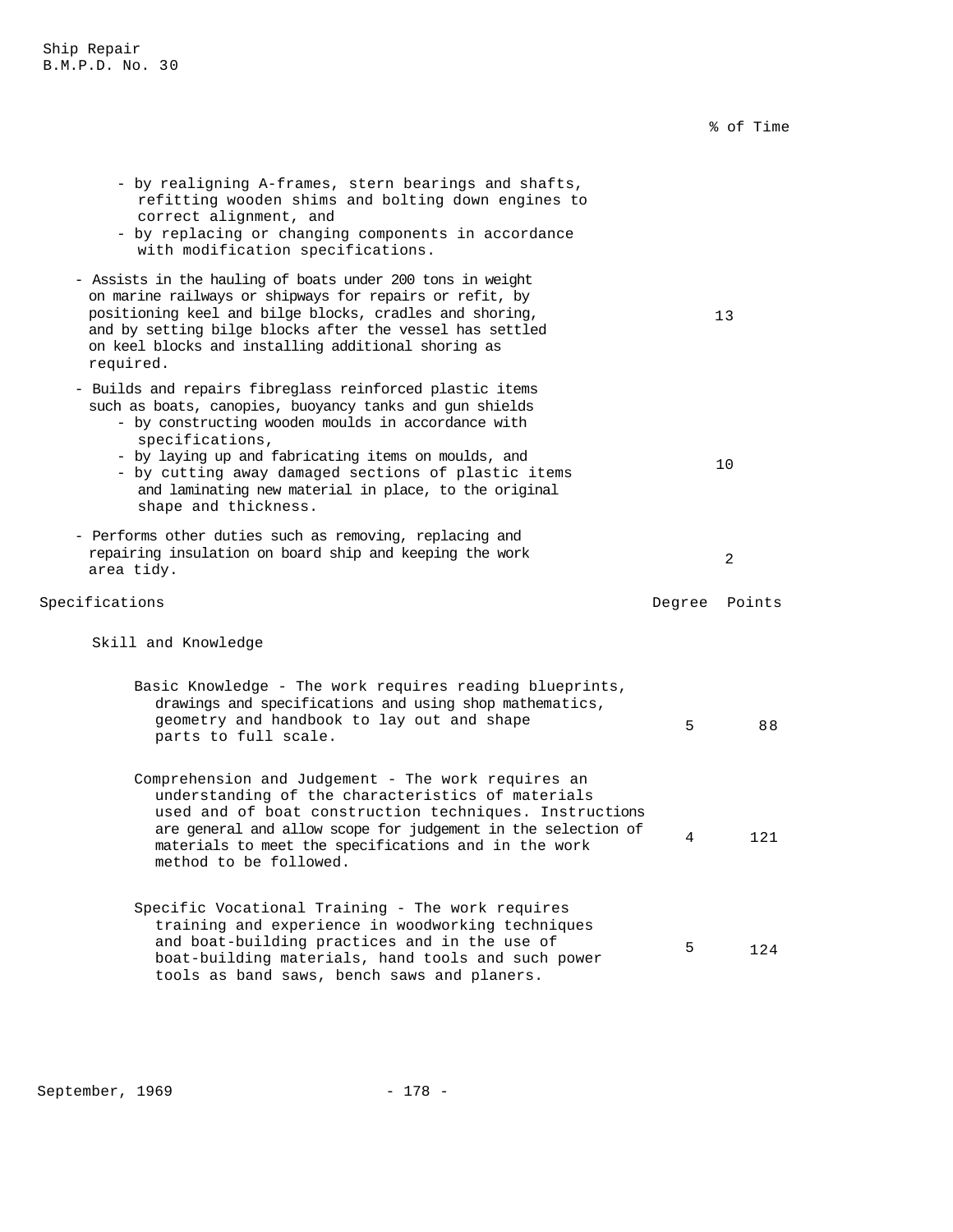|                                                                                                                                                                                                                | Degree         | Points |
|----------------------------------------------------------------------------------------------------------------------------------------------------------------------------------------------------------------|----------------|--------|
| Effort                                                                                                                                                                                                         |                |        |
| Mental - The work requires making templates from<br>measurements taken at work locations or from<br>blueprints, and cutting, shaping and fitting<br>material.                                                  | 3              | 45     |
| Physical - The work requires the continual use of<br>hand tools, and lifting and placing wooden components<br>in the boat structure.                                                                           | $\overline{2}$ | 20     |
| Responsibility                                                                                                                                                                                                 |                |        |
| Resources - The work requires the effective use of<br>materials, tools and equipment. Errors in workmanship<br>result in loss of work time and waste of materials.                                             | $\overline{a}$ | 46     |
| Safety of Others - The work requires the construction<br>and repair of boats, with the assistance of helpers<br>and other tradesmen. Careless handling of power<br>tools can be the cause of injury to others. | 2              | 23     |
| Working Conditions                                                                                                                                                                                             |                |        |
| Environment - The work requires exposure to noise<br>and dust when operating power tools and to dirt<br>when removing deteriorated parts.                                                                      | $\overline{a}$ | 28     |
| Hazards - The work requires frequent exposure to<br>injury of a "lost-time" nature during the operation<br>of shop power tools.                                                                                | B <sub>2</sub> | 27     |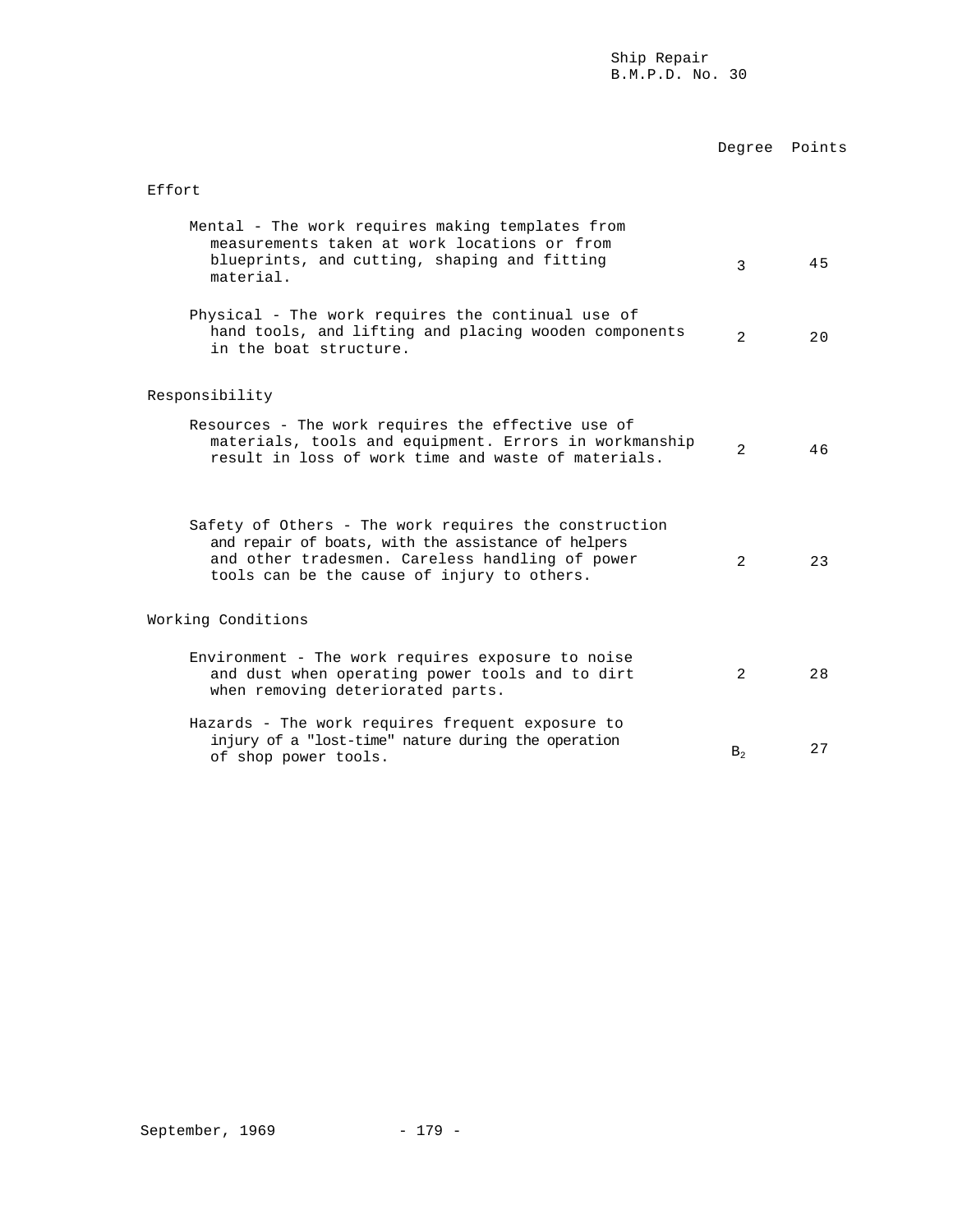## BENCH-MARK POSITION DESCRIPTION

Bench-mark Position Number: 31

Level: Sub-group: WOODWORKING

### Descriptive Title: JOINER

Basic Point Rating: 532 Supervisory Rating: n/a

## Summary

Under the general supervision of a lead hand or charge hand, fabricates and repairs a variety of wooden structures; installs vapour barrier and insulating materials, gaskets and floor covering; cuts, fits and installs glass; carries out routine maintenance of wood-working machinery and hand tools; and performs other duties.

Duties % of Time

45

40

- Fabricates and repairs such wooden articles as desks, chairs, tables, lockers, chocks, plaques, gangways and partitions in shops and aboard ship
	- by studying blueprints, drawings and specifications, and determining the type and amount of material required,
	- by selecting stock according to direction and nature of grain and use, and planning surfaces to specified dimensions with allowance for distortion or subsequent sanding,
	- by dismantling items to be repaired,
	- by measuring, making templates and laying out parts and joint details according to blueprints or accepted trade practice, locating parts favourable to grain knots in non-critical areas, and suggesting modifications in design to strengthen parts,
	- by setting up work and operating such woodworking machines as table saws, radial saws, band saws, mortisers, tenoners, shapers, drill presses, planers, wood-turning lathes and sanders to cut and shape wooden parts to specifications,
	- by cutting and carving wood to shape, using hand tools such as planes, chisels, files, saws and spoke shaves, and
	- by gluing, clamping and fastening work pieces according to specifications and trade practices.
- Installs vapour barrier, insulating material, hardware and gaskets, vinyl and formica counter-tops, roll linoleum, tile and terrazzo tile floor covering in compartments and lockers, by cutting material to fit by means of a linoleum knife or special hand tools, applying underlay and adhesive, and grinding surface to a smooth finish as required.

September, 1969 - 181 -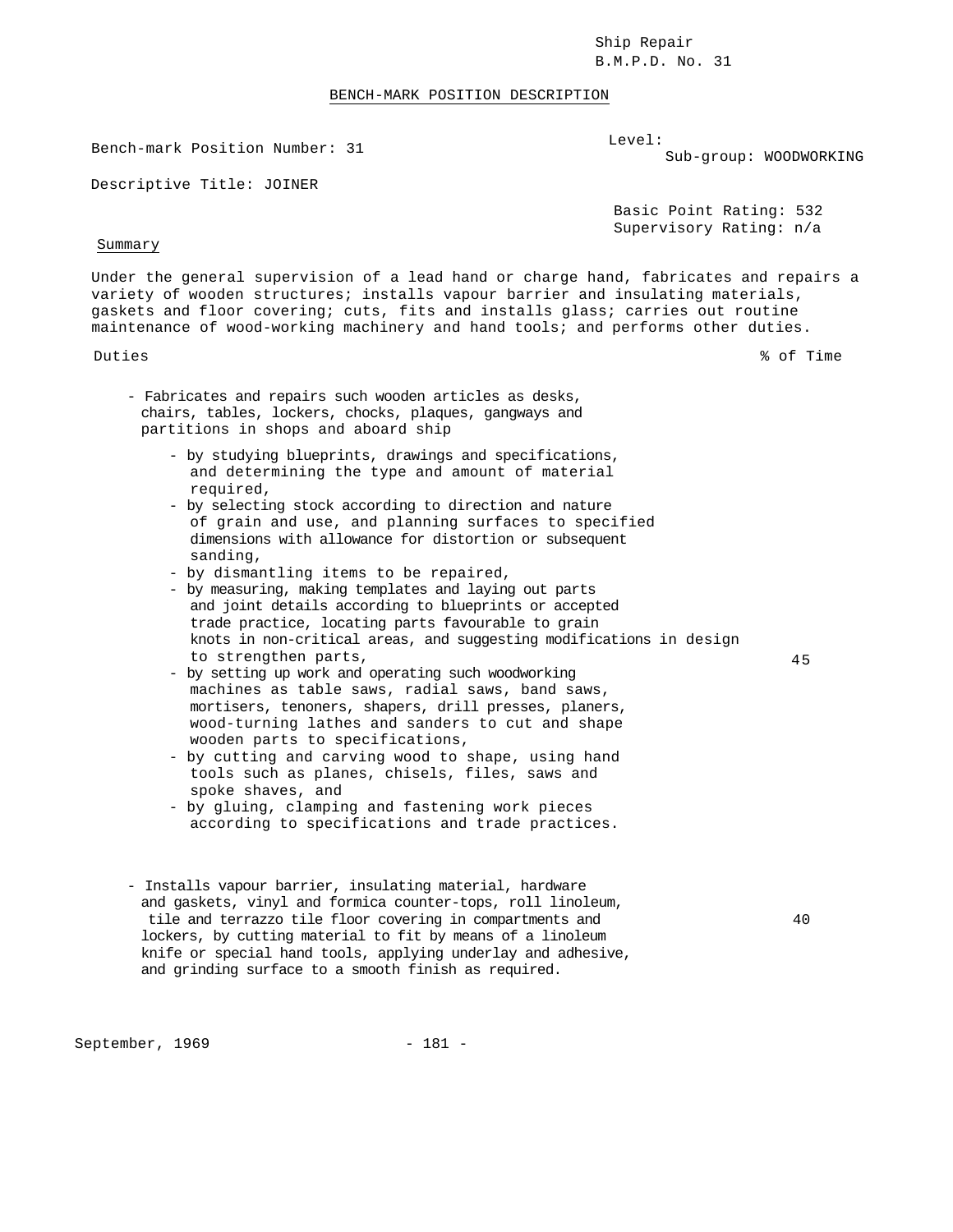|                                                                                                                                                                                                                                                                                                                                                                |                | % of Time |
|----------------------------------------------------------------------------------------------------------------------------------------------------------------------------------------------------------------------------------------------------------------------------------------------------------------------------------------------------------------|----------------|-----------|
| - Cuts, fits and installs glass in skylights, doors, frames<br>and chart tables, using glaziers' tools and standard<br>procedures.                                                                                                                                                                                                                             |                | 5         |
| - Carries out routine maintenance on woodworking machinery<br>and hand tools such as sharpening drill bits, saw and<br>planer blades, chisels and gauges.                                                                                                                                                                                                      |                | 5         |
| - Performs other duties such as machining wedges for<br>submarine batteries and keeping the work area clean and<br>tidy.                                                                                                                                                                                                                                       |                | 5         |
| Specifications                                                                                                                                                                                                                                                                                                                                                 | Degree         | Points    |
| Skill and Knowledge                                                                                                                                                                                                                                                                                                                                            |                |           |
| Basic Knowledge - The work requires reading blueprints,<br>drawings and specifications in laying out work and<br>to determine time and material requirements, and<br>using shop mathematics and handbook in making<br>patterns and calculating angles of cut.                                                                                                  | 5              | 88        |
| Comprehension and Judgement - The work requires some<br>understanding of the properties, characteristics<br>and uses of materials. It requires the application<br>of trade practices and the use of hand and power<br>tools in fabricating and repairing wooden articles.<br>Judgement is required in selecting materials and<br>techniques for specific jobs. | 4              | 121       |
| Specific Vocational Training - The work requires<br>training and experience in the use of materials<br>and hand and shop tools and in the application of<br>trade practices in fabricating and repairing wooden<br>articles.                                                                                                                                   | 5              | 124       |
| Effort                                                                                                                                                                                                                                                                                                                                                         |                |           |
| Mental - The work normally requires trying out patterns<br>and using power and hand tools for cutting, shaping<br>and fitting wooden parts according to specifications.                                                                                                                                                                                        | 3              | 45        |
| Physical - The work is normally performed in a<br>standing position and involves handling light-weight<br>objects. Occasional periods of greater physical<br>effort are required when working in awkward<br>positions or moving heavy objects.                                                                                                                 | $\overline{2}$ | 30        |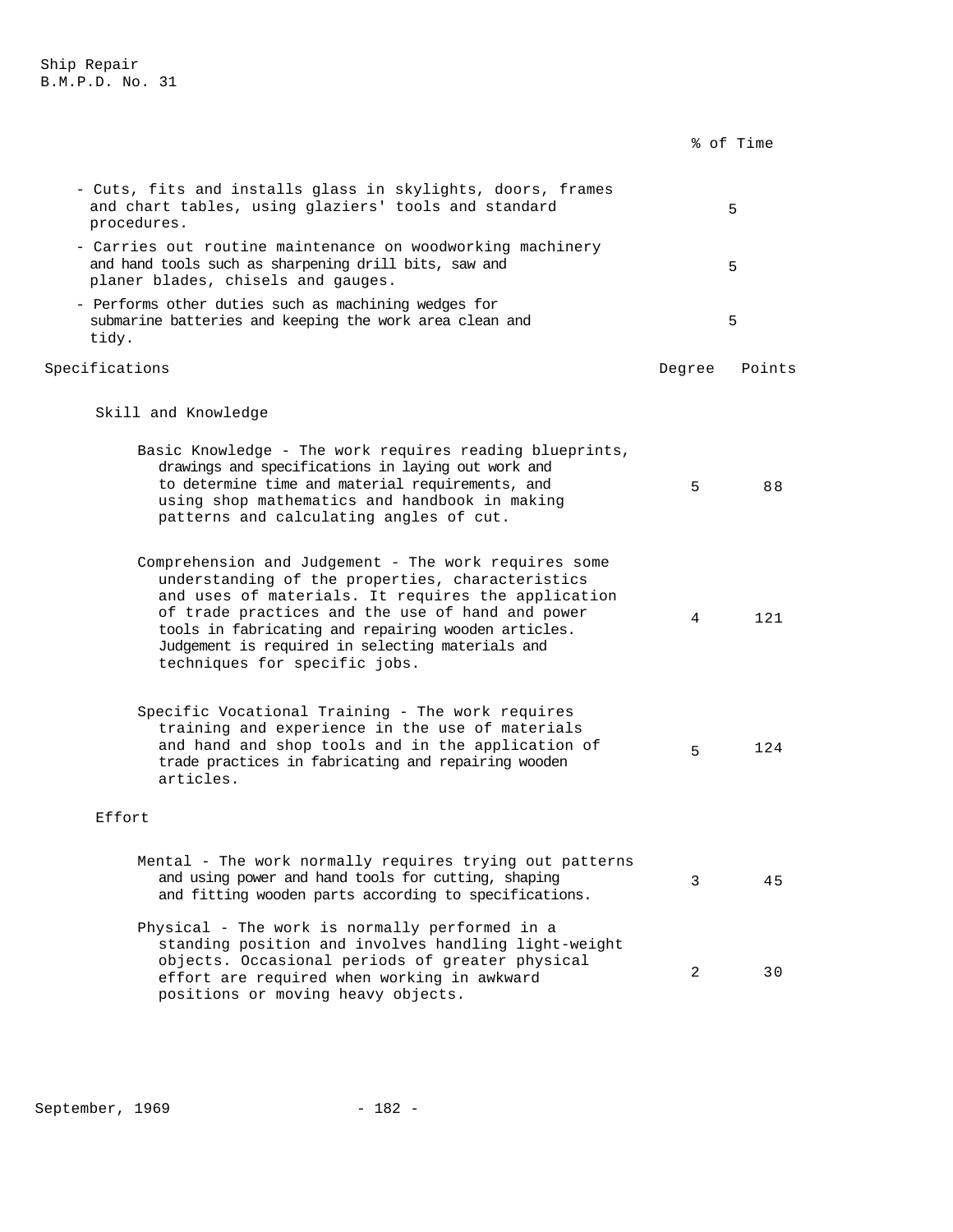Degree Points

| Responsibility                                                                                                                                                                                                                 |                |     |
|--------------------------------------------------------------------------------------------------------------------------------------------------------------------------------------------------------------------------------|----------------|-----|
| Resources - The work requires the effective use of<br>materials and power and hand tools. Ineffective<br>work results in loss of work time and waste of<br>materials.                                                          | $\mathfrak{D}$ | 46  |
| Safety of Others - The work requires the use of<br>power-operated tools, with the assistance of<br>helpers and in proximity to other tradesmen.<br>Careless handling of materials and tools could<br>cause injuries to others. | $\mathcal{L}$  | 23  |
| Working Conditions                                                                                                                                                                                                             |                |     |
| Environment - The work requires exposure to noise<br>and dust when fabricating and installing wooden<br>structures and when fitting and installing other<br>items such as insulation.                                          | $\overline{a}$ | 2.8 |
| Hazards - The work requires operating a variety of<br>power tools, with a frequent possibility of<br>severing a finger or suffering eye injuries from                                                                          | B <sub>2</sub> | 27  |

September, 1969 - 183 -

flying splinters.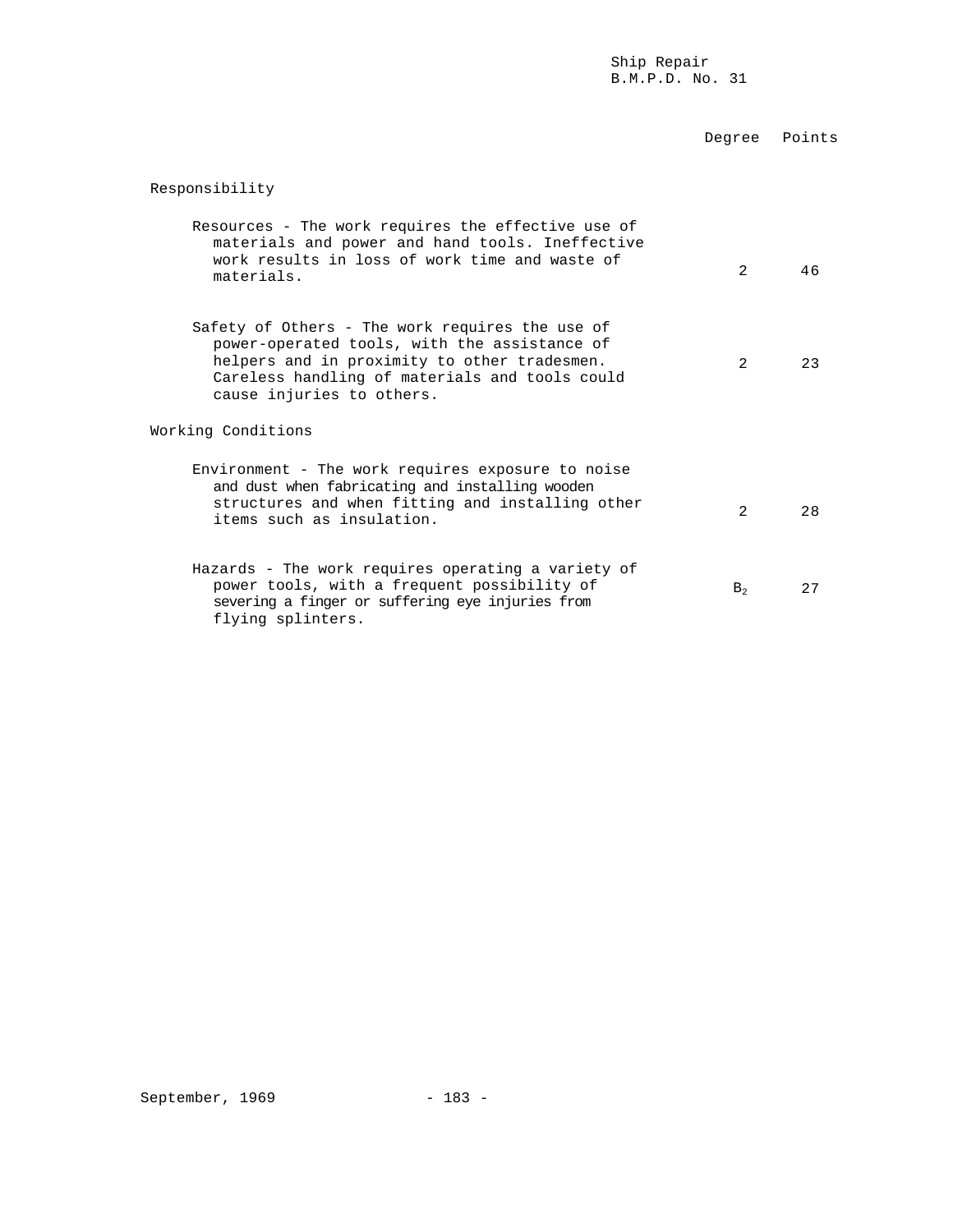### BENCH-MARK POSITION DESCRIPTION

Bench-mark Position Number: 32

Level:

Descriptive Title: PATTERNMAKER, WOOD

Sub-group: WOODWORKING

Basic Point Rating: 622 Supervisory Rating: n/a

Summary

Under the general supervision of a shop foreman, plans and constructs patterns for use in casting shapes and pieces, from seven different metals; and performs other duties. Duties % of Time

- Plans, lays out and constructs patterns for sand moulds for use by civilian contractors in casting a wide variety of parts used in machinery repair, such as wheels, gears, liners, impellors and valve seats, in aluminums, bronze, brass, gunmetal, iron and steel

- by studying sketches, broken or defective castings and machine drawings to determine the most effective way of constructing a pattern that can readily be removed from a mould to facilitate casting,

- by making sketches and drawings showing the shapes, dimensions and other critical data to ensure accurate reproduction,

- by determining work procedure, and the grain, hardness, workability, grade and size of stock required,
- by setting up and operating woodworking machines and using a variety of hand tools to cut, form and finish wood to the desired shape, and
- by fitting, finishing and assembling component parts of the pattern to conform with the drawings and good foundry practice.
- Performs other duties such as building wooden cases and boxes for patterns, crating patterns for despatch to a foundry, keeping informed on new foundry practices, and repairing used patterns. 30

Specifications Degree Points

70

Skill and Knowledge

Basic Knowledge - The work requires reading complex drawings and specifications. It also requires knowledge of shop mathematics and drafting techniques used to demonstrate a variety of shapes, angles and other critical dimensions, of casting techniques, and of the use of instruments such as the scriber, shrink rule and square. 6 104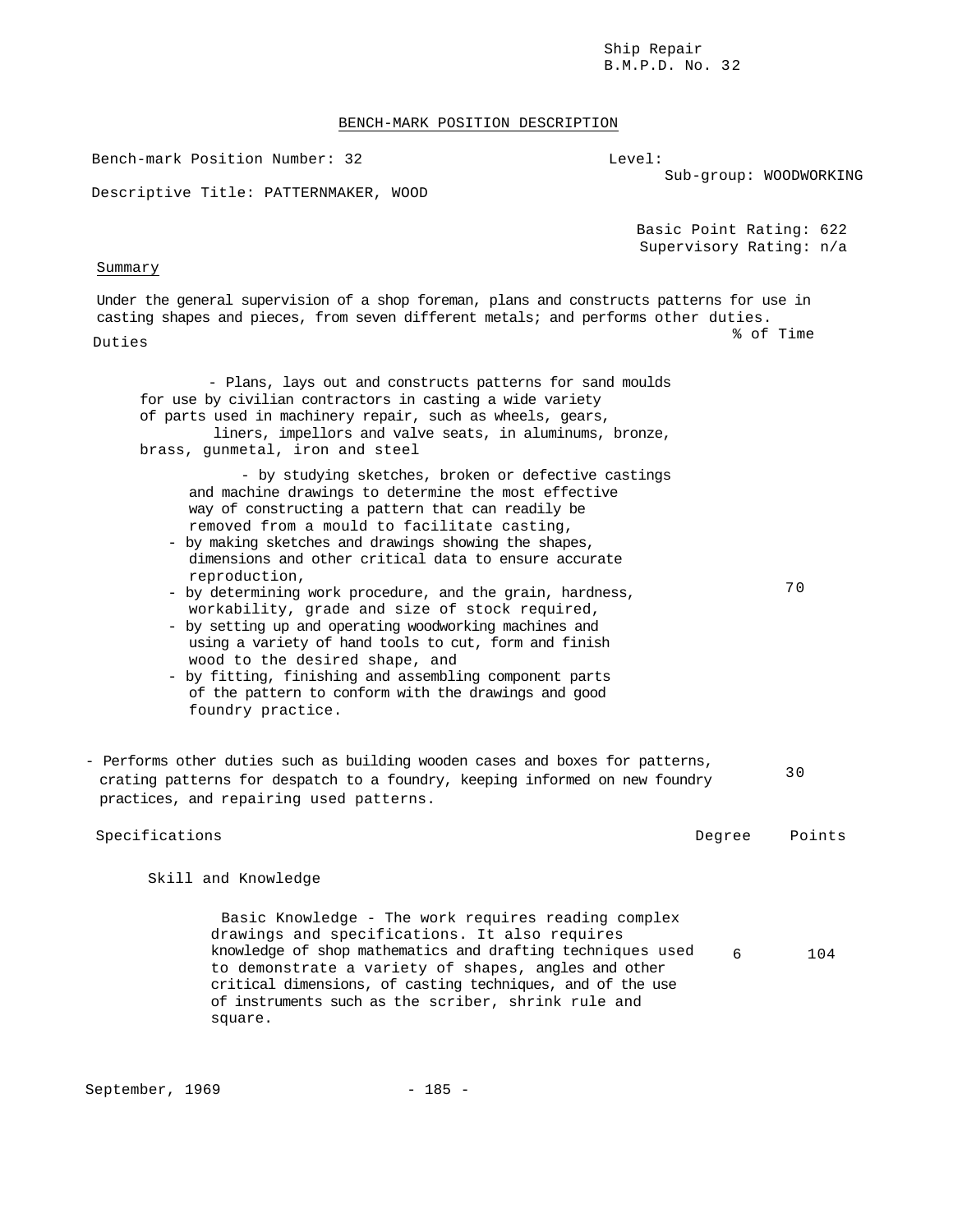|                                                                                                                                                                                                                                                                                                                                                                                                                              | Degree       | Points |  |
|------------------------------------------------------------------------------------------------------------------------------------------------------------------------------------------------------------------------------------------------------------------------------------------------------------------------------------------------------------------------------------------------------------------------------|--------------|--------|--|
| Comprehension and Judgement - The work requires a<br>thorough understanding of the principles and<br>methods of pattern making, the use of machine and<br>hand woodworking tools, and the characteristics<br>of a variety of woods. Judgement is required in<br>selecting pattern wood with the right characteristics<br>and in planning the construction of the pattern to<br>ensure its most effective use in the foundry. | 5            | 150    |  |
| Specific Vocational Training - The work requires<br>training and experience in using machine and hand<br>woodworking tools and measuring devices, in<br>selecting suitable material for patterns, in<br>working wood, and in making patterns to meet foundry<br>techniques and to provide accurate reproduction<br>of castings.                                                                                              | 6            | 168    |  |
| Effort                                                                                                                                                                                                                                                                                                                                                                                                                       |              |        |  |
| Mental - The work requires the visualization of space<br>and form, in three dimensions, of the actual and<br>mirror-image shape of complex parts.                                                                                                                                                                                                                                                                            | 5            | 75     |  |
| Physical - The work requires standing, walking and<br>stooping, and handling light-weight items and<br>occasionally heavier objects such as completed<br>patterns and wooden planks.                                                                                                                                                                                                                                         | $\mathbf{1}$ | 15     |  |
| Responsibility                                                                                                                                                                                                                                                                                                                                                                                                               |              |        |  |
| Resources - Inaccurate patterns are not discovered<br>until the casting is returned from the foundry.<br>Errors require the rebuilding of the pattern and<br>result in a loss of production time in the pattern<br>shop and foundry and delays to other repair sections.                                                                                                                                                     | 3            | 72     |  |
| Safety of Others - The work is mostly done in relative<br>isolation; possibility of injury to others when<br>using woodworking machinery is remote, and injuries<br>would be of a minor nature.                                                                                                                                                                                                                              | 1            | 10     |  |
| Working Conditions                                                                                                                                                                                                                                                                                                                                                                                                           |              |        |  |
| Environment - The work requires occasional exposure<br>to the noise of woodworking machine tools, and<br>some dust.                                                                                                                                                                                                                                                                                                          | 1            | 12     |  |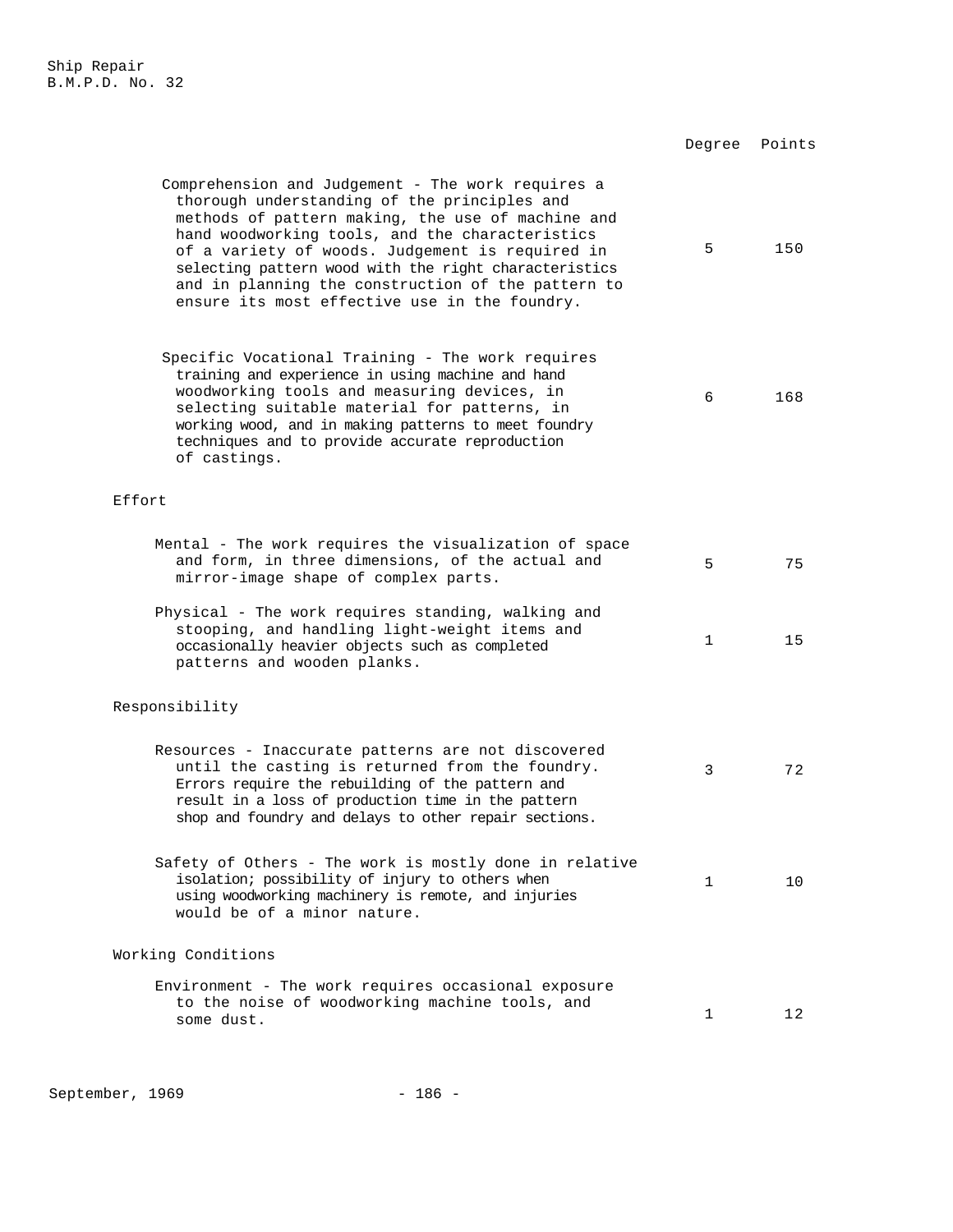Degree Points

 $B_1$  16

Hazards - The work requires handling small work pieces and sharp cutting tools, with frequent possibilities of cuts and abrasions. Occasionally, there is exposure to "lost-time" injury when using woodworking machinery.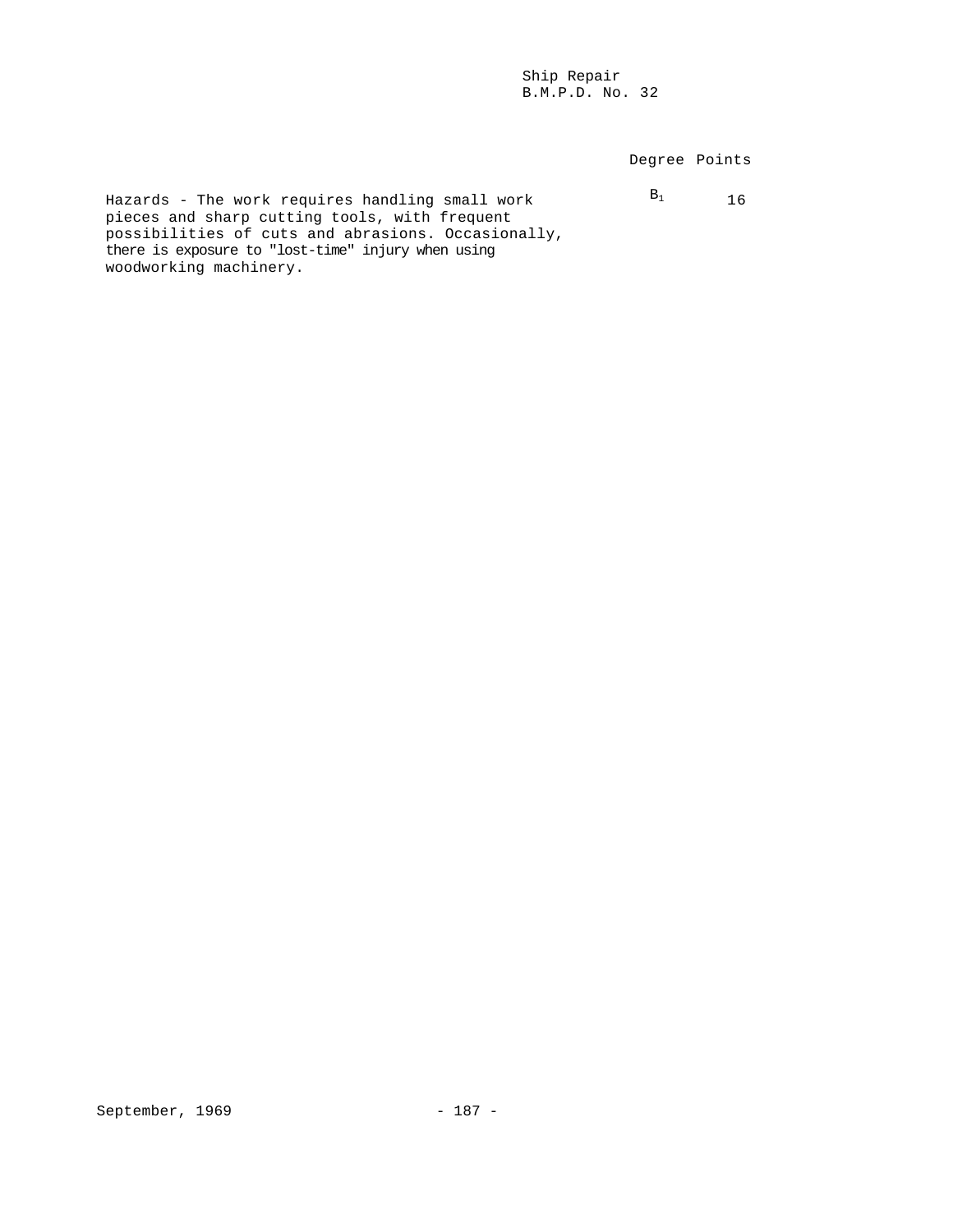# BENCH-MARK POSITION DESCRIPTIONS

## SUB-GROUP: MACHINING AND TOOL MAKING

| BENCH-MARK<br>POSITION NO. | DESCRIPTIVE TITLE                | PAGE |
|----------------------------|----------------------------------|------|
| 33                         | Fitter, Armament                 | 191  |
| 34                         | Instrument Repairman, Mechanical | 195  |
| 35                         | Machinist                        | 199  |
| 36                         | Toolmaker                        | 203  |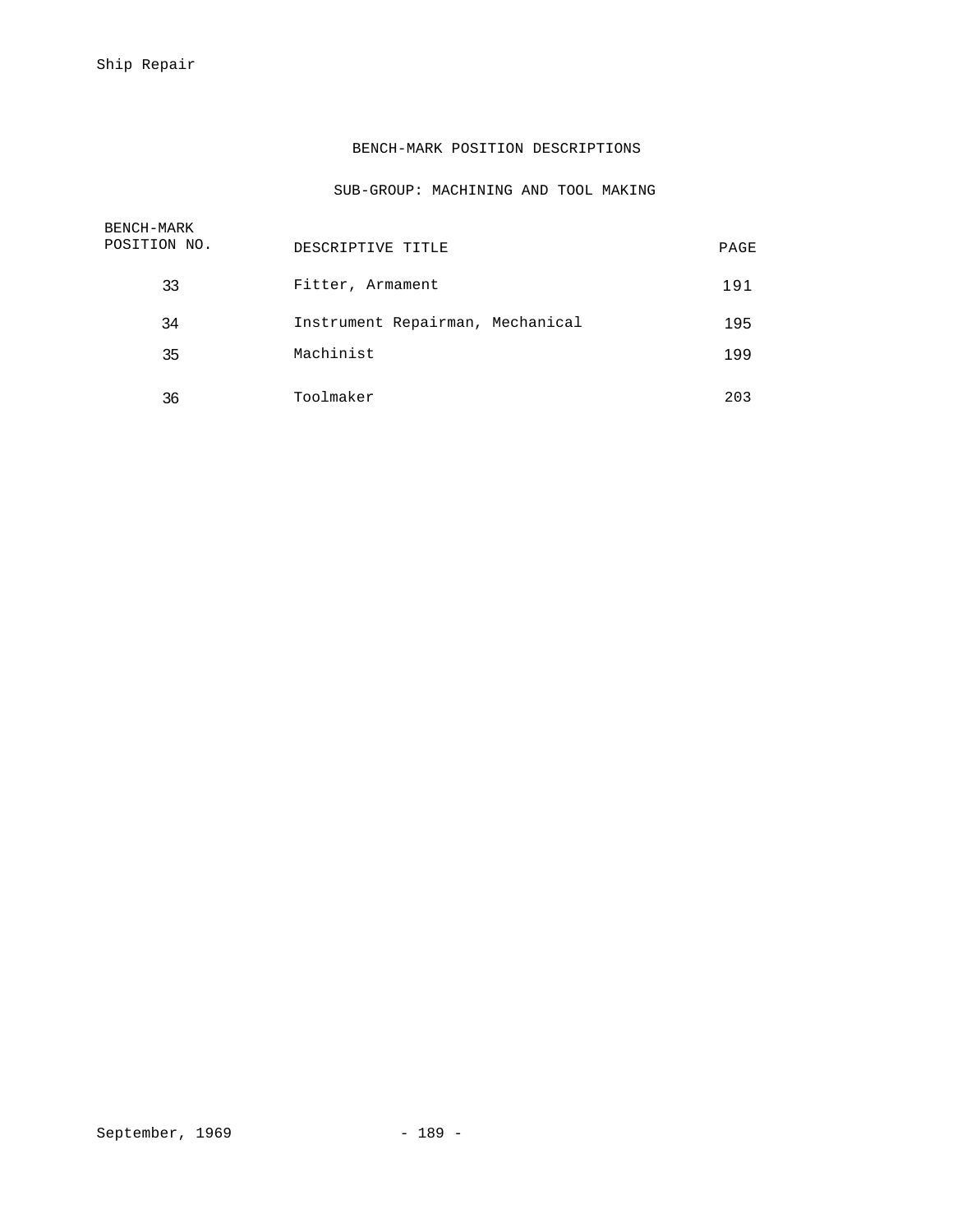### BENCH-MARK POSITION DESCRIPTION

Bench-mark Position Number: 33

Level: Sub-group: MACHINING AND TOOL MAKING

Descriptive Title: FITTER, ARMAMENT

Basic Point Rating: 643 Supervisory Rating: n/a

### Summary

Under the general supervision of a lead hand or charge hand, repairs and modifies mechanical components of such armament as small arms, guns, gun mountings and torpedoes; and performs other duties.

Duties % of Time

- Repairs mechanical components of all small arms, guns, gun mountings, torpedoes, torpedo tubes, launchers, anti submarine mortars and mines
	- by dismantling components such as automatic-feed and gun-loading systems, torpedo engines and gearboxes,
	- by inspecting parts for surface wear or damage, using feeler gauges, dial indicators, verniers and micro meters, and by comparing measurements with drawings or specifications to determine fit and wear and reporting doubtful items to the supervisor,
	- by scraping, bluing and fitting bearings, drilling, reaming and doweling bearing mounts to align bearings, and rotating eccentric bearings or shimming quadrants to reduce backlash,
	- by replacing cams and gears on splined shafts and lapping and grinding valves,
	- by fitting sliding- and push-fit tolerances, and reassembling component parts, using such tools as files, scrapers, stones, taps, power drills and wrenches, and
	- by testing gearboxes for backlash, using dial indicators and weights and following standard procedures, comparing observations with specifications and adjusting or replacing components.
- Modifies components according to detailed drawings and instructions by laying out changes on components and making templates, and by hand finishing and fitting parts to close tolerances, using standard precision tools. 10 - Performs other duties such as levelling equipment to master datum on installation, using a clinometers, and recording
- results on test sheets; maintaining shop tools and equipment; and keeping the work area tidy.

September, 1969 - 191

85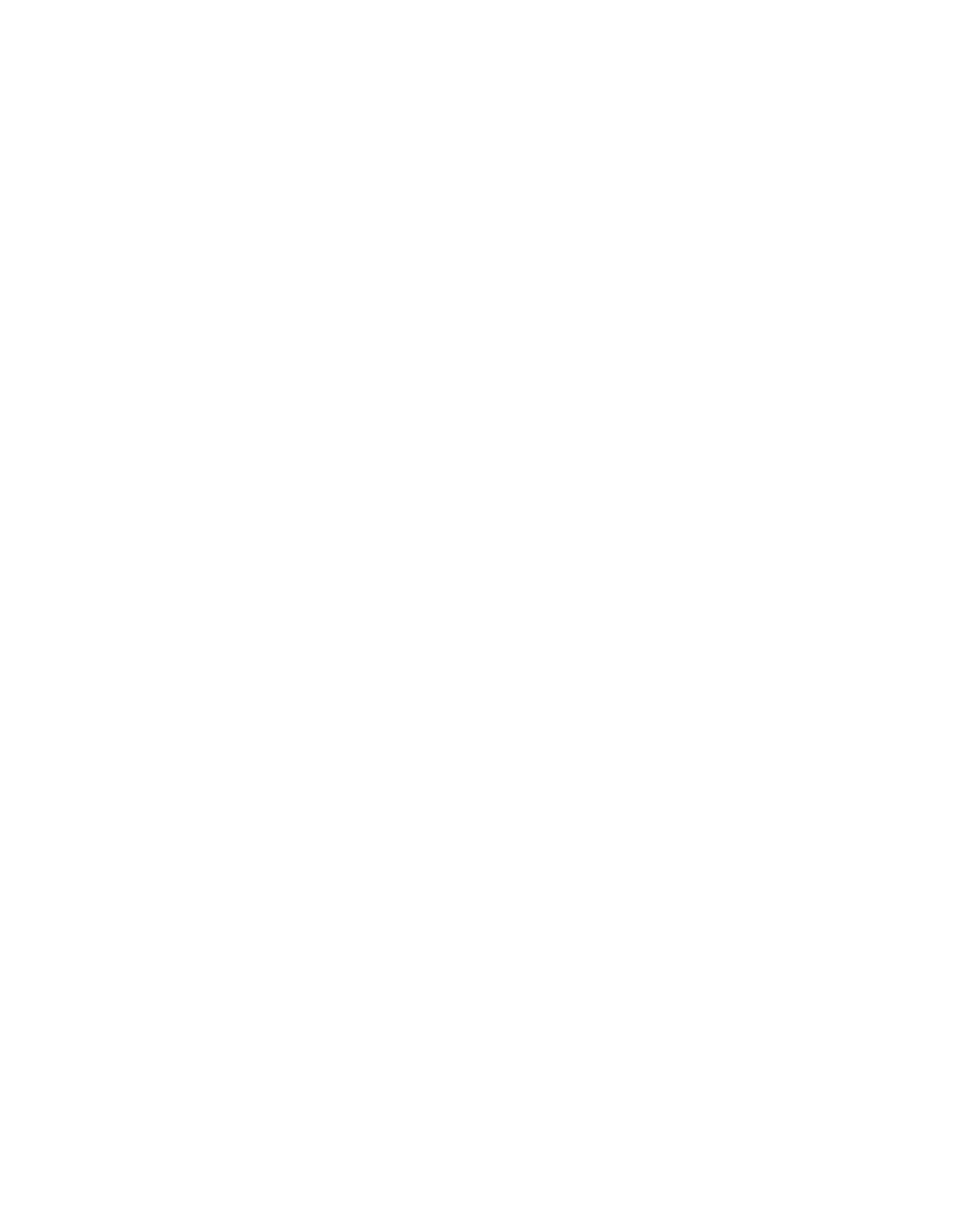| Skill and Knowledge                                                                                                                                                                                                                                                                                                                                                                                                             |                |     |
|---------------------------------------------------------------------------------------------------------------------------------------------------------------------------------------------------------------------------------------------------------------------------------------------------------------------------------------------------------------------------------------------------------------------------------|----------------|-----|
| Basic Knowledge - The work requires reading drawings<br>and specifications in repairing and modifying<br>mechanical components of a variety of small arms,<br>gun mountings and armaments. It also requires<br>knowledge of shop mathematics, elementary trigonometry<br>and handbook formulae used to lay out<br>changes, to make templates, to shim and align<br>bearings and to calculate tooth stresses in a<br>qear train. | 6              | 104 |
| Comprehension and Judgement - The work requires a<br>thorough understanding of the principles of<br>armament component operation and the effects of<br>improper clearance and of backlash, wear and<br>damage in a gear train. Instructions such as the<br>general nature of a defect or stoppage are given,<br>but judgement is required to determine the cause<br>of the fault and the repairs required.                      | 5              | 150 |
| Specific Vocational Training - The work requires<br>training and experience in the working of metals,<br>by machine and hand, to precise tolerances, e.g.,<br>± .001 inch, in the fitting of a variety of<br>machined surfaces to extremely fine tolerances.<br>Effort                                                                                                                                                          | 6              | 168 |
| Mental - The work requires the constant use of<br>precision tools and measuring devices to ensure<br>that the close tolerances demanded in the finished<br>work are met.                                                                                                                                                                                                                                                        | $\overline{4}$ | 60  |
| Physical - The work requires lifting mechanical<br>armament components such as gearboxes and breach<br>blocks and is frequently carried out in awkward<br>positions in confined spaces.                                                                                                                                                                                                                                         | 3              | 45  |

Specifications **Degree** Points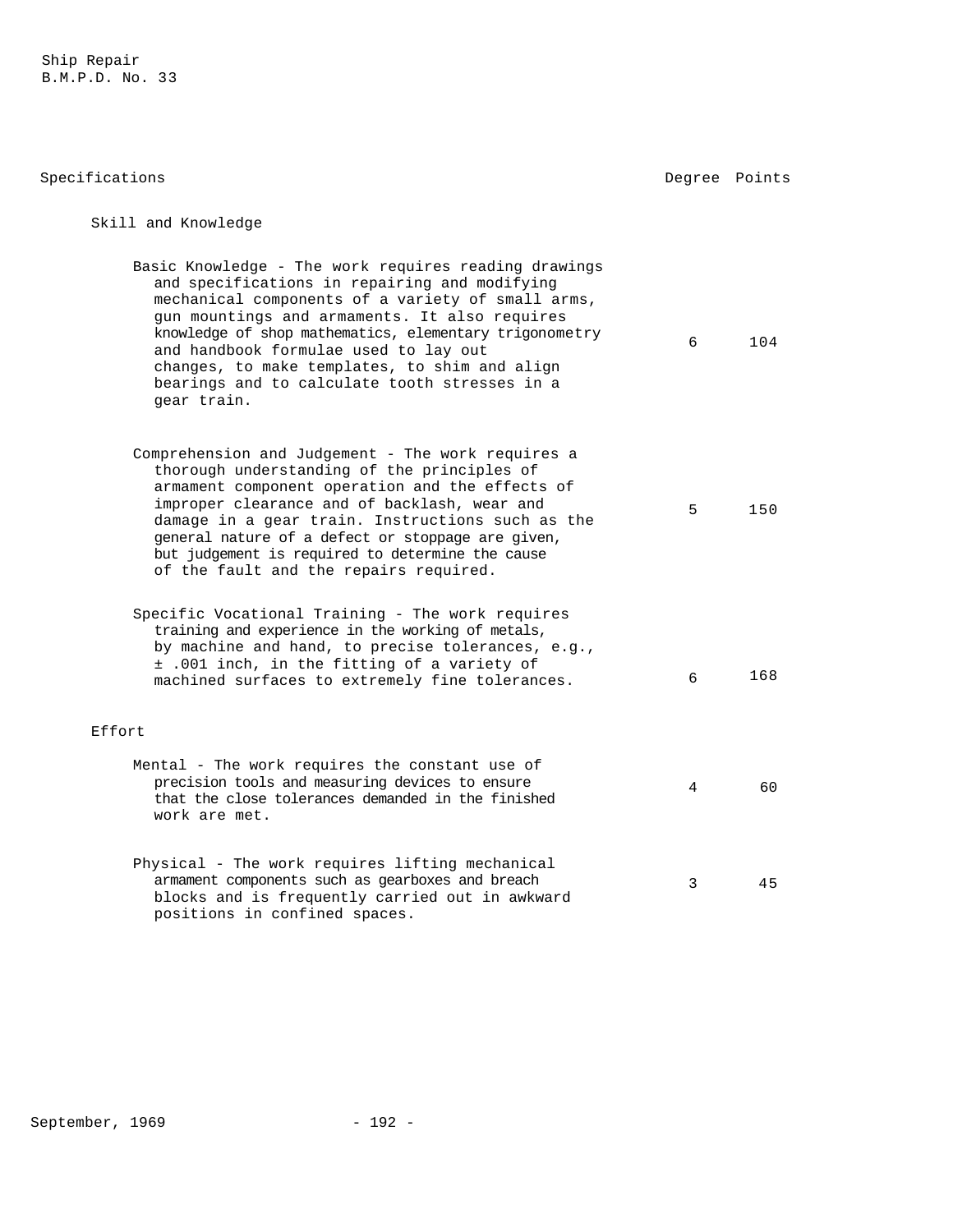|                                                                                                                                                                                                                                                                            |              | Degree Points  |
|----------------------------------------------------------------------------------------------------------------------------------------------------------------------------------------------------------------------------------------------------------------------------|--------------|----------------|
| Responsibility                                                                                                                                                                                                                                                             |              |                |
| Resources - The work requires the effective use of<br>precision tools and of expensive parts. Miscal-<br>culations or errors in workmanship cause loss of<br>time and material and inconvenience to others.                                                                | $2^{1}$      | 46             |
| Safety of Others - The work is usually carried out<br>alone, or with the assistance of a trades helper,<br>in relative isolation from others.                                                                                                                              | $\mathbf{1}$ | 1 <sub>0</sub> |
| Working Conditions                                                                                                                                                                                                                                                         |              |                |
| Environment - The work is performed in ships under<br>repair or refit, with exposure to dust, dirt,<br>drafts and noise and in confined quarters, passage-<br>ways or crawl-spaces. Some armaments, such as<br>quns and torpedo launchers, are exposed to the<br>elements. | 3            | 44             |
| Hazards - There is occasional exposure to injuries                                                                                                                                                                                                                         |              |                |

caused by slipping of tools and heavy gun parts,  $B_1$  16

which, if incurred, would result in loss of time.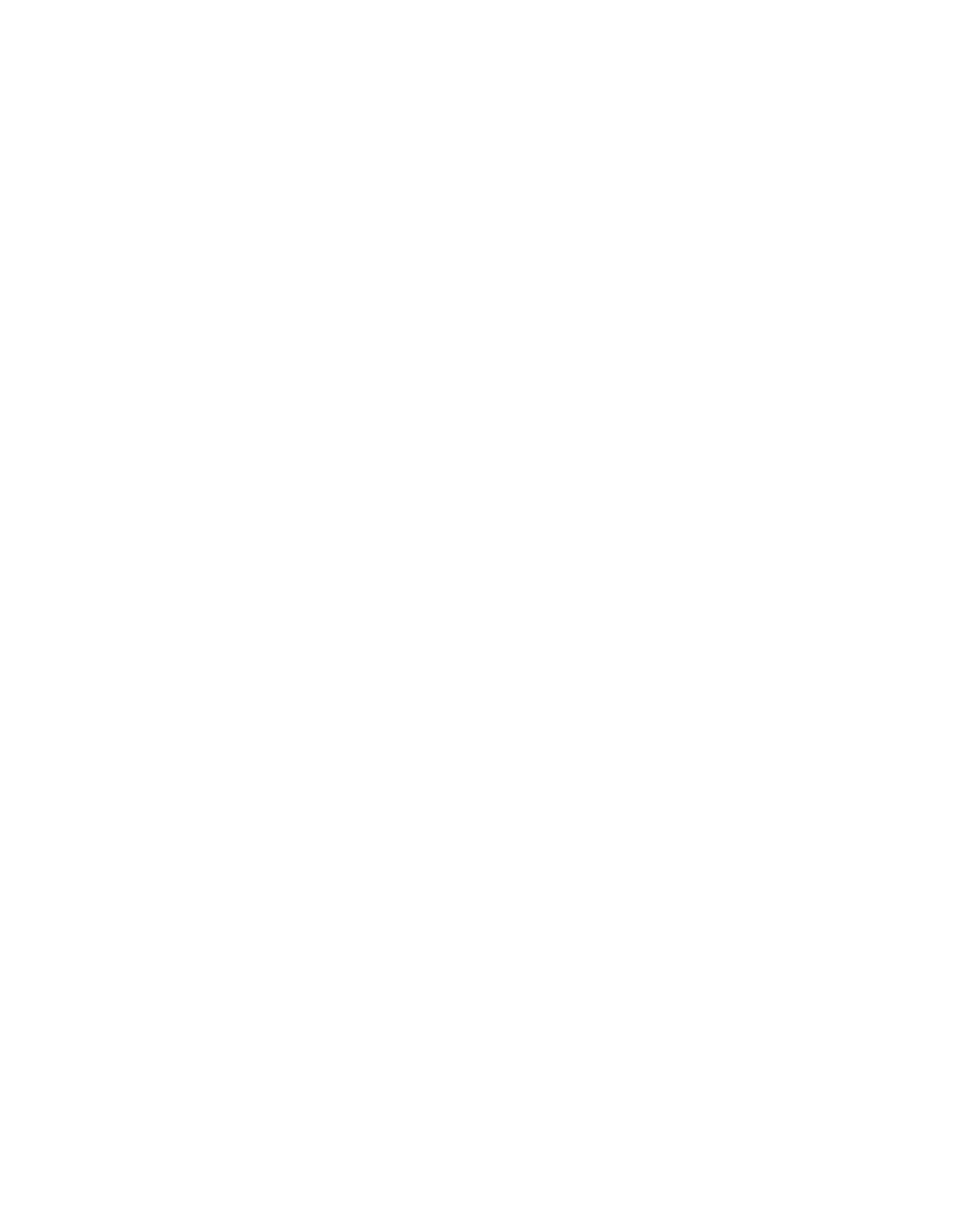### BENCH-MARK POSITION DESCRIPTION

Bench-mark Position Number: 34

Descriptive Title: INSTRUMENT REPAIRMAN,

MECHANICAL

# Level:

Sub-group: MACHINING AND TOOL MAKING

Basic Point Rating: 654 Supervisory Rating: n/a

### Summary

Under the general supervision of a lead hand or charge hand, inspects, repairs, modifies and tests mechanical parts and components of fire-control and gundirectional systems and servomechanisms; installs mechanical parts and components; and performs other duties.

Duties % of Time

- Inspects mechanical parts and components of fire-control and gun-directional systems and servomechanisms to diagnose operating defects and determine requirements,
	- by referring to blueprints, drawings, diagrams, manuals and specifications,
	- by applying standard tests, using a variety of tools and equipment such as micrometers, dial indicators and tachometers, and comparing operation of equipment with performance specifications, and
	- by stripping components to examine for defects such as worn or burred gears, bent shafts, worn couplings, dust in gears, air in hydraulic systems, and excessive clearance in valves.
- Repairs and modifies parts, components and complete assemblies
	- by isolating defective parts on the basis of observations of performance and analysis of probable causes of defects,
	- by dismantling equipment to examine parts, such as shafts and bearings, springs, levers, gears and pins, for defects, using a variety of hand tools and precision measuring devices,
	- by applying standard tests and noting results on test sheets, and by calibrating instruments and gauges in accordance with specifications and standard procedures,
	- by making adjustments to springs, levers and suspensions, by balancing mirrors and gyros, and by fitting parts,
	- by replacing parts, valves and packing, and
	- by reassembling components.

60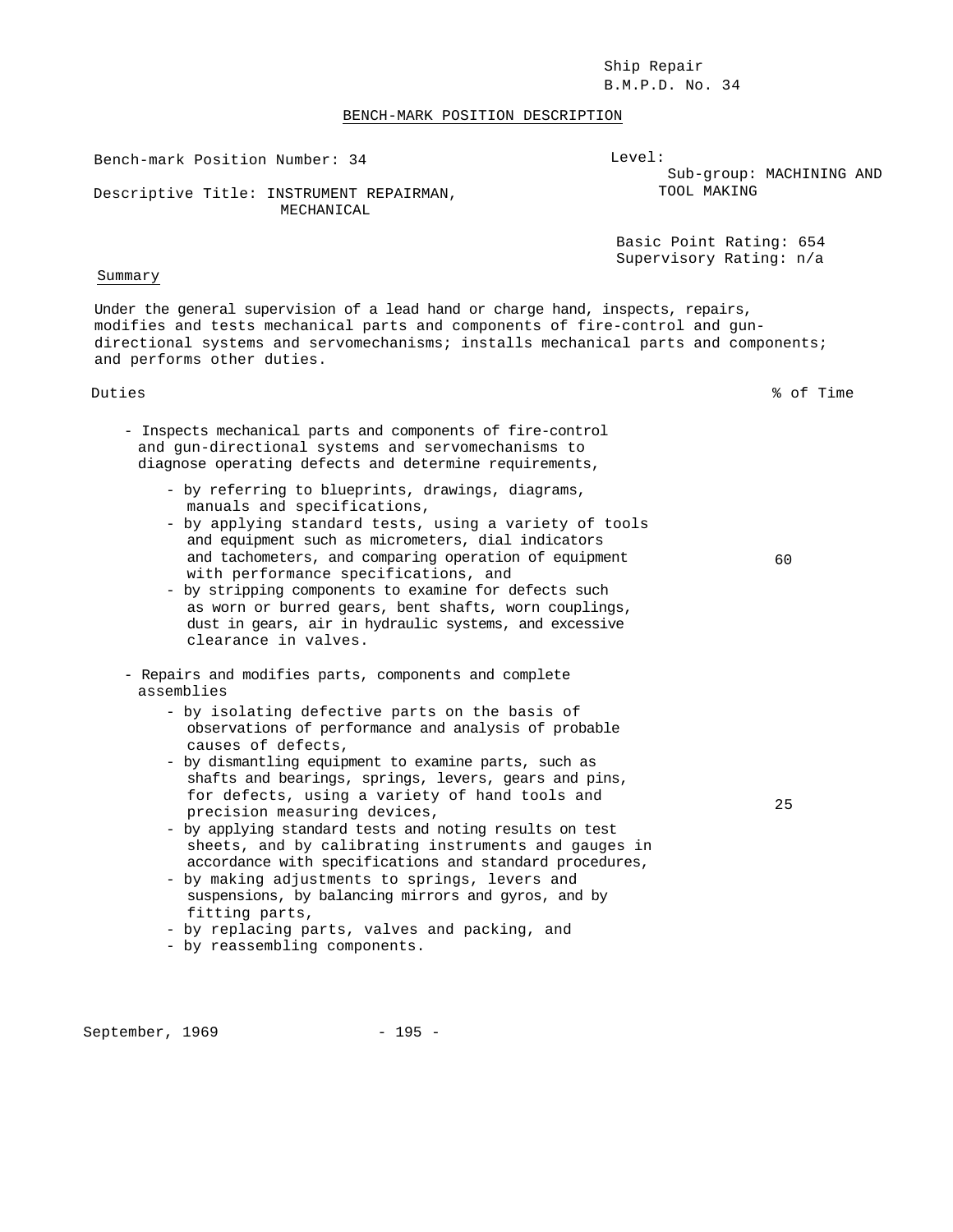|                                                                                                                                                                                                                                                                                                                                                  | Degree       | Points |
|--------------------------------------------------------------------------------------------------------------------------------------------------------------------------------------------------------------------------------------------------------------------------------------------------------------------------------------------------|--------------|--------|
| Physical - The work requires handling small parts<br>and delicate instruments, normally while seated<br>at a workbench.                                                                                                                                                                                                                          | $\mathbf{1}$ | 15     |
| Responsibility                                                                                                                                                                                                                                                                                                                                   |              |        |
| Resources - The work requires the effective use of<br>materials and precision instruments and tools in<br>the repair and adjustment of fire-control and<br>gun-directional system components. Errors in work<br>delay completion of tests, waste the time of skilled<br>tradesmen, and disrupt the work schedules of other<br>trades' workshops. | 3            | 72     |
| Safety of Others - The work is performed at a<br>workbench, normally remote from other workers.                                                                                                                                                                                                                                                  | $\mathbf{1}$ | 10     |
| Working Conditions                                                                                                                                                                                                                                                                                                                               |              |        |
| Environment - The work is normally performed at a<br>workbench in a clean shop, with little or no<br>exposure to disagreeable conditions.                                                                                                                                                                                                        | $\mathbf{1}$ | 12.    |
| Hazards - The work requires occasional exposure to<br>cuts, scratches and abrasions.                                                                                                                                                                                                                                                             | $A_1$        | 4      |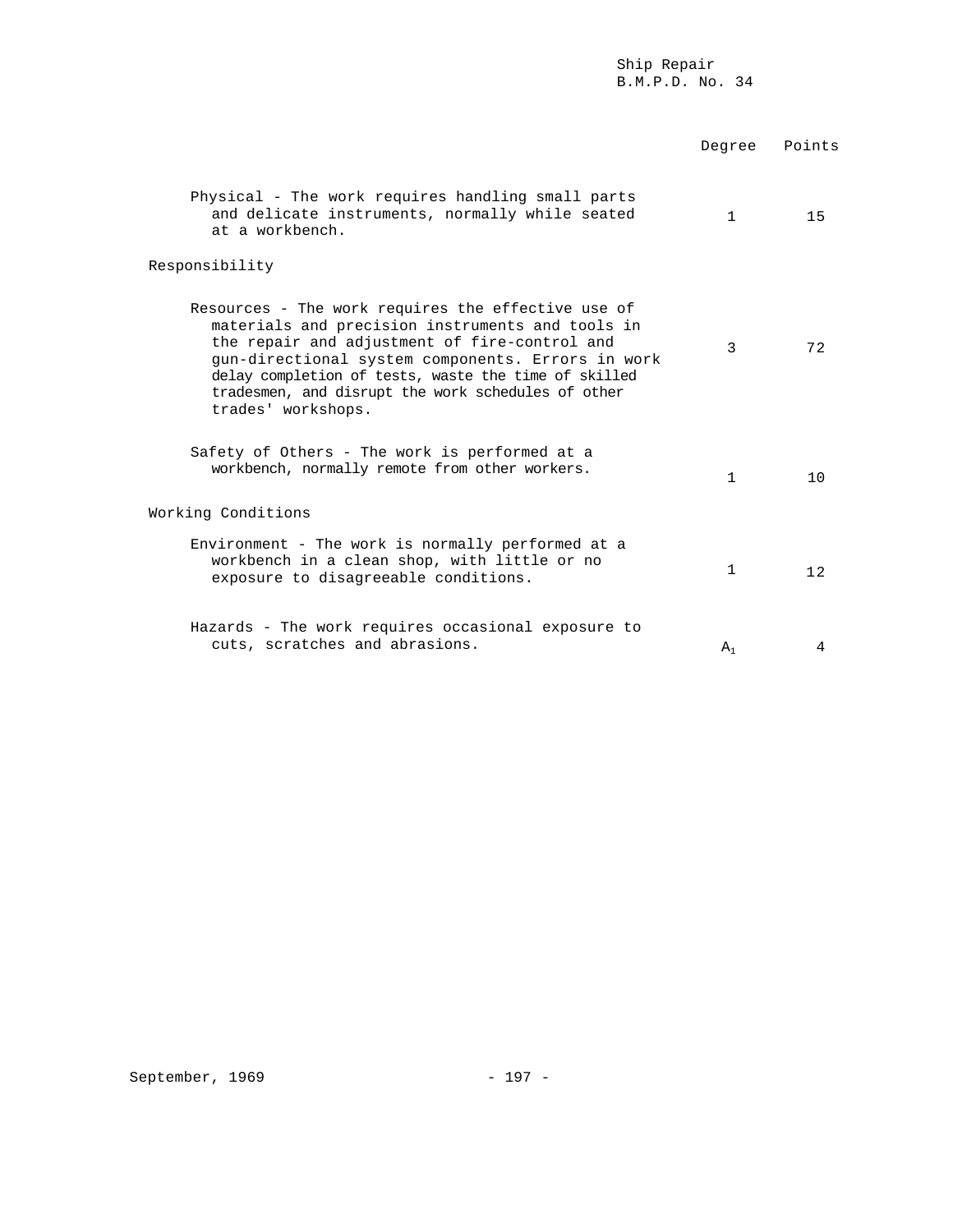## BENCH-MARK POSITION DESCRIPTION

Bench-mark Position Number: 35

### Level:

Sub-group: MACHINING AND TOOLMAKING

Descriptive Title: MACHINIST

Basic Point Rating: 623 Supervisory Rating: n/a

## Summary

Under the general supervision of a lead hand or charge hand, makes parts from a variety of metals and stock shapes, using machine and hand tools; and performs other duties.

Duties % of Time

95

| - Makes parts and other items from a variety of metals, |
|---------------------------------------------------------|
| metal alloys and stock shapes to duplicate or to fit a  |
| sample, or according to blueprints, sketches, drawings  |
| and other specifications                                |
|                                                         |

- by studying drawings, blueprints and specifications, noting tolerances and occasionally selecting tolerances to produce a sliding fit or push fit as specified,
- by setting up the work piece in a machine and selecting tool feed, machine running speed, depth of cut, support for work, jigs and cutting tools, according to the material, finish and tolerances specified,
- by making calculations such as angle of taper and index angles,
- by turning, milling, boring, shaping, planning, grinding and finishing work pieces according to shop practices,
- by inspecting and measuring work in progress and on completion, using micrometers, callipers and screw pitch gauges to ensure conformity of the product with the specifications, and
- by referring unusual occurrences such as distortion of work piece to the supervisor.
- Performs other duties such as operating a metal spray equipment and a hydraulic press, and keeping the machines and work area clean and tidy. 5 Specifications and the contractions of the contractions of the contractions of the contractions of the contractions of the contractions of the contractions of the contractions of the contractions of the contractions of the Skill and Knowledge

Basic Knowledge - The work requires reading blueprints and specifications and applying a knowledge of shop  $6 \times 104$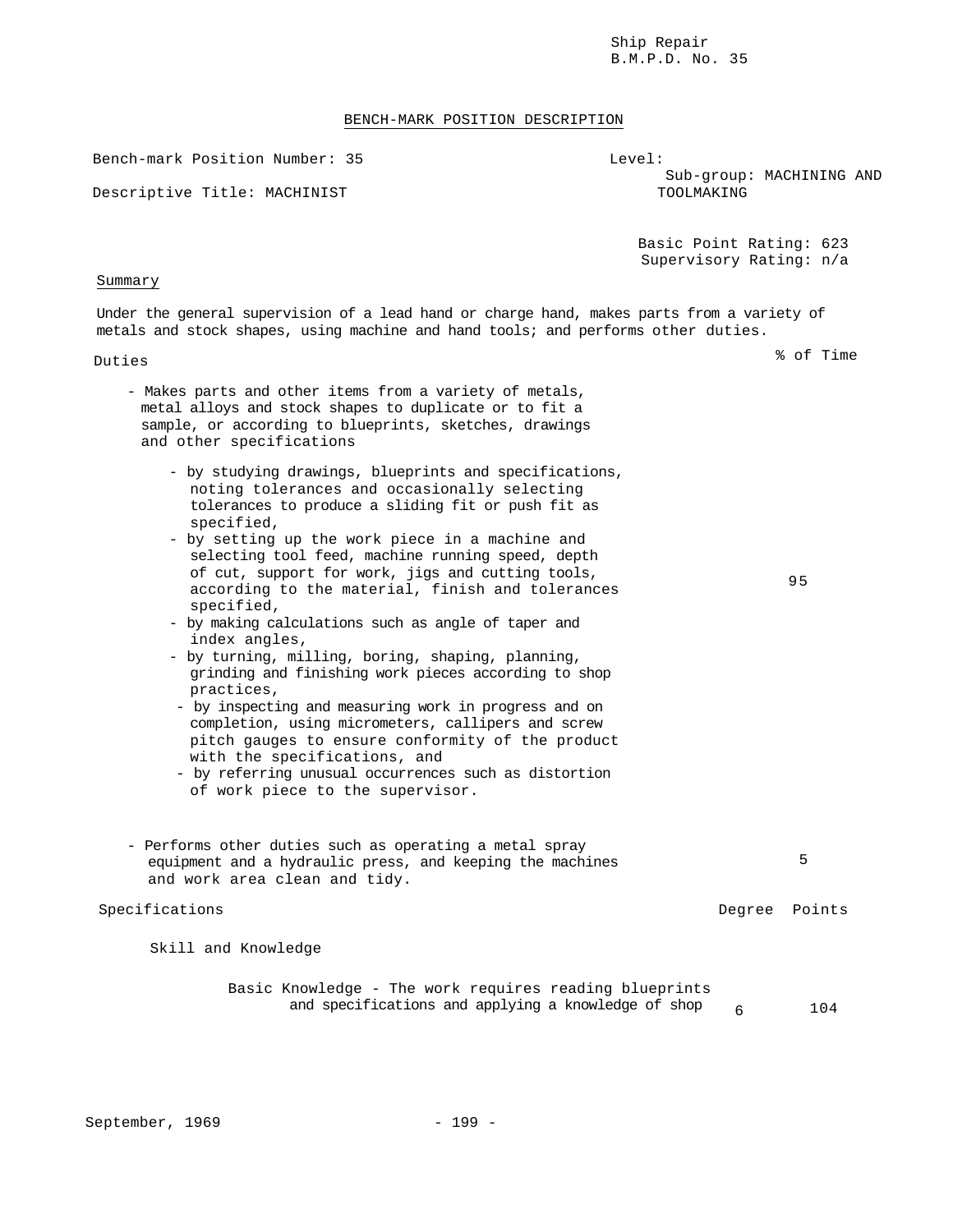|                 |                                                                                                                                                                                                                                                                                                                                          | Degree         | Points |
|-----------------|------------------------------------------------------------------------------------------------------------------------------------------------------------------------------------------------------------------------------------------------------------------------------------------------------------------------------------------|----------------|--------|
|                 | mathematics, elementary trigonometry and handbook<br>formulae to calculate angles of taper and to do<br>lay-out work.                                                                                                                                                                                                                    |                |        |
|                 | Comprehension and Judgement - The work requires<br>thorough understanding of the properties of<br>materials used, selection of suitable material<br>(when material is not specified) to meet the<br>requirement of the job, and selection of machine<br>speeds, tool feeds, tools and depth of cut<br>according to the type of material. | 5              | 150    |
|                 | Specific Vocational Training - The work requires<br>training and experience in the layout of work and<br>in the working of metals in a variety of alloys,<br>shapes and sizes, to precise tolerances, e.g.,<br>± .001 inch, using machine and hand tools such as<br>lathes, mills, shapers, stones and files.                            | 6              | 168    |
| Effort          |                                                                                                                                                                                                                                                                                                                                          |                |        |
|                 | Mental - The work requires machining and hand<br>finishing parts, making precise measurements of<br>the work in progress and upon completion, using<br>micrometers and other precision measuring devices.                                                                                                                                | 4              | 60     |
|                 | Physical - The work requires continual standing at<br>the machine and occasional lifting of work pieces<br>onto or off the machine.                                                                                                                                                                                                      | 2              | 30     |
|                 | Responsibility                                                                                                                                                                                                                                                                                                                           |                |        |
|                 | Resources - The work requires the effective use of<br>materials, precision tools and equipment, and the<br>machining of parts on which an error could result<br>in waste of material, machine time and labour.                                                                                                                           | $\overline{2}$ | 46     |
|                 | Safety of Others - The work requires the handling<br>of light-weight objects, normally remote from<br>other workers.                                                                                                                                                                                                                     | 1              | 10     |
| September, 1969 | $-200 -$                                                                                                                                                                                                                                                                                                                                 |                |        |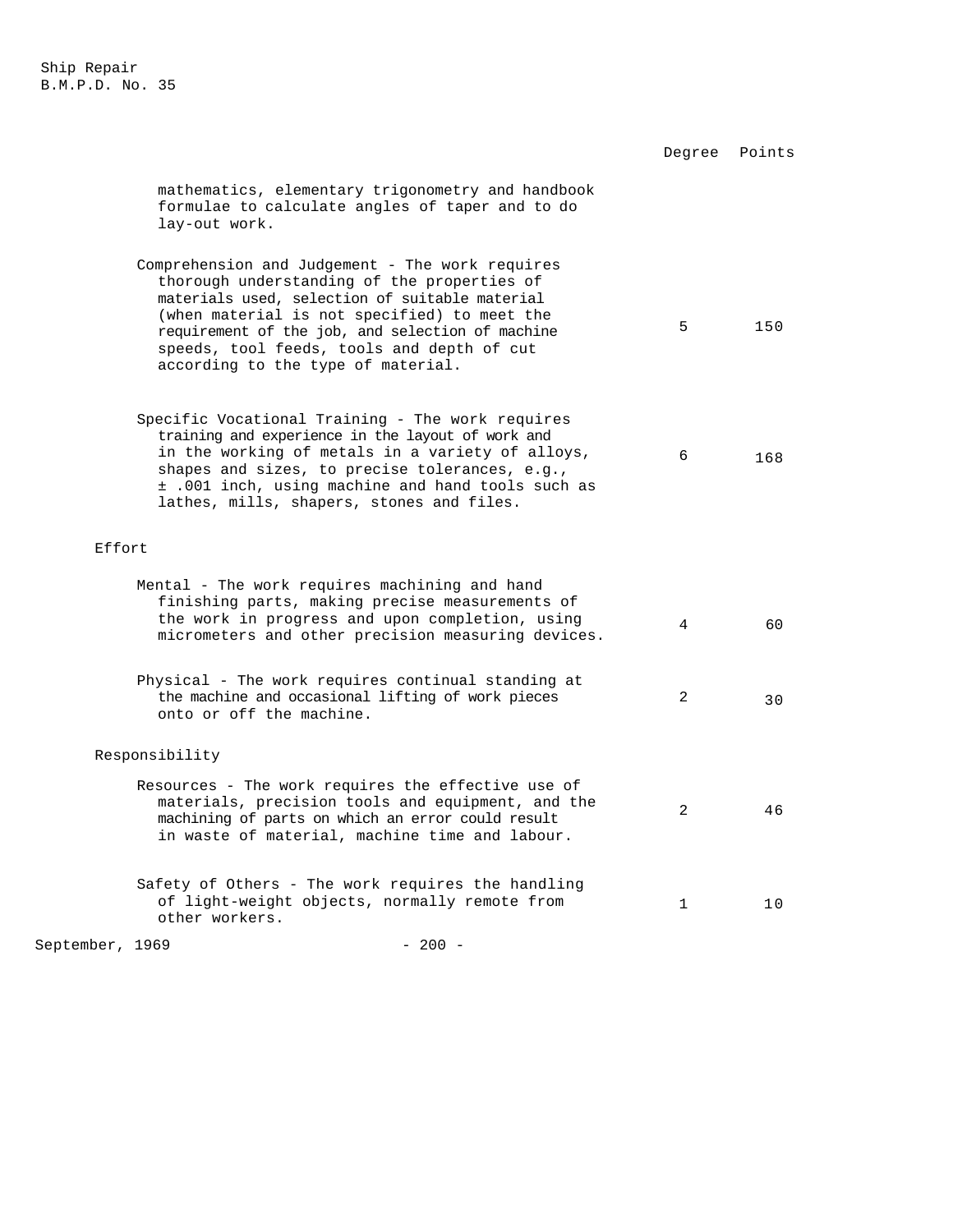Degree Points

Working Conditions

| Environment - The work requires exposure to metal<br>filings and chips, oil and grease, and the noise<br>associated with machine-shop activities.                                |                | 2. R |
|----------------------------------------------------------------------------------------------------------------------------------------------------------------------------------|----------------|------|
| Hazards - The work requires frequent exposure to<br>serious cuts from machines operated and to strains<br>from lifting materials. These injuries are of a<br>"lost-time" nature. | B <sub>2</sub> | 27   |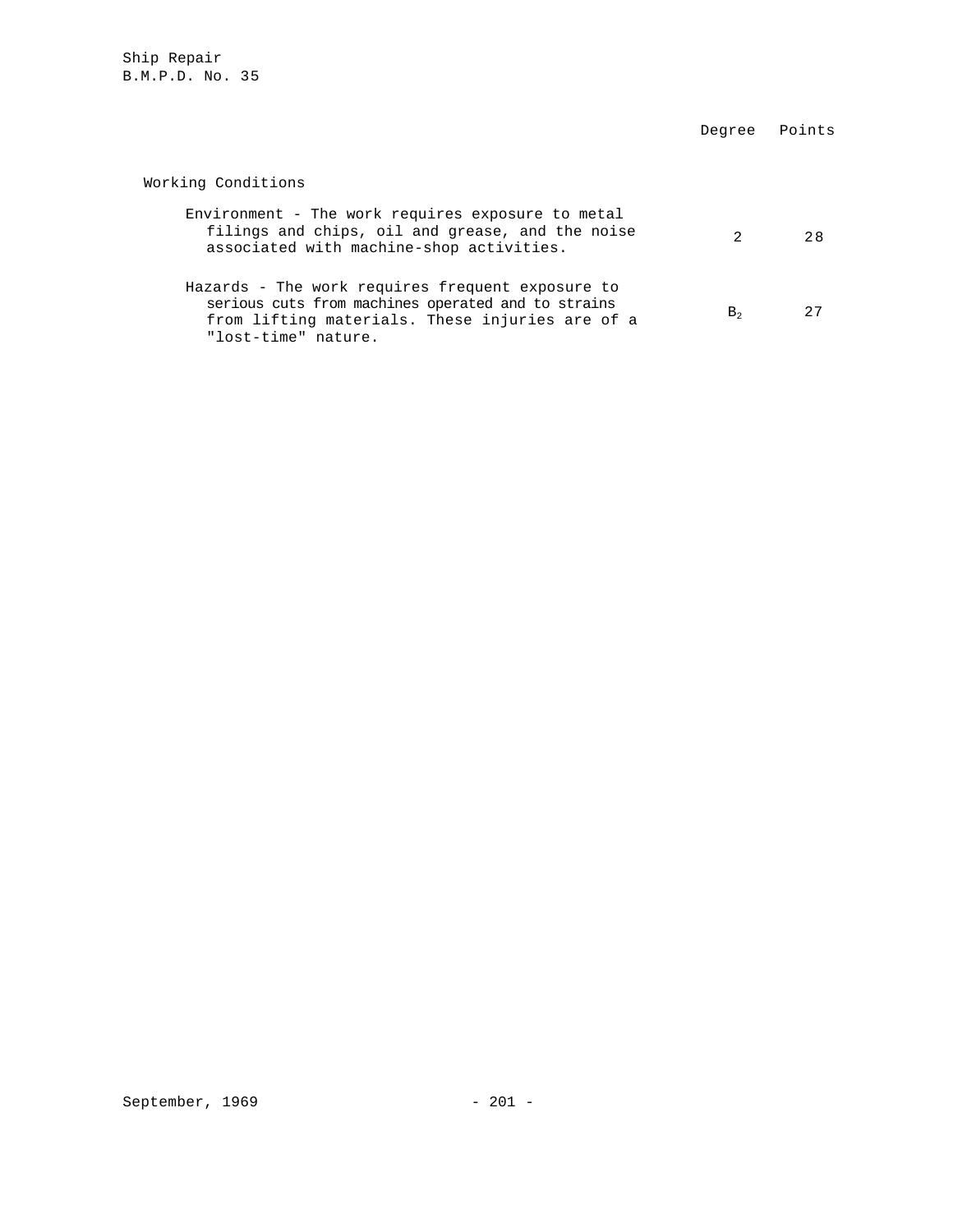Ship Repair B.M.P.D. No. 36

## BENCH-MARK POSITION DESCRIPTION

Bench-mark Position Number: 36 Descriptive Title: TOOLMAKER Level: Sub-group: MACHINING AND TOOL MAKING Basic Point Rating: 684 Supervisory Rating: n/a Summary Under the general supervision of a shop foreman, makes a variety of tools, gauges and complex cutting devices for use in the dockyard workshops; inspects tools, gauges and measuring devices for accuracy; and performs other duties. Duties % of Time - Makes a variety of tools, gauges, punches, dies, taps, measuring instruments and complex cutting and shaping tools such as hobs, broaches, spline cutters, gear cutters and wood knives according to specifications or own experience and knowledge of tool design and of the requirements of the tool being made - by studying drawings, sketches and specifications, and selecting material stock according to the required size and hardness, - by determining the work procedure and heat treating process required, selecting machines to be used to produce the required degree of accuracy and finish, and calculating dimensions, tapers and indices, using shop mathematics, formulae and handbook instructions, - by measuring, marking and scribing metal stock; setting up for others to operate, or operating, machine tools such as lathes, milling machines, shapers and jig borers; specifying or adjusting feed, speed, indexing or tapering attachments, and - by selecting and using a variety of grinding and finishing tools according to the characteristics of the tool being made, and a comparator, to ensure that the finished product meets dimensional specifications, and - by tempering the finished tool to meet specifications of hardness. 80 - Inspects tools, gauges and measuring devices for accuracy, using precision standard equipment such as gauge blocks, optical comparators, verniers and micrometers.  $1<sub>0</sub>$ - Performs other duties such as sketching tools showing proposed dimensions and form, calculating and setting up gear trains for special jobs, and repairing damaged or used tools. 10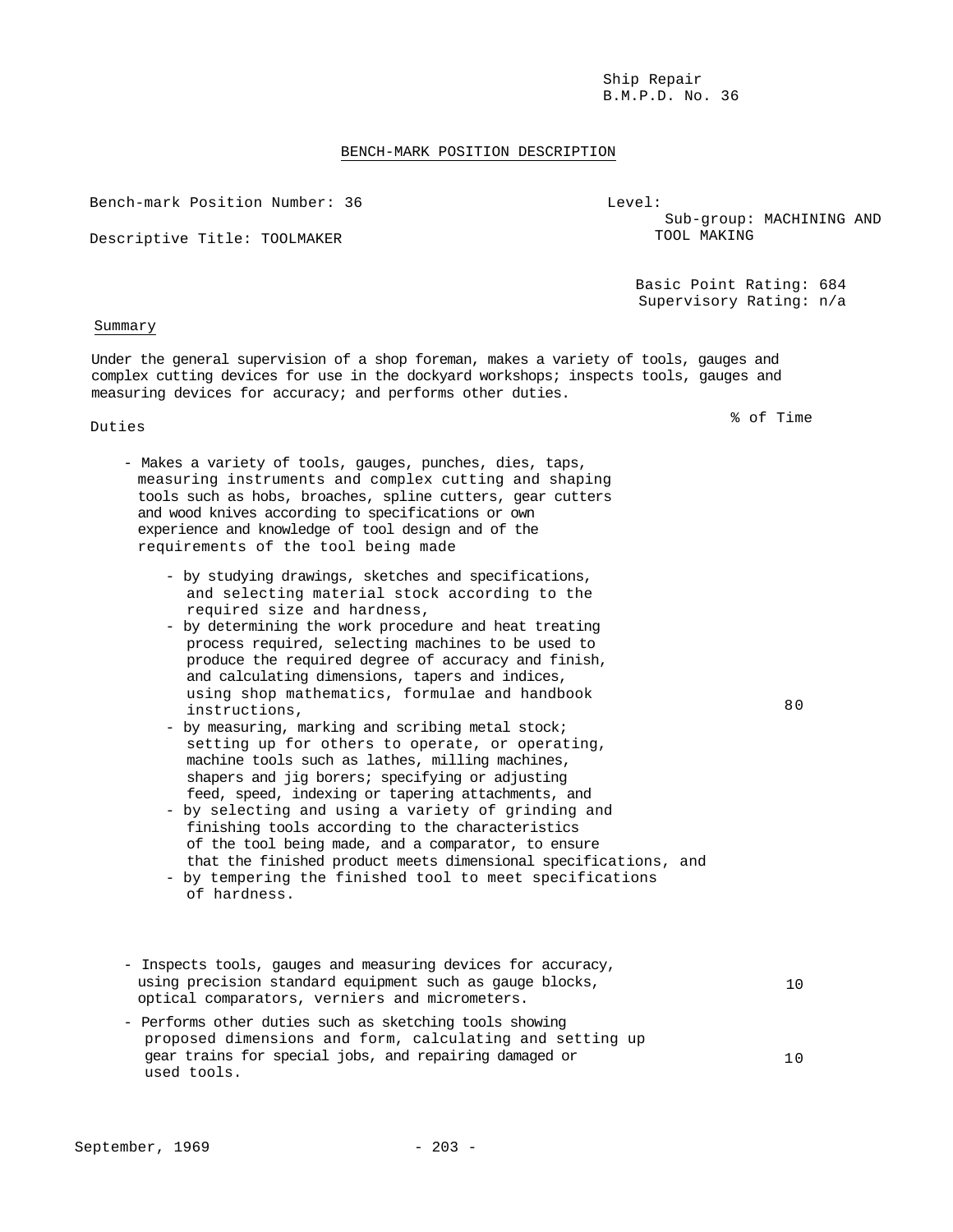Ship Repair B.M.P.D. No. 36

| Specifications                                                                                                                                                                                                                                                                                                                                                                                                                                                                                                                                           | Degree       | Points |
|----------------------------------------------------------------------------------------------------------------------------------------------------------------------------------------------------------------------------------------------------------------------------------------------------------------------------------------------------------------------------------------------------------------------------------------------------------------------------------------------------------------------------------------------------------|--------------|--------|
| Skill and Knowledge                                                                                                                                                                                                                                                                                                                                                                                                                                                                                                                                      |              |        |
| Basic Knowledge - The work requires reading drawings<br>and specifications. It also requires knowledge of<br>mathematics sufficient to calculate gear ratios,<br>indexing angles and angles of taper and to use<br>formulae and handbooks, and knowledge of the<br>physical properties of a range of steels and of<br>the use of precision measuring devices.                                                                                                                                                                                            | 6            | 104    |
| Comprehension and Judgement - The work requires a<br>thorough understanding of the principles and methods<br>of tool making, of the setting up and operating of<br>a variety of machine and hand tools and measuring<br>instruments for cutting, shaping, grinding,<br>polishing and measuring work pieces, and of the<br>processes involved in the tempering of metals.<br>Judgement is required in selecting suitable<br>material, interpreting drawings and specifications,<br>and planning the production of the tool to meet<br>the specifications. | 5            | 150    |
| Specific Vocational Training - The work requires<br>training and experience in machine-shop practice,<br>in the use of machine and hand metal-cutting and<br>finishing tools, and precision measuring and<br>comparator devices, and in the heat treating of<br>metals. Work is produced to extremely high<br>tolerances, e.g., :i .0002 inch.                                                                                                                                                                                                           | 8            | 256    |
| Effort                                                                                                                                                                                                                                                                                                                                                                                                                                                                                                                                                   |              |        |
| Mental - The work requires planning and carrying out<br>unusual and difficult tasks that involve concentration and a<br>precise degree of mental-sensory<br>co-ordination.                                                                                                                                                                                                                                                                                                                                                                               | 5            | 75     |
| Physical - The work is done mostly standing at a<br>machine or a bench, and light-weight objects are<br>handled.                                                                                                                                                                                                                                                                                                                                                                                                                                         | $\mathbf{1}$ | 15     |